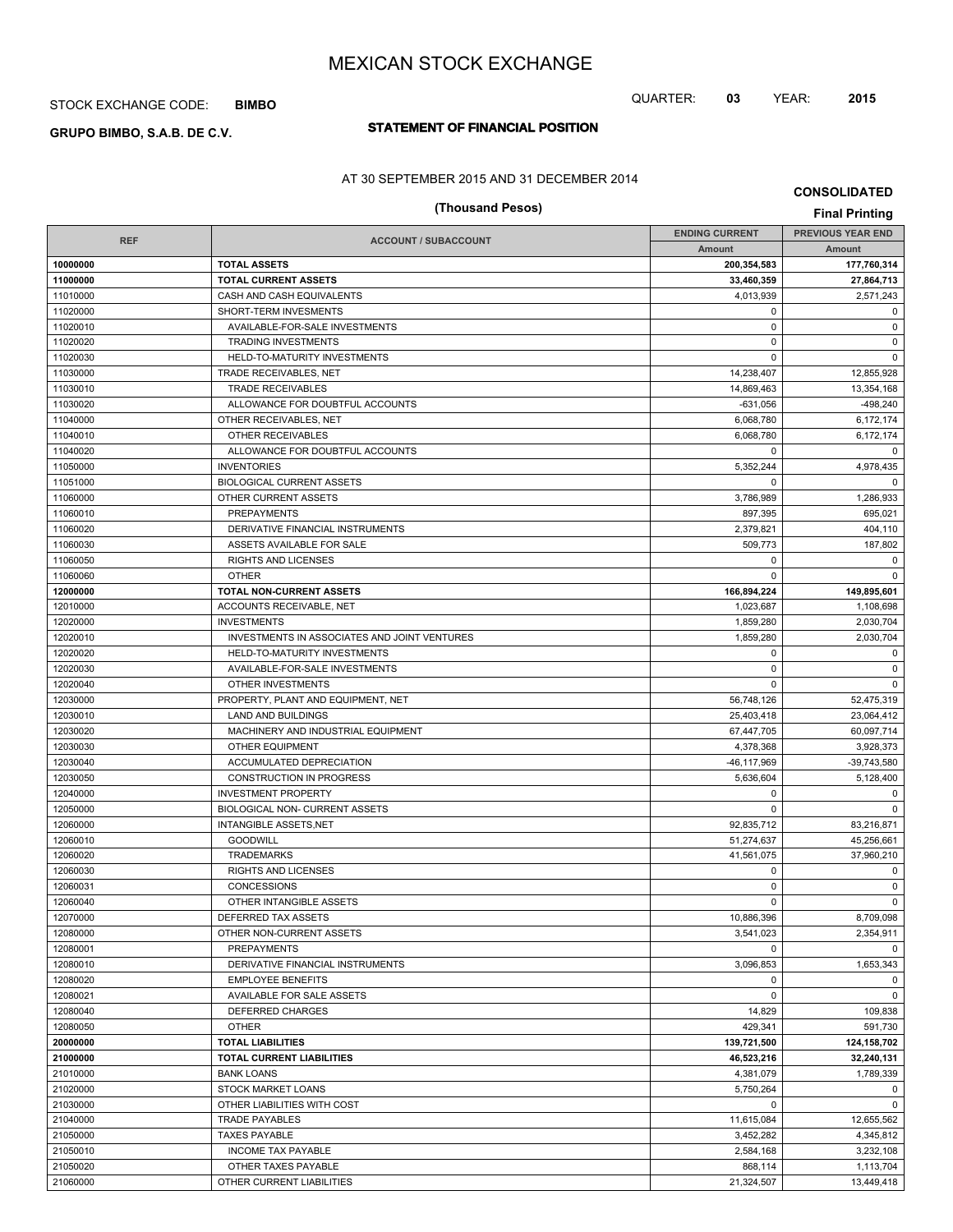## STOCK EXCHANGE CODE: **BIMBO**

# **STATEMENT OF FINANCIAL POSITION GRUPO BIMBO, S.A.B. DE C.V.**

AT 30 SEPTEMBER 2015 AND 31 DECEMBER 2014

# **CONSOLIDATED**

QUARTER: **03** YEAR: **2015**

| (Thousand Pesos)<br><b>Final Printing</b> |                                                                         |                       |                          |  |  |
|-------------------------------------------|-------------------------------------------------------------------------|-----------------------|--------------------------|--|--|
|                                           |                                                                         | <b>ENDING CURRENT</b> | <b>PREVIOUS YEAR END</b> |  |  |
| <b>REF</b>                                | <b>ACCOUNT / SUBACCOUNT</b>                                             | Amount                | Amount                   |  |  |
| 21060010                                  | <b>INTEREST PAYABLE</b>                                                 | 0                     | $\mathbf 0$              |  |  |
| 21060020                                  | DERIVATIVE FINANCIAL INSTRUMENTS                                        | 2,959,883             | 673.350                  |  |  |
| 21060030                                  | <b>DEFERRED REVENUE</b>                                                 | 0                     | $\Omega$                 |  |  |
| 21060050                                  | <b>EMPLOYEE BENEFITS</b>                                                | $\mathbf 0$           | $\mathbf 0$              |  |  |
| 21060060                                  | <b>PROVISIONS</b>                                                       | 16,974,147            | 11,416,803               |  |  |
| 21060061                                  | CURRENT LIABILITIES RELATED TO AVAILABLE FOR SALE ASSETS                | $\Omega$              | $\Omega$                 |  |  |
| 21060080                                  | <b>OTHER</b>                                                            | 1,390,477             | 1,359,265                |  |  |
| 22000000                                  | TOTAL NON-CURRENT LIABILITIES                                           | 93,198,284            | 91,918,571               |  |  |
| 22010000                                  | <b>BANK LOANS</b>                                                       | 4,318,201             | 7,441,777                |  |  |
| 22020000                                  | <b>STOCK MARKET LOANS</b>                                               | 53,930,190            | 52,972,724               |  |  |
| 22030000                                  | OTHER LIABILITIES WITH COST                                             | 0                     | $\Omega$                 |  |  |
| 22040000                                  | <b>DEFERRED TAX LIABILITIES</b>                                         | 3,219,200             | 3,380,322                |  |  |
| 22050000                                  | OTHER NON-CURRENT LIABILITIES                                           | 31,730,693            | 28.123.748               |  |  |
| 22050010                                  | DERIVATIVE FINANCIAL INSTRUMENTS                                        | 1,681,896             | 1,540,394                |  |  |
| 22050020                                  | DEFERRED REVENUE                                                        | $\Omega$              | $\Omega$                 |  |  |
| 22050040                                  | <b>EMPLOYEE BENEFITS</b>                                                | 27,628,787            | 24,594,619               |  |  |
| 22050050                                  | <b>PROVISIONS</b>                                                       | 2,420,010             | 1,988,735                |  |  |
| 22050051                                  | NON-CURRENT LIABILITIES RELATED TO AVAILABLE FOR SALE ASSETS            | $\Omega$              | $\mathbf 0$              |  |  |
| 22050070                                  | <b>OTHER</b>                                                            | $\Omega$              | $\Omega$                 |  |  |
| 30000000                                  | <b>TOTAL EQUITY</b>                                                     | 60,633,083            | 53,601,612               |  |  |
| 30010000                                  | EQUITY ATTRIBUTABLE TO OWNERS OF PARENT                                 | 57,480,826            | 50,974,361               |  |  |
| 30030000                                  | <b>CAPITAL STOCK</b>                                                    | 4,226,510             | 4,226,510                |  |  |
| 30040000                                  | <b>SHARES REPURCHASED</b>                                               | 0                     | $\mathbf 0$              |  |  |
| 30050000                                  | PREMIUM ON ISSUANCE OF SHARES                                           | 0                     | $\mathsf 0$              |  |  |
| 30060000                                  | CONTRIBUTIONS FOR FUTURE CAPITAL INCREASES                              | $\Omega$              | $\mathbf 0$              |  |  |
| 30070000                                  | OTHER CONTRIBUTED CAPITAL                                               | 0                     | $\Omega$                 |  |  |
| 30080000                                  | RETAINED EARNINGS (ACCUMULATED LOSSES)                                  | 52,783,751            | 47,890,841               |  |  |
| 30080010                                  | <b>LEGAL RESERVE</b>                                                    | 758,029               | 758,029                  |  |  |
| 30080020                                  | <b>OTHER RESERVES</b>                                                   | 929.230               | 916.103                  |  |  |
| 30080030                                  | <b>RETAINED EARNINGS</b>                                                | 46,216,709            | 42,698,908               |  |  |
| 30080040                                  | NET INCOME FOR THE PERIOD                                               | 4.879.783             | 3.517.801                |  |  |
| 30080050                                  | <b>OTHERS</b>                                                           | 0                     | $\Omega$                 |  |  |
| 30090000                                  | ACCUMULATED OTHER COMPREHENSIVE INCOME (NET OF TAX)                     | 470.565               | $-1,142,990$             |  |  |
| 30090010                                  | GAIN ON REVALUATION OF PROPERTIES                                       | 1,037,513             | 1,037,513                |  |  |
| 30090020                                  | ACTUARIAL GAINS (LOSSES) FROM LABOR OBLIGATIONS                         | $-199.942$            | 103,429                  |  |  |
| 30090030                                  | FOREING CURRENCY TRANSLATION                                            | 332,291               | $-2,063,607$             |  |  |
| 30090040                                  | CHANGES IN THE VALUATION OF FINANCIAL ASSETS AVAILABLE FOR SALE         | 0                     | $\mathbf 0$              |  |  |
| 30090050                                  | CHANGES IN THE VALUATION OF DERIVATIVE FINANCIAL INSTRUMENTS            | $-699,297$            | $-220,325$               |  |  |
| 30090060                                  | CHANGES IN FAIR VALUE OF OTHER ASSETS                                   | 0                     | $\mathbf 0$              |  |  |
| 30090070                                  | SHARE OF OTHER COMPREHENSIVE INCOME OF<br>ASSOCIATES AND JOINT VENTURES | 0                     | $\mathbf 0$              |  |  |
| 30090080                                  | OTHER COMPREHENSIVE INCOME                                              | $\mathbf 0$           | $\mathbf 0$              |  |  |
| 30020000                                  | NON-CONTROLLING INTERESTS                                               | 3.152.257             | 2.627.251                |  |  |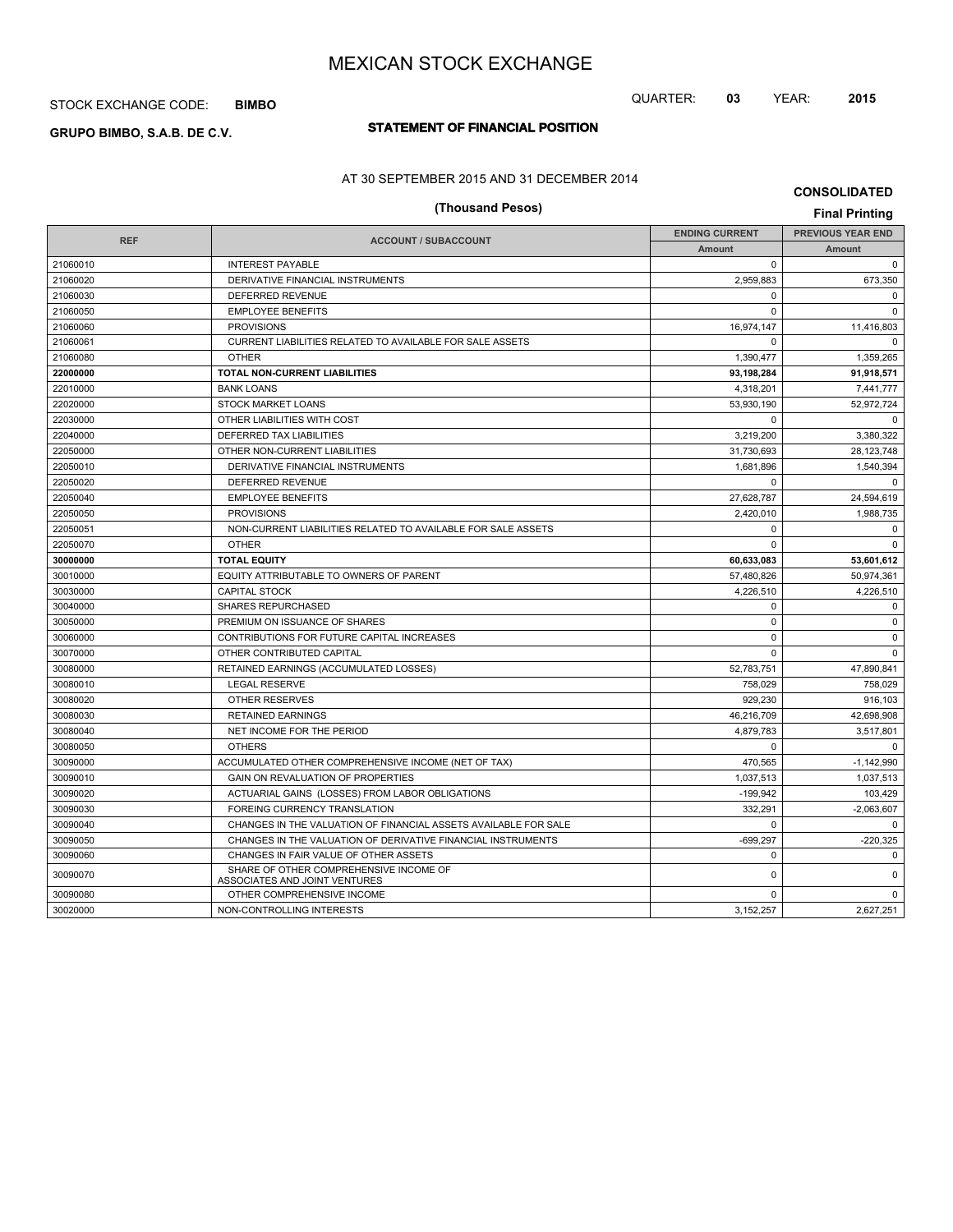STOCK EXCHANGE CODE: **BIMBO**

# **STATEMENT OF FINANCIAL POSITION GRUPO BIMBO, S.A.B. DE C.V.**

# **INFORMATIONAL DATA**

AT 30 SEPTEMBER 2015 AND 31 DECEMBER 2014

# **(Thousand Pesos) Final Printing**

**CONSOLIDATED**

QUARTER: **03** YEAR: **2015**

| <b>REF</b> | <b>CONCEPTS</b>                                 | <b>ENDING CURRENT</b> | <b>PREVIOUS YEAR END</b> |
|------------|-------------------------------------------------|-----------------------|--------------------------|
|            |                                                 | <b>Amount</b>         | Amount                   |
| 91000010   | SHORT-TERM FOREIGN CURRENCY LIABILITIES         | 24,189,859            | 17,983,030               |
| 91000020   | LONG TERM FOREIGN CURRENCY LIABILITIES          | 80,183,096            | 73,278,325               |
| 91000030   | CAPITAL STOCK (NOMINAL)                         | 1,901,132             | 1,901,132                |
| 91000040   | RESTATEMENT OF CAPITAL STOCK                    | 2,325,378             | 2,325,378                |
| 91000050   | PLAN ASSETS FOR PENSIONS AND SENIORITY PREMIUMS | 24,242,776            | 21,642,771               |
| 91000060   | NUMBER OF EXECUTIVES (*)                        | 1.818                 | 1,984                    |
| 91000070   | NUMBER OF EMPLOYEES (*)                         | 28.828                | 28,411                   |
| 91000080   | NUMBER OF WORKERS (*)                           | 97,061                | 98,188                   |
| 91000090   | OUTSTANDING SHARES (*)                          | 4,703,200,000         | 4,703,200,000            |
| 91000100   | <b>REPURCHASED SHARES (*)</b>                   | 0                     | 4.255                    |
| 91000110   | <b>RESTRICTED CASH (1)</b>                      | 285,800               | $\mathbf 0$              |
| 91000120   | GUARANTEED DEBT OF ASSOCIATED COMPANIES         | 0                     | $\mathbf{0}$             |
|            |                                                 |                       |                          |

#### (\*) DATA IN UNITS (1) THIS CONCEPT MUST BE FILLED WHEN THERE ARE GUARANTEES OR RESTRICTIONS THAT AFECCT CASH AND CASH EQUIVALENTS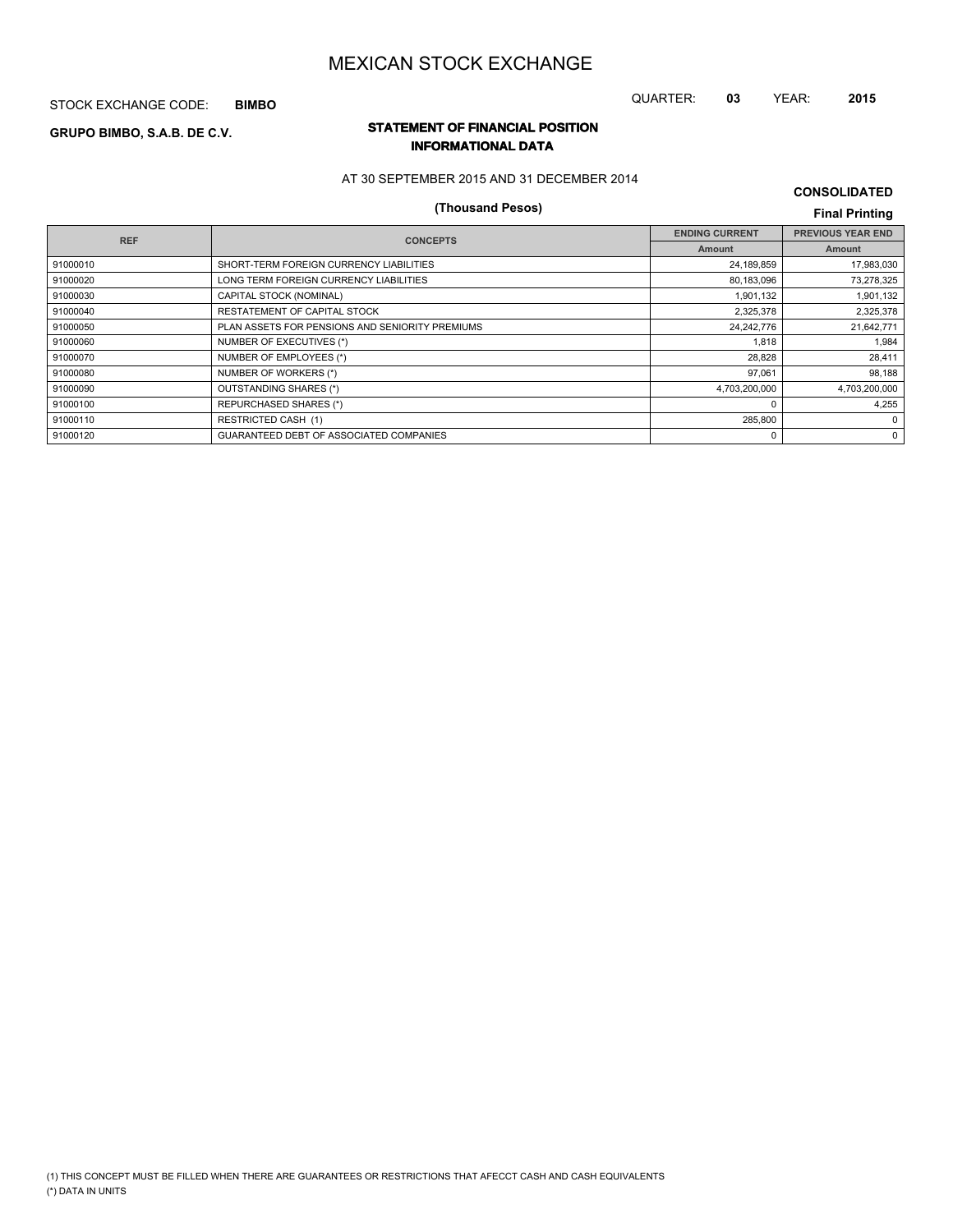**GRUPO BIMBO, S.A.B. DE C.V.** STOCK EXCHANGE CODE: **BIMBO** QUARTER: **03** YEAR: **2015**

## **STATEMENTS OF COMPREHENSIVE INCOME**

#### **CONSOLIDATED**

## FOR THE NINE AND THREE MONTHS ENDED 30 SEPTEMBER, 2015 AND 2014

| (Thousand Pesos) |                                                          |                    |                                             |                    | <b>Final Printing</b> |  |  |
|------------------|----------------------------------------------------------|--------------------|---------------------------------------------|--------------------|-----------------------|--|--|
| <b>REF</b>       |                                                          |                    | <b>PREVIOUS YEAR</b><br><b>CURRENT YEAR</b> |                    |                       |  |  |
|                  | <b>ACCOUNT / SUBACCOUNT</b>                              | <b>ACCUMULATED</b> | <b>QUARTER</b>                              | <b>ACCUMULATED</b> | <b>QUARTER</b>        |  |  |
| 40010000         | <b>REVENUE</b>                                           | 159,312,739        | 56,219,141                                  | 135,928,975        | 49,429,495            |  |  |
| 40010010         | <b>SERVICES</b>                                          | $\mathbf 0$        | $\Omega$                                    | $\mathbf 0$        | $\mathbf 0$           |  |  |
| 40010020         | SALE OF GOODS                                            | 159,312,739        | 56,219,141                                  | 135,928,975        | 49,429,495            |  |  |
| 40010030         | <b>INTERESTS</b>                                         | $\mathbf 0$        | $\mathbf 0$                                 | 0                  | 0                     |  |  |
| 40010040         | <b>ROYALTIES</b>                                         | $\mathsf 0$        | 0                                           | 0                  | $\mathsf 0$           |  |  |
| 40010050         | <b>DIVIDENDS</b>                                         | $\mathbf 0$        | $\mathbf 0$                                 | $\mathbf 0$        | $\pmb{0}$             |  |  |
| 40010060         | <b>LEASES</b>                                            | $\mathsf 0$        | $\mathbf 0$                                 | 0                  | 0                     |  |  |
| 40010061         | <b>CONSTRUCTIONS</b>                                     | $\mathbf 0$        | $\mathbf 0$                                 | $\mathbf 0$        | 0                     |  |  |
| 40010070         | <b>OTHER REVENUE</b>                                     | $\mathbf 0$        | $\mathbf 0$                                 | 0                  | $\mathbf 0$           |  |  |
| 40020000         | <b>COST OF SALES</b>                                     | 74,309,677         | 25,720,323                                  | 63,908,203         | 23, 197, 241          |  |  |
| 40021000         | <b>GROSS PROFIT</b>                                      | 85,003,062         | 30,498,818                                  | 72,020,772         | 26,232,254            |  |  |
| 40030000         | <b>GENERAL EXPENSES</b>                                  | 72,306,263         | 25,271,430                                  | 61,376,150         | 21,757,582            |  |  |
| 40040000         | PROFIT (LOSS) BEFORE OTHER INCOME (EXPENSE), NET         | 12,696,799         | 5,227,388                                   | 10,644,622         | 4,474,672             |  |  |
| 40050000         | OTHER INCOME (EXPENSE), NET                              | 1,358,240          | -462,761                                    | $-1,892,521$       | $-537,119$            |  |  |
| 40060000         | <b>OPERATING PROFIT (LOSS) (*)</b>                       | 11,338,559         | 4,764,627                                   | 8,752,101          | 3,937,553             |  |  |
| 40070000         | <b>FINANCE INCOME</b>                                    | 353,592            | 182,206                                     | 408,313            | 66,891                |  |  |
| 40070010         | <b>INTEREST INCOME</b>                                   | 173,898            | 63,349                                      | 190,288            | 51,276                |  |  |
| 40070020         | GAIN ON FOREIGN EXCHANGE, NET                            | 105,794            | 83,692                                      | 161,980            | 0                     |  |  |
| 40070030         | <b>GAIN ON DERIVATIVES, NET</b>                          | $\mathbf 0$        | 0                                           | $\mathbf 0$        | 0                     |  |  |
| 40070040         | GAIN ON CHANGE IN FAIR VALUE OF FINANCIAL INSTRUMENTS    | $\Omega$           | $\Omega$                                    | $\Omega$           | $\mathbf{0}$          |  |  |
| 40070050         | OTHER FINANCE INCOME                                     | 73,900             | 35,165                                      | 56,045             | 15,615                |  |  |
| 40080000         | <b>FINANCE COSTS</b>                                     | 3,349,680          | 1,198,531                                   | 2,568,826          | 1,040,752             |  |  |
| 40080010         | <b>INTEREST EXPENSE</b>                                  | 3,349,680          | 1,198,531                                   | 2,568,826          | 1,038,987             |  |  |
| 40080020         | LOSS ON FOREIGN EXCHANGE, NET                            | $\mathbf 0$        | $\mathbf 0$                                 | $\mathbf 0$        | 1,765                 |  |  |
| 40080030         | LOSS ON DERIVATIVES, NET                                 | $\mathbf 0$        | $\mathbf 0$                                 | 0                  | 0                     |  |  |
| 40080050         | LOSS ON CHANGE IN FAIR VALUE OF FINANCIAL INSTRUMENTS    | $\mathbf 0$        | $\Omega$                                    | $\Omega$           | $\mathbf 0$           |  |  |
| 40080060         | OTHER FINANCE COSTS                                      | $\mathbf 0$        | $\mathbf 0$                                 | 0                  | 0                     |  |  |
| 40090000         | FINANCE INCOME (COSTS), NET                              | -2,996,088         | $-1,016,325$                                | $-2,160,513$       | -973,861              |  |  |
| 40100000         | SHARE OF PROFIT (LOSS) OF ASSOCIATES AND JOINT VENTURES  | $-11,384$          | 2,800                                       | $-32,480$          | $-9,624$              |  |  |
| 40110000         | PROFIT (LOSS) BEFORE INCOME TAX                          | 8,331,087          | 3,751,102                                   | 6,559,108          | 2,954,068             |  |  |
| 40120000         | <b>INCOME TAX EXPENSE</b>                                | 2,990,860          | 1,354,979                                   | 2,453,376          | 1,118,195             |  |  |
| 40120010         | <b>CURRENT TAX</b>                                       | 2,754,602          | 1,265,522                                   | 2,523,617          | 1,047,783             |  |  |
| 40120020         | <b>DEFERRED TAX</b>                                      | 236,258            | 89,457                                      | $-70,241$          | 70,412                |  |  |
| 40130000         | PROFIT (LOSS) FROM CONTINUING OPERATIONS                 | 5,340,227          | 2,396,123                                   | 4,105,732          | 1,835,873             |  |  |
| 40140000         | PROFIT (LOSS) FROM DISCONTINUED OPERATIONS               | $\mathbf 0$        | $\mathbf 0$                                 | 0                  | $\mathbf 0$           |  |  |
| 40150000         | <b>NET PROFIT (LOSS)</b>                                 | 5,340,227          | 2,396,123                                   | 4,105,732          | 1,835,873             |  |  |
| 40160000         | PROFIT (LOSS), ATTRIBUTABLE TO NON-CONTROLLING INTERESTS | 460,444            | 126,458                                     | 358,561            | 130,778               |  |  |
| 40170000         | PROFIT (LOSS), ATTRIBUTABLE TO OWNERS OF PARENT          | 4,879,783          | 2,269,665                                   | 3,747,171          | 1,705,095             |  |  |
|                  |                                                          |                    |                                             |                    |                       |  |  |
| 40180000         | BASIC EARNINGS (LOSS) PER SHARE                          | 1.04               | 0.48                                        | 0.80               | 0.38                  |  |  |
| 40190000         | DILUTED EARNINGS (LOSS) PER SHARE                        | 0.00               | 0.00                                        | 0.00               | 0.00                  |  |  |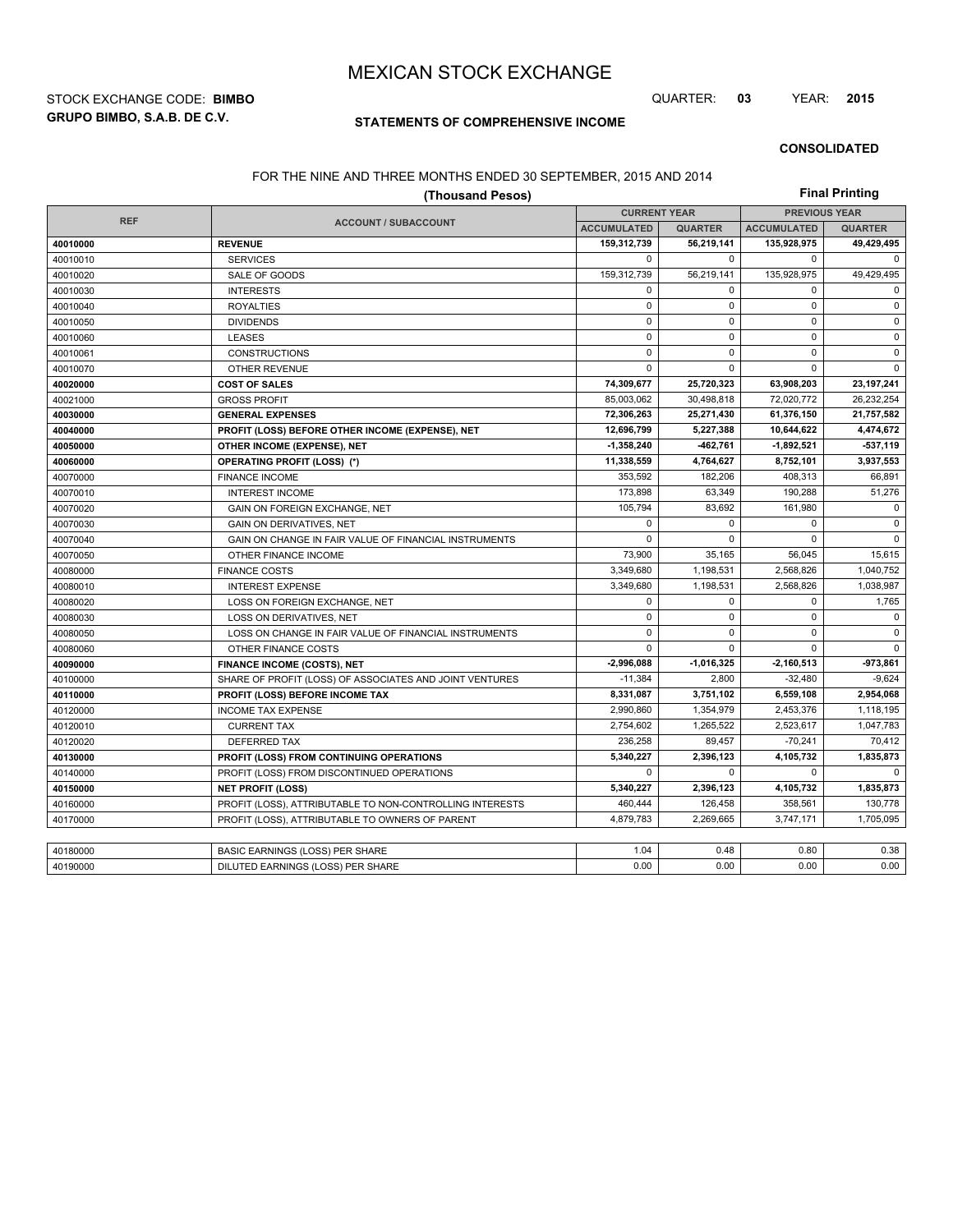**GRUPO BIMBO, S.A.B. DE C.V.** STOCK EXCHANGE CODE: **BIMBO** QUARTER: **03** YEAR: **2015**

# **STATEMENTS OF COMPREHENSIVE INCOME**

#### **OTHER COMPREHENSIVE INCOME (NET OF INCOME TAX)**

# FOR THE NINE AND THREE MONTHS ENDED 30 SEPTEMBER, 2015 AND 2014

## **(Thousand Pesos)**

**Final Printing**

**CONSOLIDATED**

| <b>REF</b> |                                                                                  |                    | <b>CURRENT YEAR</b> |                    | <b>PREVIOUS YEAR</b> |  |  |
|------------|----------------------------------------------------------------------------------|--------------------|---------------------|--------------------|----------------------|--|--|
|            | <b>ACCOUNT / SUBACCOUNT</b>                                                      | <b>ACCUMULATED</b> | <b>QUARTER</b>      | <b>ACCUMULATED</b> | <b>QUARTER</b>       |  |  |
| 40200000   | <b>NET PROFIT (LOSS)</b>                                                         | 5,340,227          | 2,396,123           | 4,105,732          | 1,835,873            |  |  |
|            | DISCLOSURES NOT BE RECLASSIFIED ON INCOME                                        |                    |                     |                    |                      |  |  |
| 40210000   | PROPERTY REVALUATION GAINS                                                       | $\Omega$           | $\Omega$            | 0                  | $\Omega$             |  |  |
| 40220000   | ACTUARIAL EARNINGS (LOSS) FROM LABOR OBLIGATIONS                                 | $-226,293$         | $-226,293$          | U                  | $\Omega$             |  |  |
| 40220100   | SHARE OF INCOME ON REVALUATION ON PROPERTIES OF ASSOCIATES<br>AND JOINT VENTURES | $\Omega$           | $\Omega$            | 0                  | $\Omega$             |  |  |
|            | DISCLOSURES MAY BE RECLASSIFIED SUBSEQUENTLY TO INCOME                           |                    |                     |                    |                      |  |  |
| 40230000   | FOREING CURRENCY TRANSLATION                                                     | 2,318,820          | 4.096.126           | $-508,147$         | $-309,579$           |  |  |
| 40240000   | CHANGES IN THE VALUATION OF FINANCIAL ASSETS HELD-FOR-SALE                       | $\Omega$           |                     |                    | $\Omega$             |  |  |
| 40250000   | CHANGES IN THE VALUATION OF DERIVATIVE FINANCIAL INSTRUMENTS                     | -478,972           | $-272.415$          | $-298,533$         | $-667,185$           |  |  |
| 40260000   | CHANGES IN FAIR VALUE OF OTHER ASSETS                                            | $\Omega$           |                     |                    | $\Omega$             |  |  |
| 40270000   | SHARE OF OTHER COMPREHENSIVE INCOME OF ASSOCIATES AND JOINT<br><b>VENTURES</b>   | $\Omega$           | $\Omega$            | U                  | $\Omega$             |  |  |
| 40280000   | OTHER COMPREHENSIVE INCOME                                                       | 64,562             | $-116,780$          | -701,629           | $-645,240$           |  |  |
| 40290000   | TOTAL OTHER COMPREHENSIVE INCOME                                                 | 1,678,117          | 3,480,638           | $-1,508,309$       | $-1,622,004$         |  |  |
|            |                                                                                  |                    |                     |                    |                      |  |  |
| 40300000   | <b>TOTAL COMPREHENSIVE INCOME</b>                                                | 7,018,344          | 5,876,761           | 2,597,423          | 213,869              |  |  |
| 40320000   | COMPREHENSIVE INCOME, ATTRIBUTABLE TO NON-CONTROLLING<br><b>INTERESTS</b>        | 525,006            | 9.678               | $-343.068$         | $-514.462$           |  |  |

40310000 COMPREHENSIVE INCOME, ATTRIBUTABLE TO OWNERS OF PARENT 6,493,338 5,867,083 2,940,491 728,331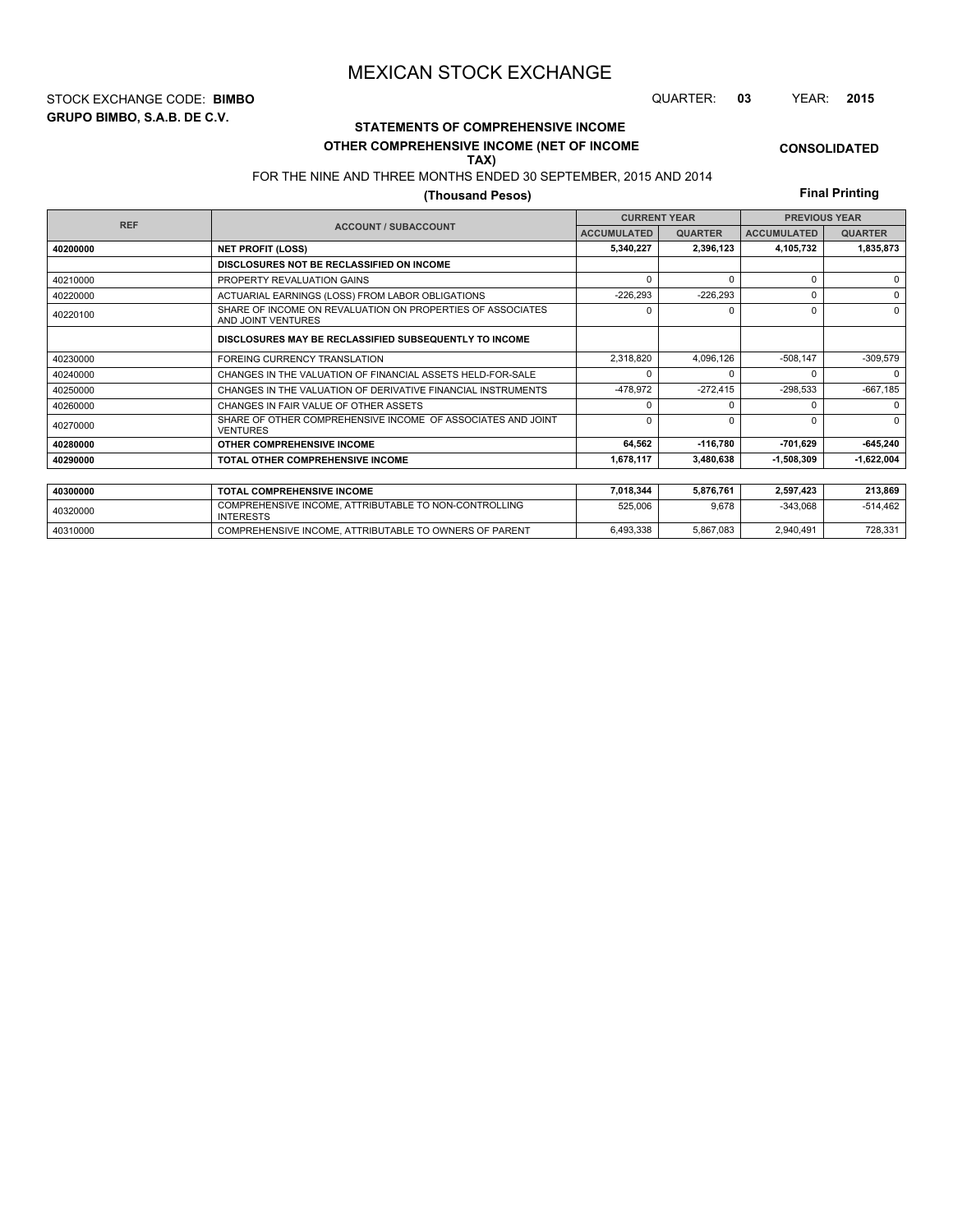STOCK EXCHANGE CODE: **BIMBO** QUARTER: **03** YEAR: **2015**

**GRUPO BIMBO, S.A.B. DE C.V.**

# **STATEMENTS OF COMPREHENSIVE INCOME INFORMATIONAL DATA**

**CONSOLIDATED**

### FOR THE NINE AND THREE MONTHS ENDED 30 SEPTEMBER, 2015 AND 2014

|            |                                         | <b>Final Printing</b>                       |                |                    |                |
|------------|-----------------------------------------|---------------------------------------------|----------------|--------------------|----------------|
| <b>REF</b> |                                         | <b>CURRENT YEAR</b><br><b>PREVIOUS YEAR</b> |                |                    |                |
|            | <b>ACCOUNT / SUBACCOUNT</b>             | <b>ACCUMULATED</b>                          | <b>QUARTER</b> | <b>ACCUMULATED</b> | <b>QUARTER</b> |
| 92000010   | OPERATING DEPRECIATION AND AMORTIZATION | 4,974,065                                   | 1.704.791      | 4.181.073          | 1,507,429      |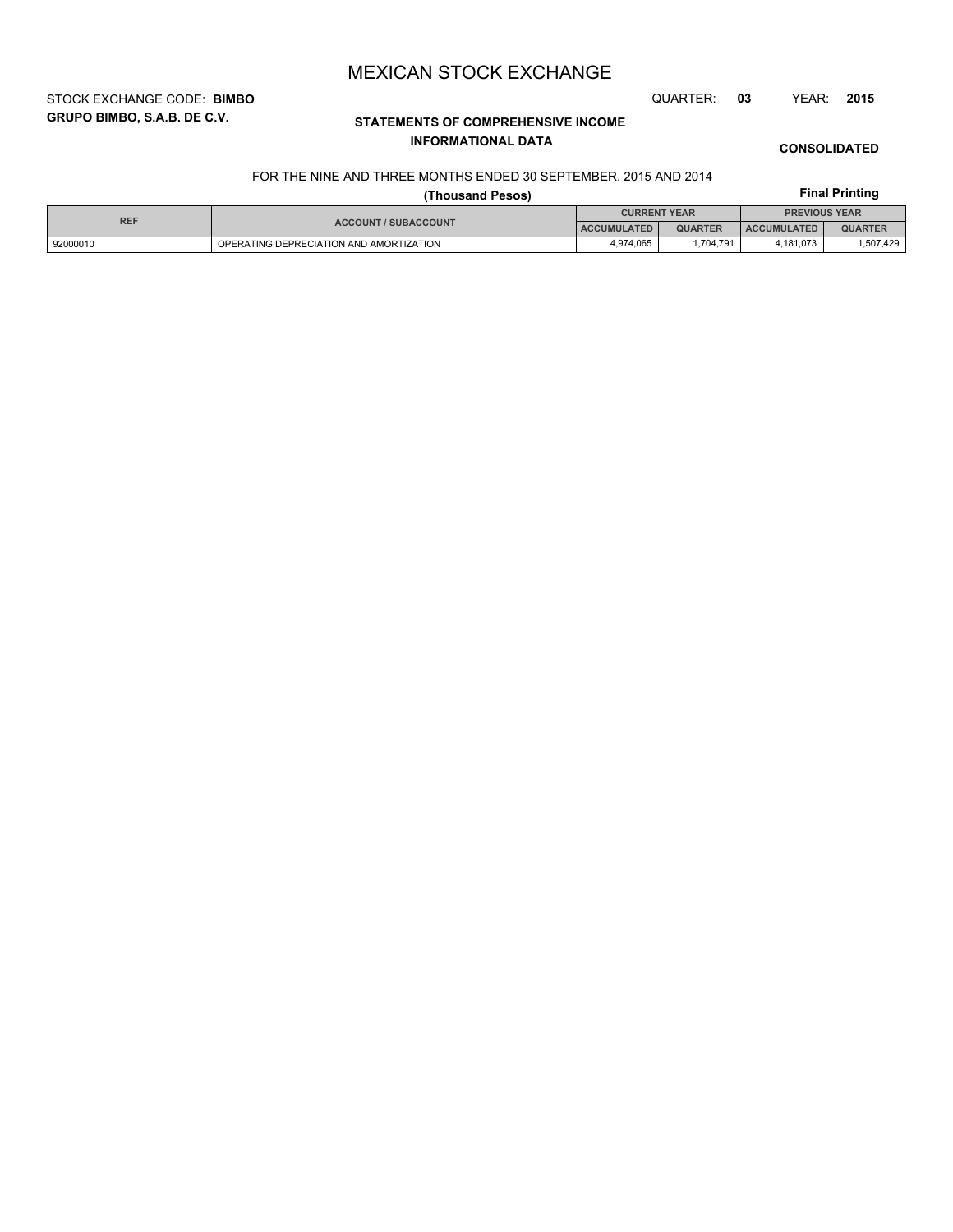**GRUPO BIMBO, S.A.B. DE C.V.** STOCK EXCHANGE CODE: **BIMBO** QUARTER: **03** YEAR: **2015**

# **STATEMENTS OF COMPREHENSIVE INCOME INFORMATIONAL DATA (12 MONTHS)**

**CONSOLIDATED**

**Final Printing**

|            | (Thousand Pesos)                                    |                | <b>Final Printing</b> |
|------------|-----------------------------------------------------|----------------|-----------------------|
| <b>REF</b> |                                                     |                | <b>YEAR</b>           |
|            | <b>ACCOUNT / SUBACCOUNT</b>                         | <b>CURRENT</b> | <b>PREVIOUS</b>       |
| 92000030   | REVENUE NET (**)                                    | 210,436,415    | 184,318,095           |
| 92000040   | OPERATING PROFIT (LOSS) (**)                        | 12.876.230     | 11,471,650            |
| 92000060   | NET PROFIT (LOSS) (**)                              | 5,264,235      | 5,643,989             |
| 92000050   | PROFIT (LOSS), ATTRIBUTABLE TO OWNERS OF PARENT(**) | 4.649.633      | 5,366,760             |
| 92000070   | OPERATING DEPRECIATION AND AMORTIZATION (**)        | 6,063,156      | 6,076,574             |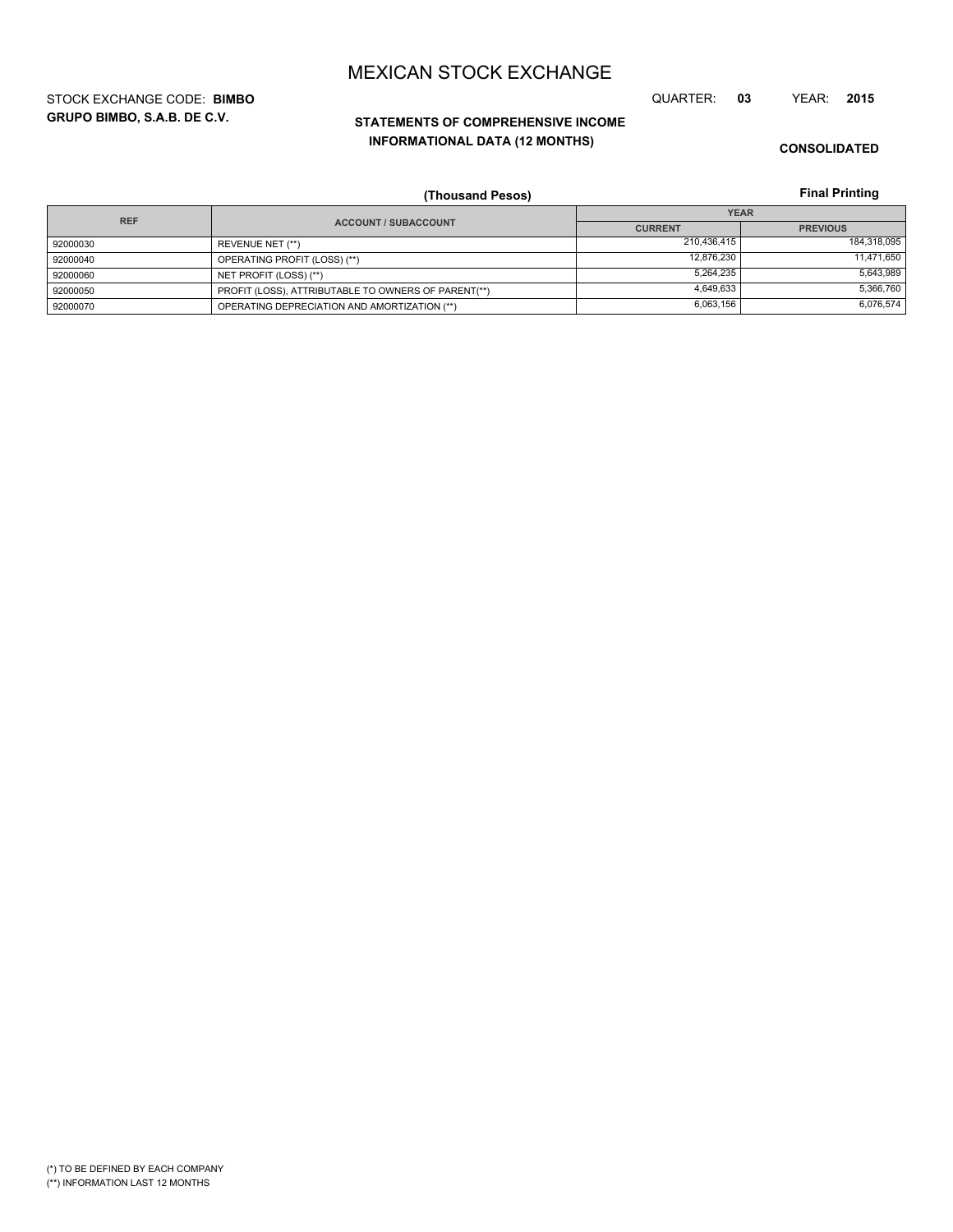**GRUPO BIMBO, S.A.B. DE C.V.** STOCK EXCHANGE CODE:**BIMBO**: BIMBO QUARTER:

## **STATEMENT OF CHANGES IN EQUITY**

## **(THOUSAND PESOS)**

**CONSOLIDATED**

**Final Printing**

|                                                                    |                      |                                     |                                                          | <b>CONTRIBUTIONS</b>                                                                                  |  |                 | <b>RETAINED EARNINGS</b><br>(ACCUMULATED LOSSES)                     | <b>ACCUMULATED</b>                                           | <b>EQUITY</b>                                        |                                                |                     |
|--------------------------------------------------------------------|----------------------|-------------------------------------|----------------------------------------------------------|-------------------------------------------------------------------------------------------------------|--|-----------------|----------------------------------------------------------------------|--------------------------------------------------------------|------------------------------------------------------|------------------------------------------------|---------------------|
| <b>CONCEPTS</b>                                                    | <b>CAPITAL STOCK</b> | <b>SHARES</b><br><b>REPURCHASED</b> | <b>PREMIUM ON</b><br><b>ISSUANCE OF</b><br><b>SHARES</b> | <b>FOR FUTURE</b><br><b>OTHER CAPITAL</b><br><b>CAPITAL</b><br><b>CONTRIBUTED</b><br><b>INCREASES</b> |  | <b>RESERVES</b> | <b>UNAPPROPRIATE</b><br><b>D EARNINGS</b><br>(ACCUMULATED<br>LOSSES) | <b>OTHER</b><br><b>COMPREHENSIVE</b><br><b>INCOME (LOSS)</b> | <b>ATTRIBUTABLE</b><br>TO OWNERS OF<br><b>PARENT</b> | NON-<br><b>CONTROLLING</b><br><b>INTERESTS</b> | <b>TOTAL EQUITY</b> |
| <b>BALANCE AT JANUARY 1, 2014</b>                                  | 4,226,510            | $\Omega$                            | $\mathbf 0$                                              |                                                                                                       |  | 1,675,060       | 42,860,257                                                           | $-3, 142, 637$                                               | 45,619,190                                           | 2,163,862                                      | 47,783,052          |
| RETROSPECTIVE ADJUSTMENTS                                          | $\Omega$             |                                     |                                                          |                                                                                                       |  |                 |                                                                      |                                                              | $\Omega$                                             | $\Omega$                                       |                     |
| APPLICATION OF COMPREHENSIVE INCOME TO<br><b>RETAINED EARNINGS</b> | ſ                    |                                     |                                                          |                                                                                                       |  |                 |                                                                      |                                                              | $\Omega$                                             | $\cap$                                         |                     |
| <b>RESERVES</b>                                                    |                      |                                     |                                                          |                                                                                                       |  |                 |                                                                      |                                                              | $\Omega$                                             |                                                |                     |
| <b>DIVIDENDS</b>                                                   |                      |                                     |                                                          |                                                                                                       |  |                 |                                                                      |                                                              |                                                      |                                                |                     |
| CAPITAL INCREASE (DECREASE)                                        |                      |                                     |                                                          |                                                                                                       |  |                 |                                                                      |                                                              | $\Omega$                                             |                                                |                     |
| REPURCHASE OF SHARES                                               |                      |                                     |                                                          |                                                                                                       |  | -928            |                                                                      |                                                              | $-928$                                               | $\Omega$                                       |                     |
| (DECREASE) INCREASE IN PREMIUM ON ISSUE<br>OF SHARES               |                      |                                     |                                                          |                                                                                                       |  |                 |                                                                      |                                                              | $\Omega$                                             | $\Omega$                                       |                     |
| (DECREASE) INCREASE IN NON-CONTROLLING<br><b>INTERESTS</b>         |                      |                                     |                                                          |                                                                                                       |  |                 |                                                                      |                                                              |                                                      |                                                |                     |
| <b>OTHER CHANGES</b>                                               |                      |                                     |                                                          |                                                                                                       |  |                 |                                                                      |                                                              | $\Omega$                                             |                                                |                     |
| COMPREHENSIVE INCOME                                               | $\Omega$             |                                     |                                                          |                                                                                                       |  |                 | 3,747,171                                                            | $-806,680$                                                   | 2,940,491                                            | $-343,068$                                     | 2,597,423           |
| <b>BALANCE AT SEPTEMBER 30, 2014</b>                               | 4,226,510            | $\Omega$                            | $\mathbf{0}$                                             |                                                                                                       |  | 1,674,132       | 46,607,428                                                           | $-3,949,317$                                                 | 48,558,753                                           | 1,820,794                                      | 50,379,547          |
| <b>BALANCE AT JANUARY 1, 2015</b>                                  | 4,226,510            |                                     |                                                          |                                                                                                       |  | 1,674,132       | 46,216,709                                                           | $-1,142,990$                                                 | 50,974,361                                           | 2,627,251                                      | 53,601,612          |
| RETROSPECTIVE ADJUSTMENTS                                          |                      |                                     |                                                          |                                                                                                       |  |                 |                                                                      |                                                              |                                                      |                                                |                     |
| APPLICATION OF COMPREHENSIVE INCOME TO<br><b>RETAINED EARNINGS</b> |                      |                                     |                                                          |                                                                                                       |  |                 |                                                                      |                                                              |                                                      |                                                |                     |
| <b>RESERVES</b>                                                    |                      |                                     |                                                          |                                                                                                       |  |                 |                                                                      |                                                              | $\Omega$                                             | $\cap$                                         |                     |
| <b>DIVIDENDS</b>                                                   |                      |                                     |                                                          |                                                                                                       |  |                 |                                                                      |                                                              | $\Omega$                                             |                                                |                     |
| CAPITAL INCREASE (DECREASE)                                        |                      |                                     |                                                          |                                                                                                       |  |                 |                                                                      |                                                              | $\Omega$                                             |                                                |                     |
| REPURCHASE OF SHARES                                               |                      |                                     |                                                          |                                                                                                       |  | 13,127          |                                                                      |                                                              | 13,127                                               | $\Omega$                                       | 13,127              |
| (DECREASE) INCREASE IN PREMIUM ON ISSUE<br>OF SHARES               |                      |                                     |                                                          |                                                                                                       |  |                 |                                                                      |                                                              |                                                      | $\Omega$                                       |                     |
| (DECREASE) INCREASE IN NON-CONTROLLING<br><b>INTERESTS</b>         |                      |                                     |                                                          |                                                                                                       |  |                 |                                                                      |                                                              |                                                      |                                                |                     |
| OTHER CHANGES                                                      |                      |                                     |                                                          |                                                                                                       |  |                 |                                                                      |                                                              | $\Omega$                                             |                                                |                     |
| COMPREHENSIVE INCOME                                               |                      |                                     |                                                          |                                                                                                       |  |                 | 4,879,783                                                            | 1,613,555                                                    | 6,493,338                                            | 525,006                                        | 7,018,344           |
| <b>BALANCE AT SEPTEMBER 30, 2015</b>                               | 4,226,510            |                                     |                                                          |                                                                                                       |  | 1,687,259       | 51,096,492                                                           | 470,565                                                      | 57,480,826                                           | 3,152,257                                      | 60,633,083          |

#### **QUARTER: 03** YEAR: **<sup>2015</sup>**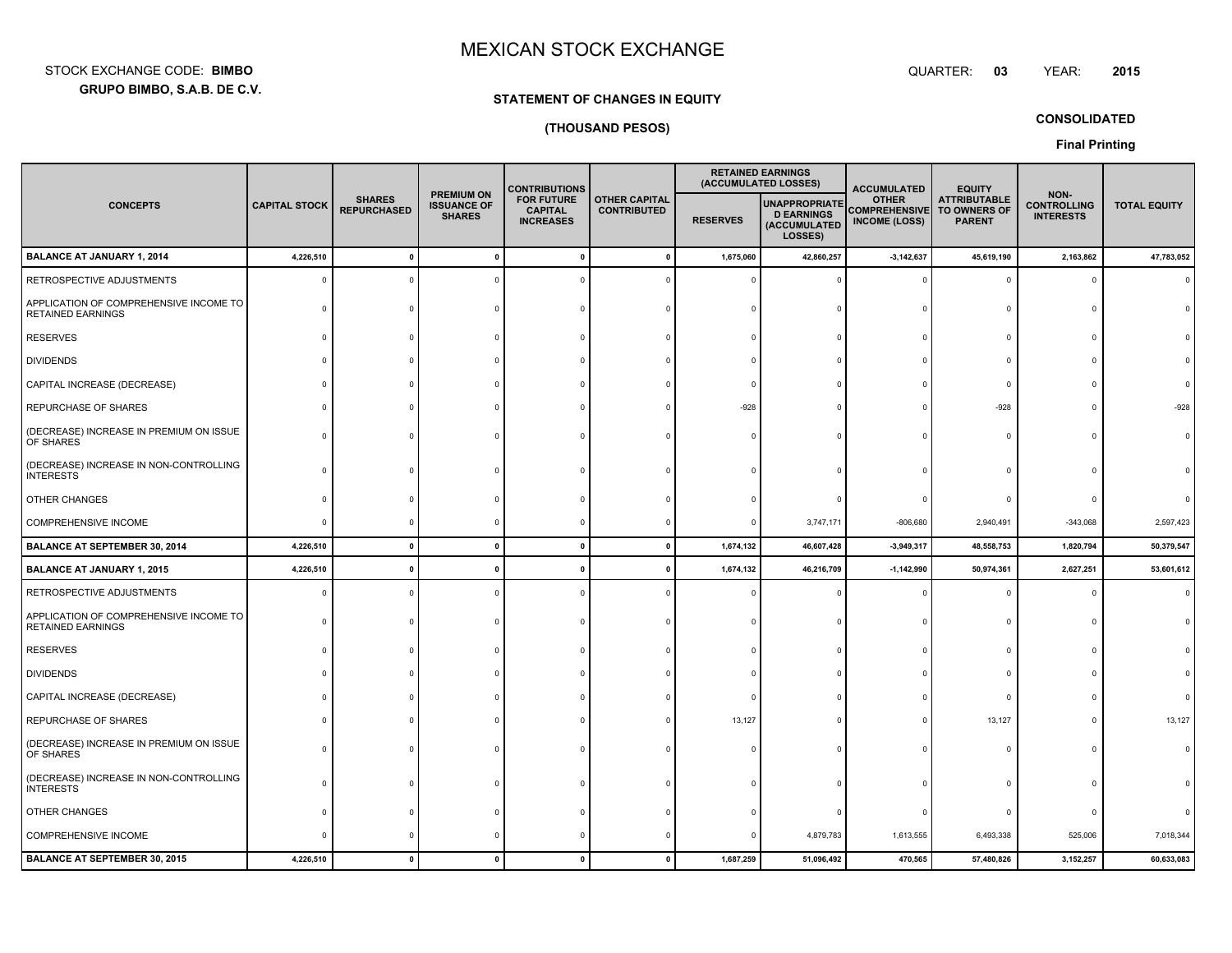### STOCK EXCHANGE CODE: **BIMBO**

# **STATEMENT OF CASH FLOWS GRUPO BIMBO, S.A.B. DE C.V.**

## QUARTER: **03** YEAR: **2015**

**CONSOLIDATED**

FOR THE NINE MONTHS ENDED 30 SEPTEMBER, 2015 AND 2014

| (Thousand Pesos)            |                                                                     |                      |                      |  |  |
|-----------------------------|---------------------------------------------------------------------|----------------------|----------------------|--|--|
| <b>REF</b>                  | ACCOUNT/SUBACCOUNT                                                  | <b>CURREENT YEAR</b> | <b>PREVIOUS YEAR</b> |  |  |
| <b>OPERATING ACTIVITIES</b> |                                                                     | Amount               | Amount               |  |  |
| 50010000                    | <b>PROFIT (LOSS) BEFORE INCOME TAX</b>                              | 8,331,087            | 6,559,108            |  |  |
| 50020000                    | +(-) ITEMS NOT REQUIRING CASH                                       | 0                    | 0                    |  |  |
| 50020010                    | + ESTIMATE FOR THE PERIOD                                           | $\mathbf 0$          | $\mathsf 0$          |  |  |
| 50020020                    | + PROVISION FOR THE PERIOD                                          | 0                    | 0                    |  |  |
| 50020030                    | +(-) OTHER UNREALISED ITEMS                                         | 0                    | 0                    |  |  |
| 50030000                    | +(-) ITEMS RELATED TO INVESTING ACTIVITIES                          | 5,092,935            | 4,363,641            |  |  |
| 50030010                    | DEPRECIATION AND AMORTISATION FOR THE PERIOD                        | 4,974,065            | 4,181,073            |  |  |
| 50030020                    | (-)+ GAIN OR LOSS ON SALE OF PROPERTY, PLANT AND EQUIPMENT          | 40,265               | 48,678               |  |  |
| 50030030                    | +(-) LOSS (REVERSAL) IMPAIRMENT                                     | 124,814              | 92,330               |  |  |
| 50030040                    | (-)+ EQUITY IN RESULTS OF ASSOCIATES AND JOINT VENTURES             | 11,384               | 32,480               |  |  |
| 50030050                    | (-) DIVIDENDS RECEIVED                                              | $\mathbf 0$          | $\mathbf 0$          |  |  |
| 50030060                    | (-) INTEREST RECEIVED                                               | $\pmb{0}$            | $\mathsf 0$          |  |  |
| 50030070                    | (-) EXCHANGE FLUCTUATION                                            | 0                    | $\mathbf 0$          |  |  |
| 50030080                    | (-)+ OTHER INFLOWS (OUTFLOWS) OF CASH                               | $-57,593$            | 9,080                |  |  |
| 50040000                    | +(-) ITEMS RELATED TO FINANCING ACTIVITIES                          | 2,996,088            | 2,160,513            |  |  |
| 50040010                    | (+) ACCRUED INTEREST                                                | 3,175,782            | 2,378,538            |  |  |
| 50040020                    | (+) EXCHANGE FLUCTUATION                                            | $-105,794$           | $-161,980$           |  |  |
| 50040030                    | (+) DERIVATIVE TRANSACTIONS                                         | 0                    | $\mathbf 0$          |  |  |
| 50040040                    | (-)+ OTHER INFLOWS (OUTFLOWS) OF CASH                               | $-73,900$            | $-56,045$            |  |  |
| 50050000                    | <b>CASH FLOWS BEFORE INCOME TAX</b>                                 | 16,420,110           | 13,083,262           |  |  |
| 50060000                    | CASH FLOWS FROM (USED IN) OPERATING ACTIVITIES                      | $-4,713,800$         | $-1,502,577$         |  |  |
| 50060010                    | +(-) DECREASE (INCREASE) IN TRADE ACCOUNTS RECEIVABLE               | $-567.722$           | $-1,000,753$         |  |  |
| 50060020                    | +(-) DECREASE (INCREASE) IN INVENTORIES                             | $-154,823$           | 688,590              |  |  |
| 50060030                    | +(-) DECREASE (INCREASE) IN OTHER ACCOUNTS RECEIVABLE               | $-1.927.205$         | 965.116              |  |  |
| 50060040                    | +(-) INCREASE (DECREASE) IN TRADE ACCOUNTS PAYABLE                  | $-1,511,694$         | $-700,519$           |  |  |
| 50060050                    | +(-) INCREASE (DECREASE) IN OTHER LIABILITIES                       | 2,202,246            | 1,068,632            |  |  |
| 50060060                    | +(-) INCOME TAXES PAID OR RETURNED                                  | $-2,754,602$         | $-2,523,643$         |  |  |
| 50070000                    | NET CASH FLOWS FROM (USED IN) OPERATING ACTIVITIES                  | 11,706,310           | 11,580,685           |  |  |
| <b>INVESTING ACTIVITIES</b> |                                                                     |                      |                      |  |  |
| 50080000                    | NET CASH FLOWS FROM (USED IN) INVESTING ACTIVITIES                  | $-7,003,115$         | -26,721,296          |  |  |
| 50080010                    | (-) PERMANENT INVESTMENTS                                           | 0                    | 0                    |  |  |
| 50080020                    | + DISPOSITION OF PERMANENT INVESTMENTS                              | 0                    | $\mathbf 0$          |  |  |
| 50080030                    | (-) INVESTMENT IN PROPERTY, PLANT AND EQUIPMENT                     | $-5,690,915$         | $-4,137,244$         |  |  |
| 50080040                    | + SALE OF PROPERTY, PLANT AND EQUIPMENT                             | 200,574              | 4,546<br>$\mathbf 0$ |  |  |
| 50080050                    | (-) TEMPORARY INVESTMENTS<br>+ DISPOSITION OF TEMPORARY INVESTMENTS | 0<br>0               | $\mathsf 0$          |  |  |
| 50080060<br>50080070        | (-) INVESTMENT IN INTANGIBLE ASSETS                                 | 0                    | $\mathbf 0$          |  |  |
| 50080080                    | + DISPOSITION OF INTANGIBLE ASSETS                                  | $\mathbf 0$          | $\mathbf 0$          |  |  |
| 50080090                    | (-) ACQUISITIONS OF VENTURES                                        | $-1.512.774$         | $-22.588.598$        |  |  |
| 50080100                    | + DISPOSITIONS OF VENTURES                                          | 0                    | $\mathbf 0$          |  |  |
| 50080110                    | + DIVIDEND RECEIVED                                                 | 0                    | 0                    |  |  |
| 50080120                    | + INTEREST RECEIVED                                                 | $\pmb{0}$            | $\mathsf 0$          |  |  |
| 50080130                    | +(-) DECREASE (INCREASE) ADVANCES AND LOANS TO THIRD PARTS          | 0                    | $\mathbf 0$          |  |  |
| 50080140                    | -(+) OTHER INFLOWS (OUTFLOWS) OF CASH                               | 0                    | $\mathbf 0$          |  |  |
| <b>FINANCING ACTIVITIES</b> |                                                                     |                      |                      |  |  |
| 50090000                    | NET CASH FLOW FROM (USED IN) FINANCING ACTIVITIES                   | $-3,477,212$         | 15,982,572           |  |  |
| 50090010                    | + BANK FINANCING                                                    | 12,620,280           | 29,123,518           |  |  |
| 50090020                    | + STOCK MARKET FINANCING                                            | $\mathbf 0$          | 16,922,620           |  |  |
| 50090030                    | + OTHER FINANCING                                                   | $\mathbf 0$          | $\mathbf 0$          |  |  |
| 50090040                    | (-) BANK FINANCING AMORTISATION                                     | -13,759,663          | $-22,898,440$        |  |  |
| 50090050                    | (-) STOCK MARKET FINANCING AMORTISATION                             | $\mathbf 0$          | $-5,000,000$         |  |  |
| 50090060                    | (-) OTHER FINANCING AMORTISATION                                    | 0                    | $\mathbf 0$          |  |  |
| 50090070                    | +(-) INCREASE (DECREASE) IN CAPITAL STOCK                           | 0                    | $\mathbf 0$          |  |  |
| 50090080                    | (-) DIVIDENDS PAID                                                  | $\pmb{0}$            | $\mathbf 0$          |  |  |
| 50090090                    | + PREMIUM ON ISSUANCE OF SHARES                                     | 0                    | $\mathbf 0$          |  |  |
| 50090100                    | + CONTRIBUTIONS FOR FUTURE CAPITAL INCREASES                        | 0                    | $\mathbf 0$          |  |  |
| 50090110                    | (-) INTEREST EXPENSE                                                | $-2,337,829$         | -2,165,126           |  |  |

50090120 (-) REPURCHASE OF SHARES 0 0 50090130 (-)+ OTHER INFLOWS (OUTFLOWS) OF CASH 0 0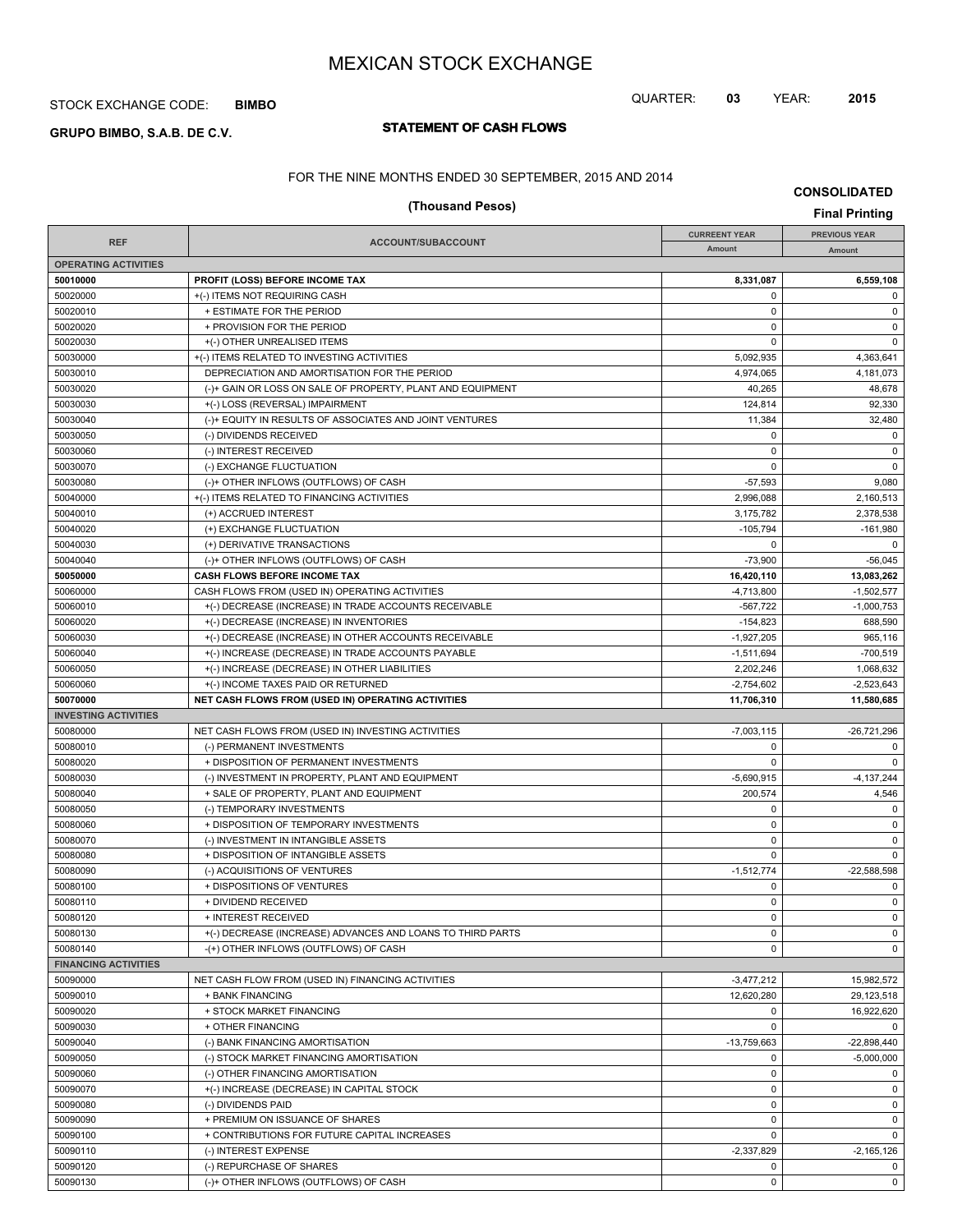## STOCK EXCHANGE CODE: **BIMBO**

# **STATEMENT OF CASH FLOWS GRUPO BIMBO, S.A.B. DE C.V.**

## FOR THE NINE MONTHS ENDED 30 SEPTEMBER, 2015 AND 2014

# **(Thousand Pesos) Final Printing**

|                                         |                                                              | <b>CURREENT YEAR</b> | <b>PREVIOUS YEAR</b> |  |
|-----------------------------------------|--------------------------------------------------------------|----------------------|----------------------|--|
| <b>REF</b><br><b>ACCOUNT/SUBACCOUNT</b> |                                                              | Amount               | Amount               |  |
| 50100000                                | NET INCREASE (DECREASE) IN CASH AND CASH EQUIVALENTS         | 1.225.983            | 841.961              |  |
| 50110000                                | EFFECT OF EXCHANGE RATE CHANGES ON CASH AND CASH EQUIVALENTS | 216.713              | 38.998               |  |
| 50120000                                | CASH AND CASH EQUIVALENTS AT BEGINNING OF PERIOD             | 2.571.243            | 2,503,980            |  |
| 50130000                                | CASH AND CASH EQUIVALENTS AT END OF PERIOD                   | 4.013.939            | 3,384,939            |  |

**CONSOLIDATED**

QUARTER: **03** YEAR: **2015**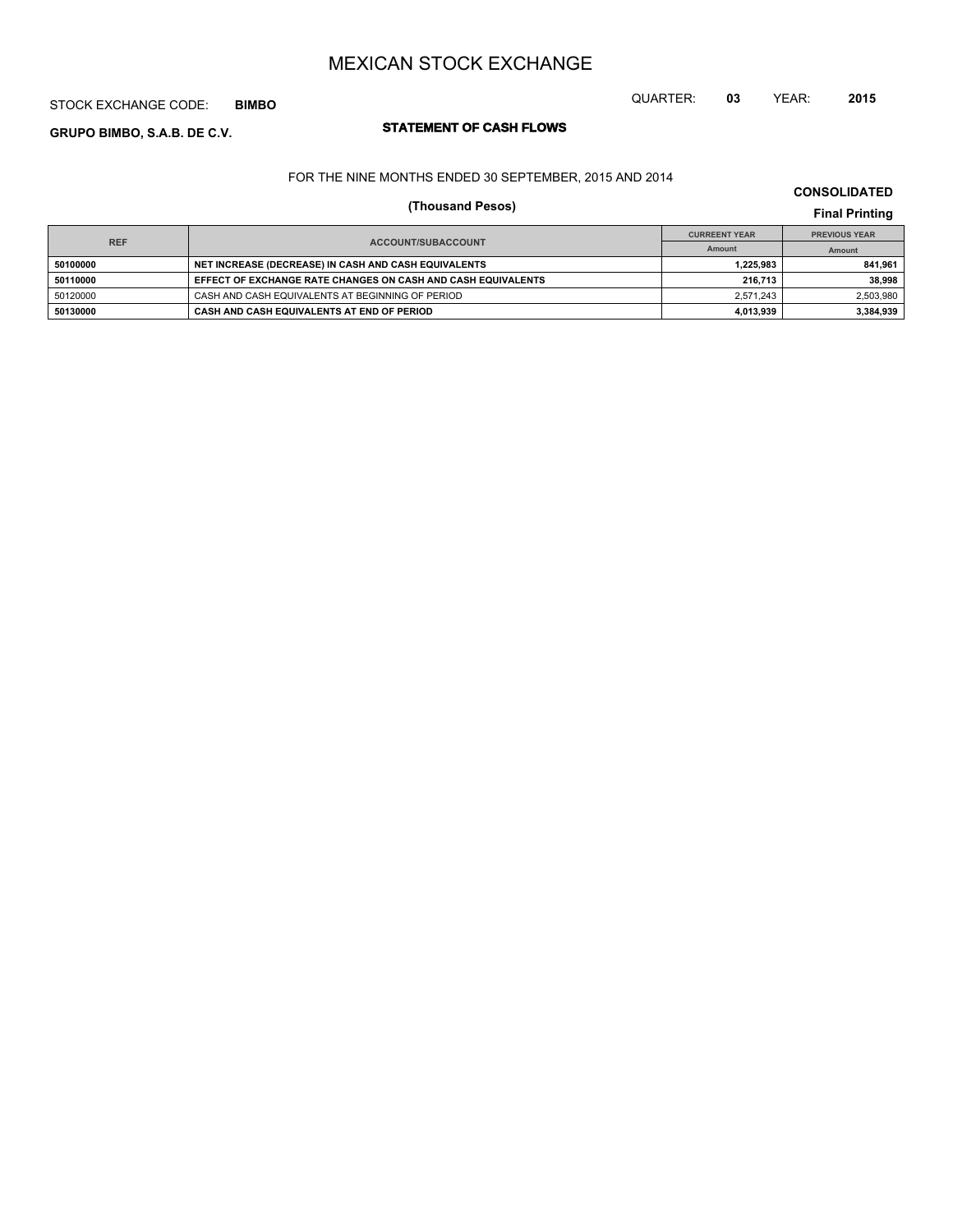**DISCUSSION AND ANALYSIS OF THE**

STOCK EXCHANGE CODE: **BIMBO**

**GRUPO BIMBO, S.A.B. DE C.V.**

QUARTER: **03** YEAR: **2015**

 $1/4$ PAGE

#### **ADMINISTRATION ON THE RESULTS OF OPERATIONS AND FINANCIAL CONDITION OF THE COMPANY**

**CONSOLIDATED**

**Final Printing**

Las cifras incluidas en este documento están preparadas de conformidad con las Normas Internacionales de Información Financiera (IFRS).

GRUPO BIMBO REPORTA RESULTADOS DE LOS PRIMEROS NUEVE MESES DE 2015

México, D.F., a 22 de octubre de 2015

Grupo Bimbo S.A.B. de C.V. ("Grupo Bimbo" o "la Compañía") (BMV: BIMBO) reportó hoy sus resultados acumulados al 30 de septiembre de 2015.\*

Datos relevantes del periodo

Las ventas netas durante los primeros nueve meses del año incrementaron 17.2% debido principalmente al sólido desempeño orgánico de México, a las recientes adquisiciones y al beneficio del tipo de cambio

El margen bruto se expandió 40 puntos base como resultado de menores costos de materias primas en la mayoría de las regiones y de ahorros en la manufactura y logística en México

La utilidad de operación aumentó 29.6%, con una expansión de 70 puntos base en el margen, por las mejoras en productividad de México y la disminución de los gastos de reestructura de Estados Unidos

La UAFIDA creció 25.5%, tras registrar un margen récord en México tanto en el acumulado como en el tercer trimestre

La utilidad neta mayoritaria ascendió 30.2%, mientras que el margen se expandió 30 puntos base

Ventas Netas

(MILLONES DE PESOS MEXICANOS)

Las ventas netas durante los primeros nueve meses del año incrementaron 17.2% debido principalmente al sólido desempeño orgánico de México, a las recientes adquisiciones y al beneficio de 8.5% del tipo de cambio México

En los primeros nueve meses del año, las ventas netas en México subieron 5.8% en comparación con el mismo periodo del año anterior. Esto es atribuible principalmente a un sólido desempeño de los volúmenes como resultado de un mejor entorno en el consumo, la innovación de productos, promociones y mayor penetración del mercado. Lo anterior contribuyó al incremento en ventas en todos los canales y casi todas las categorías, particularmente en pasteles. Por lo que se refiere al tercer trimestre, las categorías de pan dulce y confitería lograron invertir la tendencia negativa del primer semestre del año.

Norteamérica

En Norteamérica, las ventas netas ascendieron 29.2% como reflejo de un beneficio del tipo de cambio de 16.7%, así como de las adquisiciones realizadas en periodos anteriores. Si bien las alzas de precios implementadas en Estados Unidos durante el primer semestre del año ejercieron presión en los volúmenes, las categorías de pan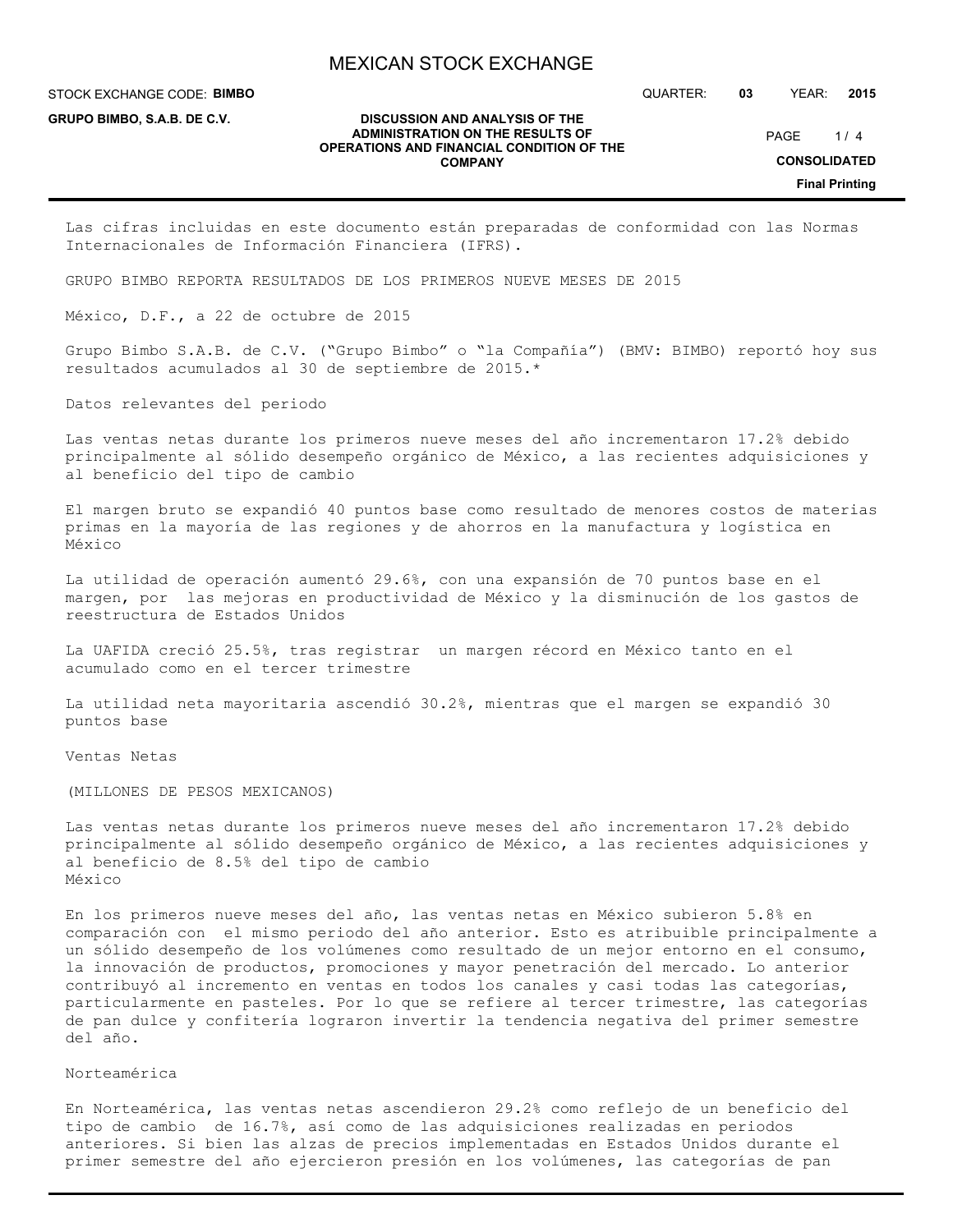**DISCUSSION AND ANALYSIS OF THE ADMINISTRATION ON THE RESULTS OF OPERATIONS AND FINANCIAL CONDITION OF THE COMPANY**

STOCK EXCHANGE CODE: **BIMBO**

**GRUPO BIMBO, S.A.B. DE C.V.**

QUARTER: **03** YEAR: **2015**

 $2/4$ PAGE

**CONSOLIDATED**

**Final Printing**

dulce, desayuno y botanas continuaron con buenos resultados.

#### Latinoamérica

Las ventas netas aumentaron 10.2% en términos acumulados, debido en gran medida al crecimiento orgánico en algunos países, al beneficio de la conversión de ciertas monedas a pesos mexicanos y a la adquisición de Supan en Ecuador, concluida en el tercer trimestre de 2014. El desempeño en moneda local fue destacable en Brasil y prácticamente en todos los países de la división Latin Centro.

#### Europa

La operación del Reino Unido adquirida como parte de la transacción de Canada Bread contribuyó al aumento de 12.6% en las ventas netas de Europa. En el caso de Iberia, hubo presión en la categoría de pan causada por un entorno competitivo retador durante el tercer trimestre; no obstante, las categorías de desayuno y botanas tuvieron un desempeño sobresaliente.

### Utilidad Bruta

(MILLONES DE PESOS MEXICANOS)

La utilidad bruta consolidada incrementó 18.0% en lo que va del año, con una expansión de 40 puntos bases en el margen, situándolo en 53.4%, como resultado de menores costos de materias primas en la mayoría de las regiones.

Es importante destacar que durante el tercer trimestre, los ahorros alcanzados en la manufactura y logística en México contrarrestaron la presión de un mayor tipo de cambio lo que dio lugar a una expansión de 60 puntos base en el margen. Además, la disminución en los costos de materias primas en Norteamérica derivó en una significativa mejoría de 170 puntos base en el margen.

Utilidad antes de Otros Ingresos y Gastos

## (MILLONES DE PESOS MEXICANOS)

La utilidad antes de otros ingresos y gastos finalizó el periodo en \$12,697 millones con un crecimiento de 19.3%. La expansión de 20 puntos base en el margen es reflejo de menores gastos generales como porcentaje de las ventas netas en México. Lo anterior fue parcialmente contrarrestado por: i) mayores gastos generales por la adquisición de Canada Bread en Norteamérica; ii) gastos administrativos y de distribución más altos en Latinoamérica debido a inversiones en sistemas en la región; y iii) mayores gastos generales en Europa principalmente por la adquisición en el Reino Unido adquirida como parte de la transacción de Canada Bread y la incorporación de una nueva planta en España.

Utilidad de Operación

## (MILLONES DE PESOS MEXICANOS)

Durante los primeros nueve meses de 2015, la utilidad de operación ascendió 29.6%. La mejoría de 70 puntos base en el margen se atribuye primordialmente a los beneficios antes mencionados en México, junto con menores gastos de reestructura en Estados Unidos (\$938 millones en los primeros nueves meses de 2015, contra \$1,625 millones en el mismo periodo de 2014). Lo anterior fue en parte contrarrestado por mayores gastos de integración en Norteamérica, Europa y Latinoamérica provenientes de la adquisición de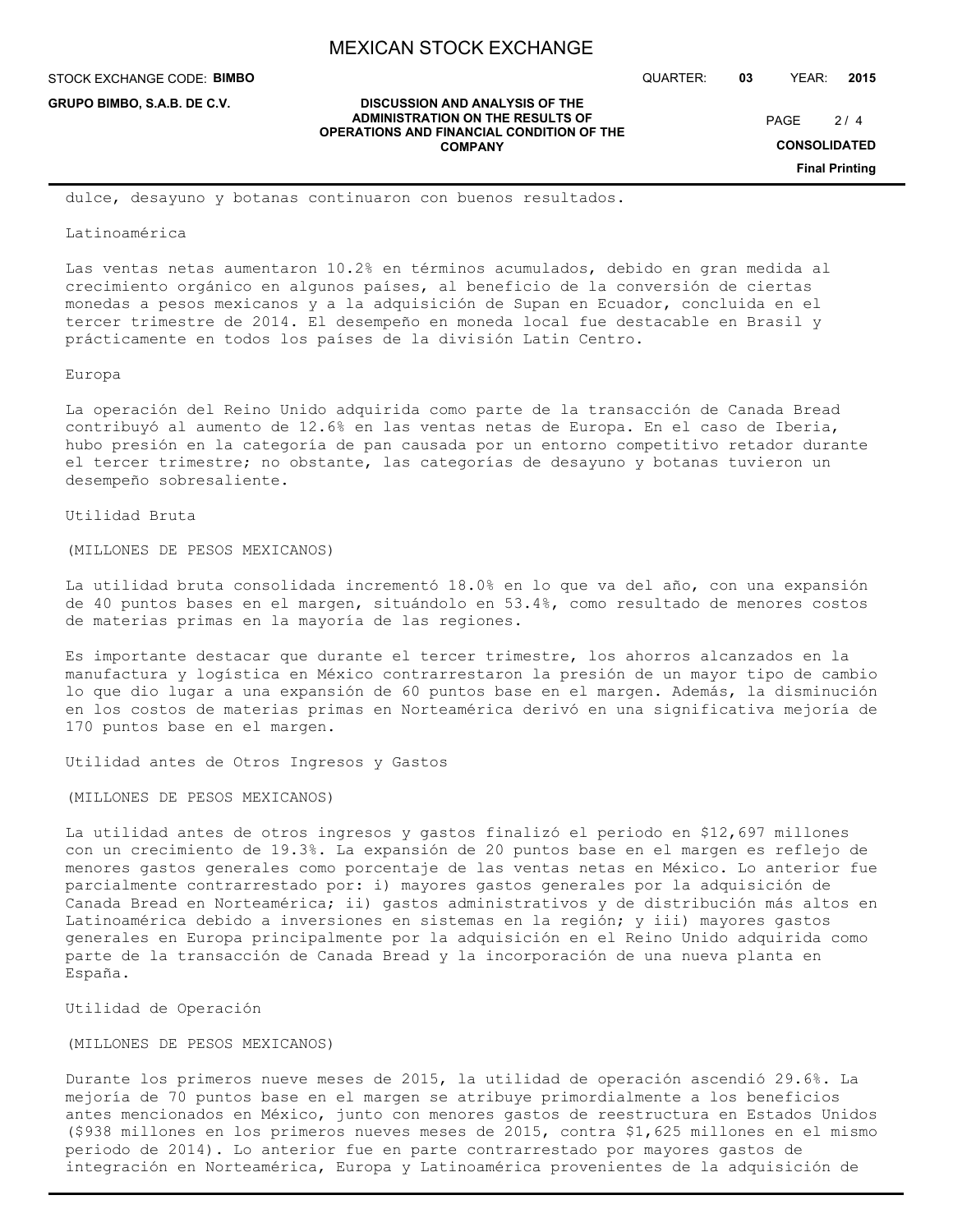STOCK EXCHANGE CODE: **BIMBO**

**GRUPO BIMBO, S.A.B. DE C.V.**

QUARTER: **03** YEAR: **2015**

 $3/4$ PAGE

**CONSOLIDATED**

**Final Printing**

Canada Bread, la adquisición en Ecuador, una nueva planta en la división Latin Centro e inversiones operativas en Argentina.

**DISCUSSION AND ANALYSIS OF THE ADMINISTRATION ON THE RESULTS OF OPERATIONS AND FINANCIAL CONDITION OF THE COMPANY**

Resultado Integral de Financiamiento

En los primeros nueve meses se registró un costo de \$2,996 millones, comparado con un costo de \$2,161 millones en el mismo periodo de 2014, un incremento de \$836 millones. Esta variación se debe al gasto por concepto de intereses relacionado con el financiamiento de Canada Bread. Asimismo, el fortalecimiento del dólar estadounidense frente al peso mexicano, incrementó el valor en pesos mexicanos de los intereses pagados.

Utilidad Neta Mayoritaria

(MILLONES DE PESOS MEXICANOS)

La Compañía registró un crecimiento de 30.2% en la utilidad neta mayoritaria. El desempeño a nivel operativo y una menor tasa efectiva de impuestos, de 35.9%, contra 37.4% registrada en el mismo periodo del año anterior, dieron como resultado una variación positiva de 30 puntos base en el margen.

La utilidad por acción del periodo totalizó \$1.04 comparada con \$0.80 del mismo periodo del año anterior.

Utilidad de Operación antes de Depreciación, Amortización y Cargos no Monetarios (UAFIDA)

(MILLONES DE PESOS MEXICANOS)

En el acumulado, la UAFIDA aumentó 25.5%, en tanto que el margen se expandió 70 puntos base, para situarse en 10.3%. Lo anterior refleja un margen récord registrado en México en el acumulado y en el tercer trimestre.

Estructura Financiera

La deuda total al 30 de septiembre de 2015 ascendió a \$68,308 millones en relación con \$62,204 millones al 31 de diciembre de 2014. Este incremento se debió fundamentalmente a una revaloración de 16% del dólar estadounidense, lo cual aumentó la deuda denominada en dicha moneda, a pesar de que la Compañía ha continuado pagando deuda en línea con su compromiso de desapalancamiento.

La vida promedio de la deuda es de 8.4 años, con un costo promedio de 4.4%. La deuda a largo plazo representa 85% del total. Asimismo, 75% de la deuda está denominada en dólares estadounidenses y 25% en dólares canadienses.

La razón de deuda total a UAFIDA fue de 3.1 veces, en comparación con 3.2 veces al 31 de diciembre de 2014, este último considerando la UAFIDA pro forma de Canada Bread. La razón de deuda neta a UAFIDA fue de 3.0 veces.

Información sobre la conferencia telefónica

La conferencia telefónica sobre los primeros nueves meses de 2015 se llevará a cabo este viernes 23 de octubre de 2015 a las 11:00 a.m. tiempo del este (10:00 a.m. tiempo del centro). Para participar en la conferencia, favor de llamar a los siguientes números telefónicos: desde Estados Unidos, al +1 (877) 317-6776; desde otros países, al +1 (412) 317-6776; el código de identificación es: GRUPO BIMBO.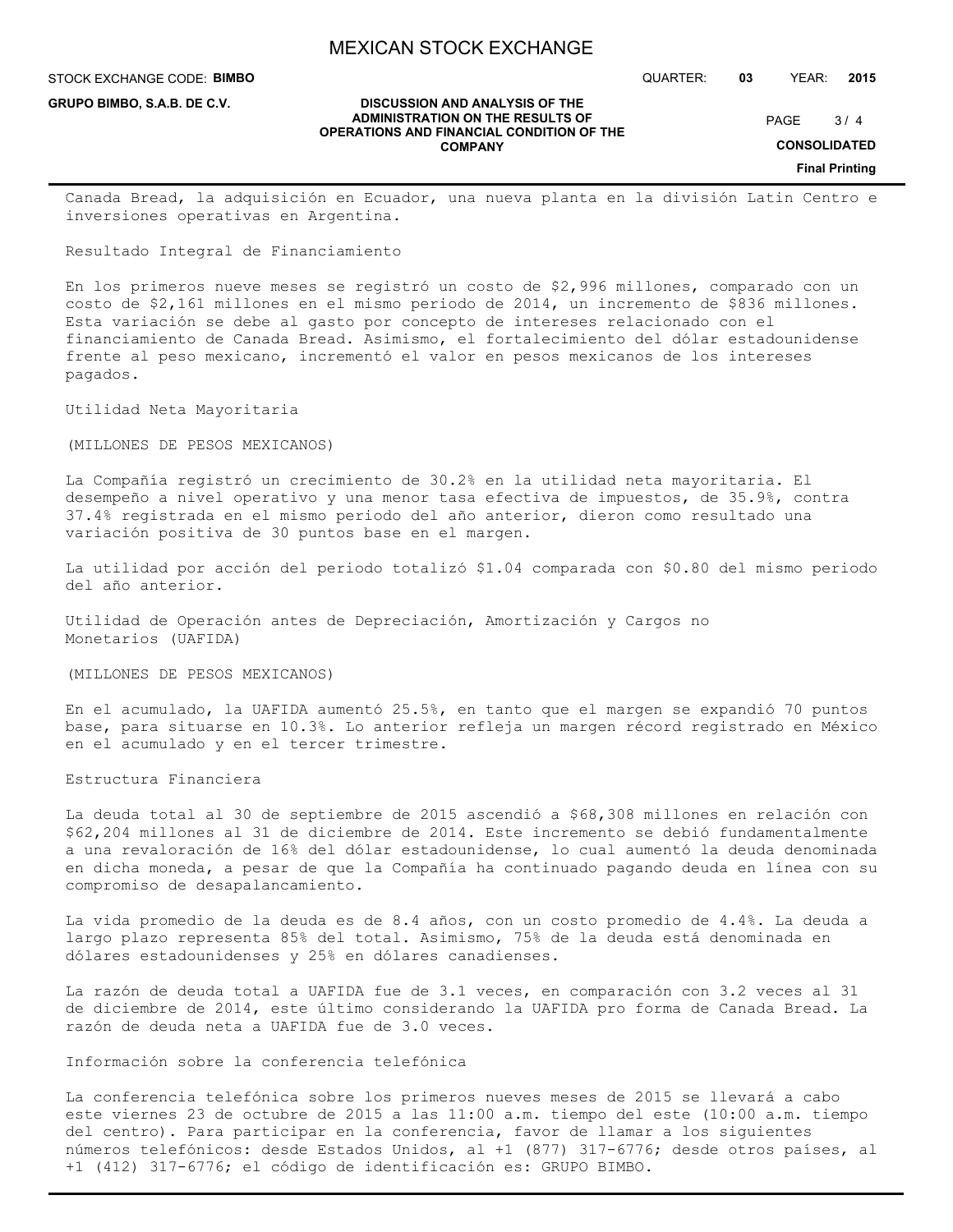STOCK EXCHANGE CODE: **BIMBO**

**GRUPO BIMBO, S.A.B. DE C.V.**

QUARTER: **03** YEAR: **2015**

 $4/4$ PAGE

**CONSOLIDATED**

**Final Printing**

#### **DISCUSSION AND ANALYSIS OF THE ADMINISTRATION ON THE RESULTS OF OPERATIONS AND FINANCIAL CONDITION OF THE COMPANY**

También puede acceder a la transmisión de esta conferencia en el sitio web de Grupo Bimbo en: www.grupobimbo.com/ri/.

La repetición de la conferencia estará disponible hasta el 30 de octubre de 2015. Para acceder a la repetición ingrese a la página web de Grupo Bimbo www.grupobimbo.com/ri/ o llame a los siguientes números telefónicos: desde Estados Unidos, al +1 (877) 344-7529; desde otros países, al +1 (412) 317-0088; el código de identificación es: 10073525.

### Acerca de Grupo Bimbo

Por sus volúmenes de producción y ventas, Grupo Bimbo es la empresa de panificación más grande del mundo. Cuenta con 166 plantas y aproximadamente 1,700 centros de venta estratégicamente localizados en 22 países de América, Europa y Asia. Sus principales líneas de productos incluyen pan de caja fresco y congelado, bollos, galletas, pastelitos, muffins, bagels, productos empacados, tortillas, botanas saladas y confitería, entre otros. Grupo Bimbo fabrica más de 10,000 y tiene una de las redes de distribución más extensas del mundo, con más de 2.5 millones de puntos de venta y más de 52,000 rutas, así como una plantilla laboral superior a los 127,000 colaboradores. Desde 1980, las acciones de Grupo Bimbo se cotizan en la Bolsa Mexicana de Valores (BMV) bajo la clave de pizarra BIMBO.

Declaración sobre el futuro desempeño de las operaciones

La información contenida en este reporte contiene determinadas declaraciones con respecto al desempeño financiero y operativo esperado de Grupo Bimbo, S.A.B. de C.V., las cuales se basan en información financiera, niveles de operación y condiciones de mercado vigentes a la fecha, así como en estimaciones del Consejo de Administración de la Compañía en relación con posibles acontecimientos futuros. Los resultados de la Compañía pueden variar con respecto a los expuestos en dichas declaraciones por diversos factores fuera del alcance de la Compañía, tales como: ajustes en los niveles de precios, variaciones en los costos de las materias primas y cambios en las leyes y regulaciones, o bien por condiciones económicas y políticas no previstas en los países en los que opera. Consecuentemente, la Compañía no se hace responsable de las modificaciones en la información y sugiere a los lectores tomar las declaraciones con reserva. Asimismo, la Compañía no se obliga a publicar modificación alguna derivada de las variaciones que pudieran tener dichos factores después de la fecha de publicación de este reporte.

Casas de Bolsa o Instituciones de Crédito que actualmente dan Cobertura de Análisis a los valores emitidos por la Compañía.

Actinver Casa de Bolsa, S.A. de C.V. Grupo Financiero Actinver, Barclays Bank PLC, BBVA Bancomer S.A., Bank of America Merrill Lynch Inc., Casa de Bolsa Banorte IXE S.A. de C.V., Banco BTG Pactual S.A., Citigroup Global Markets Inc.,Deutsche Bank Securities Inc., GBM Grupo Bursátil Mexicano S.A. de C.V., Goldman Sachs Group, Inc., HSBC Securities (USA) Inc., Intercam Casa de Bolsa S.A. de C.V., Invex Casa de Bolsa S.A. de C.V., Itaú BBA Itaú Corretora de Valores S.A., JP Morgan Securities LLC, Monex Casa de Bolsa S.A. de C.V.,Monex Grupo Financiero, S.A. de C.V., Morgan Stanley Mexico Casa de Bolsa, S.A. de C.V., Santander Investment Securities Inc., Scotiabank Scotia Sociedad Agente de Bolsa S.A. , UBS Securities LLC, y Vector Casa de Bolsa, S.A. de C.V.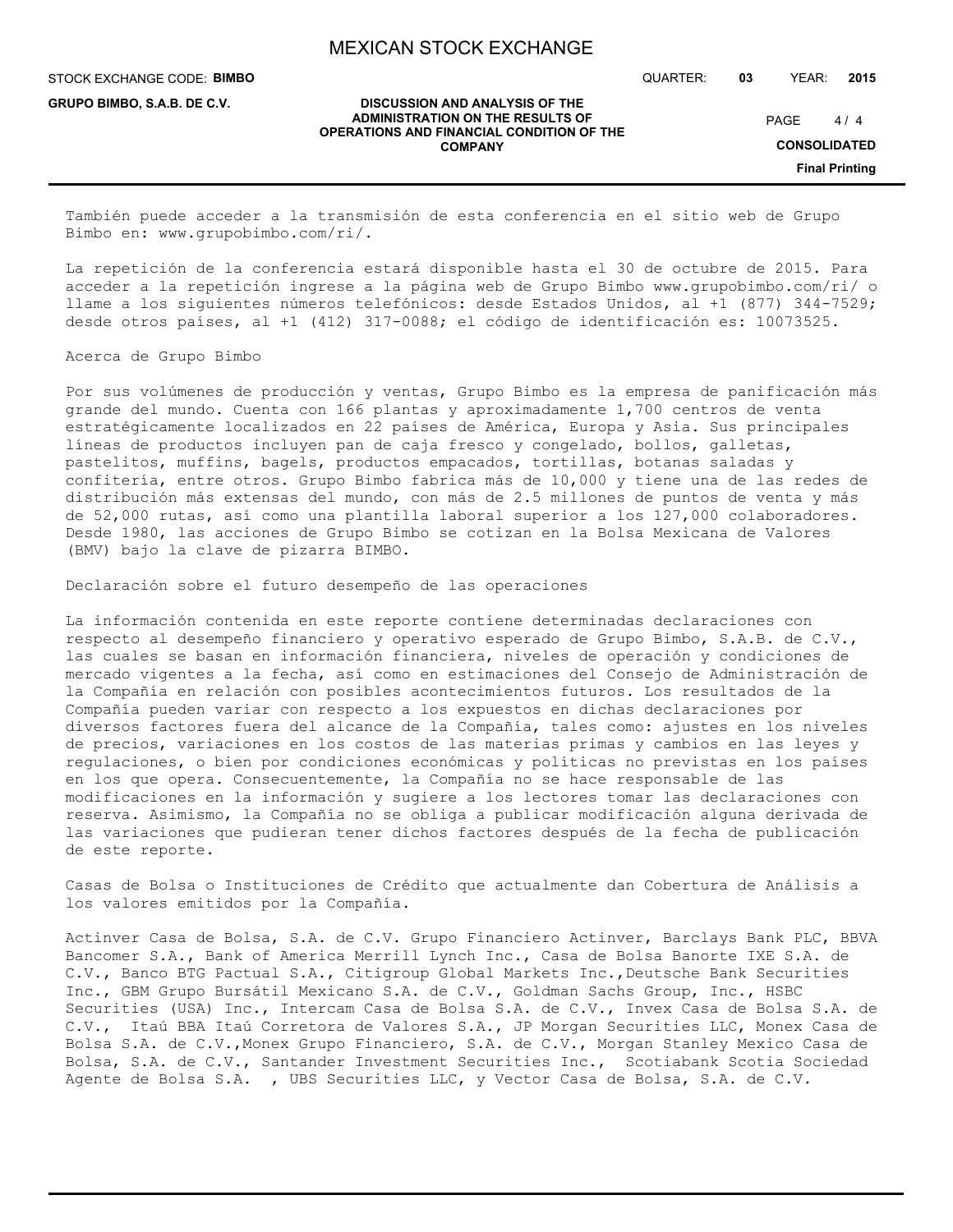**GRUPO BIMBO, S.A.B. DE C.V.**

**FINANCIAL STATEMENT NOTES**

STOCK EXCHANGE CODE: QUARTER: **03** YEAR: **2015 BIMBO**

PAGE 1/75

**CONSOLIDATED**

**Final Printing**

GRUPO BIMBO, S.A.B. DE C.V. Y SUBSIDIARIAS

NOTAS A LOS ESTADOS FINANCIEROS CONSOLIDADOS POR LOS AÑOS QUE TERMINARON EL 30 DE SEPTIEMBRE DE 2015 Y 2014 Y 31 DE DICIEMBRE DE 2014 (EN MILES DE PESOS)

1. ACTIVIDADES Y EVENTOS IMPORTANTES

ACTIVIDADES - GRUPO BIMBO, S.A.B. DE C.V. Y SUBSIDIARIAS ("GRUPO BIMBO" O "LA ENTIDAD") SE DEDICA PRINCIPALMENTE A LA FABRICACIÓN, DISTRIBUCIÓN Y VENTA DE PAN; ASÍ COMO A LA FABRICACIÓN Y DISTRIBUCIÓN DE GALLETAS, PASTELES, DULCES, CHOCOLATES, BOTANAS, TORTILLAS Y ALIMENTOS PROCESADOS.

LA ENTIDAD OPERA EN DISTINTAS ÁREAS GEOGRÁFICAS QUE SON: MÉXICO, ESTADOS UNIDOS DE AMÉRICA ("EUA"), CANADÁ, CENTRO Y SUDAMÉRICA, EUROPA Y CHINA. LAS CIFRAS DE CHINA SE PRESENTAN EN EL SEGMENTO MÉXICO DEBIDO A SU POCA REPRESENTATIVIDAD.

LAS OFICINAS CORPORATIVAS DE LA ENTIDAD SE UBICAN EN PROLONGACIÓN PASEO DE LA REFORMA NO. 1000, COLONIA PEÑA BLANCA SANTA FE, ÁLVARO OBREGÓN, CÓDIGO POSTAL 01210, DISTRITO FEDERAL, MÉXICO.

AL 30 DE SEPTIEMBRE DE 2015 Y 2014, LAS VENTAS NETAS DE LAS SUBSIDIARIAS BIMBO, S.A. DE C.V. Y BARCEL, S.A. DE C.V., QUE SE ENCUENTRAN EN EL SEGMENTO MÉXICO, REPRESENTARON APROXIMADAMENTE EL 32% Y 36% , RESPECTIVAMENTE, DE LAS VENTAS NETAS CONSOLIDADAS. AL 30 DE SEPTIEMBRE DE 2015 Y 2014 LAS VENTAS NETAS DE LA SUBSIDIARIA BIMBO BAKERIES USA, INC. ("BBU") Y CANADA BREAD INC. ("CANADA BREAD" O "CB") QUE SE ENCUENTRAN EN LA REGIÓN DE EUA Y CANADÁ, REPRESENTARON EL 53% Y 48%, DE LAS VENTAS NETAS CONSOLIDADAS, RESPECTIVAMENTE.

EVENTOS IMPORTANTES – EL 3 DE FEBRERO DE 2015 LA ENTIDAD ADQUIRIÓ, A TRAVÉS DE SU SUBSIDIARIA CANADA BREAD COMPANY, LIMITED ("CANADA BREAD"), EL 100% DE LAS ACCIONES DE VACHON BAKERY, INC ("VACHON"). DICHA COMPAÑÍA ES LÍDER DE PASTELITOS EN CANADÁ, FORTALECE LA POSICIÓN DE CANADA BREAD EN EL PAÍS. LA ADQUISICIÓN INCLUYE MARCAS LÍDERES COMO VACHON®, JOS LOUIS®, AH CARAMEL®, PASSION FLAKIE® Y MAY WEST®, ENTRE OTRAS. EL MONTO DE LA TRANSACCIONES FUE DE \$1,369,271.

PARA FINANCIAR LA OPERACIÓN, CANADA BREAD UTILIZÓ FINANCIAMIENTO DISPONIBLE BAJO LÍNEAS DE CRÉDITO COMPROMETIDAS EXISTENTES.

EFECTOS CONTABLES DE LA ADQUISICIÓN DE VACHON

EL PROCESO DE VALUACIÓN Y REGISTRO DE LA ADQUISICIÓN SE REALIZÓ DE CONFORMIDAD CON LA IFRS 3. LA ASIGNACIÓN DE VALORES RAZONABLES DEFINITIVOS SE CONCLUIRÁ EN EL TRANSCURSO DE LOS DOCE MESES SUBSECUENTES A LA ADQUISICIÓN. EN LA SIGUIENTE TABLA SE RESUMEN LOS VALORES RAZONABLES PRELIMINARES DE LOS ACTIVOS ADQUIRIDOS Y DE LOS PASIVOS ASUMIDOS QUE SE RECONOCIERON POR LA ADQUISICIÓN REALIZADA EL 3 DE FEBRERO DE 2015 AL TIPO DE CAMBIO VIGENTE A LA FECHA DE LA TRANSACCIÓN:

MONTO PAGADO POR LA OPERACIÓN \$ 1,369,271

==========

MONTOS RECONOCIDOS DE LOS ACTIVOS IDENTIFICABLES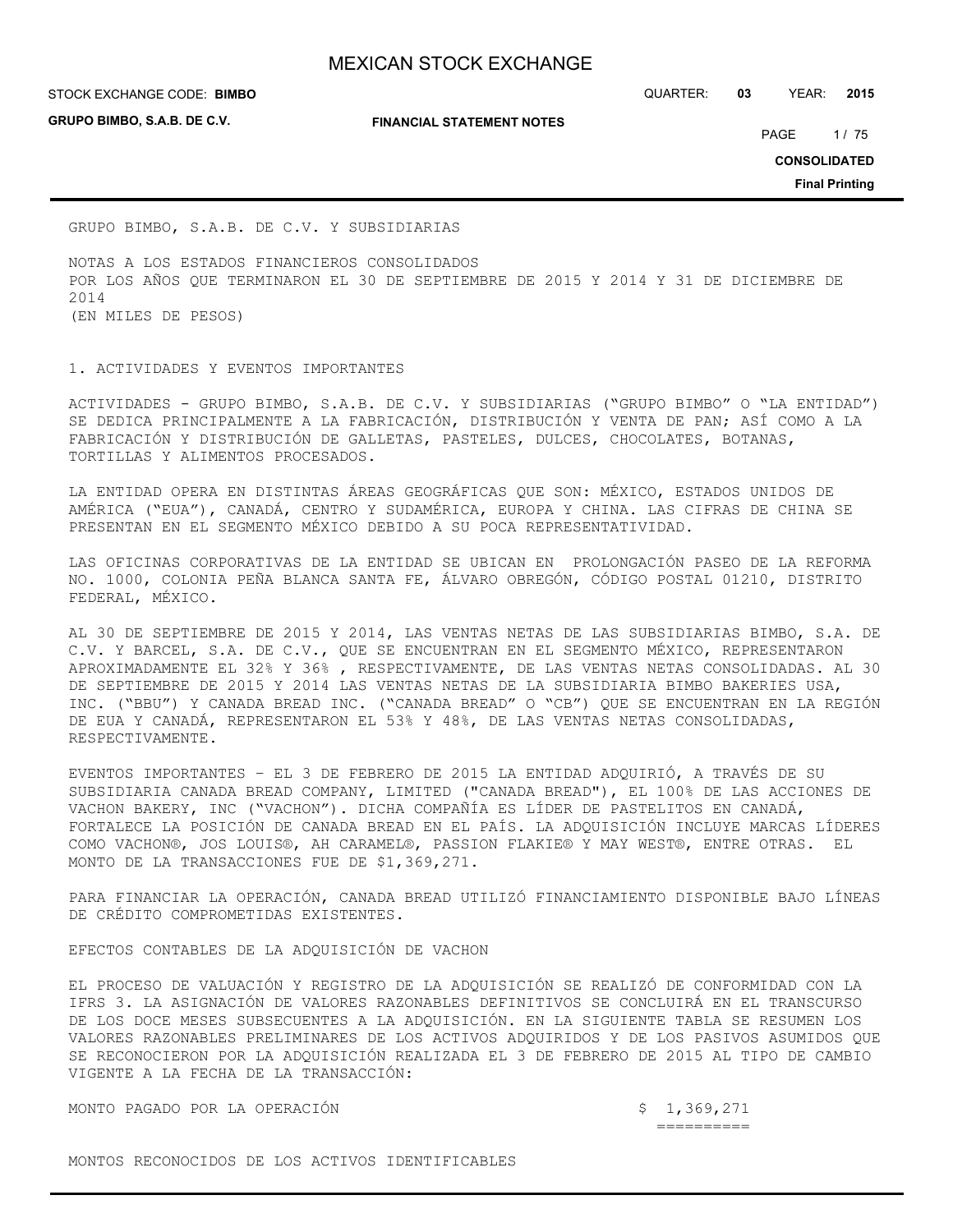#### STOCK EXCHANGE CODE: QUARTER: **03** YEAR: **2015 BIMBO**

**GRUPO BIMBO, S.A.B. DE C.V.**

**FINANCIAL STATEMENT NOTES**

PAGE 2/75

**CONSOLIDATED**

**Final Printing**

#### Y PASIVOS ASUMIDOS:

| 865,026                                                                                  |
|------------------------------------------------------------------------------------------|
| 960,779                                                                                  |
| 1,825,805                                                                                |
|                                                                                          |
| 456,534                                                                                  |
| \$1,369,271                                                                              |
| \$59,730<br>83,730<br>58,217<br>639,160<br>23,886<br>303<br>141,565<br>31,799<br>283,170 |

## ADQUISICIÓN PANRICO

EL 9 DE JULIO DE 2015, LA ENTIDAD ANUNCIO QUE HA LLEGADO A UN ACUERDO PARA ADQUIRIR, A TRAVÉS DE SU SUBSIDIARIA BAKERY IBERIAN INVESTMENT, EL 100% DE LAS ACCIONES DE LA EMPRESA PANRICO, S.A.U. (PANRICO), EXCLUYENDO EL SEGMENTO DE PAN DE CAJA, POR UN PRECIO DE 190 MILLONES DE EUROS.

CON VENTAS APROXIMADAS DE 280 MILLONES DE EUROS EN LAS CATEGORÍAS DE PASTELERÍA Y BOLLERÍA. PANRICO ES UNA DE LAS COMPAÑÍAS LÍDERES EN LA INDUSTRIA DE PANIFICACIÓN EN ESPAÑA Y PORTUGAL, DONDE CUENTA CON NUEVE PLANTAS DE PRODUCCIÓN Y MÁS DE 2,000 COLABORADORES; PARTICIPA EN LAS CATEGORÍAS DE PAN DE CAJA, PAN DULCE Y BOLLERÍA.

LA ADQUISICIÓN INCLUYE MARCAS LÍDERES COMO DONUTS®, QÉL®, BOLLYCAO®, LA BELLA EASA®, DONETTES® Y EIDETESA®.

ESTA TRANSACCIÓN FORTALECERÁ, A TRAVÉS DE LA CAPTURA DE SINERGIAS, LA PRESENCIA DE GRUPO BIMBO EN LA REGIÓN, COMPLEMENTANDO SU PORTAFOLIO DE PRODUCTOS, HUELLA DE MANUFACTURA Y RED DE DISTRIBUCIÓN.

ESTA ADQUISICIÓN AÚN ESTÁ SUJETA A LA AUTORIZACIÓN DE LAS AUTORIDADES REGULATORIAS CORRESPONDIENTES Y SE ESPERA CONCLUYA DURANTE EL CUARTO TRIMESTRE DE 2015 Y PARA GARANTIZAR LA MISMA SE HA REALIZADO UN DEPÓSITO BANCARIO POR 15 MILLONES DE EUROS EQUIVALENTES A \$285,800

EN 2014, LA ENTIDAD COMPRÓ VARIOS NEGOCIOS EN CANADÁ, ESTADOS UNIDOS Y REINO UNIDO, REFERIDAS COMO CANADA BREAD ("CB" O "CANADA BREAD") Y EN ECUADOR, REFERIDO COMO SUPAN, S.A. ("SUPAN"), COMO SE DESCRIBE A CONTINUACIÓN: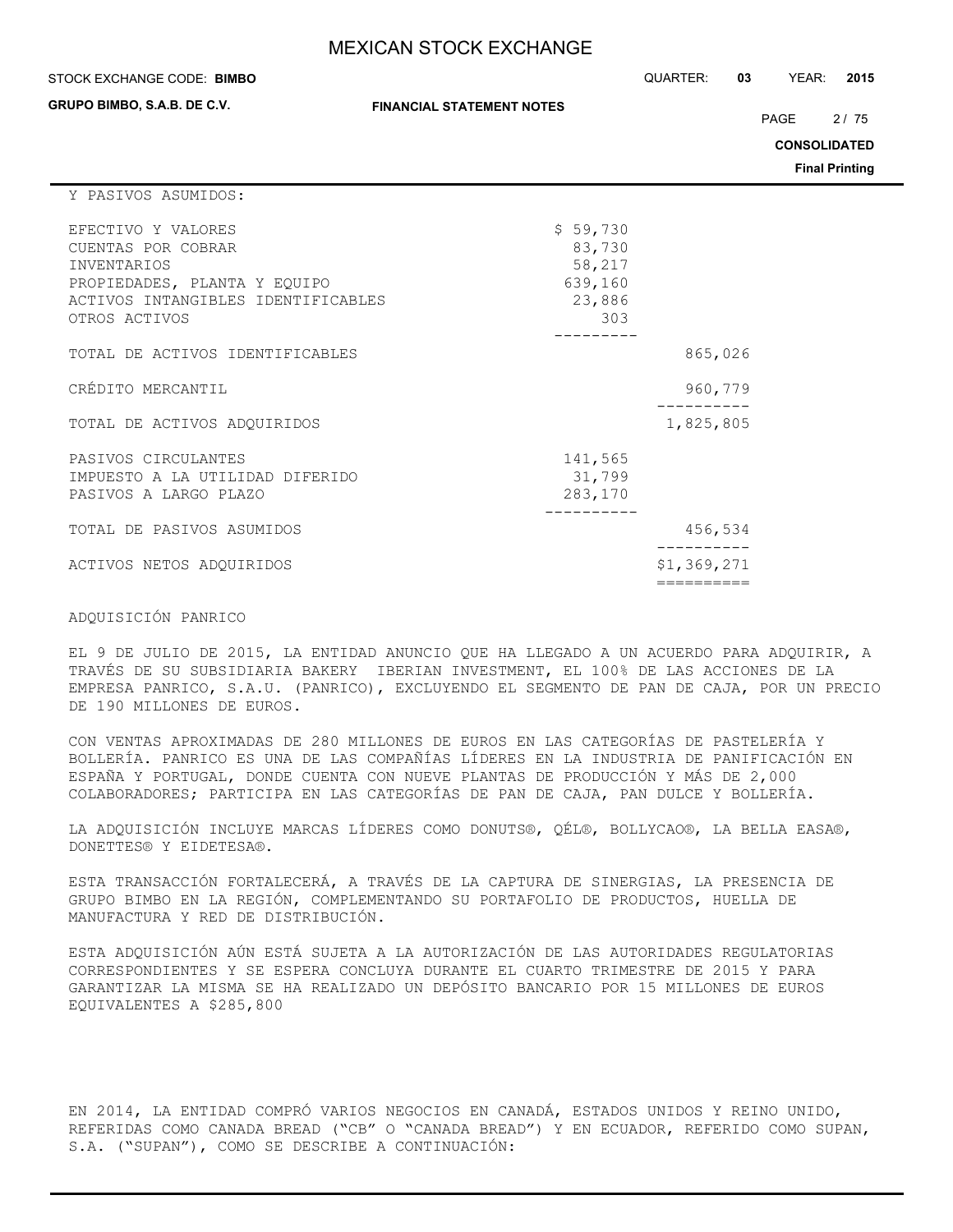#### STOCK EXCHANGE CODE: QUARTER: **03** YEAR: **2015 BIMBO**

**GRUPO BIMBO, S.A.B. DE C.V.**

**FINANCIAL STATEMENT NOTES**

PAGE 3/75

**CONSOLIDATED**

**Final Printing**

| <b>EMPRESA</b>                       | PAÍS                                           | MONTO DE LA OPERACIÓN                   | FECHA                               |
|--------------------------------------|------------------------------------------------|-----------------------------------------|-------------------------------------|
| CANADA BREAD,<br>INC.<br>SUPAN, S.A. | CANADA, EUA Y REINO<br>UNIDO<br><b>ECUADOR</b> | \$21,731,557<br>857,041<br>\$22,588,598 | 23 DE MAYO 2014<br>15 DE JULIO 2014 |
|                                      |                                                |                                         |                                     |

## CANADA BREAD

ES UNA DE LAS EMPRESAS LÍDERES EN LA PRODUCCIÓN Y VENTA DE PRODUCTOS DE PANIFICACIÓN, INCLUYENDO LAS CATEGORÍAS DE PAN DE CAJA, BOLLOS, BAGELS, ENGLISH MUFFINS Y TORTILLAS EN CANADÁ, PAN CONGELADO EN NORTEAMÉRICA Y PRODUCTOS DE PANIFICACIÓN ESPECIALIZADOS EN EL REINO UNIDO.

ESTA ADQUISICIÓN IMPULSA LA ESTRATEGIA DE CRECIMIENTO GLOBAL DE GRUPO BIMBO Y POSIBILITA SU INCURSIÓN EN EL ATRACTIVO MERCADO CANADIENSE A TRAVÉS DE MARCAS RECONOCIDAS, TALES COMO DEMPSTER'S®, POM®, VILLAGGIO®, BEN'S®, BON MATIN® Y MCGAVIN'S®. Y MANTIENE UNA SÓLIDA RELACIÓN CON LOS PRINCIPALES AUTOSERVICIOS Y CANALES INSTITUCIONALES EN CANADÁ Y ES RECONOCIDA POR SU FUERTE POSICIONAMIENTO EN EL MERCADO EN TODAS LAS CATEGORÍAS DE PANIFICACIÓN. ESTA EMPRESA EMPLEA A CERCA DE 6,100 COLABORADORES, OPERA 25 PLANTAS EN CANADÁ, ESTADOS UNIDOS Y EL REINO UNIDO Y CUENTA CON LA RED DE DISTRIBUCIÓN DIRECTA MÁS GRANDE DEL PAÍS, VISITANDO A MÁS DE 41,000 PUNTOS DE VENTA.

PARA FINANCIAR LA OPERACIÓN, GRUPO BIMBO UTILIZÓ TANTO RECURSOS PROPIOS, ASÍ COMO FINANCIAMIENTO DISPONIBLE BAJO LÍNEAS DE CRÉDITO COMPROMETIDAS EXISTENTES A LARGO PLAZO Y LA EMISIÓN DE BONOS INTERNACIONALES.

## EFECTOS CONTABLES DE LA ADQUISICIÓN DE CANADA BREAD Y SUBSIDIARIAS

EL PROCESO DE VALUACIÓN Y REGISTRO DE LA TRANSACCIÓN SE REALIZÓ DE CONFORMIDAD CON LA NORMA INTERNACIONAL DE INFORMACIÓN FINANCIERA (IFRS, POR SUS SIGLAS EN INGLÉS) 3, COMBINACIONES DE NEGOCIOS. EN LA SIGUIENTE TABLA SE RESUMEN LOS VALORES RAZONABLES DE LOS ACTIVOS ADQUIRIDOS Y DE LOS PASIVOS ASUMIDOS QUE SE RECONOCIERON POR LA OPERACIÓN REALIZADA EL 23 DE MAYO DE 2014 AL TIPO DE CAMBIO VIGENTE A LA FECHA DE LA COMPRA:

MONTO PAGADO POR LA OPERACIÓN \$ 21,731,557

==========

MONTOS RECONOCIDOS DE LOS ACTIVOS IDENTIFICABLES Y PASIVOS ASUMIDOS:

| EFECTIVO Y VALORES<br>CUENTAS POR COBRAR | \$200,827<br>1,358,692 |              |
|------------------------------------------|------------------------|--------------|
| INVENTARIOS                              | 719,251                |              |
| PROPIEDADES, PLANTA Y EQUIPO             | 6,030,547              |              |
| ACTIVOS INTANGIBLES IDENTIFICABLES       | 7,745,538              |              |
| OTROS ACTIVOS                            | 122,021                |              |
|                                          |                        |              |
| TOTAL DE ACTIVOS IDENTIFICABLES          |                        | 16, 176, 876 |
| CRÉDITO MERCANTIL                        |                        | 10,836,027   |
| TOTAL DE ACTIVOS ADOUIRIDOS              |                        | 27,012,903   |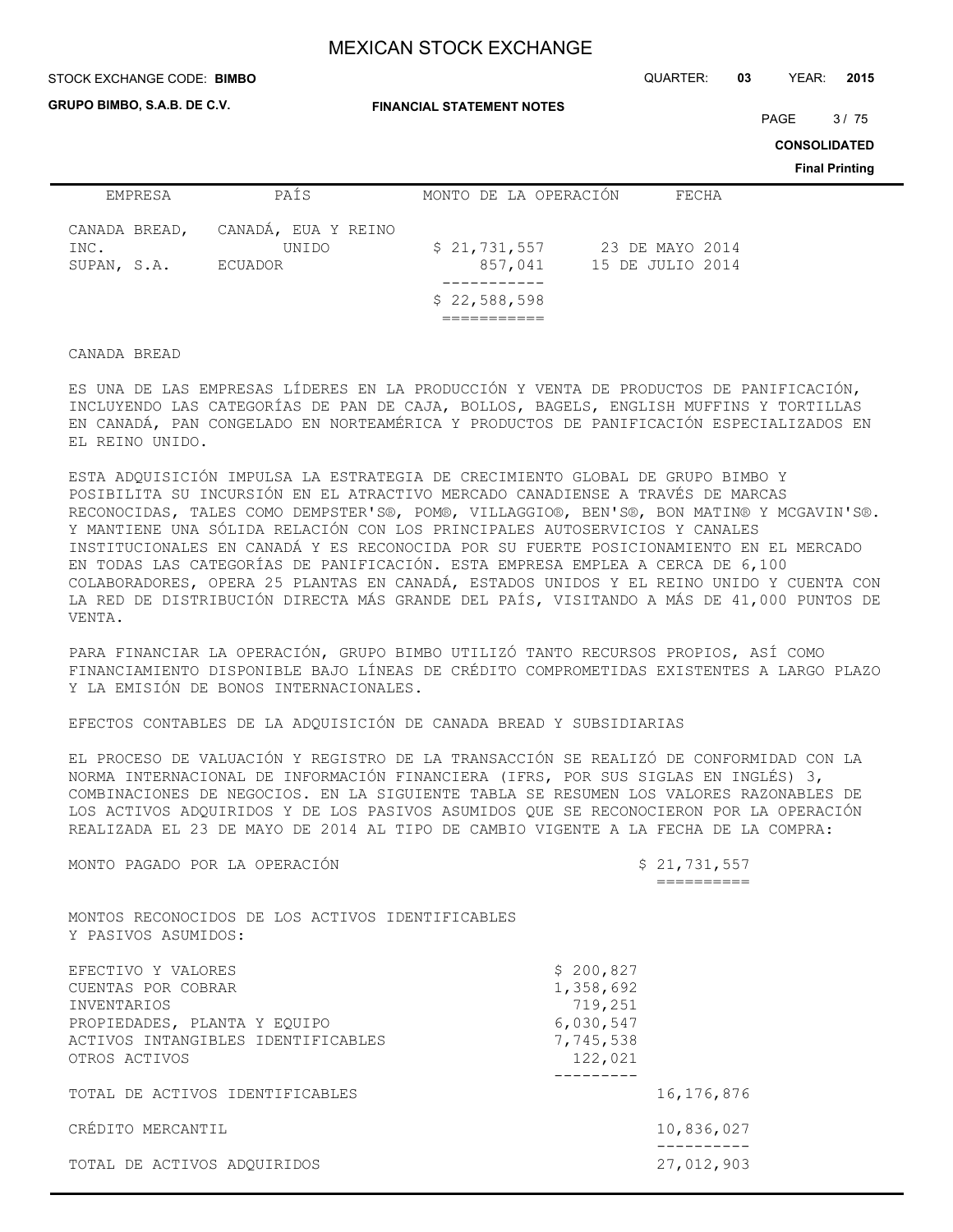#### STOCK EXCHANGE CODE: QUARTER: **03** YEAR: **2015 BIMBO**

**GRUPO BIMBO, S.A.B. DE C.V.**

**FINANCIAL STATEMENT NOTES**

PAGE 4/75

**CONSOLIDATED**

**Final Printing**

| PASIVOS CIRCULANTES             | 2,274,078    |
|---------------------------------|--------------|
| IMPUESTO A LA UTILIDAD DIFERIDO | 1,882,860    |
| PASIVOS A LARGO PLAZO           | 1,124,408    |
|                                 |              |
| TOTAL DE PASIVOS ASUMIDOS       | 5,281,346    |
|                                 |              |
| ACTIVOS NETOS ADQUIRIDOS        | \$21,731,557 |
|                                 |              |

EL 15 DE JULIO DE 2014, LA ENTIDAD ANUNCIÓ LA COMPRA DEL 100% DEL NEGOCIO DE PANIFICACIÓN FRESCA EN ECUADOR "SUPAN".

#### EFECTOS CONTABLES DE LA ADQUISICIÓN DE SUPAN

EL PROCESO DE VALUACIÓN Y REGISTRO DE LA TRANSACCIÓN SE REALIZÓ DE CONFORMIDAD CON LA NORMA INTERNACIONAL DE INFORMACIÓN FINANCIERA (IFRS, POR SUS SIGLAS EN INGLÉS) 3, COMBINACIONES DE NEGOCIOS. EN LA SIGUIENTE TABLA SE RESUMEN LOS VALORES RAZONABLES DE LOS ACTIVOS ADQUIRIDOS Y DE LOS PASIVOS ASUMIDOS QUE SE RECONOCIERON POR LA OPERACIÓN REALIZADA EL 15 DE JULIO DE 2014 AL TIPO DE CAMBIO VIGENTE A LA FECHA DE LA TRANSACCIÓN:

| MONTO PAGADO POR LA OPERACIÓN |  |  |                                                  |  | \$857.041 |
|-------------------------------|--|--|--------------------------------------------------|--|-----------|
|                               |  |  |                                                  |  |           |
|                               |  |  |                                                  |  |           |
|                               |  |  | MONTOS RECONOCIDOS DE LOS ACTIVOS IDENTIFICABLES |  |           |

Y PASIVOS ASUMIDOS:

| EFECTIVO Y VALORES                 | \$37,682 |           |
|------------------------------------|----------|-----------|
| CUENTAS POR COBRAR                 | 26,967   |           |
| INVENTARIOS                        | 32,827   |           |
| PROPIEDADES, PLANTA Y EQUIPO       | 580,858  |           |
| ACTIVOS INTANGIBLES IDENTIFICABLES | 345,405  |           |
| OTROS ACTIVOS                      | 9,942    |           |
| TOTAL DE ACTIVOS IDENTIFICABLES    |          | 1,033,681 |
| CRÉDITO MERCANTIL                  |          | 55,736    |
| TOTAL DE ACTIVOS ADOUIRIDOS        |          | 1,089,417 |
| PASIVOS CIRCULANTES                |          | 173,926   |
| PASIVOS A LARGO PLAZO              |          | 58,450    |
|                                    |          |           |
| TOTAL DE PASIVOS ASUMIDOS          |          | 232,376   |
| ACTIVOS NETOS ADOUIRIDOS           |          | \$858,041 |
|                                    |          |           |

FUENTES DE FINANCIAMIENTO

LA ENTIDAD OBTUVO EN 2014 UN FINANCIAMIENTO POR UN MONTO EQUIVALENTE AL MONTO DE LA TRANSACCIÓN.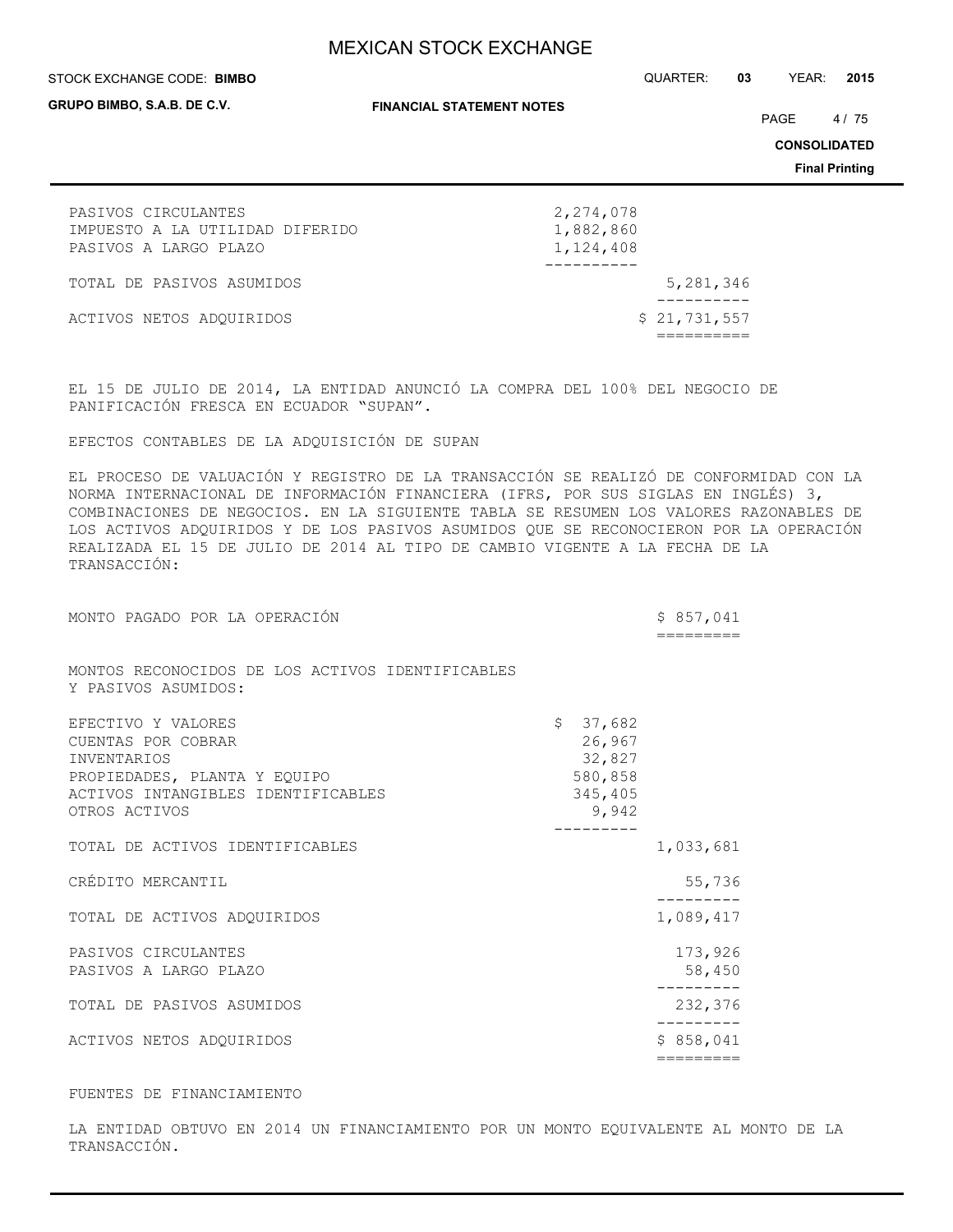| <b>MEXICAN STOCK EXCHANGE</b> |
|-------------------------------|
|-------------------------------|

| STOCK EXCHANGE CODE: BIMBO         |                                  | QUARTER: | 03 | YEAR:               | 2015 |
|------------------------------------|----------------------------------|----------|----|---------------------|------|
| <b>GRUPO BIMBO, S.A.B. DE C.V.</b> | <b>FINANCIAL STATEMENT NOTES</b> |          |    | PAGE                | 5/75 |
|                                    |                                  |          |    | <b>CONSOLIDATED</b> |      |

**Final Printing**

## CIFRAS CONSOLIDADAS

LAS VENTAS NETAS CONSOLIDADAS Y LA UTILIDAD NETA CONSOLIDADA, SI SE INCLUYERAN LAS ADQUISICIONES DE CANADA BREAD Y SUPAN, POR EL PERIODO COMPRENDIDO DEL 1 DE ENERO AL 30 DE SEPTIEMBRE DE 2014, HUBIERAN SIDO \$145,040,755 Y \$4,325,220 RESPECTIVAMENTE.

EL CRÉDITO MERCANTIL REGISTRADO EN 2014 COMO RESULTADO DE ESTAS COMPRAS, ASCENDIÓ A \$10,891,763 EL CUAL SE JUSTIFICA PRINCIPALMENTE POR LAS SINERGIAS ESPERADAS EN AMBAS OPERACIONES.

LA ENTIDAD INCURRIÓ EN 2014 EN HONORARIOS Y GASTOS PARA LLEVAR A CABO ESTAS OPERACIONES, LOS CUALES SE REFLEJAN EN LOS GASTOS GENERALES Y ASCENDIERON APROXIMADAMENTE A \$124,196.

## 2. BASE DE PRESENTACIÓN

A. MODIFICACIONES A LAS NORMAS INTERNACIONALES DE INFORMACIÓN FINANCIERA ("IFRS") Y NUEVAS INTERPRETACIONES QUE SON OBLIGATORIAS A PARTIR DE 2014.

EN EL AÑO EN CURSO, LA ENTIDAD APLICÓ UNA SERIE DE NUEVAS Y MODIFICADAS IFRS EMITIDAS POR EL CONSEJO DE NORMAS INTERNACIONALES DE CONTABILIDAD ("IASB" POR SUS SIGLAS EN INGLÉS) LAS CUALES SON OBLIGATORIAS Y ENTRAN EN VIGOR A PARTIR DE LOS EJERCICIOS QUE INICIEN EN O DESPUÉS DEL 1 DE ENERO DE 2014.

MODIFICACIONES A LA IAS 32, COMPENSACIÓN DE ACTIVOS Y PASIVOS FINANCIEROS

LA ENTIDAD APLICÓ LAS MODIFICACIONES A LA IAS 32 COMPENSACIÓN DE ACTIVOS Y PASIVOS FINANCIEROS POR PRIMERA VEZ EN EL AÑO ACTUAL. LAS MODIFICACIONES A IAS 32 ACLARAN LOS REQUERIMIENTOS RELACIONADOS CON LA COMPENSACIÓN DE ACTIVOS Y PASIVOS FINANCIEROS. ESPECÍFICAMENTE, LAS MODIFICACIONES ACLARAN EL SIGNIFICADO DE 'ACTUALMENTE TIENE EL DERECHO LEGAL EFECTIVO DE COMPENSACIÓN' Y 'REALIZACIÓN Y LIQUIDACIÓN SIMULTÁNEA'.

DADO QUE LA ENTIDAD NO TIENE NINGÚN ACUERDO DE COMPENSACIÓN, LA APLICACIÓN DE LAS MODIFICACIONES NO TUVO NINGÚN EFECTO SIGNIFICATIVO EN LAS REVELACIONES O EN LOS SALDOS RECONOCIDOS EN LOS ESTADOS FINANCIEROS CONSOLIDADOS.

MODIFICACIONES A LA IAS 36 REVELACIONES DE MONTOS RECUPERABLES PARA ACTIVOS NO FINANCIEROS

LA ENTIDAD HA APLICADO LAS MODIFICACIONES A IAS 36 REVELACIONES DE MONTOS RECUPERABLES PARA ACTIVOS NO FINANCIEROS POR PRIMERA VEZ EN EL AÑO. LAS MODIFICACIONES A LA IAS 36 ELIMINAN LOS REQUERIMIENTOS DE REVELACIÓN DEL MONTO RECUPERABLE DE UNA UNIDAD GENERADORA DE EFECTIVO ("UGE") A LA CUAL SE LE HA ATRIBUIDO CRÉDITO MERCANTIL O ALGÚN OTRO ACTIVO INTANGIBLE DE VIDA INDEFINIDO, Y NO HA TENIDO DETERIORO O REVERSIÓN DE DETERIORO EN DICHA UGE. AÚN MÁS, LAS MODIFICACIONES INTRODUCEN REQUERIMIENTOS DE REVELACIONES ADICIONALES APLICABLES CUANDO EL MONTO RECUPERABLE DE UN ACTIVO O DE UNA UGE ES MEDIDO A VALOR RAZONABLE MENOS COSTO DE VENTA EN SITUACIONES CUANDO SE HA DETERMINADO DETERIORO O UNA REVERSIÓN DE DETERIORO. ESTAS NUEVAS REVELACIONES INCLUYEN LA JERARQUÍA DEL VALOR RAZONABLE, SUPUESTOS CLAVE Y TÉCNICAS DE VALUACIÓN UTILIZADAS CUANDO, CONFORME A LA IFRS 13 MEDICIÓN DEL VALOR RAZONABLE, SON NECESARIAS DICHAS.

LA APLICACIÓN DE ESTAS MODIFICACIONES NO HA TENIDO IMPACTO SIGNIFICATIVO SOBRE LAS REVELACIONES EN LOS ESTADOS FINANCIEROS CONSOLIDADOS.

MODIFICACIONES A IAS 39 RENOVACIÓN DE DERIVADOS Y CONTINUACIÓN DE CONTABILIDAD DE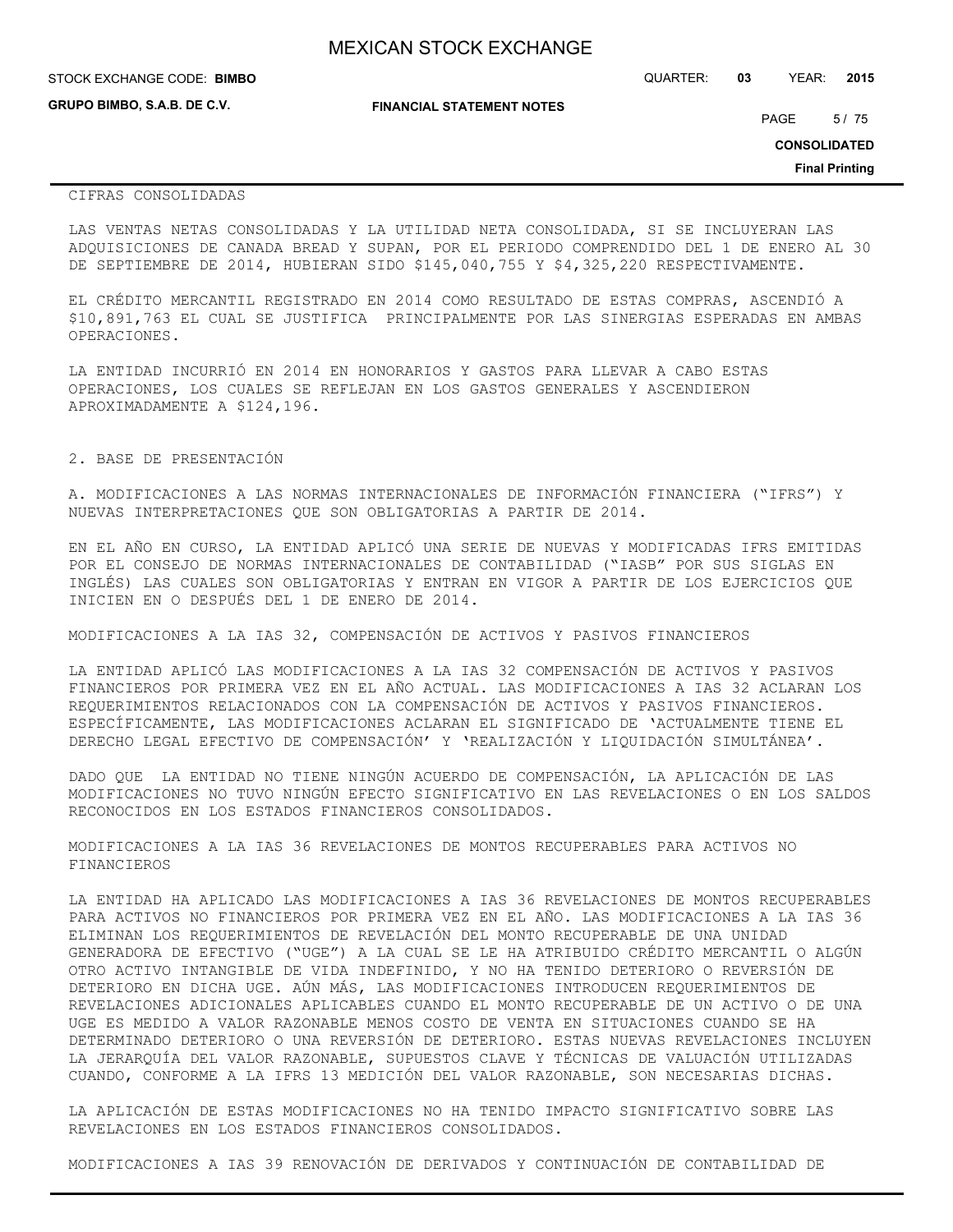| STOCK EXCHANGE CODE: BIMBO  |                                  | QUARTER: | 03 | YEAR:               | 2015                  |
|-----------------------------|----------------------------------|----------|----|---------------------|-----------------------|
| GRUPO BIMBO, S.A.B. DE C.V. | <b>FINANCIAL STATEMENT NOTES</b> |          |    | PAGE                | 6 / 75                |
|                             |                                  |          |    | <b>CONSOLIDATED</b> |                       |
|                             |                                  |          |    |                     | <b>Final Printing</b> |

## COBERTURAS

LA ENTIDAD APLICÓ LAS MODIFICACIONES A LA IAS 39 RENOVACIÓN DE DERIVADOS Y CONTINUACIÓN DE CONTABILIDAD DE COBERTURAS POR PRIMERA VEZ EN EL AÑO ACTUAL. LAS MODIFICACIONES A LA IAS 39 RELEVA DE LA OBLIGACIÓN DE SUSPENDER LA CONTABILIDAD DE COBERTURAS CUANDO EL DERIVADO DESIGNADO COMO INSTRUMENTO DE COBERTURA SEA RENOVADO EN DETERMINADAS CIRCUNSTANCIAS. LAS MODIFICACIONES TAMBIÉN ACLARAN QUE CUALQUIER CAMBIO EN EL VALOR RAZONABLE DEL DERIVADO DESIGNADO COMO INSTRUMENTO DE COBERTURA DERIVADO DE LA RENOVACIÓN DEBE SER INCLUIDO EN LA EVALUACIÓN Y MEDICIÓN DE EFECTIVIDAD DE LA COBERTURA.

DEBIDO A QUE LA ENTIDAD NO TIENE NINGÚN DERIVADO SUJETO A RENOVACIÓN, LA APLICACIÓN DE ESTAS MODIFICACIONES NO TUVIERON IMPACTO EN LAS REVELACIONES O EN LOS MONTOS RECONOCIDOS EN LOS ESTADOS FINANCIEROS CONSOLIDADOS.

B. IFRS NUEVAS Y MODIFICADAS EMITIDAS PERO NO VIGENTES

LA ENTIDAD NO HA APLICADO LAS SIGUIENTES IFRS NUEVAS Y MODIFICADAS QUE HAN SIDO EMITIDAS PERO AÚN NO ESTÁN VIGENTES:

| TFRS 9                              | INSTRUMENTOS FINANCIEROS (3) |
|-------------------------------------|------------------------------|
| IFRS 15                             | INGRESOS POR CONTRATOS CON   |
|                                     | CLIENTES (2)                 |
| MODIFICACIONES A LA IAS 16 E IAS 38 | ACLARACIÓN DE MÉTODOS DE     |
|                                     | DEPRECIACIÓN Y AMORTIZACIÓN  |
|                                     | ACEPTABLES (1)               |

(1) ENTRADA EN VIGOR PARA LOS PERÍODOS ANUALES QUE COMIENCEN A PARTIR DEL 1 DE ENERO DE 2016, SE PERMITE SU APLICACIÓN ANTICIPADA (2) ENTRADA EN VIGOR PARA LOS PERÍODOS ANUALES QUE COMIENCEN A PARTIR DEL 1 DE ENERO DE 2017, SE PERMITE SU APLICACIÓN ANTICIPADA (3) ENTRADA EN VIGOR PARA LOS PERÍODOS ANUALES QUE COMIENCEN A PARTIR DEL 1 DE ENERO DE 2018, SE PERMITE SU APLICACIÓN ANTICIPADA

IFRS 9, INSTRUMENTOS FINANCIEROS

LA IFRS 9 EMITIDA EN NOVIEMBRE DE 2009 INTRODUCE NUEVOS REQUERIMIENTOS PARA LA CLASIFICACIÓN Y MEDICIÓN DE ACTIVOS FINANCIEROS. LA IFRS 9 FUE POSTERIORMENTE MODIFICADA EN OCTUBRE DE 2010 PARA INCLUIR REQUERIMIENTOS PARA LA CLASIFICACIÓN Y MEDICIÓN DE PASIVOS FINANCIEROS Y PARA SU BAJA, Y EN NOVIEMBRE DE 2013 PARA INCLUIR NUEVOS REQUERIMIENTOS GENERALES PARA CONTABILIDAD DE COBERTURAS. OTRAS MODIFICACIONES A LA IFRS 9 FUERON EMITIDAS EN JULIO DE 2014 PRINCIPALMENTE PARA INCLUIR A) REQUERIMIENTOS DE DETERIORO PARA ACTIVOS FINANCIEROS Y B) MODIFICACIONES LIMITADAS PARA LOS REQUERIMIENTOS DE CLASIFICACIÓN Y MEDICIÓN AL INTRODUCIR LA CATEGORÍA DE MEDICIÓN DE 'VALOR RAZONABLE A TRAVÉS DE OTROS RESULTADOS INTEGRALES' ("FVTOCI", POR SUS SIGLAS EN INGLÉS) PARA ALGUNOS INSTRUMENTOS SIMPLES DE DEUDA.

LOS PRINCIPALES REQUERIMIENTOS DE LA IFRS 9 SE DESCRIBEN A CONTINUACIÓN:

• LA IFRS 9 REQUIERE QUE TODOS LOS ACTIVOS FINANCIEROS RECONOCIDOS QUE ESTÉN DENTRO DEL ALCANCE DE IAS 39, INSTRUMENTOS FINANCIEROS: RECONOCIMIENTO Y MEDICIÓN SEAN MEDIDOS POSTERIORMENTE A COSTO AMORTIZADO O A VALOR RAZONABLE. ESPECÍFICAMENTE, LAS INVERSIONES DE DEUDA EN UN MODELO DE NEGOCIOS CUYO OBJETIVO ES COBRAR LOS FLUJOS DE EFECTIVO CONTRACTUALES Y QUE TENGAN FLUJOS DE EFECTIVO CONTRACTUALES QUE SEAN EXCLUSIVAMENTE PAGOS DE CAPITAL E INTERESES SOBRE EL CAPITAL EN CIRCULACIÓN GENERALMENTE SE MIDEN A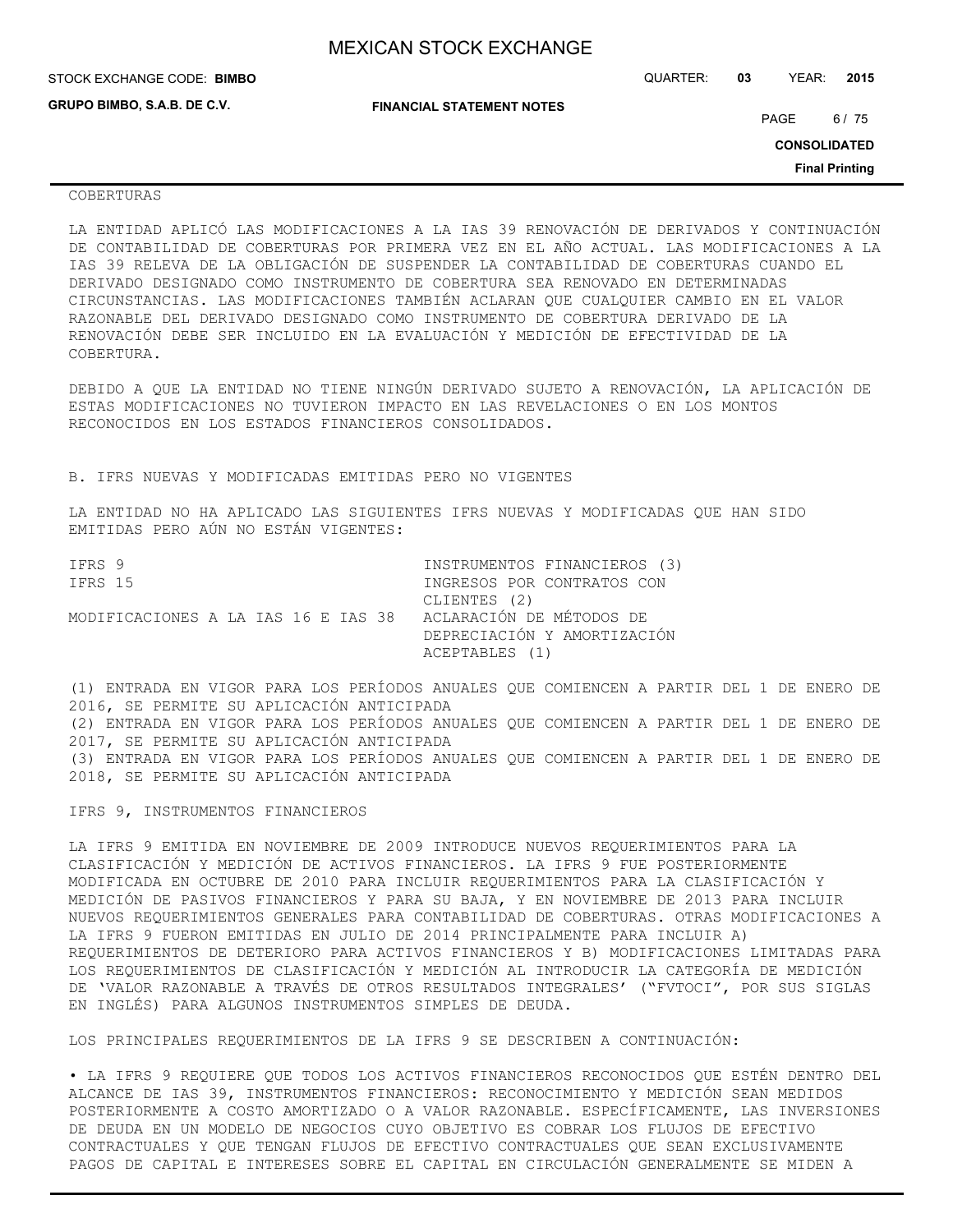**GRUPO BIMBO, S.A.B. DE C.V.**

**FINANCIAL STATEMENT NOTES**

STOCK EXCHANGE CODE: QUARTER: **03** YEAR: **2015 BIMBO**

PAGE 7/75

**CONSOLIDATED**

#### **Final Printing**

COSTO AMORTIZADO AL FINAL DE LOS PERIODOS CONTABLES POSTERIORES. LOS INSTRUMENTOS DE DEUDA MANTENIDOS EN UN MODELO DE NEGOCIOS CUYO OBJETIVO ES ALCANZADO MEDIANTE LA COBRANZA DE LOS FLUJOS DE EFECTIVO Y LA VENTA DE ACTIVOS FINANCIEROS, Y QUE TENGAN TÉRMINOS CONTRACTUALES PARA LOS ACTIVOS FINANCIEROS QUE DAN ORIGEN A FECHAS ESPECÍFICAS PARA PAGOS ÚNICAMENTE DE PRINCIPAL E INTERESES DEL MONTO PRINCIPAL, SON MEDIDOS A FVTOCI. TODAS LAS DEMÁS INVERSIONES DE DEUDA Y DE CAPITAL SE MIDEN A SUS VALORES RAZONABLES AL FINAL DE LOS PERIODOS CONTABLES POSTERIORES. ADICIONALMENTE, BAJO IFRS 9, LAS COMPAÑÍAS PUEDEN HACER LA ELECCIÓN IRREVOCABLE DE PRESENTAR LOS CAMBIOS POSTERIORES EN EL VALOR RAZONABLE DE UNA INVERSIÓN DE CAPITAL (QUE NO ES MANTENIDA CON FINES DE NEGOCIACIÓN) EN OTROS RESULTADOS INTEGRALES, CON INGRESOS POR DIVIDENDOS GENERALMENTE RECONOCIDOS EN LA (PÉRDIDA) UTILIDAD NETA DEL AÑO.

• EN CUANTO A LOS PASIVOS FINANCIEROS DESIGNADOS A VALOR RAZONABLE A TRAVÉS DE RESULTADOS, LA IFRS 9 REQUIERE QUE EL MONTO DEL CAMBIO EN EL VALOR RAZONABLE DEL PASIVO FINANCIERO ATRIBUIBLE A CAMBIOS EN EL RIESGO DE CRÉDITO DE DICHO PASIVO SEA PRESENTADO EN OTROS RESULTADOS INTEGRALES, SALVO QUE EL RECONOCIMIENTO DE LOS EFECTOS DE LOS CAMBIOS EN EL RIESGO DE CRÉDITO DEL PASIVO QUE SEA RECONOCIDO EN OTROS RESULTADOS INTEGRALES CREARA O INCREMENTARA UNA DISCREPANCIA CONTABLE EN EL ESTADO DE RESULTADOS. LOS CAMBIOS EN EL VALOR RAZONABLE ATRIBUIBLES AL RIESGO DE CRÉDITO DEL PASIVO FINANCIERO NO SE RECLASIFICAN POSTERIORMENTE AL ESTADO DE RESULTADOS. ANTERIORMENTE, CONFORME A IAS 39, EL MONTO COMPLETO DEL CAMBIO EN EL VALOR RAZONABLE DEL PASIVO FINANCIERO DESIGNADO COMO A VALOR RAZONABLE A TRAVÉS DE RESULTADOS SE PRESENTABA EN EL ESTADO DE RESULTADOS.

• EN RELACIÓN CON EL DETERIORO DE ACTIVOS FINANCIEROS, LA IFRS 9 REQUIERE SEA UTILIZADO EL MODELO DE PÉRDIDAS CREDITICIAS ESPERADAS, EN LUGAR DE LAS PÉRDIDAS CREDITICIAS INCURRIDAS COMO LO INDICA LA IAS 39. EL MODELO DE PÉRDIDAS CREDITICIAS INCURRIDAS REQUIERE QUE LA ENTIDAD RECONOZCA EN CADA PERIODO DE REPORTE LAS PÉRDIDAS CREDITICIAS ESPERADAS Y LOS CAMBIOS EN EL RIESGO DE CRÉDITO DESDE EL RECONOCIMIENTO INICIAL. EN OTRAS PALABRAS, NO ES NECESARIO ESPERAR A QUE OCURRA UNA AFECTACIÓN EN LA CAPACIDAD CREDITICIA PARA RECONOCER LA PÉRDIDA.

• LOS REQUERIMIENTOS DE CONTABILIDAD DE COBERTURA TIENE TRES MECANISMOS DE CONTABILIDAD DE COBERTURAS DISPONIBLES ACTUALMENTE EN LA IAS 39. CONFORME A LA IFRS 9, SE HA INTRODUCIDO UNA MAYOR FLEXIBILIDAD PARA LOS TIPOS DE INSTRUMENTOS PARA CALIFICAR EN CONTABILIDAD DE COBERTURAS, ESPECÍFICAMENTE AMPLIANDO LOS TIPOS DE INSTRUMENTOS QUE CALIFICAN Y LOS TIPOS DE LOS COMPONENTES DE RIESGO DE PARTIDAS NO FINANCIERAS QUE SON ELEGIBLES PARA CONTABILIDAD DE COBERTURA. ADICIONALMENTE, LAS PRUEBAS DE EFECTIVIDAD HAN SIDO REVISADAS Y REMPLAZADAS CON EL CONCEPTO DE 'RELACIÓN ECONÓMICA'. EN ADELANTE NO SERÁ REQUERIDA LA EVALUACIÓN RETROSPECTIVA DE LA EFECTIVIDAD, Y SE HAN INTRODUCIDO REQUERIMIENTOS DE REVELACIONES MEJORADAS PARA LA ADMINISTRACIÓN DE RIESGOS DE LA ENTIDAD.

LA ADMINISTRACIÓN DE LA ENTIDAD ANTICIPA QUE LA APLICACIÓN DE LA IFRS 9 NO PUEDA TENER UN IMPACTO IMPORTANTE EN LOS MONTOS REPORTADOS CON RESPECTO A LOS ACTIVOS Y PASIVOS FINANCIEROS DE LA ENTIDAD. SIN EMBARGO, NO ES PRÁCTICO PROPORCIONAR UN ESTIMADO RAZONABLE DE DICHO EFECTO HASTA QUE SE HAYA COMPLETADO UNA REVISIÓN DETALLADA.

IFRS 15 INGRESOS DE CONTRATOS CON CLIENTES

EN MAYO DE 2014 SE EMITIÓ LA IFRS 15 QUE ESTABLECE UN SOLO MODELO INTEGRAL PARA SER UTILIZADO POR LAS ENTIDADES EN LA CONTABILIZACIÓN DE INGRESOS PROVENIENTES DE CONTRATOS CON CLIENTES. CUANDO ENTRE EN VIGOR LA IFRS 15 REMPLAZARÁ LAS GUÍAS DE RECONOCIMIENTO DE INGRESOS ACTUALES INCLUIDAS EN LA IAS 18 INGRESOS, IAS 11 CONTRATOS DE CONSTRUCCIÓN, ASÍ COMO SUS INTERPRETACIONES.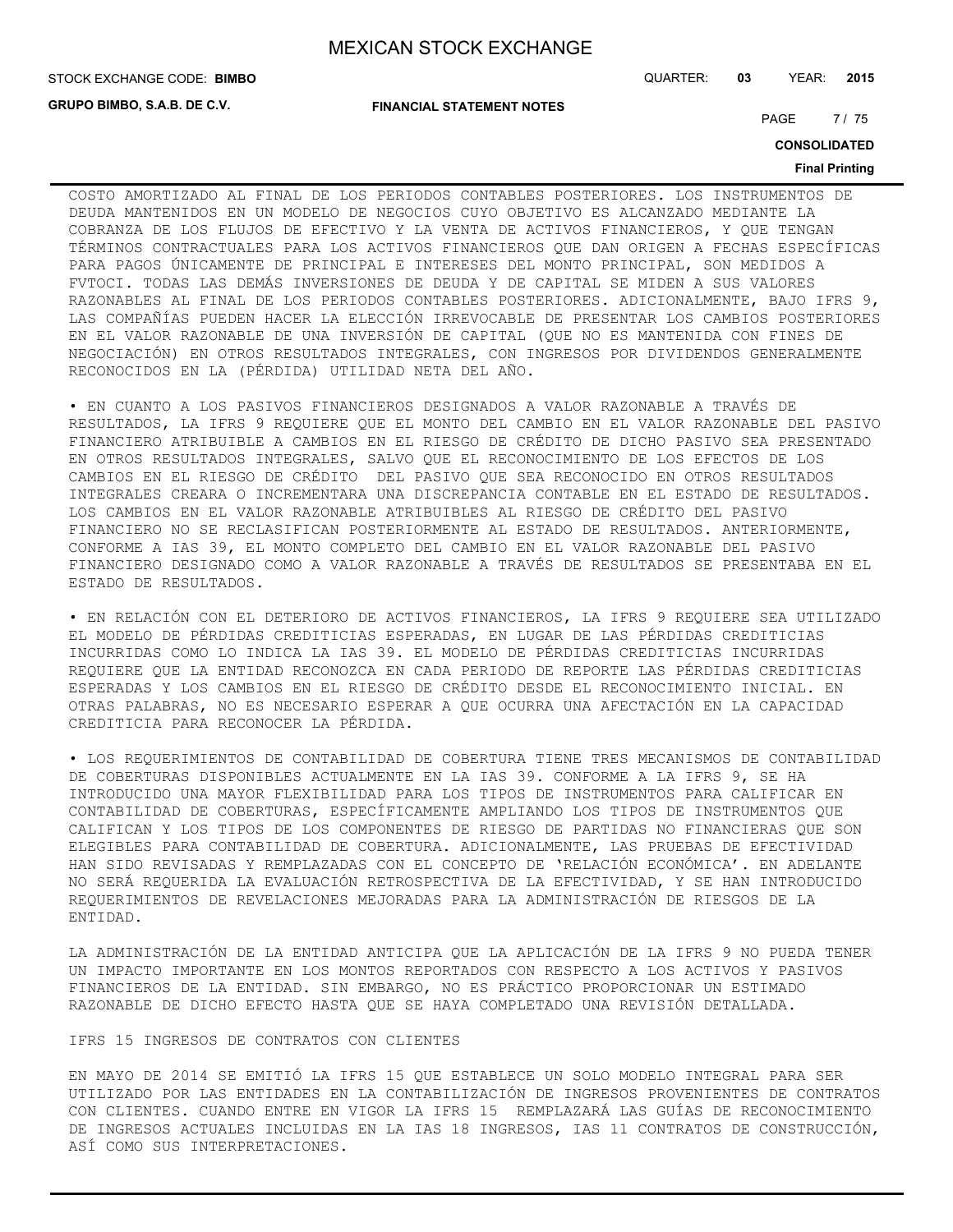**GRUPO BIMBO, S.A.B. DE C.V.**

#### **FINANCIAL STATEMENT NOTES**

STOCK EXCHANGE CODE: QUARTER: **03** YEAR: **2015 BIMBO**

PAGE 8/75

**CONSOLIDATED**

#### **Final Printing**

EL PRINCIPIO BÁSICO DE LA IFRS 15 ES QUE UNA ENTIDAD DEBE RECONOCER LOS INGRESOS QUE REPRESENTEN LA TRANSFERENCIA PROMETIDA DE BIENES O SERVICIOS A LOS CLIENTES POR LOS MONTOS QUE REFLEJEN LAS CONTRAPRESTACIONES QUE LA ENTIDAD ESPERA RECIBIR A CAMBIO DE DICHOS BIENES O SERVICIOS. ESPECÍFICAMENTE, LA NORMA INTRODUCE UN ENFOQUE DE CINCO PASOS PARA RECONOCER LOS INGRESOS:

PASO 1: IDENTIFICACIÓN DEL CONTRATO O CONTRATOS CON EL CLIENTE PASO 2: IDENTIFICAR LAS OBLIGACIONES DE DESEMPEÑO EN EL CONTRATO; PASO 3: DETERMINAR EL PRECIO DE LA TRANSACCIÓN; PASO 4: ASIGNAR EL PRECIO DE LA TRANSACCIÓN A CADA OBLIGACIÓN DE DESEMPEÑO EN EL CONTRATO; PASO 5: RECONOCER EL INGRESO CUANDO LA ENTIDAD SATISFAGA LA OBLIGACIÓN DE DESEMPEÑO.

CONFORME A IFRS 15, UNA ENTIDAD RECONOCE EL INGRESO CUANDO SE SATISFACE LA OBLIGACIÓN ES DECIR, CUANDO EL 'CONTROL' DE LOS BIENES O LOS SERVICIOS SUBYACENTES DE LA OBLIGACIÓN DE DESEMPEÑO HA SIDO TRANSFERIDO AL CLIENTE. ASIMISMO SE HAN INCLUIDO GUÍAS EN LA IFRS 15 PARA HACER FRENTE A SITUACIONES ESPECÍFICAS. ADEMÁS, SE INCREMENTA LA CANTIDAD DE REVELACIONES REQUERIDAS.

LA ADMINISTRACIÓN DE LA ENTIDAD ESTIMA QUE LA APLICACIÓN DE LA IFRS 15 EN EL FUTURO NO TENDRÁ UN EFECTO IMPORTANTE EN LOS MONTOS REPORTADOS Y REVELACIONES HECHAS EN LOS ESTADOS FINANCIEROS CONSOLIDADOS DE LA ENTIDAD.

MODIFICACIONES A LA IAS 16, IAS 38 MÉTODOS ACEPTABLES DE DEPRECIACIÓN Y AMORTIZACIÓN

LAS MODIFICACIONES A LA IAS 16 PROHÍBEN A LAS ENTIDADES USAR UN MÉTODO BASADO EN INGRESOS PARA LA DEPRECIACIÓN DE PROPIEDAD, PLANTA Y EQUIPO. LAS MODIFICACIONES A LA IAS 38 INTRODUCEN UNA PRESUNCIÓN REFUTABLE QUE LOS INGRESOS NO SON UNA BASE APROPIADA PARA AMORTIZAR UN ACTIVO INTANGIBLE. LA PRESUNCIÓN SOLAMENTE PUEDE SER REFUTADA EN LAS SIGUIENTES DOS CIRCUNSTANCIAS LIMITADAS:

A) CUANDO EL ACTIVO INTANGIBLE SE EXPRESA COMO UNA MEDIDA DEL INGRESO; O

B) CUANDO PUEDE SER DEMOSTRADO QUE LOS INGRESOS Y EL CONSUMO DE LOS BENEFICIOS ECONÓMICOS DEL INTANGIBLE ESTÁN ALTAMENTE CORRELACIONADOS.

LAS MODIFICACIONES APLICAN PROSPECTIVAMENTE PARA PERIODOS ANUALES QUE INICIAN EL 1 DE ENERO DE 2016 O POSTERIORMENTE. ACTUALMENTE LA ENTIDAD UTILIZA EL MÉTODO DE LÍNEA RECTA PARA LA DEPRECIACIÓN Y AMORTIZACIÓN DE SU PROPIEDAD, PLANTA Y EQUIPO Y ACTIVOS INTANGIBLES, RESPECTIVAMENTE. LA ADMINISTRACIÓN CONSIDERA QUE EL MÉTODO DE LÍNEA RECTA ES EL MÉTODO MÁS APROPIADO PARA REFLEJAR EL CONSUMO DE LOS BENEFICIOS ECONÓMICOS INHERENTES EN LOS ACTIVOS RESPECTIVOS, POR LO TANTO, NO ESTIMA QUE LA APLICACIÓN DE ESTAS MODIFICACIONES A LA IAS 16 E IAS 38 TENGAN EFECTOS IMPORTANTES EN LOS ESTADOS FINANCIEROS CONSOLIDADOS DE LA COMPAÑÍA.

C. ESTADOS CONSOLIDADOS DE RESULTADOS Y OTROS RESULTADOS INTEGRALES

LA ENTIDAD PRESENTA EL ESTADO DE RESULTADOS EN DOS ESTADOS: I) EL ESTADO CONSOLIDADO DE RESULTADOS, Y, II) EL ESTADO CONSOLIDADO DE RESULTADOS OTROS RESULTADOS INTEGRALES. LOS GASTOS EN EL ESTADO DE RESULTADOS SE PRESENTAN ATENDIENDO A SU FUNCIÓN, DEBIDO A QUE ESA ES LA PRÁCTICA DEL SECTOR AL QUE LA ENTIDAD PERTENECE, LA NATURALEZA DE ESOS GASTOS ESTÁ PRESENTADA EN LAS NOTAS. ADICIONALMENTE, LA COMPAÑÍA PRESENTA EL SUBTOTAL DE UTILIDAD DE OPERACIÓN, EL CUAL, AUN CUANDO NO ES REQUERIDO POR LAS IFRS, SE INCLUYE YA QUE CONTRIBUYE A UN MEJOR ENTENDIMIENTO DEL DESEMPEÑO ECONÓMICO Y FINANCIERO DE LA ENTIDAD.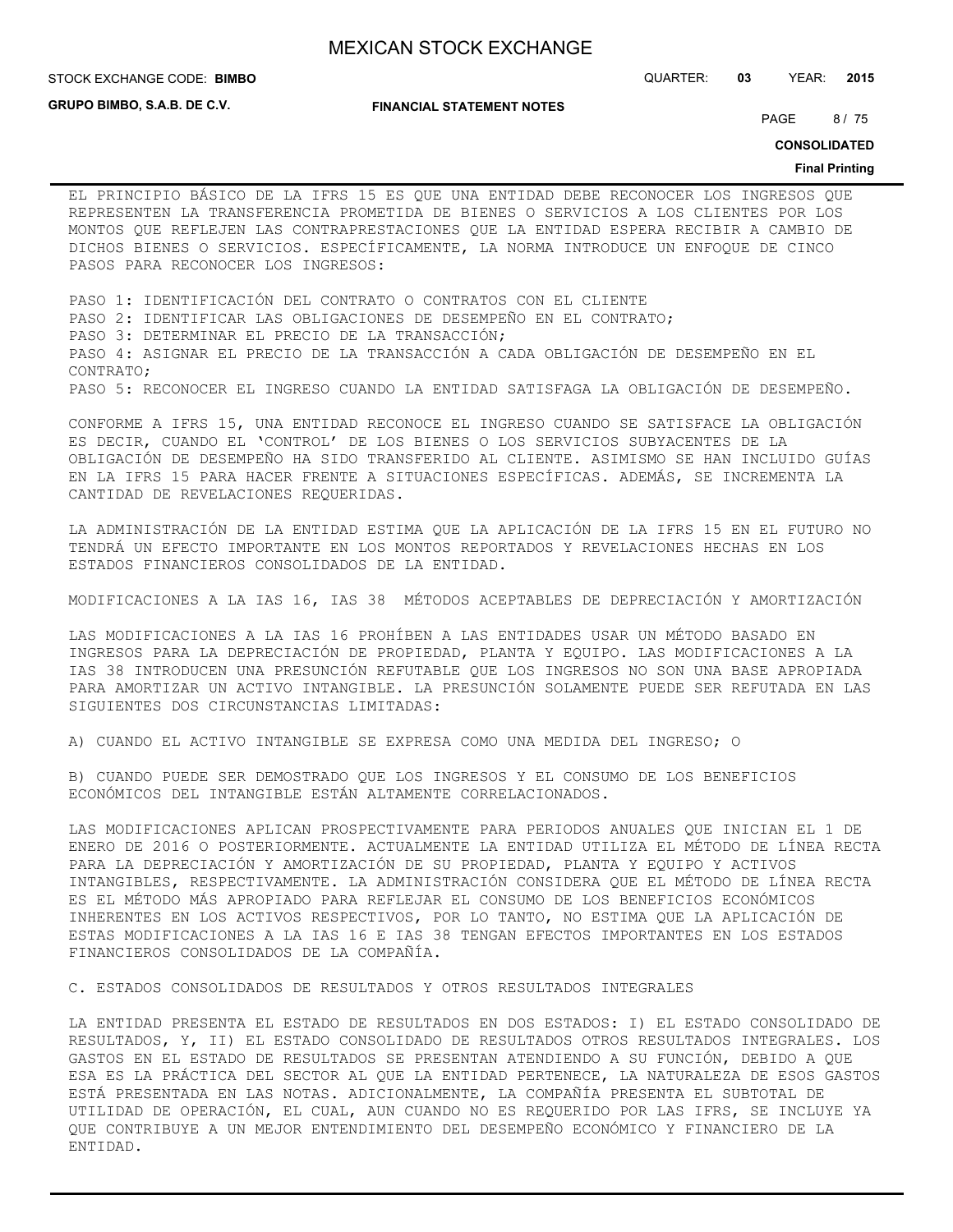| <b>MEXICAN STOCK EXCHANGE</b> |
|-------------------------------|
|-------------------------------|

**GRUPO BIMBO, S.A.B. DE C.V.**

STOCK EXCHANGE CODE: QUARTER: **03** YEAR: **2015 BIMBO**

**FINANCIAL STATEMENT NOTES**

PAGE 9/75

**CONSOLIDATED**

**Final Printing**

#### D. ESTADO DE FLUJOS DE EFECTIVO

LA ENTIDAD PRESENTA EL ESTADO DE FLUJOS DE EFECTIVO CONFORME AL MÉTODO INDIRECTO. CLASIFICA LOS INTERESES Y DIVIDENDOS COBRADOS EN LAS ACTIVIDADES DE INVERSIÓN, MIENTRAS QUE LOS INTERESES Y DIVIDENDOS PAGADOS SE PRESENTAN EN LAS ACTIVIDADES DE FINANCIAMIENTO.

3. RESUMEN DE LAS PRINCIPALES POLÍTICAS CONTABLES

#### A. DECLARACIÓN DE CUMPLIMIENTO

LOS ESTADOS FINANCIEROS CONSOLIDADOS ADJUNTOS CUMPLEN CON LAS NORMAS INTERNACIONALES DE INFORMACIÓN FINANCIERA ("IFRS", POR SUS SIGLAS EN INGLÉS) EMITIDAS POR EL CONSEJO DE NORMAS INTERNACIONALES DE CONTABILIDAD ("IASB", POR SUS SIGLAS EN INGLÉS).

B. BASES DE MEDICIÓN

LOS ESTADOS FINANCIEROS CONSOLIDADOS DE LA ENTIDAD HAN SIDO PREPARADOS SOBRE UNA BASE DE COSTO HISTÓRICO, EXCEPTO POR CIERTOS INSTRUMENTOS FINANCIEROS QUE SE VALÚAN A SU VALOR RAZONABLE, COMO SE EXPLICA A MAYOR DETALLE EN LAS POLÍTICAS CONTABLES MÁS ADELANTE.

I. COSTO HISTÓRICO

EL COSTO HISTÓRICO GENERALMENTE SE BASA EN EL VALOR RAZONABLE DE LA CONTRAPRESTACIÓN ENTREGADA A CAMBIO DE ACTIVOS.

II. VALOR RAZONABLE

EL VALOR RAZONABLE SE DEFINE COMO EL PRECIO QUE SE RECIBIRÍA POR VENDER UN ACTIVO O QUE SE PAGARÍA POR TRANSFERIR UN PASIVO EN UNA TRANSACCIÓN ORDENADA ENTRE PARTICIPANTES EN EL MERCADO A LA FECHA DE VALUACIÓN INDEPENDIENTEMENTE DE SI ESE PRECIO ES OBSERVABLE O ESTIMADO UTILIZANDO DIRECTAMENTE OTRA TÉCNICA DE VALUACIÓN. AL ESTIMAR EL VALOR RAZONABLE DE UN ACTIVO O UN PASIVO, LA ENTIDAD TIENE EN CUENTA LAS CARACTERÍSTICAS DEL ACTIVO O PASIVO, SI LOS PARTICIPANTES DEL MERCADO TOMARÍAN ESAS CARACTERÍSTICAS AL MOMENTO DE FIJAR EL PRECIO DEL ACTIVO O PASIVO EN LA FECHA DE MEDICIÓN. EL VALOR RAZONABLE PARA PROPÓSITOS DE MEDICIÓN Y / O REVELACIÓN DE ESTOS ESTADOS FINANCIEROS CONSOLIDADOS SE DETERMINA DE FORMA TAL, A EXCEPCIÓN DE LAS TRANSACCIONES CON PAGOS BASADOS EN ACCIONES QUE ESTÁN DENTRO DEL ALCANCE DE LA IFRS 2, LAS OPERACIONES DE ARRENDAMIENTO QUE ESTÁN DENTRO DEL ALCANCE DE LA IAS 17, Y LAS MODIFICACIONES QUE TIENEN ALGUNAS SIMILITUDES CON VALOR RAZONABLE, PERO NO ES UN VALOR RAZONABLE, TALES COMO EL VALOR NETO DE REALIZACIÓN DE LA IAS 2 O EL VALOR EN USO DE LA IAS 36.

ADEMÁS, PARA EFECTOS DE INFORMACIÓN FINANCIERA, LAS MEDICIONES DE VALOR RAZONABLE SE CLASIFICAN EN EL NIVEL 1, 2 O 3 CON BASE EN EL GRADO EN QUE SE INCLUYEN DATOS DE ENTRADA OBSERVABLES EN LAS MEDICIONES Y SU IMPORTANCIA EN LA DETERMINACIÓN DEL VALOR RAZONABLE EN SU TOTALIDAD, LAS CUALES SE DESCRIBEN DE LA SIGUIENTE MANERA:

\* NIVEL 1 SE CONSIDERAN PRECIOS DE COTIZACIÓN EN UN MERCADO ACTIVO PARA ACTIVOS O PASIVOS IDÉNTICOS;

\* NIVEL 2 DATOS DE ENTRADA OBSERVABLES DISTINTOS DE LOS PRECIOS DE COTIZACIÓN DEL NIVEL 1, SEA DIRECTA O INDIRECTAMENTE;

\* NIVEL 3 CONSIDERA DATOS DE ENTRADA NO OBSERVABLES.

LOS ESTADOS FINANCIEROS DE SUBSIDIARIAS EN LAS CUALES LA MONEDA FUNCIONAL ES LA MONEDA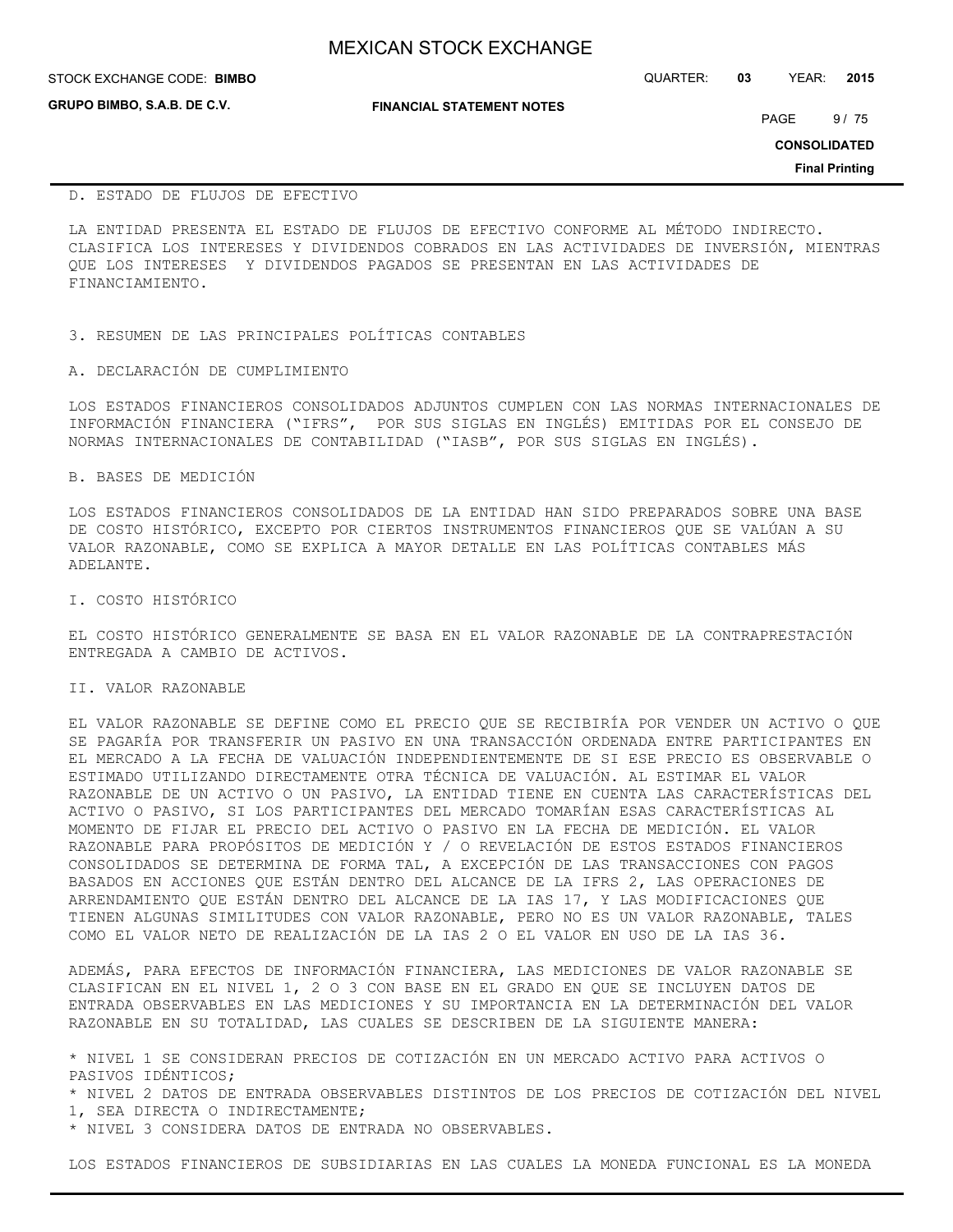STOCK EXCHANGE CODE: QUARTER: **03** YEAR: **2015 BIMBO**

**GRUPO BIMBO, S.A.B. DE C.V.**

**FINANCIAL STATEMENT NOTES**

PAGE 10 / 75

**CONSOLIDATED**

**Final Printing**

DE UNA ECONOMÍA HIPERINFLACIONARIAS SON PREPARADOS AL VALOR DE LA MONEDA AL CIERRE DEL PERIODO. AL 30 DE SEPTIEMBRE DE 2015 Y 2014, SOLO VENEZUELA CALIFICA COMO PAÍS HIPERINFLACIONARIO.

C. BASES DE CONSOLIDACIÓN DE ESTADOS FINANCIEROS

AL 30 DE SEPTIEMBRE DE 2015 Y 2014 LOS ESTADOS FINANCIEROS CONSOLIDADOS INCLUYEN LOS DE GRUPO BIMBO, S.A.B. DE C.V. Y LOS DE SUS SUBSIDIARIAS EN LAS QUE SE TIENE CONTROL, INCLUYENDO LAS ENTIDADES DE PROPÓSITO ESPECÍFICO ("EPE"). EL CONTROL SE OBTIENE CUANDO LA ENTIDAD:

• TIENE PODER SOBRE LA INVERSIÓN, • ESTÁ EXPUESTA, O TIENE LOS DERECHOS, A LOS RENDIMIENTOS VARIABLES DERIVADOS DE SU PARTICIPACIÓN CON DICHA ENTIDAD, Y • TIENE LA CAPACIDAD DE AFECTAR TALES RENDIMIENTOS A TRAVÉS DE SU PODER SOBRE LA ENTIDAD EN LA QUE INVIERTE.

LA ENTIDAD REVALÚA SI CONTROLA A OTRA COMPAÑÍA, SI LOS HECHOS Y CIRCUNSTANCIAS INDICAN QUE HAY CAMBIOS A UNO O MÁS DE LOS TRES ELEMENTOS DE CONTROL QUE SE LISTARON ANTERIORMENTE.

UNA EPE SE CONSOLIDA CUANDO SE CONTROLA, BASADO EN LA EVALUACIÓN DE LA SUSTANCIA DE LA RELACIÓN CON LA ENTIDAD Y EN LOS RIESGOS Y BENEFICIOS DE LA EPE. LAS SUBSIDIARIAS MÁS IMPORTANTES SE MUESTRAN A CONTINUACIÓN:

| SUBSIDIARIA              | % DE PARTICIPACIÓN | PAÍS                           | ACTIVIDAD        |
|--------------------------|--------------------|--------------------------------|------------------|
|                          |                    |                                | PRINCIPAL        |
| BIMBO, S. A. DE C. V.    | 97                 | MÉXICO                         | PANIFICACIÓN     |
| BIMBO BAKERIES USA, INC. | 100                | ESTADOS UNIDOS                 | PANIFICACIÓN     |
| CANADA BREAD, INC.       | 100                | CANADÁ                         | PANIFICACIÓN(1)  |
| BARCEL, S. A. DE C. V.   | 98                 | MÉXICO                         | DULCES Y BOTANAS |
| BIMBO DO BRASIL, LTDA.   | 100                | BRASIL                         | PANIFICACIÓN     |
| BIMBO, S.A.U.            | 100                | ESPAÑA Y PORTUGAL PANIFICACIÓN |                  |

(1) CANADA BREAD FUE ADQUIRIDA EL 23 DE MAYO DE 2014, FECHA EN LA QUE LA ENTIDAD TOMÓ EL CONTROL.

LAS SUBSIDIARIAS SE CONSOLIDAN DESDE LA FECHA EN QUE SU CONTROL SE TRANSFIERE A LA ENTIDAD, Y SE DEJAN DE CONSOLIDAR DESDE LA FECHA EN LA QUE SE PIERDE EL CONTROL. LAS GANANCIAS Y PÉRDIDAS DE LAS SUBSIDIARIAS ADQUIRIDAS O VENDIDAS DURANTE EL AÑO SE INCLUYEN EN LOS ESTADOS CONSOLIDADOS DE RESULTADOS Y OTROS RESULTADOS INTEGRALES DESDE LA FECHA DE ADQUISICIÓN O HASTA LA FECHA DE VENTA, SEGÚN SEA EL CASO.

LA UTILIDAD Y CADA COMPONENTE DE LOS OTROS RESULTADOS INTEGRALES SE ATRIBUYEN A LAS PARTICIPACIONES CONTROLADORAS Y NO CONTROLADORAS. EL RESULTADO INTEGRAL SE ATRIBUYE A LAS PARTICIPACIONES CONTROLADORAS Y NO CONTROLADORAS AÚN SI DA LUGAR A UN DÉFICIT EN ÉSTAS ÚLTIMAS.

LOS SALDOS Y OPERACIONES IMPORTANTES ENTRE LAS ENTIDADES CONSOLIDADAS HAN SIDO ELIMINADOS EN ESTOS ESTADOS FINANCIEROS CONSOLIDADOS.

LOS CAMBIOS EN LAS INVERSIONES EN LAS SUBSIDIARIAS DE LA ENTIDAD QUE NO DEN LUGAR A UNA PÉRDIDA DE CONTROL SE REGISTRAN COMO TRANSACCIONES DE CAPITAL.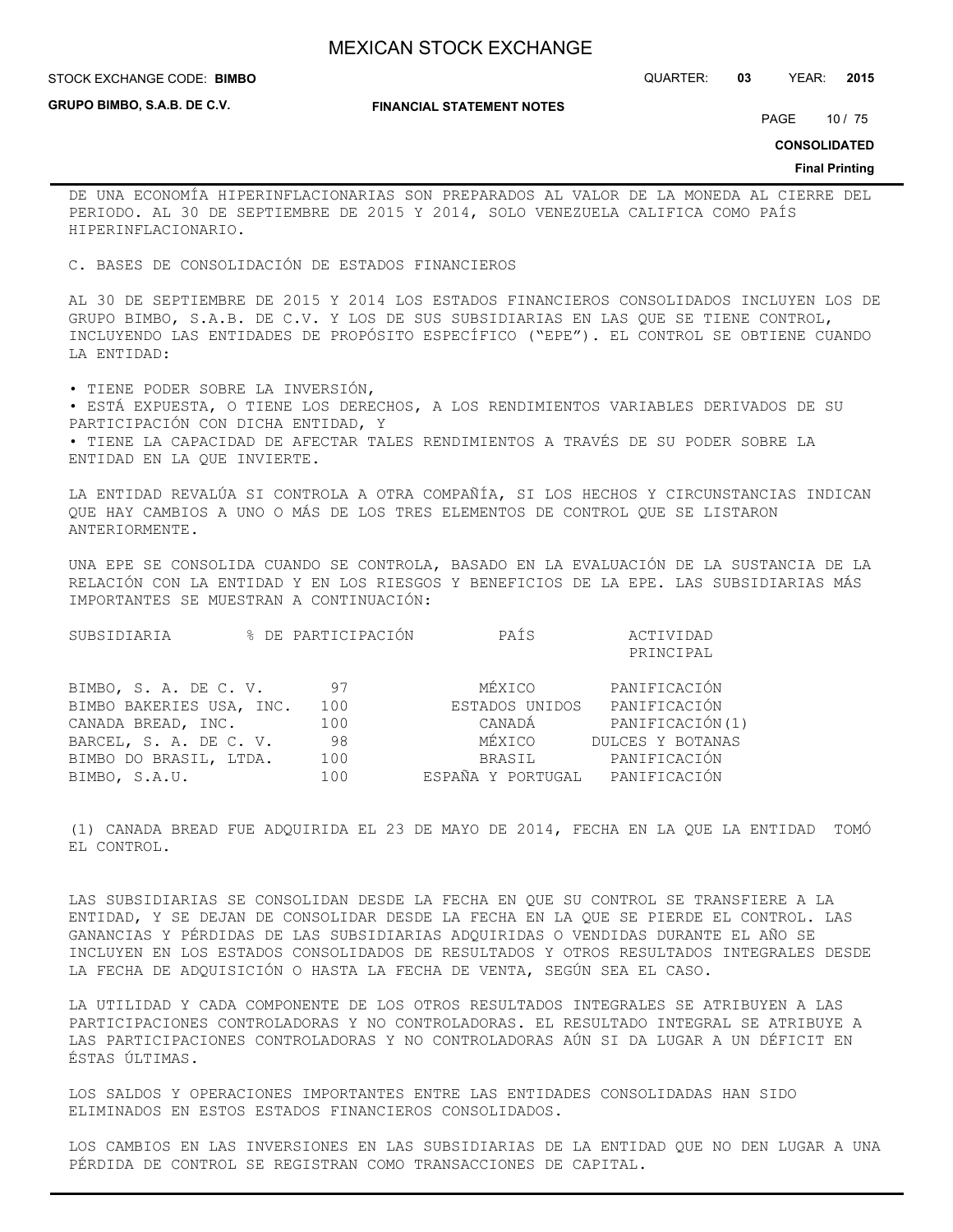**GRUPO BIMBO, S.A.B. DE C.V.**

STOCK EXCHANGE CODE: QUARTER: **03** YEAR: **2015 BIMBO**

**FINANCIAL STATEMENT NOTES**

PAGE 11 / 75

**CONSOLIDATED**

**Final Printing**

D. COMBINACIÓN DE NEGOCIOS

LAS ADQUISICIONES DE NEGOCIOS SE CONTABILIZAN UTILIZANDO EL MÉTODO DE ADQUISICIÓN. LA CONTRAPRESTACIÓN TRANSFERIDA EN UNA COMBINACIÓN DE NEGOCIOS SE MIDE A VALOR RAZONABLE, EL CUAL SE CALCULA COMO LA SUMA DE LOS VALORES RAZONABLES DE LOS ACTIVOS TRANSFERIDOS POR LA ADQUIRIDA, MENOS LOS PASIVOS INCURRIDOS POR LA MISMA CON LOS ANTERIORES PROPIETARIOS Y LAS PARTICIPACIONES DE CAPITAL EMITIDAS POR LA ENTIDAD A CAMBIO DEL CONTROL SOBRE LA EMPRESA ADQUIRIDA A LA FECHA DE ADQUISICIÓN. LOS COSTOS RELACIONADOS CON LA ADQUISICIÓN GENERALMENTE SE RECONOCEN EN EL ESTADO DE RESULTADOS CONFORME SE INCURREN.

A LA FECHA DE ADQUISICIÓN, LOS ACTIVOS IDENTIFICABLES ADQUIRIDOS Y LOS PASIVOS ASUMIDOS SE RECONOCEN A VALOR RAZONABLE CON EXCEPCIÓN DE:

- IMPUESTOS DIFERIDOS ACTIVOS O PASIVOS Y ACTIVOS O PASIVOS RELACIONADOS CON BENEFICIOS A EMPLEADOS, QUE SE RECONOCEN Y MIDEN DE CONFORMIDAD CON IAS 12 IMPUESTOS A LA UTILIDAD Y IAS 19 BENEFICIOS PARA EMPLEADOS, RESPECTIVAMENTE;

- PASIVOS O INSTRUMENTOS DE CAPITAL RELACIONADOS CON ACUERDOS DE PAGOS BASADOS EN ACCIONES DE LA EMPRESA ADQUIRIDA O ACUERDOS DE PAGOS BASADOS EN ACCIONES DE LA ENTIDAD CELEBRADOS PARA REEMPLAZAR ACUERDOS DE PAGOS BASADOS EN ACCIONES DE LA EMPRESA ADQUIRIDA QUE SE MIDEN DE CONFORMIDAD CON LA IFRS 2 PAGOS BASADOS EN ACCIONES A LA FECHA DE ADQUISICIÓN (AL 30 DE SEPTIEMBRE DE 2015 Y 2014 LA ENTIDAD NO TIENE PAGOS BASADOS EN ACCIONES);

- ACTIVOS (O UN GRUPO DE ACTIVOS PARA SU DISPOSICIÓN) QUE SE CLASIFICAN COMO MANTENIDOS PARA VENTA DE CONFORMIDAD CON LA IFRS 5 ACTIVOS NO CIRCULANTES CONSERVADOS PARA VENTA Y OPERACIONES DISCONTINUAS QUE SE MIDEN DE CONFORMIDAD CON DICHA NORMA.

EL CRÉDITO MERCANTIL SE MIDE COMO EL EXCESO DE LA SUMA DE LA CONTRAPRESTACIÓN TRANSFERIDA, EL MONTO DE CUALQUIER PARTICIPACIÓN NO CONTROLADORA EN LA EMPRESA ADQUIRIDA, Y EL VALOR RAZONABLE DE LA TENENCIA ACCIONARIA PREVIA DEL ADQUIRENTE EN LA EMPRESA ADQUIRIDA (SI HUBIERE) SOBRE EL NETO DE LOS MONTOS DE ACTIVOS ADQUIRIDOS IDENTIFICABLES Y PASIVOS ASUMIDOS A LA FECHA DE ADQUISICIÓN. SI DESPUÉS DE UNA REVALUACIÓN EL NETO DE LOS MONTOS DE ACTIVOS ADQUIRIDOS IDENTIFICABLES Y PASIVOS ASUMIDOS A LA FECHA DE ADQUISICIÓN EXCEDE LA SUMA DE LA CONTRAPRESTACIÓN TRANSFERIDA, EL MONTO DE CUALQUIER PARTICIPACIÓN NO CONTROLADORA EN LA EMPRESA ADQUIRIDA Y EL VALOR RAZONABLE DE LA TENENCIA ACCIONARIA PREVIA DEL ADQUIRENTE EN LA EMPRESA ADQUIRIDA (SI HUBIERE), EL EXCESO SE RECONOCE INMEDIATAMENTE EN EL ESTADO DE RESULTADOS COMO UNA GANANCIA POR COMPRA A PRECIO DE GANGA.

LAS PARTICIPACIONES NO CONTROLADORAS QUE SON PARTICIPACIONES ACCIONARIAS Y QUE OTORGAN A SUS TENEDORES UNA PARTICIPACIÓN PROPORCIONAL DE LOS ACTIVOS NETOS DE LA ENTIDAD EN CASO DE LIQUIDACIÓN, SE PUEDEN MEDIR INICIALMENTE YA SEA A VALOR RAZONABLE O AL VALOR DE LA PARTICIPACIÓN PROPORCIONAL DE LA PARTICIPACIÓN NO CONTROLADORA EN LOS MONTOS RECONOCIDOS DE LOS ACTIVOS NETOS IDENTIFICABLES DE LA EMPRESA ADQUIRIDA. LA OPCIÓN DE MEDICIÓN SE REALIZA EN CADA TRANSACCIÓN. OTROS TIPOS DE PARTICIPACIONES NO CONTROLADORAS SE MIDEN A VALOR RAZONABLE O, CUANDO APLIQUE, CON BASE EN LO ESPECIFICADO POR OTRA IFRS.

CUANDO LA CONTRAPRESTACIÓN TRANSFERIDA POR LA ENTIDAD EN UNA COMBINACIÓN DE NEGOCIOS INCLUYA ACTIVOS O PASIVOS RESULTANTES DE UN ACUERDO DE CONTRAPRESTACIÓN CONTINGENTE, LA CONTRAPRESTACIÓN CONTINGENTE SE MIDE A SU VALOR RAZONABLE A LA FECHA DE ADQUISICIÓN Y SE INCLUYE COMO PARTE DE LA CONTRAPRESTACIÓN TRANSFERIDA. LOS CAMBIOS EN EL VALOR RAZONABLE DE LA CONTRAPRESTACIÓN CONTINGENTE QUE CALIFICAN COMO AJUSTES DEL PERIODO DE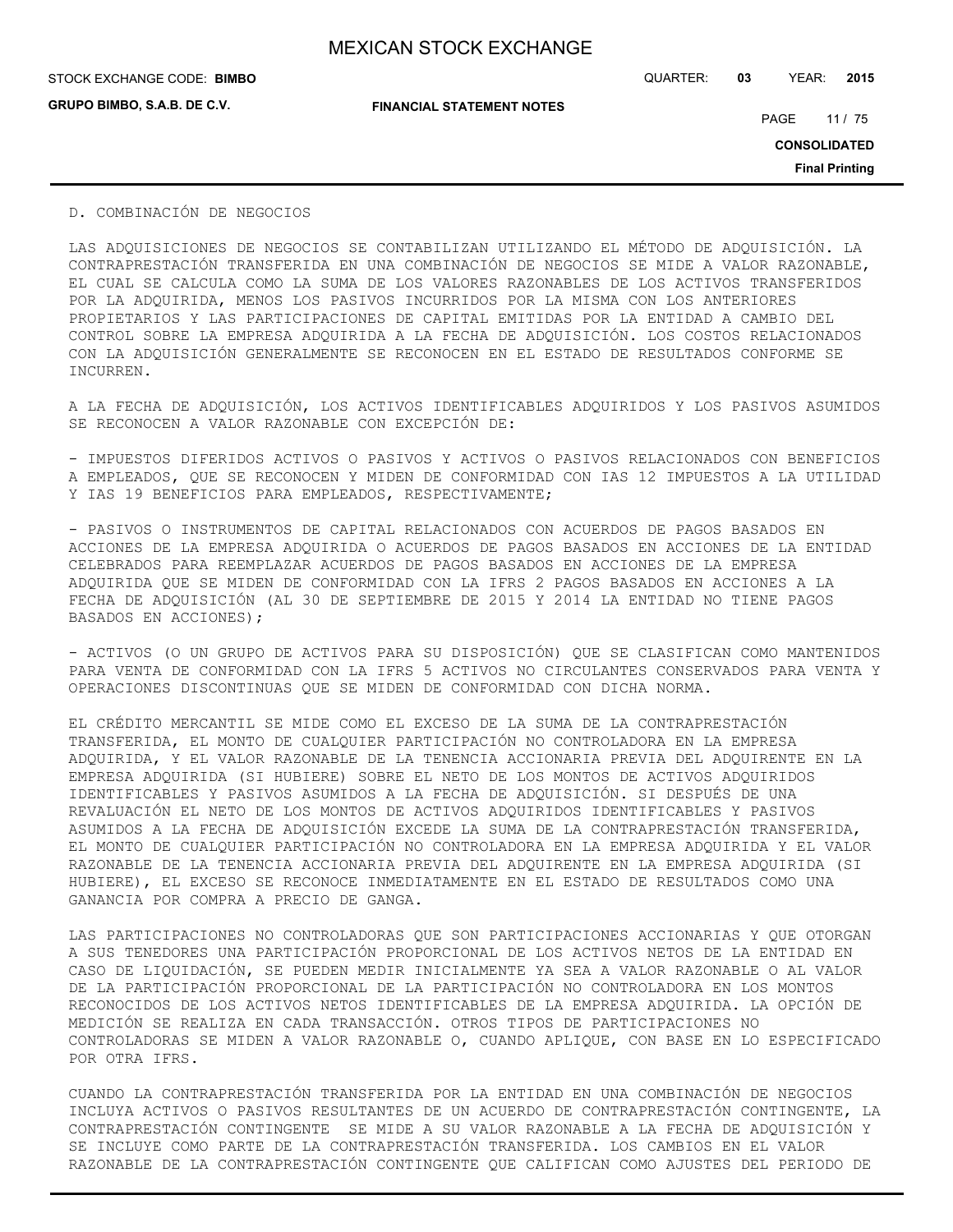STOCK EXCHANGE CODE: QUARTER: **03** YEAR: **2015 BIMBO**

**GRUPO BIMBO, S.A.B. DE C.V.**

# **FINANCIAL STATEMENT NOTES**

PAGE 12 / 75

**CONSOLIDATED**

#### **Final Printing**

MEDICIÓN SE AJUSTAN RETROSPECTIVAMENTE CON LOS CORRESPONDIENTES AJUSTES CONTRA CRÉDITO MERCANTIL. LOS AJUSTES DEL PERIODO DE MEDICIÓN SON AJUSTES QUE SURGEN DE LA INFORMACIÓN ADICIONAL OBTENIDA DURANTE EL 'PERIODO DE MEDICIÓN' (QUE NO PUEDE SER MAYOR A UN AÑO A PARTIR DE LA FECHA DE ADQUISICIÓN) SOBRE HECHOS Y CIRCUNSTANCIAS QUE EXISTIERON A LA FECHA DE ADQUISICIÓN.

EL TRATAMIENTO CONTABLE PARA CAMBIOS EN EL VALOR RAZONABLE DE LA CONTRAPRESTACIÓN CONTINGENTE QUE NO CALIFIQUEN COMO AJUSTES DEL PERIODO DE MEDICIÓN DEPENDE DE CÓMO SE CLASIFIQUE LA CONTRAPRESTACIÓN CONTINGENTE. LA CONTRAPRESTACIÓN CONTINGENTE QUE SE CLASIFIQUE COMO CAPITAL NO SE VUELVE A MEDIR EN FECHAS DE INFORME POSTERIORES Y SU POSTERIOR LIQUIDACIÓN SE CONTABILIZA DENTRO DEL CAPITAL. LA CONTRAPRESTACIÓN CONTINGENTE QUE SE CLASIFIQUE COMO UN ACTIVO O PASIVO SE VUELVE A MEDIR EN FECHAS DE INFORME POSTERIORES DE CONFORMIDAD CON IAS 39, O IAS 37, PROVISIONES, PASIVOS CONTINGENTES Y ACTIVOS CONTINGENTES, SEGÚN SEA APROPIADO, RECONOCIENDO LA CORRESPONDIENTE GANANCIA O PÉRDIDA EN EL ESTADO DE RESULTADOS.

CUANDO UNA COMBINACIÓN DE NEGOCIOS SE LOGRA POR ETAPAS, LA PARTICIPACIÓN ACCIONARIA PREVIA DE LA ENTIDAD EN LA EMPRESA ADQUIRIDA SE REMIDE AL VALOR RAZONABLE A LA FECHA DE ADQUISICIÓN Y LA GANANCIA O PÉRDIDA RESULTANTE, SI HUBIERE, SE RECONOCE EN EL ESTADO DE RESULTADOS. LOS MONTOS QUE SURGEN DE PARTICIPACIONES EN LA EMPRESA ADQUIRIDA ANTES DE LA FECHA DE ADQUISICIÓN QUE HAN SIDO PREVIAMENTE RECONOCIDOS EN OTROS RESULTADOS INTEGRALES SE RECLASIFICAN AL ESTADO DE RESULTADOS CUANDO ESTE TRATAMIENTO SEA APROPIADO SI DICHA PARTICIPACIÓN SE ELIMINA.

SI EL TRATAMIENTO CONTABLE INICIAL DE UNA COMBINACIÓN DE NEGOCIOS ESTÁ INCOMPLETO AL FINAL DEL PERIODO DE INFORME EN EL QUE OCURRE LA COMBINACIÓN, LA ENTIDAD REPORTA MONTOS PROVISIONALES PARA LAS PARTIDAS CUYA CONTABILIZACIÓN ESTÉ INCOMPLETA. DICHOS MONTOS PROVISIONALES SE AJUSTAN DURANTE EL PERIODO DE MEDICIÓN (VER ARRIBA) O SE RECONOCEN ACTIVOS O PASIVOS ADICIONALES PARA REFLEJAR LA NUEVA INFORMACIÓN OBTENIDA SOBRE LOS HECHOS Y CIRCUNSTANCIAS QUE EXISTIERON A LA FECHA DE ADQUISICIÓN Y QUE, DE HABER SIDO CONOCIDOS, HUBIESEN AFECTADO A LOS MONTOS RECONOCIDOS A DICHA FECHA.

E. ACTIVOS NO CIRCULANTES MANTENIDOS PARA SU VENTA

LOS ACTIVOS DE LARGA DURACIÓN Y LOS GRUPOS DE ACTIVOS EN DISPOSICIÓN SE CLASIFICAN COMO MANTENIDOS PARA SU VENTA SI SU VALOR EN LIBROS SERÁ RECUPERADO A TRAVÉS DE SU VENTA Y NO MEDIANTE SU USO CONTINUO. SE CONSIDERA QUE ESTA CONDICIÓN HA SIDO CUMPLIDA ÚNICAMENTE CUANDO LA VENTA ES ALTAMENTE PROBABLE Y EL ACTIVO (O GRUPO DE ACTIVOS EN DISPOSICIÓN) ESTÁ DISPONIBLE PARA SU VENTA INMEDIATA EN SU CONDICIÓN ACTUAL SUJETA ÚNICAMENTE A TÉRMINOS COMUNES DE VENTA DE DICHOS ACTIVOS. LA ADMINISTRACIÓN DEBE ESTAR COMPROMETIDA CON LA VENTA, MISMA QUE DEBE CALIFICAR PARA SU RECONOCIMIENTO COMO VENTA FINALIZADA DENTRO UN AÑO A PARTIR DE LA FECHA DE CLASIFICACIÓN.

EL ACTIVO DE LARGA DURACIÓN (Y LOS GRUPOS DE ACTIVOS EN DISPOSICIÓN) CLASIFICADOS COMO MANTENIDOS PARA LA VENTA SE VALÚAN AL MENOR ENTRE SU VALOR EN LIBROS Y EL VALOR RAZONABLE DE LOS ACTIVOS MENOS LOS COSTOS PARA SU VENTA.

F. RECONOCIMIENTO DE LOS EFECTOS DE LA INFLACIÓN

LOS EFECTOS DE LA INFLACIÓN SE RECONOCEN ÚNICAMENTE CUANDO LA MONEDA FUNCIONAL DE UNA ENTIDAD ES LA MONEDA DE UNA ECONOMÍA HIPERINFLACIONARIA. LA ECONOMÍA MEXICANA DEJÓ DE SER HIPERINFLACIONARIA EN 1999 Y, EN CONSECUENCIA, LOS EFECTOS INFLACIONARIOS FUERON RECONOCIDOS HASTA ESA FECHA, EXCEPTO POR LAS PROPIEDADES, PLANTA Y EQUIPO CUYA INFLACIÓN SE RECONOCIÓ HASTA 2007, COMO ESTÁ PERMITIDO POR LAS NORMAS DE INFORMACIÓN FINANCIERAS MEXICANAS ("NIF"), CONFORME A LAS REGLAS DE TRANSICIÓN A IFRS. EN EL 2014 Y 2013, LA OPERACIÓN EN VENEZUELA CALIFICÓ COMO HIPERINFLACIONARIO, EN RELACIÓN A LAS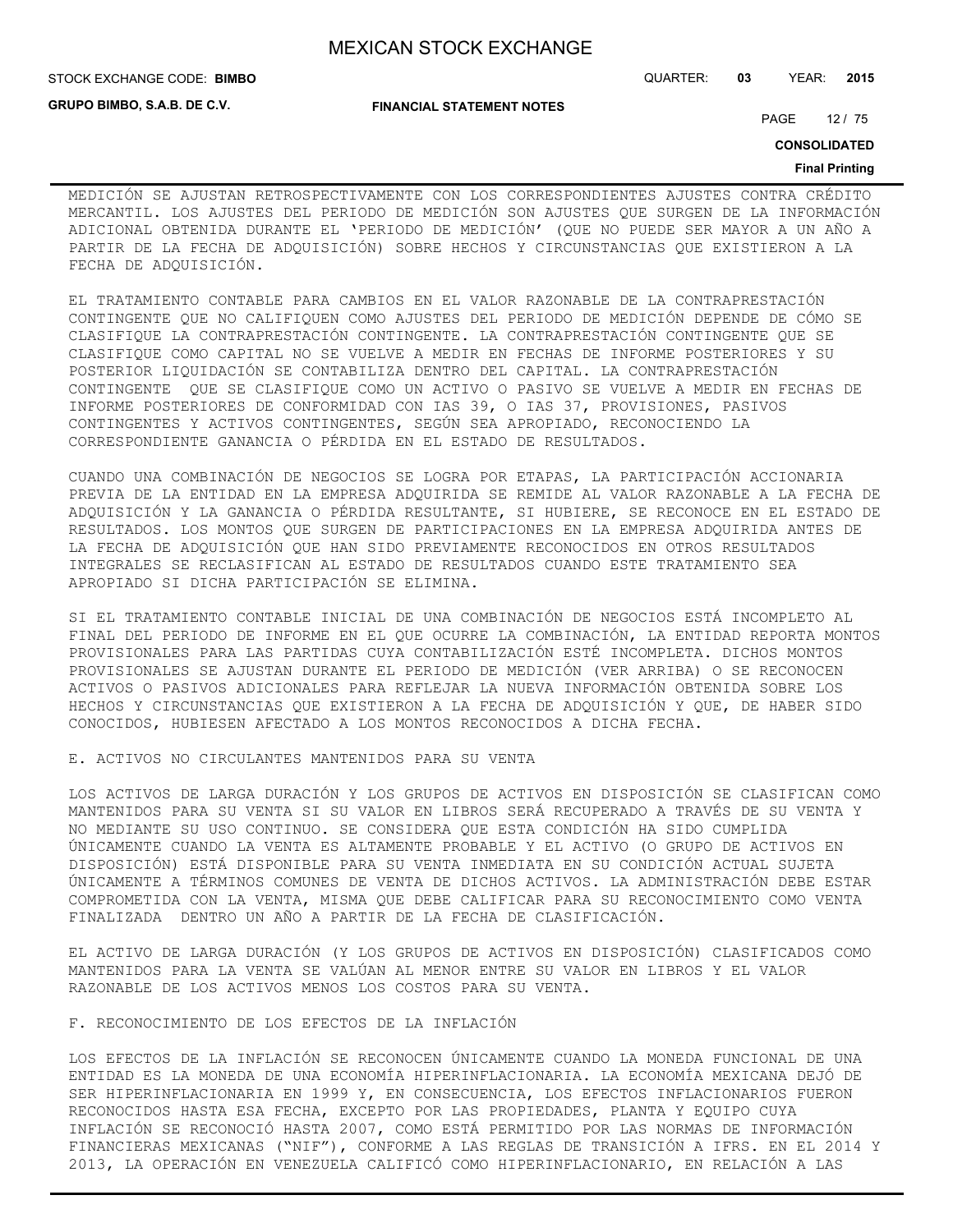**GRUPO BIMBO, S.A.B. DE C.V.**

STOCK EXCHANGE CODE: QUARTER: **03** YEAR: **2015 BIMBO**

**FINANCIAL STATEMENT NOTES**

PAGE 13 / 75

**CONSOLIDATED**

#### **Final Printing**

INFLACIONES DE LOS TRES EJERCICIOS ANUALES ANTERIORES Y POR LOS CUALES SE RECONOCIERON LOS EFECTOS DE LA INFLACIÓN. DICHOS EFECTOS NO SON MATERIALES PARA LA SITUACIÓN FINANCIERA, DESEMPEÑO O FLUJOS DE EFECTIVO DE LA ENTIDAD.

#### G. ARRENDAMIENTOS

LOS ARRENDAMIENTOS SE CLASIFICAN COMO FINANCIEROS CUANDO LOS TÉRMINOS DEL ARRENDAMIENTO TRANSFIEREN SUSTANCIALMENTE A LOS ARRENDATARIOS TODOS LOS RIESGOS Y BENEFICIOS INHERENTES A LA PROPIEDAD. TODOS LOS DEMÁS ARRENDAMIENTOS SE CLASIFICAN COMO OPERATIVOS.

### LA ENTIDAD COMO ARRENDATARIO

LOS ACTIVOS QUE SE MANTIENEN BAJO ARRENDAMIENTOS FINANCIEROS SE RECONOCEN COMO ACTIVOS DE LA ENTIDAD A SU VALOR RAZONABLE, AL INICIO DEL ARRENDAMIENTO, O SI ÉSTE ES MENOR, AL VALOR PRESENTE DE LOS PAGOS MÍNIMOS DEL ARRENDAMIENTO. EL PASIVO CORRESPONDIENTE AL ARRENDADOR SE INCLUYE EN EL ESTADO DE POSICIÓN FINANCIERA COMO UN PASIVO POR ARRENDAMIENTO FINANCIERO.

LOS PAGOS POR ARRENDAMIENTO SE DISTRIBUYEN ENTRE LOS GASTOS FINANCIEROS Y LA REDUCCIÓN DE LAS OBLIGACIONES POR ARRENDAMIENTO A FIN DE ALCANZAR UNA TASA DE INTERÉS CONSTANTE SOBRE EL SALDO REMANENTE DEL PASIVO. LOS GASTOS FINANCIEROS SE CARGAN DIRECTAMENTE A RESULTADOS, A MENOS QUE PUEDAN SER DIRECTAMENTE ATRIBUIBLES A ACTIVOS CALIFICABLES, EN CUYO CASO SE CAPITALIZAN CONFORME A LA POLÍTICA CONTABLE DE LA ENTIDAD PARA LOS COSTOS POR PRÉSTAMOS (VER NOTA 3.I). LAS RENTAS CONTINGENTES SE RECONOCEN COMO GASTOS EN LOS PERIODOS EN LOS QUE SE INCURREN.

LOS PAGOS POR RENTAS DE ARRENDAMIENTOS OPERATIVOS SE CARGAN A RESULTADOS EMPLEANDO EL MÉTODO DE LÍNEA RECTA, DURANTE EL PLAZO CORRESPONDIENTE AL ARRENDAMIENTO.

H. TRANSACCIONES EN MONEDA EXTRANJERA

AL PREPARAR LOS ESTADOS FINANCIEROS DE CADA SUBSIDIARIA, LAS TRANSACCIONES EN MONEDA DISTINTA A LA MONEDA FUNCIONAL DE LA ENTIDAD (MONEDA EXTRANJERA) SE RECONOCEN UTILIZANDO EL TIPO DE CAMBIO VIGENTE EN LAS FECHAS EN QUE SE EFECTÚAN LAS OPERACIONES. AL FINAL DE CADA PERIODO, LAS PARTIDAS MONETARIAS DENOMINADAS EN MONEDA EXTRANJERA SE CONVIERTEN AL TIPO DE CAMBIO DE CIERRE. LAS PARTIDAS NO MONETARIAS REGISTRADAS A VALOR RAZONABLE, DENOMINADAS EN MONEDA EXTRANJERA, SE RECONVIERTEN A LOS TIPOS DE CAMBIO VIGENTES A LA FECHA EN QUE SE DETERMINÓ EL VALOR RAZONABLE. LAS PARTIDAS NO-MONETARIAS QUE SE CALCULAN EN TÉRMINOS DE COSTO HISTÓRICO, EN MONEDA EXTRANJERA, NO SE RECONVIERTEN.

LAS DIFERENCIAS EN TIPO DE CAMBIO SE RECONOCEN EN LOS RESULTADOS DEL PERIODO, EXCEPTO POR:

 DIFERENCIAS EN TIPO DE CAMBIO PROVENIENTES DE PRÉSTAMOS DENOMINADOS EN MONEDAS EXTRANJERAS RELACIONADOS CON LOS ACTIVOS EN CONSTRUCCIÓN PARA SU USO PRODUCTIVO FUTURO, LAS CUALES SE INCLUYEN EN EL COSTO DE DICHOS ACTIVOS CUANDO SE CONSIDERAN COMO UN AJUSTE A LOS COSTOS POR INTERESES SOBRE DICHOS PRÉSTAMOS DENOMINADOS EN MONEDAS EXTRANJERAS;

 DIFERENCIAS EN TIPO DE CAMBIO PROVENIENTE DE TRANSACCIONES RELACIONADAS CON COBERTURAS DE RIESGOS DE TIPO DE CAMBIO (VER NOTA 12);

 DIFERENCIAS EN TIPO DE CAMBIO PROVENIENTES DE PARTIDAS MONETARIAS POR COBRAR O POR PAGAR A UNA OPERACIÓN EXTRANJERA CUYA LIQUIDACIÓN NO ESTÁ PLANEADA NI ES POSIBLE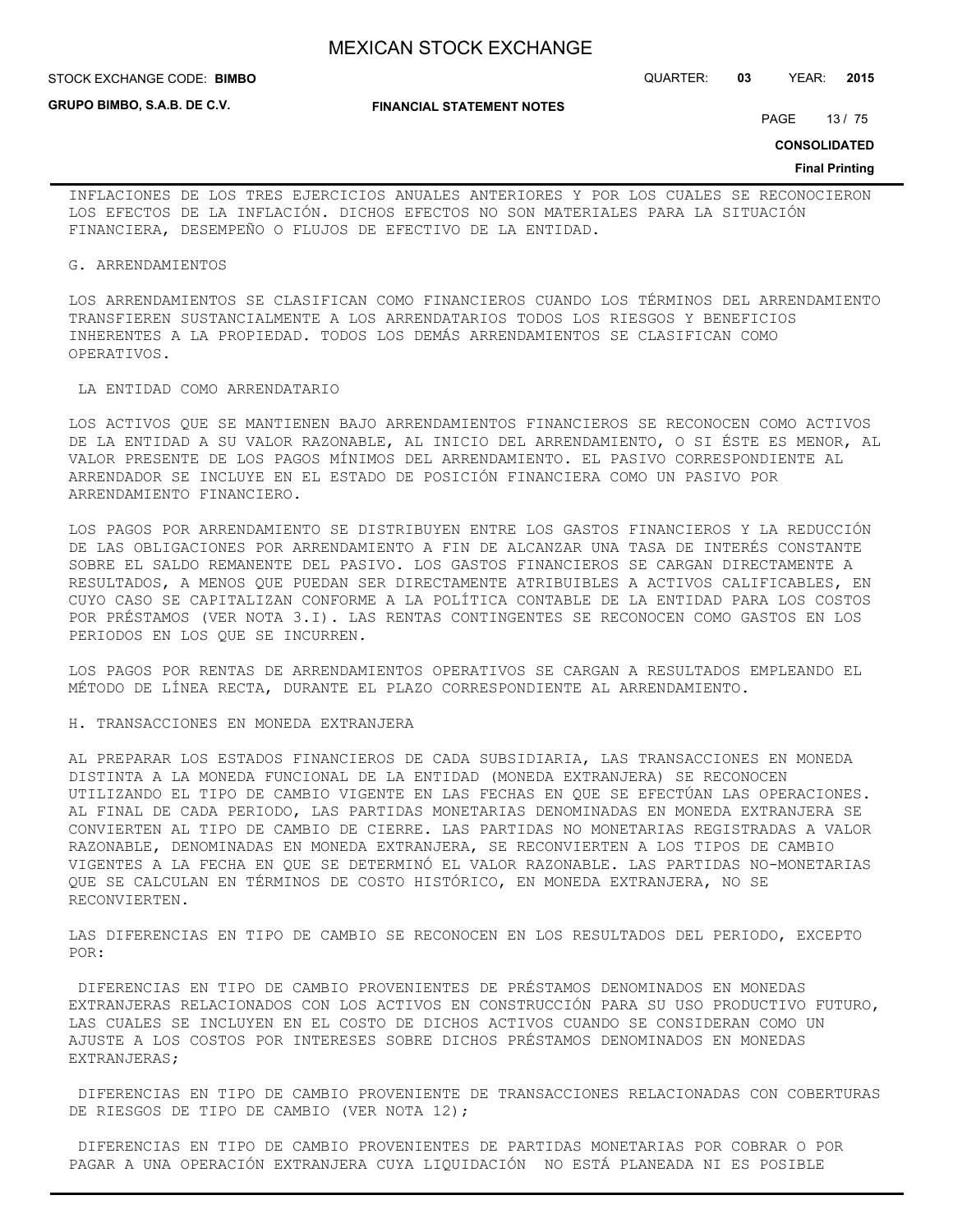**STOCK EXCHANGE CODE: BIMBO** 

**GRUPO BIMBO, S.A.B. DE C.V.**

STOCK EXCHANGE CODE: QUARTER: **03** YEAR: **2015**

**FINANCIAL STATEMENT NOTES**

PAGE 14 / 75

**CONSOLIDATED**

#### **Final Printing**

REALIZAR EL PAGO (FORMANDO ASÍ PARTE DE LA INVERSIÓN NETA EN LA OPERACIÓN EXTRANJERA), LAS CUALES SE RECONOCEN INICIALMENTE EN OTROS RESULTADOS INTEGRALES Y SE RECLASIFICAN DESDE EL CAPITAL CONTABLE A RESULTADOS EN REEMBOLSO DE LAS PARTIDAS MONETARIAS.

PARA FINES DE LA PRESENTACIÓN DE LOS ESTADOS FINANCIEROS CONSOLIDADOS, LOS ACTIVOS Y PASIVOS EN MONEDA EXTRANJERA DE LA ENTIDAD SE EXPRESAN EN PESOS MEXICANOS, UTILIZANDO LOS TIPOS DE CAMBIO VIGENTES AL FINAL DEL PERIODO. LAS PARTIDAS DE INGRESOS Y GASTOS SE CONVIERTEN A LOS TIPOS DE CAMBIO PROMEDIO VIGENTES DEL PERIODO, A MENOS QUE ÉSTOS FLUCTÚEN EN FORMA SIGNIFICATIVA, EN CUYO CASO SE UTILIZAN LOS TIPOS DE CAMBIO A LA FECHA EN QUE SE EFECTÚAN LAS TRANSACCIONES. LAS DIFERENCIAS EN TIPO DE CAMBIO QUE SURJAN, DADO EL CASO, SE RECONOCEN EN LOS OTROS RESULTADOS INTEGRALES Y SON ACUMULADAS EN EL CAPITAL CONTABLE (ATRIBUIDAS A LAS PARTICIPACIONES NO CONTROLADORAS CUANDO SEA APROPIADO).

EN LA VENTA DE UNA OPERACIÓN EXTRANJERA (ES DECIR, VENTA DE TODA LA PARTICIPACIÓN DE LA ENTIDAD EN UNA OPERACIÓN EXTRANJERA, O UNA DISPOSICIÓN QUE INVOLUCRE UNA PÉRDIDA DE CONTROL EN LA SUBSIDIARIA QUE INCLUYA UNA OPERACIÓN EXTRANJERA, PÉRDIDA DE CONTROL CONJUNTO SOBRE UNA ENTIDAD CONTROLADA CONJUNTAMENTE QUE INCLUYA UNA OPERACIÓN EXTRANJERA, O PÉRDIDA DE LA INFLUENCIA SIGNIFICATIVA SOBRE UNA ASOCIADA QUE INCLUYE UNA OPERACIÓN EXTRANJERA), TODAS LAS DIFERENCIAS EN TIPO DE CAMBIO ACUMULADAS RELACIONADAS CON ESA OPERACIÓN ATRIBUIBLES A LA ENTIDAD SE RECLASIFICAN A LOS RESULTADOS. CUALQUIER DIFERENCIA EN CAMBIOS QUE HAYA SIDO PREVIAMENTE ATRIBUIDA A LAS PARTICIPACIONES NO CONTROLADORAS SE DA DE BAJA, PERO SIN RECLASIFICARLA A LOS RESULTADOS.

LOS AJUSTES CORRESPONDIENTES AL CRÉDITO MERCANTIL Y EL VALOR RAZONABLE GENERADOS EN LA ADQUISICIÓN DE UNA OPERACIÓN EN EL EXTRANJERO SE CONSIDERAN COMO ACTIVOS Y PASIVOS DE DICHA OPERACIÓN Y SE CONVIERTEN AL TIPO DE CAMBIO VIGENTE AL CIERRE. LAS DIFERENCIAS DE CAMBIO RESULTANTES SE RECONOCEN EN OTROS RESULTADOS INTEGRALES.

### I. EFECTIVO Y EQUIVALENTES DE EFECTIVO

CONSISTEN PRINCIPALMENTE EN DEPÓSITOS BANCARIOS EN CUENTAS DE CHEQUES E INVERSIONES EN VALORES A CORTO PLAZO, DE GRAN LIQUIDEZ, FÁCILMENTE CONVERTIBLES EN EFECTIVO, CON VENCIMIENTO HASTA DE TRES MESES A PARTIR DE SU FECHA DE ADQUISICIÓN Y SUJETOS A RIESGOS POCO SIGNIFICATIVOS DE CAMBIOS EN VALOR. EL EFECTIVO SE PRESENTA A VALOR NOMINAL Y LOS EQUIVALENTES SE VALÚAN A SU VALOR RAZONABLE; LAS FLUCTUACIONES EN SU VALOR SE RECONOCEN EN RESULTADOS (VER ACTIVOS FINANCIEROS ABAJO). LOS EQUIVALENTES DE EFECTIVO ESTÁN REPRESENTADOS PRINCIPALMENTE POR INVERSIONES EN INSTRUMENTOS DE DEUDA GUBERNAMENTAL CON VENCIMIENTO DIARIO.

## J. ACTIVOS FINANCIEROS

LOS ACTIVOS FINANCIEROS SE CLASIFICAN DENTRO DE LAS SIGUIENTES CATEGORÍAS: "ACTIVOS FINANCIEROS A VALOR RAZONABLE CON CAMBIOS EN RESULTADOS" ("FVTPL", POR SUS SIGLAS EN INGLÉS), "COSTO AMORTIZADO", "INVERSIONES CONSERVADAS AL VENCIMIENTO", "ACTIVOS FINANCIEROS DISPONIBLES PARA SU VENTA" ("AFS", POR SUS SIGLAS EN INGLÉS) Y "PRÉSTAMOS Y CUENTAS POR COBRAR". LA CLASIFICACIÓN DEPENDE DE LA NATURALEZA Y PROPÓSITO DE LOS ACTIVOS FINANCIEROS Y SE DETERMINA AL MOMENTO DE SU RECONOCIMIENTO INICIAL. TODAS LAS COMPRAS O VENTAS DE ACTIVOS FINANCIEROS REALIZADOS DE FORMA HABITUAL SE RECONOCEN Y ELIMINAN CON BASE EN LA FECHA DE NEGOCIACIÓN. LAS COMPRAS O VENTAS REALIZADAS DE FORMA HABITUAL SON AQUELLAS COMPRAS O VENTAS DE ACTIVOS FINANCIEROS QUE REQUIEREN LA ENTREGA DE LOS ACTIVOS DENTRO DEL MARCO DE TIEMPO ESTABLECIDO POR NORMA O COSTUMBRE EN DICHO MERCADO.

1. MÉTODO DE LA TASA DE INTERÉS EFECTIVA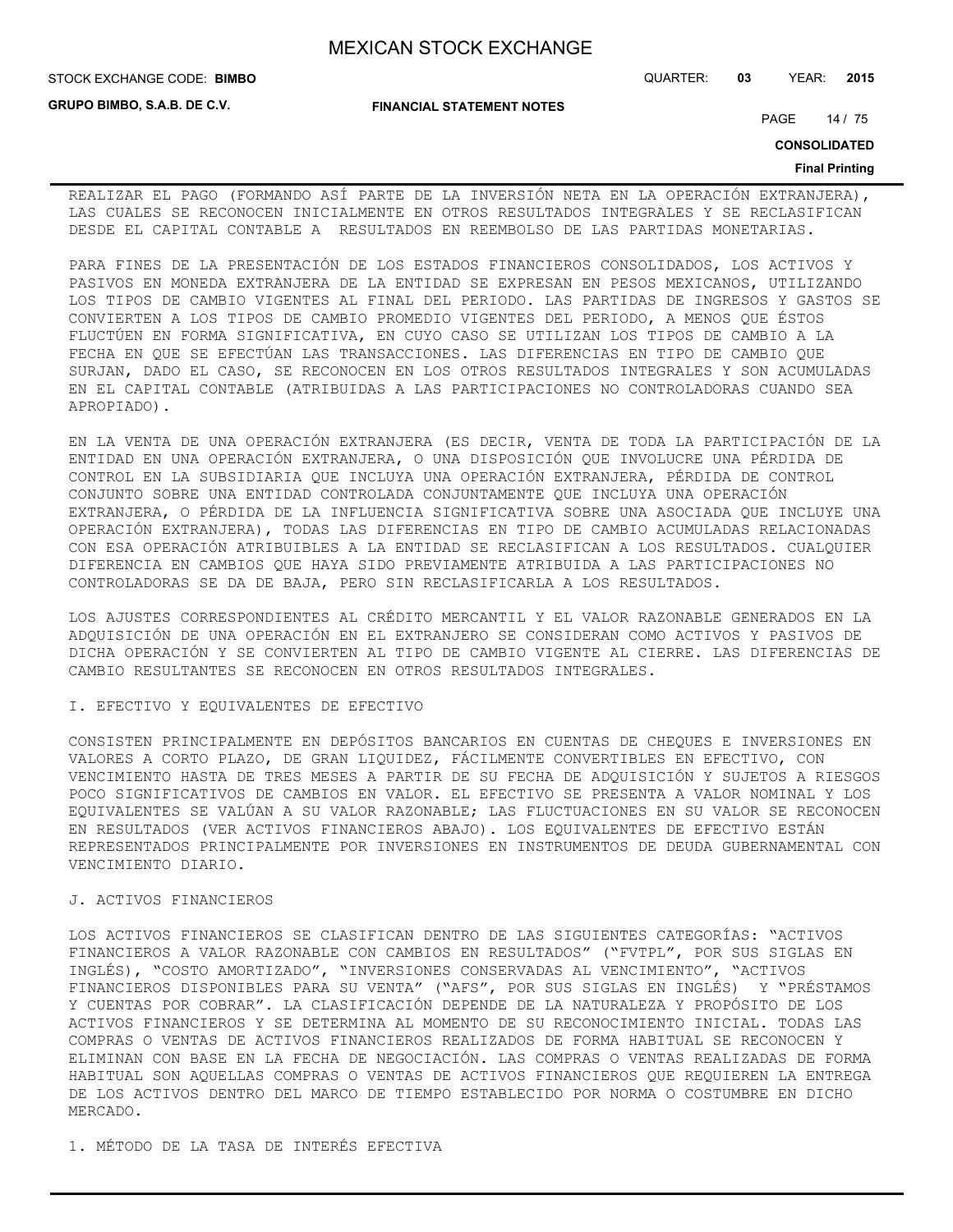**STOCK EXCHANGE CODE: BIMBO** 

**GRUPO BIMBO, S.A.B. DE C.V.**

**FINANCIAL STATEMENT NOTES**

PAGE 15 / 75

STOCK EXCHANGE CODE: QUARTER: **03** YEAR: **2015**

**CONSOLIDATED**

#### **Final Printing**

EL MÉTODO DE INTERÉS EFECTIVO ES UN MÉTODO PARA CALCULAR EL COSTO AMORTIZADO DE UN INSTRUMENTO FINANCIERO Y DE ASIGNACIÓN DEL INGRESO O COSTO FINANCIERO DURANTE EL PERIODO RELEVANTE. LA TASA DE INTERÉS EFECTIVA ES LA TASA QUE DESCUENTA LOS INGRESOS FUTUROS DE EFECTIVO ESTIMADOS (INCLUYENDO TODOS LOS HONORARIOS Y PUNTOS BASE PAGADOS O RECIBIDOS QUE FORMAN PARTE INTEGRAL DE LA TASA DE INTERÉS EFECTIVA, COSTOS DE LA TRANSACCIÓN Y OTRAS PRIMAS O DESCUENTOS) DURANTE LA VIDA ESPERADA DEL INSTRUMENTO DE ACTIVO O PASIVO DEUDA O, CUANDO ES APROPIADO, UN PERIODO MENOR, AL VALOR EN LIBROS NETO AL MOMENTO DEL RECONOCIMIENTO INICIAL.

LOS INGRESOS SE RECONOCEN CON BASE EN AL INTERÉS EFECTIVO PARA INSTRUMENTOS DE DEUDA DISTINTOS A AQUELLOS ACTIVOS FINANCIEROS CLASIFICADOS COMO FVTPL.

2. ACTIVOS FINANCIEROS A FVTPL

LOS ACTIVOS FINANCIEROS SE CLASIFICAN COMO FVTPL CUANDO SE CONSERVAN PARA SER NEGOCIADOS O SE DESIGNAN COMO FVTPL.

UN ACTIVO FINANCIERO SE CLASIFICA COMO MANTENIDO CON FINES DE NEGOCIACIÓN SI:

\* SE COMPRA PRINCIPALMENTE CON EL OBJETIVO DE VENDERLO EN UN PERIODO CORTO; O

\* EN SU RECONOCIMIENTO INICIAL, ES PARTE DE UNA CARTERA DE INSTRUMENTOS FINANCIEROS IDENTIFICADOS QUE LA ENTIDAD ADMINISTRA CONJUNTAMENTE, Y PARA LA CUAL EXISTE UN PATRÓN REAL RECIENTE DE TOMA DE UTILIDADES A CORTO PLAZO; O

\* ES UN DERIVADO QUE NO ESTÁ DESIGNADO Y ES EFECTIVO, COMO INSTRUMENTO DE COBERTURA.

3. INVERSIONES CONSERVADAS AL VENCIMIENTO

INVERSIONES CONSERVADAS AL VENCIMIENTO SON ACTIVOS FINANCIEROS NO DERIVADOS CON PAGOS FIJOS O DETERMINABLES Y FECHAS FIJAS DE VENCIMIENTO QUE LA ENTIDAD TIENE LA INTENCIÓN Y CAPACIDAD DE CONSERVAR HASTA SU VENCIMIENTO. CON POSTERIORIDAD AL RECONOCIMIENTO INICIAL, LAS INVERSIONES CONSERVADAS HASTA SU VENCIMIENTO SE VALORAN A COSTO AMORTIZADO UTILIZANDO EL MÉTODO DE INTERÉS EFECTIVO MENOS CUALQUIER PÉRDIDA POR DETERIORO.

4. ACTIVOS FINANCIEROS DISPONIBLES PARA SU VENTA

LOS ACTIVOS FINANCIEROS DISPONIBLES PARA SU VENTA NO DERIVADOS QUE SE DESIGNAN COMO DISPONIBLES PARA SU VENTA O QUE NO SON CLASIFICADOS COMO (A) PRÉSTAMOS Y CUENTAS POR COBRAR, (B) INVERSIONES MANTENIDAS HASTA EL VENCIMIENTO O (C) ACTIVOS FINANCIEROS A VALOR RAZONABLE CON CAMBIOS EN RESULTADOS.

LOS DIVIDENDOS SOBRE INSTRUMENTOS DE CAPITAL DISPONIBLES PARA SU VENTA SE RECONOCEN EN LOS RESULTADOS CUANDO SE ESTABLECE EL DERECHO DE LA ENTIDAD A RECIBIR LOS DIVIDENDOS.

EL VALOR RAZONABLE DE LOS ACTIVOS MONETARIOS DISPONIBLES PARA SU VENTA DENOMINADOS EN MONEDA EXTRANJERA, SE DETERMINA EN ESA MONEDA EXTRANJERA Y SE CONVIERTE AL TIPO DE CAMBIO DE CIERRE AL FINAL DEL PERIODO QUE SE INFORMA. LAS GANANCIAS Y PÉRDIDAS EN CAMBIO DE MONEDA EXTRANJERA QUE SE RECONOCEN EN LOS RESULTADOS, SE DETERMINAN CON BASE EN EL COSTO AMORTIZADO DEL ACTIVO MONETARIO. OTRAS GANANCIAS Y PÉRDIDAS EN CAMBIO SE RECONOCEN EN OTROS RESULTADOS INTEGRALES. INVERSIONES DE CAPITAL DISPONIBLES PARA SU VENTA QUE NO TENGAN UN PRECIO DE MERCADO COTIZADO EN UN MERCADO ACTIVO Y CUYO VALOR RAZONABLE NO SE PUEDA ESTIMAR CONFIABLEMENTE Y LOS INSTRUMENTOS DERIVADOS QUE ESTÉN VINCULADOS CON Y DEBAN SER LIQUIDADOS MEDIANTE LA ENTREGA DE TALES INVERSIONES EN ACCIONES NO COTIZADAS SE VALÚAN A SU COSTO MENOS LAS PÉRDIDAS POR DETERIORO IDENTIFICADAS AL FINAL DE CADA PERÍODO DE REPORTE.

5. PRÉSTAMOS Y CUENTAS POR COBRAR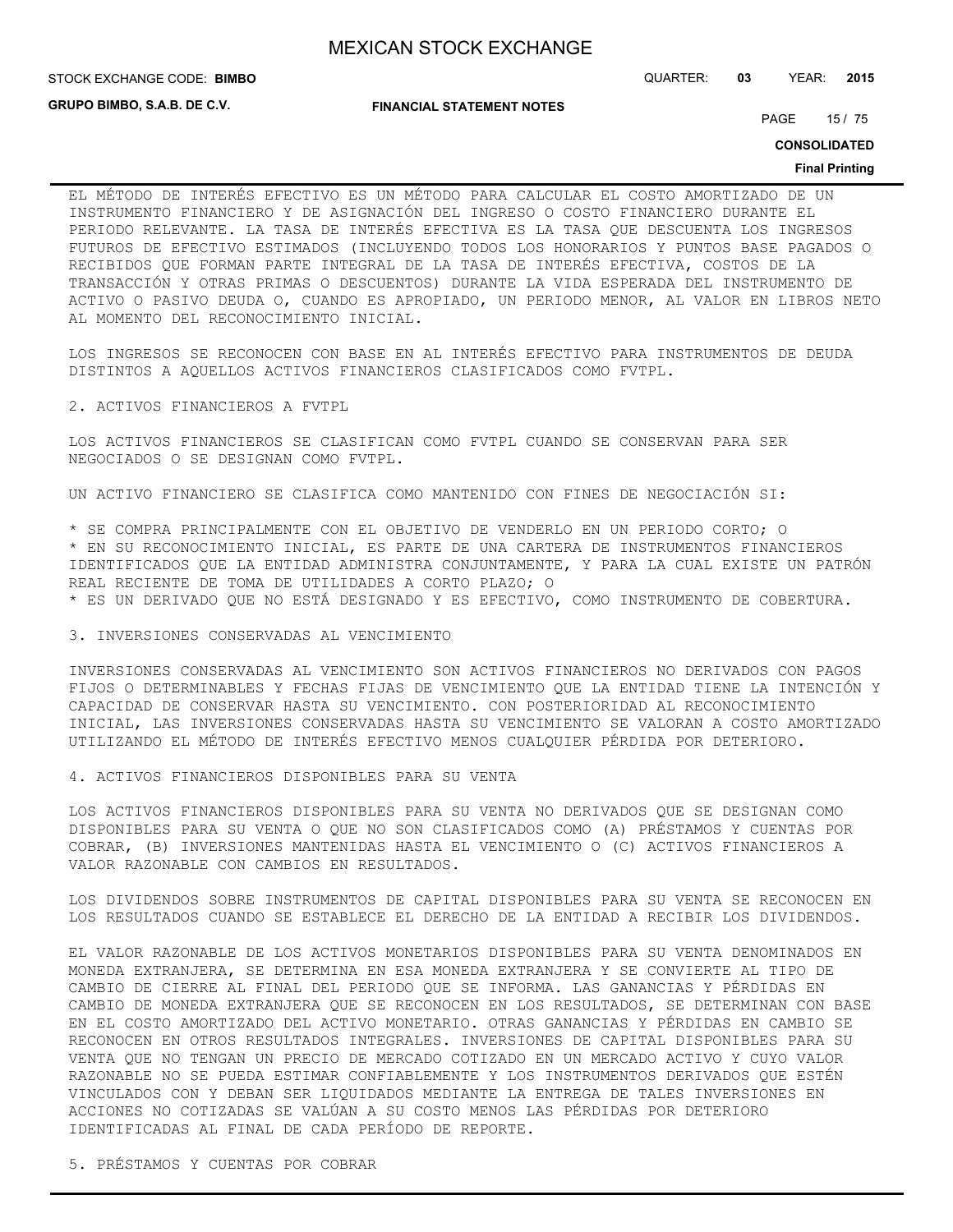STOCK EXCHANGE CODE: QUARTER: **03** YEAR: **2015 BIMBO**

**GRUPO BIMBO, S.A.B. DE C.V.**

**FINANCIAL STATEMENT NOTES**

PAGE 16 / 75

**CONSOLIDATED**

**Final Printing**

LAS CUENTAS POR COBRAR A CLIENTES, PRÉSTAMOS Y OTRAS CUENTAS POR COBRAR CON PAGOS FIJOS O DETERMINABLES, QUE NO SE NEGOCIAN EN UN MERCADO ACTIVO, SE CLASIFICAN COMO PRÉSTAMOS Y CUENTAS POR COBRAR. LOS PRÉSTAMOS Y CUENTAS POR COBRAR SE VALÚAN AL COSTO AMORTIZADO USANDO EL MÉTODO DE INTERÉS EFECTIVO, MENOS CUALQUIER DETERIORO.

LOS INGRESOS POR INTERESES SE RECONOCEN APLICANDO LA TASA DE INTERÉS EFECTIVA, EXCEPTO POR LAS CUENTAS POR COBRAR A CORTO PLAZO EN CASO DE QUE EL RECONOCIMIENTO DE INTERESES SEA INMATERIAL.

6. DETERIORO DE ACTIVOS FINANCIEROS

LOS ACTIVOS FINANCIEROS DISTINTOS A LOS ACTIVOS FINANCIEROS A VALOR RAZONABLE CON CAMBIOS A TRAVÉS DE RESULTADOS, SE SUJETAN A PRUEBAS PARA EFECTOS DE DETERIORO AL FINAL DE CADA PERIODO SOBRE EL CUAL SE INFORMA. SE CONSIDERA QUE LOS ACTIVOS FINANCIEROS ESTÁN DETERIORADOS, CUANDO EXISTE EVIDENCIA OBJETIVA QUE, COMO CONSECUENCIA DE UNO O MÁS EVENTOS QUE HAYAN OCURRIDO DESPUÉS DEL RECONOCIMIENTO INICIAL DEL ACTIVO FINANCIERO, LOS FLUJOS DE EFECTIVO FUTUROS ESTIMADOS DEL ACTIVO FINANCIERO HAN SIDO AFECTADOS.

PARA LOS INSTRUMENTOS DE CAPITAL COTIZADOS Y NO COTIZADOS EN UN MERCADO ACTIVO CLASIFICADOS COMO DISPONIBLES PARA SU VENTA, UN DESCENSO SIGNIFICATIVO O PROLONGADO DEL VALOR RAZONABLE DE LOS VALORES POR DEBAJO DE SU COSTO, SE CONSIDERA QUE ES EVIDENCIA OBJETIVA DE DETERIORO.

PARA TODOS LOS DEMÁS ACTIVOS FINANCIEROS, LA EVIDENCIA OBJETIVA DE DETERIORO PODRÍA INCLUIR:

\* DIFICULTADES FINANCIERAS SIGNIFICATIVAS DEL EMISOR O CONTRAPARTE;

\* INCUMPLIMIENTO EN EL PAGO DE LOS INTERESES O EL PRINCIPAL;

\* ES PROBABLE QUE EL PRESTATARIO ENTRE EN QUIEBRA O EN UNA REORGANIZACIÓN FINANCIERA; O

\* LA DESAPARICIÓN DE UN MERCADO ACTIVO PARA EL ACTIVO FINANCIERO DEBIDO A DIFICULTADES FINANCIERAS.

PARA CIERTAS CATEGORÍAS DE ACTIVOS FINANCIEROS, COMO CUENTAS POR COBRAR A CLIENTES, LOS ACTIVOS QUE SE SUJETAN A PRUEBAS PARA EFECTOS DE DETERIORO Y QUE NO HAN SUFRIDO DETERIORO EN FORMA INDIVIDUAL, SE INCLUYEN EN LA EVALUACIÓN DE DETERIORO SOBRE UNA BASE COLECTIVA. ENTRE LA EVIDENCIA OBJETIVA DE QUE UNA CARTERA DE CUENTAS POR COBRAR PODRÍA ESTAR DETERIORADA, SE PODRÍA INCLUIR LA EXPERIENCIA PASADA DE LA ENTIDAD CON RESPECTO A LA COBRANZA, UN INCREMENTO EN EL NÚMERO DE PAGOS ATRASADOS EN LA CARTERA QUE SUPEREN EL PERIODO DE CRÉDITO PROMEDIO SOBRE LAS VENTAS DE BIENES SON PARA MÉXICO 30 DÍAS, EUA 60 DÍAS, CANADÁ 21 DÍAS Y ORGANIZACIÓN LATINOAMERICANA "OLA", QUE INCLUYE LOS PAÍSES DE CENTRO Y SUDAMÉRICA, 30 DÍAS, ASÍ COMO CAMBIOS OBSERVABLES EN LAS CONDICIONES ECONÓMICAS NACIONALES Y LOCALES QUE SE CORRELACIONEN CON EL INCUMPLIMIENTO EN LOS PAGOS.

PARA LOS ACTIVOS FINANCIEROS QUE SE REGISTRAN AL COSTO AMORTIZADO, EL IMPORTE DE LA PÉRDIDA POR DETERIORO QUE SE RECONOCE ES LA DIFERENCIA ENTRE EL VALOR EN LIBROS DEL ACTIVO Y EL VALOR PRESENTE DE LOS COBROS FUTUROS, DESCONTADOS A LA TASA DE INTERÉS EFECTIVA ORIGINAL DEL ACTIVO FINANCIERO.

PARA LOS ACTIVOS FINANCIEROS QUE SE CONTABILICEN AL COSTO, EL IMPORTE DE LA PÉRDIDA POR DETERIORO SE CALCULA COMO LA DIFERENCIA ENTRE EL VALOR EN LIBROS DEL ACTIVO Y EL VALOR PRESENTE DE LOS FLUJOS FUTUROS DE EFECTIVO ESTIMADOS, DESCONTADOS A LA TASA ACTUAL DEL MERCADO DE CAMBIO DE UN ACTIVO FINANCIERO SIMILAR. TAL PÉRDIDA POR DETERIORO NO SE REVERTIRÁ EN LOS PERIODOS POSTERIORES.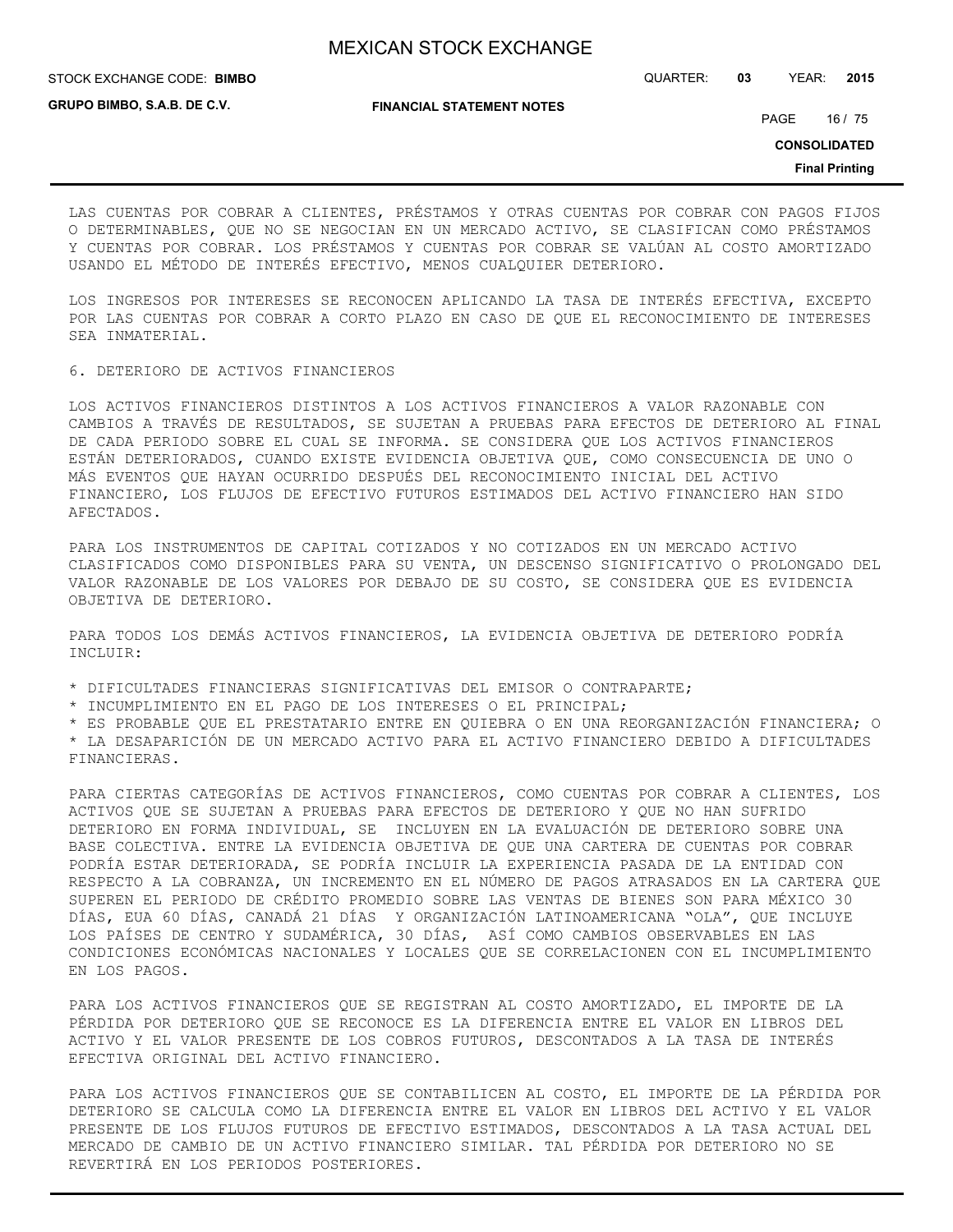**GRUPO BIMBO, S.A.B. DE C.V.**

STOCK EXCHANGE CODE: QUARTER: **03** YEAR: **2015 BIMBO**

**FINANCIAL STATEMENT NOTES**

PAGE 17 / 75

**CONSOLIDATED**

**Final Printing**

EL VALOR EN LIBROS DEL ACTIVO FINANCIERO SE REDUCE POR LA PÉRDIDA POR DETERIORO DIRECTAMENTE PARA TODOS LOS ACTIVOS FINANCIEROS, EXCEPTO PARA LAS CUENTAS POR COBRAR A CLIENTES, DONDE EL VALOR EN LIBROS SE REDUCE A TRAVÉS DE UNA CUENTA DE ESTIMACIÓN PARA CUENTAS DE COBRO DUDOSO. CUANDO SE CONSIDERA QUE UNA CUENTA POR COBRAR ES INCOBRABLE, SE ELIMINA CONTRA LA ESTIMACIÓN. LA RECUPERACIÓN POSTERIOR DE LOS MONTOS PREVIAMENTE ELIMINADOS SE CONVIERTE EN UN CRÉDITO CONTRA LA ESTIMACIÓN. LOS CAMBIOS EN EL VALOR EN LIBROS DE LA CUENTA DE LA ESTIMACIÓN SE RECONOCEN EN LOS RESULTADOS.

CUANDO SE CONSIDERA QUE UN ACTIVO FINANCIERO DISPONIBLE PARA LA VENTA ESTÁ DETERIORADO, LAS UTILIDADES O PÉRDIDAS ACUMULADAS PREVIAMENTE RECONOCIDAS EN OTROS RESULTADOS INTEGRALES SE RECLASIFICAN A LOS RESULTADOS DEL PERIODO.

PARA ACTIVOS FINANCIEROS VALUADOS A COSTO AMORTIZADO, SI, EN UN PERIODO SUBSECUENTE, EL IMPORTE DE LA PÉRDIDA POR DETERIORO DISMINUYE, Y ESA DISMINUCIÓN SE PUEDE RELACIONAR OBJETIVAMENTE CON UN EVENTO QUE OCURRE DESPUÉS DEL RECONOCIMIENTO DEL DETERIORO, LA PÉRDIDA POR DETERIORO PREVIAMENTE RECONOCIDA SE REVERSA A TRAVÉS DE RESULTADOS HASTA EL PUNTO EN QUE EL VALOR EN LIBROS DE LA INVERSIÓN A LA FECHA EN QUE SE REVERSÓ EL DETERIORO NO EXCEDA EL COSTO AMORTIZADO QUE HABRÍA SIDO SI NO SE HUBIERA RECONOCIDO EL DETERIORO.

CON RESPECTO A LOS INSTRUMENTOS DE CAPITAL DISPONIBLES PARA SU VENTA, LAS PÉRDIDAS POR DETERIORO PREVIAMENTE RECONOCIDAS EN LOS RESULTADOS NO SE REVERSAN A TRAVÉS DE LOS MISMOS. CUALQUIER INCREMENTO EN EL VALOR RAZONABLE POSTERIOR AL RECONOCIMIENTO DE LA PÉRDIDA POR DETERIORO SE RECONOCE EN OTROS RESULTADOS INTEGRALES Y ACUMULADOS EN EL RUBRO DE RESERVA POR REVALUACIÓN DE LAS INVERSIONES. CON RESPECTO A LOS INSTRUMENTOS DISPONIBLES PARA SU VENTA DE DEUDA, LAS PÉRDIDAS POR DETERIORO SE REVERSAN POSTERIORMENTE A TRAVÉS DE RESULTADOS SI UN AUMENTO EN EL VALOR RAZONABLE DE LA INVERSIÓN PUEDE SER OBJETIVAMENTE RELACIONADA CON UN EVENTO QUE OCURRE POSTERIOR AL RECONOCIMIENTO DE LA PÉRDIDA POR DETERIORO.

## 7. BAJA DE ACTIVOS FINANCIEROS

LA ENTIDAD DEJA DE RECONOCER UN ACTIVO FINANCIERO ÚNICAMENTE CUANDO EXPIRAN LOS DERECHOS CONTRACTUALES SOBRE LOS FLUJOS DE EFECTIVO DEL ACTIVO FINANCIERO, Y TRANSFIEREN DE MANERA SUSTANCIAL LOS RIESGOS Y BENEFICIOS INHERENTES A LA PROPIEDAD DEL ACTIVO FINANCIERO. SI LA ENTIDAD NO TRANSFIERE NI RETIENE SUBSTANCIALMENTE TODOS LOS RIESGOS Y BENEFICIOS INHERENTES A LA PROPIEDAD Y CONTINÚA RETENIENDO EL CONTROL DEL ACTIVO TRANSFERIDO, LA ENTIDAD RECONOCERÁ SU PARTICIPACIÓN EN EL ACTIVO Y LA OBLIGACIÓN ASOCIADA POR LOS MONTOS QUE TENDRÍA QUE PAGAR. SI LA ENTIDAD RETIENE SUBSTANCIALMENTE TODOS LOS RIESGOS Y BENEFICIOS INHERENTES A LA PROPIEDAD DE UN ACTIVO FINANCIERO TRANSFERIDO, LA ENTIDAD CONTINÚA RECONOCIENDO EL ACTIVO FINANCIERO Y TAMBIÉN RECONOCE UN PRÉSTAMO COLATERAL POR LOS RECURSOS RECIBIDOS.

EN LA BAJA DE UN ACTIVO FINANCIERO EN SU TOTALIDAD, LA DIFERENCIA ENTRE EL VALOR EN LIBROS DEL ACTIVO Y LA SUMA DE LA CONTRAPRESTACIÓN RECIBIDA Y POR RECIBIR Y LA GANANCIA O PÉRDIDA ACUMULADA QUE HAYA SIDO RECONOCIDA EN OTROS RESULTADOS INTEGRALES Y RESULTADOS ACUMULADOS SE RECONOCEN EN RESULTADOS.

EN LA BAJA DE UN ACTIVO FINANCIERO QUE NO SEA EN SU TOTALIDAD (POR EJEMPLO, CUANDO LA ENTIDAD RETIENE UNA OPCIÓN PARA RECOMPRAR PARTE DE UN ACTIVO TRANSFERIDO), LA ENTIDAD DISTRIBUYE EL IMPORTE EN LIBROS PREVIO DEL ACTIVO FINANCIERO ENTRE LA PARTE QUE CONTINÚA RECONOCIENDO EN VIRTUD DE SU INVOLUCRAMIENTO CONTINUO, Y LA PARTE QUE YA NO RECONOCE SOBRE LA BASE DE LOS VALORES RAZONABLES RELATIVOS DE DICHAS PARTES EN LA FECHA DE LA TRANSFERENCIA. LA DIFERENCIA ENTRE EL IMPORTE EN LIBROS IMPUTABLE A LA PARTE QUE YA NO SE RECONOCE Y LA SUMA DE LA CONTRAPRESTACIÓN RECIBIDA POR LA PARTE NO RECONOCIDA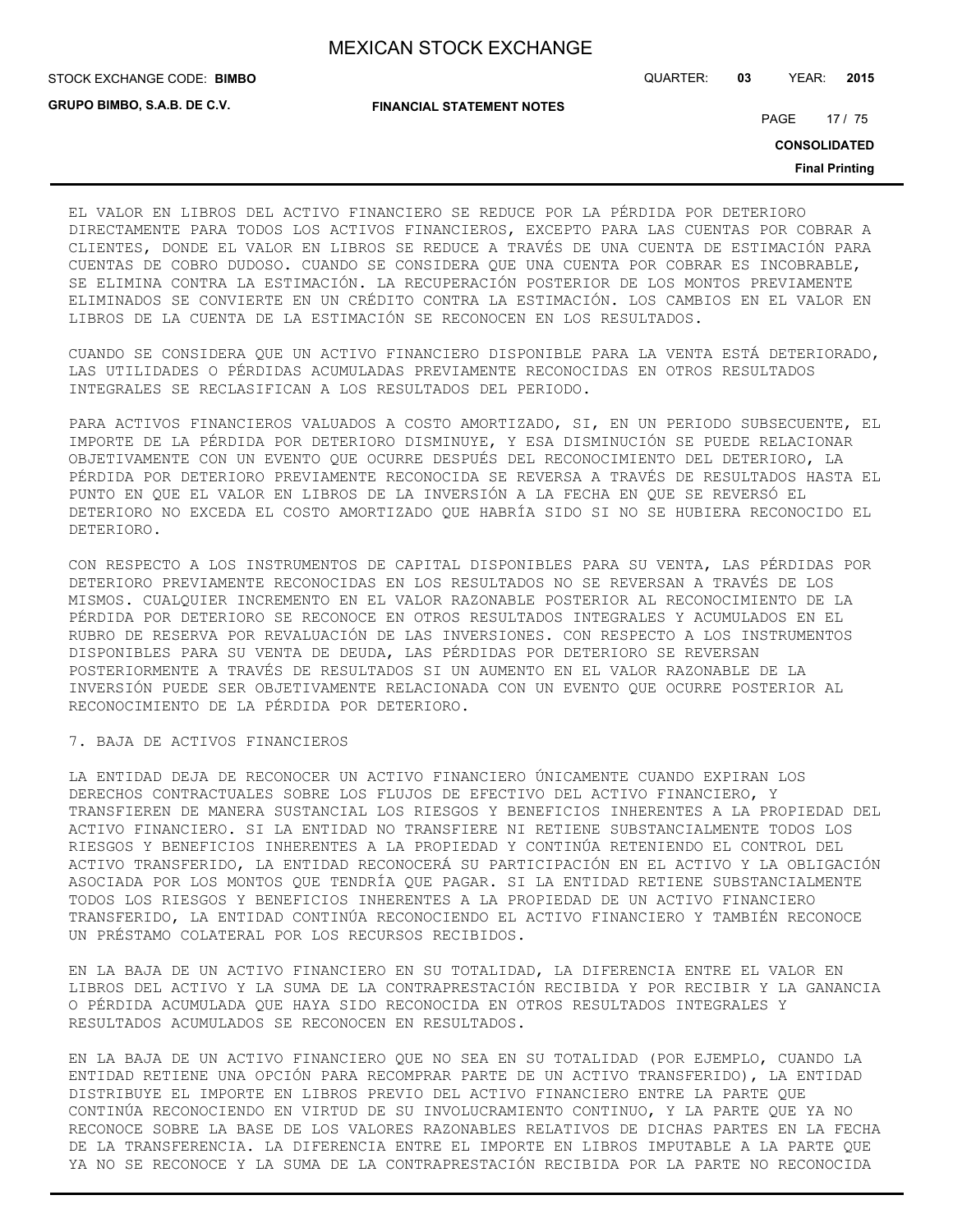**GRUPO BIMBO, S.A.B. DE C.V.**

**FINANCIAL STATEMENT NOTES**

STOCK EXCHANGE CODE: QUARTER: **03** YEAR: **2015 BIMBO**

PAGE 18 / 75

**CONSOLIDATED**

#### **Final Printing**

Y CUALQUIER GANANCIA O PÉRDIDA ACUMULADA QUE LE SEA ASIGNADA QUE HAYA SIDO RECONOCIDA EN OTROS RESULTADOS INTEGRALES SE RECONOCE EN EL RESULTADO DEL EJERCICIO. LA GANANCIA O PÉRDIDA ACUMULADA QUE HAYA SIDO RECONOCIDA EN OTROS RESULTADOS INTEGRALES SE DISTRIBUIRÁ ENTRE LA PARTE QUE CONTINÚA RECONOCIÉNDOSE Y LA PARTE QUE YA NO SE RECONOCEN SOBRE LA BASE DE LOS VALORES RAZONABLES RELATIVOS DE DICHAS PARTES.

### K. INVENTARIOS Y COSTOS DE VENTAS

LOS INVENTARIOS SE REGISTRAN A SU COSTO O A SU VALOR NETO DE REALIZACIÓN, EL QUE RESULTE MENOR. EL CUAL, INCLUYE EL COSTO DE LA MERCANCÍA MÁS LOS GASTOS DE IMPORTACIÓN, FLETES, MANIOBRAS, EMBARQUE, ALMACENAJE EN ADUANAS Y CENTROS DE DISTRIBUCIÓN, DISMINUIDO DEL VALOR DE LAS DEVOLUCIONES RESPECTIVAS. EL VALOR NETO DE REALIZACIÓN ES EL PRECIO DE VENTA ESTIMADO EN EL CURSO NORMAL DE LAS OPERACIONES MENOS LOS COSTOS ESTIMADOS PARA REALIZAR LA VENTA. EL COSTO SE DETERMINA USANDO LA FÓRMULA DE COSTO PROMEDIO.

### L. PROPIEDADES, PLANTA Y EQUIPO

LAS PARTIDAS DE PROPIEDADES, PLANTA Y EQUIPO SE RECONOCEN AL COSTO MENOS SU DEPRECIACIÓN ACUMULADA Y PÉRDIDAS POR DETERIORO. LAS ADQUISICIONES REALIZADAS EN MÉXICO HASTA EL 31 DE DICIEMBRE DE 2007 FUERON ACTUALIZADAS APLICANDO FACTORES DERIVADOS DEL ÍNDICE NACIONAL DE PRECIOS AL CONSUMIDOR ("INPC") HASTA ESTA FECHA, LOS CUALES SE CONVIRTIERON EN EL COSTO ESTIMADO DE DICHOS ACTIVOS AL 1 DE ENERO DE 2011 CON LA ADOPCIÓN DE IFRS.

PARA ECONOMÍAS HIPERINFLACIONARIAS SE PRESENTAN LAS PROPIEDADES, PLANTA Y EQUIPO A PARTIR DE 2014 SU VALOR RAZONABLE, A PARTIR DE 2014. CUALQUIER AUMENTO EN LA REVALUACIÓN DE TERRENOS Y EDIFICIOS SE RECONOCE EN LOS OTROS RESULTADOS INTEGRALES, EXCEPTO SI REVIERTE UNA DISMINUCIÓN EN LA REVALUACIÓN DEL MISMO ACTIVO PREVIAMENTE RECONOCIDO EN RESULTADOS, EN CUYO CASO EL AUMENTO SE ACREDITA A RESULTADOS EN LA MEDIDA EN QUE REDUCE EL GASTO POR LA DISMINUCIÓN EFECTUADA PREVIAMENTE. UNA DISMINUCIÓN DEL VALOR EN LIBROS QUE SE ORIGINÓ DE LA REVALUACIÓN DE DICHOS TERRENOS Y EDIFICIOS, SE REGISTRA EN RESULTADOS EN LA MEDIDA QUE EXCEDE EL SALDO, SI EXISTE ALGUNO, DE LA RESERVA DE REVALUACIÓN DE PROPIEDADES RELACIONADO CON UNA REVALUACIÓN ANTERIOR DE ESE ACTIVO.

EL COSTO INCLUYE LOS GASTOS DIRECTAMENTE ATRIBUIBLES A LA ADQUISICIÓN DE ESTOS ACTIVOS Y TODOS LOS GASTOS RELACIONADOS CON LA UBICACIÓN DEL ACTIVO EN EL LUGAR Y EN LAS CONDICIONES NECESARIAS PARA QUE PUEDA OPERAR DE LA FORMA PREVISTA POR LA ADMINISTRACIÓN.

LOS COSTOS DE AMPLIACIÓN, REMODELACIÓN O MEJORA QUE REPRESENTAN UN AUMENTO DE LA CAPACIDAD Y POR ENDE UNA EXTENSIÓN DE LA VIDA ÚTIL DE LOS BIENES, TAMBIÉN SE CAPITALIZAN. LOS GASTOS DE MANTENIMIENTO Y DE REPARACIÓN SE CARGAN AL ESTADO DE RESULTADOS EN EL PERÍODO EN QUE SE INCURREN. EL IMPORTE EN LIBROS DE LOS ACTIVOS REMPLAZADOS ES DADO DE BAJA CUANDO SE CAMBIAN, LLEVANDO TODO EL EFECTO AL ESTADO DE RESULTADOS.

LA DEPRECIACIÓN DE LOS EDIFICIOS REVALUADOS ES RECONOCIDA EN RESULTADOS. EN CASO DE VENTA O RETIRO POSTERIOR DE LAS PROPIEDADES REVALUADAS, EL SUPERÁVIT DE REVALUACIÓN ATRIBUIBLE A LA RESERVA DE REVALUACIÓN DE PROPIEDADES RESTANTE ES TRANSFERIDO DIRECTAMENTE A LAS UTILIDADES ACUMULADAS.

LOS TERRENOS NO SE DEPRECIAN. LA DEPRECIACIÓN DE OTRAS PROPIEDADES, PLANTA Y EQUIPO SE CALCULA CON BASE EN EL MÉTODO DE LÍNEA RECTA PARA DISTRIBUIR SU COSTO A SU VALOR RESIDUAL DURANTE SUS VIDAS ÚTILES ESTIMADAS COMO SIGUE: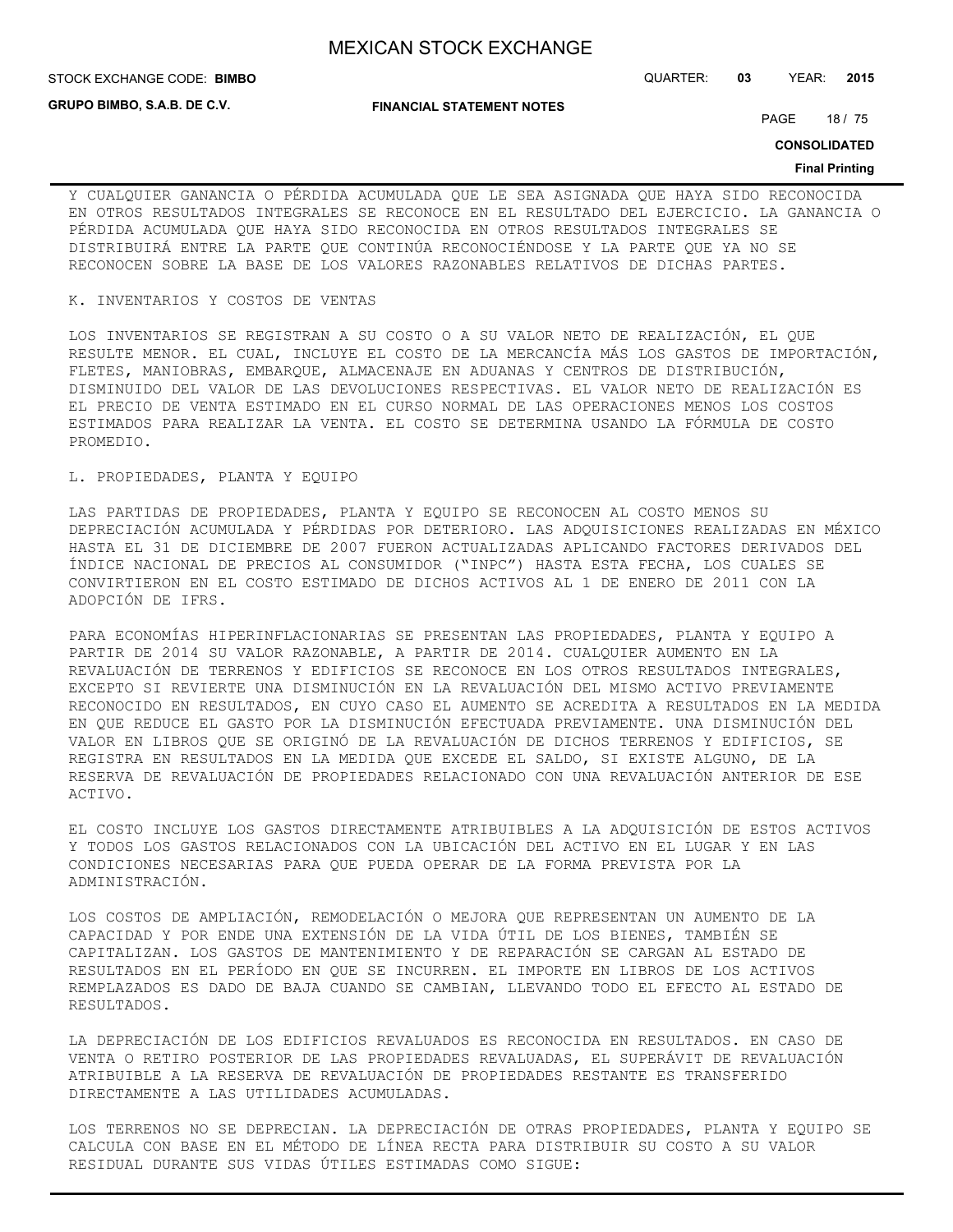**GRUPO BIMBO, S.A.B. DE C.V.**

#### **FINANCIAL STATEMENT NOTES**

STOCK EXCHANGE CODE: QUARTER: **03** YEAR: **2015 BIMBO**

PAGE 19 / 75

**CONSOLIDATED**

**Final Printing**

|                                  | AÑOS                  |
|----------------------------------|-----------------------|
| OBRA NEGRA                       | 15                    |
| CIMENTACIÓN                      | 45                    |
| TECHOS                           | 20                    |
| INSTALACIONES FIJAS Y ACCESORIOS | 10                    |
| EOUIPO DE FABRICACIÓN            | 10                    |
| VEHÍCULOS                        | 13                    |
| MOBILIARIO Y EQUIPO              | 10                    |
| EOUIPO DE CÓMPUTO                |                       |
| MEJORAS A LOCALES ARRENDADOS     | DURANTE LA            |
|                                  | VIGENCIA DEL CONTRATO |

LA ENTIDAD ASIGNA EL IMPORTE INICIALMENTE RECONOCIDO RESPECTO DE UN ELEMENTO DE EDIFICIOS Y EQUIPO DE FABRICACIÓN EN SUS DIFERENTES PARTES SIGNIFICATIVAS (COMPONENTES) Y DEPRECIA POR SEPARADO CADA UNO DE ESOS COMPONENTES.

EL VALOR EN LIBROS DE UN ACTIVO SE CASTIGA A SU VALOR DE RECUPERACIÓN SI EL VALOR EN LIBROS DEL ACTIVO ES MAYOR QUE SU VALOR DE RECUPERACIÓN ESTIMADO.

UN ELEMENTO DE PROPIEDADES, PLANTA Y EQUIPO SE DA DE BAJA CUANDO SE VENDE O CUANDO NO SE ESPERE OBTENER BENEFICIOS ECONÓMICOS FUTUROS QUE DERIVEN DEL USO CONTINUO DEL ACTIVO. LA UTILIDAD O PÉRDIDA QUE SURGE DE LA VENTA O RETIRO DE UNA PARTIDA DE PROPIEDADES, PLANTA Y EQUIPO, SE CALCULA COMO LA DIFERENCIA ENTRE LOS RECURSOS QUE SE RECIBEN POR LA VENTA Y EL VALOR EN LIBROS DEL ACTIVO, Y SE RECONOCE EN RESULTADOS DENTRO DE OTROS GASTOS NETO.

LAS MEJORAS Y ADAPTACIONES A INMUEBLES Y LOCALES COMERCIALES EN LOS QUE LA ENTIDAD ACTÚA COMO ARRENDATARIO SE RECONOCEN AL COSTO HISTÓRICO DISMINUIDO DE LA DEPRECIACIÓN RESPECTIVA.

M. INVERSIÓN EN ASOCIADAS

UNA ASOCIADA ES UNA ENTIDAD SOBRE LA CUAL LA ENTIDAD TIENE INFLUENCIA SIGNIFICATIVA. INFLUENCIA SIGNIFICATIVA ES EL PODER DE PARTICIPAR EN DECIDIR LAS POLÍTICAS FINANCIERAS Y DE OPERACIÓN DE LA ENTIDAD EN LA QUE SE INVIERTE, PERO NO IMPLICA UN CONTROL O CONTROL CONJUNTO SOBRE ESAS POLÍTICAS.

LOS RESULTADOS Y LOS ACTIVOS Y PASIVOS DE LAS ASOCIADAS O NEGOCIOS CONJUNTOS SE INCORPORAN A LOS ESTADOS FINANCIEROS UTILIZANDO EL MÉTODO DE PARTICIPACIÓN, EXCEPTO SI LA INVERSIÓN SE CLASIFICA COMO MANTENIDA PARA SU VENTA, EN CUYO CASO SE CONTABILIZA CONFORME A LA IFRS 5, ACTIVOS NO CORRIENTES MANTENIDOS PARA LA VENTA Y OPERACIONES DISCONTINUAS. CONFORME AL MÉTODO DE PARTICIPACIÓN, LAS INVERSIONES EN ASOCIADAS INICIALMENTE SE CONTABILIZAN EN EL ESTADO CONSOLIDADO DE POSICIÓN FINANCIERA AL COSTO Y SE AJUSTA POR CAMBIOS POSTERIORES A LA ADQUISICIÓN POR LA PARTICIPACIÓN DE LA COMPAÑÍA EN LA UTILIDAD O PÉRDIDA Y LOS RESULTADOS INTEGRALES DE LA ASOCIADA. CUANDO LA PARTICIPACIÓN DE LA ENTIDAD EN LAS PÉRDIDAS DE UNA ASOCIADA, SUPERA SU PARTICIPACIÓN EN LA MISMA DEJA DE RECONOCER SU PARTICIPACIÓN EN LAS PÉRDIDAS. LAS PÉRDIDAS ADICIONALES SE RECONOCEN SIEMPRE Y CUANDO LA COMPAÑÍA HAYA CONTRAÍDO ALGUNA OBLIGACIÓN LEGAL O IMPLÍCITA O HAYA HECHO PAGOS EN NOMBRE DE LA ASOCIADA.

UNA INVERSIÓN EN UNA ASOCIADA O UN NEGOCIO CONJUNTO SE REGISTRA UTILIZANDO EL MÉTODO DE PARTICIPACIÓN DESDE LA FECHA EN QUE LA PARTICIPADA SE CONVIERTE EN UNA ASOCIADA O UN NEGOCIO CONJUNTO. EN LA ADQUISICIÓN DE LA INVERSIÓN EN UNA ASOCIADA O NEGOCIO CONJUNTO, EL EXCESO EN EL COSTO DE ADQUISICIÓN SOBRE LA PARTICIPACIÓN DE LA ENTIDAD EN EL VALOR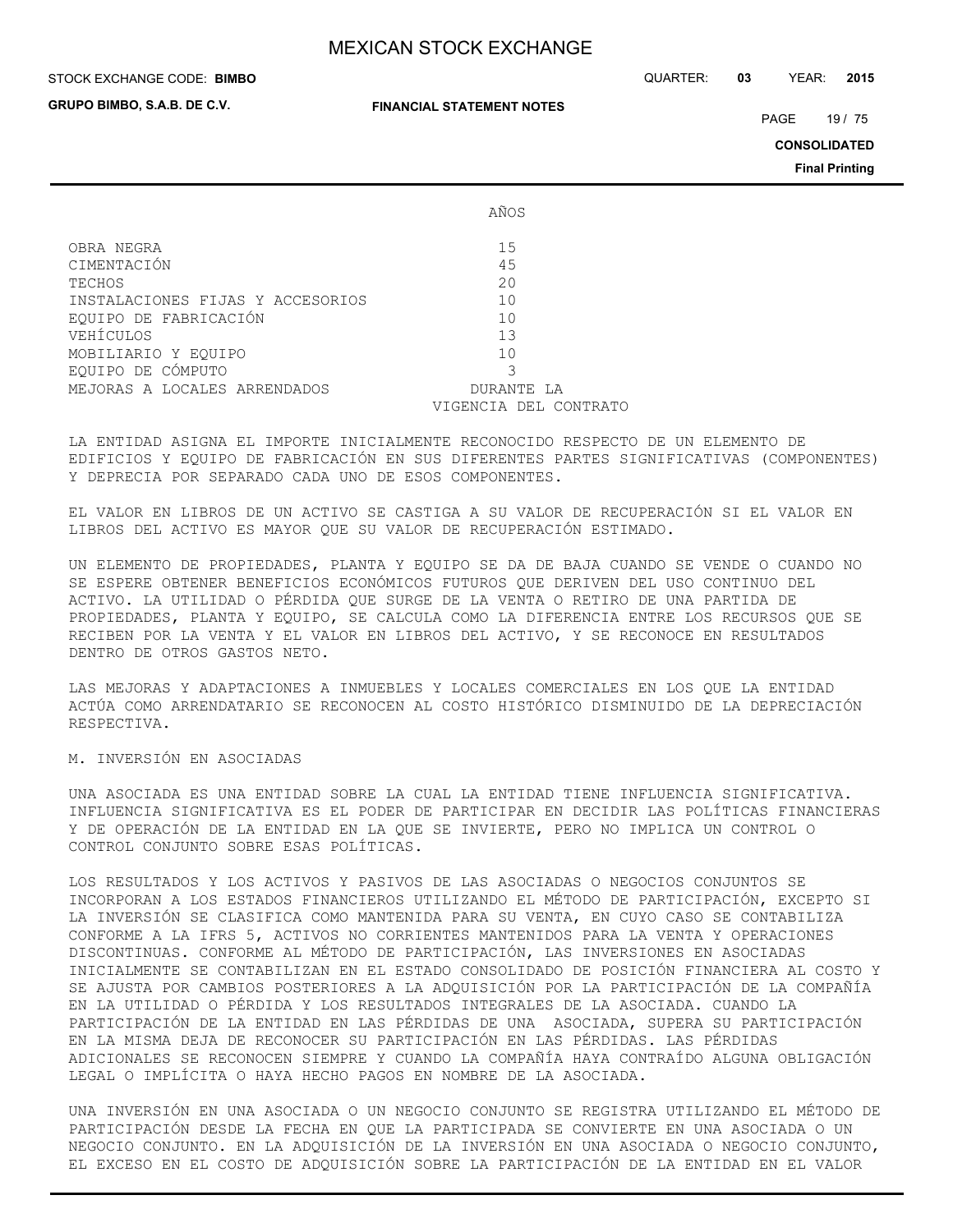**STOCK EXCHANGE CODE: BIMBO** 

**GRUPO BIMBO, S.A.B. DE C.V.**

**FINANCIAL STATEMENT NOTES**

STOCK EXCHANGE CODE: QUARTER: **03** YEAR: **2015**

PAGE 20 / 75

**CONSOLIDATED**

#### **Final Printing**

RAZONABLE NETO DE LOS ACTIVOS Y PASIVOS IDENTIFICABLES EN LA INVERSIÓN SE RECONOCE COMO CRÉDITO MERCANTIL, EL CUAL SE INCLUYE EN EL VALOR EN LIBROS DE LA INVERSIÓN. CUALQUIER EXCESO DE PARTICIPACIÓN DE LA ENTIDAD EN EL VALOR RAZONABLE NETO DE LOS ACTIVOS Y PASIVOS IDENTIFICABLES EN EL COSTO DE ADQUISICIÓN DE LA INVERSIÓN, DESPUÉS DE LA RE-EVALUACIÓN, LUEGO DE SU RE-EVALUACIÓN, SE RECONOCE INMEDIATAMENTE EN LOS RESULTADOS DEL PERIODO EN EL CUAL LA INVERSIÓN SE ADQUIRIÓ.

LA ENTIDAD DESCONTINÚA EL USO DEL MÉTODO DE PARTICIPACIÓN DESDE LA FECHA EN QUE LA INVERSIÓN DEJA DE SER UNA ASOCIADA O CUANDO LA INVERSIÓN SE CLASIFICA COMO MANTENIDA PARA SU VENTA.

LA ENTIDAD SIGUE UTILIZANDO EL MÉTODO DE PARTICIPACIÓN CUANDO UNA INVERSIÓN EN UNA ASOCIADA SE CONVIERTE EN UNA INVERSIÓN EN UN NEGOCIO CONJUNTO O UNA INVERSIÓN EN UN NEGOCIO CONJUNTO SE CONVIERTE EN UNA INVERSIÓN EN UNA ASOCIADA. NO EXISTE UNA EVALUACIÓN A VALOR RAZONABLE SOBRE DICHOS CAMBIOS EN LA PARTICIPACIÓN.

CUANDO LA ENTIDAD REDUCE SU PARTICIPACIÓN EN UNA ASOCIADA O UN NEGOCIO CONJUNTO PERO LA ENTIDAD SIGUE UTILIZANDO EL MÉTODO DE LA PARTICIPACIÓN, LA ENTIDAD RECLASIFICA A RESULTADOS LA PROPORCIÓN DE LA GANANCIA O PÉRDIDA QUE HABÍA SIDO PREVIAMENTE RECONOCIDA EN OTROS RESULTADOS INTEGRALES EN RELACIÓN A LA REDUCCIÓN DE SU PARTICIPACIÓN EN LA INVERSIÓN SI ESA UTILIDAD O PÉRDIDA SE HUBIERAN RECLASIFICADO AL ESTADO DE RESULTADOS EN LA DISPOSICIÓN DE LOS ACTIVOS O PASIVOS RELATIVOS.

CUANDO LA ENTIDAD LLEVA A CABO TRANSACCIONES CON SU ASOCIADA O NEGOCIO CONJUNTO, LA UTILIDAD O PÉRDIDA RESULTANTE DE DICHAS TRANSACCIONES CON LA ASOCIADA O NEGOCIO CONJUNTO SE RECONOCEN EN LOS ESTADOS FINANCIEROS CONSOLIDADOS DE LA ENTIDAD SÓLO EN LA MEDIDA DE LA PARTICIPACIÓN EN LA ASOCIADA O NEGOCIO CONJUNTO QUE NO SE RELACIONE CON LA ENTIDAD.

#### N. ACTIVOS INTANGIBLES

SE INTEGRA PRINCIPALMENTE POR MARCAS Y RELACIONES CON CLIENTES DERIVADOS DE LA ADQUISICIÓN DE LOS NEGOCIOS EN EUA, CANADÁ, IBERIA, OLA Y DE ALGUNAS MARCAS EN SUDAMÉRICA. SE RECONOCEN AL COSTO DE ADQUISICIÓN. EL COSTO DE ACTIVOS INTANGIBLES ADQUIRIDOS A TRAVÉS DE UNA COMBINACIÓN DE NEGOCIOS ES EL DE SU VALOR RAZONABLE A LA FECHA DE ADQUISICIÓN Y SE RECONOCEN SEPARADAMENTE DEL CRÉDITO MERCANTIL POSTERIORMENTE SE VALÚAN A SU COSTO MENOS AMORTIZACIÓN Y PÉRDIDAS POR DETERIORO ACUMULADAS. LOS ACTIVOS INTANGIBLES GENERADOS INTERNAMENTE, EXCEPTO POR LOS COSTOS DE DESARROLLO, NO SE CAPITALIZAN Y SE RECONOCEN COMO GASTOS EN RESULTADOS DEL PERIODO EN EL QUE SE INCURREN.

LOS ACTIVOS INTANGIBLES SE CLASIFICAN COMO DE VIDA DEFINIDA O INDEFINIDA. LOS DE VIDA DEFINIDA SE AMORTIZAN BAJO EL MÉTODO DE LÍNEA RECTA DURANTE SU VIDA ESTIMADA Y CUANDO EXISTEN INDICIOS, SE PRUEBAN POR DETERIORO. LOS MÉTODOS DE AMORTIZACIÓN Y LA VIDA ÚTIL DE LOS ACTIVOS SE REVISAN Y AJUSTAN, DE SER NECESARIO, A LA FECHA DE CADA ESTADO DE POSICIÓN FINANCIERA. LA AMORTIZACIÓN SE CARGA A RESULTADOS EN EL RUBRO DE GASTOS GENERALES. LOS DE VIDA INDEFINIDA NO SE AMORTIZAN PERO SE SUJETAN CUANDO MENOS ANUALMENTE, A PRUEBAS DE DETERIORO.

O. DETERIORO DE ACTIVOS DE LARGA DURACIÓN DISTINTOS AL CRÉDITO MERCANTIL

AL FINAL DE CADA PERIODO, LA ENTIDAD REVISA LOS VALORES EN LIBROS DE SUS ACTIVOS TANGIBLES E INTANGIBLES A FIN DE DETERMINAR SI EXISTEN INDICIOS DE QUE ESTOS ACTIVOS HAN SUFRIDO ALGUNA PÉRDIDA POR DETERIORO. SI EXISTE ALGÚN INDICIO, SE CALCULA EL MONTO RECUPERABLE DEL ACTIVO A FIN DE DETERMINAR EL ALCANCE DE LA PÉRDIDA POR DETERIORO (DE HABER ALGUNA). CUANDO NO ES POSIBLE ESTIMAR EL MONTO RECUPERABLE DE UN ACTIVO INDIVIDUAL, LA ENTIDAD ESTIMA EL MONTO RECUPERABLE DE LA UNIDAD GENERADORA DE EFECTIVO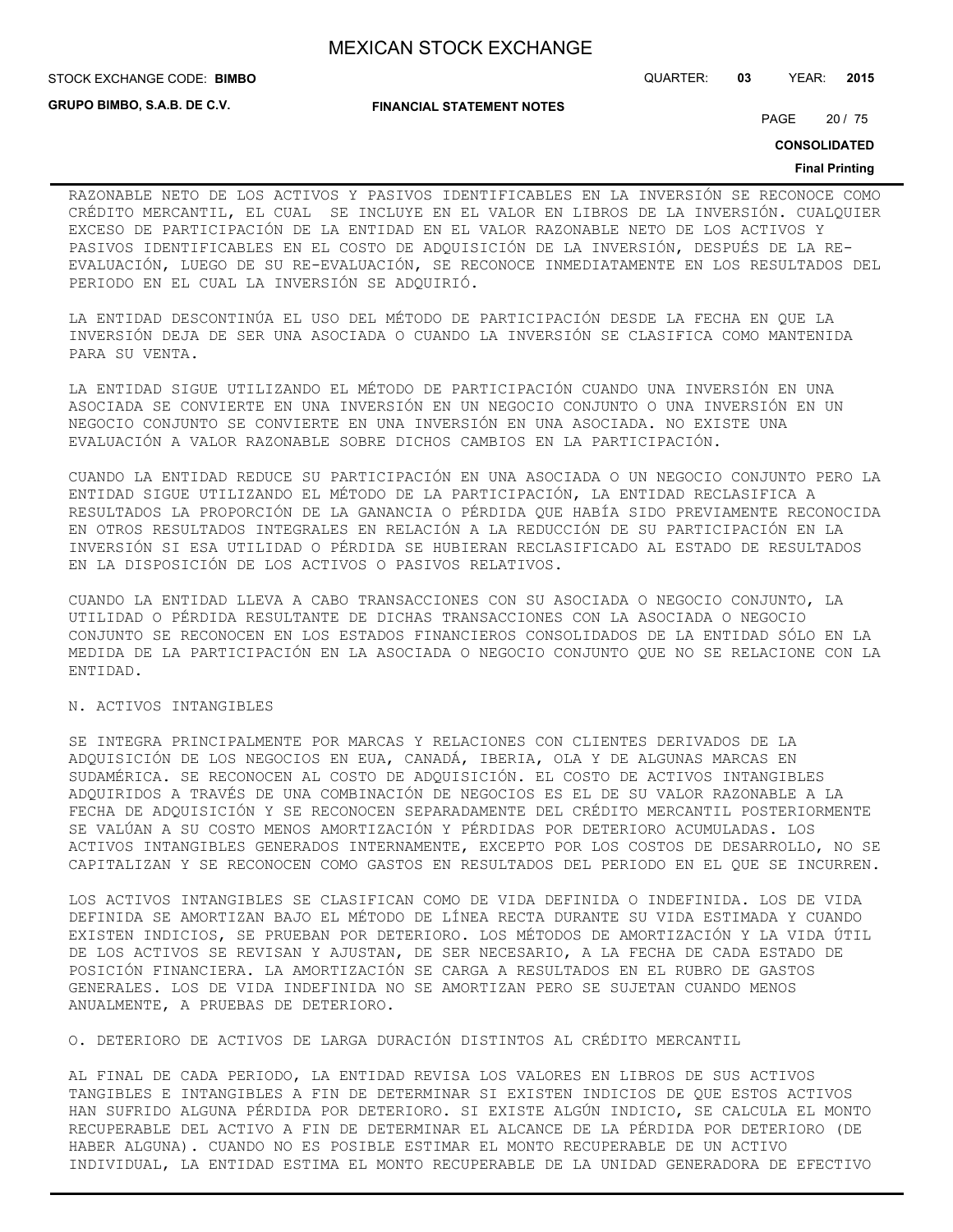**GRUPO BIMBO, S.A.B. DE C.V.**

**FINANCIAL STATEMENT NOTES**

STOCK EXCHANGE CODE: QUARTER: **03** YEAR: **2015 BIMBO**

PAGE 21 / 75

**CONSOLIDATED**

#### **Final Printing**

A LA QUE PERTENECE DICHO ACTIVO. CUANDO SE PUEDE IDENTIFICAR UNA BASE RAZONABLE Y CONSISTENTE DE DISTRIBUCIÓN, LOS ACTIVOS CORPORATIVOS TAMBIÉN SE ASIGNAN A LAS UNIDADES GENERADORAS DE EFECTIVO INDIVIDUALES, O DE LO CONTRARIO, SE ASIGNAN A LA ENTIDAD MÁS PEQUEÑA DE UNIDADES GENERADORAS DE EFECTIVO PARA LOS CUALES SE PUEDE IDENTIFICAR UNA BASE DE DISTRIBUCIÓN RAZONABLE Y CONSISTENTE.

EL MONTO RECUPERABLE ES EL MAYOR ENTRE EL VALOR RAZONABLE MENOS EL COSTO DE VENDERLO Y EL VALOR EN USO. AL EVALUAR EL VALOR EN USO, LOS FLUJOS DE EFECTIVO FUTUROS ESTIMADOS SE DESCUENTAN A SU VALOR PRESENTE UTILIZANDO UNA TASA DE DESCUENTO ANTES DE IMPUESTOS QUE REFLEJE LA EVALUACIÓN ACTUAL DEL MERCADO RESPECTO AL VALOR DEL DINERO EN EL TIEMPO Y LOS RIESGOS ESPECÍFICOS DEL ACTIVO PARA EL CUAL NO SE HAN AJUSTADO LAS ESTIMACIONES DE FLUJOS DE EFECTIVO FUTUROS.

SI SE ESTIMA QUE EL MONTO RECUPERABLE DE UN ACTIVO (O UNIDAD GENERADORA DE EFECTIVO) ES MENOR QUE SU VALOR EN LIBROS, EL VALOR EN LIBROS DEL ACTIVO (O UNIDAD GENERADORA DE EFECTIVO) SE REDUCE A SU MONTO RECUPERABLE. LAS PÉRDIDAS POR DETERIORO SE RECONOCEN INMEDIATAMENTE EN RESULTADOS.

POSTERIORMENTE, CUANDO UNA PÉRDIDA POR DETERIORO SE REVIERTE, EL VALOR EN LIBROS DEL ACTIVO (O UNIDAD GENERADORA DE EFECTIVO) SE INCREMENTA AL VALOR ESTIMADO REVISADO DE SU MONTO RECUPERABLE, DE TAL MANERA QUE EL VALOR EN LIBROS AJUSTADO NO EXCEDA EL VALOR EN LIBROS QUE SE HABRÍA DETERMINADO SI NO SE HUBIERA RECONOCIDO UNA PÉRDIDA POR DETERIORO PARA DICHO ACTIVO (O UNIDAD GENERADORA DE EFECTIVO) EN AÑOS ANTERIORES. LA REVERSIÓN DE UNA PÉRDIDA POR DETERIORO SE RECONOCE INMEDIATAMENTE EN RESULTADOS.

P. CRÉDITO MERCANTIL

EL CRÉDITO MERCANTIL QUE SURGE POR LA ADQUISICIÓN DE UN NEGOCIO SE RECONOCE AL COSTO DETERMINADO A LA FECHA DE ADQUISICIÓN DEL NEGOCIO (VER NOTA 12) MENOS LAS PÉRDIDAS ACUMULADAS POR DETERIORO, SI EXISTIERAN.

PARA FINES DE EVALUAR EL DETERIORO, EL CRÉDITO MERCANTIL SE ASIGNA A CADA UNIDAD GENERADORA DE EFECTIVO (O GRUPOS DE UNIDADES GENERADORAS DE EFECTIVO) DE LA ENTIDAD, QUE SE ESPERA SERÁ BENEFICIADA POR LAS SINERGIAS DE LA COMBINACIÓN.

LAS UNIDADES GENERADORAS DE EFECTIVO A LAS QUE SE HA ASIGNADO CRÉDITO MERCANTIL SE PRUEBAN POR DETERIORO ANUALMENTE, O CON MAYOR FRECUENCIA CUANDO EXISTEN INDICIOS DE QUE LA UNIDAD PUEDA ESTAR DETERIORADA. SI EL MONTO RECUPERABLE DE LA UNIDAD GENERADORA DE EFECTIVO ES MENOR A SU VALOR EN LIBROS, LA PÉRDIDA POR DETERIORO SE ASIGNA PRIMERO PARA REDUCIR EL VALOR EN LIBROS DE CUALQUIER CRÉDITO MERCANTIL ASIGNADO A LA UNIDAD Y POSTERIORMENTE A LOS OTROS ACTIVOS DE LA UNIDAD DE MANERA PRORRATEADA Y CON BASE EN EL VALOR EN LIBROS DE CADA ACTIVO DENTRO DE LA UNIDAD. CUALQUIER PÉRDIDA POR DETERIORO DEL CRÉDITO MERCANTIL SE RECONOCE DIRECTAMENTE. UNA PÉRDIDA POR DETERIORO AL CRÉDITO MERCANTIL RECONOCIDA NO SE REVERSA EN PERIODOS POSTERIORES.

AL DISPONER DE LA UNIDAD GENERADORA DE EFECTIVO RELEVANTE, EL MONTO DE CRÉDITO MERCANTIL ATRIBUIBLE SE INCLUYE EN LA DETERMINACIÓN DE LA UTILIDAD O PÉRDIDA AL MOMENTO DE LA DISPOSICIÓN.

LA POLÍTICA DE LA ENTIDAD PARA EL CRÉDITO MERCANTIL QUE SURGE DE LA ADQUISICIÓN DE UNA ASOCIADA SE DESCRIBE EN LA NOTA 3.M.

Q. PASIVOS FINANCIEROS

LOS PASIVOS FINANCIEROS SE VALÚAN INICIALMENTE A VALOR RAZONABLE, MENOS LOS COSTOS DE TRANSACCIÓN, EXCEPTO POR AQUELLOS PASIVOS FINANCIEROS CLASIFICADOS COMO VALOR RAZONABLE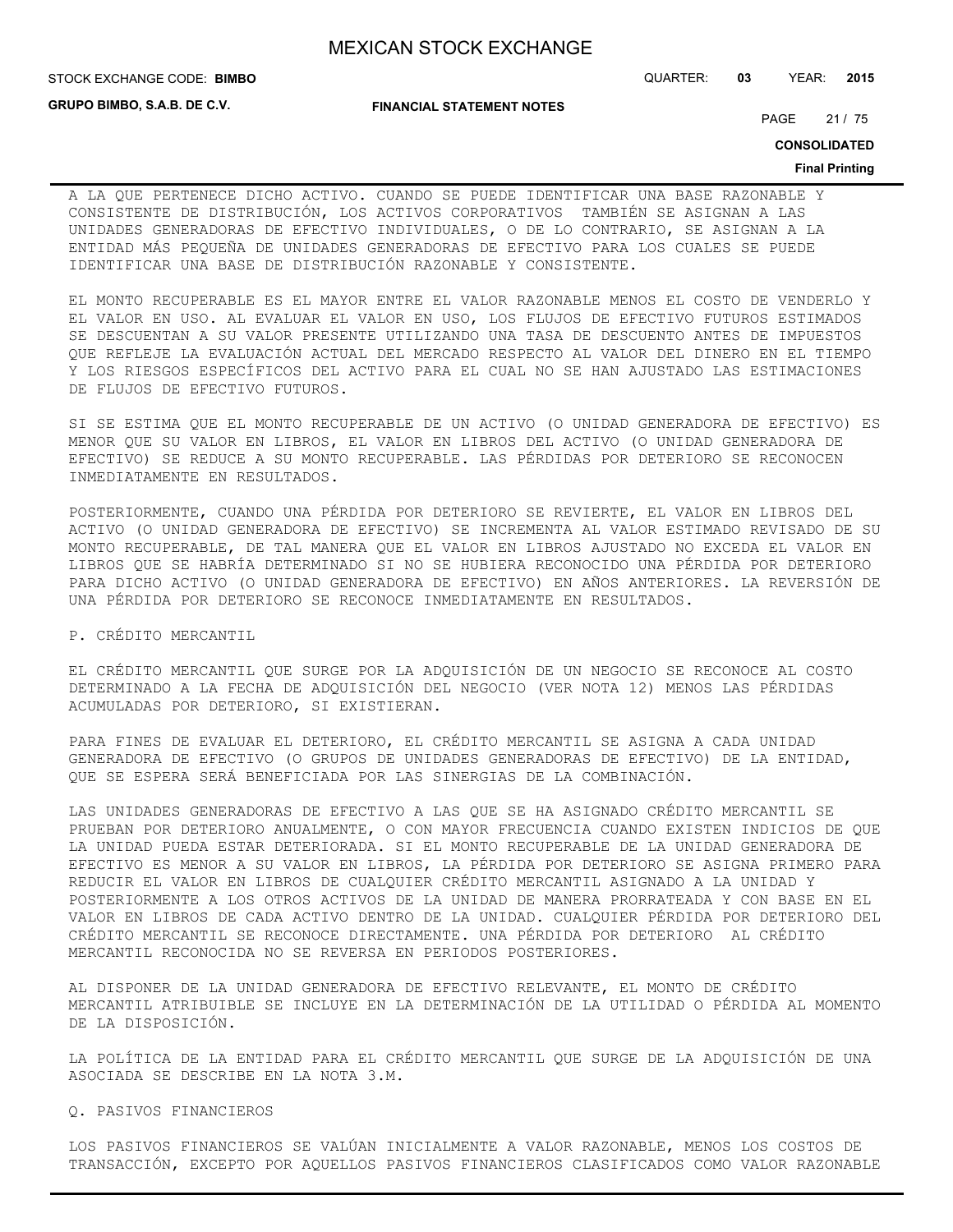**STOCK EXCHANGE CODE: BIMBO** 

**GRUPO BIMBO, S.A.B. DE C.V.**

**FINANCIAL STATEMENT NOTES**

STOCK EXCHANGE CODE: QUARTER: **03** YEAR: **2015**

PAGE 22 / 75

**CONSOLIDATED**

#### **Final Printing**

CON CAMBIOS A TRAVÉS DE RESULTADOS, LOS CUALES SE VALÚAN INICIALMENTE A VALOR RAZONABLE. LA VALUACIÓN POSTERIOR DEPENDE DE LA CATEGORÍA EN LA QUE SE CLASIFICAN.

LOS PASIVOS FINANCIEROS SE CLASIFICAN DENTRO DE LAS SIGUIENTES CATEGORÍAS: "A VALOR RAZONABLE CON CAMBIOS EN RESULTADOS" O COMO "OTROS PASIVOS FINANCIEROS". LA NOTA 12 DESCRIBE LA CATEGORÍA EN LAS QUE CALIFICA CADA CLASE DE PASIVOS FINANCIEROS QUE MANTIENE LA ENTIDAD.

PASIVOS FINANCIEROS A VALOR RAZONABLE CON CAMBIOS EN RESULTADOS

LOS PASIVOS FINANCIEROS SE CLASIFICAN A VALOR RAZONABLE CON CAMBIOS EN RESULTADOS CUANDO SE DESIGNAN OPCIONALMENTE COMO TAL (Y CUMPLEN CIERTAS CONDICIONES) O CUANDO SE MANTIENEN PARA NEGOCIACIÓN. LA ENTIDAD NO HA DESIGNADO PASIVOS A VALOR RAZONABLE. LOS INSTRUMENTOS FINANCIEROS DERIVADOS SE CLASIFICAN COMO DE NEGOCIACIÓN, SALVO LOS QUE SE DESIGNAN Y SON EFICACES COMO COBERTURAS (LA POLÍTICA CONTABLE ESPECÍFICA PARA INSTRUMENTOS FINANCIEROS DERIVADOS SE DETALLA MÁS ADELANTE). LA ENTIDAD NO HA DESIGNADO PASIVOS FINANCIEROS CON CAMBIOS A TRAVÉS DE RESULTADOS.

OTROS PASIVOS FINANCIEROS A VALOR RAZONABLE CON CAMBIOS EN RESULTADOS

LOS OTROS PASIVOS FINANCIEROS, QUE INCLUYEN PRINCIPALMENTE PRÉSTAMOS DE INSTITUCIONES FINANCIERAS, CUENTAS POR PAGAR A PROVEEDORES Y OTRAS CUENTAS POR PAGAR, SE VALÚAN POSTERIORMENTE AL COSTO AMORTIZADO USANDO EL MÉTODO DE INTERÉS EFECTIVO, RECONOCIENDO LOS GASTOS POR INTERÉS SOBRE UNA BASE DE RENDIMIENTO EFECTIVO.

EL MÉTODO DE INTERÉS EFECTIVO ES UN MÉTODO DE CÁLCULO DEL COSTO AMORTIZADO DE UN PASIVO FINANCIERO Y DE ASIGNACIÓN DEL GASTO FINANCIERO A LO LARGO DEL PERÍODO PERTINENTE. LA TASA DE INTERÉS EFECTIVA ES LA TASA QUE DESCUENTA EXACTAMENTE LOS FLUJOS ESTIMADOS DE PAGOS EN EFECTIVO A LO LARGO DE LA VIDA ESPERADA DEL PASIVO FINANCIERO (O, CUANDO SEA ADECUADO, EN UN PERÍODO MÁS CORTO) AL IMPORTE NETO EN LIBROS DEL PASIVO FINANCIERO EN SU RECONOCIMIENTO INICIAL.

BAJA DE PASIVOS FINANCIEROS

LA ENTIDAD DA DE BAJA LOS PASIVOS FINANCIEROS SI, Y SOLO SI, LAS OBLIGACIONES DE LA ENTIDAD SE CUMPLEN, CANCELAN O EXPIRAN. LA DIFERENCIA ENTRE EL VALOR EN LIBROS DEL PASIVO FINANCIERO DADO DE BAJA Y LA CONTRAPRESTACIÓN PAGADA Y POR PAGAR SE RECONOCE EN RESULTADOS.

R. INSTRUMENTOS FINANCIEROS DERIVADOS Y ACTIVIDADES DE COBERTURA

LOS INSTRUMENTOS FINANCIEROS DERIVADOS SE RECONOCEN INICIALMENTE A SU VALOR RAZONABLE EN LA FECHA EN QUE SE CELEBRA EL CONTRATO DEL INSTRUMENTO FINANCIERO DERIVADO Y SON REMEDIDOS SUBSECUENTEMENTE A SU VALOR RAZONABLE. EL MÉTODO PARA RECONOCER LA UTILIDAD O PÉRDIDA DE LOS CAMBIOS EN LOS VALORES RAZONABLES DE LOS INSTRUMENTOS FINANCIEROS DERIVADOS DEPENDE DE SI SON DESIGNADOS COMO INSTRUMENTOS DE COBERTURA, Y SI ES ASÍ, LA NATURALEZA DE LA PARTIDA QUE SE ESTÁ CUBRIENDO. LA ENTIDAD ÚNICAMENTE CUENTA CON INSTRUMENTOS FINANCIEROS DERIVADOS DE COBERTURA DE FLUJOS DE EFECTIVO Y DE COBERTURA DE LA INVERSIÓN NETA EN SUBSIDIARIAS EN EL EXTRANJERO.

LA ENTIDAD DOCUMENTA AL INICIO DE LA TRANSACCIÓN LA RELACIÓN ENTRE LOS INSTRUMENTOS DE COBERTURA Y LAS PARTIDAS CUBIERTAS, ASÍ COMO SUS OBJETIVOS Y LA ESTRATEGIA DE LA ADMINISTRACIÓN DE RIESGOS QUE RESPALDAN SUS TRANSACCIONES DE COBERTURA. LA ENTIDAD DOCUMENTA EN FORMA PERIÓDICA SI LOS INSTRUMENTOS FINANCIEROS DERIVADOS UTILIZADOS EN LAS TRANSACCIONES DE COBERTURA SON ALTAMENTE EFECTIVOS PARA CUBRIR LOS CAMBIOS EN VALOR RAZONABLE O FLUJOS DE EFECTIVO DE LAS PARTIDAS CUBIERTAS.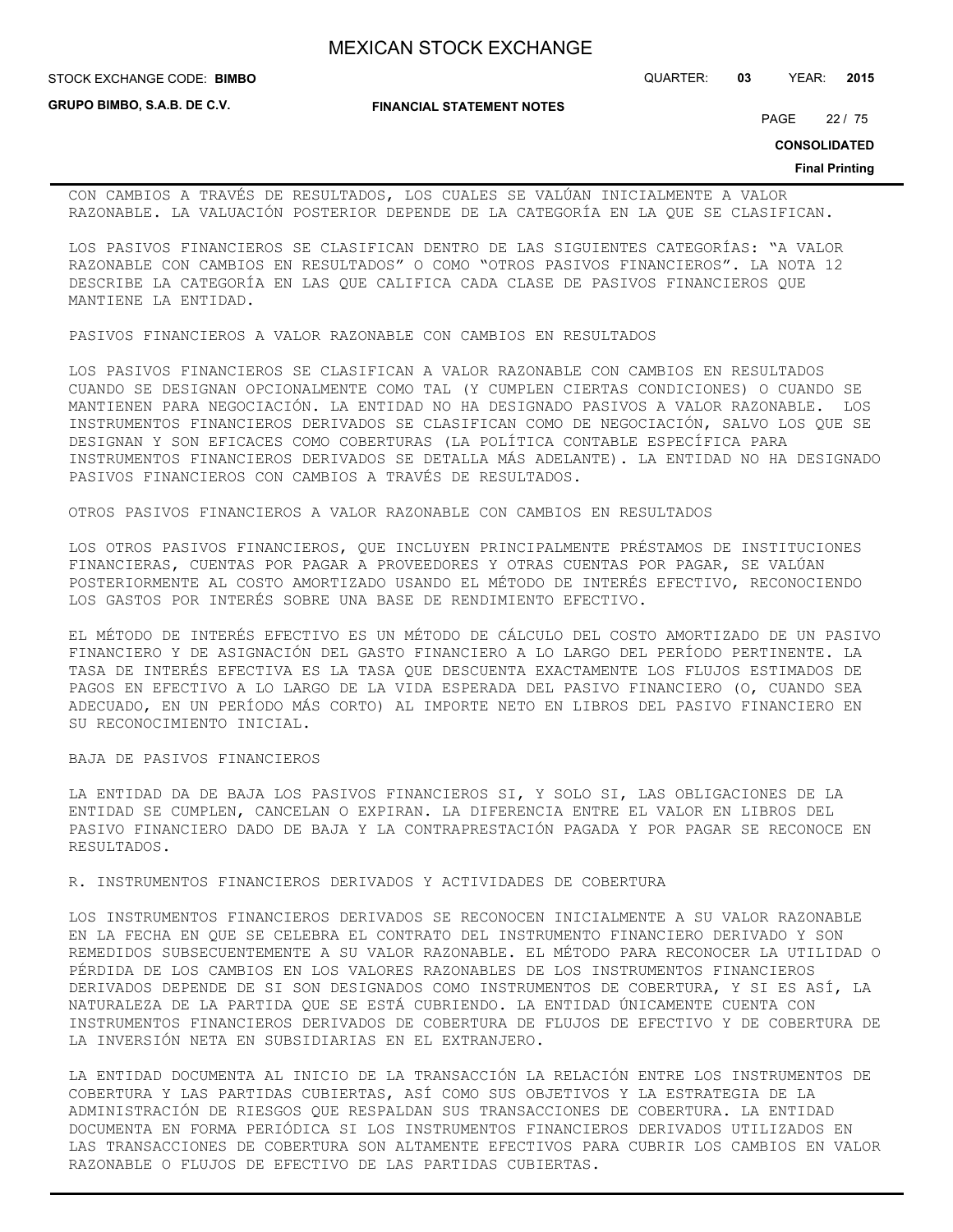STOCK EXCHANGE CODE: QUARTER: **03** YEAR: **2015 BIMBO**

**GRUPO BIMBO, S.A.B. DE C.V.**

**FINANCIAL STATEMENT NOTES**

PAGE 23 / 75

**CONSOLIDATED**

**Final Printing**

LOS VALORES RAZONABLES DE LOS INSTRUMENTOS FINANCIEROS DERIVADOS UTILIZADOS COMO INSTRUMENTOS DE COBERTURA SE REVELAN EN LA NOTA 12.

#### COBERTURAS DE FLUJOS DE EFECTIVO

LA PORCIÓN EFECTIVA DE LOS CAMBIOS EN EL VALOR RAZONABLE DE LOS INSTRUMENTOS FINANCIEROS DERIVADOS QUE SE DESIGNAN Y CALIFICAN COMO COBERTURA DE FLUJOS EFECTIVO SE RECONOCEN EN LOS OTROS RESULTADOS INTEGRALES Y SE PRESENTAN EN EL RUBRO "VARIACIÓN NETA DE LA PÉRDIDA/GANANCIA POR REALIZAR DE INSTRUMENTOS DE COBERTURA DE FLUJOS DE EFECTIVO". LA PORCIÓN INEFECTIVA SE RECONOCE INMEDIATAMENTE EN LOS RESULTADOS DEL PERIODO. LAS CANTIDADES QUE HAYAN SIDO REGISTRADAS EN EL CAPITAL CONTABLE COMO PARTE DE OTROS RESULTADOS INTEGRALES, SE RECLASIFICAN A LOS RESULTADOS DEL MISMO PERIODO EN EL QUE LA PARTIDA CUBIERTA IMPACTA RESULTADOS.

LA ENTIDAD SUSPENDE LA CONTABILIDAD DE COBERTURAS CUANDO EL DERIVADO HA VENCIDO, HA SIDO VENDIDO, ES CANCELADO O EJERCIDO, CUANDO EL DERIVADO NO ALCANZA UNA ALTA EFECTIVIDAD PARA COMPENSAR LOS CAMBIOS EN LOS FLUJOS DE EFECTIVO DE LA PARTIDA CUBIERTA, O CUANDO LA ENTIDAD DECIDE CANCELAR LA DESIGNACIÓN DE COBERTURA. CUALQUIER PÉRDIDA O GANANCIA RECONOCIDA EN OTROS RESULTADOS INTEGRALES Y ACUMULADAS EN EL CAPITAL, PERMANECE EN EL CAPITAL Y ES RECONOCIDA CUANDO LA PROYECCIÓN DE LA TRANSACCIÓN ES FINALMENTE RECONOCIDA EN RESULTADOS.

COBERTURA DE LA INVERSIÓN NETA EN SUBSIDIARIAS EN EL EXTRANJERO

UNA COBERTURA DE LA INVERSIÓN NETA EN SUBSIDIARIAS EN EL EXTRANJERO SE CONTABILIZA DE FORMA SIMILAR A UNA COBERTURA DE FLUJOS DE EFECTIVO. LA PORCIÓN EFECTIVA DE LOS CAMBIOS EN EL VALOR RAZONABLE DE LOS INSTRUMENTOS FINANCIEROS DERIVADOS (O NO DERIVADOS) QUE SE DESIGNAN Y CALIFICAN COMO COBERTURA DE LA INVERSIÓN NETA EN SUBSIDIARIAS EN EL EXTRANJERO SE RECONOCEN EN LAS OTRAS PARTIDAS DE LA UTILIDAD INTEGRAL Y SE PRESENTAN EN EL RUBRO "EFECTO DE CONVERSIÓN DE OPERACIONES EXTRANJERAS". LA PORCIÓN INEFECTIVA SE RECONOCE INMEDIATAMENTE EN LOS RESULTADOS DEL PERIODO EN EL RUBRO "GANANCIA (PÉRDIDA) CAMBIARIA NETA". LAS CANTIDADES QUE HAYAN SIDO REGISTRADAS EN EL CAPITAL CONTABLE COMO PARTE DE LA UTILIDAD INTEGRAL, SE RECLASIFICAN A LOS RESULTADOS DEL MISMO PERIODO DE LA DISPOSICIÓN DE LA INVERSIÓN.

#### PROVISIONES

LAS PROVISIONES SE RECONOCEN CUANDO LA ENTIDAD TIENE UNA OBLIGACIÓN LEGAL O ASUMIDA (PRESENTE) COMO RESULTADO DE EVENTOS PASADOS, ES PROBABLE QUE SE REQUIERA LA SALIDA DE FLUJOS DE EFECTIVO PARA PAGAR LA OBLIGACIÓN Y EL MONTO PUEDA SER ESTIMADO CONFIABLEMENTE.

LOS PASIVOS CONTINGENTES ADQUIRIDOS EN UNA COMBINACIÓN DE NEGOCIOS SE VALÚAN INICIALMENTE A SUS VALORES RAZONABLES EN LA FECHA DE ADQUISICIÓN. AL FINAL DE LOS PERIODOS DE REPORTE SUBSECUENTES, DICHOS PASIVOS CONTINGENTES SE VALÚAN AL MONTO MAYOR ENTRE EL QUE HUBIERA SIDO RECONOCIDO DE CONFORMIDAD CON LAS IAS 37 Y EL MONTO RECONOCIDO INICIALMENTE MENOS LA AMORTIZACIÓN ACUMULADA RECONOCIDA DE CONFORMIDAD CON LA IAS 18, INGRESOS.

### S. IMPUESTOS A LA UTILIDAD

EL GASTO POR IMPUESTOS A LA UTILIDAD REPRESENTA LA SUMA DE LOS IMPUESTOS A LA UTILIDAD CAUSADOS Y LOS IMPUESTOS A LA UTILIDAD DIFERIDOS.

1. IMPUESTOS A LA UTILIDAD CAUSADOS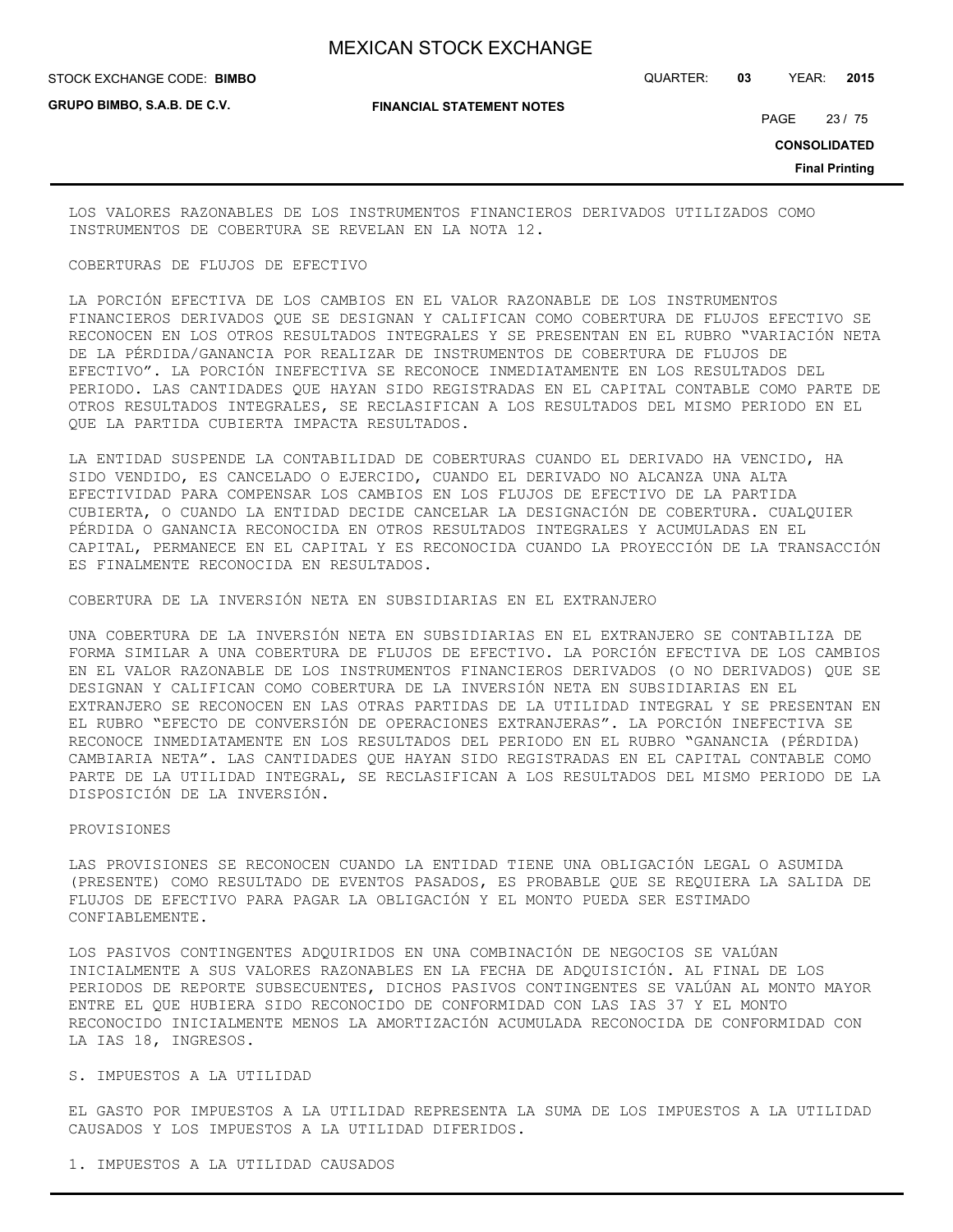STOCK EXCHANGE CODE: QUARTER: **03** YEAR: **2015 BIMBO**

**GRUPO BIMBO, S.A.B. DE C.V.**

**FINANCIAL STATEMENT NOTES**

PAGE 24 / 75

**CONSOLIDATED**

**Final Printing**

EN EL CASO DE MÉXICO, EL IMPUESTO A LA UTILIDAD CAUSADO CALCULADO CORRESPONDE AL IMPUESTO SOBRE LA RENTA ("ISR") Y SE REGISTRA EN LOS RESULTADOS DEL AÑO EN QUE SE CAUSA. HASTA EL 31 DE DICIEMBRE DE 2013 EL IMPUESTO ERA CALCULADO COMO EL MAYOR ENTRE EL ISR Y EL IMPUESTO EMPRESARIAL A TASA ÚNICA ("IETU").

EL IMPUESTO A LAS UTILIDADES CAUSADO SE CALCULA CON BASE EN LAS LEYES FISCALES APROBADAS A LA FECHA DEL ESTADO DE POSICIÓN FINANCIERA EN LOS PAÍSES EN LOS QUE LA ENTIDAD OPERA Y GENERA UNA BASE GRAVABLE.

2. IMPUESTOS A LA UTILIDAD DIFERIDOS

EL IMPUESTO A LAS UTILIDADES DIFERIDAS SE DETERMINA UTILIZANDO LAS TASAS Y LEYES FISCALES QUE HAN SIDO PROMULGADAS A LA FECHA DEL ESTADO DE POSICIÓN FINANCIERA Y QUE SE ESPERA SERÁN APLICABLES CUANDO LAS DIFERENCIAS TEMPORALES SE REVIERTAN. EN EL CASO DE MÉXICO, PARA RECONOCER EL IMPUESTO DIFERIDO SE DETERMINA SI, CON BASE EN PROYECCIONES FINANCIERAS, LA ENTIDAD CAUSARÁ ISR O IETU Y SE RECONOCE EL IMPUESTO DIFERIDO QUE CORRESPONDA AL IMPUESTO QUE SE ESTIMA SE PAGARÁ EN CADA EJERCICIO.

COMO CONSECUENCIA DE LA REFORMA FISCAL 2014, EN MÉXICO, AL 31 DE DICIEMBRE DE 2013 YA NO SE RECONOCE IETU DIFERIDO, POR LO QUE DICHOS EFECTOS SE CANCELARON EN LOS RESULTADOS DEL EJERCICIO 2013.

LOS IMPUESTOS A LA UTILIDAD DIFERIDOS SE RECONOCEN SOBRE LAS DIFERENCIAS TEMPORALES ENTRE EL VALOR EN LIBROS DE LOS ACTIVOS Y PASIVOS INCLUIDOS EN LOS ESTADOS FINANCIEROS CONSOLIDADOS Y LAS BASES FISCALES CORRESPONDIENTES UTILIZADAS PARA DETERMINAR EL RESULTADO FISCAL, APLICANDO LA TASA CORRESPONDIENTE A ESTAS DIFERENCIAS Y EN SU CASO SE INCLUYEN LOS BENEFICIOS DE LAS PÉRDIDAS FISCALES POR AMORTIZAR Y DE ALGUNOS CRÉDITOS FISCALES. EL ACTIVO O PASIVO POR IMPUESTO A LA UTILIDAD DIFERIDO SE RECONOCE GENERALMENTE PARA TODAS LAS DIFERENCIAS FISCALES TEMPORALES. SE RECONOCERÁ UN ACTIVO POR IMPUESTOS DIFERIDOS, POR TODAS LAS DIFERENCIAS TEMPORALES DEDUCIBLES, EN LA MEDIDA EN QUE RESULTE PROBABLE QUE LA ENTIDAD DISPONGA DE UTILIDADES FISCALES FUTURAS CONTRA LAS QUE PUEDA APLICAR ESAS DIFERENCIAS TEMPORALES DEDUCIBLES.

NO SE RECONOCE EL IMPUESTO A LAS UTILIDADES DIFERIDO DE LAS SIGUIENTES DIFERENCIAS TEMPORALES: I) LAS QUE SURGEN DEL RECONOCIMIENTO INICIAL DE ACTIVOS O PASIVOS EN TRANSACCIONES DISTINTAS A ADQUISICIONES DE NEGOCIOS Y QUE NO AFECTAN RESULTADOS CONTABLES O FISCALES, II) LAS RELACIONADAS A INVERSIONES EN SUBSIDIARIAS Y EN ASOCIADAS EN LA MEDIDA QUE SEA PROBABLE QUE NO SE REVERTIRÁN EN EL FUTURO PREVISIBLE, Y, III) LAS QUE SURGEN DEL RECONOCIMIENTO INICIAL DEL CRÉDITO MERCANTIL. EL IMPUESTO A LA UTILIDAD DIFERIDO ACTIVO SÓLO SE RECONOCE EN LA MEDIDA QUE SEA PROBABLE QUE SE OBTENGAN BENEFICIOS FISCALES FUTUROS CONTRA LOS QUE SE PUEDAN UTILIZAR.

EL VALOR EN LIBROS DE UN ACTIVO POR IMPUESTOS DIFERIDOS DEBE SOMETERSE A REVISIÓN AL FINAL DE CADA PERIODO SOBRE EL QUE SE INFORMA Y SE DEBE REDUCIR EN LA MEDIDA QUE SE ESTIME PROBABLE QUE NO HABRÁN UTILIDADES GRAVABLES SUFICIENTES PARA PERMITIR QUE SE RECUPERE LA TOTALIDAD O UNA PARTE DEL ACTIVO.

LOS ACTIVOS Y PASIVOS POR IMPUESTOS DIFERIDOS SE VALÚAN EMPLEANDO LA TASA FISCAL QUE SE ESPERA APLICAR EN EL PERÍODO EN EL QUE EL PASIVO SE PAGUE O EL ACTIVO SE REALICE, BASÁNDOSE EN LAS TASAS (Y LEYES FISCALES) QUE HAYAN SIDO APROBADAS O SUSTANCIALMENTE APROBADAS AL FINAL DEL PERIODO SOBRE EL QUE SE INFORMA.

LOS SALDOS DE IMPUESTOS A LAS UTILIDADES ACTIVOS Y PASIVOS SE COMPENSAN SÓLO CUANDO EXISTE UN DERECHO LEGAL EXIGIBLE A COMPENSAR LOS IMPUESTOS CAUSADOS ACTIVOS CONTRA LOS PASIVOS Y SON RELATIVOS A LA MISMA AUTORIDAD FISCAL, O SI SON DISTINTAS ENTIDADES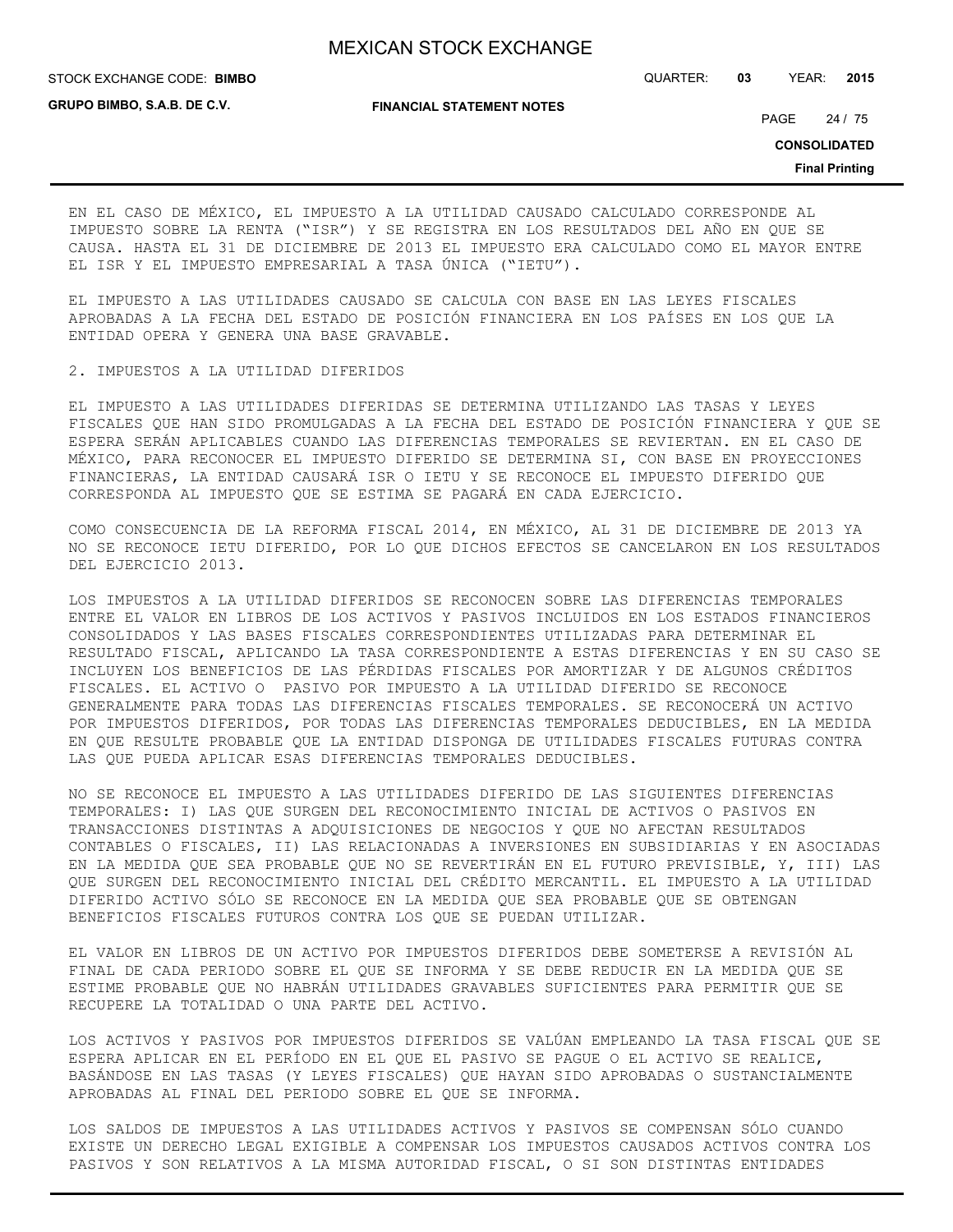**GRUPO BIMBO, S.A.B. DE C.V.**

**FINANCIAL STATEMENT NOTES**

STOCK EXCHANGE CODE: QUARTER: **03** YEAR: **2015 BIMBO**

PAGE 25 / 75

**CONSOLIDATED**

**Final Printing**

FISCALES, SE TIENE LA INTENCIÓN DE LIQUIDARLOS SOBRE BASES NETAS O LOS ACTIVOS Y PASIVOS SE REALIZARÁN DE FORMA SIMULTÁNEA.

3. IMPUESTOS CAUSADOS Y DIFERIDOS

LOS IMPUESTOS CAUSADOS Y DIFERIDOS SE RECONOCEN EN RESULTADOS, EXCEPTO CUANDO SE REFIEREN A PARTIDAS QUE SE RECONOCEN FUERA DE LOS RESULTADOS, YA SEA EN LOS OTROS RESULTADOS INTEGRALES O DIRECTAMENTE EN EL CAPITAL CONTABLE, RESPECTIVAMENTE. CUANDO SURGEN DEL RECONOCIMIENTO INICIAL DE UNA COMBINACIÓN DE NEGOCIOS EL EFECTO FISCAL SE INCLUYE DENTRO DEL RECONOCIMIENTO DE LA COMBINACIÓN DE NEGOCIOS.

T. BENEFICIOS A EMPLEADOS - BENEFICIOS AL RETIRO, BENEFICIOS POR TERMINACIÓN Y PARTICIPACIÓN DE LOS TRABAJADORES EN LAS UTILIDADES ("PTU")

I. PENSIONES Y PRIMA DE ANTIGÜEDAD

UN PLAN DE CONTRIBUCIONES DEFINIDAS ES UN PLAN DE BENEFICIOS POSTERIORES AL EMPLEO BAJO EL CUAL LA ENTIDAD PAGA CONTRIBUCIONES FIJAS A UN FONDO O FIDEICOMISO Y NO TIENE NINGUNA OBLIGACIÓN LEGAL O ASUMIDA DE HACER PAGOS ADICIONALES. LAS OBLIGACIONES SE RECONOCEN COMO GASTOS CUANDO LOS EMPLEADOS PRESTAN LOS SERVICIOS QUE LES DAN DERECHO A LAS CONTRIBUCIONES.

UN PLAN DE BENEFICIOS DEFINIDOS ES UN PLAN DE BENEFICIOS POSTERIORES AL EMPLEO DISTINTO A LOS DE CONTRIBUCIONES DEFINIDAS. EN EL CASO DE LOS PLANES DE BENEFICIOS DEFINIDOS, QUE INCLUYEN PRIMA DE ANTIGÜEDAD Y PENSIONES, SU COSTO SE DETERMINA UTILIZANDO EL MÉTODO DE CRÉDITO UNITARIO PROYECTADO, CON VALUACIONES ACTUARIALES QUE SE REALIZAN AL FINAL DE CADA PERIODO SOBRE EL QUE SE INFORMA. LAS REMEDICIONES, QUE INCLUYEN LAS GANANCIAS Y PÉRDIDAS ACTUARIALES, EL EFECTO DE LOS CAMBIOS EN EL PISO DEL ACTIVO (EN SU CASO) Y EL RETORNO DEL PLAN DE ACTIVOS (EXCLUIDOS LOS INTERESES), SE REFLEJA DE INMEDIATO EN EL ESTADO DE POSICIÓN FINANCIERA CON CARGO O CRÉDITO QUE SE RECONOCE EN OTROS RESULTADOS INTEGRALES EN EL PERÍODO EN QUE SE INCURREN. LAS REMEDICIONES QUE RECONOCEN EN OTROS RESULTADOS INTEGRALES SE RECONOCEN DE INMEDIATO EN LAS UTILIDADES ACUMULADAS Y NO SE RECLASIFICA A RESULTADOS. COSTO POR SERVICIOS PASADOS SE RECONOCE EN RESULTADOS EN EL PERÍODO DE LA MODIFICACIÓN AL PLAN. LOS INTERESES NETOS SE CALCULAN APLICANDO LA TASA DE DESCUENTO AL INICIO DEL PERÍODO DE LA OBLIGACIÓN DEL ACTIVO POR BENEFICIOS DEFINIDOS.

LAS OBLIGACIONES POR BENEFICIOS AL RETIRO RECONOCIDAS EN EL ESTADO CONSOLIDADO DE POSICIÓN FINANCIERA REPRESENTAN LAS PÉRDIDAS Y GANANCIAS ACTUALES EN LOS PLANES POR BENEFICIOS DEFINIDOS DE LA ENTIDAD. EL VALOR PRESENTE DE LAS OBLIGACIONES DE BENEFICIOS DEFINIDOS SE DETERMINA DESCONTANDO LOS FLUJOS DE EFECTIVO ESTIMADOS USANDO LAS TASAS DE INTERÉS DE BONOS GUBERNAMENTALES DENOMINADOS EN LA MISMA MONEDA EN LA QUE LOS BENEFICIOS SERÁN PAGADOS Y QUE TIENEN VENCIMIENTOS QUE SE APROXIMAN AL DE LA OBLIGACIÓN.

LA ENTIDAD OTORGA UN BONO EN EFECTIVO A CIERTOS EJECUTIVOS, CALCULADO CON BASE EN MÉTRICAS DE DESEMPEÑO, EL ISR CORRESPONDIENTE ES RETENIDO A LOS EMPLEADOS Y EL IMPORTE NETO ES UTILIZADO PARA LA COMPRA DE ACCIONES DE LA ENTIDAD. EL EMPLEADO PUEDE DISPONER DE DICHAS ACCIONES, AÚN Y CUANDO DEJE DE LABORAR PARA LA ENTIDAD.

II. PARTICIPACIÓN DE LOS TRABAJADORES EN LAS UTILIDADES

EN EL CASO DE MÉXICO, VENEZUELA Y BRASIL TIENEN LA OBLIGACIÓN DE RECONOCER UNA PROVISIÓN POR EL COSTO DE LA PARTICIPACIÓN DE LOS TRABAJADORES EN LAS UTILIDADES CUANDO TIENEN UNA OBLIGACIÓN PRESENTE LEGAL O ASUMIDA DE REALIZAR EL PAGO COMO RESULTADO DE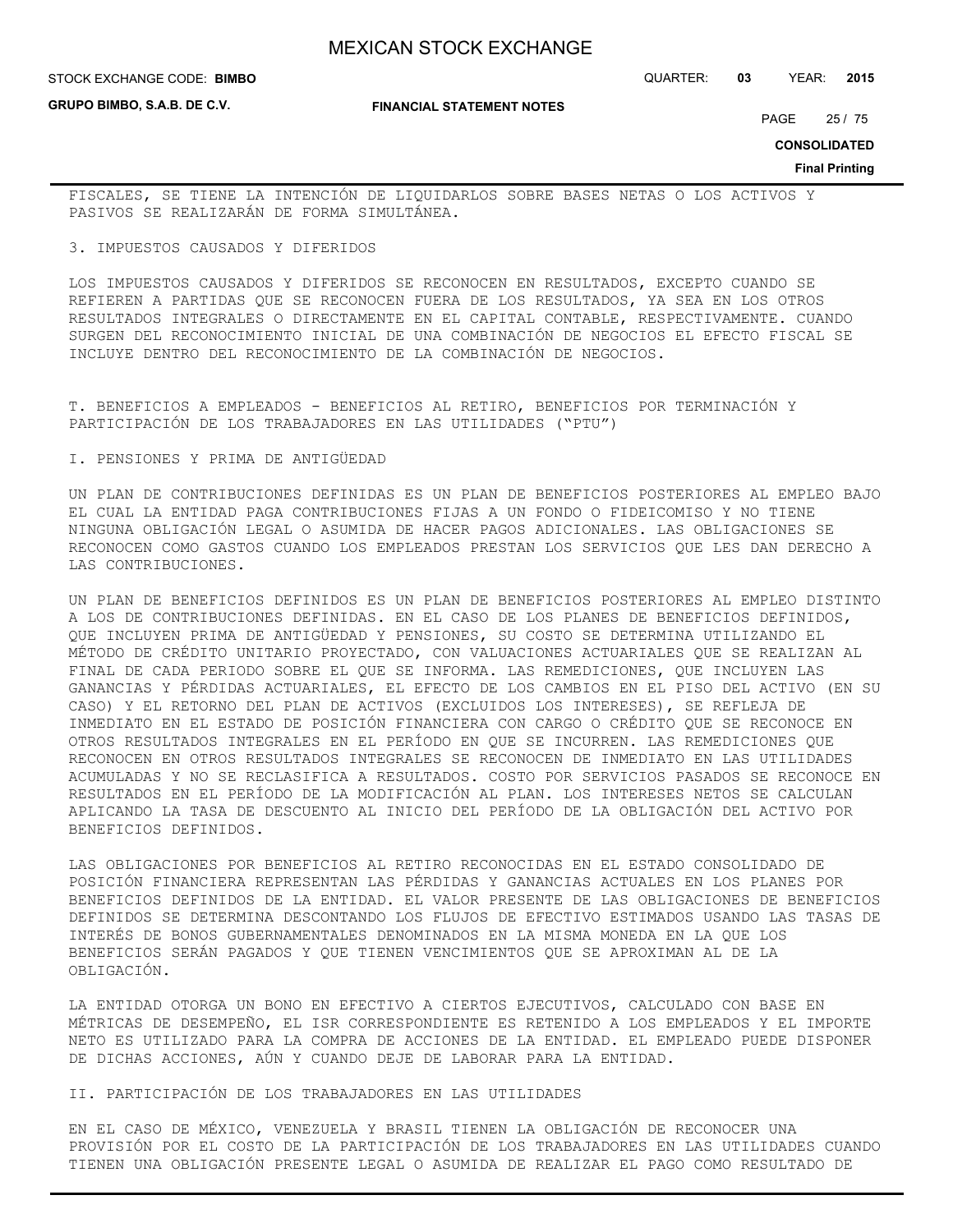STOCK EXCHANGE CODE: QUARTER: **03** YEAR: **2015 BIMBO**

**GRUPO BIMBO, S.A.B. DE C.V.**

#### **FINANCIAL STATEMENT NOTES**

PAGE 26 / 75

**CONSOLIDATED**

#### **Final Printing**

EVENTOS PASADOS Y SE PUEDE ESTIMAR CONFIABLEMENTE. LA PTU SE REGISTRA EN LOS RESULTADOS DEL AÑO EN QUE SE CAUSA.

BENEFICIOS A LOS EMPLEADOS A CORTO PLAZO.

SE RECONOCE UN PASIVO POR BENEFICIOS QUE CORRESPONDAN A LOS EMPLEADOS CON RESPECTO A SUELDOS Y SALARIOS, VACACIONES ANUALES Y LICENCIA POR ENFERMEDAD EN EL PERIODO DE SERVICIO EN QUE ES PRESTADO POR EL IMPORTE NO DESCONTADO POR LOS BENEFICIOS QUE SE ESPERA PAGAR POR ESE SERVICIO.

LOS PASIVOS RECONOCIDOS POR LOS BENEFICIOS A LOS EMPLEADOS A CORTO PLAZO SE VALÚAN AL IMPORTE NO DESCONTADO POR LOS BENEFICIOS QUE SE ESPERA PAGAR POR ESE SERVICIO.

#### III. INDEMNIZACIONES

CUALQUIER OBLIGACIÓN POR INDEMNIZACIÓN SE RECONOCE AL MOMENTO QUE LA ENTIDAD YA NO PUEDE RETIRAR LA OFERTA DE INDEMNIZACIÓN Y/O CUANDO LA ENTIDAD RECONOCE LOS COSTOS DE REESTRUCTURACIÓN RELACIONADOS.

IV. PLANES DE PENSIONES MULTIPATRONALES DE PENSIONES

BBU CLASIFICA LOS PLANES MULTIPATRONALES COMO DE CONTRIBUCIÓN DEFINIDA O DE BENEFICIOS DEFINIDOS PARA DETERMINAR SU CONTABILIZACIÓN. EN PARTICULAR, LOS PLANES MULTIPATRONALES DE BENEFICIOS DEFINIDOS SE REGISTRAN CON BASE EN LA PROPORCIÓN EN LA QUE LA ENTIDAD PARTICIPA EN LA OBLIGACIÓN, ACTIVOS Y COSTOS, DETERMINADOS DE LA MISMA FORMA QUE OTROS PLANES DE CONTRIBUCIÓN DEFINIDA, SALVO QUE NO SE TENGA INFORMACIÓN SUFICIENTE, EN CUYO CASO SE REGISTRAN COMO SI FUERAN DE CONTRIBUCIÓN DEFINIDA.

LA LIQUIDACIÓN O SALIDA DE LA ENTIDAD DE UN PLAN MULTIPATRONAL SE RECONOCE Y VALÚA CONFORME A LA IAS 37, PROVISIONES, PASIVOS Y ACTIVOS CONTINGENTES.

U. RECONOCIMIENTO DE INGRESOS

LOS INGRESOS SE CALCULAN AL VALOR RAZONABLE DE LA CONTRAPRESTACIÓN COBRADA O POR COBRAR, TENIENDO EN CUENTA EL IMPORTE ESTIMADO DE DEVOLUCIONES DE CLIENTES, REBAJAS Y OTROS DESCUENTOS SIMILARES.

#### VENTA DE BIENES

LOS INGRESOS POR LA VENTA DE BIENES DEBEN SER RECONOCIDOS CUANDO SE CUMPLEN TODAS Y CADA UNA DE LAS SIGUIENTES CONDICIONES:

\* LA ENTIDAD HA TRANSFERIDO AL COMPRADOR LOS RIESGOS Y BENEFICIOS SIGNIFICATIVOS QUE SE DERIVAN DE LA PROPIEDAD DE LOS BIENES;

\* LA ENTIDAD NO CONSERVA PARA SÍ NINGUNA IMPLICACIÓN EN LA GESTIÓN CONTINUA DE LOS BIENES VENDIDOS, EN EL GRADO USUALMENTE ASOCIADO CON LA PROPIEDAD, NI RETIENE EL CONTROL EFECTIVO SOBRE LOS MISMOS;

\* EL IMPORTE DE LOS INGRESOS PUEDE VALUARSE CONFIABLEMENTE;

\* SEA PROBABLE QUE LA ENTIDAD RECIBA LOS BENEFICIOS ECONÓMICOS ASOCIADOS CON LA TRANSACCIÓN; Y

\* LOS COSTOS INCURRIDOS, O POR INCURRIR, EN RELACIÓN CON LA TRANSACCIÓN PUEDEN SER VALUADOS CONFIABLEMENTE.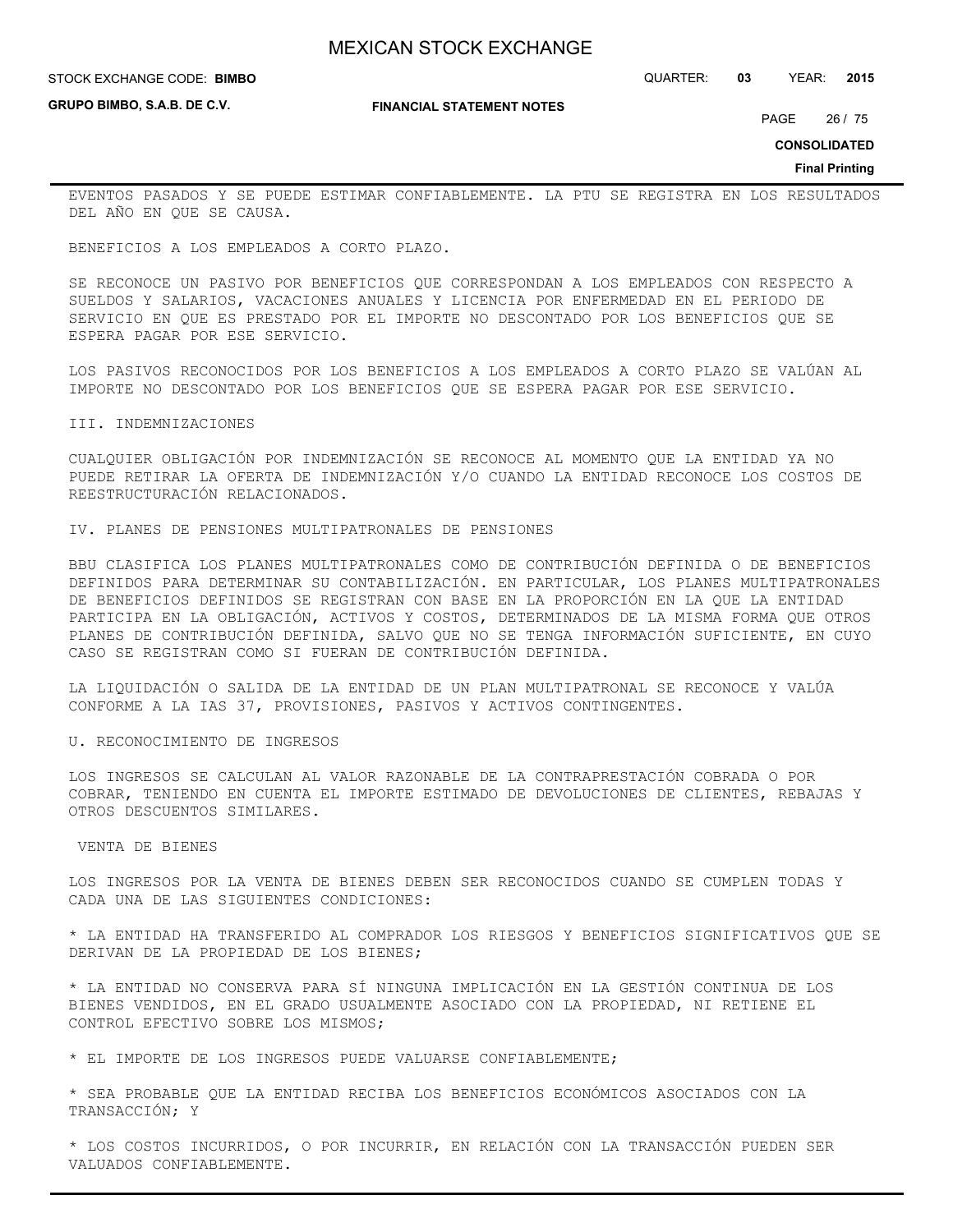**GRUPO BIMBO, S.A.B. DE C.V.**

STOCK EXCHANGE CODE: QUARTER: **03** YEAR: **2015 BIMBO**

**FINANCIAL STATEMENT NOTES**

PAGE 27 / 75

**CONSOLIDATED**

**Final Printing**

#### INGRESOS POR INTERESES

LOS INGRESOS POR INTERESES SE RECONOCEN CUANDO ES PROBABLE QUE LOS BENEFICIOS ECONÓMICOS FLUYAN HACIA LA ENTIDAD Y EL IMPORTE DE LOS INGRESOS PUEDA SER VALUADO CONFIABLEMENTE. LOS INGRESOS POR INTERESES SE REGISTRAN SOBRE UNA BASE PERIÓDICA, CON REFERENCIA AL SALDO INSOLUTO Y A LA TASA DE INTERÉS EFECTIVA APLICABLE, LA CUAL ES LA TASA QUE EXACTAMENTE DESCUENTA LOS FLUJOS DE EFECTIVO ESTIMADOS A RECIBIR A LO LARGO DE LA VIDA ESPERADA DEL ACTIVO FINANCIERO Y LO IGUALA CON EL IMPORTE NETO EN LIBROS DEL ACTIVO FINANCIERO EN SU RECONOCIMIENTO INICIAL.

4. JUICIOS CONTABLES CRÍTICOS Y FUENTES CLAVE PARA LA ESTIMACIÓN DE INCERTIDUMBRES

EN LA APLICACIÓN DE LAS POLÍTICAS CONTABLES DE LA ENTIDAD, LAS CUALES SE DESCRIBEN EN LA NOTA 3, LA ADMINISTRACIÓN DEBE HACER JUICIOS, ESTIMACIONES Y SUPUESTOS SOBRE LOS IMPORTES EN LIBROS DE LOS ACTIVOS Y PASIVOS DE LOS ESTADOS FINANCIEROS CONSOLIDADOS. LAS ESTIMACIONES Y SUPUESTOS RELATIVOS SE BASAN EN LA EXPERIENCIA Y OTROS FACTORES QUE SE CONSIDERAN PERTINENTES. LOS RESULTADOS REALES PODRÍAN DIFERIR DE ESTAS ESTIMACIONES.

LAS ESTIMACIONES Y SUPUESTOS SE REVISAN SOBRE UNA BASE REGULAR. LAS MODIFICACIONES A LAS ESTIMACIONES CONTABLES SE RECONOCEN EN EL PERIODO EN QUE SE REALIZA LA MODIFICACIÓN Y PERIODOS FUTUROS SI LA MODIFICACIÓN AFECTA TANTO AL PERIODO ACTUAL COMO A PERIODOS SUBSECUENTES.

A) JUICIOS CRÍTICOS AL APLICAR LAS POLÍTICAS CONTABLES

CONSOLIDACIÓN DE ENTIDADES DE PROPÓSITO ESPECÍFICO

BBU Y SARA LEE HAN CELEBRADO ACUERDOS CON CONTRATISTAS TERCEROS ("OPERADORES INDEPENDIENTES"), EN LOS CUALES NO DETECTAN PARTICIPACIÓN ACCIONARIA DIRECTA O INDIRECTA PERO QUE CALIFICAN COMO ENTIDADES DE PROPÓSITO ESPECÍFICO ("EPE"). LA ENTIDAD HA CONCLUIDO QUE CONTROLA CIERTOS OPERADORES INDEPENDIENTES, PRINCIPALMENTE POR GARANTIZAR U OTORGAR LOS FINANCIAMIENTOS, ASÍ COMO POR LA OBLIGACIÓN QUE HA ASUMIDO DE MANTENER LAS RUTAS OPERANDO. EN OTROS CASOS, LA ENTIDAD HA CONCLUIDO QUE NO DETECTA DICHO CONTROL.

B) FUENTES CLAVE DE INCERTIDUMBRE EN LAS ESTIMACIONES

I. VIDAS ÚTILES, VALORES RESIDUALES Y MÉTODOS DE DEPRECIACIÓN DE ACTIVOS DE LARGA DURACIÓN

COMO SE DESCRIBE EN LA NOTA 3, LA ENTIDAD REVISA PERIÓDICAMENTE LAS VIDAS ÚTILES, VALORES RESIDUALES Y MÉTODOS DE DEPRECIACIÓN DE ACTIVOS DE LARGA DURACIÓN, INCLUYENDO LA PROPIEDAD, PLANTA Y EQUIPO Y LOS INTANGIBLES. ADICIONALMENTE, PARA ESTOS ÚLTIMOS, DETERMINA SI SU VIDA ES DEFINIDA O INDEFINIDA. DURANTE LOS PERIODOS PRESENTADOS, NO SE MODIFICARON DICHOS ESTIMADOS.

II. ESTIMACIÓN PARA CUENTAS DE COBRO DUDOSO

LOS FACTORES QUE CONSIDERA LA ENTIDAD EN LA ESTIMACIÓN DE LAS CUENTAS DE COBRO DUDOSO SON PRINCIPALMENTE EL RIESGO DE CRÉDITO DEL CLIENTE, CUENTAS NO GARANTIZADAS Y RETRASOS CONSIDERABLES EN LA COBRANZA DE ACUERDO A LOS LÍMITES DE CRÉDITO ESTABLECIDOS.

III. DETERIORO DE CRÉDITO MERCANTIL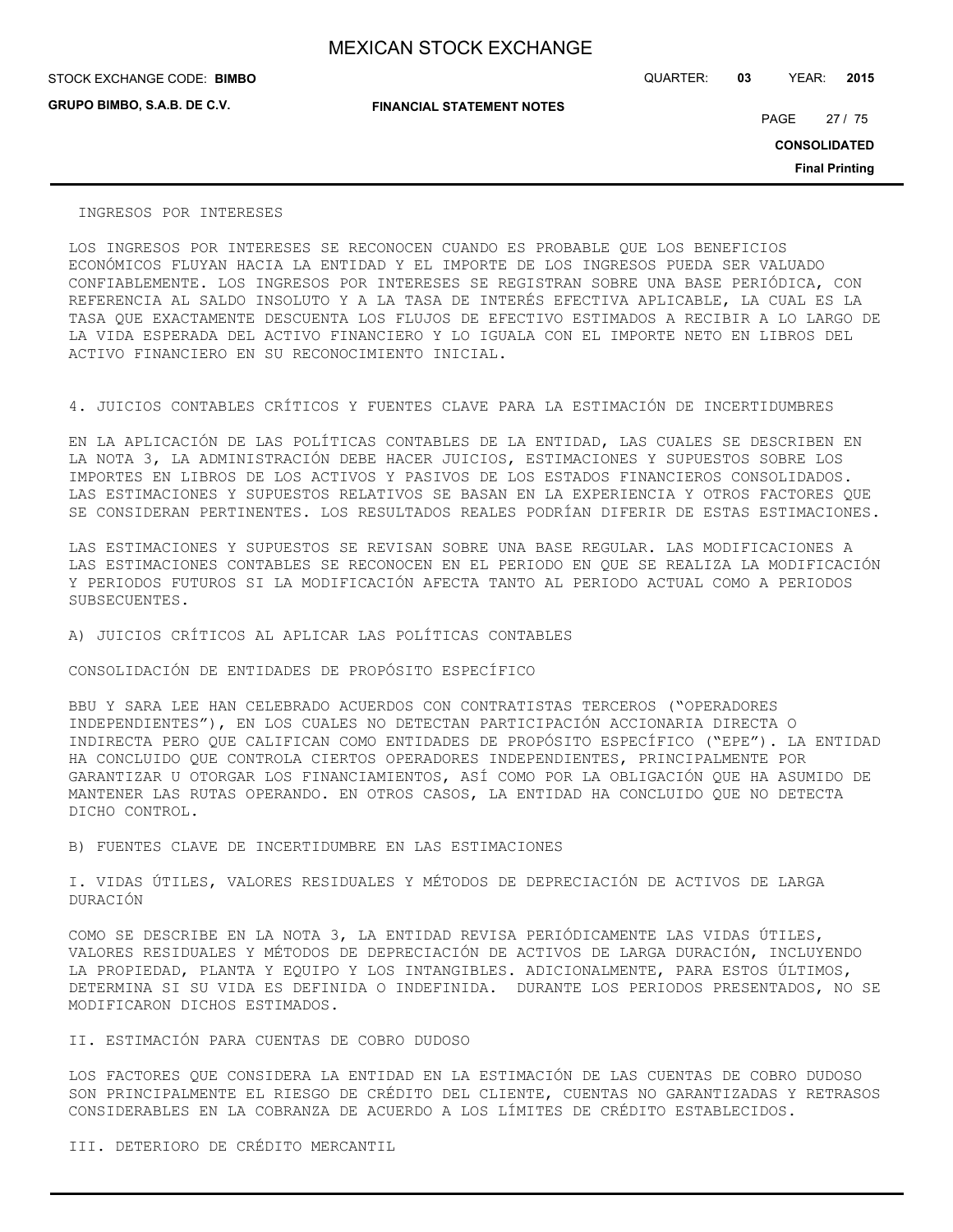**STOCK EXCHANGE CODE: BIMBO** 

**GRUPO BIMBO, S.A.B. DE C.V.**

STOCK EXCHANGE CODE: QUARTER: **03** YEAR: **2015**

**FINANCIAL STATEMENT NOTES**

PAGE 28 / 75

**CONSOLIDATED**

#### **Final Printing**

DETERMINAR SI EL CRÉDITO MERCANTIL HA SUFRIDO DETERIORO IMPLICA EL CÁLCULO DEL MEJOR USO DE LAS GENERADORAS DE EFECTIVO A LAS CUALES SE HA ASIGNADO EL CRÉDITO MERCANTIL, ENTRE SU VALOR EN USO Y VALOR RAZONABLE. EL CÁLCULO DEL VALOR DE USO REQUIERE QUE LA ENTIDAD DETERMINE LOS FLUJOS DE EFECTIVO FUTUROS QUE ESPERA QUE DEBERÍAN SURGIR DE LAS UNIDADES GENERADORAS DE EFECTIVO Y UNA TASA DE DESCUENTO APROPIADA PARA CALCULAR EL VALOR PRESENTE. EL VALOR RAZONABLE SE DETERMINA CON BASE EN MÚLTIPLOS DE UAFIDA. PARA LA DETERMINACIÓN DE UN MÚLTIPLO APROPIADO, LA ENTIDAD IDENTIFICA EMPRESAS COMPARABLES.

#### IV. MEDICIONES DE VALOR RAZONABLE

LOS INSTRUMENTOS FINANCIEROS DERIVADOS SE RECONOCEN EN EL ESTADO DE POSICIÓN FINANCIERA A SU VALOR RAZONABLE A CADA FECHA DE REPORTE. ADICIONALMENTE, REVELA EL VALOR RAZONABLE DE CIERTOS INSTRUMENTOS FINANCIEROS, PRINCIPALMENTE, DE LA DEUDA A LARGO PLAZO, A PESAR DE QUE NO IMPLICA UN RIESGO DE AJUSTE A LOS VALORES EN LIBROS. LO ANTERIOR, SE DESCRIBE EN LA NOTA 12. FINALMENTE, LA ENTIDAD HA LLEVADO A CABO ADQUISICIONES DE NEGOCIOS, QUE REQUIEREN QUE SE VALÚE A VALOR RAZONABLE LA CONTRAPRESTACIÓN PAGADA, LOS ACTIVOS IDENTIFICABLES ADQUIRIDOS Y LOS PASIVOS ASUMIDOS, Y, OPCIONALMENTE, LA PARTICIPACIÓN NO CONTROLADORA A LA FECHA DE ADQUISICIÓN, COMO SE INDICA EN LA NOTA 1.

LOS VALORES RAZONABLES DESCRITOS SE ESTIMAN USANDO TÉCNICAS DE VALUACIÓN QUE INCLUYEN DATOS QUE NO SON OBSERVABLES EN UN MERCADO. LOS PRINCIPALES SUPUESTOS UTILIZADOS EN LA VALUACIÓN SE DESCRIBEN EN LAS NOTAS RELATIVAS. LA ADMINISTRACIÓN CONSIDERA QUE LAS TÉCNICAS DE VALUACIÓN Y LOS SUPUESTOS SELECCIONADOS SON APROPIADOS PARA DETERMINAR LOS VALORES RAZONABLES.

#### V. BENEFICIOS A LOS EMPLEADOS

EL COSTO DE LOS PLANES DE BENEFICIOS DEFINIDOS A LOS EMPLEADOS Y LOS PLANES DE PENSIONES MULTIPATRONALES SE DETERMINA USANDO VALUACIONES ACTUARIALES QUE INVOLUCRAN SUPUESTOS RESPECTO DE TASAS DE DESCUENTO, FUTUROS AUMENTOS DE SUELDO, TASAS DE ROTACIÓN DE PERSONAL Y TASAS DE MORTALIDAD, ENTRE OTROS. DEBIDO A LA NATURALEZA DE LARGO PLAZO DE ESTOS PLANES, TALES ESTIMACIONES SON SENSIBLES A CAMBIOS EN LOS SUPUESTOS.

VI. DETERMINACIÓN DE IMPUESTOS A LA UTILIDAD

DETERMINAR SI EL IMPUESTO DIFERIDO ACTIVO POR PÉRDIDAS FISCALES POR AMORTIZAR SE HA DETERIORADO, BASÁNDOSE EN LAS PROYECCIONES FISCALES PREPARADAS POR LA ENTIDAD, PARA EVALUAR SU RECUPERABILIDAD.

#### VII. COMPENSACIONES A EMPLEADOS, SEGUROS Y OTROS PASIVOS

RIESGOS DE SEGURO EN EUA COMO PUEDEN SER EL PASIVO POR DAÑOS GENERALES A TERCEROS, EL SEGURO DEL AUTOMÓVIL Y COMPENSACIONES A EMPLEADOS SON AUTOASEGURADOS POR LA ENTIDAD CON COBERTURAS SUJETAS A LÍMITES ESPECÍFICOS ACORDADOS EN UN PROGRAMA DE SEGUROS. LAS PROVISIONES PARA RECLAMOS SOBRE EL PROGRAMA SON REGISTRADAS EN BASE A RECLAMOS INCURRIDOS. LOS PASIVOS POR RIESGOS ASEGURABLES SON DETERMINADOS USANDO DATOS HISTÓRICOS DE LA ENTIDAD.

#### 5. CLIENTES Y OTRAS CUENTAS POR COBRAR

CLIENTES (NETO)

|          | 30 SEPTIEMBRE<br>DE 2015 | 31 DICIEMBRE<br>DE 2014 |
|----------|--------------------------|-------------------------|
| CLIENTES | \$14,869,463             | \$13,354,168            |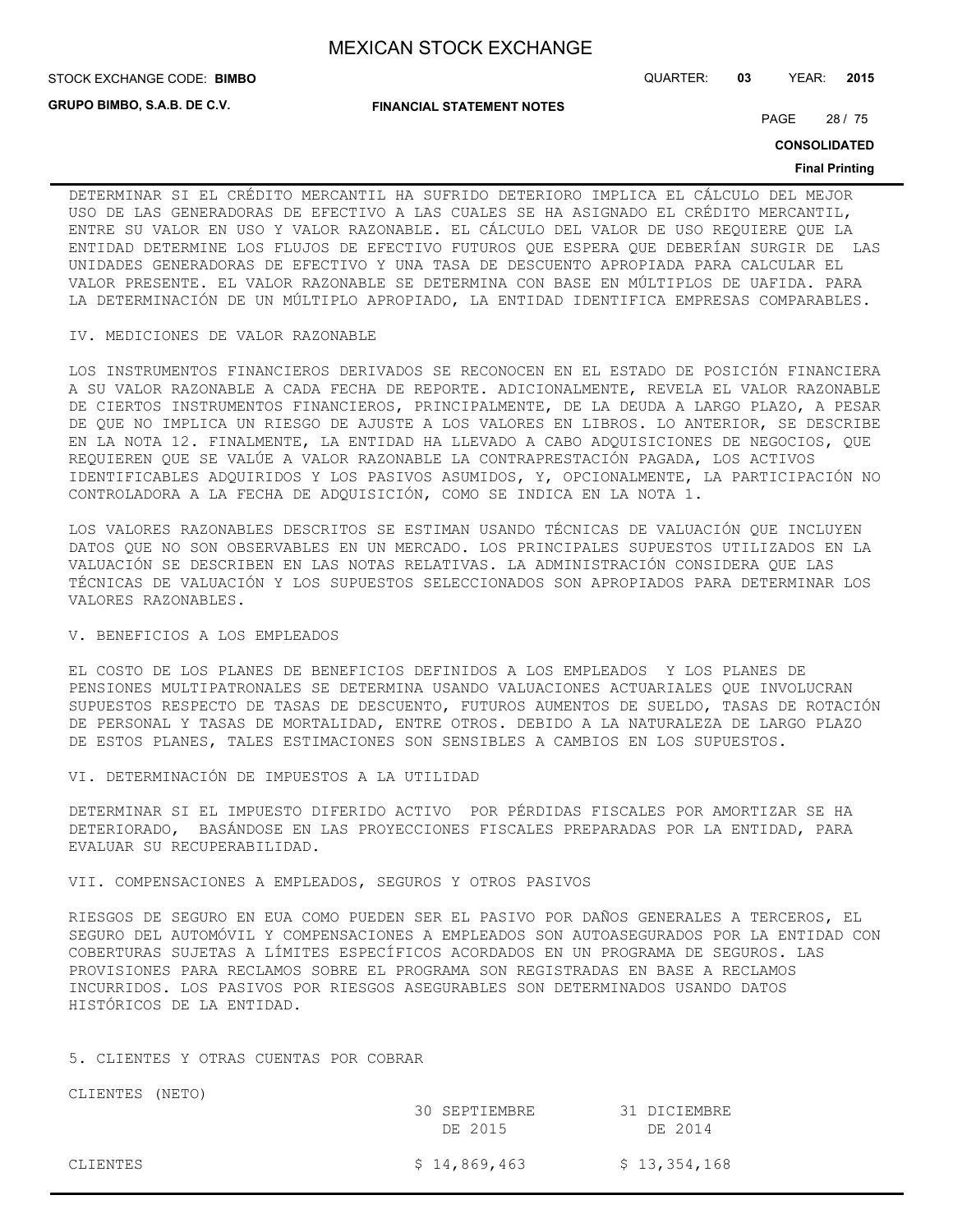**FINANCIAL STATEMENT NOTES**

#### STOCK EXCHANGE CODE: QUARTER: **03** YEAR: **2015 BIMBO**

**GRUPO BIMBO, S.A.B. DE C.V.**

PAGE 29 / 75

**CONSOLIDATED**

**Final Printing**

| ESTIMACIÓN PARA CUENTAS DE<br>COBRO DUDOSO | (631, 056)     | (498, 240)        |  |
|--------------------------------------------|----------------|-------------------|--|
|                                            | 14,238,407     | 12,855,928        |  |
| OTRAS CUENTAS POR COBRAR (NETO)            |                |                   |  |
| CENTROS DE VENTA                           | 325,071        | 241,903           |  |
| DOCUMENTOS POR COBRAR                      | 320,039        | 150,623           |  |
| CUENTAS POR COBRAR A CORTO PLAZO           |                |                   |  |
| DE OPERADORES INDEPENDIENTES               | 501,814        | 468,106           |  |
| IMPUESTO SOBRE LA RENTA, IMPUESTO          |                |                   |  |
| AL VALOR AGREGADO Y OTROS IMPUESTOS        |                |                   |  |
| POR RECUPERAR                              | 4,263,695      | 4,782,457         |  |
| DEUDORES DIVERSOS                          | 676,161        | 529,085           |  |
|                                            | S<br>6,086,780 | \$<br>6, 172, 174 |  |
|                                            |                |                   |  |

LOS PLAZOS DE CRÉDITO PROMEDIO SOBRE LAS VENTAS DE BIENES SON PARA MÉXICO 30 DÍAS, EUA 60 DÍAS, CANADÁ 21 DÍAS Y ORGANIZACIÓN LATINOAMÉRICA "OLA", QUE INCLUYE LOS PAÍSES DE CENTRO Y SUDAMÉRICA, 30 DÍAS. LOS SALDOS VENCIDOS NO RESERVADOS NO SON RELEVANTES A LAS FECHAS DEL ESTADO DE POSICIÓN FINANCIERA CONSOLIDADO. LOS IMPORTES VENCIDOS A MÁS DE 90 DÍAS SE ENCUENTRAN RESERVADOS AL SETENTA Y CINCO POR CIENTO Y AQUELLOS VENCIDOS EN MÁS DE 180 DÍAS AL CIEN POR CIENTO.

### 6. INVENTARIOS

|                                                                                                                                     | 30 SEPTIEMBRE<br>DE 2015                                    | 31 DICIEMBRE<br>DE 2014                                     |
|-------------------------------------------------------------------------------------------------------------------------------------|-------------------------------------------------------------|-------------------------------------------------------------|
| PRODUCTOS TERMINADOS<br>ORDENES EN PROCESO<br>MATERIAS PRIMAS, ENVASES Y ENVOLTURAS<br>OTROS ALMACENES<br>ESTIMACIÓN DE INVENTARIOS | \$2,234,897<br>98,114<br>2,531,256<br>305,606<br>(131, 136) | \$1,890,632<br>100,049<br>2,644,679<br>281,921<br>(84, 178) |
|                                                                                                                                     | 5,038,737                                                   | --------<br>4,833,103                                       |
| MATERIAS PRIMAS EN TRÁNSITO                                                                                                         | 313,507                                                     | 145,332                                                     |
|                                                                                                                                     | \$5,352,244                                                 | \$4,978,435                                                 |

### 7. PROPIEDADES, PLANTA Y EQUIPO

LA CONCILIACIÓN ENTRE LOS VALORES EN LIBROS AL INICIO Y AL 30 DE SEPTIEMBRE DE 2015, Y AL INICIO Y FINAL DEL EJERCICIO 2014 ES COMO SIGUE:

| SALDO AL 1 DE |  | ADICIONES | ADICIONES POR |  |
|---------------|--|-----------|---------------|--|
| ENERO DE 2015 |  |           | ADQUISICIÓN   |  |
|               |  |           | DE NEGOCIOS   |  |

INVERSIÓN: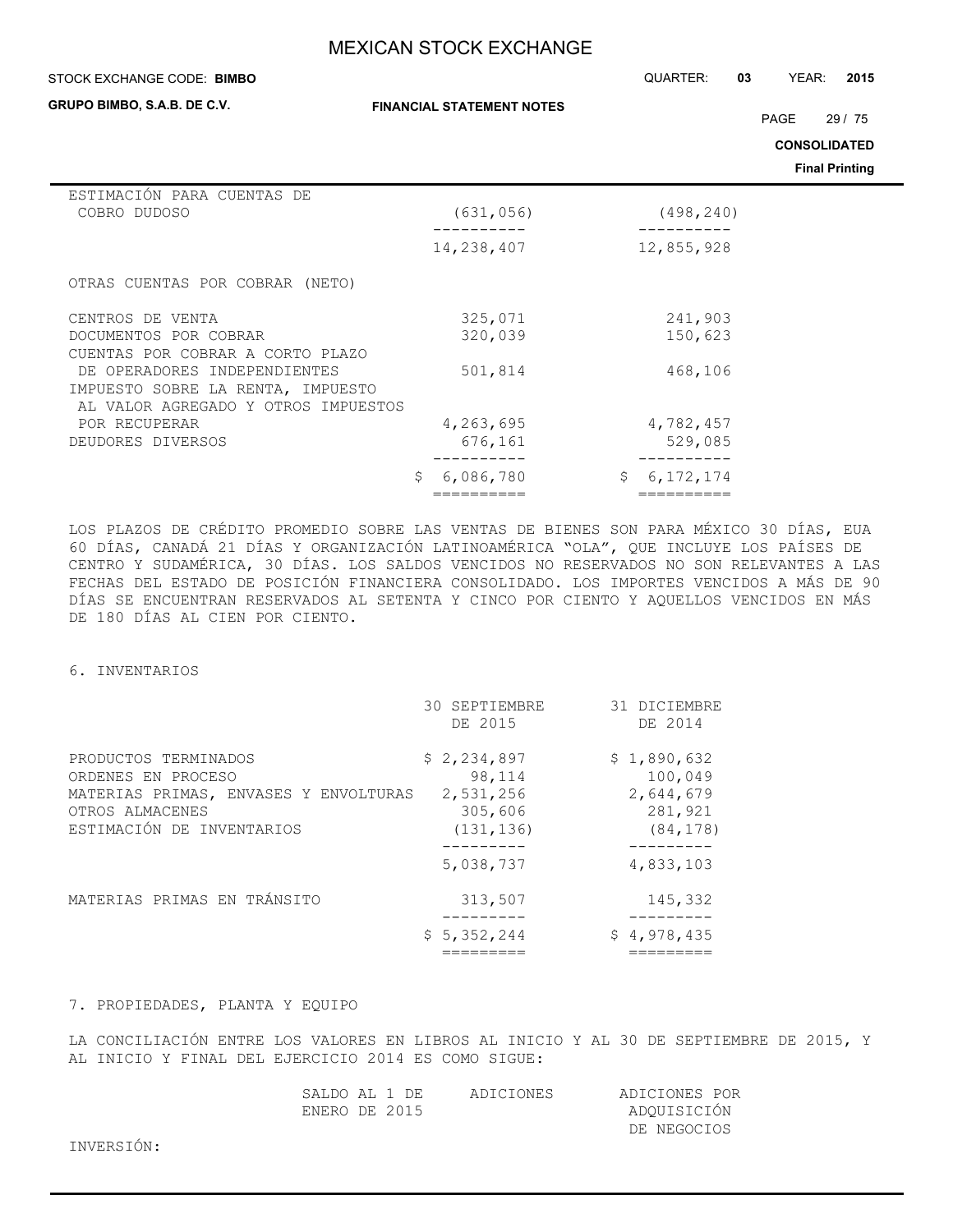#### STOCK EXCHANGE CODE: QUARTER: **03** YEAR: **2015 BIMBO**

**GRUPO BIMBO, S.A.B. DE C.V.**

**FINANCIAL STATEMENT NOTES**

PAGE 30 / 75

**CONSOLIDATED**

**Final Printing**

|                                                       |                           |                                                     |                                  | <b>Final Printing</b> |
|-------------------------------------------------------|---------------------------|-----------------------------------------------------|----------------------------------|-----------------------|
| EDIFICIOS                                             | \$16,970,728              |                                                     | 363,561                          |                       |
| EQUIPO DE FABRICACIÓN                                 | 47,703,576                |                                                     | 1,389,817                        |                       |
| VEHÍCULOS                                             | 12,581,939                |                                                     | 9,127                            |                       |
| EQUIPO DE OFICINA                                     | 661,669                   |                                                     | 13,035                           |                       |
| EQUIPO DE CÓMPUTO                                     | 3,266,704                 |                                                     | 30,812                           |                       |
|                                                       | ----------                |                                                     | ----------                       |                       |
| TOTAL INVERSIÓN                                       | \$81,184,616              |                                                     | 1,806,352                        |                       |
|                                                       |                           |                                                     |                                  |                       |
| DEPRECIACIÓN:                                         |                           |                                                     |                                  |                       |
|                                                       |                           |                                                     |                                  |                       |
| EDIFICIOS                                             |                           | $$ (7,080,299)$ $(582,350)$ $(136,198)$             |                                  |                       |
| EQUIPO DE FABRICACIÓN                                 |                           | $(24, 154, 948)$ $(2, 903, 191)$                    | (732, 944)                       |                       |
| VEHÍCULOS                                             |                           | $(5, 691, 031)$ $(744, 143)$                        | 11,683                           |                       |
| EQUIPO DE OFICINA                                     |                           | $(376, 150)$ $(51, 076)$                            | 6,122                            |                       |
| EQUIPO DE CÓMPUTO                                     |                           | $(2, 441, 152)$ $(328, 235)$ $(30, 709)$            |                                  |                       |
|                                                       | __________                | —————————                                           | ----------                       |                       |
| TOTAL DEPRECIACIÓN                                    |                           |                                                     |                                  |                       |
| ACUMULADA                                             |                           | $(39, 743, 580)$ $(4, 608, 995)$                    | (882, 046)                       |                       |
|                                                       |                           | __________                                          | ----------                       |                       |
| NETO                                                  |                           | $41, 441, 036$ $(4, 608, 995)$                      | 924,306                          |                       |
|                                                       |                           |                                                     |                                  |                       |
| TERRENOS                                              | \$6,093,684               |                                                     | 267,103                          |                       |
| CONSTRUCCIONES EN                                     |                           |                                                     |                                  |                       |
| PROCESO Y MAQUINARIA EN                               |                           |                                                     |                                  |                       |
| TRÁNSITO                                              | 5,128,400                 | 5,690,915                                           | 153,022                          |                       |
|                                                       |                           |                                                     |                                  |                       |
| ACTIVOS DISPONIBLES                                   |                           |                                                     |                                  |                       |
| PARA LA VENTA                                         | (187, 801)<br>----------- | (267, 645)<br>----------                            | __________                       |                       |
| INVERSIÓN NETA                                        | \$52,475,319              | 814,275                                             | 1,344,431                        |                       |
|                                                       | ==========                | =========                                           | ==========                       |                       |
|                                                       |                           |                                                     |                                  |                       |
| CONTINUA                                              |                           |                                                     |                                  |                       |
|                                                       |                           |                                                     |                                  |                       |
|                                                       |                           | EFECTO DE                                           | COSTO POR                        |                       |
|                                                       | TRASPASOS                 | CONVERSIÓN                                          | RETIRO                           |                       |
| INVERSIÓN:                                            |                           |                                                     |                                  |                       |
|                                                       |                           |                                                     |                                  |                       |
| EDIFICIOS                                             |                           | $$675,535$ 824,441                                  | (185, 657)                       |                       |
| EQUIPO DE FABRICACIÓN 4,062,890 2,687,883 (1,476,867) |                           |                                                     |                                  |                       |
| VEHÍCULOS                                             | 870,799                   | 442,490                                             | (445, 366)                       |                       |
| EQUIPO DE OFICINA                                     | 13,976                    | 25,448                                              | (17, 261)                        |                       |
| EQUIPO DE CÓMPUTO                                     |                           | 237,088 244,056                                     |                                  |                       |
|                                                       | ----------                | ----------                                          | (97, 309)<br>$- - - - - - - - -$ |                       |
| TOTAL INVERSIÓN                                       |                           | $$5,860,288$ $4,224,318$                            | (2, 222, 460)                    |                       |
|                                                       | ----------                | ----------                                          | ---------                        |                       |
| DEPRECIACIÓN:                                         |                           |                                                     |                                  |                       |
|                                                       |                           |                                                     |                                  |                       |
| <b>EDIFICIOS</b>                                      | \$                        | 18,271 (408,570)                                    | 139,390                          |                       |
| EQUIPO DE FABRICACIÓN                                 |                           | $(213, 597)$ $(1, 318, 530)$                        | 724,718                          |                       |
| VEHÍCULOS                                             | 37,013                    | (156, 999)                                          | 398,650                          |                       |
|                                                       |                           |                                                     |                                  |                       |
| EQUIPO DE OFICINA                                     | (550)                     | 62,692                                              | 15,591                           |                       |
| EQUIPO DE CÓMPUTO                                     | 832                       | (209, 765)                                          | 93,777                           |                       |
|                                                       | ---------                 | ----------                                          | $- - - - - - - -$                |                       |
| TOTAL DEPRECIACIÓN                                    |                           |                                                     |                                  |                       |
| ACUMULADA                                             | \$<br>----------          | $(158, 031)$ $(2, 031, 172)$<br>$- - - - - - - - -$ | 1,372,126<br>---------           |                       |
|                                                       |                           |                                                     |                                  |                       |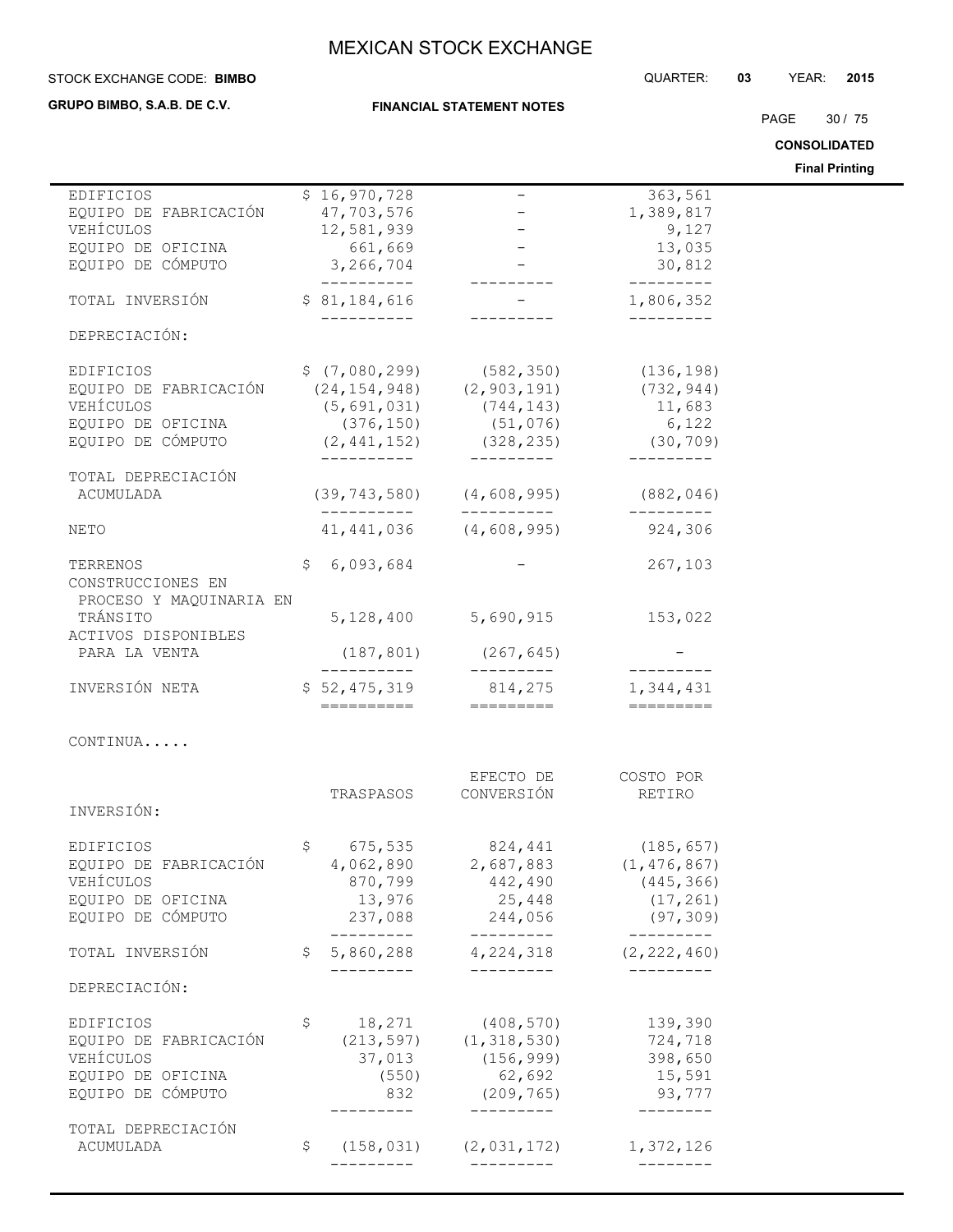| STOCK EXCHANGE CODE: BIMBO                                                                |                |                                          |                                                                                                                                                                                                                                                                                                                                                                                                                                                                                                                             | QUARTER:                                    | 03 | YEAR:               | 2015                  |
|-------------------------------------------------------------------------------------------|----------------|------------------------------------------|-----------------------------------------------------------------------------------------------------------------------------------------------------------------------------------------------------------------------------------------------------------------------------------------------------------------------------------------------------------------------------------------------------------------------------------------------------------------------------------------------------------------------------|---------------------------------------------|----|---------------------|-----------------------|
| GRUPO BIMBO, S.A.B. DE C.V.                                                               |                |                                          | <b>FINANCIAL STATEMENT NOTES</b>                                                                                                                                                                                                                                                                                                                                                                                                                                                                                            |                                             |    |                     |                       |
|                                                                                           |                |                                          |                                                                                                                                                                                                                                                                                                                                                                                                                                                                                                                             |                                             |    | PAGE                | 31/75                 |
|                                                                                           |                |                                          |                                                                                                                                                                                                                                                                                                                                                                                                                                                                                                                             |                                             |    | <b>CONSOLIDATED</b> | <b>Final Printing</b> |
| <b>NETO</b>                                                                               | \$             | 5,702,257                                | 2,193,146                                                                                                                                                                                                                                                                                                                                                                                                                                                                                                                   | (850, 334)                                  |    |                     |                       |
| TERRENOS                                                                                  | \$             | 43,461                                   | 303,263                                                                                                                                                                                                                                                                                                                                                                                                                                                                                                                     | (33, 465)                                   |    |                     |                       |
| CONSTRUCCIONES EN<br>PROCESO Y MAQUINARIA EN<br>TRÁNSITO<br>ACTIVOS DISPONIBLES           |                | (5, 363, 287)                            | 27,554                                                                                                                                                                                                                                                                                                                                                                                                                                                                                                                      |                                             |    |                     |                       |
| PARA LA VENTA                                                                             |                |                                          | (54, 327)<br>----------                                                                                                                                                                                                                                                                                                                                                                                                                                                                                                     |                                             |    |                     |                       |
| INVERSIÓN NETA                                                                            | $\mathsf{S}^-$ | 382,431<br>=========                     | 2,469,636<br>$=$ $=$ $=$ $=$ $=$ $=$ $=$ $=$ $=$                                                                                                                                                                                                                                                                                                                                                                                                                                                                            | (883, 799)<br>$=$ = = = = = = = =           |    |                     |                       |
| CONTINUA                                                                                  |                |                                          |                                                                                                                                                                                                                                                                                                                                                                                                                                                                                                                             |                                             |    |                     |                       |
| INVERSIÓN:                                                                                |                | REVALUACIÓN                              | SALDOS AL<br>30 DE SEPTIEMBRE<br>DE 2015                                                                                                                                                                                                                                                                                                                                                                                                                                                                                    |                                             |    |                     |                       |
| EDIFICIOS<br>EQUIPO DE FABRICACIÓN<br>VEHÍCULOS<br>EQUIPO DE OFICINA<br>EQUIPO DE CÓMPUTO | \$             | 61,301<br>106,080<br>25,110<br>27<br>123 | 18,709,909<br>54, 473, 379<br>13,484,099<br>696,894<br>3,681,474                                                                                                                                                                                                                                                                                                                                                                                                                                                            |                                             |    |                     |                       |
| TOTAL INVERSIÓN                                                                           |                | $- - -$<br>192,641<br>$\mathsf{S}$       | ----------<br>91,045,755                                                                                                                                                                                                                                                                                                                                                                                                                                                                                                    |                                             |    |                     |                       |
| DEPRECIACIÓN:                                                                             |                |                                          |                                                                                                                                                                                                                                                                                                                                                                                                                                                                                                                             |                                             |    |                     |                       |
| EDIFICIOS<br>EQUIPO DE FABRICACIÓN<br>VEHÍCULOS<br>EQUIPO DE OFICINA<br>EQUIPO DE CÓMPUTO | \$             | (8, 465)<br>(14, 665)<br>(17)<br>(115)   | (8,058,221)<br>$(43,009)$ $(28,641,501)$<br>(6, 159, 492)<br>(343, 388)<br>(2, 915, 367)                                                                                                                                                                                                                                                                                                                                                                                                                                    |                                             |    |                     |                       |
| TOTAL DEPRECIACIÓN<br>ACUMULADA                                                           |                |                                          | $(66, 271)$ $(46, 117, 969)$                                                                                                                                                                                                                                                                                                                                                                                                                                                                                                |                                             |    |                     |                       |
| NETO                                                                                      |                |                                          | -----------<br>$$126,370$ 44,927,786                                                                                                                                                                                                                                                                                                                                                                                                                                                                                        |                                             |    |                     |                       |
| TERRENOS<br>CONSTRUCCIONES EN                                                             | \$             |                                          | 19,463 6,693,509                                                                                                                                                                                                                                                                                                                                                                                                                                                                                                            |                                             |    |                     |                       |
| PROCESO Y MAQUINARIA EN<br>TRÁNSITO                                                       |                |                                          | 5,636,604                                                                                                                                                                                                                                                                                                                                                                                                                                                                                                                   |                                             |    |                     |                       |
| ACTIVOS DISPONIBLES<br>PARA LA VENTA                                                      |                |                                          | (509, 773)                                                                                                                                                                                                                                                                                                                                                                                                                                                                                                                  |                                             |    |                     |                       |
| INVERSIÓN NETA                                                                            | $\mathsf{S}$   | ==========                               | -----------<br>145,833 56,748,126<br>$\begin{array}{cccccccccc} \multicolumn{2}{c}{} & \multicolumn{2}{c}{} & \multicolumn{2}{c}{} & \multicolumn{2}{c}{} & \multicolumn{2}{c}{} & \multicolumn{2}{c}{} & \multicolumn{2}{c}{} & \multicolumn{2}{c}{} & \multicolumn{2}{c}{} & \multicolumn{2}{c}{} & \multicolumn{2}{c}{} & \multicolumn{2}{c}{} & \multicolumn{2}{c}{} & \multicolumn{2}{c}{} & \multicolumn{2}{c}{} & \multicolumn{2}{c}{} & \multicolumn{2}{c}{} & \multicolumn{2}{c}{} & \multicolumn{2}{c}{} & \mult$ |                                             |    |                     |                       |
| INVERSIÓN:                                                                                |                | ENERO DE 2014                            | SALDO AL 1 DE ADICIONES                                                                                                                                                                                                                                                                                                                                                                                                                                                                                                     | ADICIONES POR<br>ADQUISICIÓN<br>DE NEGOCIOS |    |                     |                       |
|                                                                                           |                |                                          |                                                                                                                                                                                                                                                                                                                                                                                                                                                                                                                             |                                             |    |                     |                       |
| EDIFICIOS                                                                                 |                | \$14,272,585                             |                                                                                                                                                                                                                                                                                                                                                                                                                                                                                                                             | 1,673,353                                   |    |                     |                       |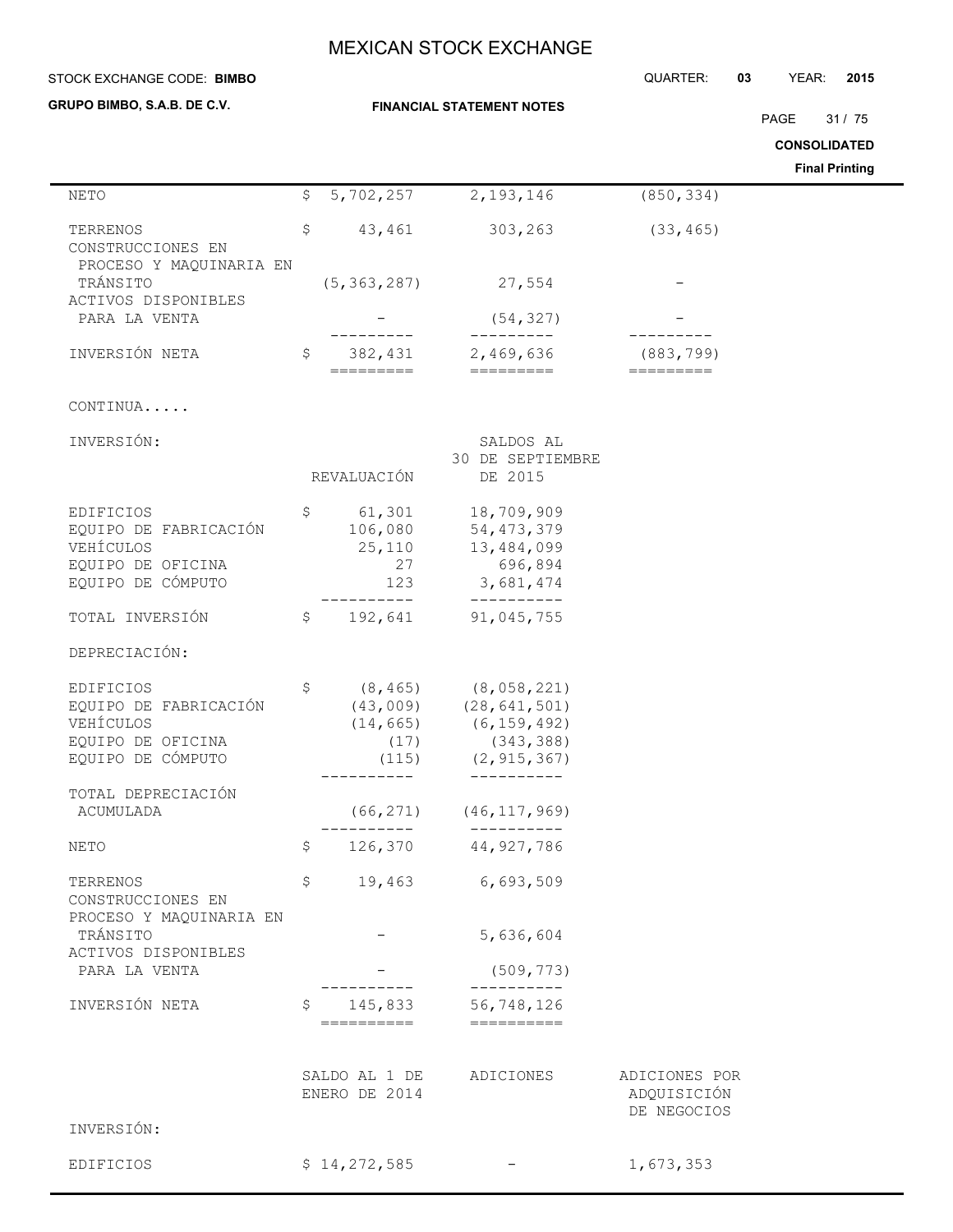### **STOCK EXCHANGE CODE: BIMBO**

**GRUPO BIMBO, S.A.B. DE C.V.**

**FINANCIAL STATEMENT NOTES**

PAGE 32 / 75

**CONSOLIDATED**

**Final Printing**

|                                                            |                           |                                                                                                      |                                                  | <b>Final Printing</b> |
|------------------------------------------------------------|---------------------------|------------------------------------------------------------------------------------------------------|--------------------------------------------------|-----------------------|
| EQUIPO DE FABRICACIÓN                                      | 39,772,021                | $\overline{\phantom{m}}$                                                                             | 3,588,744                                        |                       |
| VEHÍCULOS                                                  | 11,290,539                |                                                                                                      | 60,090                                           |                       |
| EQUIPO DE OFICINA                                          | 544,284                   |                                                                                                      | 91,604                                           |                       |
| EQUIPO DE CÓMPUTO                                          | 3,158,650<br>-----------  | $\mathcal{L}_{\text{max}} = \mathcal{L}_{\text{max}}$                                                | 24,919<br>----------                             |                       |
| TOTAL INVERSIÓN                                            | \$69,038,079              |                                                                                                      | 5,438,710                                        |                       |
| DEPRECIACIÓN:                                              |                           |                                                                                                      | ----------                                       |                       |
| EDIFICIOS                                                  |                           |                                                                                                      | (16, 125)                                        |                       |
| EQUIPO DE FABRICACIÓN                                      |                           | $\begin{array}{cccc} \xi & (6, 519, 301) & (521, 604) \\ (21, 073, 395) & (3, 495, 278) \end{array}$ | (45, 521)                                        |                       |
| VEHÍCULOS                                                  | (5, 197, 969)             | (864, 068)                                                                                           | (13, 913)                                        |                       |
| EQUIPO DE OFICINA                                          | (455, 849)                | (41, 336)                                                                                            | (4, 851)                                         |                       |
| EQUIPO DE CÓMPUTO                                          |                           | $(2, 343, 993)$ $(486, 256)$                                                                         | (9,016)                                          |                       |
|                                                            | __________                | __________                                                                                           | ----------                                       |                       |
| TOTAL DEPRECIACIÓN<br>ACUMULADA                            |                           | $(35, 590, 507)$ $(5, 408, 542)$ $(89, 426)$                                                         |                                                  |                       |
| NETO                                                       |                           | 33, 447, 572 (5, 408, 542) 5, 349, 284                                                               |                                                  |                       |
| TERRENOS<br>CONSTRUCCIONES EN                              |                           | $$5,280,176$ 111,032                                                                                 | 586,513                                          |                       |
| PROCESO Y MAQUINARIA EN<br>TRÁNSITO<br>ACTIVOS DISPONIBLES |                           | 4,008,782 7,033,985                                                                                  | 505, 299                                         |                       |
| PARA LA VENTA                                              | (54, 022)                 | (126, 799)<br>----------                                                                             | __________                                       |                       |
| INVERSIÓN NETA                                             | -----------<br>========== | $$42,682,508$ 1,609,676<br>=========                                                                 | 6,441,096<br>$=$ $=$ $=$ $=$ $=$ $=$ $=$ $=$ $=$ |                       |
| CONTINUA                                                   |                           |                                                                                                      |                                                  |                       |
|                                                            |                           |                                                                                                      |                                                  |                       |
|                                                            | TRASPASOS                 | EFECTO DE<br>CONVERSIÓN                                                                              | COSTO POR<br>RETIRO                              |                       |
| INVERSIÓN:                                                 |                           |                                                                                                      |                                                  |                       |
| <b>EDIFICIOS</b>                                           |                           |                                                                                                      |                                                  |                       |
| EQUIPO DE FABRICACIÓN                                      |                           | $$704,052$ $405,672$ $(418,120)$<br>3,543,564 $1,286,362$ $(1,225,450)$                              |                                                  |                       |
| VEHÍCULOS                                                  |                           | 1,423,015 136,069                                                                                    | (416, 212)                                       |                       |
| EQUIPO DE OFICINA                                          | 268,732                   | 17,313                                                                                               | (260, 264)                                       |                       |
| EQUIPO DE CÓMPUTO                                          |                           | 387,862 156,645                                                                                      | (472, 519)                                       |                       |
| TOTAL INVERSIÓN                                            | \$<br>_________           | ----------<br>$6, 327, 225$ 2,002,061 (2,792,565)                                                    | __________                                       |                       |
| DEPRECIACIÓN:                                              | _________                 | ----------                                                                                           | _________                                        |                       |
| <b>EDIFICIOS</b>                                           | \$                        | (202, 227)                                                                                           | 240,595                                          |                       |
| EQUIPO DE FABRICACIÓN                                      |                           | (621, 212)                                                                                           | 1,158,918                                        |                       |
| VEHÍCULOS                                                  |                           | (18, 203)                                                                                            | 416,646                                          |                       |
| EQUIPO DE OFICINA                                          |                           | (13, 272)                                                                                            | 139,158                                          |                       |
| EQUIPO DE CÓMPUTO                                          |                           | (74, 117)                                                                                            | 472,230                                          |                       |
| TOTAL DEPRECIACIÓN                                         |                           |                                                                                                      | ---------                                        |                       |
| ACUMULADA                                                  | \$                        | (929, 031)<br>----------                                                                             | 2,427,547<br>----------                          |                       |
| NETO                                                       | \$<br>6,327,225           | 1,073,030                                                                                            | (365, 018)                                       |                       |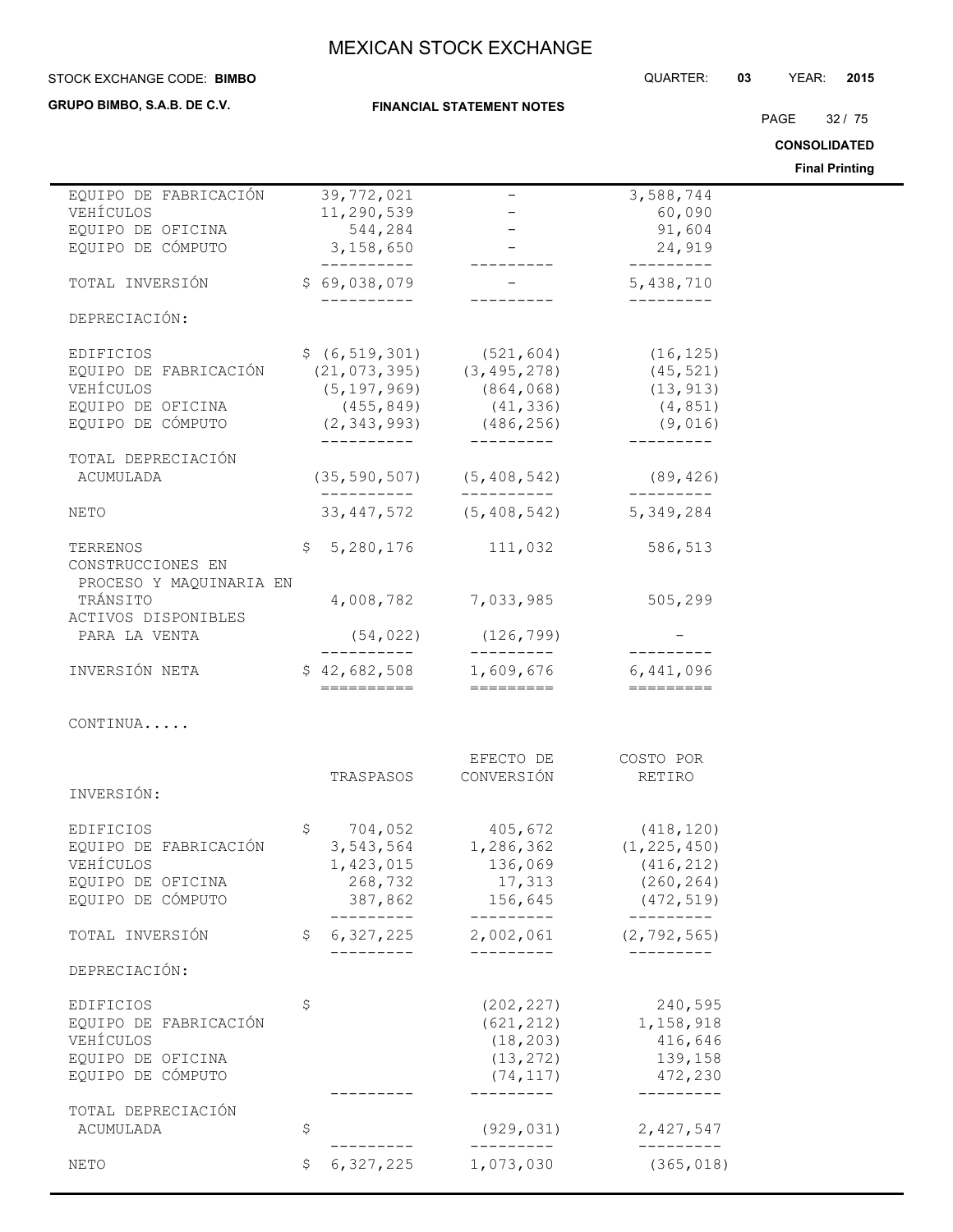| STOCK EXCHANGE CODE: BIMBO                                                                |              |                                                          |                                                                             | QUARTER:                | 03 | YEAR:                       | 2015                           |
|-------------------------------------------------------------------------------------------|--------------|----------------------------------------------------------|-----------------------------------------------------------------------------|-------------------------|----|-----------------------------|--------------------------------|
| GRUPO BIMBO, S.A.B. DE C.V.                                                               |              |                                                          | <b>FINANCIAL STATEMENT NOTES</b>                                            |                         |    | PAGE<br><b>CONSOLIDATED</b> | 33/75<br><b>Final Printing</b> |
|                                                                                           |              |                                                          |                                                                             |                         |    |                             |                                |
| TERRENOS<br>CONSTRUCCIONES EN<br>PROCESO Y MAQUINARIA EN                                  | \$           |                                                          | 141,564                                                                     | (45, 628)               |    |                             |                                |
| TRÁNSITO<br>ACTIVOS DISPONIBLES                                                           |              | (6, 327, 225)                                            | (87, 599)                                                                   | (4, 842)                |    |                             |                                |
| PARA LA VENTA                                                                             |              |                                                          | (6, 980)                                                                    |                         |    |                             |                                |
| INVERSIÓN NETA                                                                            | \$           | =========                                                | 1,120,015<br>=========                                                      | (415, 488)<br>========= |    |                             |                                |
| CONTINUA                                                                                  |              |                                                          |                                                                             |                         |    |                             |                                |
| INVERSIÓN:                                                                                |              | REVALUACIÓN                                              | SALDOS AL<br>31 DE DICIEMBRE<br>DE 2014                                     |                         |    |                             |                                |
| <b>EDIFICIOS</b><br>EQUIPO DE FABRICACIÓN<br>VEHÍCULOS                                    | \$           | 333,186<br>738,335<br>88,438                             | 16,970,728<br>47,703,576<br>12,581,939                                      |                         |    |                             |                                |
| EQUIPO DE OFICINA<br>EQUIPO DE CÓMPUTO                                                    |              | $-$<br>11,147<br>_________                               | 661,669<br>3,266,704<br>-----------                                         |                         |    |                             |                                |
| TOTAL INVERSIÓN                                                                           | $\mathsf{S}$ | 1, 171, 106                                              | 81, 184, 616                                                                |                         |    |                             |                                |
| DEPRECIACIÓN:                                                                             |              |                                                          |                                                                             |                         |    |                             |                                |
| EDIFICIOS<br>EQUIPO DE FABRICACIÓN<br>VEHÍCULOS<br>EQUIPO DE OFICINA<br>EQUIPO DE CÓMPUTO | \$           | (61, 637)<br>(78, 460)<br>(13, 524)<br>$\qquad \qquad -$ | (7,080,299)<br>(24, 154, 948)<br>(5,691,031)<br>(376, 150)<br>(2, 441, 152) |                         |    |                             |                                |
| TOTAL DEPRECIACIÓN                                                                        |              |                                                          | ----------                                                                  |                         |    |                             |                                |
| ACUMULADA                                                                                 |              |                                                          | $(153, 621)$ $(39, 743, 580)$                                               |                         |    |                             |                                |
| NETO                                                                                      | \$           | 1,017,485                                                | 41, 441, 036                                                                |                         |    |                             |                                |
| TERRENOS<br>CONSTRUCCIONES EN<br>PROCESO Y MAQUINARIA EN                                  | \$           |                                                          | 20,027 6,093,684                                                            |                         |    |                             |                                |
| TRÁNSITO<br>ACTIVOS DISPONIBLES                                                           |              |                                                          | 5,128,400                                                                   |                         |    |                             |                                |
| PARA LA VENTA                                                                             |              | . - - - - - -                                            | (187, 801)                                                                  |                         |    |                             |                                |
| INVERSIÓN NETA                                                                            |              | \$1,037,512<br>=========                                 | 52, 475, 319                                                                |                         |    |                             |                                |

LAS ASOCIADAS DE LA ENTIDAD SE DETALLAN A CONTINUACIÓN:

|          |               | 30 SEPTIEMBRE | 31 DICIEMBRE |
|----------|---------------|---------------|--------------|
|          |               | DE 2015       | DE 2014      |
| ASOCIADA | PARTICIPACIÓN |               |              |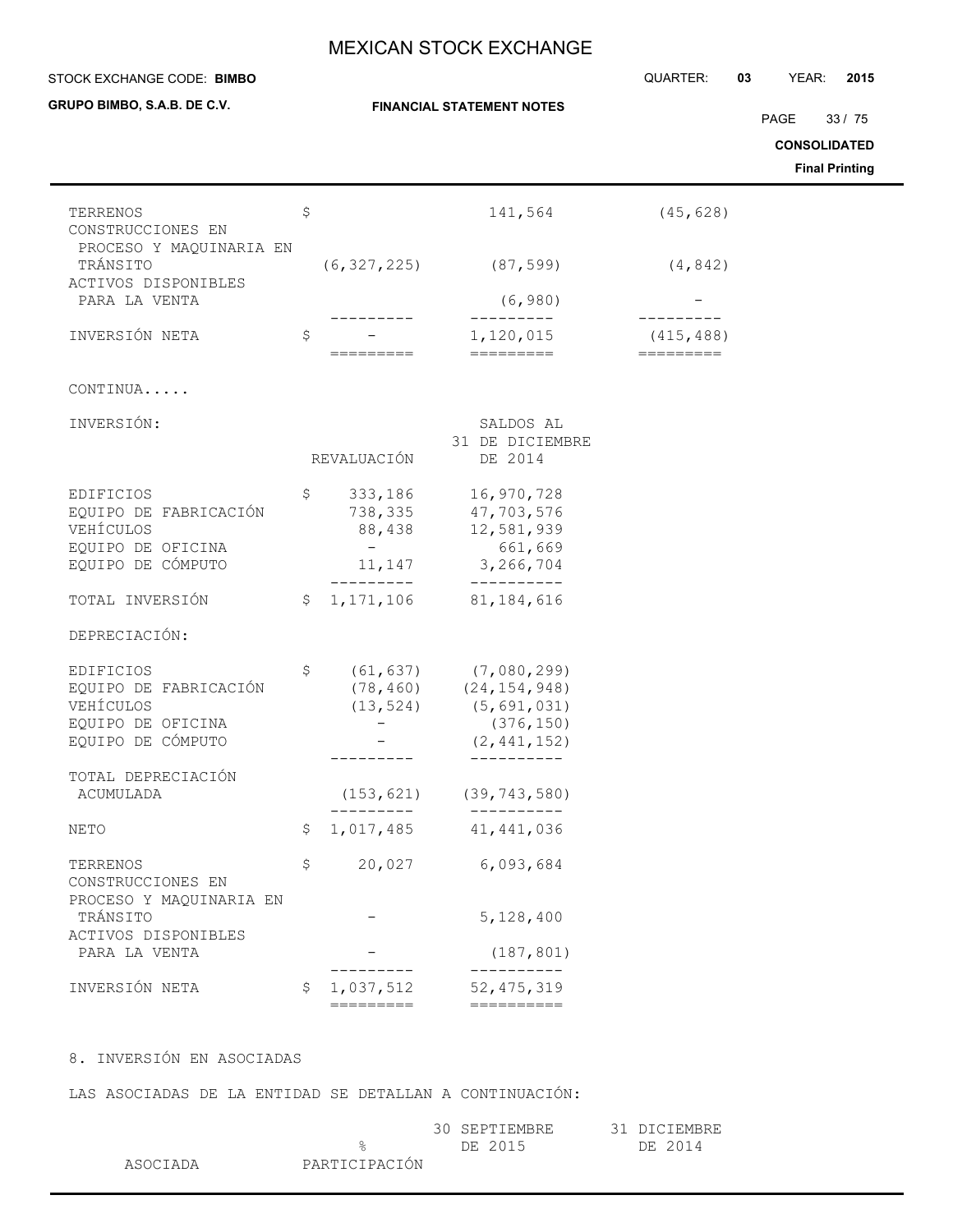#### STOCK EXCHANGE CODE: QUARTER: **03** YEAR: **2015 BIMBO**

**GRUPO BIMBO, S.A.B. DE C.V.**

**FINANCIAL STATEMENT NOTES**

PAGE 34 / 75

**CONSOLIDATED**

**Final Printing**

| BETA SAN MIGUEL, S.A. DE CV.   | 8      | \$557,188   | \$528,068   |
|--------------------------------|--------|-------------|-------------|
| MUNDO DULCE, S.A. DE C.V.      | 50     | 271,348     | 271,348     |
| FÁBRICA DE GALLETAS LA         |        |             |             |
| MODERNA, S.A. DE C.V.          | 50     | 216,100     | 247,157     |
| GRUPO LA MODERNA, S.A. DE C.V. | 3      | 156,320     | 156,320     |
| CONGELACIÓN Y ALMACENAJE       |        |             |             |
| DEL CENTRO, S.A. DE C.V.       | 15     | 135,643     | 125,579     |
| FIN COMÚN, S.A. DE C.V.        | 36     | 88,957      | 96,009      |
| PRODUCTOS RICH, S.A. DE C.V.   | 18     | 127,573     | 118,089     |
| OVOPLUS, S.A. DE C.V.          | 25     | 46,784      | 46,784      |
| BLUE LABEL DE MÉXICO,          |        |             |             |
| $S.A.$ DE $C.V.$               | 46     | 172,875     | 375,718     |
| OTRAS                          | VARIOS | 86,492      | 65,632      |
|                                |        |             |             |
|                                |        | \$1,859,280 | \$2,030,704 |
|                                |        |             |             |

TODAS LAS COMPAÑÍAS ASOCIADAS ESTÁN CONSTITUIDAS Y OPERAN EN MÉXICO Y SE RECONOCEN UTILIZANDO EL MÉTODO DE PARTICIPACIÓN EN LOS ESTADOS FINANCIEROS CONSOLIDADOS. LAS INVERSIONES PERMANENTES EN BETA SAN MIGUEL, S. A. DE C.V., GRUPO LA MODERNA, S.A. DE C.V. Y PRODUCTOS RICH, S.A. DE C.V., SE CONSIDERAN ASOCIADAS POR QUE SE TIENE INFLUENCIA SIGNIFICATIVA SOBRE ELLAS, YA QUE SE TIENE REPRESENTACIÓN EN EL CONSEJO DE ADMINISTRACIÓN DE DICHAS ASOCIADAS.

#### 9. ACTIVOS INTANGIBLES

LA INTEGRACIÓN DE LOS ACTIVOS INTANGIBLES POR ÁREA GEOGRÁFICA ES LA SIGUIENTE:

|              | 30 SEPTIEMBRE | 31 DICIEMBRE |
|--------------|---------------|--------------|
|              | DE 2015       | DE 2014      |
| MÉXICO       | \$8,883,442   | \$8,889,930  |
| EUA Y CANADA | 26,812,514    | 25,830,737   |
| EUROPA       | 1,820,492     | 1,597,597    |
| OLA          | 2,044,627     | 1,641,946    |
|              |               |              |
|              | \$41,561,075  | \$37,960,210 |
|              |               |              |

AL 30 DE SEPTIEMBRE DE 2015 Y 31 DE DICIEMBRE DE 2014, LA INTEGRACIÓN POR CONCEPTO DE LOS ACTIVOS INTANGIBLES ES LA SIGUIENTE:

|                                    | PROMEDIO DE<br>VIDA ÚTIL | 30 SEPTIEMBRE<br>DE 2015 | 31 DICIEMBRE<br>DE 2014 |
|------------------------------------|--------------------------|--------------------------|-------------------------|
| MARCAS<br>DERECHOS DE DISTRIBUCIÓN | INDEFINIDA               | \$29,795,520             | \$27,150,839            |
| Y USO                              | INDEFINIDA               | 5,056,437                | 4, 244, 343             |
|                                    |                          | 34,851,957               | 31, 395, 182            |
| RELACIONES CON CLIENTES            | 18 AÑOS                  | 9,647,822                | 8,650,240               |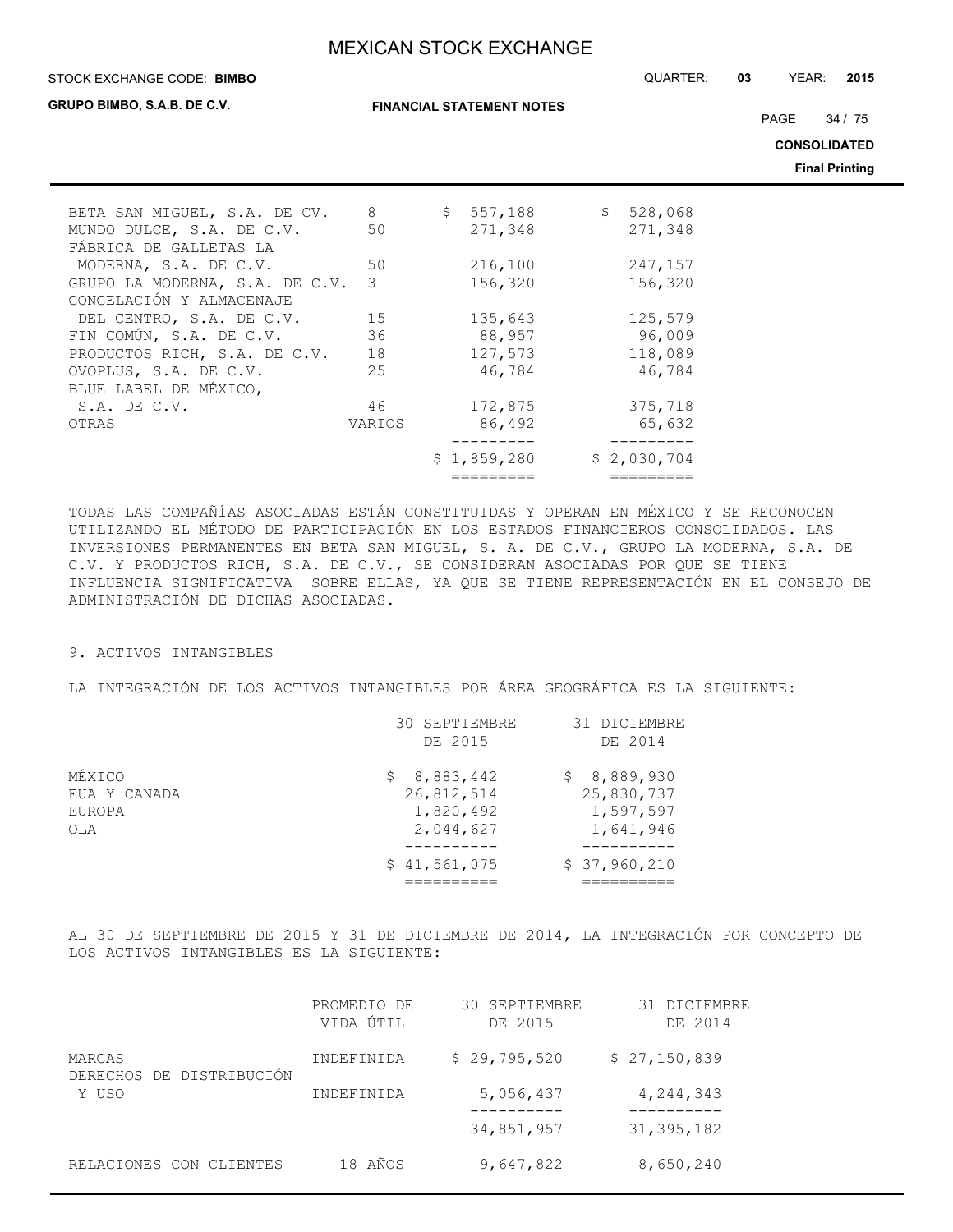#### STOCK EXCHANGE CODE: QUARTER: **03** YEAR: **2015 BIMBO**

**GRUPO BIMBO, S.A.B. DE C.V.**

**FINANCIAL STATEMENT NOTES**

PAGE 35 / 75

**CONSOLIDATED**

**Final Printing**

| 8 Y 2 AÑOS | 543,576       | 470,407       |  |
|------------|---------------|---------------|--|
| 5 AÑOS     | 103,622       | 103,622       |  |
|            | 38,655        | 38,655        |  |
|            |               |               |  |
|            | 10,333,675    | 9,262,924     |  |
|            | (3, 624, 557) | (2, 697, 896) |  |
|            |               |               |  |
|            | 6,709,118     | 6, 565, 028   |  |
|            |               |               |  |
|            | \$41,561,075  | \$37,960,210  |  |
|            |               |               |  |
|            |               |               |  |

LA ENTIDAD MANTIENE ACTIVOS INTANGIBLES POR RELACIONES CON CLIENTES, RESULTANTES DE LA ADQUISICIÓN DE WESTON FOODS, INC. EN 2009 Y DE SARA LEE BAKERY GROUP, INC. EN 2011. EL VALOR NETO EN LIBROS DE ESTOS ACTIVOS AL 31 DE DICIEMBRE DE 2014 Y SU VIDA ÚTIL REMANENTE SON DE \$3,283,288 Y \$1,253,282 Y ENTRE 12 Y 15 AÑOS, RESPECTIVAMENTE.

LOS ACTIVOS INTANGIBLES POR ÁREA GEOGRÁFICA CORRESPONDEN A LAS SIGUIENTES UNIDADES GENERADORAS DE EFECTIVO:

|               | ==========       | ==========   |
|---------------|------------------|--------------|
|               | 41,561,075       | 37,960,210   |
| OTRAS         | 1,006,845        | 499,600      |
| FARGO         | 633,727          | 603,842      |
| BRASIL        | 404,055          | 537,523      |
| OLA:          |                  |              |
| ARGENTINA     | 77,730           | 53,733       |
| REINO UNIDO   | 845,059          | 751,534      |
| <b>ESPAÑA</b> | 897,703          | 792,432      |
| EUROPA:       |                  |              |
| CANADÁ        | 7,835,139        | 7,473,381    |
| EUA           | 20,937,375       | 18, 357, 973 |
| EUA Y CANADÁ  |                  |              |
| OTRAS         | 61,192           | 61,142       |
| <b>BBU</b>    | 7,048,000        | 7,048,000    |
| <b>BIMBO</b>  | 310,000          | 310,000      |
| EL GLOBO      | 357,500          | 357,500      |
| <b>BARCEL</b> | 1,106,750        | 1, 113, 500  |
| MÉXICO:       |                  |              |
|               |                  |              |
|               | DE 2015          | DE 2014      |
|               | 30<br>SEPTIEMBRE | 31 DICIEMBRE |

|                                                 | MARCAS       | DERECHOS DE<br>DISTRIBUCIÓN<br>Y USO | RELACIONES<br>CON CLIENTES | LICENCIAS Y<br>SOFTWARE |
|-------------------------------------------------|--------------|--------------------------------------|----------------------------|-------------------------|
| SALDOS AL INICIO<br>DE 2014                     | 20, 139, 342 | 2,513,766                            | 5,663,676                  | 335,701                 |
| ADICIONES<br>ENTIDADES DE PROPÓSITO             |              | 5,578                                |                            |                         |
| ESPECÍFICO<br>ADQUISICIÓN DE NEGOCIOS 5,472,029 |              | 1,409,072                            | 2,186,360                  | 87,149                  |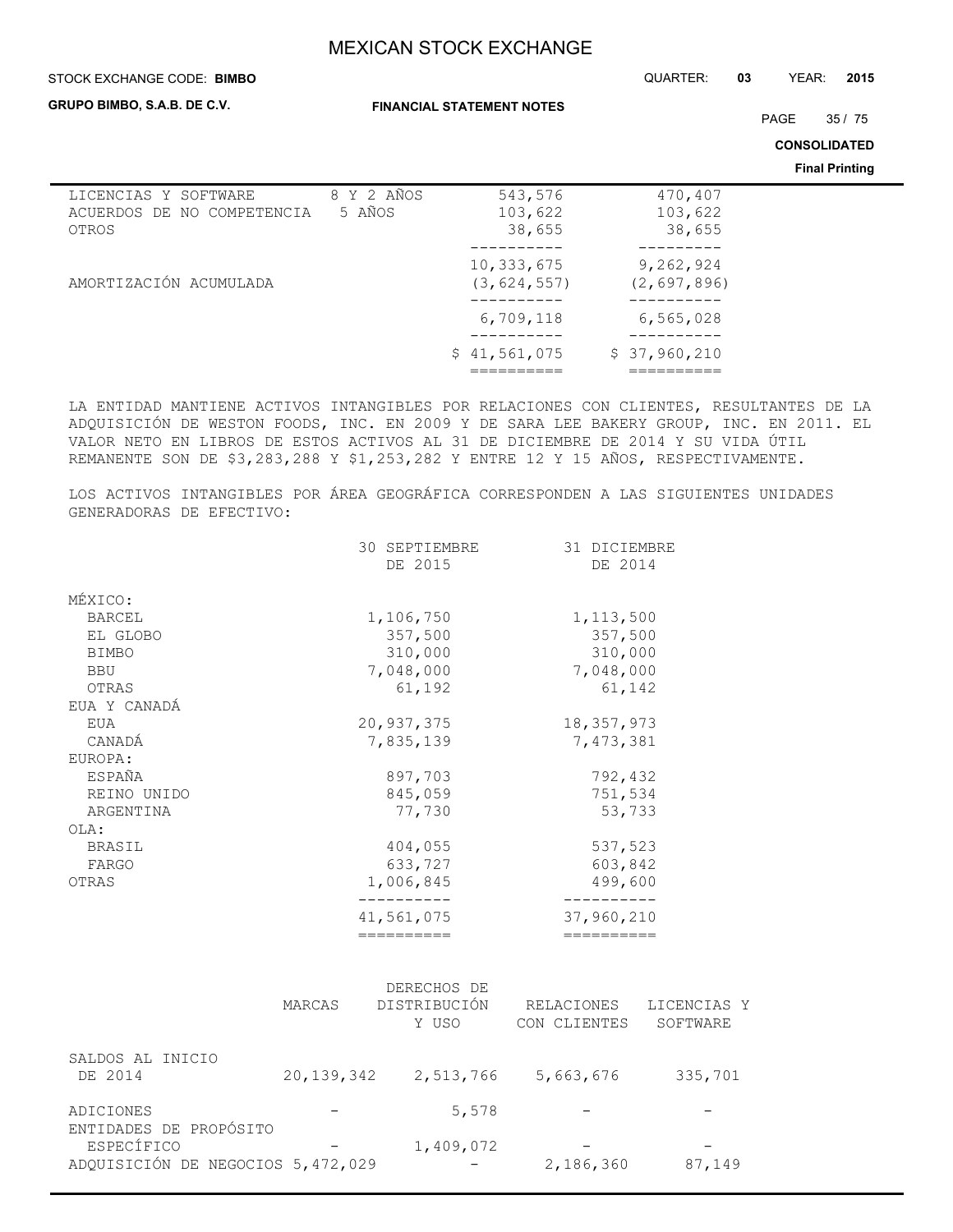#### STOCK EXCHANGE CODE: QUARTER: **03** YEAR: **2015 BIMBO**

**GRUPO BIMBO, S.A.B. DE C.V.**

**FINANCIAL STATEMENT NOTES**

PAGE 36 / 75

**CONSOLIDATED**

**Final Printing**

| EFECTO DE DIFERENCIAS EN TIPO DE                            |              |                          |                                                       |                  |
|-------------------------------------------------------------|--------------|--------------------------|-------------------------------------------------------|------------------|
| CAMBIO DE MONEDA<br>EXTRANJERA                              |              |                          | 1,539,741 315,927 800,204                             | 47,557           |
|                                                             |              | ----------               |                                                       |                  |
| SALDOS AL 31 DE DICIEMBRE<br>DE 2014                        |              |                          | $$27,151,112$ $$4,244,343$ $$8,650,240$ $$470,407$    |                  |
|                                                             |              |                          |                                                       |                  |
| ADICIONES                                                   | 902, 133     |                          |                                                       |                  |
| ENTIDADES DE PROPÓSITO                                      |              |                          |                                                       |                  |
| ESPECÍFICO<br>ADQUISICIÓN DE NEGOCIOS -                     |              | 151,911                  |                                                       |                  |
| EFECTO DE DIFERENCIAS EN TIPO DE                            |              |                          |                                                       |                  |
| CAMBIO DE MONEDA                                            |              |                          |                                                       |                  |
| EXTRANJERA                                                  | -------      |                          | 1,742,275 660,183 997,582 73,169<br>--------          | -------          |
| SALDOS AL 30 DE SEPTIEMBRE                                  |              |                          |                                                       |                  |
| DE 2015                                                     |              |                          | $$29,795,520$$ $$5,056,437$$ $$9,647,822$$ $$543,576$ |                  |
|                                                             | ========     |                          |                                                       |                  |
|                                                             |              |                          |                                                       |                  |
|                                                             | ACUERDOS DE  |                          | ACTIVOS                                               |                  |
|                                                             | NO –         |                          | OTROS DISPONIBLES                                     | TOTAL            |
|                                                             | COMPETENCIA  |                          | PARA LA VENTA                                         |                  |
|                                                             |              |                          |                                                       |                  |
| SALDOS AL INICIO<br>DE 2014                                 |              | 92,065 34,344            |                                                       | 28,778,894       |
|                                                             |              |                          |                                                       |                  |
| ADICIONES                                                   |              |                          |                                                       | 5,578            |
| ENTIDADES DE PROPÓSITO                                      |              |                          |                                                       |                  |
| ESPECÍFICO                                                  |              |                          |                                                       | $-1,409,072$     |
| ADQUISICIÓN DE NEGOCIOS<br>EFECTO DE DIFERENCIAS EN TIPO DE |              |                          |                                                       | 7,745,538        |
| CAMBIO DE MONEDA                                            |              |                          |                                                       |                  |
| EXTRANJERA                                                  | 11,557       | 4,311                    |                                                       | 2,719,297        |
|                                                             |              |                          |                                                       |                  |
| SALDO AL 31 DE DICIEMBRE                                    |              |                          |                                                       |                  |
| DE 2014                                                     | $\mathsf{S}$ | $103,622 \t5 38,655 \t5$ |                                                       | $-$ \$40,658,379 |
| ADICIONES                                                   |              |                          |                                                       | 902,133          |
| ENTIDADES DE PROPÓSITO                                      |              |                          |                                                       |                  |
| ESPECÍFICO                                                  |              |                          |                                                       | 151,911          |
| ADQUISICIÓN DE NEGOCIOS                                     |              |                          |                                                       |                  |
| EFECTO DE DIFERENCIAS EN TIPO DE<br>CAMBIO DE MONEDA        |              |                          |                                                       |                  |
| EXTRANJERA                                                  |              |                          |                                                       | 3, 473, 209      |
|                                                             |              |                          |                                                       |                  |
| SALDO AL 30 DE SEPTIEMBRE                                   |              |                          |                                                       |                  |
| DE 2015                                                     | \$           | $103,622$ \$ 38,655 \$   |                                                       | \$45,185,632     |
|                                                             | =========    | =======                  | ========                                              | ==========       |

AMORTIZACIÓN ACUMULADA Y DETERIORO

|        | DERECHOS DE                         |                       |  |
|--------|-------------------------------------|-----------------------|--|
| MARCAS | DISTRIBUCIÓN RELACIONES LICENCIAS Y |                       |  |
|        | Y USO                               | CON CLIENTES SOFTWARE |  |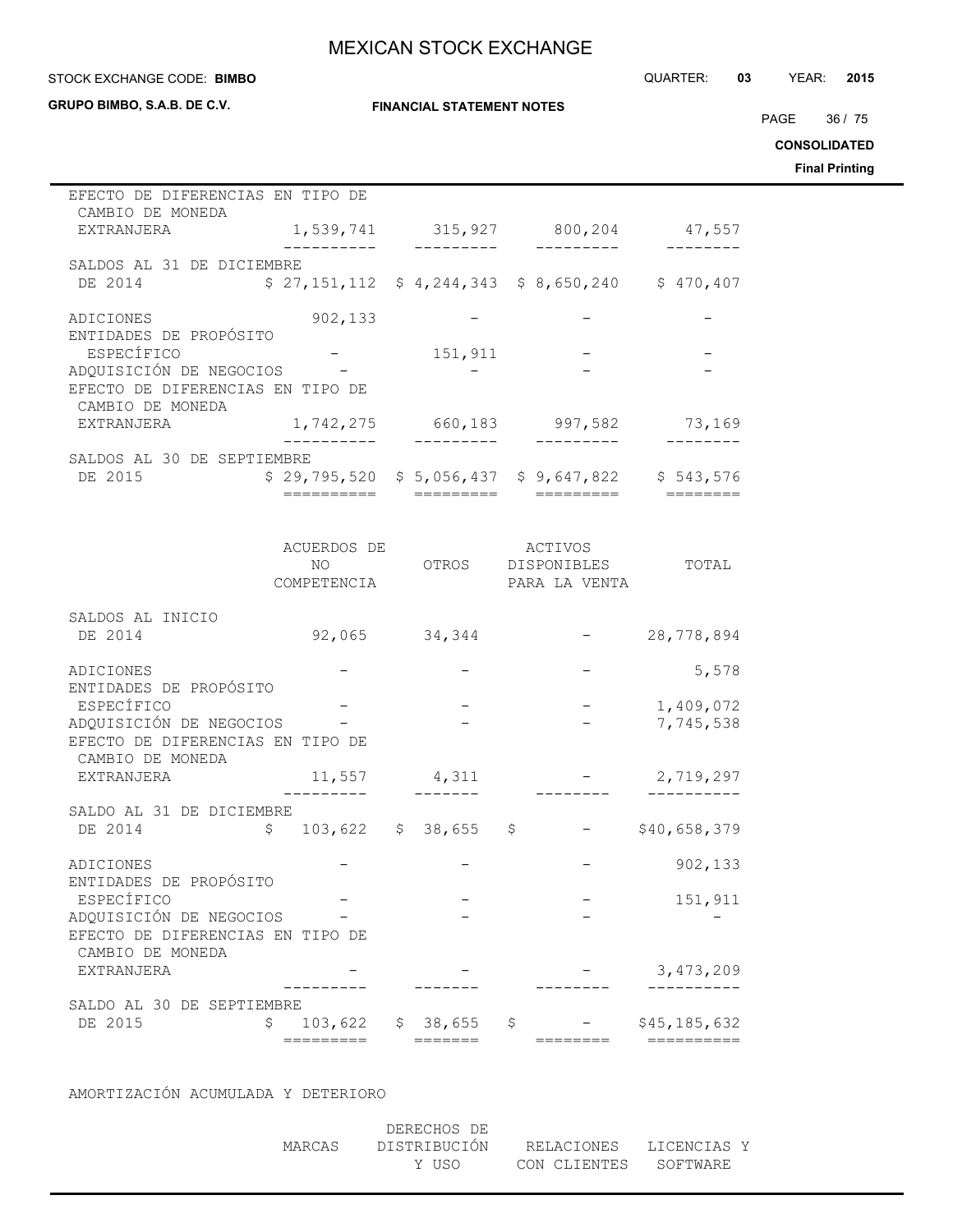STOCK EXCHANGE CODE: QUARTER: **03** YEAR: **2015 BIMBO**

| GRUPO BIMBO, S.A.B. DE C.V.                                                                                                |                               | <b>FINANCIAL STATEMENT NOTES</b> |                                                                     |                                                                                                   | PAGE 37 / 75<br><b>CONSOLIDATED</b><br><b>Final Printing</b> |
|----------------------------------------------------------------------------------------------------------------------------|-------------------------------|----------------------------------|---------------------------------------------------------------------|---------------------------------------------------------------------------------------------------|--------------------------------------------------------------|
| SALDOS AL INICIO<br>DE 2014                                                                                                |                               |                                  |                                                                     | $$(118, 574) $ (193, 863) $ (1, 266, 959) $ (177, 167)$                                           |                                                              |
| GASTO POR AMORTIZACIÓN (3,767) – (360,806) (41,799)<br>DETERIORO (68,872) (96,942) – –<br>EFECTO DE DIFERENCIAS EN TIPO DE |                               |                                  |                                                                     |                                                                                                   |                                                              |
| CAMBIO DE MONEDA<br>EXTRANJERA                                                                                             |                               |                                  |                                                                     | $(19, 197)$ $(38, 681)$ $(222, 243)$ $(28, 066)$                                                  |                                                              |
| SALDO AL 31 DE DICIEMBRE<br>DE 2014                                                                                        |                               |                                  |                                                                     | $\frac{1}{2}$ (210,410) $\frac{1}{2}$ (329,486) $\frac{1}{2}$ (1,850,008) $\frac{1}{2}$ (247,032) |                                                              |
| GASTO POR AMORTIZACIÓN (6,750)<br>DETERIORO<br>EFECTO DE DIFERENCIAS EN TIPO DE                                            |                               |                                  | $-$ (509,478)                                                       |                                                                                                   |                                                              |
| CAMBIO DE MONEDA<br>EXTRANJERA                                                                                             |                               |                                  |                                                                     | $(32, 728)$ $(51, 250)$ $(287, 758)$ $(38, 424)$                                                  |                                                              |
| SALDO AL 30 DE SEPTIEMBRE<br>DE 2015                                                                                       |                               |                                  | ==========  =========  =========                                    | $$(249,888)$ $$(380,736)$ $$(2,647,244)$ $$(285,456)$<br>==========                               |                                                              |
| SALDOS AL 31 DE DICIEMBRE<br>DE 2014                                                                                       | ___________  _________        |                                  | $$26,940,702$$ $$3,914,857$$ $$6,800,232$$ $$223,375$<br>__________ |                                                                                                   |                                                              |
| SALDOS AL 30 DE SEPTIEMBRE<br>\$29,545,632 \$4,675,701 \$7,000,578 \$258,120<br>DE 2015                                    |                               |                                  |                                                                     |                                                                                                   |                                                              |
|                                                                                                                            | ACUERDOS DE<br>COMPETENCIA    |                                  | ACTIVOS<br>NO OTROS DISPONIBLES<br>PARA LA VENTA                    | TOTAL                                                                                             |                                                              |
| SALDOS AL INICIO<br>\$<br>DE 2014                                                                                          |                               |                                  |                                                                     | $(19, 547)$ \$ $(26, 146)$ \$ - \$ $(1, 802, 256)$                                                |                                                              |
| GASTO POR AMORTIZACIÓN (15,267) (273)<br>DETERIORO<br>EFECTO DE DIFERENCIAS EN TIPO DE                                     |                               |                                  |                                                                     | (421, 912)<br>(165, 814)                                                                          |                                                              |
| CAMBIO DE MONEDA<br>EXTRANJERA                                                                                             |                               |                                  |                                                                     | (308, 187)                                                                                        |                                                              |
| SALDOS AL 31 DE DICIEMBRE<br>DE 2014<br>\$                                                                                 | $(34, 814)$ \$ $(26, 419)$ \$ |                                  |                                                                     | $-$ \$ (2,698,169)                                                                                |                                                              |
| GASTO POR AMORTIZACIÓN<br>DETERIORO<br>EFECTO DE DIFERENCIAS EN TIPO DE                                                    |                               |                                  |                                                                     | (516, 228)                                                                                        |                                                              |
| CAMBIO DE MONEDA<br>EXTRANJERA                                                                                             |                               |                                  |                                                                     | (410, 160)                                                                                        |                                                              |
| SALDOS AL 30 DE SEPTIEMBRE<br>DE 2015                                                                                      |                               |                                  |                                                                     | $\zeta$ (34,814) $\zeta$ (26,419) $\zeta$ - $\zeta$ (3,624,557)                                   |                                                              |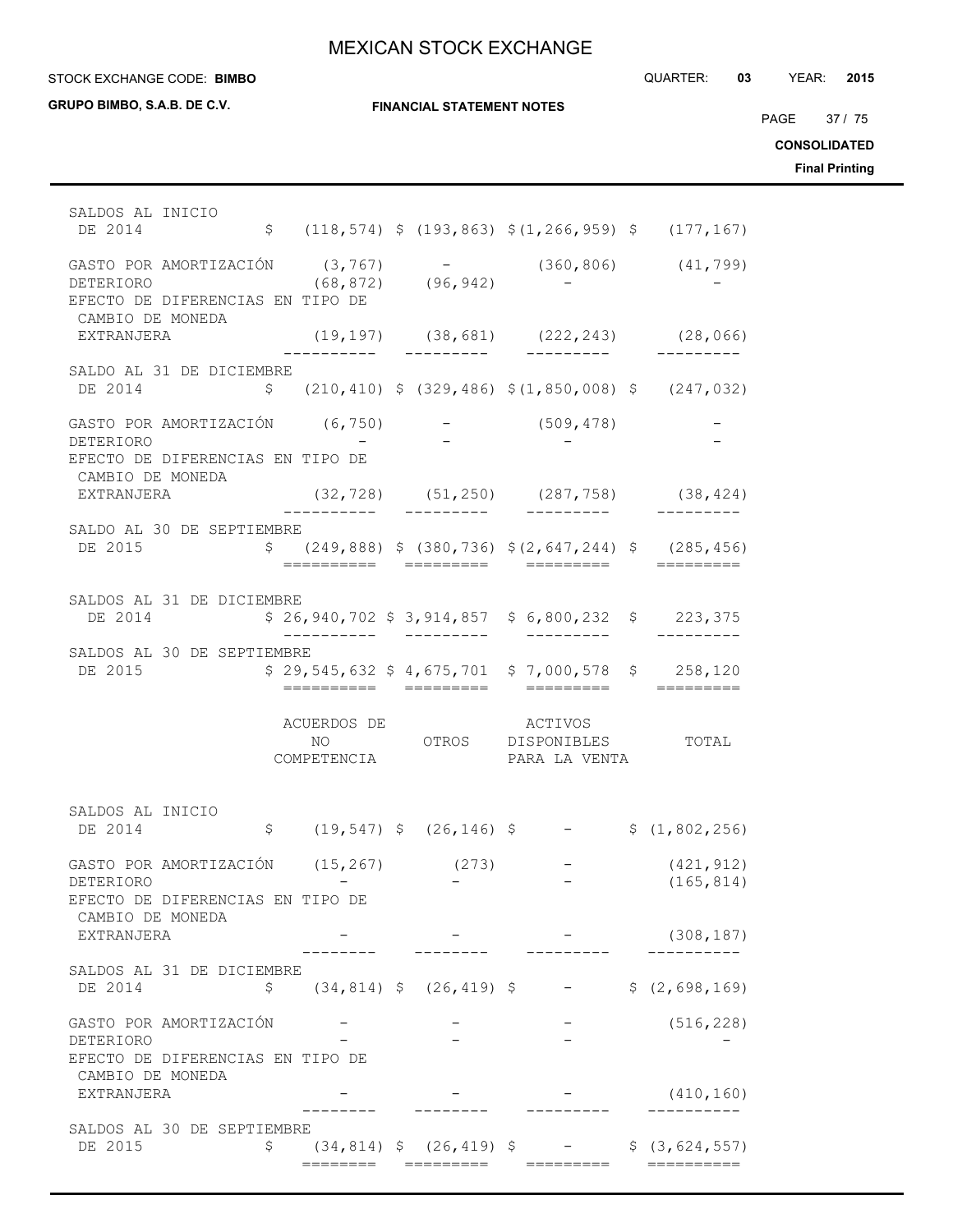STOCK EXCHANGE CODE: QUARTER: **03** YEAR: **2015 BIMBO**

|  | GRUPO BIMBO, S.A.B. DE C.V. |
|--|-----------------------------|
|  |                             |

**FINANCIAL STATEMENT NOTES**

PAGE 38 / 75

**CONSOLIDATED**

**Final Printing**

| SALDOS AL 31 DE DICIEMBRE<br>DE 2014 | S.                         |  |  | $68,808$ \$ 12,236 \$ - | \$37,960,210 |
|--------------------------------------|----------------------------|--|--|-------------------------|--------------|
|                                      |                            |  |  |                         |              |
|                                      |                            |  |  |                         |              |
|                                      | SALDOS AL 30 DE SEPTIEMBRE |  |  |                         |              |
| DE 2015                              | S.                         |  |  | 68,808 \$ 12,236 \$ -   | \$41,561,075 |

AL 30 DE SEPTIEMBRE DE 2015 NO SE RECONOCIÓ DETERIORO EN MARCAS Y AL 31 DE DICIEMBRE DE 2014 SE RECONOCIÓ DETERIORO EN LAS MARCAS DEL SEGMENTO EUA Y MÉXICO POR \$36,133 Y \$32,077, RESPECTIVAMENTE, EN GASTOS GENERALES EN EL ESTADO CONSOLIDADO DE RESULTADOS, LA PÉRDIDA DERIVÓ DE UNA DISMINUCIÓN EN LAS VENTAS DE PRODUCTOS DE DICHAS MARCAS. EN 2014 SE RECONOCIÓ UN DETERIORO EN EL VALOR DE LAS MARCAS DE EARTH GRAINS,IRON KIDS Y VARIOUS INTERSTATE BRANDS, MARCAS CORRESPONDIENTES AL SEGMENTO DE EUA Y PARA MÉXICO SE RECONOCIO DETERIORO EN EL VALOR DE LAS MARCAS EL MOLINO, BEIJING JINHONGWEI, RUTTI-MANIA Y VEGGI-MANIA. EN 2104 SE RECONOCIÓ UN DETERIORO AL VALOR DE LAS MARCAS EARTH GRAINS, IRON KIDS Y VARIOUS INTERSTATE BRANDS, TODAS DE ESTADOS UNIDOS, POR 2.5 MILLONES DE DÓLARES ESTADOUNIDENSES.

EL VALOR RAZONABLE DE LAS MARCAS, PARA EFECTOS DE PRUEBAS DE DETERIORO, SE ESTIMA A TRAVÉS DE UNA TÉCNICA DE VALUACIÓN DE MÉTODO DE REGALÍAS, UTILIZANDO UN RANGO DE TASA DE REGALÍAS ENTRE UN 2% Y 5%, SIENDO DEL 3% EL PORCENTAJE UTILIZADO PARA LA MAYORÍA DE LAS MARCAS.

10. CRÉDITO MERCANTIL

LA INTEGRACIÓN DEL CRÉDITO MERCANTIL POR ÁREA GEOGRÁFICA ES LA SIGUIENTE:

|                                      | 30 SEPTIEMBRE<br>DE 2015                          | 31 DICIEMBRE<br>DE 2014                           |
|--------------------------------------|---------------------------------------------------|---------------------------------------------------|
| MÉXICO<br>EUA Y CAN<br>IBERIA<br>OLA | \$1,337,979<br>52,390,149<br>574,448<br>2,144,639 | \$1,337,979<br>46,074,734<br>538,746<br>2,462,028 |
|                                      | \$56,447,215                                      | \$50,413,487                                      |
| RESERVA DE DETERIORO                 | (5, 172, 578)                                     | (5, 156, 826)                                     |
|                                      | \$51,274,637                                      | \$45,256,661                                      |

LOS MOVIMIENTOS DEL CRÉDITO MERCANTIL DURANTE LOS AÑOS DE 2015 Y 2014, FUERON LOS SIGUIENTES:

|                                                       | 30 SEPTIEMBRE<br>DE 2015             | 31 DICIEMBRE<br>DE 2014    |
|-------------------------------------------------------|--------------------------------------|----------------------------|
| SALDO AL INICIO DEL AÑO<br>ADOUISICIONES<br>DETERIORO | \$45,256,661<br>817,812<br>(15, 752) | \$29,821,738<br>11,408,730 |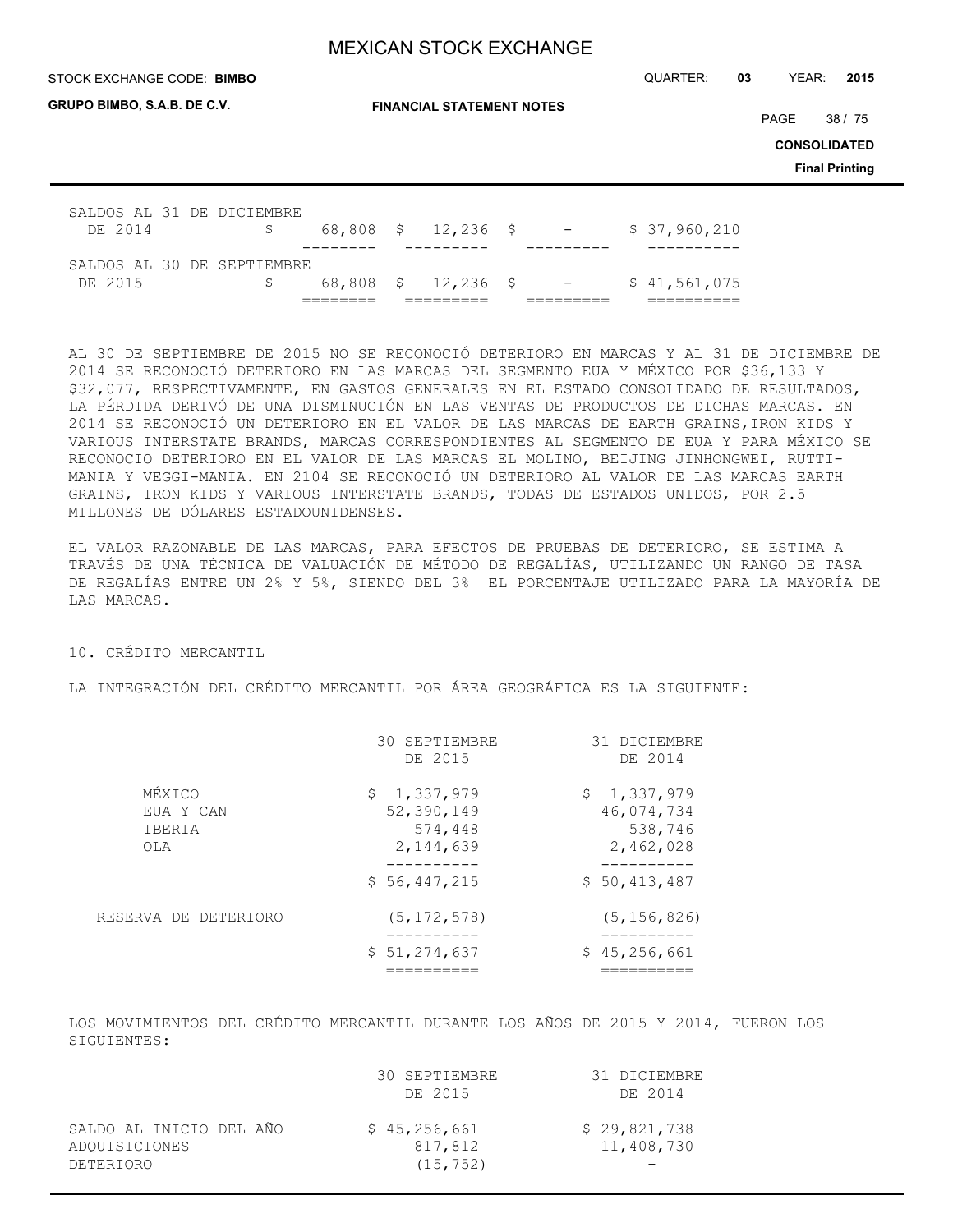#### **STOCK EXCHANGE CODE: BIMBO**

**GRUPO BIMBO, S.A.B. DE C.V.**

**FINANCIAL STATEMENT NOTES**

STOCK EXCHANGE CODE: QUARTER: **03** YEAR: **2015**

PAGE 39 / 75

**CONSOLIDATED**

**Final Printing**

| AJUSTE POR VARIACIÓN EN TIPO |              |              |
|------------------------------|--------------|--------------|
| DE CAMBIO                    | 5,215,916    | 4,026,193    |
|                              |              |              |
| SALDO AL FINAL DEL PERÍODO   | \$51,274,637 | \$45,256,661 |
|                              |              |              |

AL 30 DE SEPTIEMBRE DE 2015 Y 31 DE DICIEMBRE DE 2014 NO EXISTIÓ DETERIORO.

LOS MOVIMIENTOS DE LAS PÉRDIDAS ACUMULADAS POR DETERIORO AL 30 DE SEPTIEMBRE DE 2015 Y 31 DE DICIEMBRE DE 2014, SON COMO SIGUEN:

|                                                       | 30 SEPTIEMBRE<br>DE 2015 | 31 DICIEMBRE<br>DE 2014 |
|-------------------------------------------------------|--------------------------|-------------------------|
| SALDO AL INICIO DEL AÑO                               | \$5,156,826              | \$4,671,329             |
| DETERIORO DEL AÑO<br>EFECTO DE DIFERENCIAS EN TIPO DE | 15,752                   |                         |
| CAMBIO DE MONEDA EXTRANJERA                           |                          | 485,497                 |
| SALDO AL FINAL DEL PERÍODO                            | \$5,172,578              | 5,156,826<br>Ş.         |

ASIGNACIÓN DEL CRÉDITO MERCANTIL A LAS UNIDADES GENERADORAS DE EFECTIVO

PARA PROPÓSITO DE EFECTUAR PRUEBAS DE DETERIORO EL CRÉDITO MERCANTIL FUE ASIGNADO A LAS SIGUIENTES UNIDADES GENERADORAS DE EFECTIVO, LAS CUALES SE DIVIDEN PRINCIPALMENTE EN: MÉXICO (BIMBO, BARCEL Y EL GLOBO), EUA, BRASIL Y OTRAS (CANADÁ, IBERIA Y ARGENTINA).

DESPUÉS DEL RECONOCIMIENTO DE LAS PÉRDIDAS POR DETERIORO, EL VALOR EN LIBROS DEL CRÉDITO MERCANTIL COMO UNIDAD GENERADORA DE EFECTIVO ES COMO SIGUE:

|                                    | 30 SEPTIEMBRE<br>DE 2015    | 31 DICIEMBRE<br>DE 2014     |
|------------------------------------|-----------------------------|-----------------------------|
| MÉXICO (EL GLOBO)<br>EUA<br>BRASIL | \$<br>33,883,320<br>501,813 | \$<br>30,059,052<br>667,572 |
| OTRAS UGES SIN DETERIORO           | 16,889,504                  | 14,530,037                  |
|                                    | \$51,274,637                | \$45,256,661                |

EUA

EL MONTO RECUPERABLE DE EUA COMO UNIDAD GENERADORA DE EFECTIVO ES DETERMINADO MEDIANTE EL MODELO DE VALOR EN USO, EL CUAL CONSISTE EN FLUJOS DE EFECTIVO PROYECTADOS BASADOS EN PRESUPUESTOS FINANCIEROS APROBADOS POR LA ADMINISTRACIÓN DE LA ENTIDAD. LOS FLUJOS DE EFECTIVO POR UN PERIODO MÁS ALLÁ DE 10 AÑOS HAN SIDO ESTIMADOS UTILIZANDO TASAS DE CRECIMIENTO Y MARGEN DE OPERACIÓN QUE ALCANZA EL 8%, QUE CONSIDERAN EL PROMEDIO A LARGO PLAZO DE UTILIDADES DE OPERACIÓN DE LA INDUSTRIA ASÍ COMO TAMBIÉN LA EXPERIENCIA DE LA ENTIDAD. ASÍ MISMO, CONSIDERA PROYECCIONES DE FLUJOS DE EFECTIVO A 10 AÑOS DEBIDO A QUE ES EL PERIODO EN QUE LA ENTIDAD ESPERA ALCANZAR LA TASA DE CRECIMIENTO PROMEDIO DE LA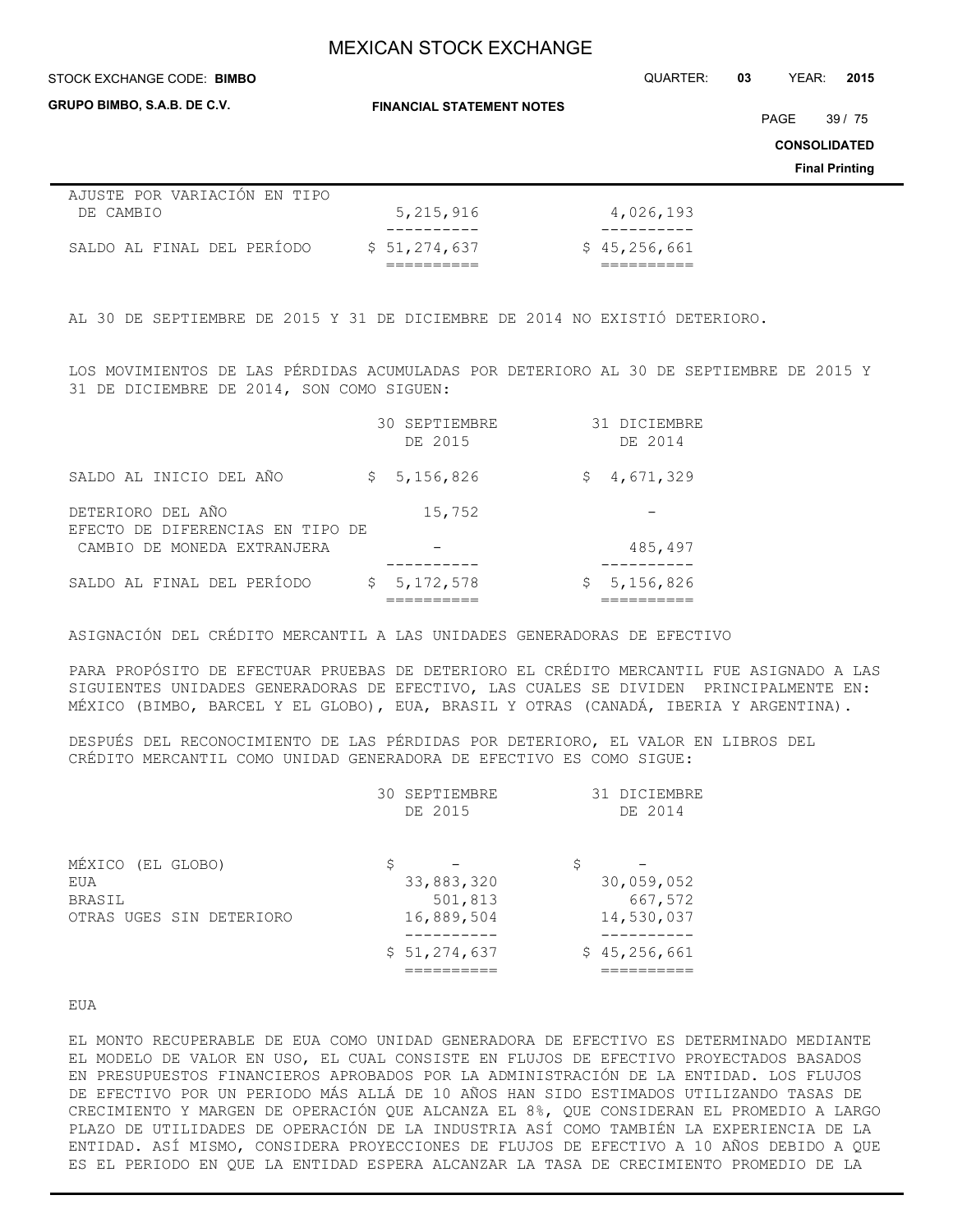**GRUPO BIMBO, S.A.B. DE C.V.**

STOCK EXCHANGE CODE: QUARTER: **03** YEAR: **2015 BIMBO**

**FINANCIAL STATEMENT NOTES**

PAGE 40 / 75

**CONSOLIDATED**

#### **Final Printing**

INDUSTRIA. EN 2015 Y 2014, LA TASA DE DESCUENTO ANTES DE IMPUESTOS UTILIZADA FUE DE 6.88% ANUAL, CONSIDERANDO EL VALOR DEL DINERO EN EL TIEMPO Y LOS RIESGOS ESPECÍFICOS LIGADOS A LA UNIDAD GENERADORA DE EFECTIVO. LA ADMINISTRACIÓN CREE QUE UN POSIBLE CAMBIO SIGNIFICATIVO EN LOS SUPUESTOS CLAVE EN LOS QUE SE BASA EL MONTO RECUPERABLE NO CAUSARÍA QUE EL VALOR EN LIBROS DE LA UNIDAD GENERADORA DE EFECTIVO EXCEDA EL MONTO RECUPERABLE.

BRASIL

EL MONTO RECUPERABLE DE BRASIL COMO UNIDAD GENERADORA DE EFECTIVO ES DETERMINADO MEDIANTE EL MODELO DE VALOR EN USO, EL CUAL CONSISTE EN FLUJOS DE EFECTIVO PROYECTADOS BASADOS EN PRESUPUESTOS FINANCIEROS APROBADOS POR LA ADMINISTRACIÓN DE LA ENTIDAD. LOS FLUJOS DE EFECTIVO POR UN PERIODO MÁS ALLÁ DE 10 AÑOS HAN SIDO ESTIMADOS UTILIZANDO TASAS DE CRECIMIENTO Y MARGEN DE OPERACIÓN QUE ALCANZA EL 8%, QUE CONSIDERAN EL PROMEDIO A LARGO PLAZO DE UTILIDADES DE OPERACIÓN DE LA INDUSTRIA ASÍ COMO TAMBIÉN LA EXPERIENCIA DE LA ENTIDAD. ASÍ MISMO, CONSIDERA PROYECCIONES DE FLUJOS DE EFECTIVO A 10 AÑOS DEBIDO A QUE ES EL PERIODO EN QUE LA ENTIDAD ESPERA ALCANZAR LA TASA DE CRECIMIENTO PROMEDIO DE LA INDUSTRIA. EN 2014 Y 2013, LA TASA DE DESCUENTO ANTES DE IMPUESTOS UTILIZADA FUE DE 9.1% ANUAL, CONSIDERANDO EL VALOR DEL DINERO EN EL TIEMPO Y LOS RIESGOS ESPECÍFICOS LIGADOS A LA UNIDAD GENERADORA DE EFECTIVO.

AL 31 DE DICIEMBRE DE 2014, UN CAMBIO EN LA CONSIDERACIÓN DE MARGEN DE OPERACIÓN DONDE SE LLEGUE A LOS MÁRGENES PROYECTADOS POR LA ENTIDAD UN AÑO DESPUÉS Y CONSIDERANDO UN CRECIMIENTO EN LA PERPETUIDAD DE 3% EN LUGAR DE 4%, CAUSARÍA QUE EL VALOR EN LIBROS DE BRASIL EXCEDIERA EL MONTO RECUPERABLE POR \$225,000.

#### OTROS

EL MONTO RECUPERABLE DE OTRAS UNIDADES GENERADORAS DE EFECTIVO ES DETERMINADO MEDIANTE EL MODELO DE VALOR EN USO, EL CUAL CONSISTE EN FLUJOS DE EFECTIVO PROYECTADOS BASADOS EN PRESUPUESTOS FINANCIEROS APROBADOS POR LA ADMINISTRACIÓN DE LA ENTIDAD, DICHOS PRESUPUESTOS CONTEMPLAN EL PERIODO DE 1 AÑO Y 5 AÑOS. LA ADMINISTRACIÓN CREE QUE UN POSIBLE CAMBIO SIGNIFICATIVO EN LOS SUPUESTOS CLAVE EN LOS QUE SE BASA EL MONTO RECUPERABLE NO CAUSARÍA QUE EL VALOR EN LIBROS DE LA UNIDAD GENERADORA DE EFECTIVO EXCEDA EL MONTO RECUPERABLE.

DURANTE LOS EJERCICIOS DE SENSIBILIDAD, SE DETERMINÓ PARA ARGENTINA QUE UN CAMBIO DE MENOS 0.5 EN LOS MÚLTIPLOS DE UAFIDA DE COMPAÑÍAS COMPARABLES, CAUSARÍA QUE EL VALOR EN LIBROS DE ARGENTINA EXCEDERÍA EL MONTO RECUPERABLE POR \$302,000.

LOS SUPUESTOS CLAVE VARÍAN DE UGE A UGE; SIN EMBARGO, LOS SUPUESTOS CLAVE DE LARGO PLAZO CON MAYOR IMPACTO EN LAS PROYECCIONES DE FLUJOS DE EFECTIVO ESTÁN INCLUIDOS EN LA PERPETUIDAD. LOS RANGOS DE DICHOS SUPUESTOS SON COMO SIGUE:

| CRECIMIENTO EN VENTAS            | - ર ક્ર  |
|----------------------------------|----------|
| MARGEN DE OPERACIÓN              | $8 - 12$ |
| INVERSIONES EN BIENES DE CAPITAL |          |
| COMO PORCENTAJE DE DEPRECIACIÓN  | 100%     |

11. DEUDA A LARGO PLAZO

BONOS INTERNACIONALES –

EL 30 DE JUNIO DE 2010 LA ENTIDAD REALIZÓ UNA EMISIÓN CONFORME A LA REGLA 144A Y LA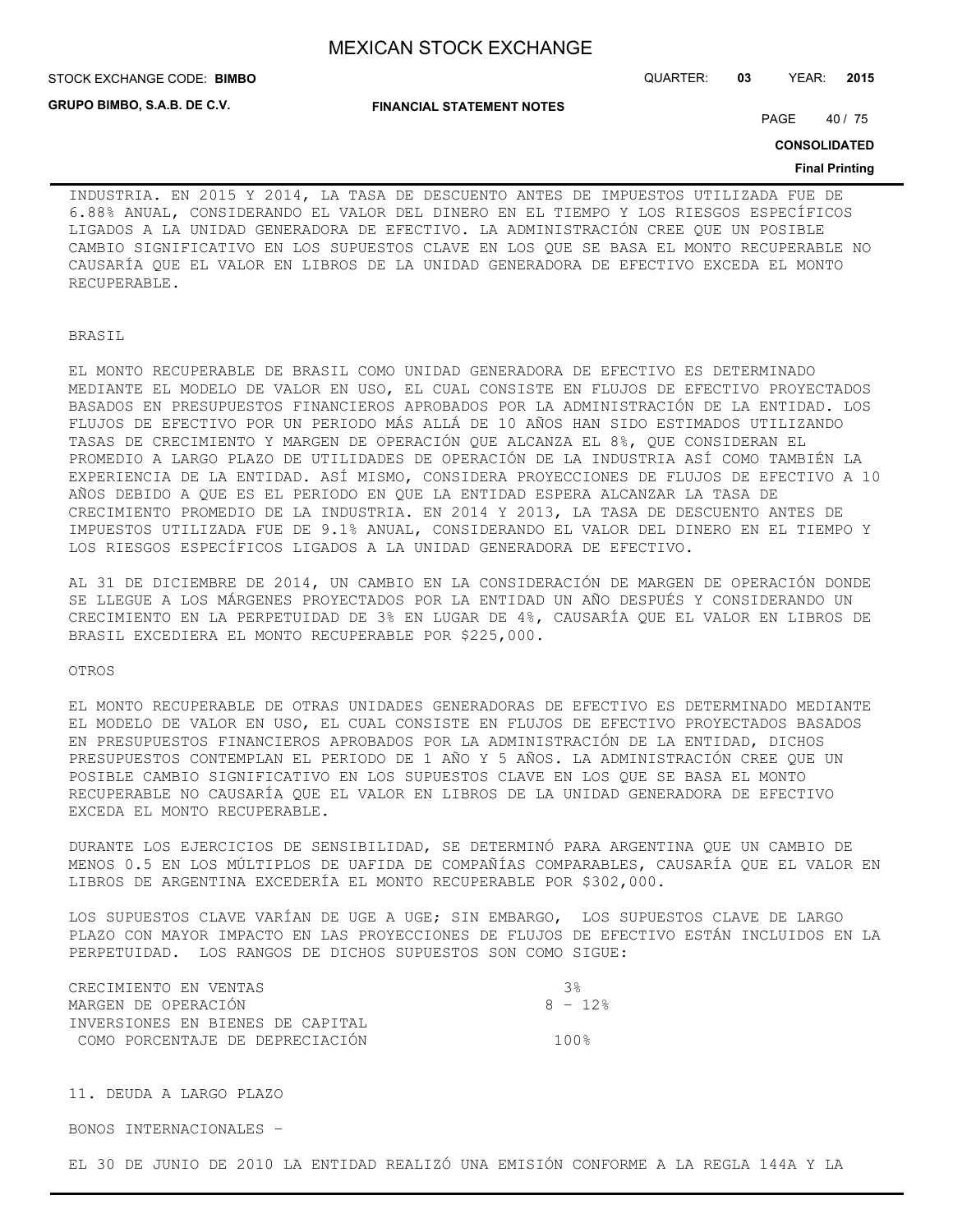STOCK EXCHANGE CODE: QUARTER: **03** YEAR: **2015 BIMBO**

**GRUPO BIMBO, S.A.B. DE C.V.**

**FINANCIAL STATEMENT NOTES**

PAGE 41 / 75

**CONSOLIDATED**

#### **Final Printing**

REGULACIÓN S DE LA SECURITIES AND EXCHANGE COMMISSION ("SEC", POR SUS SIGLAS EN INGLÉS) POR 800 MILLONES DE DÓLARES ESTADOUNIDENSES CON VENCIMIENTO EL 30 DE JUNIO DE 2020. DICHO FINANCIAMIENTO DEVENGA UNA TASA DE INTERÉS FIJA DEL 4.875% PAGADERA SEMESTRALMENTE. LOS RECURSOS PROVENIENTES DE LA PRESENTE EMISIÓN TUVIERON COMO DESTINO EL REFINANCIAMIENTO DE LA DEUDA DE LA ENTIDAD, AMPLIANDO ASÍ SU VIDA PROMEDIO.

| VALOR.       | 30 DE SEPTIEMBRE | 31 DE DICIEMBRE |
|--------------|------------------|-----------------|
| RAZONABLE    | DE 2015          | DE 2014         |
| \$14,612,672 | \$13,605,840     | \$11,774,400    |

EL 25 DE ENERO DE 2012 LA ENTIDAD REALIZÓ UNA EMISIÓN CONFORME A LA REGLA 144A Y LA REGULACIÓN S DE LA SEC POR 800 MILLONES DE DÓLARES ESTADOUNIDENSES CON VENCIMIENTO EL 25 DE ENERO DE 2022. DICHO FINANCIAMIENTO DEVENGA UNA TASA DE INTERÉS FIJA DEL 4.5% PAGADERA SEMESTRALMENTE. LOS RECURSOS PROVENIENTES DE LA PRESENTE EMISIÓN TUVIERON COMO DESTINO EL REFINANCIAMIENTO DE LA DEUDA.

| VALOR.       | 30 DE SEPTIEMBRE | 31 DE DICIEMBRE |
|--------------|------------------|-----------------|
| RAZONABLE    | DE 2015          | DE 2014         |
| \$14,014,015 | \$13,605,840     | \$11,774,400    |

EL 27 DE JUNIO DE 2014 LA ENTIDAD REALIZÓ UNA EMISIÓN CONFORME A LA REGLA 144A Y LA REGULACIÓN S DE LA SEC POR 800 MILLONES DE DÓLARES ESTADOUNIDENSES CON VENCIMIENTO EL 27 DE JUNIO DE 2024. DICHO FINANCIAMIENTO DEVENGA UNA TASA DE INTERÉS FIJA DEL 3.875% PAGADERA SEMESTRALMENTE. LOS RECURSOS PROVENIENTES DE LA PRESENTE EMISIÓN TUVIERON COMO DESTINO EL REFINANCIAMIENTO DE LA DEUDA DE LA ENTIDAD, AMPLIANDO ASÍ SU VIDA PROMEDIO.

| VALOR.       | 30 DE SEPTIEMBRE | 31 DE DICIEMBRE |
|--------------|------------------|-----------------|
| RAZONABLE    | DE 2015          | DE 2014         |
| \$13,303,926 | \$13,605,840     | \$11,774,400    |

EL 27 DE JUNIO DE 2014 LA ENTIDAD REALIZÓ UNA EMISIÓN CONFORME A LA REGLA 144A Y LA REGULACIÓN S DE LA SEC POR 500 MILLONES DE DÓLARES ESTADOUNIDENSES CON VENCIMIENTO EL 27 DE JUNIO DE 2044. DICHO FINANCIAMIENTO DEVENGA UNA TASA DE INTERÉS FIJA DEL 4.875% PAGADERA SEMESTRALMENTE. LOS RECURSOS PROVENIENTES DE LA PRESENTE EMISIÓN TUVIERON COMO DESTINO EL REFINANCIAMIENTO DE LA DEUDA DE LA ENTIDAD, AMPLIANDO ASÍ SU VIDA PROMEDIO.

| VALOR.      | 30 DE SEPTIEMBRE | 31 DE DICIEMBRE |
|-------------|------------------|-----------------|
| RAZONABLE   | DE 2015          | DE 2014         |
| \$7,687,300 | \$8,503,650      | \$7,359,000     |

CERTIFICADOS BURSÁTILES – AL 30 DE SEPTIEMBRE DE 2015, LA ENTIDAD MANTIENE VIGENTES LAS SIGUIENTES EMISIONES DE CERTIFICADOS BURSÁTILES PAGADEROS AL VENCIMIENTO:

BIMBO 09-2- EMITIDOS EL 15 DE JUNIO DE 2009 CON VENCIMIENTO EN JUNIO DE 2016 CON UNA TASA DE INTERÉS FIJA DEL 10.60%.

| 7 A T      | <b>TPTIEMBRE</b><br>SEPTI<br>DH. | :EMBRE<br>١H    |
|------------|----------------------------------|-----------------|
| RAZONARIE. | 7E -<br>2015                     | $\Delta$<br>DЕ. |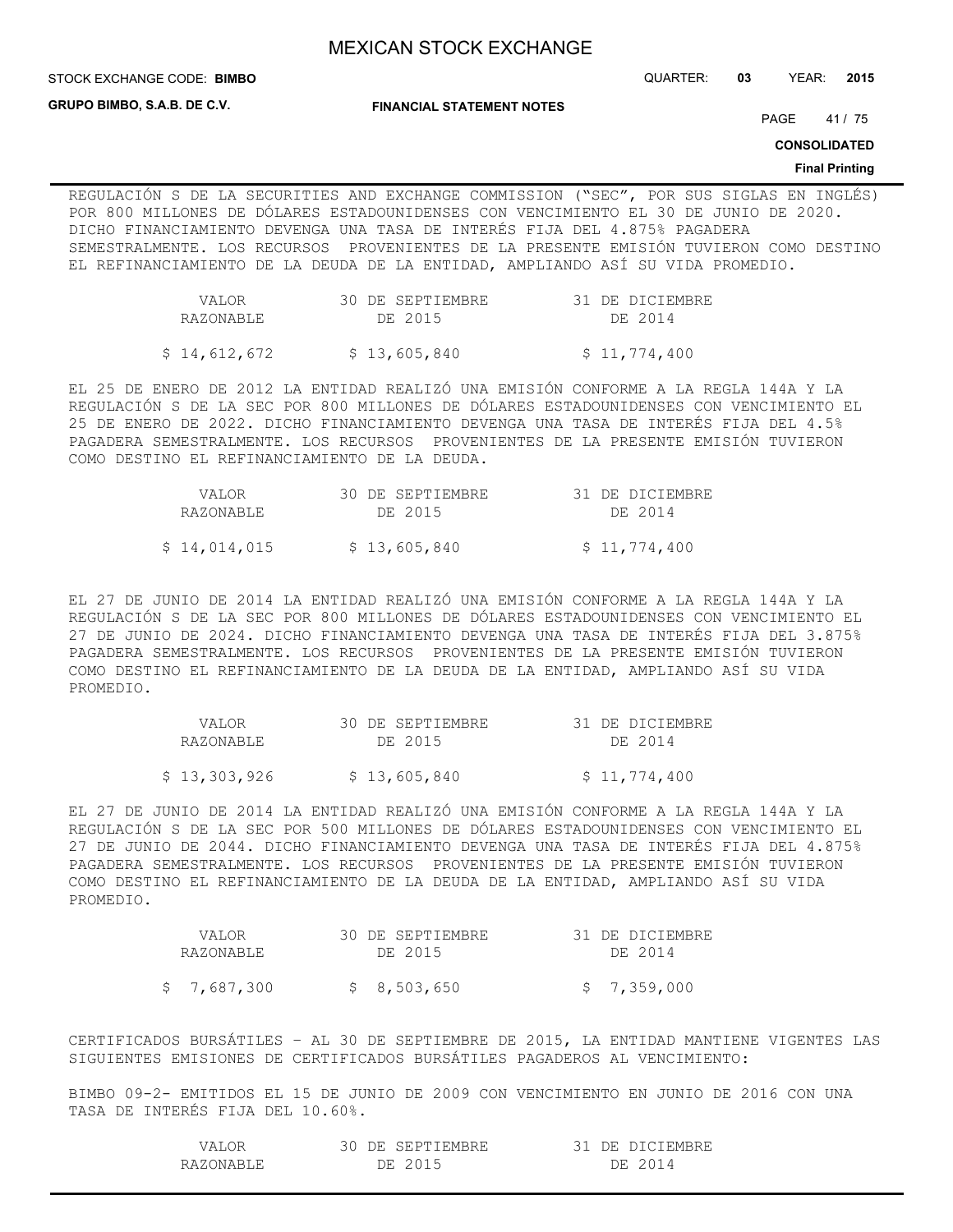STOCK EXCHANGE CODE: QUARTER: **03** YEAR: **2015 BIMBO**

**GRUPO BIMBO, S.A.B. DE C.V.**

**FINANCIAL STATEMENT NOTES**

PAGE 42 / 75

**CONSOLIDATED**

**Final Printing**

 $$ 2,082,040 \t $ 2,000,000 \t $ 2,000,000$ 

BIMBO 09U- EMITIDOS EL 15 DE JUNIO DE 2009 POR UN MONTO DE 706,302,200 UDIS CON VENCIMIENTO EN JUNIO DE 2016, DEVENGANDO UNA TASA DE INTERÉS FIJA DEL 6.05%. EL VALOR DE LA UDI AL 30 DE SEPTIEMBRE DE 2015 Y 31 DE DICIEMBRE DE 2014 ES DE \$ 5.3097 Y \$ 5.2704 PESOS MEXICANOS POR UDI, RESPECTIVAMENTE.

| VALOR.      | 30 DE SEPTIEMBRE | 31 DE DICIEMBRE |
|-------------|------------------|-----------------|
| RAZONABLE   | DE 2015          | DE 2014         |
| \$3,896,749 | \$3,750,264      | \$ 3,722,473    |

BIMBO 12- EMITIDO EL 10 DE FEBRERO DE 2012 CON VENCIMIENTO EN AGOSTO DE 2018 CON UNA TASA DE INTERÉS FIJA DE 6.83%

| VALOR.<br>RAZONABLE | 30 DE SEPTIEMBRE<br>DE 2015 | 31 DE DICIEMBRE<br>DE 2014 |
|---------------------|-----------------------------|----------------------------|
| \$5,177,850         | \$5,000,000                 | \$5,000,000                |

LÍNEA DE CRÉDITO COMPROMETIDA REVOLVENTE (MULTIMONEDA) – EN DICIEMBRE DE 2013, LA ENTIDAD RENOVÓ Y ENMENDÓ LOS TÉRMINOS Y CONDICIONES DE LA LÍNEA COMPROMETIDA MULTIMONEDA, CONTRATADA ORIGINALMENTE EL 26 DE ABRIL DE 2010.

EL IMPORTE TOTAL DE LA LÍNEA ASCIENDE A 2,000 MILLONES DE DÓLARES AMERICANOS, CON VENCIMIENTO EL 13 DE MARZO DE 2019 Y CON UNA TASA DE INTERÉS APLICABLE DE LIBOR MÁS 1% PARA LAS DISPOSICIONES EN DÓLARES AMERICANOS, CDOR MÁS 1% PARA DISPOSICIONES EN DÓLARES CANADIENSES Y TIIE MÁS 0.75% PARA DISPOSICIONES EN PESOS MEXICANOS. A LA FECHA PARTICIPAN 9 INSTITUCIONES FINANCIERAS.

LA LÍNEA FUE DISPUESTA EN 2014 PRINCIPALMENTE PARA LAS ADQUISICIONES DE CANADA BREAD Y SUPAN. DICHA DISPOSICIÓN FUE REALIZADA EN DÓLARES AMERICANOS, DÓLARES CANADIENSES Y PESOS MEXICANOS. DURANTE 2015 SE HAN REALIZADO PREPAGOS A LA LÍNEA POR 270 MILLONES DE DÓLARES AMERICANOS.

| VALOR.       | 30 DE SEPTIEMBRE | 31 DE DICIEMBRE |
|--------------|------------------|-----------------|
| RAZONABLE    | DE 2015          | DE 2014         |
| \$ 3,090,466 | \$ 3,090,466     | \$6,655,857     |

CRÉDITOS QUIROGRAFARIOS PARA CAPITAL DE TRABAJO – LA ENTIDAD OCASIONALMENTE CONTRATA CRÉDITOS QUIROGRAFARIOS DE CORTO PLAZO PARA CUBRIR NECESIDADES DE CAPITAL DE TRABAJO.

| VALOR.                   | 30 DE SEPTIEMBRE | 31 DE DICIEMBRE |
|--------------------------|------------------|-----------------|
| RAZONABLE                | DE 2015          | DE 2014         |
| $\overline{\phantom{0}}$ |                  | 280,000         |
|                          |                  |                 |

OTROS - ALGUNAS SUBSIDIARIAS TIENEN CONTRATADOS OTROS PRÉSTAMOS DIRECTOS PARA SOLVENTAR PRINCIPALMENTE SUS NECESIDADES DE CAPITAL DE TRABAJO, CON VENCIMIENTOS QUE FLUCTÚAN ENTRE EL 2015 A 2020 Y GENERAN INTERESES A DIVERSAS TASAS.

VALOR 30 DE SEPTIEMBRE 31 DE DICIEMBRE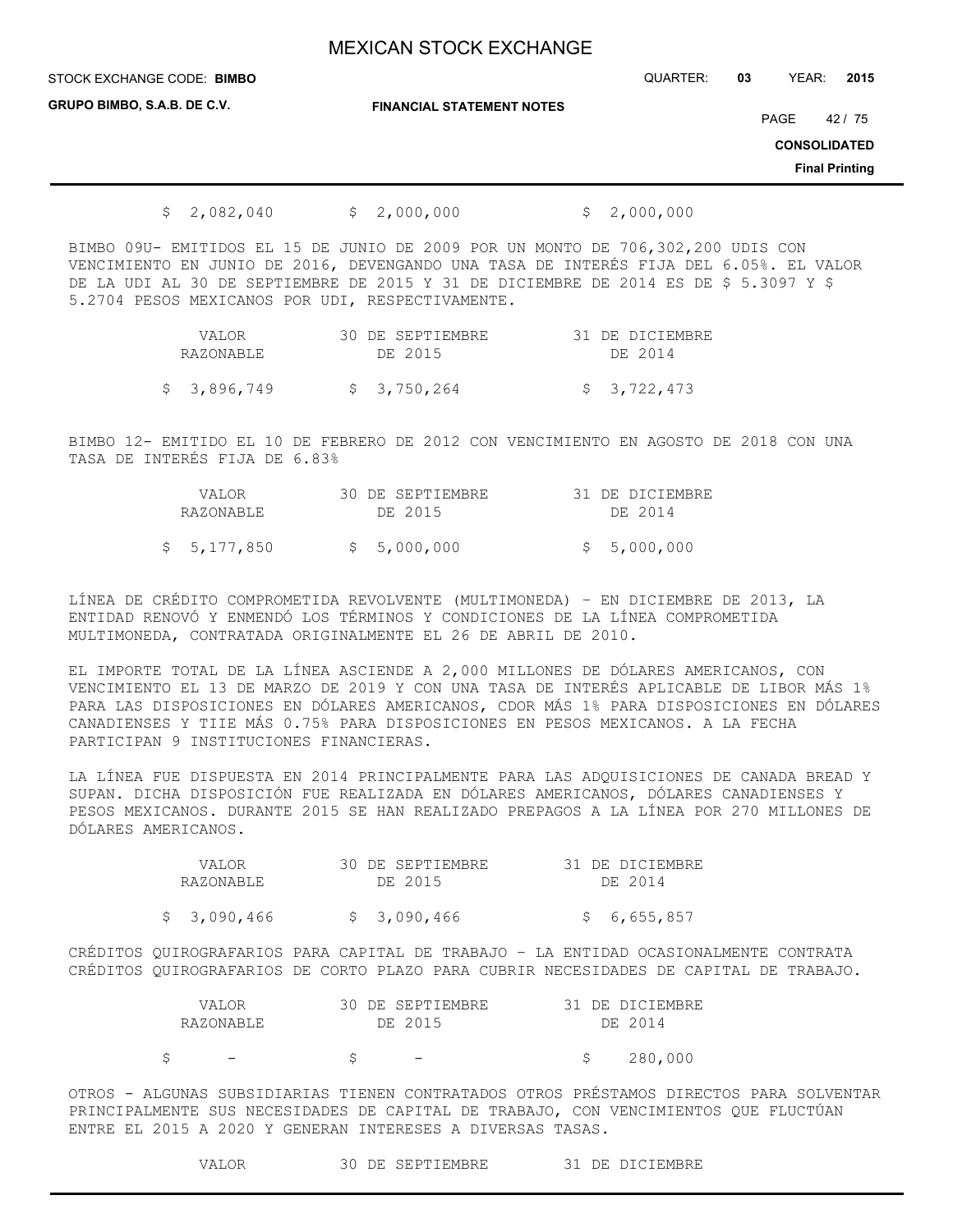| QUARTER:<br>03<br>YEAR:<br>2015                                                         |                                                                                                                                                                                                                                                               |
|-----------------------------------------------------------------------------------------|---------------------------------------------------------------------------------------------------------------------------------------------------------------------------------------------------------------------------------------------------------------|
| PAGE                                                                                    | 43/75                                                                                                                                                                                                                                                         |
|                                                                                         | <b>CONSOLIDATED</b>                                                                                                                                                                                                                                           |
|                                                                                         | <b>Final Printing</b>                                                                                                                                                                                                                                         |
| DE 2014                                                                                 |                                                                                                                                                                                                                                                               |
| \$2,295,259                                                                             |                                                                                                                                                                                                                                                               |
|                                                                                         |                                                                                                                                                                                                                                                               |
| 431,948<br>$\varsigma$                                                                  |                                                                                                                                                                                                                                                               |
| \$62, 203, 841                                                                          |                                                                                                                                                                                                                                                               |
|                                                                                         |                                                                                                                                                                                                                                                               |
| \$(1, 789, 339)                                                                         |                                                                                                                                                                                                                                                               |
|                                                                                         |                                                                                                                                                                                                                                                               |
| \$60,414,502<br>$=$ $=$ $=$ $=$ $=$ $=$ $=$ $=$ $=$                                     |                                                                                                                                                                                                                                                               |
| LOS VENCIMIENTOS DE LA DEUDA A LARGO PLAZO AL 30 DE SEPTIEMBRE DE 2015, SON COMO SIGUE: |                                                                                                                                                                                                                                                               |
|                                                                                         |                                                                                                                                                                                                                                                               |
|                                                                                         |                                                                                                                                                                                                                                                               |
|                                                                                         |                                                                                                                                                                                                                                                               |
| 204,307<br>985,614<br>5,037,814<br>52,020,656<br>-----------<br>58, 248, 391            | TODAS LAS EMISIONES DE CERTIFICADOS BURSÁTILES VIGENTES, LOS BONOS INTERNACIONALES Y LA<br>LÍNEA DE CRÉDITO COMPROMETIDA REVOLVENTE ESTÁN GARANTIZADOS POR LAS PRINCIPALES<br>SURSIDIARIAS DEL CRUPO RIMRO, AL 30 DE SEPTIEMBRE DE 2015 Y 2014, LA ENTIDAD HA |

SUBSIDIARIAS DEL GRUPO BIMBO. AL 30 DE SEPTIEMBRE DE 2015 Y 2014, LA ENTIDAD HA CUMPLIDO CON LAS OBLIGACIONES DE HACER Y DE NO HACER, INCLUYENDO DIVERSAS RAZONES FINANCIERAS ESTABLECIDAS EN LOS CONTRATOS DE CRÉDITO DE LA ENTIDAD Y SUS SUBSIDIARIAS.

### 12. INSTRUMENTOS FINANCIEROS DERIVADOS

12.1 CATEGORÍAS DE LOS INSTRUMENTOS FINANCIEROS AL 30 DE SEPTIEMBRE DE 2015 Y AL 31 DE DICIEMBRE DE 2014

|                         | 30 SEPTIEMBRE<br>DE 2015 | 31 DICIEMBRE<br>DE 2014 |
|-------------------------|--------------------------|-------------------------|
| ACTIVO CIRCULANTE:      |                          |                         |
| EFECTIVO Y EQUIVALENTES |                          |                         |
| DE EFECTIVO             | \$4,013,939              | \$2,571,243             |
| CLIENTES NETO           | \$14,238,407             | \$12,855,928            |
| OTRAS CUENTAS POR       |                          |                         |
| COBRAR, NETO            | 6,068,780                | \$6, 172, 174           |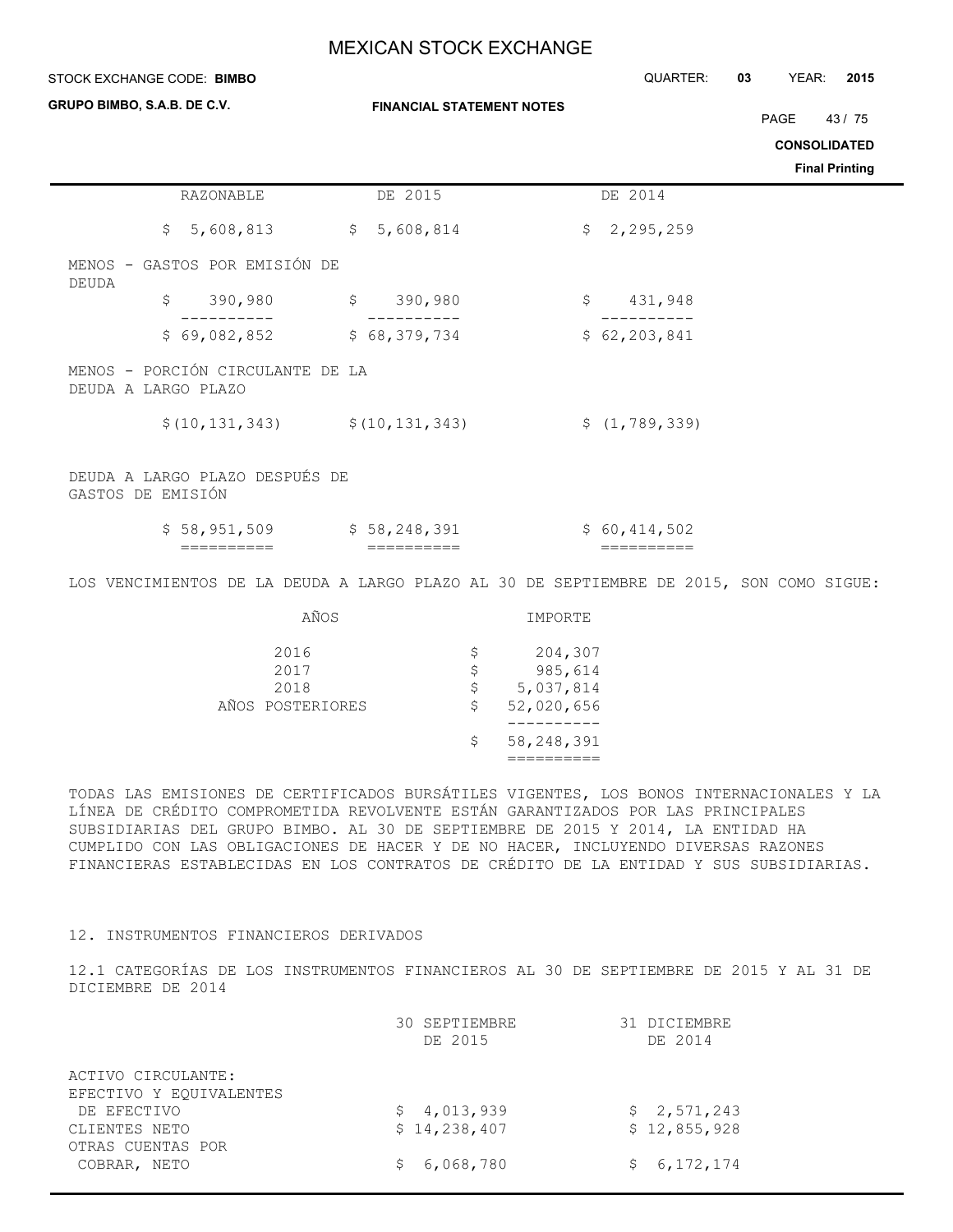#### STOCK EXCHANGE CODE: QUARTER: **03** YEAR: **2015 BIMBO**

**GRUPO BIMBO, S.A.B. DE C.V.**

**FINANCIAL STATEMENT NOTES**

PAGE 44 / 75

**CONSOLIDATED**

**Final Printing**

| INSTRUMENTOS FINANCIEROS              |    |                            |    |                            |
|---------------------------------------|----|----------------------------|----|----------------------------|
| <b>DERIVADOS</b>                      | Ŝ. | 2,379,821                  |    | $\mathsf{S}$<br>404,110    |
|                                       |    |                            |    |                            |
|                                       |    |                            |    |                            |
| TOTAL DEL ACTIVO CIRCULANTE           |    | \$26,700,947               |    | \$22,003,455               |
|                                       |    |                            |    |                            |
| CUENTAS POR COBRAR A LARGO PLAZO      |    |                            |    |                            |
| A OPERADORES INDEPENDIENTES           | \$ | 1,023,687                  |    | \$1,108,698                |
| INSTRUMENTOS FINANCIEROS DERIVADOS \$ |    | 3,096,853                  |    | \$1,653,343                |
|                                       |    |                            |    |                            |
| TOTAL DEL ACTIVO                      |    | \$30,821,487<br>========== |    | \$24,765,496<br>========== |
|                                       |    |                            |    |                            |
| PASIVO CIRCULANTE:                    |    |                            |    |                            |
| CRÉDITOS BANCARIOS                    |    | \$4,381,079                |    | \$1,789,339                |
| CRÉDITOS BURSÁTILES                   |    | \$5,750,264                |    |                            |
| CUENTAS POR PAGAR A PROVEEDORES       |    | \$11,615,084               |    | \$12,655,562               |
| OTRAS CUENTAS POR PAGAR Y             |    |                            |    |                            |
| PASIVOS ACUMULADOS                    | \$ | 1,390,477                  |    | \$1,359,265                |
| INSTRUMENTOS FINANCIEROS DERIVADOS    | Ŝ  | 2,959,883                  | \$ | 673,350                    |
|                                       |    |                            |    |                            |
| TOTAL DEL PASIVO CIRCULANTE           |    | \$26,096,787               |    | \$16,477,516               |
| CRÉDITOS BANCARIOS                    | \$ | 4,318,201                  |    | \$7,441,777                |
| CRÉDITOS BURSÁTILES                   |    | 53,930,190                 |    | \$52,972,724               |
|                                       |    |                            | Ŝ. |                            |
| INSTRUMENTOS FINANCIEROS DERIVADOS    | Ŝ. | 1,681,896                  |    | 1,540,394                  |
| TOTAL DEL PASIVO                      |    | \$80,027,074               |    | \$78,432,411               |
|                                       |    | ==========                 |    | ==========                 |
|                                       |    |                            |    |                            |

12.2 ADMINISTRACIÓN DE RIESGOS

LA ENTIDAD, DENTRO DEL MARCO DE SUS OPERACIONES COTIDIANAS, SE ENCUENTRA EXPUESTA A RIESGOS INTRÍNSECOS A DISTINTAS VARIABLES DE TIPO FINANCIERO, ASÍ COMO A VARIACIONES EN EL PRECIO DE ALGUNOS INSUMOS QUE COTIZAN EN MERCADOS FORMALES INTERNACIONALES. LA ENTIDAD CUENTA CON UN PROCESO ORDENADO DE MANEJO DE RIESGOS QUE RECAE EN ÓRGANOS REGULADORES LOS CUALES EVALÚAN LA NATURALEZA Y ALCANCE DE DICHOS RIESGOS.

LOS PRINCIPALES RIESGOS FINANCIEROS A LOS QUE ESTÁ SUJETA LA ENTIDAD SON:

 RIESGOS DE MERCADO RIESGOS DE TASA DE INTERÉS RIESGOS DE TIPO DE CAMBIO RIESGOS DE PRECIO RIESGOS DE LIQUIDEZ RIESGOS DE CRÉDITO RIESGOS DE CAPITAL

LA TESORERÍA CORPORATIVA ES RESPONSABLE DE LA ADMINISTRACIÓN DE LOS RIESGOS DE TASA DE INTERÉS, DE TIPO DE CAMBIO, DE LIQUIDEZ Y DE CRÉDITO QUE EMANAN DE SU OPERACIÓN DIARIA. A SU VEZ, EL ÁREA DE COMPRAS ES LA ENCARGADA DE ADMINISTRAR EL RIESGO DE MERCADO DE LOS PRECIOS DE LOS INSUMOS; ASÍ MISMO, ESTA ÁREA REVISA LA CONSISTENCIA DE LAS POSICIONES ABIERTAS DE LA ENTIDAD EN LOS MERCADOS DE FUTUROS CON LA ESTRATEGIA CORPORATIVA. AMBAS ÁREAS REPORTAN ESTAS ACTIVIDADES A LA DIRECCIÓN DE ADMINISTRACIÓN DE RIESGOS. LOS OBJETIVOS PRIMORDIALES DE LA DIRECCIÓN DE ADMINISTRACIÓN DE RIESGOS SON: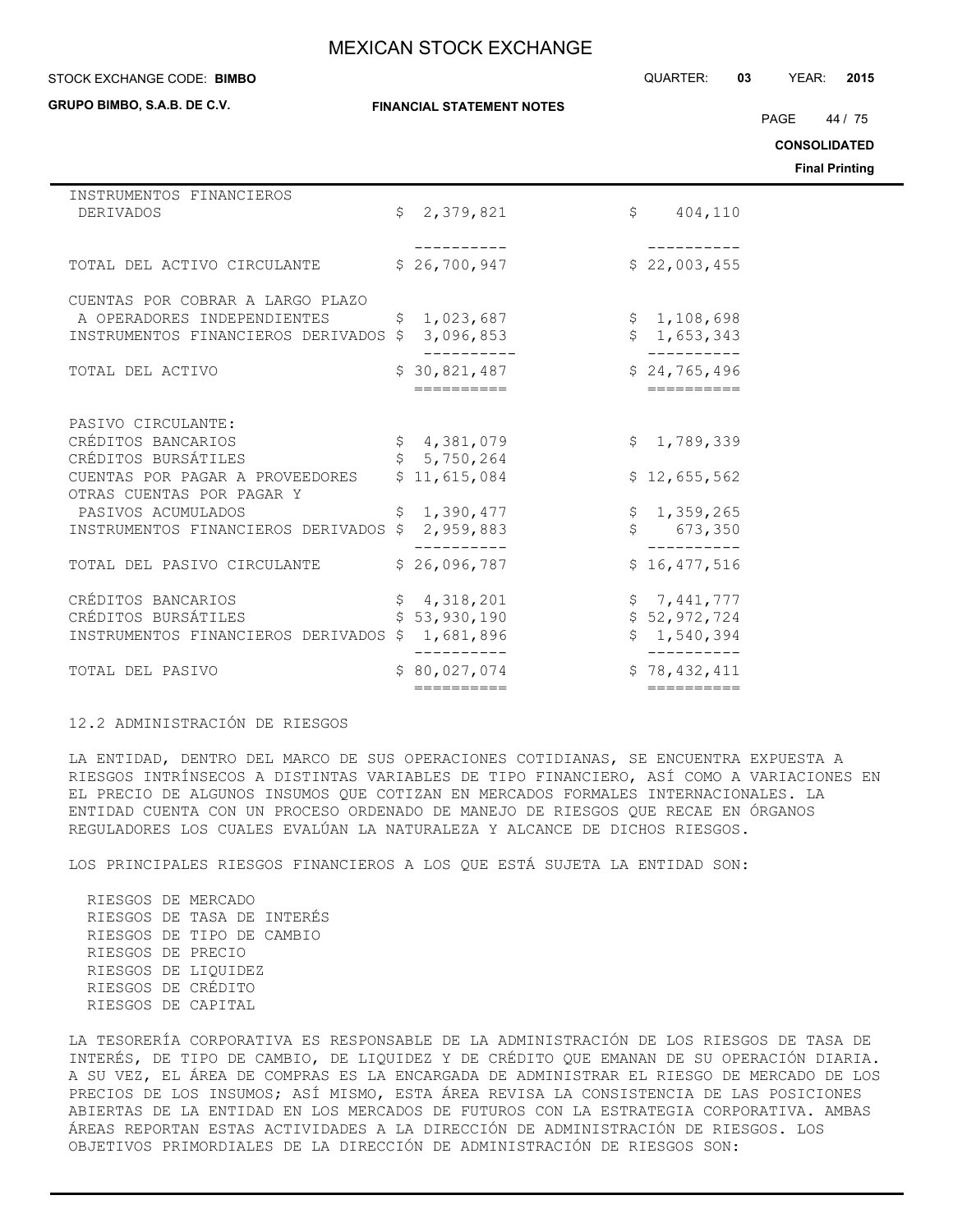STOCK EXCHANGE CODE: QUARTER: **03** YEAR: **2015 BIMBO**

**GRUPO BIMBO, S.A.B. DE C.V.**

#### **FINANCIAL STATEMENT NOTES**

PAGE 45 / 75

**CONSOLIDATED**

**Final Printing**

 IDENTIFICAR, EVALUAR Y MONITOREAR LOS RIESGOS EXTERNOS E INTERNOS QUE PUDIERAN IMPACTAR SIGNIFICATIVAMENTE A LA ENTIDAD; PRIORIZAR RIESGOS; ASEGURAR LA ASIGNACIÓN Y SEGUIMIENTO DE LOS RIESGOS; VALIDAR ÓRGANOS Y/O RESPONSABLES DE SU ADMINISTRACIÓN; VALIDAR AVANCES EN LA ADMINISTRACIÓN DE CADA UNO DE LOS RIESGOS PRIORITARIOS; Y RECOMENDAR ACCIONES A SEGUIR.

EN VIRTUD DE QUE TODAS LAS VARIABLES A LAS QUE LA ENTIDAD SE ENCUENTRA EXPUESTA GUARDAN UN COMPORTAMIENTO DINÁMICO, LAS ESTRATEGIAS DE COBERTURA SON VALORADAS Y MONITOREADAS DE MANERA FORMAL Y PERIÓDICA. DE IGUAL FORMA, SON REPORTADAS AL ÁREA DE GOBIERNO CORRESPONDIENTE. LA FINALIDAD PRIMORDIAL ES ALCANZAR UNA POSICIÓN NEUTRAL Y EQUILIBRADA CON RELACIÓN A LA EXPOSICIÓN AL RIESGO DE UNA CIERTA VARIABLE FINANCIERA.

#### 12.2.1 RIESGOS DE MERCADO

LA ENTIDAD SE ENCUENTRA EXPUESTA A RIESGOS DE TASA DE INTERÉS Y RIESGOS DE TIPO DE CAMBIO, LOS CUALES SON GESTIONADOS POR LA TESORERÍA CORPORATIVA, ASÍ COMO DE RIESGOS DE PRECIO DE ALGUNOS INSUMOS GESTIONADOS POR EL ÁREA DE COMPRAS. PARA LO ANTERIOR, LA ENTIDAD EN OCASIONES UTILIZA INSTRUMENTOS FINANCIEROS DERIVADOS PARA MITIGAR EL POSIBLE IMPACTO DE FLUCTUACIONES EN DICHAS VARIABLES Y PRECIOS SOBRE SUS RESULTADOS. CONSIDERA QUE DICHOS INSTRUMENTOS OTORGAN FLEXIBILIDAD QUE PERMITE UNA MAYOR ESTABILIDAD DE UTILIDADES Y UNA MEJOR VISIBILIDAD Y CERTIDUMBRE CON RELACIÓN A LOS COSTOS Y GASTOS QUE SE HABRÁN DE SOLVENTAR EN EL FUTURO.

A TRAVÉS DE LAS ÁREAS RESPONSABLES, LA ENTIDAD DETERMINA LOS MONTOS Y PARÁMETROS OBJETIVO SOBRE LAS POSICIONES PRIMARIAS PARA LAS QUE SE CONTRATARÁ UN INSTRUMENTO FINANCIERO DERIVADO DE COBERTURA, Y LOGRAR ASÍ COMPENSAR UNO O MÁS DE LOS RIESGOS GENERADOS POR UNA TRANSACCIÓN O CONJUNTO DE TRANSACCIONES ASOCIADAS CON LA POSICIÓN PRIMARIA.

LA NEGOCIACIÓN CON INSTRUMENTOS DERIVADOS SE REALIZA SÓLO CON INSTITUCIONES DE RECONOCIDA SOLVENCIA Y SE HAN ESTABLECIDO LÍMITES PARA CADA INSTITUCIÓN.

LOS INSTRUMENTOS FINANCIEROS DERIVADOS QUE UTILIZA PRINCIPALMENTE SON:

A) CONTRATOS MEDIANTE LOS CUALES SE ESTABLECE LA OBLIGACIÓN BILATERAL DE INTERCAMBIAR FLUJOS DE EFECTIVO EN FECHAS FUTURAS PREESTABLECIDAS, SOBRE UN VALOR NOMINAL O DE REFERENCIA (SWAPS):

1. DE TASAS DE INTERÉS (INTEREST RATE SWAPS) PARA EQUILIBRAR LA MEZCLA DE TASAS DE SUS PASIVOS FINANCIEROS ENTRE TASAS FIJAS Y VARIABLES.

2. DE MONEDAS (CROSS CURRENCY SWAPS) PARA TRANSFORMAR LA MONEDA EN LA QUE SE ENCUENTRA DENOMINADO TANTO EL CAPITAL COMO LOS INTERESES DE UN PASIVO FINANCIERO.

- B) CONTRATOS DE PRECIO ADELANTADO (FORWARDS) DE DIVISAS;
- C) OPCIONES DE COMPRA DE DIVISAS (CALLS);
- D) FUTUROS DE MATERIAS PRIMAS;
- E) OPCIONES SOBRE FUTUROS DE MATERIAS PRIMAS; Y
- F) SWAPS DE INSUMOS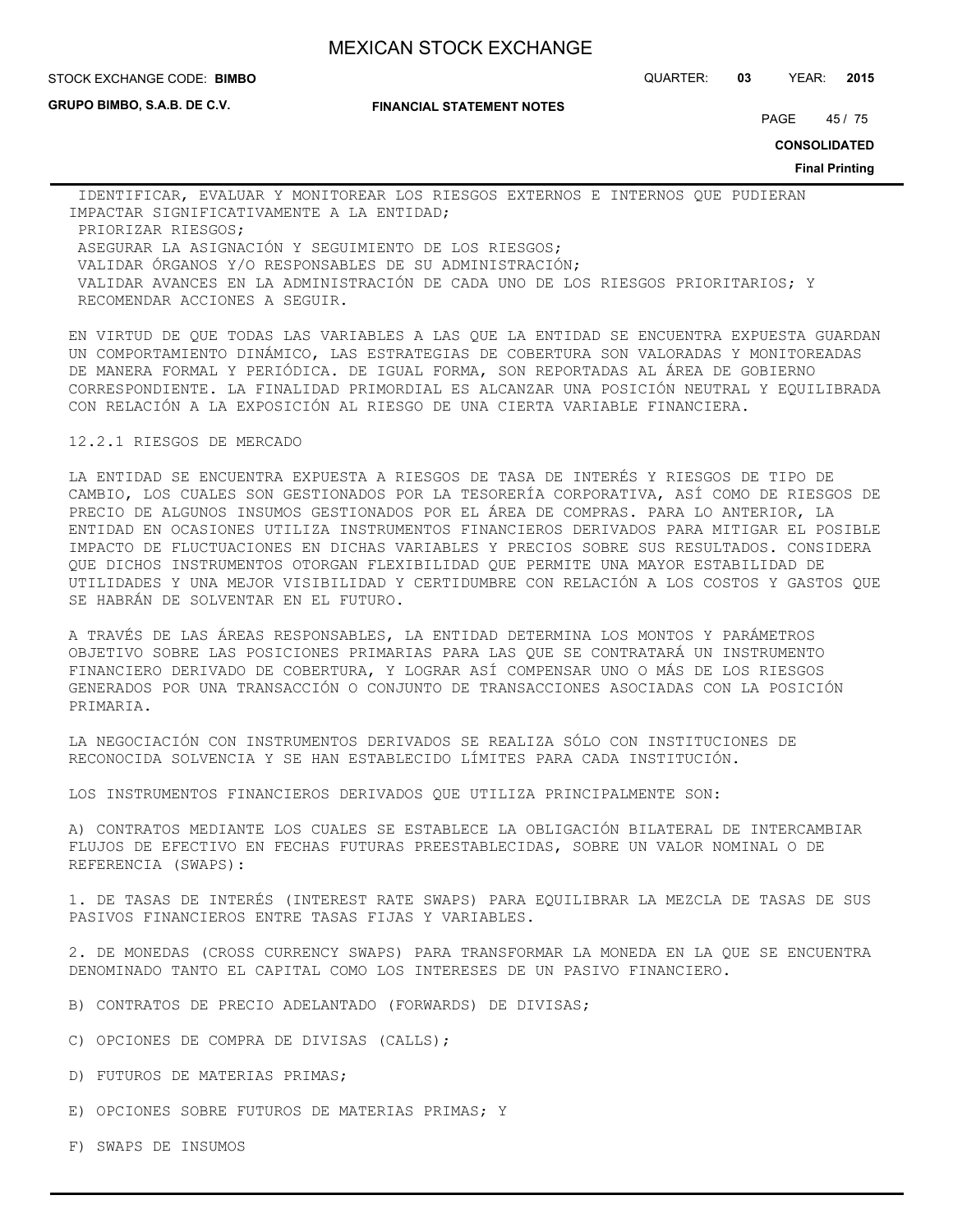**GRUPO BIMBO, S.A.B. DE C.V.**

STOCK EXCHANGE CODE: QUARTER: **03** YEAR: **2015 BIMBO**

**FINANCIAL STATEMENT NOTES**

PAGE 46 / 75

**CONSOLIDATED**

**Final Printing**

LA EXPOSICIÓN AL RIESGO DE MERCADO ES MONITOREADA Y REPORTADA CONTINUAMENTE POR EL ÁREA CORRESPONDIENTE.

LA ENTIDAD EFECTÚA ANÁLISIS DE SENSIBILIDAD YA QUE SU POLÍTICA SOBRE LA CONTRATACIÓN DE INSTRUMENTOS FINANCIEROS DERIVADOS ES QUE SUS OBJETIVOS SEAN EXCLUSIVAMENTE DE COBERTURA. ESTO ES, LA EVENTUAL CONTRATACIÓN DE UN INSTRUMENTO FINANCIERO DERIVADO DEBE DE ESTAR NECESARIAMENTE ASOCIADA A UNA POSICIÓN PRIMARIA QUE REPRESENTE ALGÚN RIESGO. CONSECUENTEMENTE, LOS MONTOS NOCIONALES DE UNO O TODOS LOS INSTRUMENTOS FINANCIEROS DERIVADOS CONTRATADOS PARA LA COBERTURA DE CIERTO RIESGO SERÁN CONSISTENTES CON LAS CANTIDADES DE LAS POSICIONES PRIMARIAS QUE REPRESENTAN LA POSICIÓN DE RIESGO. ASÍ MISMO, LA ENTIDAD NO REALIZA OPERACIONES EN LAS QUE EL BENEFICIO PRETENDIDO O FIN PERSEGUIDO SEAN LOS INGRESOS POR PRIMAS. SI LA ENTIDAD DECIDE LLEVAR A CABO UNA ESTRATEGIA DE COBERTURA EN DONDE SE COMBINEN OPCIONES, EL NETO DE LAS PRIMAS PAGADAS/COBRADAS DEBERÁ REPRESENTARLE UN EGRESO.

| LAS POSICIONES DE INSTRUMENTOS FINANCIEROS DERIVADOS SE INTEGRAN COMO SIGUE: | DE 2015                            | 30 SEPTIEMBRE 31 DICIEMBRE<br>DE 2014 |
|------------------------------------------------------------------------------|------------------------------------|---------------------------------------|
| ACTIVO:<br>CIRCULANTE -                                                      |                                    |                                       |
| FORWARDS DE TIPO DE CAMBIO<br>FORWARDS DE TIPO DE CAMBIO                     | \$14,342                           | \$16,353                              |
| ASOCIADOS A MATERIAS PRIMAS<br><b>FUTUROS</b>                                | 115,590                            | 145,996                               |
| VALOR RAZONABLE DE TRIGO,<br>MAÍZ Y ACEITE DE SOYA                           |                                    | 224,084                               |
| SWAPS A CORTO PLAZO<br>DEPÓSITOS EN CUENTAS DE GARANTÍA                      | 843,368<br>1,406,521<br>__________ | $-$<br>17,677                         |
| TOTAL DE INSTRUMENTOS FINANCIEROS<br>DERIVADOS A CORTO PLAZO                 | \$2,379,821<br>==========          | \$404,110<br>===========              |
| SWAPS A LARGO PLAZO                                                          | \$3,096,853<br>==========          | \$1,653,343                           |
| PASIVO:<br>CIRCULANTE -                                                      |                                    |                                       |
| FORWARDS                                                                     | \$ (7, 496)                        | $\frac{1}{2}$ ( 8,417)                |
| PASIVOS EN CUENTA DE GARANTIA                                                |                                    | (76, 348)                             |
| SWAPS A CORTO PLAZO<br><b>FUTUROS</b>                                        | (1, 870, 893)                      |                                       |
| VALOR RAZONABLE DE TRIGO,<br>MAÍZ Y ACEITE DE SOYA                           | (484, 902)                         |                                       |
| VALOR RAZONABLE DE GAS NATURAL<br>Y DIESEL                                   | (596, 592)                         | (587, 717)                            |
| TOTAL DE INSTRUMENTOS FINANCIEROS<br>DERIVADOS A CORTO PLAZO                 | \$(2, 959, 883)<br>==========      | \$ (673, 350)                         |
| SWAPS A LARGO PLAZO                                                          | \$(1,681,896)<br>==========        | \$(1, 540, 384)<br>==========         |
|                                                                              |                                    |                                       |

CAPITAL CONTABLE: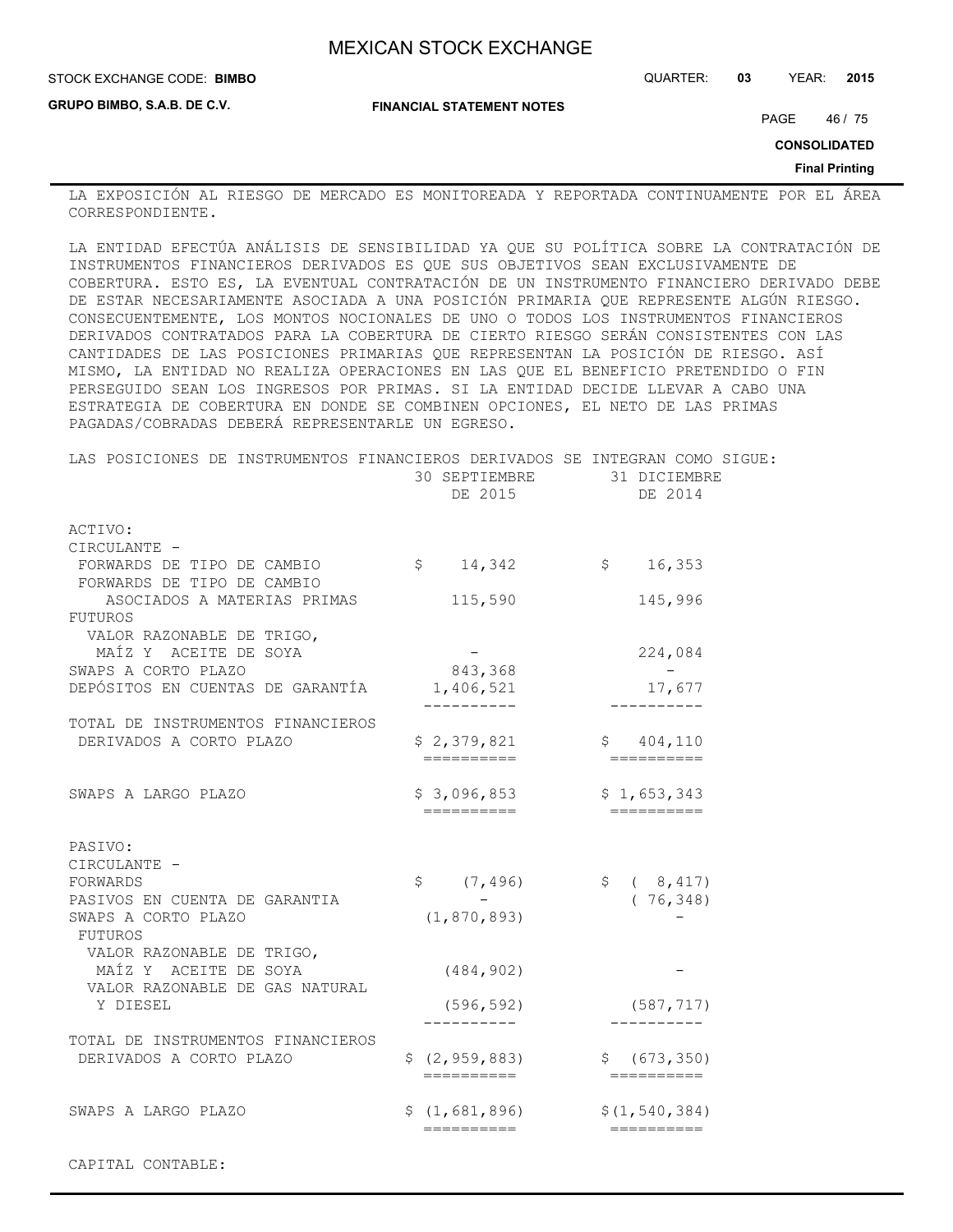#### STOCK EXCHANGE CODE: QUARTER: **03** YEAR: **2015 BIMBO**

**GRUPO BIMBO, S.A.B. DE C.V.**

**FINANCIAL STATEMENT NOTES**

PAGE 47 / 75

**CONSOLIDATED**

**Final Printing**

| TOTAL VALUACIÓN DE INSTRUMENTOS FINANCIEROS<br>DE FLUJO DE EFECTIVO, NETO DE LOS |                 |               |
|----------------------------------------------------------------------------------|-----------------|---------------|
| INTERESES DEVENGADOS<br>CONTRATOS CERRADOS DE FUTUROS NO                         | (978, 859)<br>S | 360,965<br>\$ |
| CONSUMIDOS                                                                       | (106, 456)      | 16,482        |
|                                                                                  | (1,085,315)     | 377,447       |
| ISR DIFERIDO, NETO                                                               | 386,018         | (157, 524)    |
| TOTAL DE OTROS RESULTADOS<br>INTEGRALES                                          | (699, 298)      | 219,923<br>\$ |
|                                                                                  |                 |               |

### 12.2.2 ADMINISTRACIÓN DE RIESGO DE TASA DE INTERÉS

LA ENTIDAD ESTÁ EXPUESTA A RIESGO DE TASAS DE INTERÉS PRINCIPALMENTE POR PASIVOS FINANCIEROS. EL RIESGO ES ADMINISTRADO DE ACUERDO A UNA MEZCLA APROPIADA ENTRE TASA FIJA Y VARIABLE, LA CUAL EN OCASIONES SE LOGRA MEDIANTE LA CONTRATACIÓN DE SWAPS DE TASA DE INTERÉS. LOS DERIVADOS SON CONTRATADOS CON LA FINALIDAD DE CUBRIR DICHO RIESGO Y CUMPLEN CON TODOS LOS REQUISITOS PARA CLASIFICARLOS COMO DERIVADOS DE COBERTURA.

LA ADMINISTRACIÓN CONSIDERA QUE EL RIESGO DE TASA DE INTERÉS QUE EMANA DE LOS ACTIVOS FINANCIEROS DE LA ENTIDAD ES LIMITADO DEBIDO A QUE SE ENCUENTRAN INVERTIDOS A PLAZOS CORTOS.

AL 30 DE SEPTIEMBRE DE 2015 Y AL 31 DE DICIEMBRE DE 2014, LA ENTIDAD TIENE DEUDA A LARGO PLAZO CONTRATADA A TASAS VARIABLES REFERENCIADAS A TASA DE INTERÉS INTERBANCARIA DE EQUILIBRIO ("TIIE"), UNIDAD DE INVERSIÓN ("UDI"), CANADIAN DEALER OFFERED RATE ("CDOR") Y LONDON INTERBANK OFFERED RATE ("LIBOR"); TASA DE INTERÉS INTERBANCARIO DE EQUILIBRIO ("TIIE"), UNIDAD DE INVERSIÓN ("UDI"), CANADIAN DEALER OFFERED RATE ("CDOR") Y LONDON INTERBANK OFFERED RATE ("LIBOR"),RESPECTIVAMENTE Y HA CONTRATADO SWAPS DE TASAS DE INTERÉS QUE CAMBIAN DICHO PERFIL. LOS SWAPS UTILIZADOS HAN SIDO DESIGNADOS COMO DE COBERTURA DE FLUJO DE EFECTIVO.

#### SENSIBILIDAD A LAS TASAS DE INTERÉS

LOS ANÁLISIS DE SENSIBILIDAD QUE SE PRESENTAN A CONTINUACIÓN SE DETERMINARON CON BASE EN LOS SALDOS CON EXPOSICIÓN A TASAS DE INTERÉS A LA FECHA DE CIERRE DEL PERIODO, TANTO DE LOS INSTRUMENTOS FINANCIEROS DERIVADOS COMO PARA LOS NO DERIVADOS. POR LO ANTERIOR, PUEDEN NO SER REPRESENTATIVOS DEL RIESGO DE TASA A LO LARGO DE TODO EL PERIODO DEBIDO A LAS VARIACIONES EN LOS SALDOS SUJETOS A DICHA EXPOSICIÓN. PARA LOS INSTRUMENTOS A TASA VARIABLE, EL ANÁLISIS DE SENSIBILIDAD ASUME QUE EL SALDO AL CIERRE ESTUVO VIGENTE DURANTE TODO EL PERIODO. UN CAMBIO DE 20 PUNTOS BASE EN LAS TASA LIBOR A UN MES Y UN CAMBIO DE 20 PUNTOS BASE EN LA TASA CDOR A UN MES, Y UN CAMBIO DE 100 PUNTOS BASE EN LA TASA TIIE A 28 DÍAS REPRESENTAN LA EVALUACIÓN DE LA ADMINISTRACIÓN SOBRE UN CAMBIO RAZONABLEMENTE POSIBLE EN LAS MISMAS. LA ENTIDAD NO TIENE RIESGOS LIGADOS A MOVIMIENTOS EN EL VALOR DE LA UDI YA QUE DICHOS RIESGOS SE ENCUENTRAN MITIGADOS EN SU TOTALIDAD MEDIANTE SWAPS DE TASA DE INTERÉS.

UN INCREMENTO/DECREMENTO DE 20 PUNTOS BASE EN LA TASA LIBOR, RESULTARÍA EN UN DECREMENTO/ INCREMENTO EN LOS RESULTADOS DE LA ENTIDAD DE APROXIMADAMENTE \$2,491 Y \$2,502 POR LOS NUEVE MESES TERMINADOS EL 30 DE SEPTIEMBRE DE 2015 Y LOS DOCE MESES TERMINADOS AL 31 DE DICIEMBRE 2014, RESPECTIVAMENTE, LO CUAL LA ADMINISTRACIÓN NO CONSIDERA SIGNIFICATIVO EN EL RESULTADO DE SUS OPERACIONES.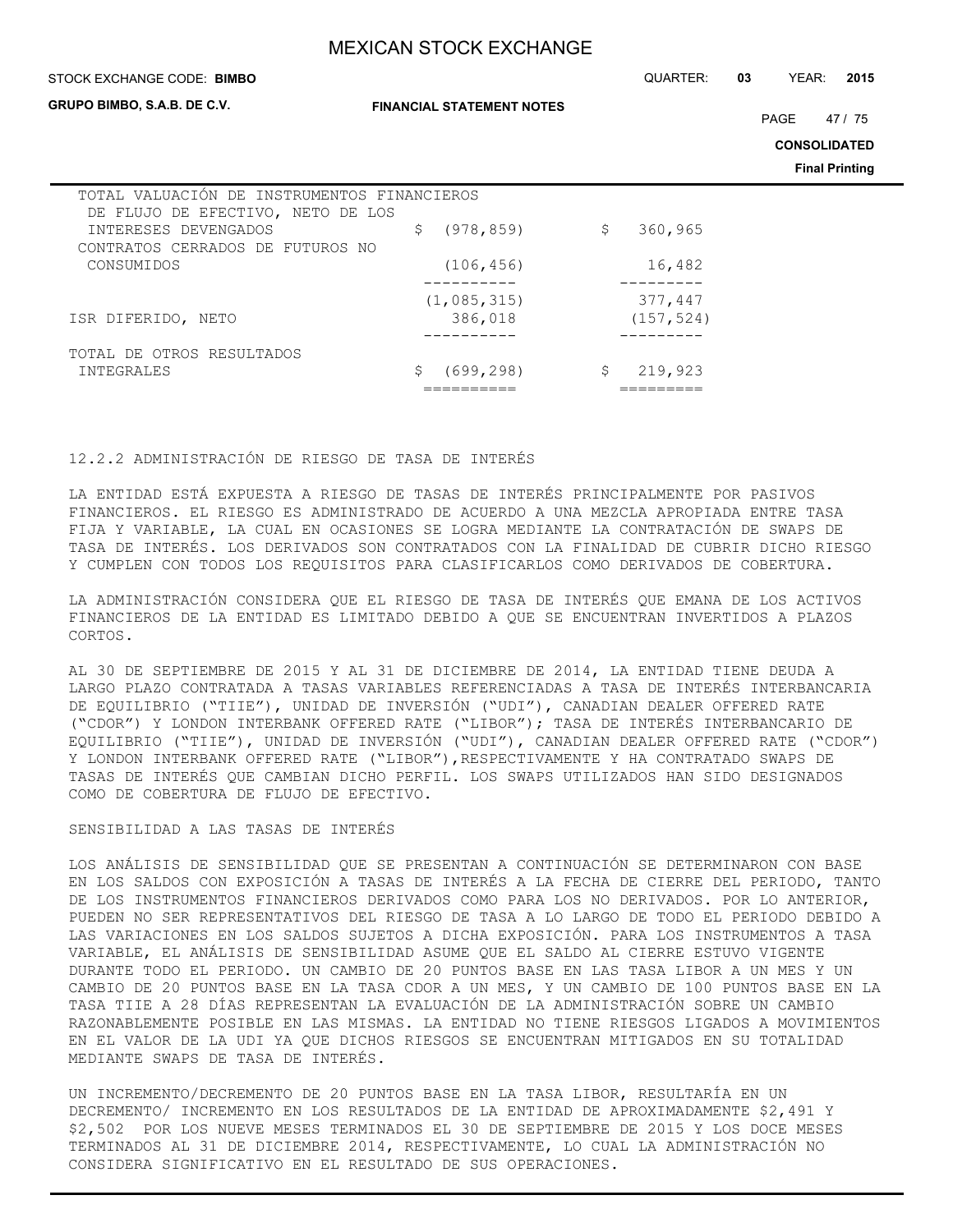STOCK EXCHANGE CODE: QUARTER: **03** YEAR: **2015 BIMBO**

**GRUPO BIMBO, S.A.B. DE C.V.**

**FINANCIAL STATEMENT NOTES**

PAGE 48 / 75

**CONSOLIDATED**

**Final Printing**

UN INCREMENTO/DECREMENTO DE 20 PUNTOS BASE EN LA TASA CDOR, RESULTARÍA EN UN DECREMENTO/INCREMENTO EN LOS RESULTADOS DE LA ENTIDAD DE APROXIMADAMENTE \$5,504 Y \$7,374 POR LOS NUEVE MESES TERMINADOS EL 30 DE SEPTIEMBRE DE 2015 Y LOS DOCE MESES TERMINADOS EL 31 DE DICIEMBRE DE 2014 RESPECTIVAMENTE, LO CUAL LA ADMINISTRACIÓN NO CONSIDERA SIGNIFICATIVO EN EL RESULTADO DE SUS OPERACIONES.

UN INCREMENTO/ DECREMENTO DE 100 PUNTOS BASE EN LA TASA TIIE, RESULTARÍA EN UN DECREMENTO/INCREMENTO EN LOS RESULTADOS DE LA ENTIDAD DE APROXIMADAMENTE \$1,676 Y \$9,675 PARA LOS NUEVE MESES TERMINADOS EL 30 DE SEPTIEMBRE DE 2015 Y LOS DOCE MESES TERMINADOS AL 31 DE DICIEMBRE DE 2014, RESPECTIVAMENTE.

12.2.3 ADMINISTRACIÓN DE RIESGO DE TIPO DE CAMBIO

LA ENTIDAD REALIZA TRANSACCIONES EN DIVERSAS MONEDAS Y REPORTA SUS ESTADOS FINANCIEROS EN PESOS MEXICANOS. DEBIDO A LO ANTERIOR, ESTÁ EXPUESTA A RIESGOS CAMBIARIOS TRANSACCIONALES (POR EJEMPLO, POR COMPRAS PRONOSTICADAS DE MATERIAS PRIMAS, CONTRATOS EN FIRME Y ACTIVOS Y PASIVOS MONETARIOS) Y DE CONVERSIÓN (POR EJEMPLO, POR SUS INVERSIONES NETAS EN SUBSIDIARIAS EN EL EXTRANJERO). PRINCIPALMENTE, ESTÁ EXPUESTA AL RIESGO DE VARIACIÓN EN EL PRECIO DEL PESO MEXICANO FRENTE AL DÓLAR ESTADOUNIDENSE, LA VARIACIÓN DEL PESO MEXICANO FRENTE AL DÓLAR CANADIENSE Y LA VARIACIÓN DEL DÓLAR CANADIENSE FRENTE AL DÓLAR ESTADOUNIDENSE.

- ADMINISTRACIÓN DE RIESGO DE TIPO DE CAMBIO POR CONVERSIÓN

DEBIDO A QUE LA ENTIDAD MANTIENE INVERSIONES EN SUBSIDIARIAS EN EL EXTRANJERO CUYA MONEDA FUNCIONAL NO ES EL PESO MEXICANO, SE ENCUENTRA EXPUESTA A UN RIESGO DE CONVERSIÓN DE MONEDA EXTRANJERA. ASÍ MISMO SE HAN CONTRATADO ACTIVOS Y PASIVOS FINANCIEROS INTERCOMPAÑÍAS EN DIVERSAS MONEDAS QUE IGUALMENTE PROVOCAN ESTE RIESGO.

LA COBERTURA A ESTE RIESGO DE CONVERSIÓN CAMBIARIA SE MITIGA EN GRAN MEDIDA A TRAVÉS DE LA DESIGNACIÓN DE UNO O MÁS PRÉSTAMOS DENOMINADOS EN ESTAS MONEDAS COMO COBERTURA CAMBIARIA DE LA EXPOSICIÓN DE CONVERSIÓN Y CIERTOS INSTRUMENTOS FINANCIEROS DERIVADOS, SIGUIENDO EL MODELO DE CONTABILIZACIÓN DE COBERTURA DE LA INVERSIÓN NETA EN SUBSIDIARIAS EN EL EXTRANJERO (RESULTADO DE COBERTURA ECONÓMICA NETA, DENTRO DE OTROS RESULTADOS INTEGRALES).

AL 30 DE SEPTIEMBRE DE 2015 Y AL 31 DE DICIEMBRE DE 2014, LOS IMPORTES DE LOS PRÉSTAMOS QUE HAN SIDO DESIGNADOS COMO COBERTURAS SOBRE LA INVERSIÓN NETA EN SUBSIDIARIAS EN EL EXTRANJERO ASCIENDEN A \$2,894 Y \$2,867 MILLONES DE DÓLARES ESTADOUNIDENSES, RESPECTIVAMENTE.

AL 30 DE SEPTIEMBRE DE 2015 Y AL 31 DE DICIEMBRE DE 2014, LOS IMPORTES QUE SE HAN DESIGNADO COMO COBERTURAS POR PRÉSTAMOS INTERCOMPAÑÍAS DE LARGO PLAZO SON \$1,977 Y \$2,811 MILLONES DE PESOS MEXICANOS, RESPECTIVAMENTE.

AL 30 DE SEPTIEMBRE DE 2015 Y AL 31 DE DICIEMBRE DE 2014, LOS IMPORTES QUE SE HAN DESIGNADO COMO COBERTURAS POR POSICIONES PASIVAS INTERCOMPAÑÍAS DE LARGO PLAZO SON \$31 Y \$30 MILLONES DE EUROS, RESPECTIVAMENTE.

AL 30 DE SEPTIEMBRE DE 2015 Y AL 31 DE DICIEMBRE DE 2014, LOS IMPORTES DE LOS PRÉSTAMOS QUE HAN SIDO DESIGNADOS COMO COBERTURAS SOBRE LA INVERSIÓN NETA EN SUBSIDIARIAS EN EL EXTRANJERO ASCIENDEN A \$1,060 Y A \$1,393 MILLONES DE DÓLARES CANADIENSES, RESPECTIVAMENTE.

AL 30 DE SEPTIEMBRE DE 2015 Y AL 31 DE DICIEMBRE DE 2014, EL IMPORTE QUE SE HA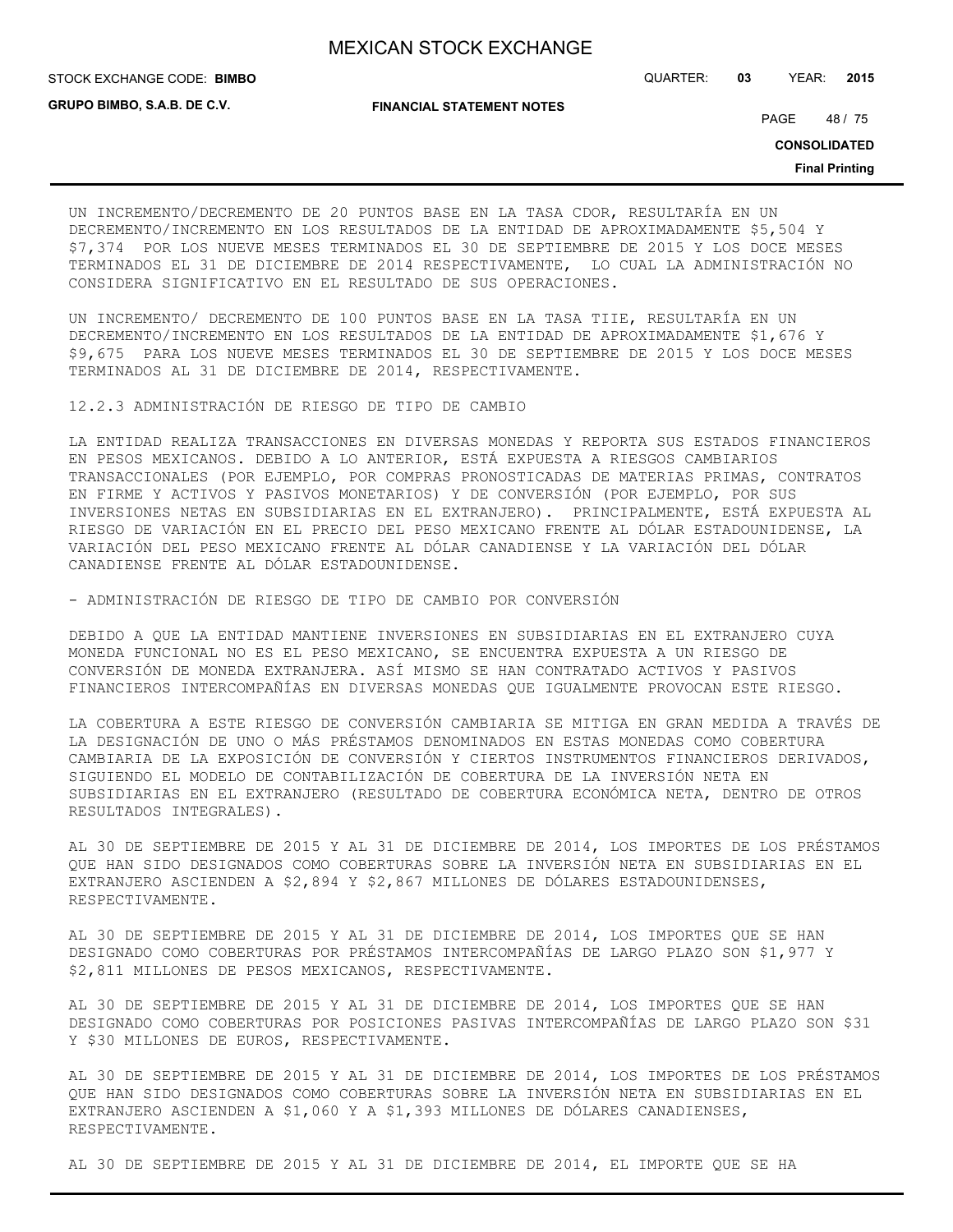**GRUPO BIMBO, S.A.B. DE C.V.**

**FINANCIAL STATEMENT NOTES**

STOCK EXCHANGE CODE: QUARTER: **03** YEAR: **2015 BIMBO**

PAGE 49 / 75

**CONSOLIDATED**

**Final Printing**

DESIGNADO COMO COBERTURA POR POSICIONES ACTIVAS DE INTERCOMPAÑÍAS A LARGO PLAZO ES DE \$650 MILLONES DE DÓLARES CANADIENSES.

AL 30 DE SEPTIEMBRE DE 2015 Y AL 31 DE DICIEMBRE DE 2014 EL IMPORTE QUE SE HA DESIGNADO COMO COBERTURA POR POSICIONES PASIVAS DE INTERCOMPAÑÍAS A LARGO PLAZO ES DE \$7 Y \$24 MILLONES DE DÓLARES ESTADOUNIDENSES, RESPECTIVAMENTE.

- ADMINISTRACIÓN DE RIESGO DE TIPO DE CAMBIO TRANSACCIONAL

LA POLÍTICA DE ADMINISTRACIÓN DE RIESGOS EN MATERIA DE RIESGO CAMBIARIO TRANSACCIONAL CONSISTE EN CUBRIR LOS FLUJOS DE EFECTIVO ESPERADOS, PRINCIPALMENTE DE OBLIGACIONES PREVISTAS LAS CUALES CUMPLEN CON LOS REQUISITOS PARA SER CONSIDERADAS COMO EXPOSICIONES ASOCIADAS CON OPERACIONES PRONOSTICADAS "ALTAMENTE PROBABLES" PARA EFECTOS DE LA CONTABILIDAD DE COBERTURAS. CUANDO LA COMPRA FUTURA SE LLEVA A CABO, LA ENTIDAD AJUSTA EL MONTO DEL ELEMENTO NO FINANCIERO QUE SE ENCONTRABA CUBIERTO POR LA PÉRDIDA O GANANCIA PREVIAMENTE RECONOCIDA EN OTROS RESULTADOS INTEGRALES.

#### SENSIBILIDAD AL TIPO DE CAMBIO

LOS ANÁLISIS DE SENSIBILIDAD QUE SE PRESENTAN A CONTINUACIÓN SE DETERMINARON CON BASE EN LOS SALDOS CON EXPOSICIÓN A TIPO DE CAMBIO A LA FECHA DE CIERRE DEL PERIODO TANTO DE LOS INSTRUMENTOS FINANCIEROS DERIVADOS COMO PARA LOS NO DERIVADOS, Y, POR LO TANTO, PUEDEN NO SER REPRESENTATIVOS DEL RIESGO DE TIPO DE CAMBIO DURANTE EL PERIODO DEBIDO A VARIACIONES EN LOS SALDOS SUJETOS A DICHA EXPOSICIÓN.

UNA DEVALUACIÓN/REVALUACIÓN DE \$1 PESO MEXICANO POR DÓLAR ESTADOUNIDENSE, QUE REPRESENTA LA EVALUACIÓN DE LA ADMINISTRACIÓN SOBRE UN CAMBIO RAZONABLEMENTE POSIBLE EN LA PARIDAD CAMBIARIA ENTRE ESAS MONEDAS, RESULTARÍA EN UN INCREMENTO/DECREMENTO DE APROXIMADAMENTE \$22,000 Y \$19,000 EN LOS RESULTADOS, POR LOS NUEVE MESES TERMINADOS EL 30 DE SEPTIEMBRE DE 2015 Y LOS DOCE MESES TERMINADOS EL 31 DE DICIEMBRE DE 2014, RESPECTIVAMENTE.

UNA DEVALUACIÓN/REVALUACIÓN DE \$1 PESO MEXICANO POR DÓLAR CANADIENSE, QUE REPRESENTA LA EVALUACIÓN DE LA ADMINISTRACIÓN SOBRE UN CAMBIO RAZONABLEMENTE POSIBLE EN LA PARIDAD CAMBIARIA ENTRE ESAS MONEDAS, RESULTARÍA EN UN INCREMENTO/DECREMENTO DE LOS RESULTADOS DE APROXIMADAMENTE \$1,000, POR LOS NUEVE MESES TERMINADOS EL 30 DE SEPTIEMBRE DE 2015.

UNA DEVALUACIÓN/REVALUACIÓN DE \$1 PESO MEXICANO POR EURO, QUE REPRESENTA LA EVALUACIÓN DE LA ADMINISTRACIÓN SOBRE UN CAMBIO RAZONABLEMENTE POSIBLE EN LA PARIDAD CAMBIARIA ENTRE ESAS MONEDAS, NO RESULTARÍA EN UN IMPACTO EN LOS RESULTADOS, POR LOS NUEVE MESES TERMINADOS EL 30 DE SEPTIEMBRE DE 2015.

DETALLE DE OPERACIONES DERIVADAS PARA CUBRIR EL RIESGO DE TASA DE INTERÉS Y TIPO DE CAMBIO

LAS CARACTERÍSTICAS DE DICHAS OPERACIONES DERIVADAS UTILIZADAS PARA LA COBERTURA DE LOS RIESGOS ANTES MENCIONADOS Y SU VALOR RAZONABLE A ESAS FECHAS SON:

CIFRAS AL 30 DE SEPTIEMBRE DE 2015

| FECHA DE<br>INICIO VENCIMIENTO |  |  |  |  |  | MONTO<br>NOCIONAL |  |  | TASA DE INTERÉS<br>PAGADA |  |  | COBRADA |  |  | VALOR<br>RAZONABLE                                                       |  |  |
|--------------------------------|--|--|--|--|--|-------------------|--|--|---------------------------|--|--|---------|--|--|--------------------------------------------------------------------------|--|--|
|                                |  |  |  |  |  |                   |  |  |                           |  |  |         |  |  | A) SWAPS QUE MODIFICAN LA TASA DE LOS CERTIFICADOS BURSÁTILES BIMBO 09U: |  |  |
|                                |  |  |  |  |  |                   |  |  |                           |  |  |         |  |  | 10 JUN 2009 06 JUN 2016 \$1,000 10.54% (MXP) 6.05% (UDI) \$ 281,401      |  |  |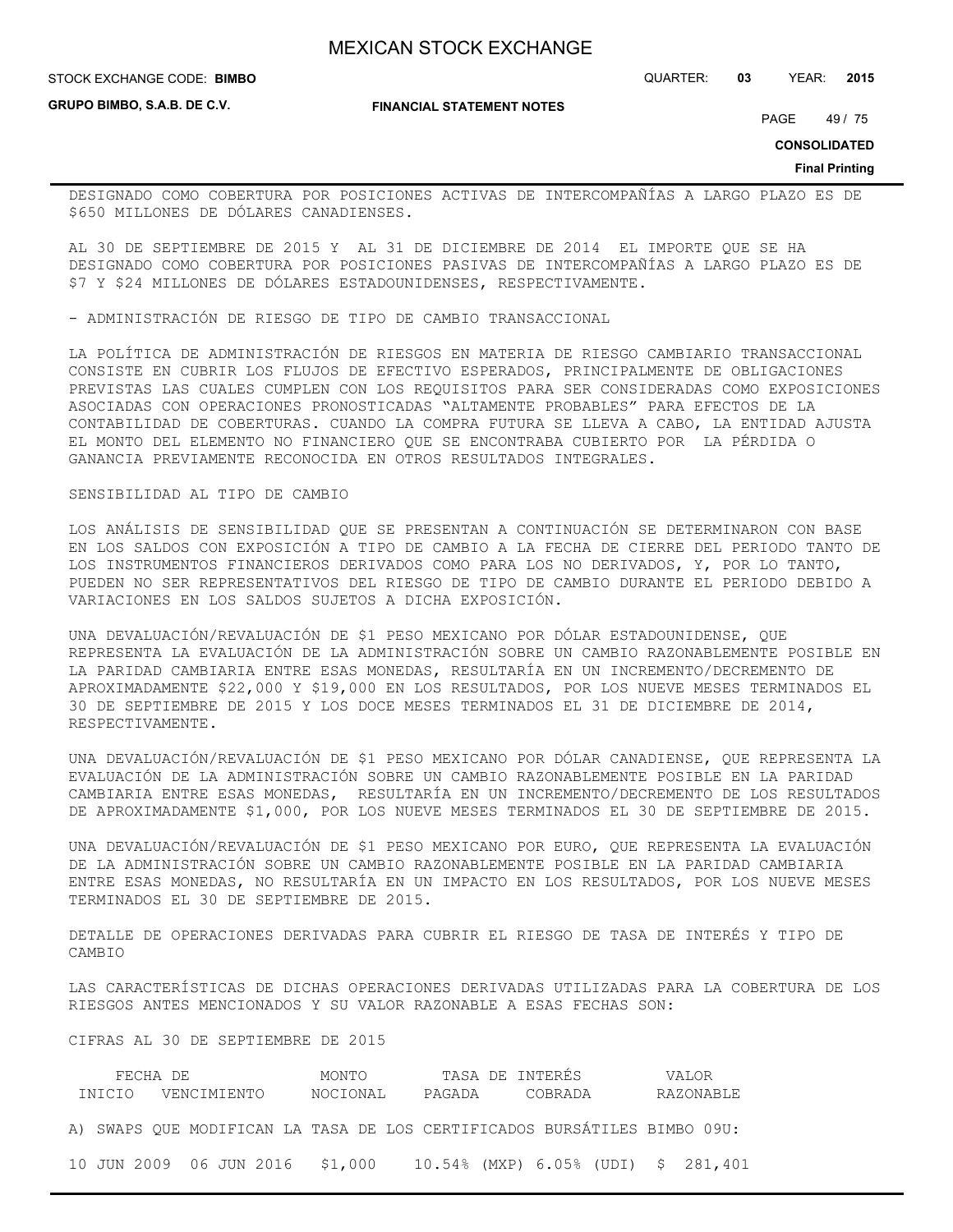STOCK EXCHANGE CODE: QUARTER: **03** YEAR: **2015 BIMBO**

| GRUPO BIMBO, S.A.B. DE C.V. |  |  |  |
|-----------------------------|--|--|--|
|                             |  |  |  |

**FINANCIAL STATEMENT NOTES**

PAGE 50 / 75

**CONSOLIDATED**

**Final Printing**

|  |                           | 24 JUN 2009 06 JUN 2016 \$2,000 |  |  | $10.60\%$ (MXP) 6.05% (UDI) \$ 561,967 |
|--|---------------------------|---------------------------------|--|--|----------------------------------------|
|  |                           |                                 |  |  |                                        |
|  | TOTAL SWAPS A CORTO PLAZO |                                 |  |  | \$ 843,368                             |

========

B) SWAPS QUE CONVIERTEN EL BONO 144 2024 DE DÓLARES ESTADOUNIDENSES DÓLARES CANADIENSES Y CAMBIAN LA TASA DE INTERÉS FIJA EN DÓLARES ESTADOUNIDENSES A TASA DE INTERÉS FIJA EN DÓLARES CANADIENSES:

|  | 30 JUN 2014 27 JUN 2024 |  | $240$ (***) 4.1175% (CAD) 3.875% (USD)   |                                         |  | 694,088 |
|--|-------------------------|--|------------------------------------------|-----------------------------------------|--|---------|
|  | 30 JUN 2014 27 JUN 2024 |  | 290(***) 4.1125% (CAD) 3.875% (USD)      |                                         |  | 928,078 |
|  | 30 JUN 2014 27 JUN 2024 |  | $108$ (***) $4.1246$ (CAD) $3.875$ (USD) |                                         |  | 362,358 |
|  | 21 JUL 2014 27 JUN 2024 |  |                                          | $99$ (***) $4.0415$ (CAD) $3.875$ (USD) |  | 329,380 |
|  | 30 JUN 2014 27 JUN 2024 |  | $110(***)$ 4.1558% (CAD) 3.875% (USD)    |                                         |  | 364,175 |
|  | 30 JUN 2014 27 JUN 2024 |  |                                          | $10(***)$ 4.1498% (CAD) 3.875% (USD)    |  | 35,584  |

C) SWAP QUE CONVIERTE UNA PORCIÓN DEL BONO 144 2044 DE DÓLARES ESTADOUNIDENSES A DÓLARES CANADIENSES Y CAMBIA LAS DE INTERÉS FIJA EN DÓLARES ESTADOUNIDENSES A TASA DE INTERÉS FIJA EN DÓLARES CANADIENSES:

|  |                         |  | TOTAL ACTIVO A LARGO PLAZO |                                        |  |  | \$ 3,096,853 |
|--|-------------------------|--|----------------------------|----------------------------------------|--|--|--------------|
|  |                         |  |                            |                                        |  |  |              |
|  | 21 JUL 2014 27 JUN 2024 |  |                            | $107$ (***) 5.0455% (CAD) 4.875% (USD) |  |  | 383.190      |

D) SWAP QUE CONVIERTE EL CERTIFICADO BURSÁTIL BIMBO 09-2 EN PESOS MEXICANOS A DÓLARES ESTADOUNIDENSES Y CAMBIA LA TASA DE INTERÉS DE PESOS MEXICANOS FIJA A DÓLARES ESTADOUNIDENSES FIJA:

30 SEP 2010 06 JUN 2016 155.3(\*) 6.35% (USD)10.60% (MXP) \$ (618,072)

E) SWAPS QUE CONVIERTEN EL CERTIFICADO BURSÁTIL BIMBO 09-U EN PESOS MEXICANOS A DÓLARES ESTADOUNIDENSES Y CAMBIAN LA TASA DE INTERÉS DE PESOS MEXICANOS FIJA A DÓLARES ESTADOUNIDENSES FIJA:

|  |                                      |  |  |  |  |  | 17 FEB 2011 6 JUN 2016 83.1(*) 6.47% (USD) 10.54% (MXP) \$ (417,490)  |
|--|--------------------------------------|--|--|--|--|--|-----------------------------------------------------------------------|
|  |                                      |  |  |  |  |  | 17 FEB 2011 6 JUN 2016 166.3(*) 6.53% (USD) 10.60% (MXP) \$ (835,331) |
|  |                                      |  |  |  |  |  |                                                                       |
|  | TOTAL PASIVO POR SWAPS A CORTO PLAZO |  |  |  |  |  | \$(1,870,893)                                                         |
|  |                                      |  |  |  |  |  |                                                                       |

F) SWAPS QUE CONVIERTEN EL CERTIFICADO BURSÁTIL BIMBO 12 EN PESOS MEXICANOS A DÓLARES ESTADOUNIDENSES Y CAMBIAN LA TASA DE INTERÉS DE PESOS MEXICANOS FIJA A DÓLARES ESTADOUNIDENSES FIJA:

14 FEB 2012 03 AGO 2018 \$50.0(\*) 3.27% (USD) 6.83% (MXP) \$ (213,468) 15 FEB 2012 03 AGO 2018 \$50.0(\*) 3.24% (USD) 6.83% (MXP) \$ (209,058) 17 FEB 2012 03 AGO 2018 \$50.0(\*) 3.30% (USD) 6.83% (MXP) \$ (210,993) 17 FEB 2012 03 AGO 2018 \$72.1(\*) 3.33% (USD) 6.83% (MXP) \$ (312,345) 17 FEB 2012 03 AGO 2018 \$70.0(\*) 3.27% (USD) 6.83% (MXP) \$ (306,793) 17 FEB 2012 03 AGO 2018 \$100.0(\*) 3.25% (USD) 6.83% (MXP) \$ (429,239) ---------- TOTAL PASIVO A LARGO PLAZO  $\zeta(1,681,896)$ ==========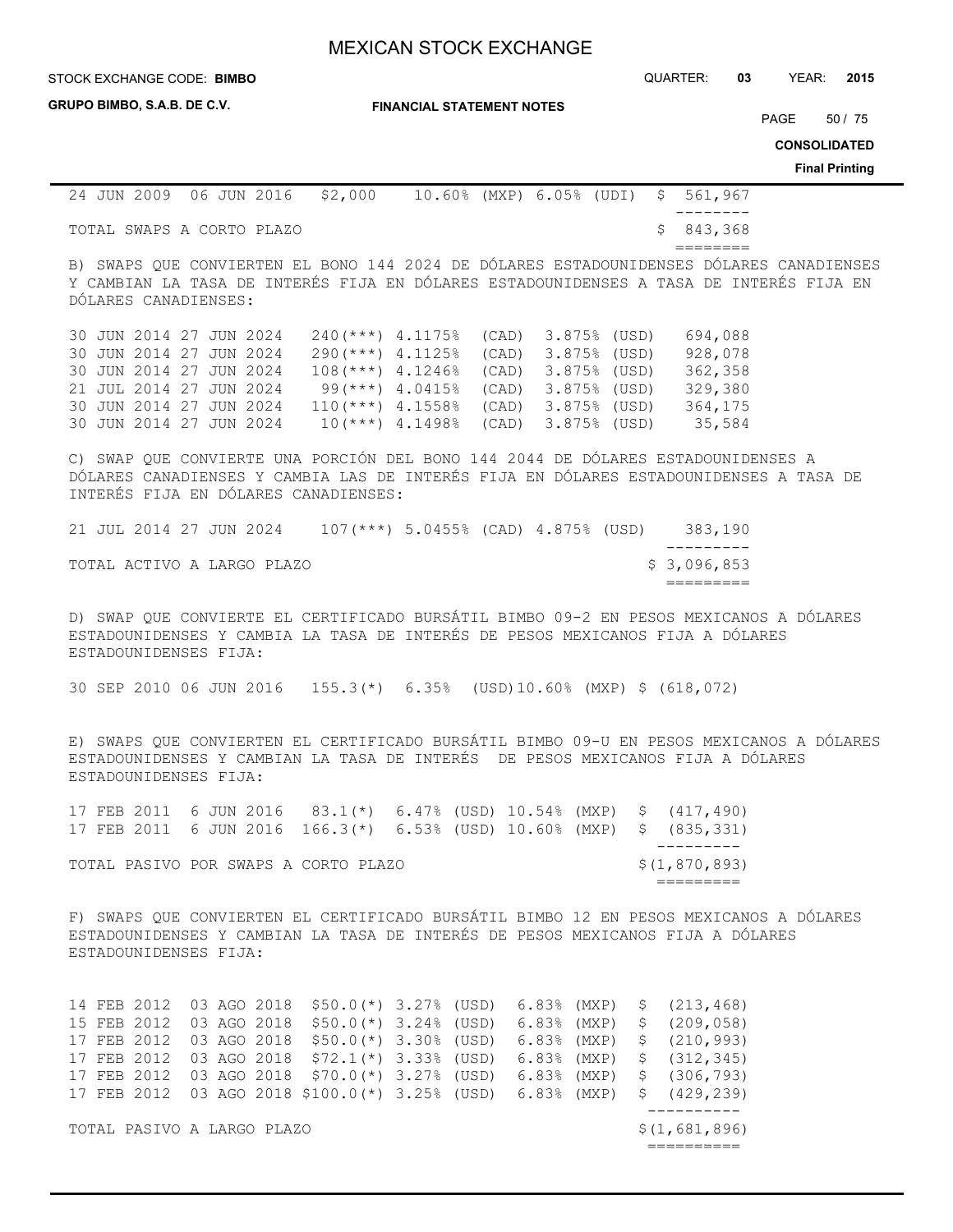**GRUPO BIMBO, S.A.B. DE C.V.**

#### **FINANCIAL STATEMENT NOTES**

STOCK EXCHANGE CODE: QUARTER: **03** YEAR: **2015 BIMBO**

PAGE 51 / 75

**CONSOLIDATED**

**Final Printing**

(\*) MONTOS EN MILLONES DE DÓLARES ESTADOUNIDENSES (\*\*) MONTOS EN MILLONES DE EUROS (\*\*\*) MONTOS EN MILLONES DE DÓLARES CANADIENSES

A) CON RELACIÓN A LA EMISIÓN DE CERTIFICADOS BURSÁTILES BIMBO 09U, ENTRE EL 10 Y EL 24 DE JUNIO DE 2009 SE CONTRATARON DOS SWAPS POR \$1,000,000 Y \$2,000,000 QUE EN CONJUNTO COMPLETAN EL MONTO ORIGINAL TOTAL DE LA EMISIÓN BIMBO 09U Y QUE TRANSFORMAN LA DEUDA DE 6.05% DE UDIS A PESOS MEXICANOS A UNA TASA FIJA DE 10.54% Y 10.60%, RESPECTIVAMENTE.

B) CON EL FIN DE TRANSFORMAR LA TOTALIDAD DEL BONO INTERNACIONAL 144A 2024 DE DÓLARES ESTADOUNIDENSES A DÓLARES CANADIENSES, ENTRE EL 30 DE JUNIO Y 21 DE JULIO SE CONTRATARON 6 CROSS CURRENCY SWAPS POR UN MONTO EN MILLONES DE DÓLARES CANADIENSES DE \$240, \$290, \$110, \$10.73, \$108.34 Y \$99.3. EL TIPO DE CAMBIO PROMEDIO PONDERADO APLICABLE ES DE \$1.07 DÓLARES CANADIENSES POR DÓLAR ESTADOUNIDENSE. TODOS ESTOS INSTRUMENTOS RECIBEN 3.875% DE INTERÉS EN DÓLARES ESTADOUNIDENSES Y PAGAN 4.1175%, 4.1125%, 4.1558%, 4.1498%, 4.1246% Y 4.0415% DE INTERÉS EN DÓLARES CANADIENSES, RESPECTIVAMENTE.

C) CON EL FIN DE TRANSFORMAR UNA PORCIÓN DEL BONO INTERNACIONAL 144A 2044 DE DÓLARES ESTADOUNIDENSES A DÓLARES CANADIENSES, EL 21 DE JULIO SE CONTRATÓ UN CROSS CURRENCY SWAP POR UN MONTO EN MILLONES DE DÓLARES CANADIENSES DE \$107.4. EL TIPO DE CAMBIO APLICABLE ES DE \$1.07 DÓLARES CANADIENSES POR DÓLAR ESTADOUNIDENSE. DICHO INSTRUMENTO RECIBE 4.875% DE INTERÉS EN DÓLARES ESTADOUNIDENSES Y PAGA 5.0455%.

D) CON EL FIN DE TRANSFORMAR EN DÓLARES ESTADOUNIDENSES LA TASA EN PESOS MEXICANOS DE LA EMISIÓN DE CERTIFICADOS BURSÁTILES BIMBO 09-2 CON UN MONTO NOCIONAL DE \$2,000,000 (EQUIVALENTE A 155.3 MILLONES DE DÓLARES ESTADOUNIDENSES), EN 2010 SE CONTRATÓ UN SWAP DE MONEDAS QUE TRANSFORMA EL PASIVO DE PESOS MEXICANOS A DÓLARES ESTADOUNIDENSES. EL TIPO DE CAMBIO APLICABLE A ESTE INSTRUMENTO ES DE \$12.88 Y LA TASA DE INTERÉS FIJA APLICABLE ES DE 6.35%.

E) CON EL FIN DE TRANSFORMAR LAS PORCIONES PASIVAS DE LOS INSTRUMENTOS RELACIONADOS A LA EMISIÓN DE LOS CERTIFICADOS BURSÁTILES BIMBO 09-U DE PESOS MEXICANOS A DÓLARES ESTADOUNIDENSES, EL 17 DE FEBRERO DE 2011 SE CONTRATARON DOS SWAPS DE MONEDAS Y TASAS POR \$1,000,000 (EQUIVALENTES A \$83.1 MILLONES DE DÓLARES ESTADOUNIDENSES) Y \$2,000,000 (EQUIVALENTES A \$166.3 MILLONES DE DÓLARES ESTADOUNIDENSES), RESPECTIVAMENTE. EL TIPO DE CAMBIO APLICABLE A ESTOS INSTRUMENTOS ES DE \$12.03 PESOS MEXICANOS POR DÓLAR ESTADOUNIDENSE Y LAS TASAS DE INTERÉS FIJAS APLICABLES SON 6.47% Y 6.53%, RESPECTIVAMENTE.

F) CON EL FIN DE TRANSFORMAR LA TOTALIDAD DE LOS CERTIFICADOS BURSÁTILES BIMBO 12 DE PESOS MEXICANOS A DÓLARES ESTADOUNIDENSES, ENTRE EL 14 Y EL 17 DE FEBRERO DE 2012 SE CONTRATARON 6 CROSS CURRENCY SWAPS POR UN MONTO EN MILLONES DE DÓLARES ESTADOUNIDENSES DE \$50, \$50, \$50, \$72.1, \$70 Y \$100, RESPECTIVAMENTE. TODOS ESTOS INSTRUMENTOS RECIBEN 6.83% EN PESOS MEXICANOS Y PAGAN 3.27%, 3.24%, 3.30%, 3.33%, 3.27% Y 3.25%, RESPECTIVAMENTE.

KJY67MU JY7

CIFRAS AL 31 DE DICIEMBRE DE 2014

| FECHA DE |                         |  |  |  |          |  | MONTO                                      |                |  | TASA DE INTERÉS |  |  |  |           |  | VALOR                                                                      |
|----------|-------------------------|--|--|--|----------|--|--------------------------------------------|----------------|--|-----------------|--|--|--|-----------|--|----------------------------------------------------------------------------|
|          | INICIO VENCIMIENTO      |  |  |  | NOCIONAL |  |                                            | PAGADA COBRADA |  |                 |  |  |  | RAZONABLE |  |                                                                            |
|          |                         |  |  |  |          |  |                                            |                |  |                 |  |  |  |           |  | A) SWAPS QUE MODIFICAN LA TASA DE LOS CERTIFICADOS BURSÁTILES BIMBO 09U:   |
|          | 24 JUN 2009 06 JUN 2016 |  |  |  |          |  | 10 JUN 2009 06 JUN 2016 \$1,000<br>\$2,000 |                |  |                 |  |  |  |           |  | 10.54% (MXP) 6.05% (UDI) \$ 246,643<br>10.60% (MXP) 6.05% (UDI) \$ 491,549 |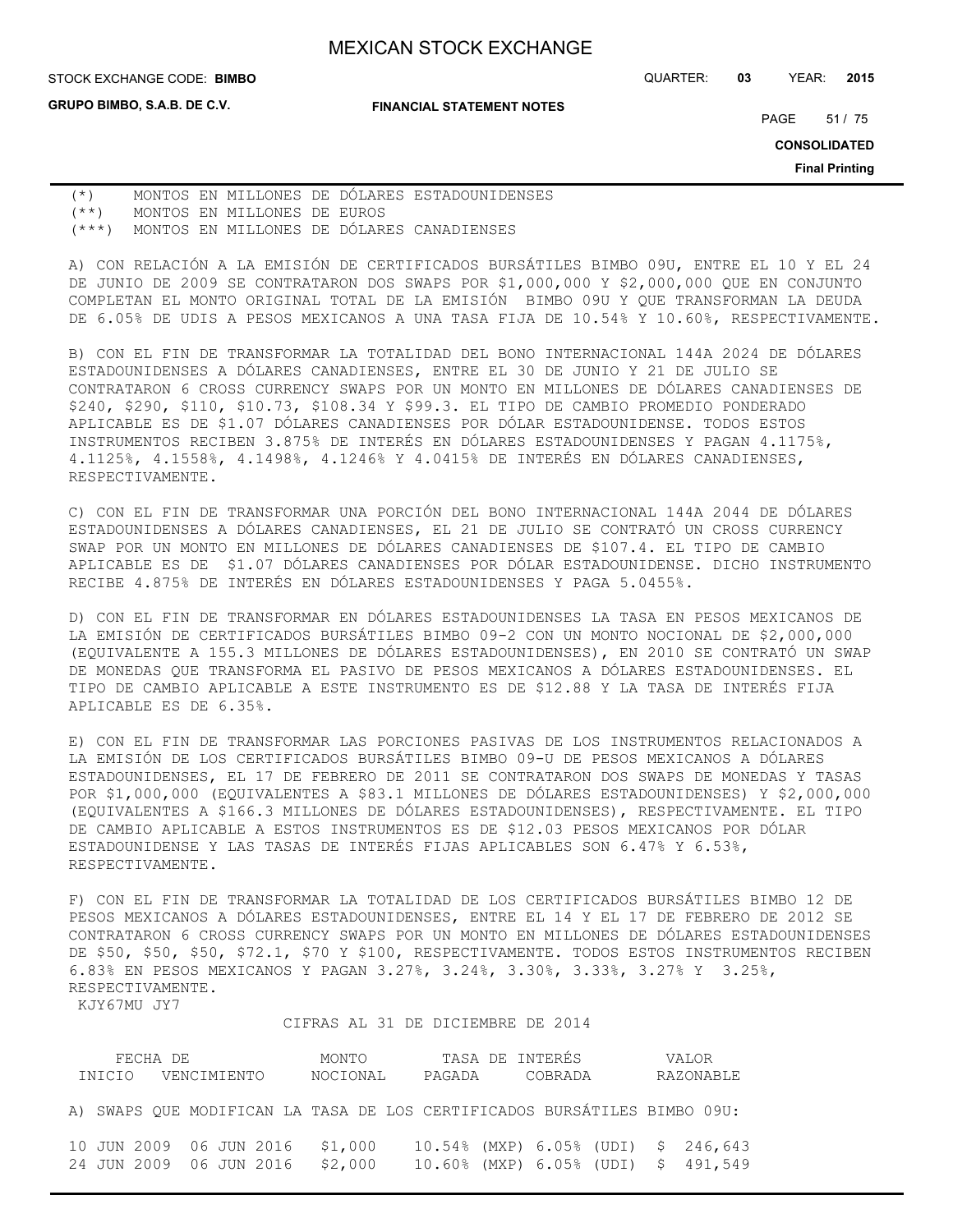STOCK EXCHANGE CODE: QUARTER: **03** YEAR: **2015 BIMBO**

**GRUPO BIMBO, S.A.B. DE C.V.**

**FINANCIAL STATEMENT NOTES**

PAGE 52 / 75

**CONSOLIDATED**

**Final Printing**

B) SWAPS QUE CONVIERTEN EL BONO 144 2024 DE DÓLARES ESTADOUNIDENSES A DÓLARES CANADIENSES Y CAMBIAN LA TASA DE INTERÉS FIJA EN DÓLARES ESTADOUNIDENSES A TASA DE INTERÉS FIJA EN DÓLARES CANADIENSES:

30 JUN 2014 27 JUN 2024 240(\*\*\*) 4.1175% (CAD) 3.875% (USD) 207,794 30 JUN 2014 27 JUN 2024 290(\*\*\*) 4.1125% (CAD) 3.875% (USD) 267,335 30 JUN 2014 27 JUN 2024 108(\*\*\*) 4.1246% (CAD) 3.875% (USD) 103,610 21 JUL 2014 27 JUN 2024 99(\*\*\*) 4.0415% (CAD) 3.875% (USD) 103,573 30 JUN 2014 27 JUN 2024 110(\*\*\*) 4.1558% (CAD) 3.875% (USD) 101,395 30 JUN 2014 27 JUN 2024 10(\*\*\*) 4.1498% (CAD) 3.875% (USD) 9,959

C) SWAP QUE CONVIERTE UNA PORCIÓN DEL BONO 144 2044 DE DÓLARES ESTADOUNIDENSES A DÓLARES CANADIENSES Y CAMBIA LAS DE INTERÉS FIJA EN DÓLARES ESTADOUNIDENSES A TASA DE INTERÉS FIJA EN DÓLARES CANADIENSES:

|  | 21 JUL 2014 27 JUN 2024 |  |                            | $107$ (***) 5.0455% (CAD) 4.875% (USD) |  |  | 121,485     |
|--|-------------------------|--|----------------------------|----------------------------------------|--|--|-------------|
|  |                         |  |                            |                                        |  |  |             |
|  |                         |  | TOTAL ACTIVO A LARGO PLAZO |                                        |  |  | \$1,653,343 |
|  |                         |  |                            |                                        |  |  |             |

D) SWAP QUE CONVIERTE EL CERTIFICADO BURSÁTIL BIMBO 09-2 EN PESOS MEXICANOS A DÓLARES ESTADOUNIDENSES Y CAMBIA LA TASA DE INTERÉS DE PESOS MEXICANOS FIJA A DÓLARES ESTADOUNIDENSES FIJA:

30 SEP 2010 06 JUN 2016 155.3(\*) 6.35% (USD)10.60% (MXP)\$ (256,531)

E) SWAPS QUE CONVIERTEN EL CERTIFICADO BURSÁTIL BIMBO 12 EN PESOS MEXICANOS A DÓLARES ESTADOUNIDENSES Y CAMBIAN LA TASA DE INTERÉS DE PESOS MEXICANOS FIJA A DÓLARES ESTADOUNIDENSES FIJA:

14 FEB 2012 03 AGO 2018 \$50.0(\*) 3.27% (USD) 6.83% (MXP) \$ (76,162) 15 FEB 2012 03 AGO 2018 \$50.0(\*) 3.24% (USD) 6.83% (MXP) \$ (75,381) 17 FEB 2012 03 AGO 2018 \$50.0(\*) 3.30% (USD) 6.83% (MXP) \$ (77,542) 17 FEB 2012 03 AGO 2018 \$72.1(\*) 3.33% (USD) 6.83% (MXP) \$ (115,142) 17 FEB 2012 03 AGO 2018 \$70.0(\*) 3.27% (USD) 6.83% (MXP) \$ (115,275) 17 FEB 2012 03 AGO 2018 \$100.0(\*) 3.25% (USD) 6.83% (MXP) \$ (159,726)

F) SWAPS QUE CONVIERTEN EL CERTIFICADO BURSÁTIL BIMBO 09-U EN PESOS MEXICANOS A DÓLARES ESTADOUNIDENSES Y CAMBIAN LA TASA DE INTERÉS DE PESOS MEXICANOS FIJA A DÓLARES ESTADOUNIDENSES FIJA:

|  |                            |  |  |  |  |  | 17 FEB 2011 6 JUN 2016 83.1(*) 6.47% (USD) 10.54% (MXP) \$ (221,402)<br>17 FEB 2011   6 JUN 2016   166.3(*)   6.53% (USD) 10.60% (MXP)   \$   (443,233) |
|--|----------------------------|--|--|--|--|--|---------------------------------------------------------------------------------------------------------------------------------------------------------|
|  |                            |  |  |  |  |  |                                                                                                                                                         |
|  | TOTAL PASIVO A LARGO PLAZO |  |  |  |  |  | \$(1,540,384)                                                                                                                                           |

=========

(\*) MONTOS EN MILLONES DE DÓLARES ESTADOUNIDENSES (\*\*) MONTOS EN MILLONES DE EUROS (\*\*\*) MONTOS EN MILLONES DE DÓLARES CANADIENSES

A) CON RELACIÓN A LA EMISIÓN DE CERTIFICADOS BURSÁTILES BIMBO 09U, ENTRE EL 10 Y EL 24 DE JUNIO DE 2009 SE CONTRATARON DOS SWAPS POR \$1,000,000 Y \$2,000,000 QUE EN CONJUNTO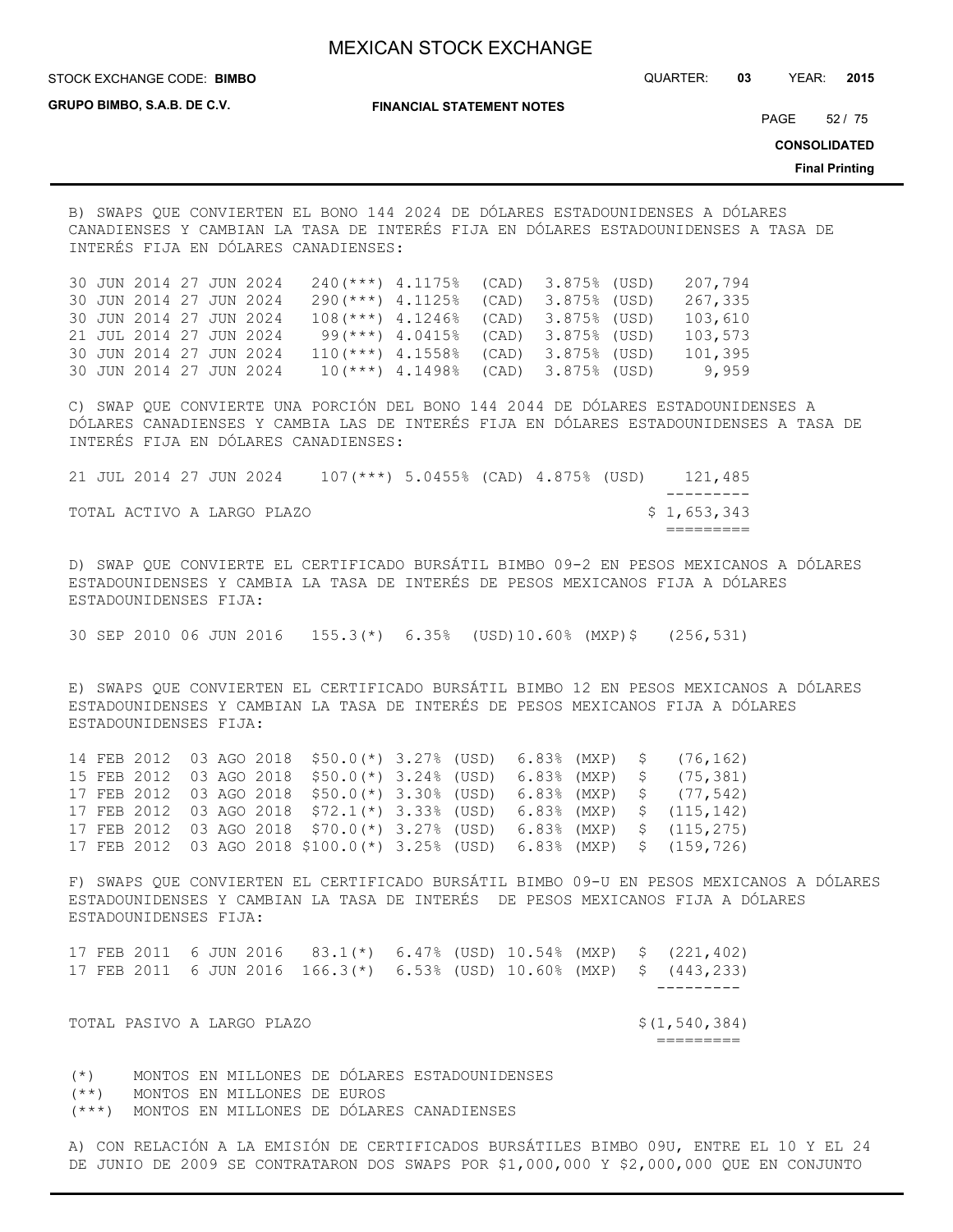STOCK EXCHANGE CODE: QUARTER: **03** YEAR: **2015 BIMBO**

**GRUPO BIMBO, S.A.B. DE C.V.**

**FINANCIAL STATEMENT NOTES**

PAGE 53 / 75

**CONSOLIDATED**

#### **Final Printing**

COMPLETAN EL MONTO ORIGINAL TOTAL DE LA EMISIÓN BIMBO 09U Y QUE TRANSFORMAN LA DEUDA DE 6.05% DE UDIS A PESOS MEXICANOS A UNA TASA FIJA DE 10.54% Y 10.60%, RESPECTIVAMENTE.

B) CON EL FIN DE TRANSFORMAR LA TOTALIDAD DEL BONO INTERNACIONAL 144 A 2024 DE DÓLARES ESTADOUNIDENSES A DÓLARES CANADIENSES, ENTRE EL 30 DE JUNIO Y 21 DE JULIO SE CONTRATARON 6 CROSS CURRENCY SWAPS POR UN MONTO EN MILLONES DE DÓLARES CANADIENSES DE \$240, \$290, \$110, \$10.73, \$108.34 Y \$99.3. EL TIPO DE CAMBIO PROMEDIO PONDERADO APLICABLE ES DE \$1.07 DÓLARES CANADIENSES POR DÓLAR ESTADOUNIDENSE. TODOS ESTOS INSTRUMENTOS RECIBEN 3.875% DE INTERÉS EN DÓLARES ESTADOUNIDENSES Y PAGAN 4.1175%, 4.1125%, 4.1558%, 4.1498%, 4.1246% Y 4.0415% DE INTERÉS EN DÓLARES CANADIENSES, RESPECTIVAMENTE.

C) CON EL FIN DE TRANSFORMAR UNA PORCIÓN DEL BONO INTERNACIONAL 144 A 2044 DE DÓLARES ESTADOUNIDENSES A DÓLARES CANADIENSES, EL 21 DE JULIO SE CONTRATÓ UN CROSS CURRENCY SWAP POR UN MONTO EN MILLONES DE DÓLARES CANADIENSES DE \$107.4. EL TIPO DE CAMBIO APLICABLE ES DE \$1.07 DÓLARES CANADIENSES POR DÓLAR ESTADOUNIDENSE. DICHO INSTRUMENTO RECIBE 4.875% DE INTERÉS EN DÓLARES ESTADOUNIDENSES Y PAGA 5.0455%.

D) CON EL FIN DE TRANSFORMAR EN DÓLARES ESTADOUNIDENSES LA TASA EN PESOS MEXICANOS DE LA EMISIÓN DE CERTIFICADOS BURSÁTILES BIMBO 09-2 CON UN MONTO NOCIONAL DE \$2,000,000 (EQUIVALENTE A 155.3 MILLONES DE DÓLARES ESTADOUNIDENSES), EN 2010 SE CONTRATÓ UN SWAP DE MONEDAS QUE TRANSFORMA EL PASIVO DE PESOS MEXICANOS A DÓLARES ESTADOUNIDENSES. EL TIPO DE CAMBIO APLICABLE A ESTE INSTRUMENTO ES DE \$12.88 Y LA TASA DE INTERÉS FIJA APLICABLE ES DE 6.35%.

E) CON EL FIN DE TRANSFORMAR LA TOTALIDAD DE LOS CERTIFICADOS BURSÁTILES BIMBO 12 DE PESOS MEXICANOS A DÓLARES ESTADOUNIDENSES, ENTRE EL 14 Y EL 17 DE FEBRERO DE 2012 SE CONTRATARON 6 CROSS CURRENCY SWAPS POR UN MONTO EN MILLONES DE DÓLARES ESTADOUNIDENSES DE \$50, \$50, \$50, \$72.1, \$70 Y \$100, RESPECTIVAMENTE. TODOS ESTOS INSTRUMENTOS RECIBEN 6.83% EN PESOS MEXICANOS Y PAGAN 3.24%, 3.30%, 3.27%, 3.33%, 3.27% Y 3.25%, RESPECTIVAMENTE.

F) CON EL FIN DE TRANSFORMAR LAS PORCIONES PASIVAS DE LOS INSTRUMENTOS RELACIONADOS A LA EMISIÓN DE LOS CERTIFICADOS BURSÁTILES BIMBO 09-U DE PESOS MEXICANOS A DÓLARES ESTADOUNIDENSES, EL 17 DE FEBRERO DE 2011 SE CONTRATARON DOS SWAPS DE MONEDAS Y TASAS POR \$1,000,000 (EQUIVALENTES A 83.1 MILLONES DE DÓLARES ESTADOUNIDENSES) Y \$2,000,000 (EQUIVALENTES A 166.3 MILLONES DE DÓLARES ESTADOUNIDENSES), RESPECTIVAMENTE. EL TIPO DE CAMBIO APLICABLE A ESTOS INSTRUMENTOS ES DE \$12.03 PESOS MEXICANOS POR DÓLAR ESTADOUNIDENSE Y LAS TASAS DE INTERÉS FIJAS APLICABLES SON 6.47% Y 6.53%, RESPECTIVAMENTE.

### COBERTURA DE DIVISAS

CON EL FIN DE CUBRIR LAS NECESIDADES DE DÓLARES ESTADOUNIDENSES DE LA TESORERÍA CORPORATIVA LIGADAS A DIVERSOS GASTOS PRONOSTICADOS, LA ENTIDAD MANTIENE AL 30 DE SEPTIEMBRE DE 2015 Y AL 31 DE DICIEMBRE DE 2014 UN PORTAFOLIO DE FORWARDS QUE RESULTAN EN UNA POSICIÓN LARGA CON VENCIMIENTOS MENSUALES POR UN TOTAL DE \$43 MILLONES Y \$18 MILLONES DE DÓLARES ESTADOUNIDENSES, RESPECTIVAMENTE, A UN TIPO DE CAMBIO PROMEDIO DE \$16.6518 Y \$13.90 PESOS MEXICANOS POR DÓLAR ESTADOUNIDENSE.

ADICIONALMENTE CON EL FIN DE CUBRIR UNA PORCIÓN DE LA DEUDA EN DÓLARES ESTADOUNIDENSES Y TRANSFORMARLA A DÓLARES CANADIENSES, LA ENTIDAD MANTENÍA AL 31 DE DICIEMBRE DE 2014 UN PORTAFOLIO DE FORWARDS QUE RESULTAN EN UNA POSICIÓN CORTA POR UN TOTAL DE \$85 MILLONES DE DÓLARES CANADIENSES, A UN TIPO DE CAMBIO PROMEDIO DE \$1.1662 DÓLARES CANADIENSES POR DÓLAR ESTADOUNIDENSE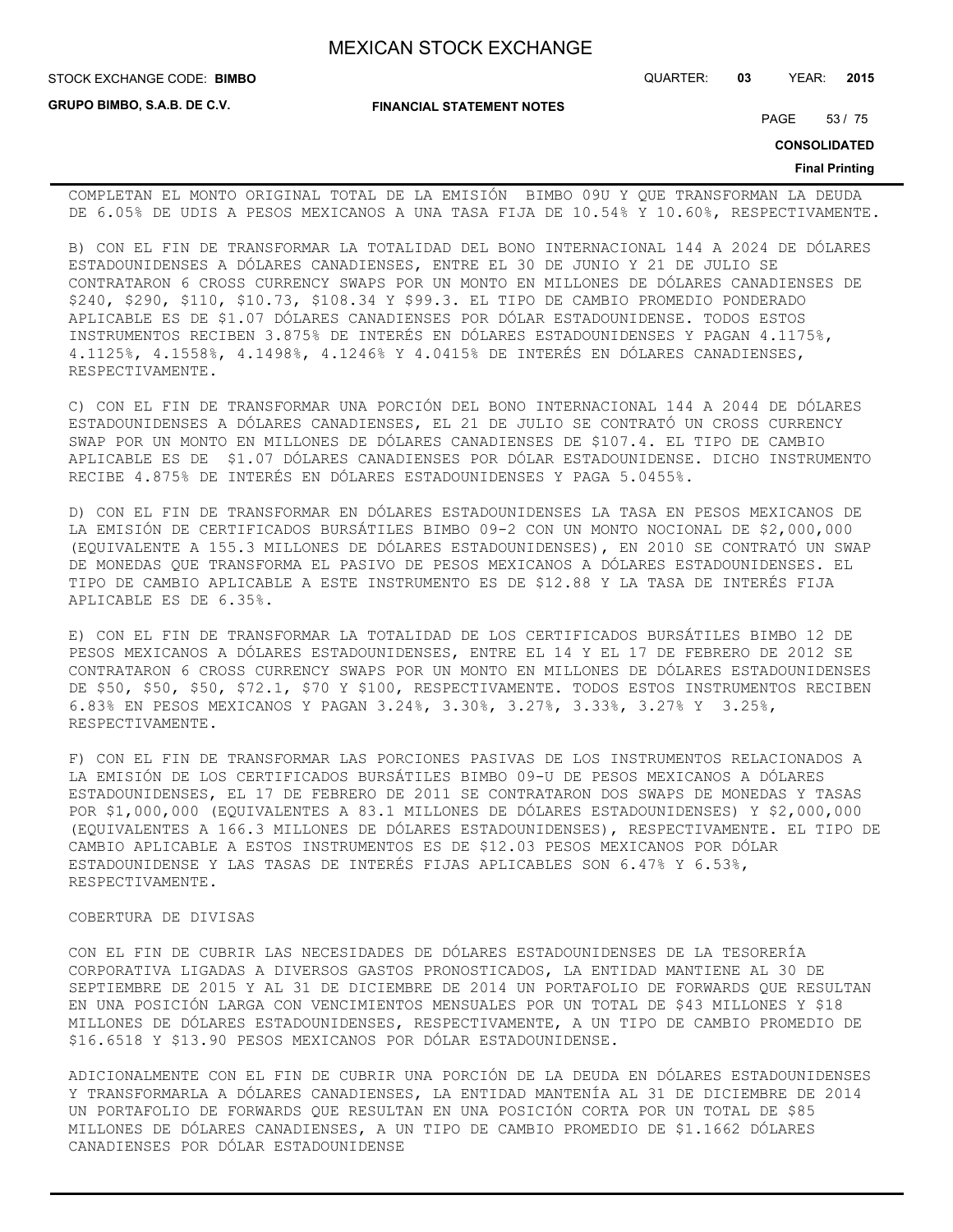STOCK EXCHANGE CODE: QUARTER: **03** YEAR: **2015 BIMBO**

**GRUPO BIMBO, S.A.B. DE C.V.**

**FINANCIAL STATEMENT NOTES**

PAGE 54 / 75

**CONSOLIDATED**

#### **Final Printing**

CON EL FIN DE CUBRIR NECESIDADES DE EUROS DE LA TESORERÍA CORPORATIVA LIGADAS A DIVERSAS TRANSACCIONES PRONOSTICADAS, LA ENTIDAD MANTIENE AL 30 DE SEPTIEMBRE DE 2015 Y AL 31 DE DICIEMBRE DE 2014 UN PORTAFOLIO DE OPCIONES Y FORWARDS QUE RESULTAN EN UNA POSICIÓN LARGA POR UN TOTAL DE \$20 Y \$9 MILLONES DE EUROS, A UN TIPO DE CAMBIO DE \$19.32 Y \$17.85 PESOS POR EURO, RESPETIVAMENTE.

AL 30 DE SEPTIEMBRE DE 2015 Y AL 31 DE DICIEMBRE DE 2014, ESTAS OPERACIONES TIENEN UN VALOR NETO DE MERCADO DE \$6,847 Y \$(8,417) RESPECTIVAMENTE.

AL 30 DE SEPTIEMBRE DE 2015 Y AL 31 DE DICIEMBRE DE 2014, LA ENTIDAD TENÍA CONTRATADOS FORWARDS CON EL OBJETO DE CUBRIR RIESGO CAMBIARIO DE MATERIA PRIMA RELACIONADO CON LA OPERACIÓN DE MÉXICO. ESTOS INSTRUMENTOS AMPARABAN UN MONTO NOCIONAL DE \$138.3 MILLONES Y \$137.7 MILLONES DE DÓLARES ESTADOUNIDENSES, RESPECTIVAMENTE, FIJANDO EL TIPO DE CAMBIO PARA LA COMPRA DE DIVISAS A UN PRECIO DE \$16.17 Y \$13.73 PESOS MEXICANOS POR DÓLAR ESTADOUNIDENSE RESPECTIVAMENTE.

AL 30 DE SEPTIEMBRE DE 2015 Y 31 DE DICIEMBRE DE 2014, LA ENTIDAD TENÍA CONTRATADOS FORWARDS CON EL OBJETO DE CUBRIR RIESGO CAMBIARIO DE MATERIA PRIMA RELACIONADO CON LA OPERACIÓN DE URUGUAY. ESTOS INSTRUMENTOS AMPARABAN UN MONTO NOCIONAL DE 2.32 MILLONES DE DÓLARES ESTADOUNIDENSES Y \$3.9 MILLONES DE DÓLARES ESTADOUNIDENSES, RESPECTIVAMENTE, FIJANDO EL TIPO DE CAMBIO PARA LA COMPRA DE DIVISAS A UN PRECIO DE \$29.1501 Y \$25.26 PESOS URUGUAYOS POR DÓLAR ESTADOUNIDENSE RESPECTIVAMENTE.

AL 30 DE SEPTIEMBRE DE 2015 Y 31 DE DICIEMBRE DE 2014, LA ENTIDAD TENÍA CONTRATADOS FORWARDS CON EL OBJETO DE CUBRIR RIESGO CAMBIARIO DE MATERIA PRIMA RELACIONADO CON LA OPERACIÓN DE CHILE. ESTOS INSTRUMENTOS AMPARABAN UN MONTO NOCIONAL DE \$3.4 MILLONES DE DÓLARES ESTADOUNIDENSES Y \$6 MILLONES DE DÓLARES ESTADOUNIDENSES, RESPECTIVAMENTE, FIJANDO EL TIPO DE CAMBIO PARA LA COMPRA DE DIVISAS A UN PRECIO DE \$659.12 Y \$609.8 PESOS CHILENOS POR DÓLAR ESTADOUNIDENSE, RESPECTIVAMENTE.

AL 30 DE SEPTIEMBRE DE 2015, LA ENTIDAD TENÍA CONTRATADOS FORWARDS CON EL OBJETO DE CUBRIR RIESGO CAMBIARIO DE MATERIA PRIMA RELACIONADO CON LA OPERACIÓN DE CANADÁ. ESTOS INSTRUMENTOS AMPARABAN UN MONTO NOCIONAL DE \$6.4 MILLONES DE DÓLARES ESTADOUNIDENSES FIJANDO EL TIPO DE CAMBIO PARA LA COMPRA DE DIVISAS A UN PRECIO DE \$1.3018 DÓLARES CANADIENSES POR DÓLAR ESTADOUNIDENSE, RESPECTIVAMENTE.

AL 30 DE SEPTIEMBRE DE 2015 Y AL 31 DE DICIEMBRE DE 2014, ESTAS OPERACIONES TIENEN UN VALOR NETO DE MERCADO DE \$115,590 Y \$ 145,996 RESPECTIVAMENTE.

#### 12.2.4 ADMINISTRACIÓN DE RIESGO DE PRECIOS

LA ENTIDAD, CONFORME SUS POLÍTICAS DE ADMINISTRACIÓN DE RIESGOS, CELEBRA CONTRATOS DE FUTUROS DE TRIGO, GAS NATURAL Y OTROS INSUMOS CON LA FINALIDAD DE MINIMIZAR LOS RIESGOS DE VARIACIÓN EN LOS PRECIOS INTERNACIONALES DE DICHOS INSUMOS.

EL TRIGO, PRINCIPAL INSUMO QUE LA ENTIDAD UTILIZA, JUNTO CON EL GAS NATURAL SON ALGUNOS DE LOS COMMODITIES QUE LA ENTIDAD CUBRE. LAS OPERACIONES SON CELEBRADAS EN MERCADOS RECONOCIDOS Y A TRAVÉS DE SU DOCUMENTACIÓN FORMAL SON DESIGNADAS COMO COBERTURA DE FLUJO DE EFECTIVO POR TRATARSE DE TRANSACCIONES PRONOSTICADAS. LA ENTIDAD REALIZA MEDICIONES DE EFECTIVIDADES RETROSPECTIVAS Y PROSPECTIVAS PARA ASEGURARSE QUE LOS INSTRUMENTOS UTILIZADOS MITIGAN LA EXPOSICIÓN A LA VARIABILIDAD EN LOS FLUJOS DE CAJA PROVENIENTES DE LA FLUCTUACIÓN EN EL PRECIO DE DICHOS INSUMOS.

AL 30 DE SEPTIEMBRE DE 2015 Y AL 31 DE DICIEMBRE DE 2014 LA ENTIDAD TIENE RECONOCIDOS EN LA UTILIDAD INTEGRAL CONTRATOS DE DERIVADOS DE TRIGO Y OTROS INSUMOS CERRADOS, LOS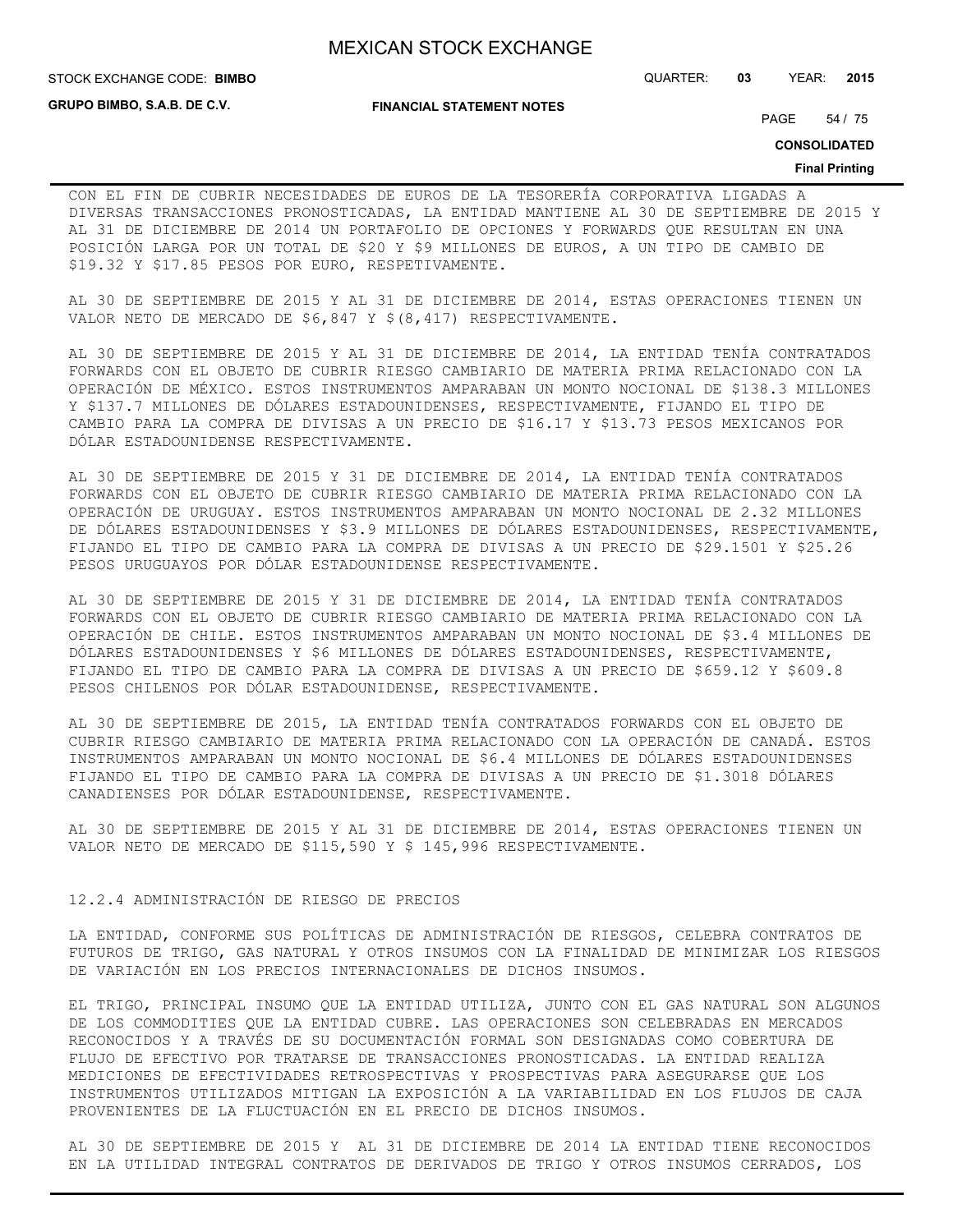STOCK EXCHANGE CODE: QUARTER: **03** YEAR: **2015 BIMBO**

**GRUPO BIMBO, S.A.B. DE C.V.**

**FINANCIAL STATEMENT NOTES**

PAGE 55 / 75

**CONSOLIDATED**

**Final Printing**

CUALES NO SE HAN APLICADO AL COSTO DE VENTAS PORQUE EL INSUMO PRODUCTO DE DICHOS CONTRATOS NO HA SIDO CONSUMIDO.

DETALLE DE OPERACIONES DERIVADAS PARA CUBRIR EL RIESGO DE PRECIOS

AL 30 DE SEPTIEMBRE DE 2015 Y AL 31 DE DICIEMBRE DE 2014 LOS CONTRATOS DE FUTUROS Y SUS PRINCIPALES CARACTERÍSTICAS SON:

CIFRAS AL 30 DE SEPTIEMBRE DE 2015

| FECHA DE                                                                                                                                                                                            |                |        | CONTRATOS                           |            | VALOR                       |
|-----------------------------------------------------------------------------------------------------------------------------------------------------------------------------------------------------|----------------|--------|-------------------------------------|------------|-----------------------------|
| INICIO                                                                                                                                                                                              | POSICIÓN       | NÚMERO | VENCIMIENTO REGIÓN RAZONABLE        |            |                             |
| CONTRATOS DE FUTUROS PARA FIJAR EL PRECIO DE COMPRA DE TRIGO Y ACEITE DE SOYA:                                                                                                                      |                |        |                                     |            |                             |
| VARIAS (TRIGO) LARGA                                                                                                                                                                                |                | 6,815  | $SEP-15 - MAY-16$ $EUA$             |            | \$ (314, 876)               |
| VARIAS (TRIGO)                                                                                                                                                                                      |                |        | $4,619$ SEP-15 - MAY-16             | MÉXICO     | \$ (77, 670)                |
| VARIAS (MAÍZ)                                                                                                                                                                                       | LARGA<br>LARGA |        | 258 MAY-15 - MAY-16 EUA             |            | \$836                       |
|                                                                                                                                                                                                     |                |        |                                     |            |                             |
| VARIAS (ACEITE SOYA) LARGA $945$ ENE-15 - MAR-16 EUA \$ (29,499)<br>VARIAS (TRIGO) LARGA 1,973 SEP-15 - MAY-15 CANADÁ\$ (64,885)<br>VARIAS (ACEITE SOYA) LARGA 945 ENE-15 - MAR-16 CANADÁ\$ (4,728) |                |        |                                     |            |                             |
|                                                                                                                                                                                                     |                |        |                                     |            |                             |
| VARIAS (TRIGO) LARGA 256 DIC-15 OLA                                                                                                                                                                 |                |        |                                     |            | $\mathsf{S}$<br>5,920       |
| ACTIVO A CORTO PLAZO                                                                                                                                                                                |                |        |                                     |            | ---------<br>\$ (484, 902)  |
| CONTRATOS DE FUTUROS PARA FIJAR EL PRECIO DE GAS NATURAL Y DIESEL:                                                                                                                                  |                |        |                                     |            | $=$ $=$ $=$ $=$ $=$ $=$ $=$ |
|                                                                                                                                                                                                     |                |        |                                     |            |                             |
| VARIAS (DIESEL) LARGA 2,033 VARIAS EUA                                                                                                                                                              |                |        |                                     |            | \$(140, 274)                |
| VARIAS (GASOLINA) LARGA                                                                                                                                                                             |                | 4,447  | VARIAS                              | <b>EUA</b> | \$ (388, 637)               |
| VARIAS (GAS NATURAL) LARGA 999                                                                                                                                                                      |                |        | VARIAS MÉXICO                       |            | \$5,019                     |
| VARIAS (GAS NATURAL) LARGA 606 VARIAS EUA                                                                                                                                                           |                |        |                                     |            | \$ (36, 341)                |
|                                                                                                                                                                                                     |                |        |                                     |            | ---------                   |
| TOTAL PASIVO A CORTO PLAZO                                                                                                                                                                          |                |        |                                     |            | \$(560, 233)<br>========    |
|                                                                                                                                                                                                     |                |        |                                     |            |                             |
|                                                                                                                                                                                                     |                |        | CIFRAS AL 31 DE DICIEMBRE DE 2014   |            |                             |
| FECHA DE                                                                                                                                                                                            |                |        | CONTRATOS                           |            | VALOR                       |
| INICIO                                                                                                                                                                                              | POSICIÓN       |        | NÚMERO VENCIMIENTO REGIÓN RAZONABLE |            |                             |
| CONTRATOS DE FUTUROS PARA FIJAR EL PRECIO DE GAS NATURAL Y DIESEL:                                                                                                                                  |                |        |                                     |            |                             |
|                                                                                                                                                                                                     |                |        |                                     |            |                             |
| VARIAS (DIESEL) LARGA 2,486 VARIAS                                                                                                                                                                  |                |        |                                     | EUA        | \$(112, 127)                |
| VARIAS (GASOLINA) LARGA                                                                                                                                                                             |                |        | 5,687 VARIAS EUA                    |            | \$ (420, 878)               |
| VARIAS (GAS NATURAL) LARGA                                                                                                                                                                          |                | 999    |                                     |            | \$1,643                     |
| VARIAS (GAS NATURAL) LARGA                                                                                                                                                                          |                | 496    | VARIAS MÉXICO<br>VARIAS             | EUA        | \$(56, 355)                 |
|                                                                                                                                                                                                     |                |        |                                     |            | ---------                   |
| TOTAL PASIVO A CORTO PLAZO                                                                                                                                                                          |                |        |                                     |            | \$ (587, 717)               |
|                                                                                                                                                                                                     |                |        |                                     |            |                             |
| CONTRATOS DE FUTUROS PARA FIJAR EL PRECIO DE COMPRA DE TRIGO Y ACEITE DE SOYA:                                                                                                                      |                |        |                                     |            |                             |
| VARIAS (TRIGO)                                                                                                                                                                                      | LARGA          | 4,143  | $MAR - DIC-15$ $EUA$                |            | \$131,530                   |
| VARIAS (TRIGO)                                                                                                                                                                                      | LARGA          | 3,162  | $MAR - SEP-15$                      | MÉXICO     | $\mathsf{S}$<br>60,377      |

VARIAS (MAÍZ) LARGA 219 MAR - MAY-15 EUA \$ 10,277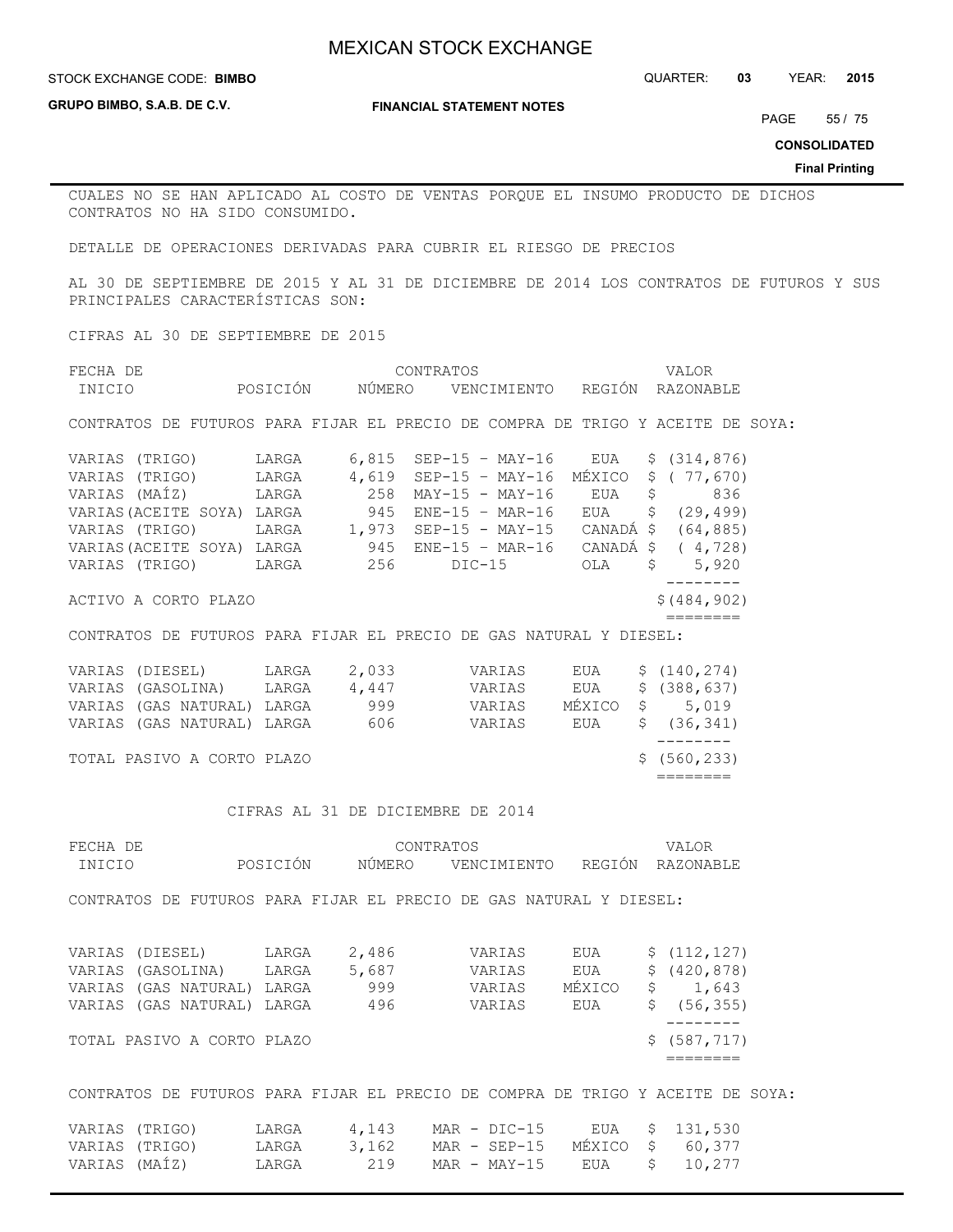**GRUPO BIMBO, S.A.B. DE C.V.**

**FINANCIAL STATEMENT NOTES**

STOCK EXCHANGE CODE: QUARTER: **03** YEAR: **2015 BIMBO**

PAGE 56 / 75

**CONSOLIDATED**

**Final Printing**

| VARIAS (ACEITE SOYA) LARGA |       | 665   | $MAR - DIC-15$         |           | EUA \$ (3,248) |
|----------------------------|-------|-------|------------------------|-----------|----------------|
| VARIAS (TRIGO)             | LARGA | 1,063 | $MAR - DIC-15$         | CANADÁ \$ | 24,530         |
| VARIAS (TRIGO)             | LARGA | 59    | MAR-15                 | OLA       | \$1,156        |
| VARIAS (ACEITE SOYA) LARGA |       | 114   | MAY - OCT-15 CANADÁ \$ |           | (538)          |
|                            |       |       |                        |           |                |
| ACTIVO A LARGO PLAZO       |       |       |                        |           | \$224.084      |
|                            |       |       |                        |           |                |

INSTRUMENTOS DERIVADOS IMPLÍCITOS - AL 30 DE SEPTIEMBRE DE 2015 Y 31 DE DICIEMBRE DE 2014, LA ENTIDAD NO TIENE INSTRUMENTOS DERIVADOS CON CARACTERÍSTICAS DE DERIVADOS IMPLÍCITOS SEPARABLES.

TÉCNICAS DE VALUACIÓN Y SUPUESTOS APLICADOS PARA PROPÓSITOS DE DETERMINAR EL VALOR RAZONABLE

EL VALOR RAZONABLE DE LOS ACTIVOS Y PASIVOS FINANCIEROS SE DETERMINA DE LA SIGUIENTE FORMA:

EL VALOR RAZONABLE DE LOS ACTIVOS Y PASIVOS FINANCIEROS CON TÉRMINOS Y CONDICIONES ESTÁNDAR QUE SON NEGOCIADOS EN MERCADOS LÍQUIDOS ACTIVOS, SE DETERMINA CON REFERENCIA A LOS PRECIOS COTIZADOS EN EL MERCADO, POR LO CUAL, ESTOS INSTRUMENTOS SON CONSIDERADOS CON JERARQUÍA NIVEL 1 CONFORME A LA CLASIFICACIÓN DE JERARQUÍA DE VALOR RAZONABLE QUE SE DESCRIBE EN LA SIGUIENTE SECCIÓN.

EL VALOR RAZONABLE DE LOS OTROS ACTIVOS Y PASIVOS SE DETERMINA DE CONFORMIDAD CON MODELOS DE DETERMINACIÓN DE PRECIOS DE ACEPTACIÓN GENERAL, QUE SE BASAN EN EL ANÁLISIS DEL FLUJOS DE EFECTIVO DESCONTADOS.

AL 30 DE SEPTIEMBRE DE 2015 Y AL 31 DE DICIEMBRE DE 2014 EL VALOR EN LIBROS DE LOS ACTIVOS FINANCIEROS Y PASIVOS NO VARÍA SIGNIFICATIVAMENTE DE SU VALOR RAZONABLE.

LA VALUACIÓN DE LA DEUDA BURSÁTIL SE REALIZÓ CON EL VALOR DE MERCADO CON PRECIOS DE VALUACIÓN OPERATIVA Y REFERENCIAS DE MERCADO, S. A. DE C. V. ("VALMER"), QUE ES UNA ENTIDAD SUPERVISADA POR LA COMISIÓN NACIONAL BANCARIA Y DE VALORES ("CNBV") QUE PROPORCIONA PRECIOS ACTUALIZADOS DE INSTRUMENTOS FINANCIEROS. ESTA VALUACIÓN SE CONSIDERA NIVEL 1, CONFORME A LA JERARQUÍA QUE SE DESCRIBE A CONTINUACIÓN.

### JERARQUÍA DE VALOR RAZONABLE

LA ENTIDAD CLASIFICA EN TRES NIVELES DE JERARQUÍA LAS VALUACIONES A VALOR RAZONABLE RECONOCIDAS EN EL ESTADO DE SITUACIÓN FINANCIERA, CONFORME A LOS DATOS UTILIZADOS EN LA VALUACIÓN. CUANDO UNA VALUACIÓN UTILIZA DATOS DE DIFERENTES NIVELES, LA VALUACIÓN EN SU CONJUNTO SE CLASIFICA EN EL NIVEL MÁS BAJO DE CLASIFICACIÓN DE CUALQUIER DATO RELEVANTE:

\* NIVEL 1 - LAS VALUACIONES A VALOR RAZONABLE SON AQUELLAS DERIVADAS DE LOS PRECIOS COTIZADOS (NO AJUSTADOS) EN LOS MERCADOS ACTIVOS PARA PASIVOS O ACTIVOS IDÉNTICOS;

\* NIVEL 2 - LAS VALUACIONES A VALOR RAZONABLE SON AQUELLAS DERIVADAS DE INDICADORES DISTINTOS A LOS PRECIOS COTIZADOS INCLUIDOS DENTRO DEL NIVEL 1, QUE SON OBSERVABLES PARA EL ACTIVO O PASIVO, BIEN SEA DIRECTAMENTE (ES DECIR COMO PRECIOS) O INDIRECTAMENTE (ES DECIR QUE DERIVAN DE LOS PRECIOS); Y

\* NIVEL 3 - LAS VALUACIONES A VALOR RAZONABLE SON AQUELLAS DERIVADAS DE LAS TÉCNICAS DE VALUACIÓN QUE INCLUYEN LOS INDICADORES PARA LOS ACTIVOS O PASIVOS, QUE NO SE BASAN EN INFORMACIÓN OBSERVABLE DEL MERCADO (INDICADORES NO OBSERVABLES).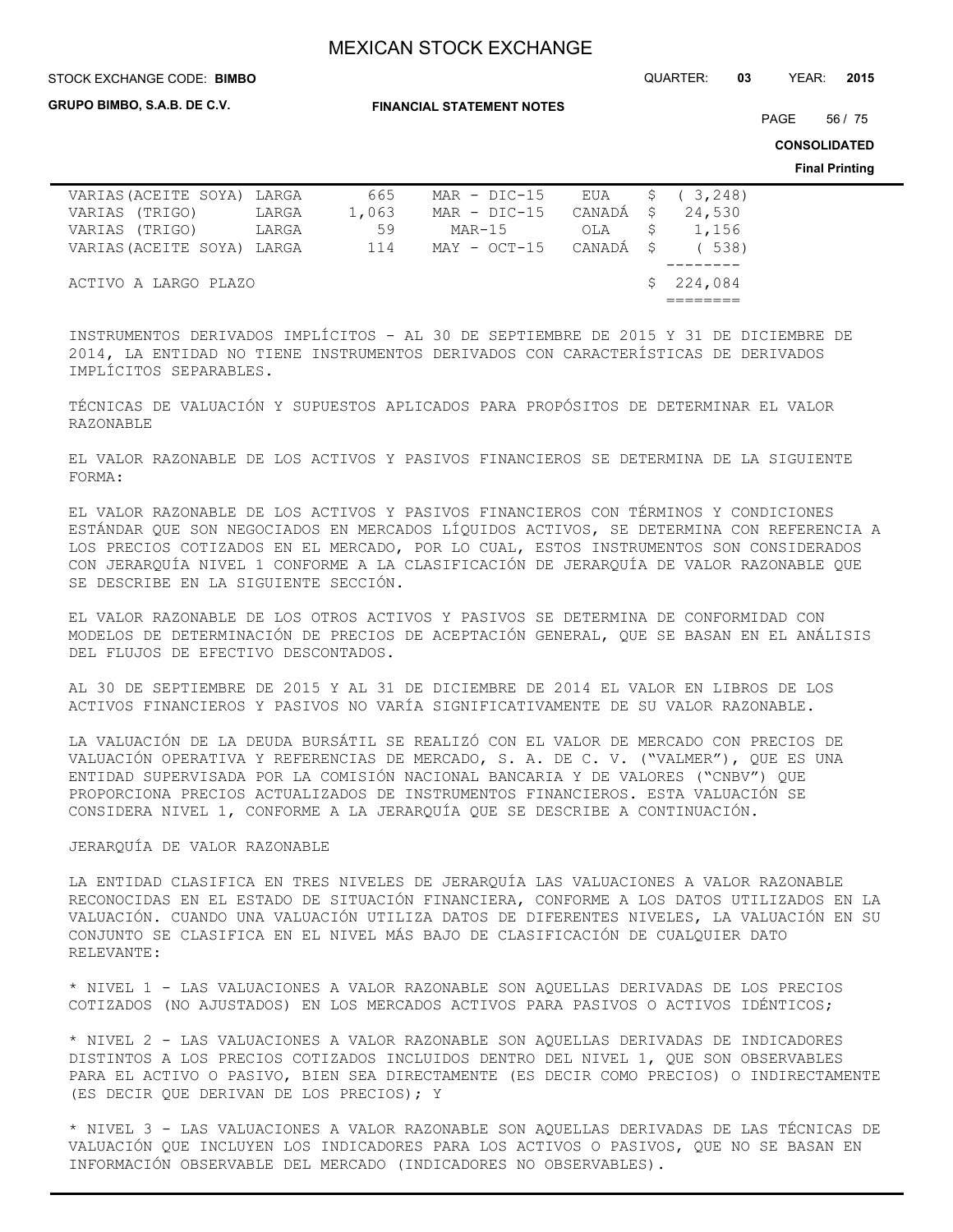**GRUPO BIMBO, S.A.B. DE C.V.**

**FINANCIAL STATEMENT NOTES**

STOCK EXCHANGE CODE: QUARTER: **03** YEAR: **2015 BIMBO**

PAGE 57 / 75

**CONSOLIDATED**

**Final Printing**

#### 12.2.5 ADMINISTRACIÓN DE RIESGO DE LIQUIDEZ

ES RESPONSABILIDAD DE LA TESORERÍA CORPORATIVA LA ADMINISTRACIÓN DEL RIESGO DE LIQUIDEZ. LA ADMINISTRACIÓN DE DICHO RIESGO, PREVÉ LA CAPACIDAD DE LA ENTIDAD DE CUMPLIR CON LOS REQUERIMIENTOS DE FONDOS EN EL CORTO, MEDIANO Y LARGO PLAZO, SIEMPRE BUSCANDO FLEXIBILIDAD FINANCIERA. LA ENTIDAD CONSERVA LA LIQUIDEZ NECESARIA MEDIANTE UN MANEJO ORDENADO DEL FLUJO DE EFECTIVO MONITOREÁNDOLO PERMANENTEMENTE, ASÍ COMO MANTENIENDO DIVERSAS LÍNEAS DE CRÉDITO (ALGUNAS DE ELLAS COMPROMETIDAS) CON EL MERCADO BANCARIO Y UN MANEJO ADECUADO DEL CAPITAL DE TRABAJO, GARANTIZANDO ASÍ, EL PAGO DE LAS OBLIGACIONES FUTURAS. DEBIDO A LA NATURALEZA DEL NEGOCIO, LA ENTIDAD CONSIDERA QUE EL RIESGO DE LIQUIDEZ ES BAJO.

LAS OBLIGACIONES TANTO POR INSTRUMENTOS FINANCIEROS DERIVADOS COMO POR EL SERVICIO Y LAS AMORTIZACIONES DE DEUDA SON LOS QUE SE MUESTRAN A CONTINUACIÓN:

|                       | X<1 AÑO                        | 1 AÑO <x<3<br>AÑOS</x<3<br> | 3 AÑOS <x<5<br>AÑOS</x<5<br>                           | X>5          |
|-----------------------|--------------------------------|-----------------------------|--------------------------------------------------------|--------------|
| DEUDA<br>INSTRUMENTOS |                                |                             | $$8,912,798$ $$10,291,667$ $$18,373,167$ $$48,691,900$ |              |
| DERIVADOS             | $$1,713,228$ $$1,240,129$ $$-$ |                             |                                                        |              |
| TOTAL                 | \$10,626,026                   |                             | \$11,531,799 \$18,373,167                              | \$48,691,900 |

#### 12.2.6 ADMINISTRACIÓN DE RIESGO DE CRÉDITO

EL RIESGO DE CRÉDITO EMANA DE LA POSIBLE PÉRDIDA QUE LA ENTIDAD PUEDA TENER, COMO RESULTADO DEL INCUMPLIMIENTO DE PAGO DE SUS CLIENTES, COMO PÉRDIDA EN LAS INVERSIONES Y PRINCIPALMENTE CON LAS CONTRAPARTES CON LAS QUE TIENE CONTRATADOS INSTRUMENTOS FINANCIEROS DERIVADOS.

EN CASO DE DETERIORO DE LAS CUENTAS POR COBRAR A CLIENTES, LA ENTIDAD REGISTRA UNA PROVISIÓN CUANDO LA ANTIGÜEDAD SUPERA LOS 90 DÍAS DE NO HABER RECIBIDO EL PAGO EXIGIBLE, Y SE INCREMENTA EL SALDO DE ESTA PROVISIÓN CON BASE EN EL ANÁLISIS INDIVIDUAL DE CADA CUENTA Y DE LOS RESULTADOS DE LA EVALUACIÓN DEL COMPORTAMIENTO DE LA CARTERA Y LA ESTACIONALIDAD DEL NEGOCIO. LA METODOLOGÍA UTILIZADA PARA DETERMINAR EL SALDO DE ESTA PROVISIÓN SE HA APLICADO CONSISTENTEMENTE E HISTÓRICAMENTE HA SIDO SUFICIENTE PARA CUBRIR LOS QUEBRANTOS POR CRÉDITOS IRRECUPERABLES.

CON RESPECTO A LAS OPERACIONES CON INSTRUMENTOS FINANCIEROS DERIVADOS RELACIONADAS A TASAS DE INTERÉS Y TIPO DE CAMBIO Y ALGUNOS COMMODITIES COMO GAS NATURAL, ESTAS SON CONTRATADAS BILATERALMENTE (OTC) CON CONTRAPARTES ACEPTADAS DE ACUERDO A CIERTOS CRITERIOS QUE SE MENCIONAN A CONTINUACIÓN, CON LAS CUALES, ADEMÁS SE MANTIENE UNA AMPLIA Y CONTINUA RELACIÓN COMERCIAL.

ESTAS CONTRAPARTES SON ACEPTABLES EN VIRTUD DE QUE CUENTAN CON UNA SOLVENCIA SUFICIENTE - MEDIDA DE ACUERDO A LA CALIFICACIÓN DE "RIESGO DE CONTRAPARTE" DE STANDARD & POOR´S -PARA SUS OBLIGACIONES EN MONEDA LOCAL DE CORTO Y LARGO PLAZO, Y MONEDA EXTRANJERA DE CORTO Y LARGO PLAZO. LAS PRINCIPALES CONTRAPARTES CON LAS QUE LA ENTIDAD TIENE CONTRATOS PARA REALIZAR OPERACIONES FINANCIERAS DERIVADAS BILATERALES SON:

BANCO NACIONAL DE MÉXICO, S. A.; BBVA BANCOMER, S. A.; BARCLAYS BANK, PLC W. LONDON; BANK OF AMERICA MÉXICO, S. A.; CITIBANK N.A.; MERRYL LYNCH CAPITAL SERVICES, INC.; HSBC BANK, ING CAPITAL MARKETS, LLC.; JP MORGAN CHASE BANK, N. A.; BANCO SANTANDER, S. A.;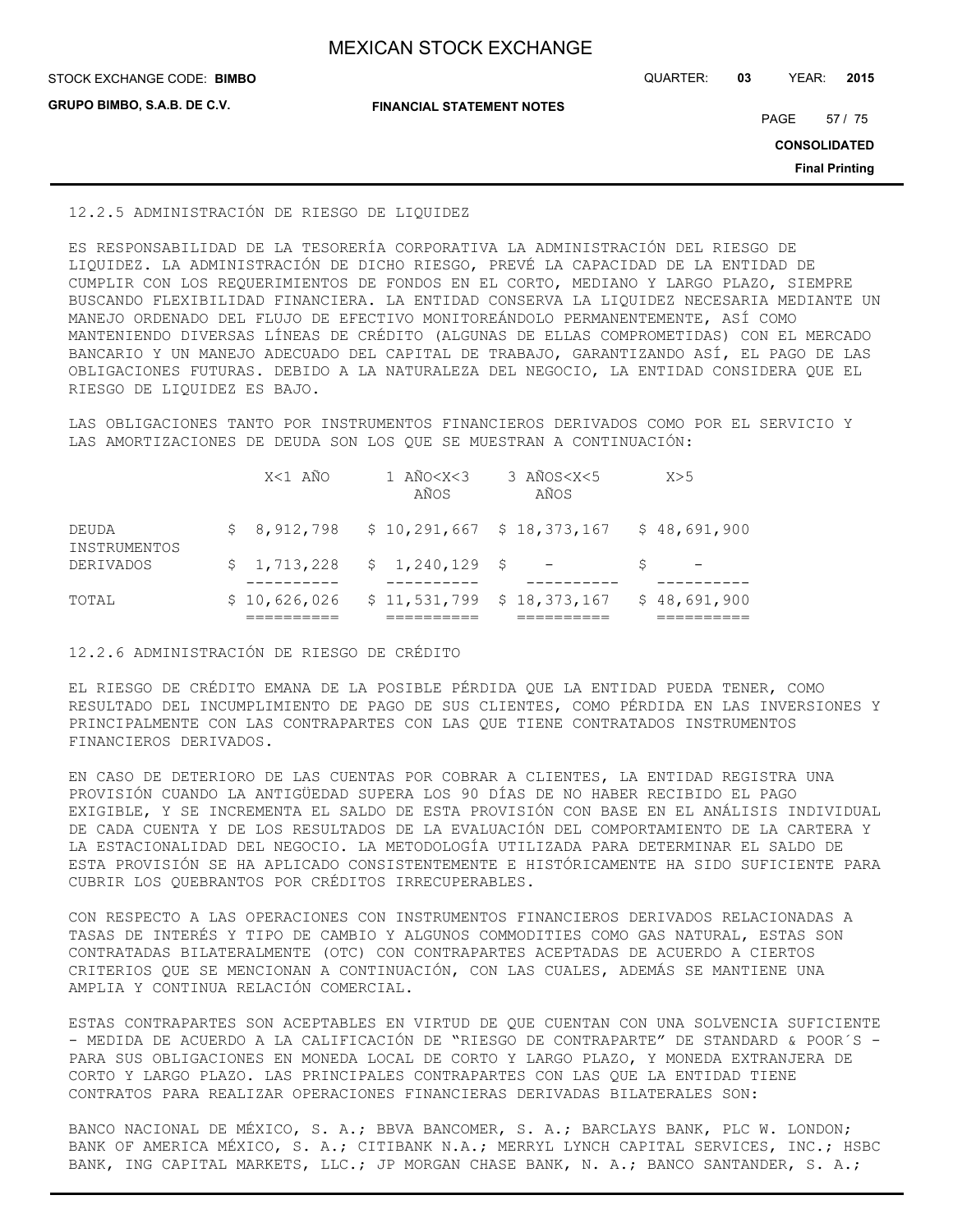**STOCK EXCHANGE CODE: BIMBO** 

**GRUPO BIMBO, S.A.B. DE C.V.**

**FINANCIAL STATEMENT NOTES**

PAGE 58 / 75

STOCK EXCHANGE CODE: QUARTER: **03** YEAR: **2015**

**CONSOLIDATED**

**Final Printing**

MIZUHO CORPORATE BANK, LTD. MIZUHO CAPITAL MARKETS CORPORATION; THE BANK OF TOKYO MITSUBISHI UFJ, LTD, MACQUARIE BANK LIMITED Y CARGILL, INCORPORATED.

LAS OPERACIONES CON INSTRUMENTOS FINANCIEROS DERIVADOS RELACIONADOS A LAS PRINCIPALES MATERIAS PRIMAS SON CELEBRADAS EN LOS SIGUIENTES MERCADOS RECONOCIDOS:

- A. MINNEAPOLIS GRAIN EXCHANGE (MGE)
- B. KANSAS CITY BOARD OF TRADE (KCBOT)
- C. CHICAGO BOARD OF TRADE (CBOT)
- D. MERCADO A TÉRMINO DE BUENOS AIRES
- E. NEW YORK MERCANTILE EXCHANGE (NYMEX)

LA EXPOSICIÓN A CADA UNA DE LAS CONTRAPARTES ES MONITOREADA MENSUALMENTE.

TODAS LAS OPERACIONES CON INSTRUMENTOS FINANCIEROS DERIVADOS SE EFECTÚAN AL AMPARO DE UN CONTRATO MARCO ESTANDARIZADO Y DEBIDAMENTE FORMALIZADO POR LOS REPRESENTANTES LEGALES DE LA ENTIDAD Y DE LAS CONTRAPARTES.

LOS SUPLEMENTOS Y ANEXOS CORRESPONDIENTES A DICHOS CONTRATOS MARCO, ESTABLECEN LAS CONDICIONES DE LIQUIDACIÓN Y DEMÁS TÉRMINOS RELEVANTES DE ACUERDO CON LOS USOS Y PRÁCTICAS DEL MERCADO MEXICANO.

ALGUNOS DE LOS CONTRATOS MARCO, SUPLEMENTOS Y ANEXOS A TRAVÉS DE LOS CUALES SE REALIZAN OPERACIONES FINANCIERAS DERIVADAS BILATERALES, ACTUALMENTE CONTEMPLAN EL ESTABLECIMIENTO DE DEPÓSITOS EN EFECTIVO O VALORES PARA GARANTIZAR EL PAGO DE OBLIGACIONES GENERADAS POR DICHOS CONTRATOS. LOS LÍMITES DE CRÉDITO QUE LA ENTIDAD MANTIENE CON SUS CONTRAPARTES SON SUFICIENTEMENTE AMPLIOS PARA SOPORTAR SU OPERACIÓN ACTUAL; SIN EMBARGO, LA ENTIDAD MANTIENE DEPÓSITOS EN EFECTIVO COMO COLATERAL PARA PAGO DE INSTRUMENTOS FINANCIEROS DERIVADOS.

CON RELACIÓN A LOS CONTRATOS DE FUTUROS ASOCIADOS A MATERIAS PRIMAS QUE SE CELEBRAN EN MERCADOS RECONOCIDOS E INTERNACIONALES, LA ENTIDAD ESTÁ SUJETA A LAS REGLAS DE DICHOS MERCADOS. ESTAS REGLAS INCLUYEN, ENTRE OTRAS, CUBRIR EL MARGEN INICIAL PARA OPERAR CONTRATOS DE FUTUROS, ASÍ COMO LAS SUBSECUENTES LLAMADAS DE MARGEN REQUERIDAS A LA ENTIDAD.

12.2.7 ADMINISTRACIÓN DE LA ESTRUCTURA DE CAPITAL

LA ENTIDAD MANTIENE UNA SANA RELACIÓN ENTRE DEUDA Y CAPITAL BUSCANDO MAXIMIZAR EL RETORNO A LOS ACCIONISTAS.

AL 30 DE SEPTIEMBRE DE 2015 Y AL 31 DE DICIEMBRE DE 2014, LA ESTRUCTURA DE CAPITAL Y LA RAZÓN DE APALANCAMIENTO AL FINAL DE CADA PERIODO ES LA SIGUIENTE:

|                                     | 30 SEPTIEMBRE<br>DE 2015 | 31 DICIEMBRE<br>DE 2014 |
|-------------------------------------|--------------------------|-------------------------|
| DEUDA (I)                           | \$68,379,734             | \$62, 203, 840          |
| EFECTIVO Y EQUIVALENTES DE EFECTIVO | \$4,013,939              | \$2,571,243             |
| DEUDA NETA                          | \$64,365,795             | \$59,632,597            |
| CAPITAL CONTABLE                    | \$60,633,083             | \$53,601,612            |
| DEUDA NETA A CAPITAL CONTABLE       | 1.06 VECES               | 1.11 VECES              |

(I) LA DEUDA ESTÁ FORMADA POR LOS CRÉDITOS BANCARIOS Y BURSÁTILES A CORTO Y LARGO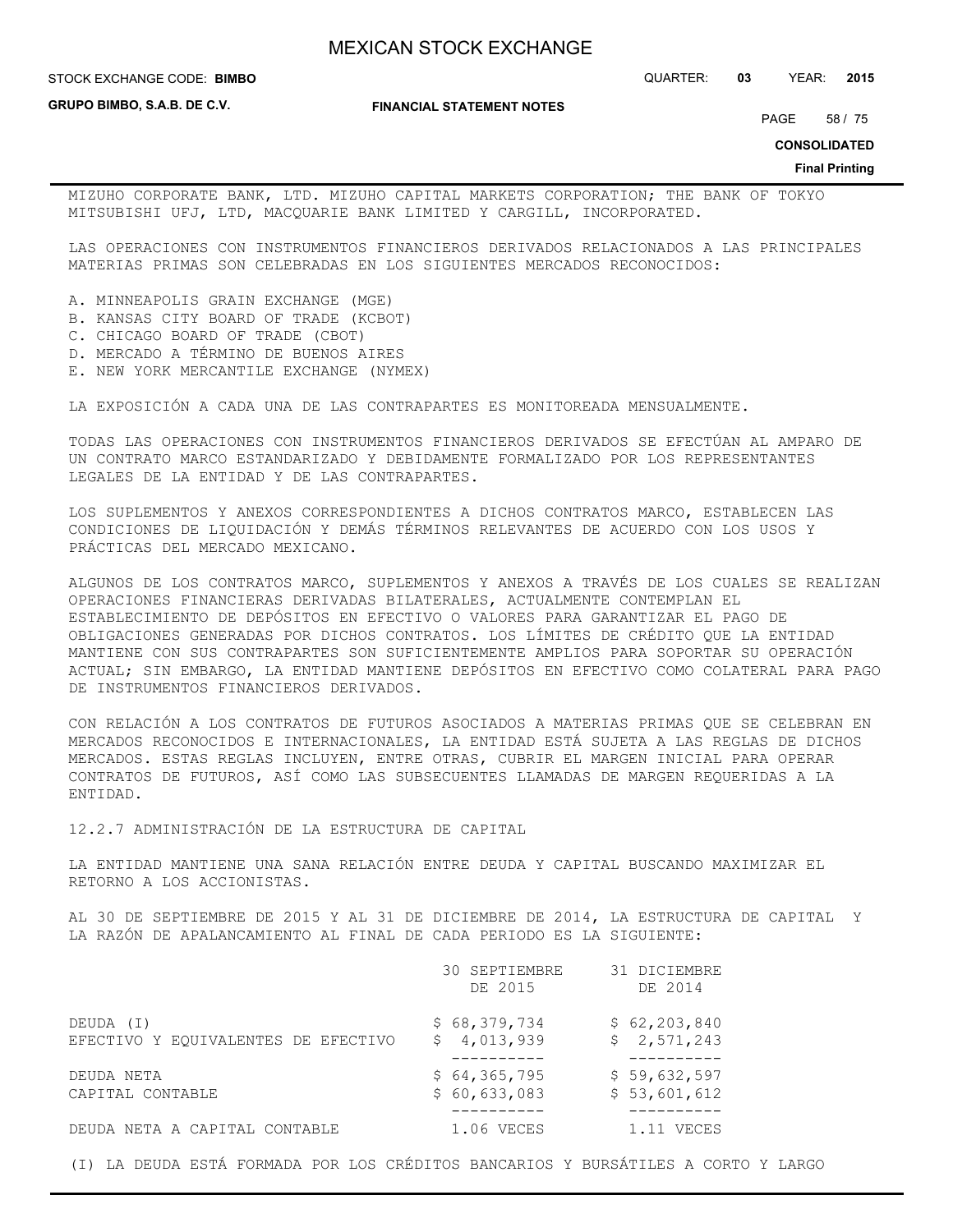STOCK EXCHANGE CODE: QUARTER: **03** YEAR: **2015 BIMBO**

**GRUPO BIMBO, S.A.B. DE C.V.**

**FINANCIAL STATEMENT NOTES**

PAGE 59 / 75

**CONSOLIDATED**

**Final Printing**

### PLAZO.

LA ENTIDAD NO ESTÁ SUJETA A NINGÚN REQUERIMIENTO EXTERNO DE CAPITAL.

13. BENEFICIOS A EMPLEADOS Y PREVISIÓN SOCIAL

EL PASIVO NETO GENERADO POR BENEFICIOS A EMPLEADOS Y PREVISIÓN SOCIAL A LARGO PLAZO, POR ÁREA GEOGRÁFICA, SE INTEGRA AL 30 DE SEPTIEMBRE DE 2015 Y 31 DE DICIEMBRE DE 2014:

|                                                                      |    | 30 DE SEPTIEMBRE<br>DE 2015          | 31 DE DICIEMBRE<br>DE 2014                        |
|----------------------------------------------------------------------|----|--------------------------------------|---------------------------------------------------|
| MÉXICO                                                               |    |                                      |                                                   |
| POR RETIRO                                                           | \$ | 3, 113, 912                          | \$2,922,368                                       |
| EUA:<br>POR RETIRO Y BENEFICIOS POSTERIORES                          |    |                                      |                                                   |
| AL RETIRO<br>PREVISIÓN SOCIAL<br>PLANES DE PENSIONES MULTIPATRONALES |    | 4,938,809<br>2,274,059<br>16,334,494 | 4,898,762<br>2,103,772<br>13,992,448<br>--------- |
|                                                                      |    | 23,547,362                           | 20,994,982                                        |
| CANADÁ<br>POR RETIRO Y BENEFICIOS POSTERIORES<br>AL RETIRO           | S  | 905,939                              | \$<br>541,844                                     |
| OLA:<br>POR RETIRO                                                   |    | 61,574                               | 135,424                                           |
| PASIVO NETO TOTAL                                                    | \$ | 27,628,787                           | \$<br>24,594,619                                  |
|                                                                      |    | ==========                           | ==========                                        |

### A. MÉXICO

LA ENTIDAD TIENE ESTABLECIDO UN PLAN DE BENEFICIOS DEFINIDOS PARA PAGOS DE PENSIONES Y PRIMA DE ANTIGÜEDAD; ASÍ MISMO, TIENE OBLIGACIONES POR PAGOS POR TERMINACIÓN LABORAL QUE NO CALIFICAN COMO PLANES DE BENEFICIOS DEFINIDOS PARA IFRS, POR LO QUE NO SE REGISTRA PASIVO LABORAL. LA POLÍTICA DE FONDEO DE LA ENTIDAD ES LA DE HACER CONTRIBUCIONES DISCRECIONALES. DURANTE 2015 Y 2014 LA ENTIDAD NO EFECTUÓ CONTRIBUCIONES A DICHO PLAN.

LOS PAGOS POR PRIMA DE ANTIGÜEDAD, CONSISTEN EN UN PAGO ÚNICO DE 12 DÍAS POR CADA AÑO TRABAJADO, CON BASE AL ÚLTIMO SUELDO, LIMITADO AL DOBLE DEL SALARIO MÍNIMO VIGENTE A LA FECHA DE PAGO ESTABLECIDO POR LEY PARA TODO SU PERSONAL, DE ACUERDO CON LO ESTIPULADO EN LOS CONTRATOS DE TRABAJO. A PARTIR DE 15 AÑOS DE SERVICIO, LOS TRABAJADORES TENDRÁN DERECHO A LA PRIMA DE ANTIGÜEDAD CONTRACTUAL.

LAS VALUACIONES ACTUARIALES MÁS RECIENTES DE LOS ACTIVOS DEL PLAN Y DEL VALOR PRESENTE DE LA OBLIGACIÓN POR BENEFICIOS DEFINIDOS FUERON REALIZADAS AL 31 DE DICIEMBRE DE 2014 POR BUFETE MATEMÁTICO ACTUARIAL, S.C., MIEMBRO DEL COLEGIO NACIONAL DE ACTUARIOS, A.C. EL VALOR PRESENTE DE LA OBLIGACIÓN POR BENEFICIOS DEFINIDOS, EL COSTO LABORAL DEL SERVICIO ACTUAL Y EL COSTO DE SERVICIOS PASADOS FUERON CALCULADOS UTILIZANDO EL MÉTODO DE CRÉDITO UNITARIO PROYECTADO.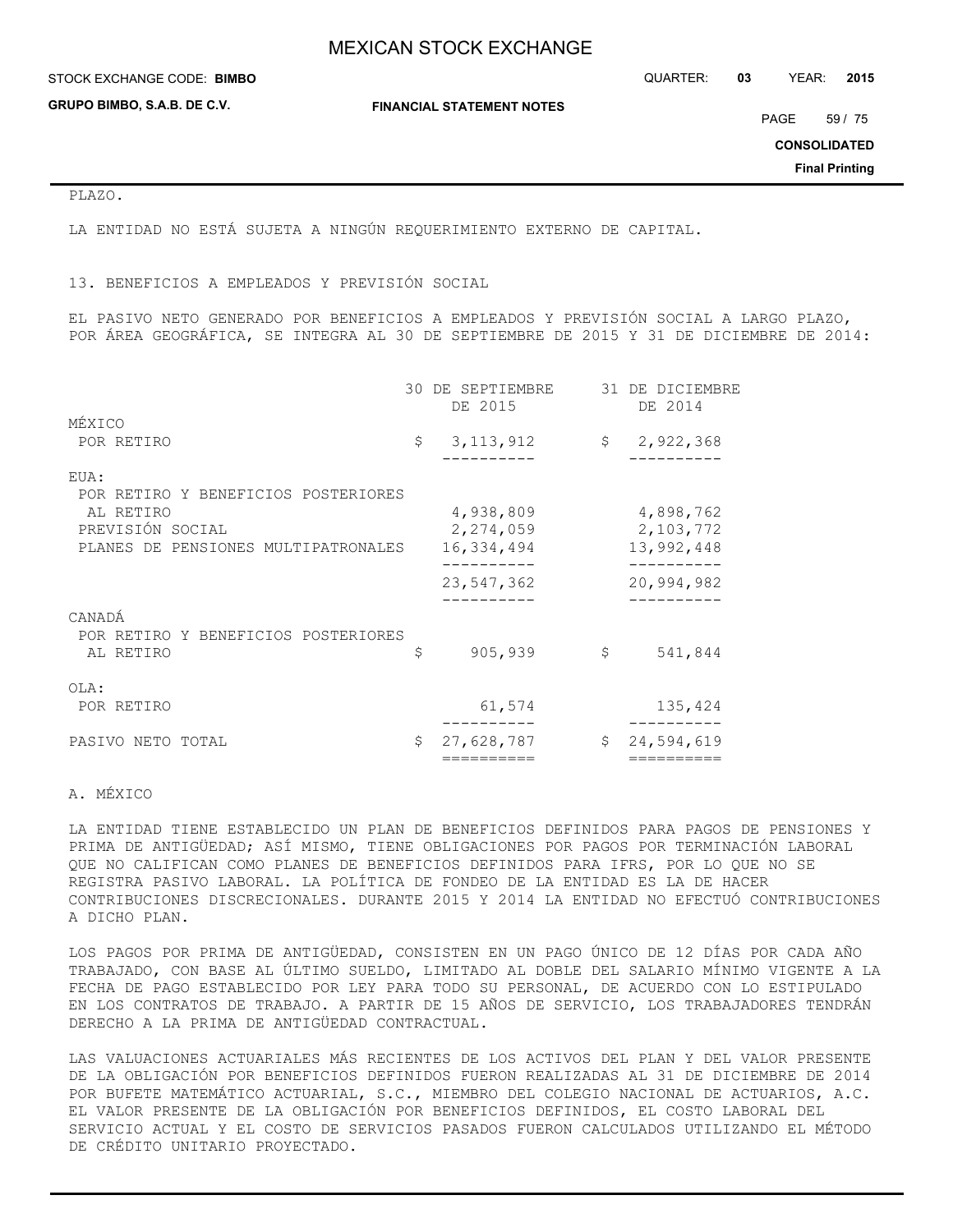**GRUPO BIMBO, S.A.B. DE C.V.**

STOCK EXCHANGE CODE: QUARTER: **03** YEAR: **2015 BIMBO**

**FINANCIAL STATEMENT NOTES**

PAGE 60 / 75

**CONSOLIDATED**

**Final Printing**

B. EUA

LA ENTIDAD TIENE ESTABLECIDOS PLANES DE PENSIONES DE BENEFICIOS DEFINIDOS QUE CUBREN A LOS EMPLEADOS ELEGIBLES. ALGUNOS BENEFICIOS DE PLANES DE PERSONAL NO SINDICALIZADO FUERON CONGELADOS. LA POLÍTICA DE FONDEO DE LA ENTIDAD ES LA DE HACER CONTRIBUCIONES DISCRECIONALES. AL 30 DE SEPTIEMBRE DE 2015 Y 31 DE DICIEMBRE DE 2014, LA ENTIDAD EFECTUÓ CONTRIBUCIONES A DICHO PLAN POR \$746,320 Y \$641,261, RESPECTIVAMENTE.

LA ENTIDAD TAMBIÉN TIENE ESTABLECIDO UN PLAN DE BENEFICIOS DE PREVISIÓN SOCIAL POSTERIORES AL RETIRO QUE CUBRE GASTOS MÉDICOS DE CIERTOS EMPLEADOS ELEGIBLES. LA ENTIDAD ESTÁ ASEGURADA Y PAGA ESTOS GASTOS CONFORME SE INCURREN.

LAS VALUACIONES ACTUARIALES MÁS RECIENTES DE LOS ACTIVOS DEL PLAN Y DEL VALOR PRESENTE DE LA OBLIGACIÓN POR BENEFICIOS DEFINIDOS FUERON REALIZADAS AL 31 DE DICIEMBRE DE 2014 POR MERCER (US), INC. MIEMBRO DEL INSTITUTO DE ACTUARIOS DE LOS ESTADOS UNIDOS DE AMÉRICA. EL VALOR PRESENTE DE LA OBLIGACIÓN POR BENEFICIOS DEFINIDOS, EL COSTO LABORAL DEL SERVICIO ACTUAL Y EL COSTO DE SERVICIOS PASADOS FUERON CALCULADOS UTILIZANDO EL MÉTODO DE CRÉDITO UNITARIO PROYECTADO.

### PLANES DE PENSIONES MULTIPATRONALES ("PPM")

LA ENTIDAD PARTICIPA EN PLANES DE CONTRIBUCIÓN DEFINIDA DENOMINADOS PPM. UN PPM ES UN FONDO EN EL CUAL VARIOS PATRONES NO RELACIONADOS, REALIZAN PAGOS PARA FONDEAR BENEFICIOS AL RETIRO DE EMPLEADOS SINDICALIZADOS INSCRITOS AL PLAN. ORIGINALMENTE SE CONSTITUYERON CON LA INTENCIÓN DE FACILITAR LA MOVILIDAD DE EMPLEADOS ENTRE EMPRESAS DE LA MISMA INDUSTRIA CONSERVANDO LOS BENEFICIOS POR PENSIONES. ESTOS FONDOS SON ADMINISTRADOS Y CONTROLADOS POR FIDEICOMISOS SUPERVISADOS TANTO POR REPRESENTANTES DE LOS PATRONES, COMO DE LOS EMPLEADOS BENEFICIADOS. BBU PARTICIPA ACTUALMENTE EN 34 PPM.

A MENOS QUE LA ENTIDAD DETERMINE QUE LA PROBABILIDAD DE QUE SALGA DEL PPM SEA ALTA, ESTOS SON RECONOCIDOS COMO PLANES DE CONTRIBUCIÓN DEFINIDA, YA QUE LA ENTIDAD NO CUENTA CON INFORMACIÓN SUFICIENTE PARA PREPARAR LOS CÁLCULOS RELATIVOS, DEBIDO A LA NATURALEZA COLECTIVA DE LOS PLANES Y LA PARTICIPACIÓN LIMITADA EN LA ADMINISTRACIÓN POR PARTE DE LA ENTIDAD. LA RESPONSABILIDAD DE LA ENTIDAD PARA REALIZAR CONTRIBUCIONES AL PLAN ES ESTABLECIDA EN LOS CONTRATOS COLECTIVOS.

LAS CONTRIBUCIONES A LOS PPM DURANTE LOS NUEVE MESES Y EL AÑO TERMINADOS EL 30 DE SEPTIEMBRE DE 2015 Y 31 DICIEMBRE DE 2014, ASCENDIERON A \$1,176,539 Y \$1,640,689, RESPECTIVAMENTE. SE ESPERA CONTRIBUIR \$ 1,685,489 EN EL 2015. LAS CONTRIBUCIONES ANUALES SE CARGAN A RESULTADOS.

EN EL EVENTO DE QUE OTROS PATRONES SALGAN DEL PPM EN EL QUE PARTICIPA LA ENTIDAD, SIN SATISFACER SU PASIVO DE SALIDA, EL MONTO NO CUBIERTO SERÁ DISTRIBUIDO ENTRE EL RESTO DE LOS PATRONES ACTIVOS. GENERALMENTE, LA DISTRIBUCIÓN DEL PASIVO POR LA SALIDA DEL PLAN CORRESPONDE A LA RELACIÓN ENTRE LAS APORTACIONES DE LA ENTIDAD AL PLAN Y LA RELACIÓN DE LAS CONTRIBUCIONES DE LOS OTROS PARTICIPANTES AL PLAN.

CUANDO SE DETERMINA QUE LA SALIDA DE LA ENTIDAD DE UN PPM ES MUY PROBABLE QUE SUCEDA, SE RECONOCE UNA PROVISIÓN POR EL VALOR PRESENTE DE LAS SALIDAS DE EFECTIVO FUTURAS ESTIMADAS, DESCONTADAS A LA TASA ACTUAL. ADICIONAL A LA PROVISIÓN RECONOCIDA POR LA SALIDA PROBABLE DE UN PPM, LA ENTIDAD HA RECONOCIDO UN PASIVO POR LA SALIDA DE TRES PPM, DE LOS CUALES YA SE TIENE UN CONTRATO DE SALIDA. EL TOTAL DE LOS PPM SE RECONOCE EN EL SALDO DE BENEFICIOS A EMPLEADOS.

EL PASIVO POR PPM, SURGE EN EL 2012 CUANDO LA ENTIDAD ENTRÓ EN CONTRATO CON DOS PPM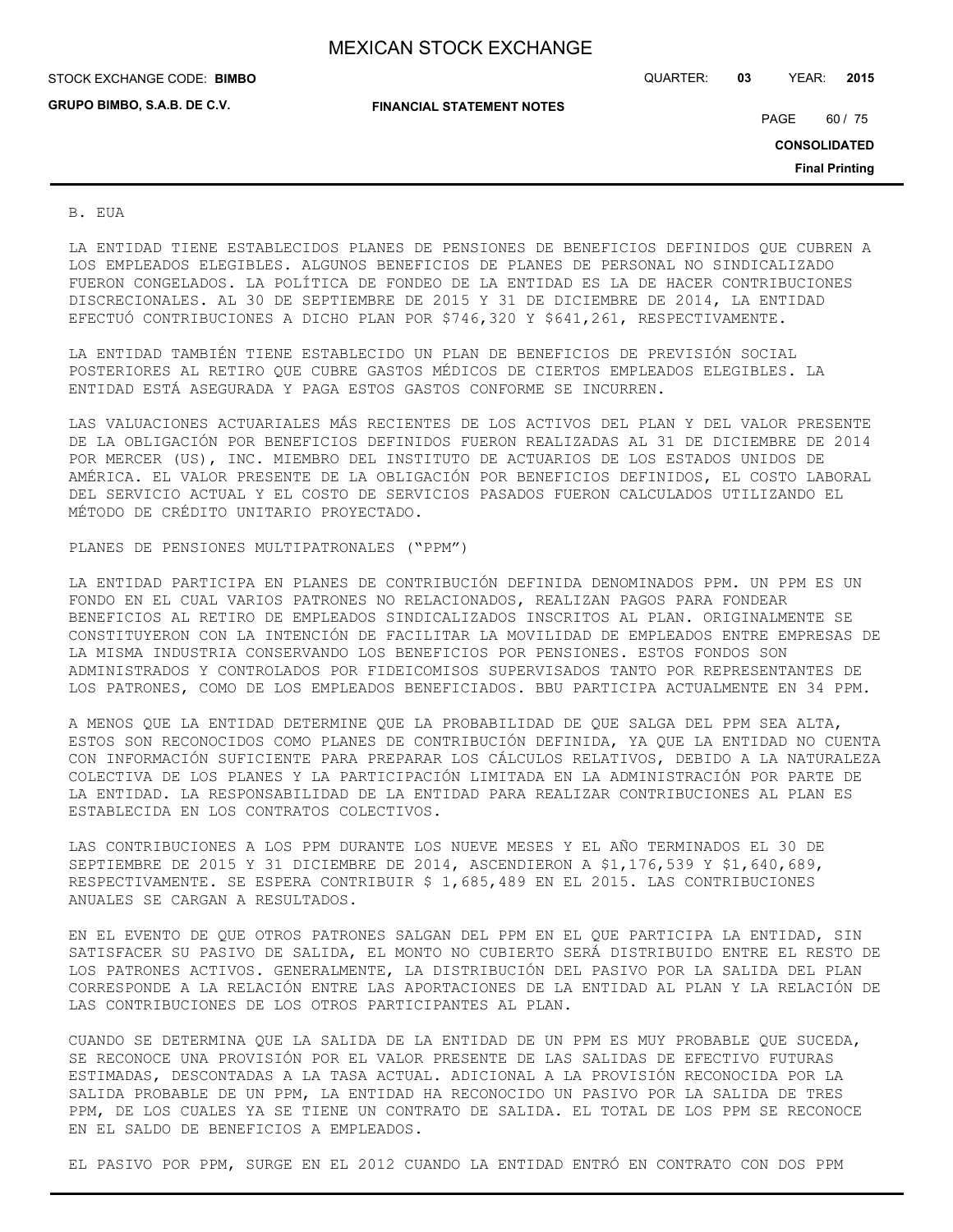STOCK EXCHANGE CODE: QUARTER: **03** YEAR: **2015 BIMBO**

**GRUPO BIMBO, S.A.B. DE C.V.**

**FINANCIAL STATEMENT NOTES**

PAGE 61 / 75

**CONSOLIDATED**

#### **Final Printing**

PARA EJECUTAR UNA SALIDA COMPLETA DEL PLAN Y DESPUÉS REINGRESAR BAJO TÉRMINOS MÁS FAVORABLES, QUE A LA VEZ PERMITÍA ESTABILIDAD FINANCIERA AL PLAN. LOS TÉRMINOS DEL ACUERDO PERMITEN A LA ENTIDAD LIMITAR SU PASIVO Y FONDEARLO EN 25 AÑOS, LIBRE DE INTERESES. EN EL 2012 LA ENTIDAD TAMBIÉN EXPRESO SU INTENCIÓN DE SALIR DE OTRO PPM, LO QUE OCASIONO A LOS FIDEICOMISOS DEL PLAN A DECRETAR QUE UNA SALIDA MASIVA DEL PLAN HABÍA OCURRIDO.

LA PROVISIÓN POR PPM CORRESPONDE PRINCIPALMENTE A LA INTENCIÓN DE SALIR DE UN PLAN.

DURANTE 2015 Y 2014, LA ENTIDAD REGISTRÓ EN RESULTADOS UNA PROVISIÓN PARA ACTUALIZAR EL PASIVO DE LOS PLANES DE PENSIONES MULTIPATRONALES POR \$217,814 Y \$2,021,609, RESPECTIVAMENTE.

LOS PASIVOS QUE YA HAN SIDO REGISTRADOS POR CONCEPTO DE PPM SUFREN UNA ACTUALIZACIÓN ANUAL DERIVADO DE CAMBIOS EN SALARIOS, ANTIGÜEDADES Y MEZCLA DE EMPLEADOS EN EL PLAN, LAS CUALES SE REGISTRAN EN LOS RESULTADOS DEL AÑO EN ADICIÓN A LOS MONTOS QUE SON CONTRIBUIDOS EN LOS DIFERENTES PPM.

SE ESTIMA QUE EL COSTO DE SALIDA DE TODOS LOS PPM ASCENDERÍA A \$27,563,680; DE LOS CUALES SOLAMENTE SE TIENEN PROVISIONADOS \$16,334,494; QUE ES EL MONTO EN EL CUAL LA ENTIDAD ESTIMA EL RIESGO DE SALIDA. EL DIFERENCIAL NO PROVISIONADO ES EL MEJOR ESTIMADO QUE TIENE LA ENTIDAD DEL MONTO PROBABLE DEL COSTO DE SALIDA EN CASO DE DARSE, PERO NO SE TIENE LA INFORMACIÓN EN DETALLE, LA OBLIGACIÓN LEGAL, NI LA INTENCIÓN DE SALIDA PARA JUSTIFICAR SU REGISTRO.

#### PREVISIÓN SOCIAL EUA

LA ENTIDAD TIENE ESTABLECIDO UN PLAN DE BENEFICIOS DE PREVISIÓN SOCIAL POSTERIORES AL RETIRO QUE CALIFICA COMO PLAN DE CONTRIBUCIONES DEFINIDAS. LOS MONTOS CORRESPONDIENTES A ESTE PASIVO SE REGISTRAN EN RESULTADOS CUANDO SE INCURREN. ESTAS OBLIGACIONES SE CLASIFICAN A CORTO Y LARGO PLAZO Y SUS MONTOS INCLUIDOS EN EL ESTADO DE POSICIÓN FINANCIERA SON:

|                  | \$3,418,913      | \$2,574,704     |
|------------------|------------------|-----------------|
|                  |                  |                 |
| LARGO PLAZO      | 2,774,059        | 2,103,772       |
| CORTO PLAZO (A)  | 644,854          | 470,932         |
| PREVISIÓN SOCIAL |                  |                 |
|                  | DE 2015          | DE 2014         |
|                  | 30 DE SEPTIEMBRE | 31 DE DICIEMBRE |

(A) INCLUIDO EN OTRAS CUENTAS POR PAGAR Y PASIVOS ACUMULADOS.

#### C. CANADÁ

LA ENTIDAD TIENE ESTABLECIDO UN PLAN DE BENEFICIOS DEFINIDOS PARA PAGOS DE PENSIONES QUE CUBREN A LOS EMPLEADOS ELEGIBLES. ALGUNOS DE LOS BENEFICIOS DE PLANES AL PERSONAL SINDICALIZADO FUERON CONGELADOS. LA POLÍTICA DE FONDEO DE LA ENTIDAD ES LA DE HACER CONTRIBUCIONES DISCRECIONALES. LA ENTIDAD DURANTE 2015 NO HA REALIZADO APORTACIONES AL FONDO.

LAS VALUACIONES ACTUARIALES MÁS RECIENTES DE LOS ACTIVOS DEL PLAN Y DEL VALOR PRESENTE DE LA OBLIGACIÓN POR BENEFICIOS DEFINIDOS FUERON REALIZADAS AL 31 DE DICIEMBRE DE 2014 POR MERCER, (CANADÁ), INC. EL VALOR PRESENTE DE LA OBLIGACIÓN POR BENEFICIOS DEFINIDOS, EL COSTO LABORAL DEL SERVICIO ACTUAL Y EL COSTO DE SERVICIOS PASADOS FUERON CALCULADOS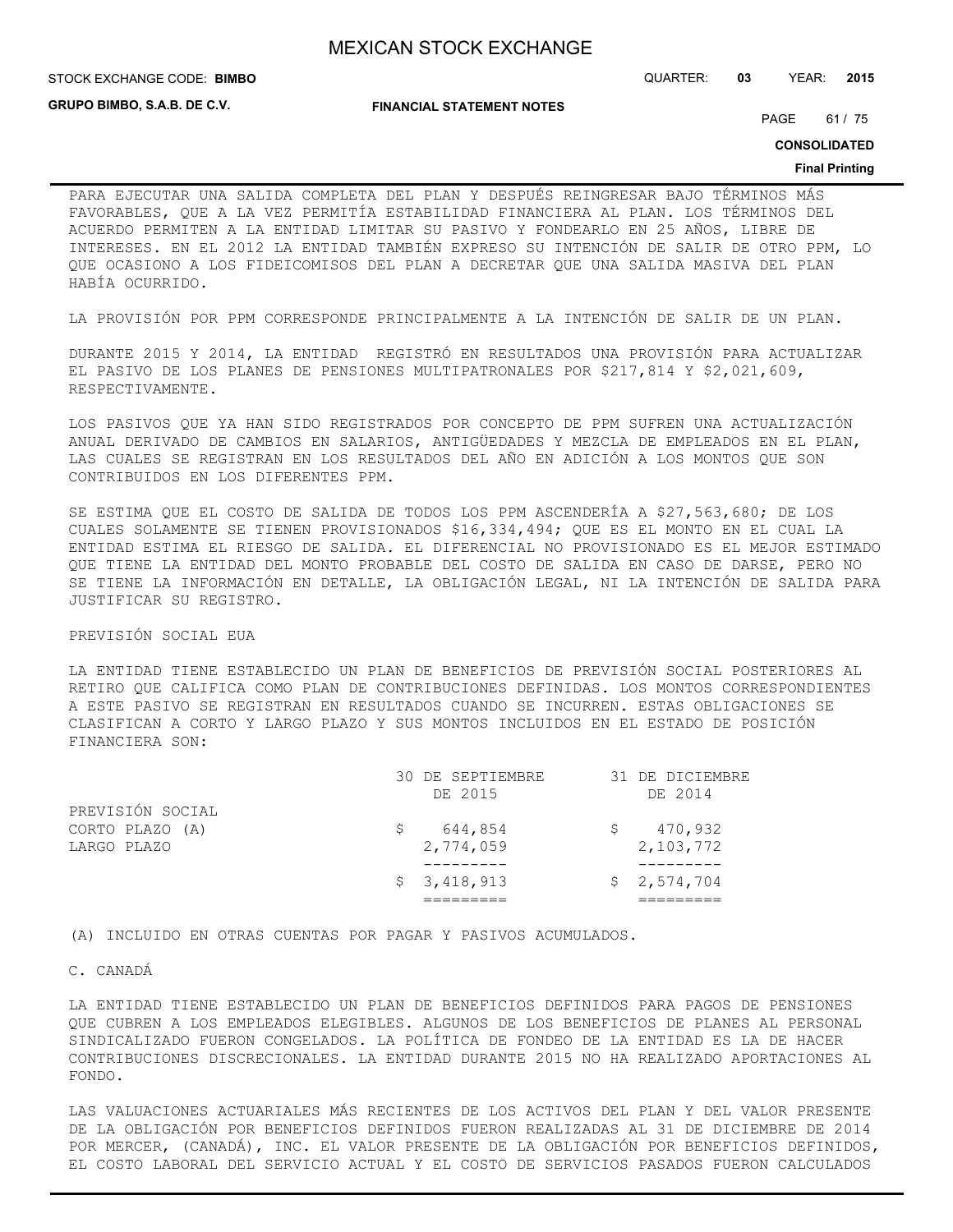| <b>MEXICAN STOCK EXCHANGE</b> |
|-------------------------------|
|-------------------------------|

STOCK EXCHANGE CODE: QUARTER: **03** YEAR: **2015 BIMBO**

**GRUPO BIMBO, S.A.B. DE C.V.**

**FINANCIAL STATEMENT NOTES**

PAGE 62 / 75

**CONSOLIDATED**

**Final Printing**

UTILIZANDO EL MÉTODO DE CRÉDITO UNITARIO PROYECTADO.

LA ENTIDAD TAMBIÉN TIENE ESTABLECIDO UN PLAN DE CONTRIBUCIÓN DEFINIDA, EN EL CUAL LAS CONTRIBUCIONES SE PAGAN CONFORME SE INCURREN.

D. OLA

VENEZUELA - LA ENTIDAD MANTIENE UN PLAN DE BENEFICIOS DEFINIDOS POR CONCEPTO DE LAS PRESTACIONES SOCIALES DE SUS TRABAJADORES DE ACUERDO CON LO ESTABLECIDO POR LA LEY ORGÁNICA DEL TRABAJO, LAS TRABAJADORAS Y LOS TRABAJADORES ("LOTTT").

EL 7 DE MAYO DE 2012, LA PRESIDENCIA DE LA REPÚBLICA BOLIVARIANA DE VENEZUELA MODIFICÓ LA LEY LOTTT, QUE ACREDITA A CADA TRABAJADOR POR CONCEPTO DE GARANTÍA DE LAS PRESTACIONES SOCIALES, EL EQUIVALENTE A QUINCE DÍAS DE SALARIO CADA TRIMESTRE, CALCULADO CON BASE EN EL ÚLTIMO SALARIO DEVENGADO. ADICIONALMENTE Y DESPUÉS DEL SEGUNDO AÑO DE SERVICIO, EL TRABAJADOR TIENE DERECHO A DOS DÍAS DE SALARIO, POR CADA AÑO, ACUMULATIVOS HASTA TREINTA DÍAS DE SALARIO. ESTE BENEFICIO ES RETROACTIVO AL 19 DE JUNIO DE 1997, PARA EMPLEADOS QUE SE UNIERON A LA ENTIDAD ANTES DE ESA FECHA. PARA LOS EMPLEADOS QUE SE UNIERON DESPUÉS DEL 19 DE JUNIO DE 1997, EL BENEFICIO SE DETERMINAN A PARTIR DE LA FECHA DE INGRESO.

CUANDO LA RELACIÓN DE TRABAJO TERMINA POR CUALQUIER CAUSA, LA ENTIDAD PAGA POR CONCEPTO DE PRESTACIONES SOCIALES EL MONTO QUE RESULTE MAYOR ENTRE: TREINTA DÍAS POR CADA AÑO DE SERVICIO Ó FRACCIÓN SUPERIOR A SEIS MESES CALCULADA AL ÚLTIMO SALARIO Y EL TOTAL DE LA GARANTÍA DEPOSITADA TRIMESTRALMENTE.

EN CASO DE TERMINACIÓN DE LA RELACIÓN DE TRABAJO POR CAUSAS AJENAS A LA VOLUNTAD DEL TRABAJADOR, O EN LOS CASOS DE DESPIDO SIN RAZONES QUE LO JUSTIFIQUEN, LA GERENCIA DE LA ENTIDAD PAGA UNA INDEMNIZACIÓN ADICIONAL EQUIVALENTE AL MONTO QUE LE CORRESPONDE AL TRABAJADOR POR LAS PRESTACIONES SOCIALES. ESTA INDEMNIZACIÓN ES CONSIDERADA UN BENEFICIO POR TERMINACIÓN Y LA ENTIDAD RECONOCE EL PASIVO Y GASTO POR ESTE CONCEPTO CUANDO, Y SÓLO CUANDO, SE ENCUENTRA COMPROMETIDA DE FORMA DEMOSTRABLE CON LA TERMINACIÓN DE LA RELACIÓN LABORAL.

HONDURAS – DE ACUERDO CON EL CÓDIGO DEL TRABAJO DE HONDURAS Y EL DECRETO NO.150/2008 DEL 3 DE OCTUBRE DE 2008, LOS TRABAJADORES CON QUINCE AÑOS CUMPLIDOS DE TRABAJO CONTINUO TIENEN DERECHO A RECIBIR TREINTA Y CINCO POR CIENTO DEL IMPORTE DE SUS PRESTACIONES COMO APOYO DE CESANTÍA POR LOS AÑOS DE SERVICIO.

ECUADOR – DE ACUERDO CON DISPOSICIONES DEL CÓDIGO DE TRABAJO, LOS TRABAJADORES QUE POR VEINTE AÑOS O MÁS HUBIERAN PRESTADO SUS SERVICIOS EN FORMA CONTINUADA O INTERRUMPIDA, TENDRÁN DERECHO A SER JUBILADOS POR SUS EMPLEADORES SIN PERJUICIO DE LA JUBILACIÓN QUE LES CORRESPONDE EN SU CONDICIÓN DE AFILIADOS AL INSTITUTO ECUATORIANO DE SEGURIDAD SOCIAL.

BONIFICACIÓN POR DESAHUCIO- DE ACUERDO CON LAS DISPOSICIONES DEL CÓDIGO DEL TRABAJO, EN LOS CASOS DE TERMINACIÓN DE LA RELACIÓN LABORAL POR DESAHUCIO SOLICITADO POR EL EMPLEADOR O EL TRABAJADOR, LA COMPAÑÍA ENTREGARÁ EL 25% DE LA ÚLTIMA REMUNERACIÓN MENSUAL POR CADA UNO DE LOS AÑOS DE SERVICIO.

LOS CÁLCULOS ACTUARIALES DEL VALOR PRESENTE DE LA OBLIGACIÓN DEVENGADA POR CONCEPTO DE BENEFICIOS DEFINIDOS FUERON REALIZADOS AL 31 DE DICIEMBRE DE 2014 POR UN ACTUARIO INDEPENDIENTE. EL VALOR PRESENTE DE LAS OBLIGACIONES POR CONCEPTO DE BENEFICIOS DEFINIDOS Y LOS COSTOS DEL SERVICIO ACTUAL Y EL COSTO DEL SERVICIO ANTERIOR FUERON CALCULADOS UTILIZANDO EL MÉTODO DE LA UNIDAD DE CRÉDITO PROYECTADA. BAJO ESTE MÉTODO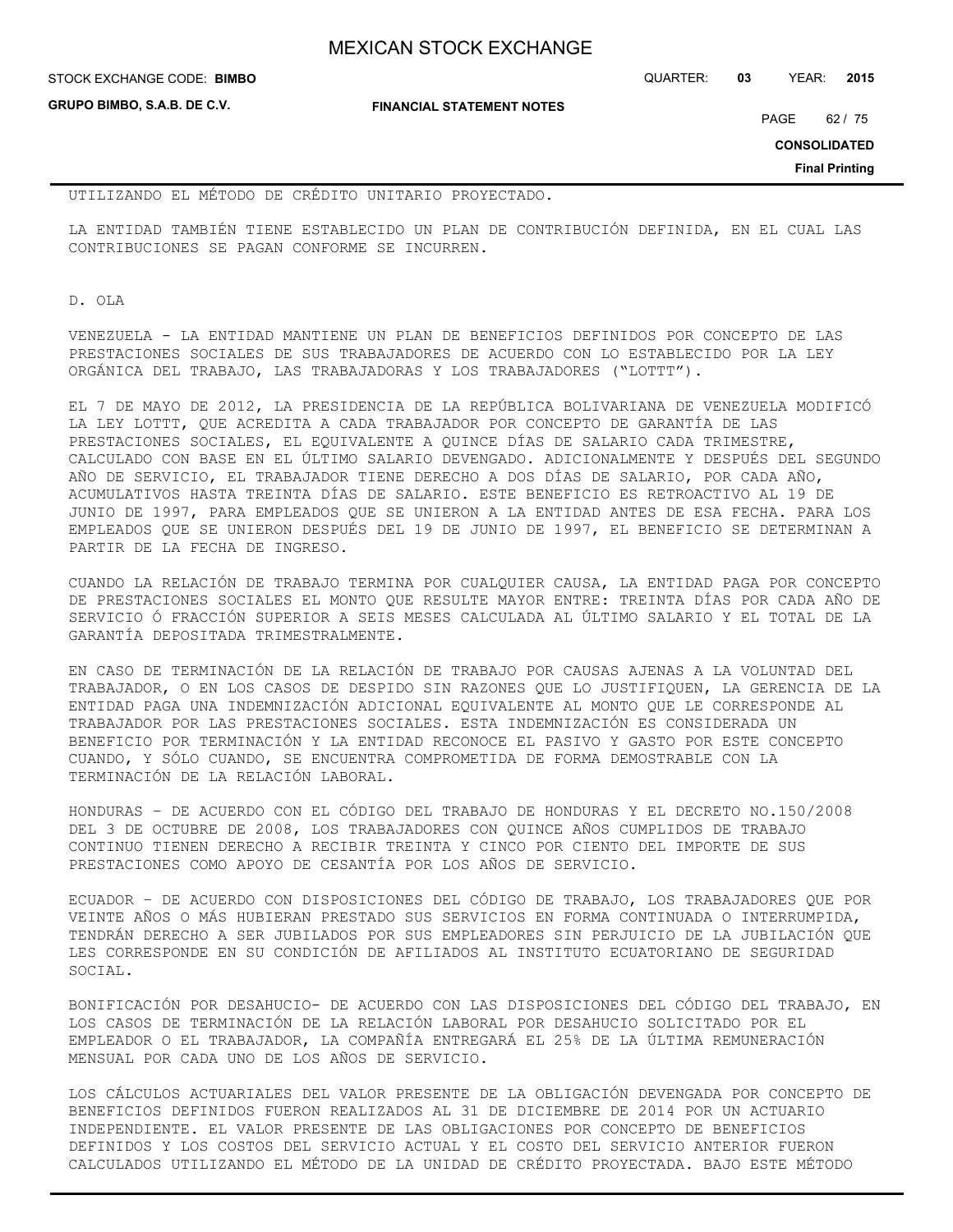STOCK EXCHANGE CODE: QUARTER: **03** YEAR: **2015 BIMBO**

**GRUPO BIMBO, S.A.B. DE C.V.**

**FINANCIAL STATEMENT NOTES**

PAGE 63 / 75

**CONSOLIDATED**

#### **Final Printing**

LOS BENEFICIOS DEFINIDOS DEBEN SER ATRIBUIDOS AL PERÍODO DE SERVICIO DEL EMPLEADO Y BASADOS EN LA FÓRMULA DEL PLAN, DE TAL SUERTE QUE SE ATRIBUYE LA MISMA CANTIDAD DE BENEFICIO A CADA AÑO DE SERVICIO, CONSIDERANDO EL USO DE HIPÓTESIS ACTUARIALES PARA CALCULAR EL VALOR PRESENTE DE DICHOS BENEFICIOS. ESTAS HIPÓTESIS REFLEJAN EL VALOR DE DINERO A TRAVÉS DEL TIEMPO, EL INCREMENTO SALARIAL Y LAS PROBABILIDADES DE PAGO DE ESTOS BENEFICIOS.

EL SALVADOR – LA ENTIDAD PAGARA A LOS TRABAJADORES PERMANENTES QUE RENUNCIEN A SU EMPLEO, A PARTIR DE LOS DOS AÑOS DE ANTIGÜEDAD, UNA PRESTACIÓN ECONÓMICA EQUIVALENTE A QUINCE DÍAS DE SALARIO BÁSICO POR CADA AÑO DE SERVICIO. PARA LO ANTERIOR EL SALARIO SERÁ TOPADO A DOS VECES EL SALARIO MÍNIMO DIARIO LEGAL VIGENTE CORRESPONDIENTE AL SECTOR EN EL QUE EL EMPLEADOR DESARROLLE SU ACTIVIDAD ECONÓMICA.

LOS EMPLEADORES DEBERÁN CANCELAR ESTA PRESTACIÓN ECONÓMICA, DENTRO DE LOS QUINCE DÍAS POSTERIORES A LA FECHA EN QUE SE HAGA LA RENUNCIA.

14. CAPITAL CONTABLE

EL CAPITAL CONTABLE AL 30 DE SEPTIEMBRE DE 2015, SE INTEGRA COMO SIGUE:

|                              | NÚMERO      | VALOR      | EFECTO DE                 |              |
|------------------------------|-------------|------------|---------------------------|--------------|
|                              | DE ACCIONES | NOMINAL    | ACTUALIZACIÓN/            |              |
|                              |             |            | CONVERSIÓN                | TOTAL        |
| CAPITAL FIJO                 |             |            |                           |              |
| SERIE "A" 4,703,200,000      |             |            | $$1,901,132$ $$2,325,378$ | \$4,226,510  |
| RESERVA PARA RECOMPRA        |             |            |                           |              |
| DE ACCIONES                  |             |            | 770,171 159,059           | 929,230      |
| UTILIDADES RETENIDAS         |             |            | 35, 675, 353 11, 299, 385 | 46, 974, 738 |
| UTILIDAD DEL EJERCICIO       |             |            |                           |              |
| CONSOLIDADA                  |             | 4,879,783  |                           | 4,879,783    |
| EFECTO DE CONVERSIÓN DE      |             |            |                           |              |
| OPERACIONES EXTRANJERAS      |             |            | 332,291                   | 332,291      |
| GANANCIA EN REVALUACIÓN      |             |            |                           |              |
| DE PROPIEDADES, PLANTA       |             |            |                           |              |
| Y EOUIPO                     |             | 1,037,513  |                           | 1,037,513    |
| VARIACIÓN NETA DE            |             |            |                           |              |
| OBLIGACIONES LABORALES -     |             | (199, 942) |                           | (199, 942)   |
| VARIACIÓN NETA DE LA PÉRDIDA |             |            |                           |              |
| POR REALIZAR DE INSTRUMENTOS |             |            |                           |              |
| DE COBERTURA DE FLUJOS       |             |            |                           |              |
| DE EFECTIVO                  |             | (699, 297) |                           | (699, 297)   |
| PARTICIPACIÓN NO             |             |            |                           |              |
| CONTROLADORA                 |             |            | 2,807,743 344,514         | 3, 152, 257  |
| TOTAL                        |             |            | \$46,172,456 \$14,460,627 | \$60,633,083 |
|                              |             | ========== | ==========                | ==========   |

EL CAPITAL SOCIAL ESTÁ ÍNTEGRAMENTE SUSCRITO Y PAGADO Y CORRESPONDE A LA PARTE FIJA DEL CAPITAL SOCIAL, REPRESENTADO POR ACCIONES DE LA SERIE "A". LA PARTE VARIABLE DEL CAPITAL NUNCA PODRÁ EXCEDER DE DIEZ VECES EL IMPORTE DEL CAPITAL MÍNIMO FIJO SIN DERECHO A RETIRO Y ESTARÁ REPRESENTADA POR ACCIONES DE LA SERIE "B", ORDINARIAS, NOMINATIVAS, SIN EXPRESIÓN DE VALOR NOMINAL Y/O POR ACCIONES DE VOTO LIMITADO, NOMINATIVAS, SIN EXPRESIÓN DE VALOR NOMINAL, LAS CUALES SERÁN DENOMINADAS CON EL NOMBRE DE LA SERIE QUE DETERMINE SU EMISIÓN. EN NINGÚN MOMENTO LAS ACCIONES DE VOTO LIMITADO PODRÁN REPRESENTAR MÁS DEL 25% DEL CAPITAL SOCIAL.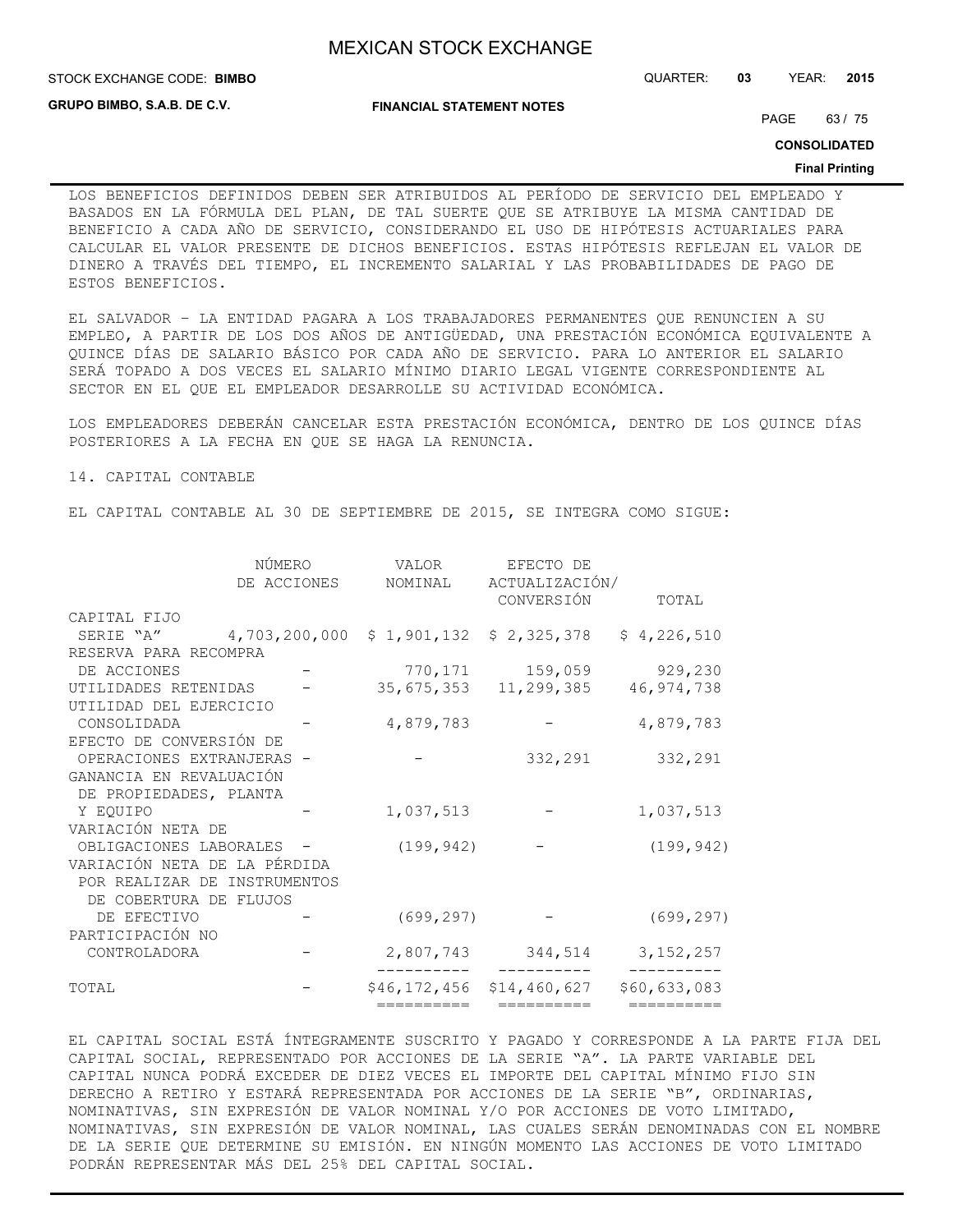| <b>MEXICAN STOCK EXCHANGE</b> |
|-------------------------------|
|-------------------------------|

**GRUPO BIMBO, S.A.B. DE C.V.**

STOCK EXCHANGE CODE: QUARTER: **03** YEAR: **2015 BIMBO**

**FINANCIAL STATEMENT NOTES**

PAGE 64 / 75

**CONSOLIDATED**

**Final Printing**

I. NO HUBO DIVIDENDOS DECRETADOS PAGADOS AL 30 DE SEPTIEMBRE DE 2015 Y 2014.

II. SE ESTABLECE UN IMPUESTO SOBRE LA RENTA ADICIONAL, SOBRE DIVIDENDOS PAGADOS DEL 10% CUANDO LOS MISMOS SEAN DISTRIBUIDOS A PERSONAS FÍSICAS Y RESIDENTES EN EL EXTRANJERO. EL IMPUESTO SOBRE LA RENTA SE PAGA VÍA RETENCIÓN Y ES UN PAGO DEFINITIVO A CARGO DEL ACCIONISTA. EN EL CASO DE EXTRANJEROS SE PODRÁN APLICAR TRATADOS PARA EVITAR LA DOBLE TRIBUTACIÓN. ESTE IMPUESTO SERÁ APLICABLE POR LA DISTRIBUCIÓN DE UTILIDADES GENERADAS A PARTIR DEL 2014.

III. LAS UTILIDADES RETENIDAS INCLUYEN LA RESERVA LEGAL. DE ACUERDO CON LA LEY GENERAL DE SOCIEDADES MERCANTILES, DE LAS UTILIDADES NETAS DEL EJERCICIO DEBE SEPARARSE UN 5% COMO MÍNIMO PARA FORMAR LA RESERVA LEGAL, HASTA QUE SU IMPORTE ASCIENDA AL 20% DEL CAPITAL SOCIAL A VALOR NOMINAL. LA RESERVA LEGAL PUEDE CAPITALIZARSE, PERO NO DEBE REPARTIRSE A MENOS QUE SE DISUELVA LA SOCIEDAD, Y DEBE SER RECONSTITUIDA CUANDO DISMINUYA POR CUALQUIER MOTIVO. AL 30 DE SEPTIEMBRE DE 2015 Y 31 DE DICIEMBRE 2014, SU IMPORTE A VALOR NOMINAL ASCIENDE A \$500,000.

IV. LA DISTRIBUCIÓN DEL CAPITAL CONTABLE, EXCEPTO POR LOS IMPORTES ACTUALIZADOS DEL CAPITAL SOCIAL APORTADO Y DE LAS UTILIDADES RETENIDAS FISCALES, CAUSARÁ EL IMPUESTO SOBRE LA RENTA SOBRE DIVIDENDOS A CARGO DE LA ENTIDAD A LA TASA VIGENTE AL MOMENTO DE LA DISTRIBUCIÓN. EL IMPUESTO QUE SE PAGUE POR DICHA DISTRIBUCIÓN, SE PODRÁ ACREDITAR CONTRA EL IMPUESTO SOBRE LA RENTA DEL EJERCICIO EN EL QUE SE PAGUE EL IMPUESTO SOBRE DIVIDENDOS Y EN LOS DOS EJERCICIOS INMEDIATOS SIGUIENTES, CONTRA EL IMPUESTO DEL EJERCICIO Y LOS PAGOS PROVISIONALES DE LOS MISMOS.

V. LOS SALDOS DE LAS CUENTAS FISCALES DEL CAPITAL CONTABLE AL 30 DE SEPTIEMBRE DE 2015 Y 31 DE DICIEMBRE DE 2014 SON:

|                                                                   | 30 SEPTIEMBRE<br>DE 2015   | 31 DICIEMBRE<br>DE 2014      |
|-------------------------------------------------------------------|----------------------------|------------------------------|
| CUENTA DE CAPITAL DE APORTACIÓN<br>CUENTA DE UTILIDAD FISCAL NETA | \$28,887,163<br>41,646,729 | \$28,463,551<br>37, 173, 807 |
| TOTAL                                                             | \$70,533,892               | \$65,637,358                 |

15. IMPUESTOS A LA UTILIDAD:

IMPUESTOS A LA UTILIDAD EN MÉXICO

LAS ENTIDADES MEXICANAS ESTÁN SUJETAS AL ISR.

RESPECTO AL RECONOCIMIENTO CONTABLE DE LOS TEMAS INCLUIDOS EN LA REFORMA FISCAL 2014, QUE ESTAN RELACIONADOS CON LOS IMPUESTOS A LA UTILIDAD, EL CINIF EMITIO LA INIF 20 EFECTOS CONTABLES DE LA REFORMA FISCAL 2014, CON VIGENCIA A PARTIR DE DICIEMBRE 2013.

ISR - CONFORME A LA NUEVA LEY DEL ISR (LEY 2014) LA TASA FUE DEL 30 % PARA 2014 Y CONTINUARÁ ASÍ PARA LOS AÑOS POSTERIORES.

IMPUESTOS A LA UTILIDAD EN OTROS PAÍSES.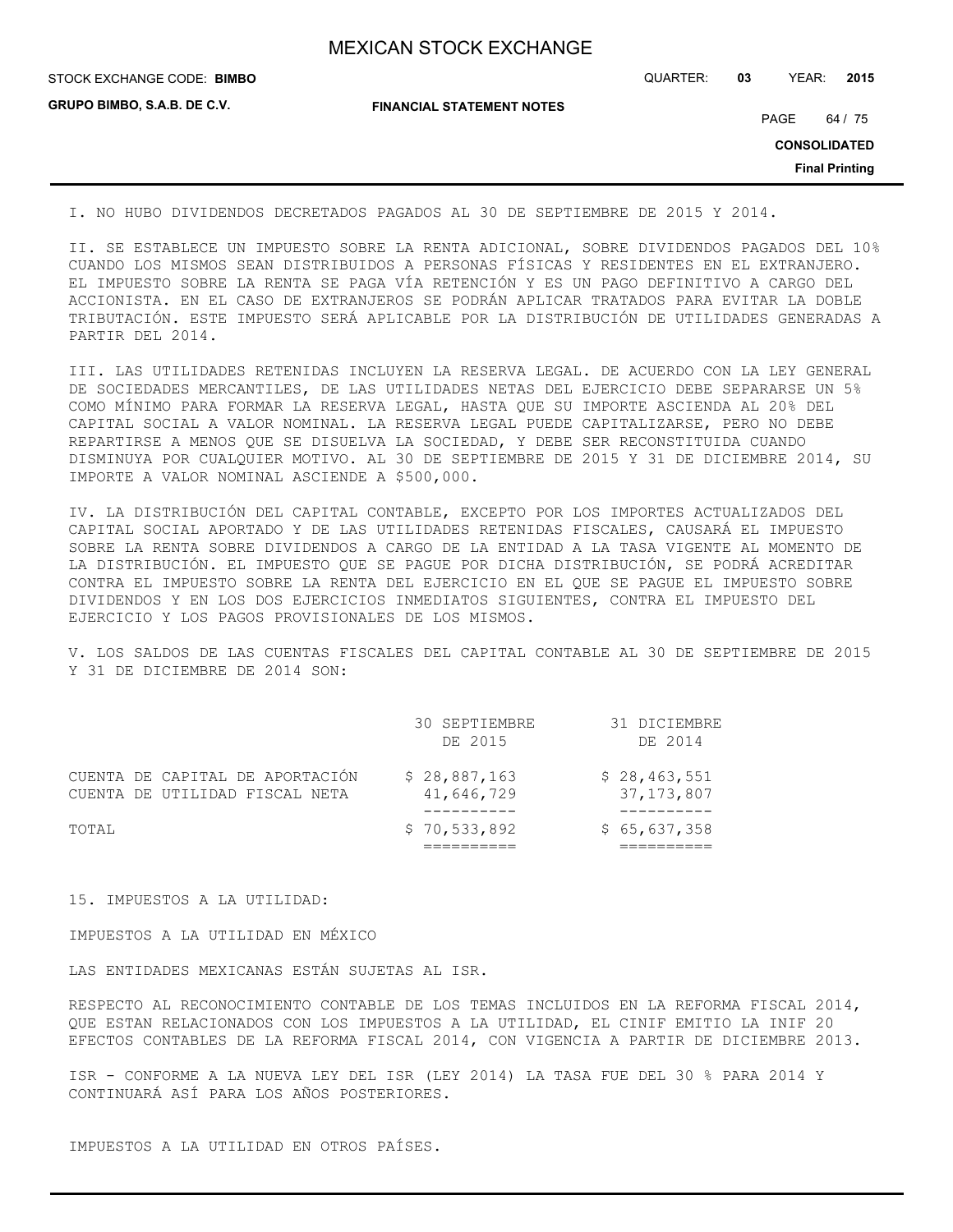STOCK EXCHANGE CODE: QUARTER: **03** YEAR: **2015 BIMBO**

**GRUPO BIMBO, S.A.B. DE C.V.**

**FINANCIAL STATEMENT NOTES**

PAGE 65 / 75

**CONSOLIDATED**

**Final Printing**

LAS COMPAÑÍAS SUBSIDIARIAS ESTABLECIDAS EN EL EXTRANJERO, CALCULAN EL IMPUESTO SOBRE LA RENTA SOBRE SUS RESULTADOS INDIVIDUALES Y DE ACUERDO CON LOS REGÍMENES ESPECÍFICOS DE CADA PAÍS. EUA CUENTA CON AUTORIZACIÓN PARA LA PRESENTACIÓN DE UNA DECLARACIÓN DE IMPUESTO SOBRE LA RENTA CONSOLIDADA. ESPAÑA CUENTA CON AUTORIZACION PARA LA PRESENTACION DE UNA DECLARACIÓN DE IMPUESTO SOBRE LA RENTA CONSOLIDADA DESDE EL EJERCICIO DE 2013.

EN JUNIO DE 2014, LA COMPAÑÍA CONCLUYÓ LA ADQUISICIÓN DE CANADA BREAD COMPANY, LIMITED (CANADA BREAD). CANADA BREAD OPERA 25 PLANTAS EN CANADÁ, ESTADOS UNIDOS Y EL REINO UNIDO.

LAS COMPAÑÍAS CON RESIDENCIA FISCAL CANADIENSE PAGAN SUS IMPUESTOS RESPECTO DE TODOS SUS INGRESOS, CUALQUIERA QUE SEA LA UBICACIÓN DE LA FUENTE DE RIQUEZA. EN CANADÁ NO ESTÁ PERMITIDA LA CONSOLIDACIÓN FISCAL.

CADA COMPAÑÍA CALCULA Y PAGA BAJO EL SUPUESTO DE ENTIDADES LEGALES INDIVIDUALES. LA DECLARACIÓN ANUAL DE IMPUESTOS SE PRESENTAN DENTRO DE LOS SEIS MESES SIGUIENTES AL TÉRMINO DEL EJERCICIO FISCAL; ADICIONALMENTE LA COMPAÑÍAS DEBEN ENTERAR PAGOS PROVISIONALES MENSUALES DURANTE DICHO EJERCICIO FISCAL.

LAS COMPAÑÍAS CON RESIDENCIA FISCAL EN EL REINO UNIDO PAGAN SUS IMPUESTOS SOBRE UNA BASE DE INGRESOS MUNDIALES INDEPENDIENTEMENTE DE LA FUENTE DE RIQUEZA.

LAS TASAS FISCALES APLICABLES EN LOS OTROS PAÍSES EN DONDE OPERA LA COMPAÑÍA Y EL PERÍODO EN EL CUAL PUEDEN APLICARSE LAS PÉRDIDAS FISCALES SON COMO SIGUE:

|                    | TASA LEGAL (%) |     |          | AÑOS DE        |
|--------------------|----------------|-----|----------|----------------|
|                    | 2015           |     | 2014     | VENCIMIENTO    |
|                    |                |     |          |                |
| ARGENTINA          | 35.0           |     | 35.0     | 5<br>(A)       |
| <b>BRASIL</b>      | 34.0           |     | 34.0     | (B)            |
| CANADA<br>(0)      | 26.5           |     | (0) 26.0 | 20<br>(P)      |
| COLOMBIA           | 34.0           |     | 34.0     | (C)            |
| COSTA RICA         | 30.0           |     | 30.0     | 4<br>(N)       |
| CHILE              | (D) 22.5       | (D) | 21.0     | (E)            |
| CHINA              | 25.0           |     | 25.0     | $\mathsf S$    |
| <b>ECUADOR</b>     | 22.0           |     | 22.0     | 5              |
| EL SALVADOR        | 30.0           |     | 30.0     | (F)            |
| ESPAÑA<br>(S)      | 28.0           |     | (S) 30.0 | (E)            |
| EUA                | (G) 35.0       |     | (G) 35.0 | 20             |
| <b>GUATEMALA</b>   | (H) 25.0       |     | (H) 28.0 | (H)            |
| HOLANDA            | 25.0           |     | 25.0     | $\mathcal{G}$  |
| HONDURAS           | (I) 25.0       |     | (I) 25.0 | 3              |
| HUNGRÍA            | 19.0           |     | 19.0     | (E)            |
| LUXEMBURGO         | 21.0           |     | 21.0     | (E)            |
| NICARAGUA<br>(T)   | 30.0           | (T) | 30.0     | 3<br>(M)       |
| PARAGUAY           | 10.0           |     | 10.0     | (F)            |
| PANAMÁ             | 25.0           |     | 25.0     | 5              |
| PERÚ<br>(U)        | 28.0           | (U) | 30.0     | $(\mathbb{J})$ |
| PORTUGAL           | 25.0           |     | 25.0     | (V)            |
| REINO UNIDO<br>(Q) | 21.0           | (Q) | 21.0     | (R)            |
| URUGUAY            | 25.0           |     | 25.0     | (K)            |
| VENEZUELA          | 34.0           |     | 34.0     | (L)            |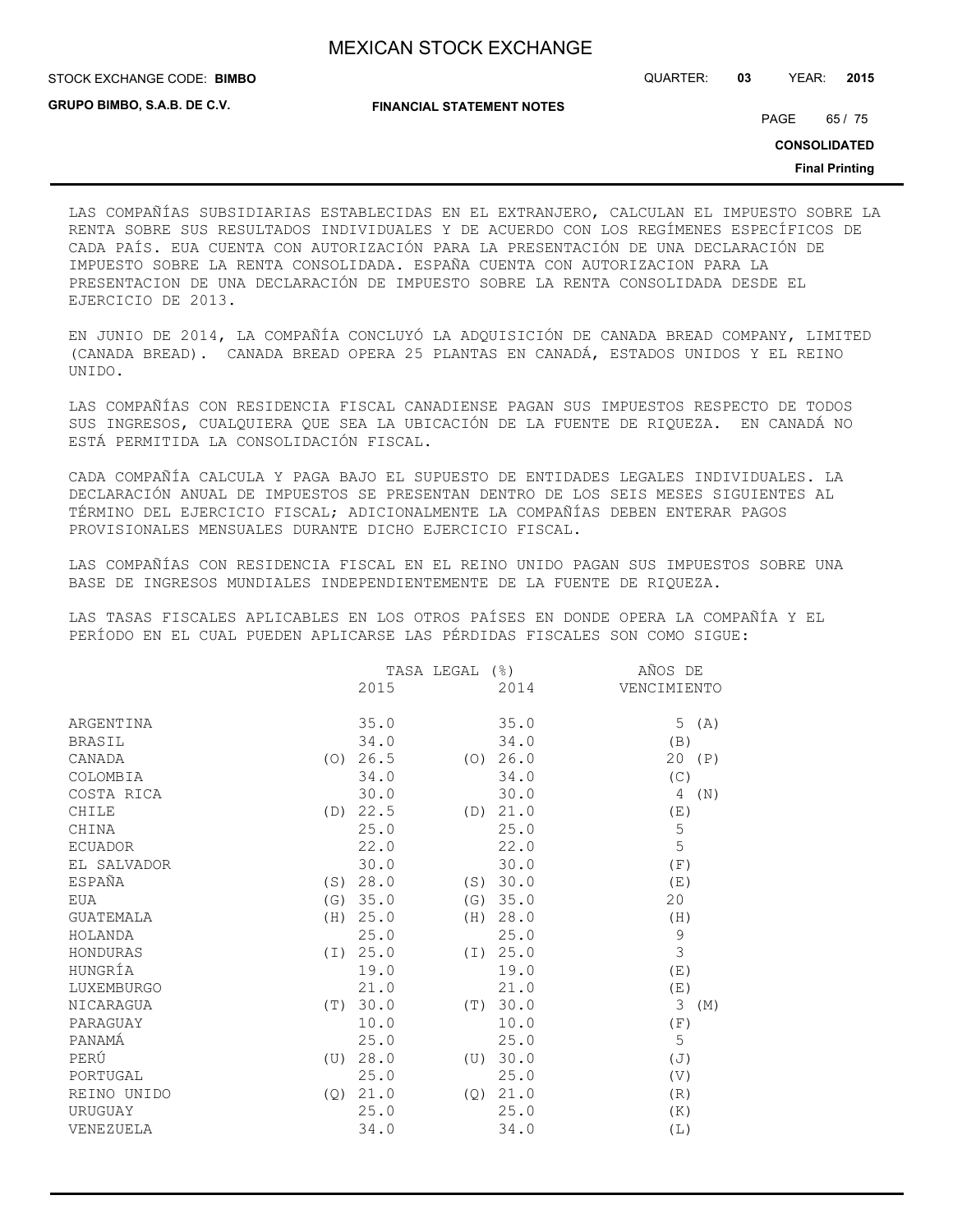**GRUPO BIMBO, S.A.B. DE C.V.**

STOCK EXCHANGE CODE: QUARTER: **03** YEAR: **2015 BIMBO**

**FINANCIAL STATEMENT NOTES**

PAGE 66 / 75

**CONSOLIDATED**

**Final Printing**

(A) LAS PÉRDIDAS POR VENTAS DE ACCIONES, CUOTAS U OTRAS PARTICIPACIONES SOCIALES, SÓLO PUEDEN SER AMORTIZADAS CONTRA INGRESOS DE LA MISMA NATURALEZA. LO MISMO PARA LAS PÉRDIDAS DE DERIVADOS. LAS PÉRDIDAS DE FUENTE EXTRANJERA SÓLO PUEDEN SER AMORTIZADAS CON INGRESOS DE FUENTE EXTRANJERA. (B) LAS PÉRDIDAS FISCALES PUEDEN AMORTIZARSE INDEFINIDAMENTE PERO SÓLO PUEDE COMPENSARSE EN CADA AÑO HASTA EL 30% DE LA UTILIDAD FISCAL NETA DEL AÑO. (C) A PARTIR DEL AÑO 2013 LA TARIFA DEL IMPUESTO SOBRE LA RENTA PASA DEL 33% AL 25%. ASIMISMO, LA TARIFA DEL IMPUESTO DE GANANCIAS OCASIONALES PASA DEL 33% AL 10%. ADICIONALMENTE SE CREA EL IMPUESTO SOBRE LA RENTA PARA LA EQUIDAD (CREE) CUYA TARIFA ES DEL 9% POR LOS AÑOS GRAVABES 2013,2014 Y 2015 Y DEL 8% POR EL EJERCICIO FISCAL DE 2016 Y EJERCICIOS FISCALES SIGUIENTES. LAS PÉRDIDAS GENERADAS EN LOS EJERCICIOS 2003, 2004, 2005 Y 2006, PUEDEN SER AMORTIZADAS DENTRO DE LOS 8 AÑOS SIGUIENTES, PERO SÓLO SE PUEDE HASTA POR EL 25% DE LA UTILIDAD FISCAL DEL AÑO. A PARTIR DE 2007, LAS PÉRDIDAS SE PODRÁN AMORTIZAR SIN LÍMITE DE CUANTÍA EN CADA EJERCICIO Y SIN LÍMITE EN EL TIEMPO. (D) LA TASA PARA EL 2012 Y 2013 FUE DEL 20%. A FINALES DE 2014 SE APROBÓ UNA REFORMA MEDIANTE LA CUAL SE ESTABLECIÓ UN INCREMENTO GRADUAL A PARTIR DE 2014, DE MANERA QUE PARA ESE AÑO LA TASA FUE DEL 21%, PARA 2015 ES DEL 22.5% Y PARA 2016 Y 2017 SERÁ DEL 24% Y 25%, RESPECTIVAMENTE. (E) SIN FECHA DE VENCIMIENTO (F) LAS PÉRDIDAS OPERACIONALES NO SON AMORTIZABLES. (G) A ESTE PORCENTAJE DEBE SUMARSE UN PORCENTAJE DE IMPUESTO ESTATAL, EL CUAL VARÍA EN CADA ESTADO DE LA UNIÓN AMERICANA. LA TASA LEGAL PONDERADA PARA LA COMPAÑÍA EN DICIEMBRE 2014 FUE DE 37.23%. (H) DERIVADO DE LA ENTRADA EN VIGENCIA DEL DECRETO NO. 10-2012 LEY DE ACTUALIZACIÓN TRIBUTARIA DEL REGIMEN SOBRE LAS UTILIDADES LUCRATIVAS, SE DETERMINA LA BASE IMPONIBLE PARTIENDO DE LA UTILIDAD CONTABLE MENOS INGRESOS EXENTOS Y NO AFECTOS, MÁS GASTOS NO DEDUCIBLES. A DICHA RENTA IMPONIBLE SE LE APLICA UNA TASA IMPOSITIVA DEL 28% PARA 2014 Y DEL 25% PARA 2015 EN ADELANTE.LAS PÉRDIDAS FISCALES NO SON AMORTIZABLES EN PERIODOS FUTUROS. (I) EN CASO DE OBTENER UN INGRESO GRAVABLE MAYOR A 1 MILLÓN DE LEMPIRAS SE DEBERÁ PAGAR UN 5% ADICIONAL DE CONTRIBUCIÓN TEMPORAL DE SOLIDARIDAD SOBRE EL EXCEDENTE. (J) EXISTEN DOS ALTERNATIVAS PERMITIDAS PARA AMORTIZAR PÉRDIDAS FISCALES: 1) EN LOS 4 AÑOS SIGUIENTES Ó 2) SIN CADUCIDAD PERO CON APLICACIÓN HASTA EL 50% DE LA UTILIDAD DE CADA AÑO. SELECCIONADA UNA OPCIÓN, NO SE PUEDE CAMBIAR HASTA QUE NO SE HUBIERAN AGOTADO LAS PÉRDIDAS ACUMULADAS DE EJERCICIOS ANTERIORES. (K) LAS PÉRDIDAS GENERADAS A PARTIR DE 2007 SE PUEDEN AMORTIZAR EN LOS SIGUIENTES 5 EJERCICIOS. (L) DEPENDIENDO DE SU NATURALEZA PUEDE VARIAR EL PERIODO DE AMORTIZACIÓN: 1) OPERATIVAS, 3 AÑOS SIGUIENTES; 2) LAS DEL AJUSTE POR INFLACIÓN FISCAL, 1 AÑO; 3) LAS DEL EXTERIOR, QUE SÓLO SE PUEDEN AMORTIZAR CON GANANCIAS DEL EXTERIOR, 3 AÑOS SIGUIENTES; Y 4) LAS GENERADAS EN LOS PARAÍSOS FISCALES SOLO APLICABLES A GANANCIAS EN TALES JURISDICCIONES, 3 AÑOS. (M) LA TASA DE IMPUESTO PARA 2014 Y 2015 SE MANTIENE AL 30% Y A PARTIR DE 2016 SERÁ REDUCIDA UN PUNTO PORCENTUAL CADA AÑO POR LOS SIGUIENTES CINCO AÑOS. ESTE PERIODO DE REDUCCIÓN DEPENDERÁ DEL DESEMPEÑO EN LA RECAUDACIÓN TRIBUTARIA. (N) EXISTE REFORMA DE SEPTIEMBRE 2012 DONDE EL PLAZO DE PRESCRIPCIÓN DE 3 AÑOS SE AMPLIO A 4 AÑOS QUE RIGE A PARTIR DEL PERIODO FISCAL 2013. (O) LA TASA CORPORATIVA EN CANADÁ ES DEL 26.5%, LA CUAL ESTÁ COMPUESTA POR UN 15% QUE CORRESPONDE A LA TASA FEDERAL Y UN 11.5% QUE CORRESPONDE AL COMPONENTE ESTATAL Y QUE VARIA DEPENDIENDO DE CADA ESTADO. POR LO ANTERIOR LA TASA PUEDE VARIAR DEL 25% AL 31%. LA TASA LEGAL PONDERADA PARA LA COMPAÑÍA EN DICIEMBRE 2014 FUE DEL 26.13%. (P) LAS PÉRDIDAS OPERATIVAS PUEDEN AMORTIZARSE CONTRA LOS 3 EJERCICIOS ANTERIORES O CONTRA LOS 20 EJERCICIOS POSTERIORES A SU GENERACIÓN (Q) LA TASA PRINCIPAL DEL IMPUESTO CORPORATIVO EN EL REINO UNIDO ES DEL 21% PARA LOS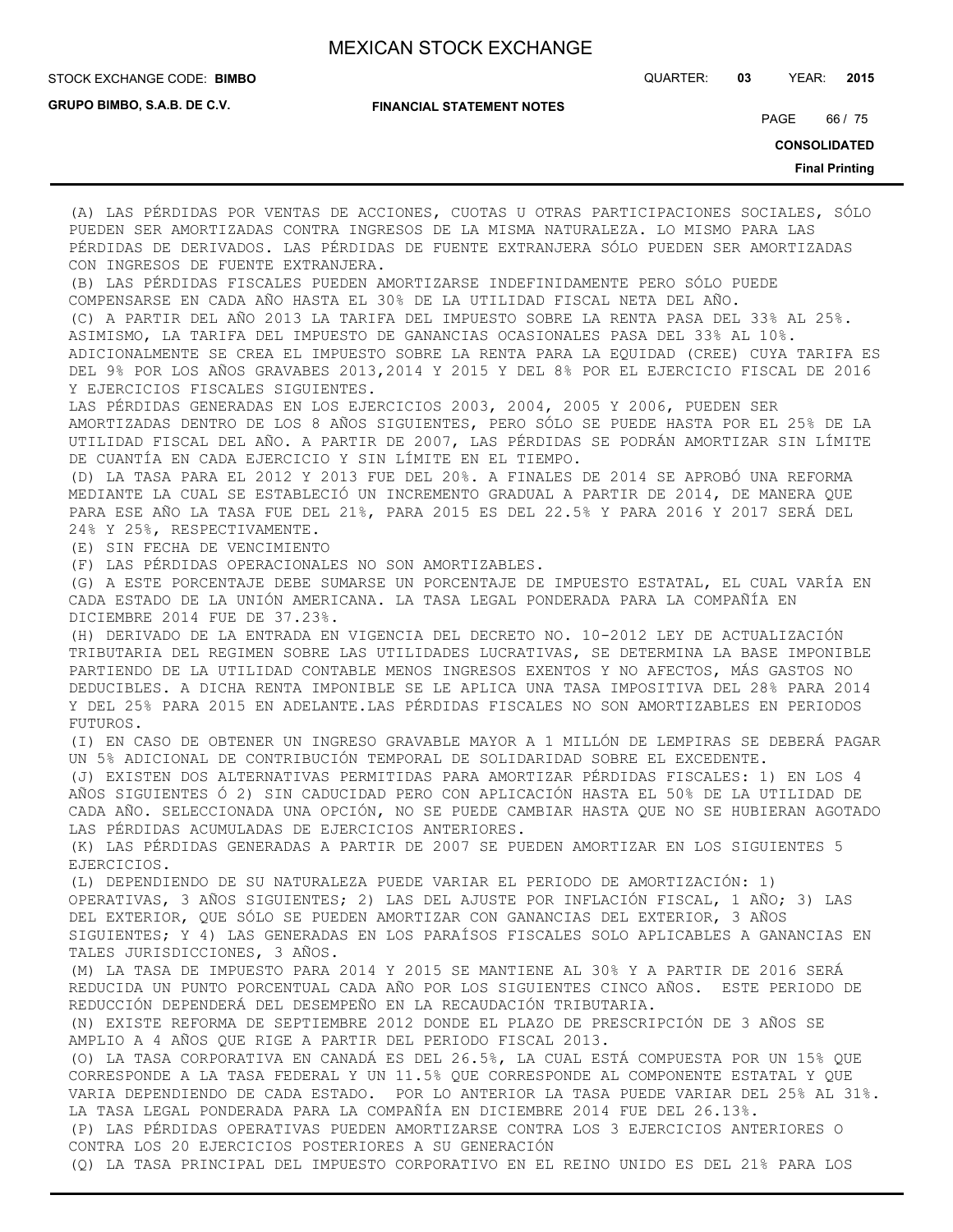STOCK EXCHANGE CODE: QUARTER: **03** YEAR: **2015 BIMBO**

**GRUPO BIMBO, S.A.B. DE C.V.**

#### **FINANCIAL STATEMENT NOTES**

PAGE 67 / 75

**CONSOLIDATED**

#### **Final Printing**

INGRESOS GRAVABLES QUE SUPERAN EL MILLON Y MEDIO DE LIBRAS ESTERLINAS Y DEL 20% CORRESPONDE A LA TASA APLICABLE PARA GANANCIAS MÍNIMAS QUE NO SUPEREN LAS 300 MIL LIBRAS ESTERLINAS. A PARTIR DE ABRIL DE 2015 SE UNIFICARÁN LAS TASAS A UNA TASA CORPORATIVA DEL 20%.

(R) LAS PÉRDIDAS PUEDEN AMORTIZARSE CONTRA EL EJERCICIO FISCAL ANTERIOR DE 12 MESES, TAMBIÉN PUEDEN AMORTIZARSE EN EJERCICIOS POSTERIORES DE FORMA INDEFINIDA. (S) EN NOVIEMBRE 2014 SE APROBÓ MODIFICAR LA TASA DE IMPUESTO AL 28% PARA 2016 Y AL 25% PARA LOS AÑOS POSTERIORES.

(T) LA TASA SE REDUCIRÁ UN PUNTO PORCENTUAL CADA AÑO A PARTIR DE 2016 Y HASTA 2020. (U) EN DICIEMBRE 2014 SE APROBÓ UNA REFORMA FISCAL QUE MODIFICA LA TASA AL 28% PARA LOS EJERCICIOS 2015 Y 2016, AL 27% PARA 2017 Y 2018 Y AL 26% PARA 2019 EN ADELANTE. (V) LAS PÉRDIDAS SE PUEDEN AMORTIZAR ÚNICAMENTE CONTRA UTILIDADES DE EJERCICIOS POSTERIORES. LAS PÉRDIDAS GENERADAS ANTES DE 2012 SE PUEDEN AMORTIZAR CONTRA LOS 6 EJERCICIOS POSTERIORES, LAS GENERADAS EN 2010 O 2011 SE PUEDEN AMORTIZAR CONTRA LOS 4 EJERCICIOS POSTERIORES Y LAS GENERADAS EN 2012 Y 2013 SE PUEDEN AMORTIZAR CONTRA UTILIDADES DE LOS 5 AÑOS POSTERIORES. A PARTIR DE 2014, ÚNICAMENTE ES POSIBLE AMORTIZAR EL 70% DE LA UTILIDAD FISCAL DEL EJERCICIO.

LAS OPERACIONES EN ESTADOS UNIDOS,CANADÁ, ARGENTINA, COLOMBIA, GUATEMALA, PANAMÁ, HONDURAS Y NICARAGUA ESTÁN SUJETAS A PAGOS MÍNIMOS DE IMPUESTO SOBRE LA RENTA.

INTEGRACIÓN DE PROVISIÓN, TASA EFECTIVA Y EFECTOS DIFERIDOS

A. LOS IMPUESTOS A LA UTILIDAD CONSOLIDADOS DE LA COMPAÑÍA A SEPTIEMBRE 2015 Y 2014 SE INTEGRAN COMO SIGUE:

|                 |   | 2015        |    | 2014        |
|-----------------|---|-------------|----|-------------|
| ISR:            |   |             |    |             |
| CAUSADO         |   | \$2,754,602 |    | \$2,523,617 |
| <b>DIFERIDO</b> | S | 236,258     | Ŝ. | (70, 241)   |
|                 |   |             |    |             |
|                 |   | \$2,990,860 |    | \$2,453,376 |
|                 |   |             |    |             |

B. LA CONCILIACIÓN DE LA TASA LEGAL DEL ISR EN MÉXICO Y LA TASA EFECTIVA EXPRESADAS, COMO UN IMPORTE DE LA UTILIDAD ANTES DE IMPUESTOS A LA UTILIDAD, POR LOS TRIMESTRES TERMINADOS AL 30 DE SEPTIEMBRE DE 2015 Y 2014, ES COMO SIGUE:

|                                                                                                          | 2015            | 2014        |
|----------------------------------------------------------------------------------------------------------|-----------------|-------------|
| UTILIDAD ANTES DE IMPUESTOS                                                                              | \$8,331,087     | \$6,559,108 |
| TASA LEGAL                                                                                               | 30 <sub>8</sub> | 30%         |
| ISR A LA TASA LEGAL                                                                                      | \$2,499,326     | \$1,967,732 |
| MAS (MENOS) EFECTO DE IMPUESTOS DE LAS<br>SIGUIENTES PARTIDAS:                                           |                 |             |
| EFECTOS INFLACIONARIOS DE CUENTAS MONETARIAS<br>DE BALANCE Y DE RESULTADOS                               | 145,211         | 142,990     |
| GASTOS NO DEDUCIBLES, INGRESOS NO ACUMULABLES<br>Y OTROS<br>DIFERENCIA EN TASAS Y MONEDA DE SUBSIDIARIAS | 226,531         | 276,250     |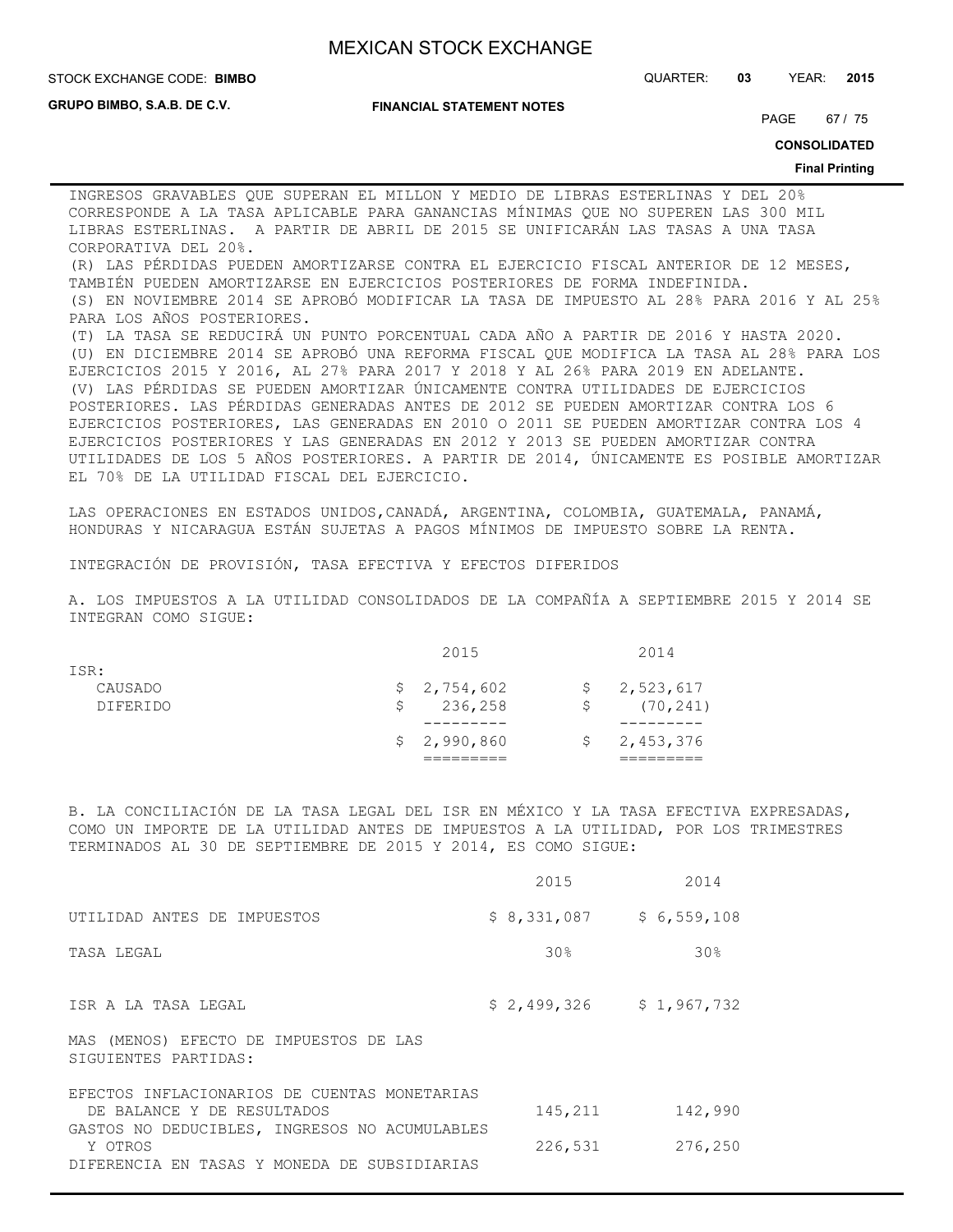**FINANCIAL STATEMENT NOTES** STOCK EXCHANGE CODE: QUARTER: **03** YEAR: **2015 CONSOLIDATED Final Printing STOCK EXCHANGE CODE: BIMBO GRUPO BIMBO, S.A.B. DE C.V.** PAGE 68 / 75 EN DISTINTAS JURISDICCIONES FISCALES (88,187) (120,229) EFECTOS EN LOS VALORES FISCALES DE INMUEBLES, MAQUINARIA Y EQUIPO (105,338) (94,380) PARTICIPACIÓN EN RESULTADOS DE ASOCIADAS 3,414 9,744 RESERVA DE VALUACIÓN DE PÉRDIDAS FISCALES AMORTIZABLES 309,903 271,269 --------- --------- ISR RECONOCIDO EN RESULTADOS  $$2,990,860 $2,453,376$  ========= ========= TASA EFECTIVA DE ISR 37.40% 35.90% 37.40%

DE MANERA CONSERVADORA ALGUNAS EMPRESAS QUE TIENEN PÉRDIDAS FISCALES NO RECONOCIERON EL IMPUESTO DIFERIDO ACTIVO DE DICHAS PÉRDIDAS EN FUNCIÓN DE QUE, ADEMÁS DE ESTAR VIGENTES, SE REQUIERE CONTAR CON ANTECEDENTES DE RESULTADOS FISCALES POSITIVOS, ASÍ COMO PROYECCIONES QUE PERMITAN ESTIMAR EL TIEMPO DE RECUPERACIÓN DE DICHAS PÉRDIDAS FISCALES.

LOS PRINCIPALES CONCEPTOS QUE ORIGINAN EL IMPUESTO A LA UTILIDAD DIFERIDO AL 30 DE SEPTIEMBRE DE 2015 Y AL 31 DE DICIEMBRE DE 2014 SON LOS SIGUIENTES:

|                                         | 31 DICIEMBRE<br>DE 2013         | EFECTOS EN<br>RESULTADOS        | <b>EFECTO</b><br>RESULTADO<br>INTEGRAL |
|-----------------------------------------|---------------------------------|---------------------------------|----------------------------------------|
| RESERVA PARA CUENTAS                    |                                 |                                 |                                        |
| DE COBRO DUDOSO<br>INVENTARIOS Y PAGOS  | (316, 734)                      | (4, 171)                        |                                        |
| ANTICIAPADOS<br>INMUEBLES, MAOUINARIA   | 228,888                         | (240, 540)                      |                                        |
| Y EOUIPO                                | 3,627,473                       | 328,203                         |                                        |
| ACTIVOS INTANGIBLES                     | 5,493,410                       | 969,114                         |                                        |
| OTRAS RESERVAS                          |                                 | $(9, 998, 429)$ $(1, 992, 203)$ | (429, 620)                             |
| PTU CAUSADA<br>PÉRDIDAS FISCALES POR    | (245, 513)                      | (72, 029)                       |                                        |
| AMORTIZAR                               | (3, 153, 463)                   | (2,008,922)                     |                                        |
| COBERTURA CAMBIARIA                     |                                 | 1,648,930                       | (1, 648, 930)                          |
| OTRAS PARTIDAS                          | 519,140                         | 405,838                         | (32, 800)                              |
| TOTAL (ACTIVO) PASIVO,                  |                                 |                                 |                                        |
| <b>NETO</b>                             | \$ (3, 845, 228)<br>==========  | \$ (965, 780)<br>==========     | \$(2, 111, 350)<br>==========          |
|                                         | EFECTO DE<br>CONVERSIÓN Y OTROS | ADQUISICIÓN                     | 31 DE DICIEMBRE<br>DE 2014             |
| RESERVA PARA CUENTAS<br>DE COBRO DUDOSO |                                 | (324)                           | (321, 229)                             |
| INVENTARIOS Y PAGOS                     |                                 |                                 |                                        |
| ANTICIAPADOS<br>INMUEBLES, MAQUINARIA   |                                 | (1,086)                         | (12, 738)                              |
| Y EOUIPO                                |                                 | 504,601                         | 4,460,277                              |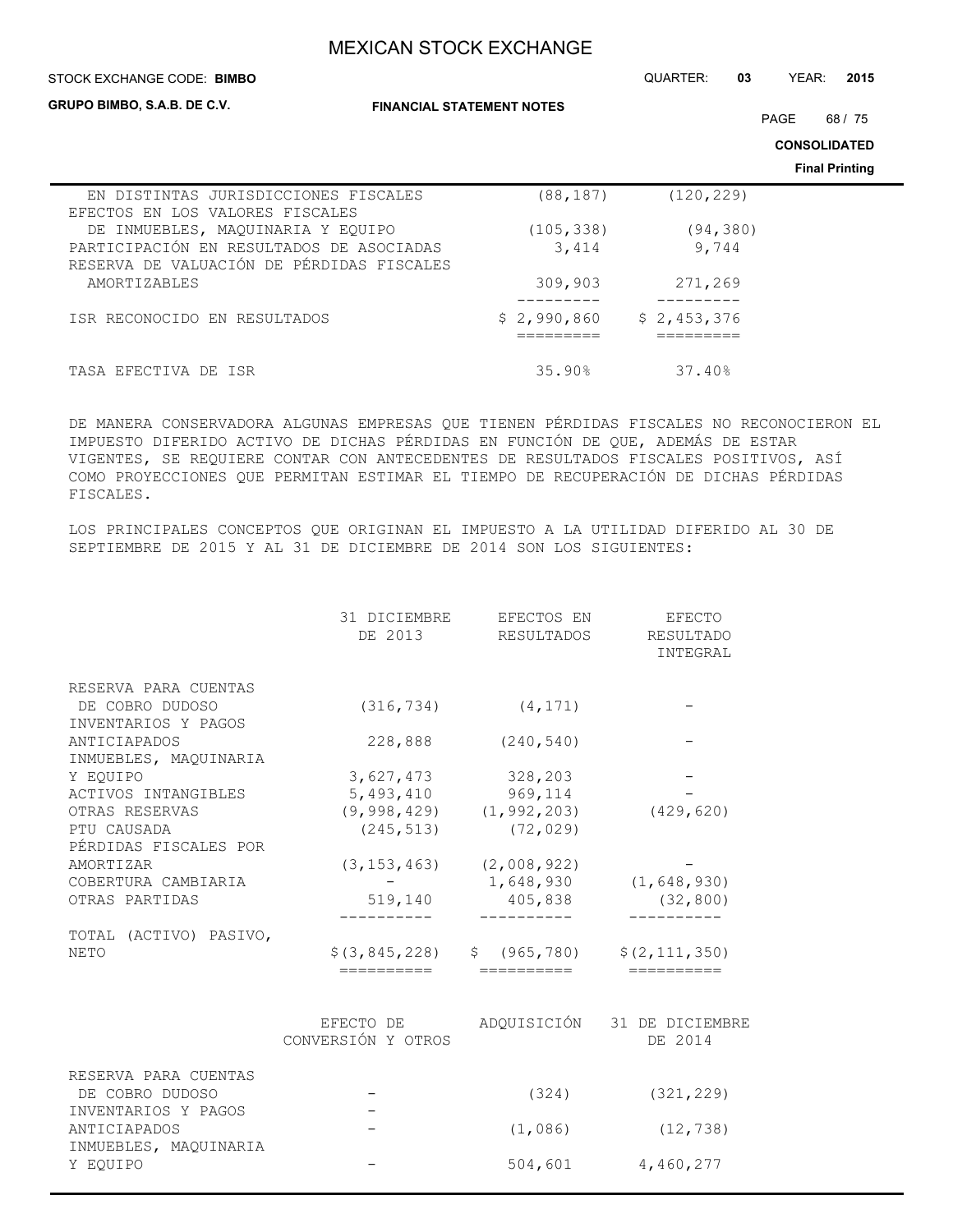| STOCK EXCHANGE CODE: BIMBO                                |                               |                                                             | QUARTER:                                                   | 03<br>YEAR:<br>2015   |
|-----------------------------------------------------------|-------------------------------|-------------------------------------------------------------|------------------------------------------------------------|-----------------------|
| GRUPO BIMBO, S.A.B. DE C.V.                               |                               | <b>FINANCIAL STATEMENT NOTES</b>                            |                                                            |                       |
|                                                           |                               |                                                             |                                                            | PAGE<br>69/75         |
|                                                           |                               |                                                             |                                                            | <b>CONSOLIDATED</b>   |
|                                                           |                               |                                                             |                                                            | <b>Final Printing</b> |
| ACTIVOS INTANGIBLES<br>OTRAS RESERVAS<br>PTU CAUSADA      |                               | 1,854,507                                                   | 8, 317, 031<br>$(192, 815)$ $(12, 613, 067)$<br>(317, 542) |                       |
| PÉRDIDAS FISCALES POR<br>AMORTIZAR<br>COBERTURA CAMBIARIA |                               |                                                             | $(282, 589)$ $(5, 444, 974)$                               |                       |
| OTRAS PARTIDAS                                            | (288, 712)                    |                                                             | 603,466                                                    |                       |
| TOTAL (ACTIVO) PASIVO,<br><b>NETO</b>                     | ==========                    | $$(288, 712)$ $$1, 882, 294$ $$(5, 328, 776)$<br>========== |                                                            |                       |
|                                                           | 31 DICIEMBRE<br>DE 2014       | EFECTOS EN<br>RESULTADOS                                    | <b>EFECTO</b><br>RESULTADO<br>INTEGRAL                     |                       |
| RESERVA PARA CUENTAS                                      |                               |                                                             |                                                            |                       |
| DE COBRO DUDOSO                                           | (321, 229)                    | (20, 018)                                                   |                                                            |                       |
| INVENTARIOS Y PAGOS                                       | $ -$                          | $\qquad \qquad -$                                           |                                                            |                       |
| ANTICIPADOS<br>INMUEBLES, MAQUINARIA                      | (12, 738)                     | (9, 779)                                                    |                                                            |                       |
| Y EQUIPO                                                  |                               | $4,460,277$ (290,954)                                       |                                                            |                       |
| ACTIVOS INTANGIBLES                                       | 8,317,031 1,475,065           |                                                             |                                                            |                       |
| OTRAS RESERVAS                                            | $(12, 613, 067)$ $(242, 501)$ |                                                             |                                                            |                       |
| PTU CAUSADA                                               | (317, 542)                    | 78,682                                                      |                                                            |                       |
| PÉRDIDAS FISCALES POR                                     |                               |                                                             |                                                            |                       |
| AMORTIZAR                                                 |                               | $(5, 444, 974)$ $(2, 696, 421)$                             |                                                            |                       |
| COBERTURA CAMBIARIA                                       |                               | 2,016,186                                                   | (2,016,186)                                                |                       |
| OTRAS PARTIDAS                                            | 603,466                       | (74, 002)<br>----------                                     | (310, 933)<br>----------                                   |                       |
| TOTAL (ACTIVO) PASIVO,                                    |                               |                                                             |                                                            |                       |
| NETO                                                      | \$ (5, 328, 776)              |                                                             | $$236, 258$ $$(2, 327, 119)$                               |                       |
|                                                           | ==========                    | ==========                                                  |                                                            |                       |
|                                                           |                               | EFECTO DE 30 DE SEPTIEMBRE                                  |                                                            |                       |
|                                                           | CONVERSIÓN Y OTROS            | DE 2015                                                     |                                                            |                       |
| RESERVA PARA CUENTAS<br>DE COBRO DUDOSO                   |                               | (341, 247)                                                  |                                                            |                       |
| INVENTARIOS Y PAGOS<br>ANTICIPADOS                        |                               | (22, 517)                                                   |                                                            |                       |
| INMUEBLES, MAQUINARIA                                     |                               |                                                             |                                                            |                       |
| Y EQUIPO                                                  |                               | 4,169,323                                                   |                                                            |                       |
| ACTIVOS INTANGIBLES                                       |                               | 9,792,096                                                   |                                                            |                       |
| OTRAS RESERVAS                                            |                               | (12, 855, 568)                                              |                                                            |                       |
| PTU CAUSADA                                               |                               | (238, 860)                                                  |                                                            |                       |
| PÉRDIDAS FISCALES POR                                     |                               |                                                             |                                                            |                       |
| AMORTIZAR                                                 |                               | (8, 141, 395)                                               |                                                            |                       |
| <b>IETU</b>                                               |                               |                                                             |                                                            |                       |
| COBERTURA CAMBIARIA                                       |                               |                                                             |                                                            |                       |
| OTRAS PARTIDAS                                            | (247, 559)                    | (29, 028)                                                   |                                                            |                       |
|                                                           |                               |                                                             |                                                            |                       |

TOTAL (ACTIVO) PASIVO,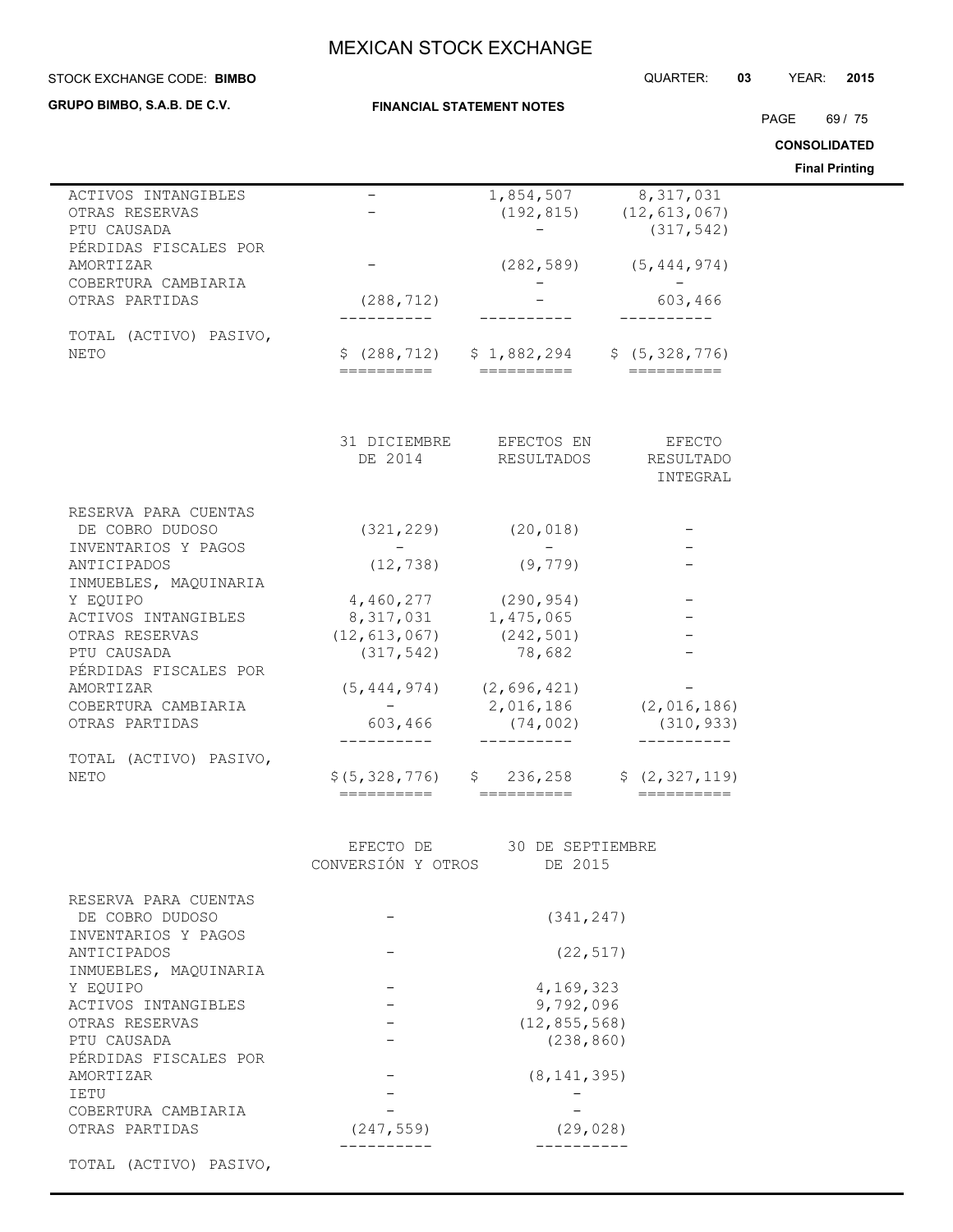| STOCK EXCHANGE CODE: BIMBO | QUARTER: | 03 | YEAR: | 2015 |
|----------------------------|----------|----|-------|------|
|                            |          |    |       |      |

**GRUPO BIMBO, S.A.B. DE C.V.**

 $\overline{a}$ 

**FINANCIAL STATEMENT NOTES**

PAGE 70 / 75

**CONSOLIDATED**

**Final Printing**

| NE 1 | ۔ ۔<br>-                 | $\overline{a}$            |
|------|--------------------------|---------------------------|
|      | __________<br>__________ | __________<br>___________ |

LOS ACTIVOS Y PASIVOS DE IMPUESTO A LA UTILIDAD DIFERIDO SE PRESENTAN POR SEPARADO EN EL BALANCE GENERAL, YA QUE CORRESPONDEN A DIFERENTES ENTIDADES GRAVADAS Y AUTORIDADES TRIBUTARIAS Y SON COMO SIGUE:

|                                        | 30 SEPTIEMBRE<br>DE 2015 | 31 DICIEMBRE<br>DE 2014 |
|----------------------------------------|--------------------------|-------------------------|
| IMPUESTO A LA UTILIDAD DIFERIDO ACTIVO | \$(10, 886, 396)         | \$ (8, 709, 098)        |
| IMPUESTO A LA UTILIDAD DIFERIDO PASIVO | 3,219,200                | 3,380,322               |
| TOTAL (ACTIVO) PASIVO, NETO            | \$(7,667,196)            | \$(5, 328, 776)         |

AL 30 DE SEPTIEMBRE DE 2015, LOS BENEFICIOS DE LAS PÉRDIDAS FISCALES PENDIENTES DE AMORTIZAR POR LAS QUE YA SE HA RECONOCIDO EL ACTIVO POR ISR DIFERIDO, PUEDEN RECUPERARSE CUMPLIENDO CON CIERTOS REQUISITOS. LOS AÑOS DE VENCIMIENTO Y SUS MONTOS AL 30 DE SEPTIEMBRE DE 2015, SON:

| AÑOS                         | PÉRDIDAS      |
|------------------------------|---------------|
| DE VENCIMIENTO               | AMORTIZABLES  |
|                              |               |
| 2015                         | 258,947       |
| 2016                         | 385,650       |
| 2017                         | 377,451       |
| 2018                         | 370,327       |
| 2019                         | 289,141       |
| 2020 Y POSTERIORES           | 31, 123, 378  |
|                              |               |
|                              | \$32,804,894  |
| PÉRDIDAS FISCALES RESERVADAS | (6, 757, 967) |
|                              | --------      |
| TOTAL                        | \$26,046,927  |
|                              |               |

### 16. COSTOS Y GASTOS POR NATURALEZA

EL COSTO DE VENTAS Y LOS GASTOS DE DISTRIBUCIÓN, VENTA, ADMINISTRACIÓN Y OTROS GASTOS GENERALES QUE SE PRESENTAN EN EL ESTADO CONSOLIDADO DE RESULTADOS SE INTEGRA COMO SIGUE:

|                 |                                      | 30 SEPTIEMBRE<br>DE 2015 | 30 SEPTIEMBRE<br>DE 2014 |
|-----------------|--------------------------------------|--------------------------|--------------------------|
|                 |                                      |                          |                          |
| COSTO DE VENTAS |                                      |                          |                          |
|                 | MATERIA PRIMA Y OTROS                |                          |                          |
|                 | GASTOS DE FÁBRICA                    | 69,064,020               | \$59,712,685             |
|                 | FLETES, COMBUSTIBLES Y MANTENIMIENTO | 2,208,473                | 1,792,488                |
| DEPRECIACIONES  |                                      | 3,037,183                | 2,403,740                |
|                 |                                      |                          |                          |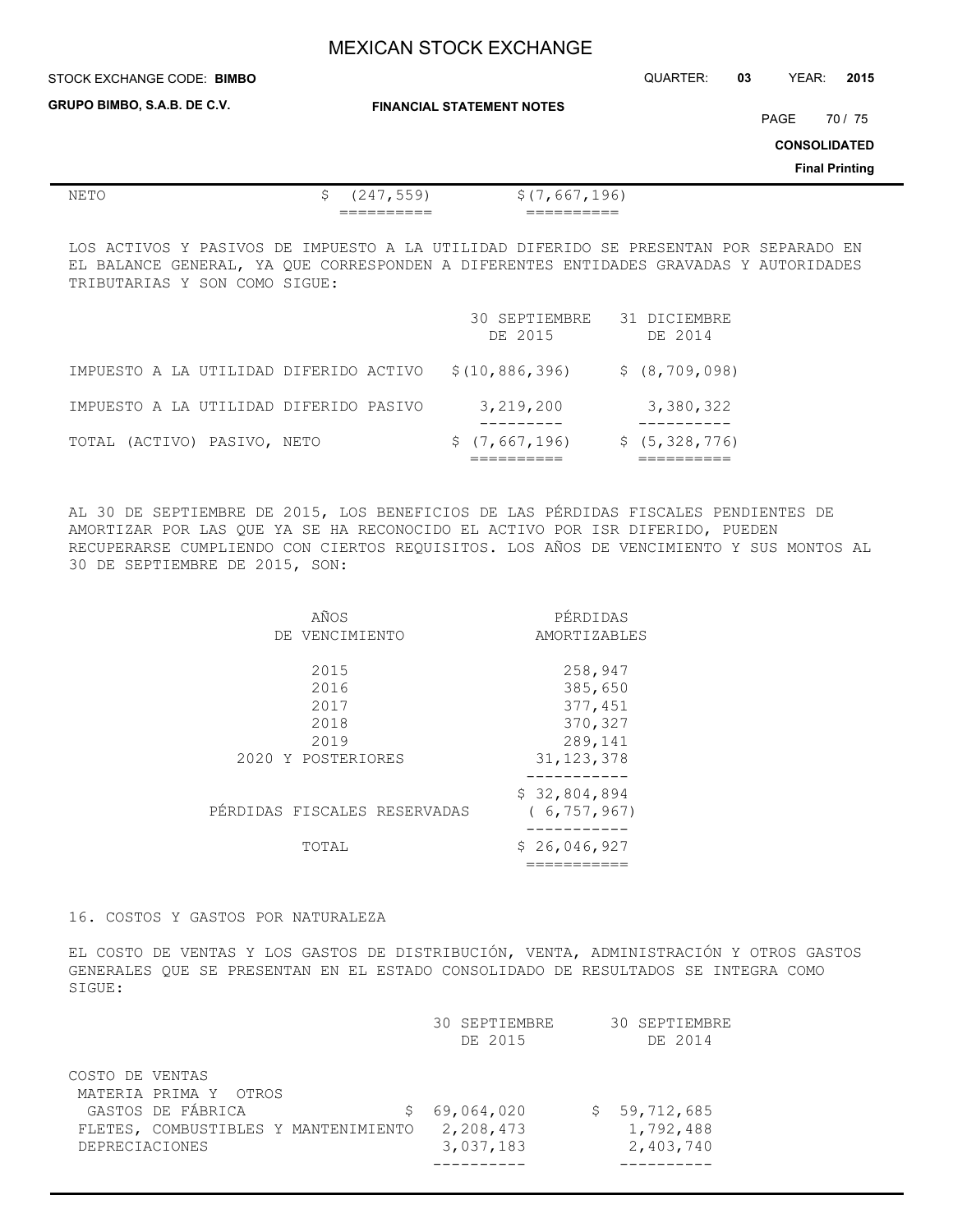### **STOCK EXCHANGE CODE: BIMBO**

**GRUPO BIMBO, S.A.B. DE C.V.**

#### **FINANCIAL STATEMENT NOTES**

PAGE 71 / 75

**CONSOLIDATED**

**Final Printing**

|                                                                       |     |                                          |                                        | <b>Final Printing</b> |
|-----------------------------------------------------------------------|-----|------------------------------------------|----------------------------------------|-----------------------|
|                                                                       |     | \$74,309,677                             | \$63,908,913                           |                       |
|                                                                       |     | ==========                               | ==========                             |                       |
|                                                                       |     | 30 SEPTIEMBRE<br>DE 2015                 | 30 SEPTIEMBRE<br>DE 2014               |                       |
| GASTOS DE DISTRIBUCIÓN, VENTA,<br>ADMINISTRACIÓN Y OTROS GASTOS       |     |                                          |                                        |                       |
| SUELDOS Y PRESTACIONES<br>DEPRECIACIONES<br>FLETES, COMBUSTIBLES Y    |     | \$29,440,321<br>1,808,325                | \$26,603.866<br>1,706,231              |                       |
| MANTENIMIENTO<br>SERVICIOS PROFESIONALES                              |     | 4,123,026                                | 2,527,002                              |                       |
| Y CONSULTORÍAS<br>PUBLICIDAD Y GASTOS PROMOCIONALES<br>OTROS          |     | 9,162,148<br>6,039,321<br>21,733,121     | 7,020,646<br>5,217,865<br>18, 354, 540 |                       |
|                                                                       |     | ----------<br>\$72,306,263<br>========== | \$61,430,150                           |                       |
| 17. OTROS INGRESOS Y (GASTOS), NETO                                   |     |                                          |                                        |                       |
| SE INTEGRA COMO SIGUE:                                                |     |                                          |                                        |                       |
|                                                                       |     | 30 SEPTIEMBRE<br>DE 2015                 | 30 SEPTIEMBRE<br>DE 2014               |                       |
| MATERIAS PRIMAS Y CAJAS DE CARTÓN<br>PÉRDIDA EN VENTA DE PROPIEDADES, | \$. | $19,194$ \$                              | 7,460                                  |                       |
| PLANTA Y EQUIPO<br>ACTUALIZACIÓN IMPUESTOS Y ESTÍMULOS                |     | (115, 198)                               | (85, 715)                              |                       |
| <b>FISCALES</b>                                                       |     | 69,024                                   | 5,829                                  |                       |
| PROVISIÓN PARA ACTUALIZAR EL<br>PASIVO DE LOS PLANTES DE              |     |                                          |                                        |                       |
| PENSIONES MULTIPATRONALES                                             |     | (16, 623)                                |                                        |                       |
| GASTOS DE INTEGRACIÓN<br><b>OTROS</b>                                 |     | (1, 338, 874)<br>24,237                  | (1, 739, 806)<br>(80, 289)             |                       |
|                                                                       | \$  | (1, 358, 240)                            | \$(1, 892, 521)                        |                       |

### 18. COMPROMISOS

### GARANTÍAS Y/O AVALES

A. GRUPO BIMBO, S. A. B. DE C. V., JUNTO CON ALGUNAS DE SUS COMPAÑÍAS SUBSIDIARIAS, HA GARANTIZADO A TRAVÉS DE CARTAS DE CRÉDITO CIERTAS OBLIGACIONES ORDINARIAS, ASÍ COMO ALGUNOS RIESGOS CONTINGENTES ASOCIADOS A OBLIGACIONES LABORALES DE ALGUNAS DE SUS COMPAÑÍAS SUBSIDIARIAS. EL VALOR DE DICHAS CARTAS DE CRÉDITO AL 30 DE SEPTIEMBRE DE 2015 Y AL 31 DE DICIEMBRE DE 2014, ASCIENDE A \$281 Y \$270 MILLONES DE DÓLARES ESTADOUNIDENSES, RESPECTIVAMENTE.

========= =========

B. LA ENTIDAD HA FIRMADO CONTRATOS DE AUTOABASTECIMIENTO DE ENERGÍA EN MÉXICO QUE LA COMPROMETEN A ADQUIRIR CIERTAS CANTIDADES DE ENERGÍA POR UN PERIODO DE 17 AÑOS RENOVABLE A UN PRECIO PACTADO QUE SE ACTUALIZA POR FACTORES DERIVADOS DEL INPC, DURANTE LOS PRIMEROS 15 AÑOS. AÚN Y CUANDO LOS CONTRATOS TIENEN CARACTERÍSTICAS DE UN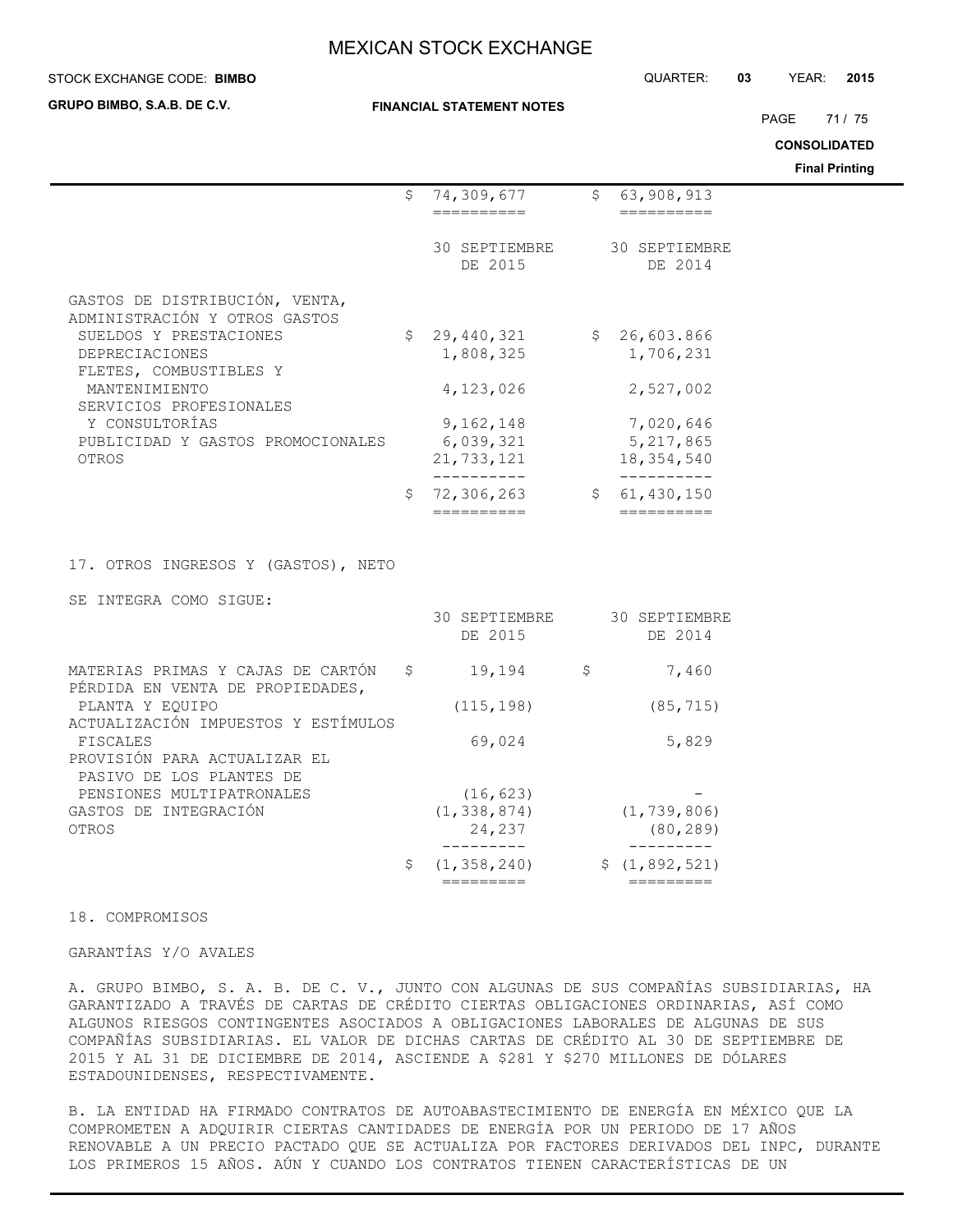**FINANCIAL STATEMENT NOTES**

**GRUPO BIMBO, S.A.B. DE C.V.**

STOCK EXCHANGE CODE: QUARTER: **03** YEAR: **2015 BIMBO**

PAGE 72 / 75

**CONSOLIDATED**

#### **Final Printing**

INSTRUMENTO FINANCIERO DERIVADO, CALIFICAN PARA LA EXCEPCIÓN DE CONTABILIZARLOS COMO TAL, DADO QUE SON PARA AUTOCONSUMO, POR LO CUAL SE REGISTRAN EN LOS ESTADOS FINANCIEROS CONFORME SE INCURREN LOS CONSUMOS DE ENERGÍA. EL COMPROMISO DE COMPRA DE ENERGÍA PARA 2015 SE ESTIMA EN \$288,000 MONTO QUE AJUSTADO POR INFLACIÓN CORRESPONDE AL COMPROMISO ANUAL DE LOS 14 AÑOS REMANENTES DEL CONTRATO.

### COMPROMISOS POR ARRENDAMIENTO

A. LA ENTIDAD TIENE COMPROMISOS A LARGO PLAZO POR ARRENDAMIENTO OPERATIVO, PRINCIPALMENTE POR LAS INSTALACIONES QUE UTILIZA PARA LA PRODUCCIÓN, DISTRIBUCIÓN Y VENTA DE SUS PRODUCTOS, LOS CUALES VAN DE LOS 3 A LOS 14 AÑOS, CON OPCIÓN A RENOVACIÓN DE 1 A 5 AÑOS. ALGUNOS ARRENDAMIENTOS REQUIEREN QUE LA ENTIDAD PAGUE TODOS LOS GASTOS ASOCIADOS, TALES COMO IMPUESTOS, MANTENIMIENTO Y SEGUROS DURANTE EL TÉRMINO DE LOS CONTRATOS. LA ENTIDAD INCURRIÓ EN GASTOS POR ARRENDAMIENTO EN LOS PRIMEROS 9 MESES TERMINADOS EL 30 SEPTIEMBRE DEL 2015 Y EL AÑO TERMINADO AL 31 DE DICIEMBRE DE 2014 POR \$2,978,295 Y \$3,484,513 RESPECTIVAMENTE. EL TOTAL DE LOS COMPROMISOS POR ARRENDAMIENTOS ES COMO SIGUE:

|                                     |                |                         | ARRENDAMIENTOS   |
|-------------------------------------|----------------|-------------------------|------------------|
| AÑOS                                | ARRENDAMIENTOS | ARRENDAMIENTOS          | FINANCIEROS      |
|                                     | OPERATIVOS     | FINANCIEROS             | PARTICIPACIÓN NO |
|                                     |                |                         | CONTROLADORA     |
| 2015                                | 642,135        | 8,002                   | 134,324          |
| 2016                                | 2,263,701      | 24,831                  | 440,812          |
| 2017                                | 1,677,838      | 5,000                   | 358,106          |
| 2018                                | 1,233,244      |                         | 284,651          |
| 2019                                | 903,819        |                         | 203,645          |
| 2020 Y POSTERIORES                  | 2,256,276      |                         |                  |
|                                     |                |                         |                  |
| TOTAL DE PAGOS MÍNIMOS              |                |                         |                  |
| DE ARRENDAMIENTO                    | 8,977,014      | 37,833                  | 1,421,538        |
| MONTOS OUE REPRESENTAN              |                |                         |                  |
| INTERÉS                             |                | 3,027                   | 383,940          |
|                                     |                |                         |                  |
| VALOR PRESENTE DE LOS PAGOS MÍNIMOS |                |                         |                  |
| DE ARRENDAMIENTOS                   | 8,977,014      | 34,805                  | 1,037,598        |
| TOTAL                               | \$8,977,014    | 34,805<br>\$            | \$1,037,598      |
|                                     | =========      | $=$ $=$ $=$ $=$ $=$ $=$ | =========        |
|                                     |                |                         |                  |

### 19. CONTINGENCIAS

EXISTEN ALGUNAS CONTINGENCIAS POR JUICIOS DE DISTINTA NATURALEZA QUE SURGEN DEL CURSO NORMAL DE LAS OPERACIONES DE LA ENTIDAD, QUE LA ADMINISTRACIÓN HA EVALUADO COMO REMOTOS, POSIBLES Y PROBABLES. DE ACUERDO A ESTA EVALUACIÓN, LA ENTIDAD HA REGISTRADO EN EL RUBRO DE OTROS PASIVOS A LARGO PLAZO LOS SIGUIENTES MONTOS GENERADOS PRINCIPALMENTE EN OLA:

| TIPO                                | IMPORTE                                 |
|-------------------------------------|-----------------------------------------|
| LABORAL<br>FISCAL<br>CIVIL<br>OTROS | \$158,794<br>68,885<br>15,388<br>11,355 |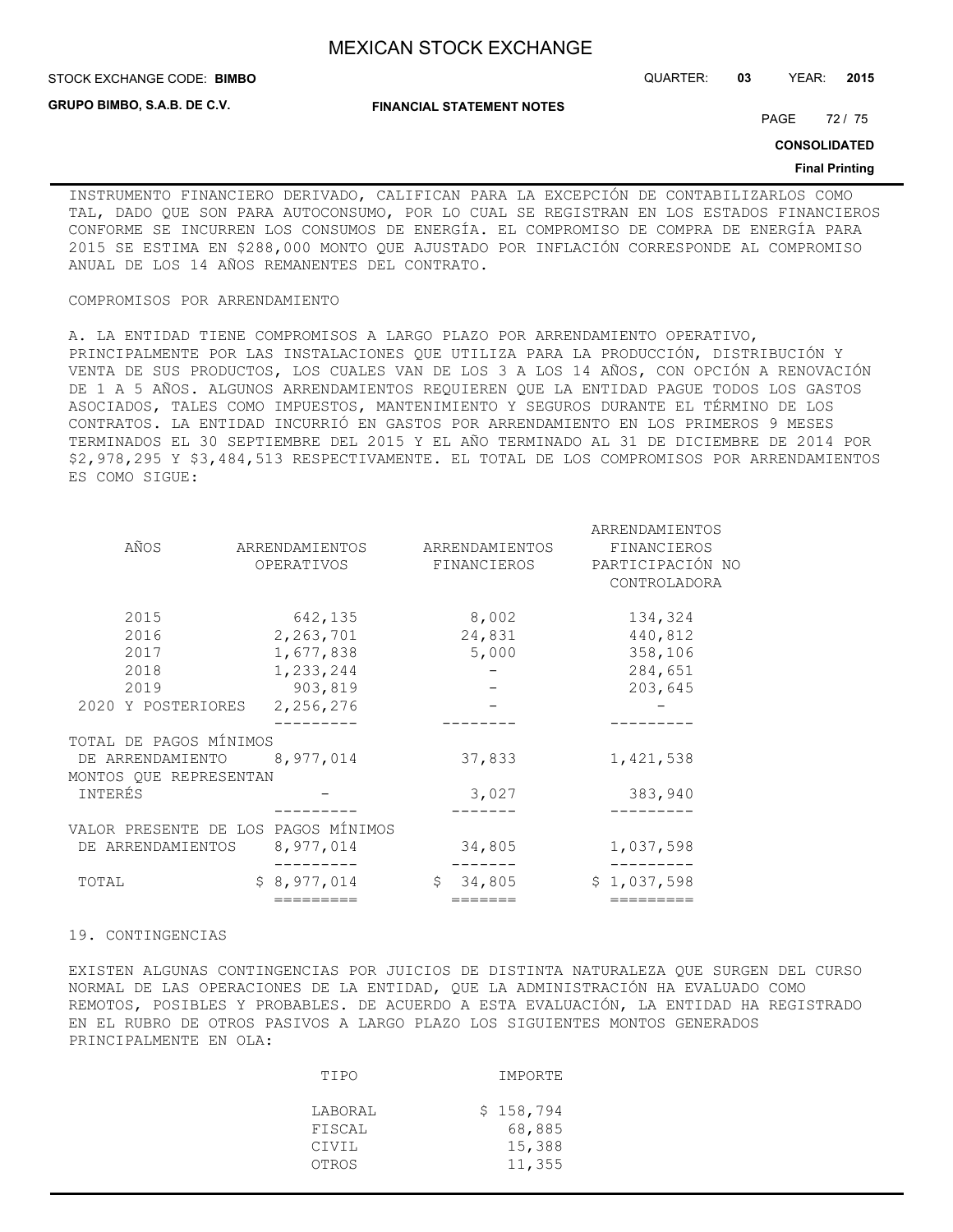STOCK EXCHANGE CODE: QUARTER: **03** YEAR: **2015 BIMBO**

**GRUPO BIMBO, S.A.B. DE C.V.**

**FINANCIAL STATEMENT NOTES**

PAGE 73 / 75

**CONSOLIDATED**

**Final Printing**

 ------- TOTAL \$ 254,422 =======

AQUELLAS CONTINGENCIAS EN LAS QUE LA ADMINISTRACIÓN ESPERA QUE NO SEA PROBABLE UTILIZAR LOS RECURSOS FUTUROS PARA PAGAR SUS OBLIGACIONES O QUE NO SE ESPERA TENGAN UN EFECTO SIGNIFICATIVO PARA LA ENTIDAD, NO SON PROVISIONADAS EN TANTO NO SE CUENTE CON INFORMACIÓN COMPLETA QUE PERMITA CONSIDERAR EL RECONOCIMIENTO DE UN PASIVO.

LA ENTIDAD TIENE EFECTIVO, YA SEA EMBARGADO (BLOQUEOS JUDICIALES) O DEPOSITADO PARA GARANTIZAR PROCESOS JUDICIALES POR \$177,663 Y HA OTORGADO GARANTÍAS DE ACTIVOS FIJOS POR \$204,293 ADICIONALES PARA GARANTIZAR LITIGIOS FISCALES EN CURSO EN BRASIL.

DERIVADO DE LA COMPRA DE ELEMENTOS DE PROPIEDAD, PLANTA Y EQUIPO Y ACTIVOS INTANGIBLES EN BRASIL RELATIVOS A LA MARCA FIRENZE, REALIZADA EN EL 2008, LA ENTIDAD ESTÁ SUJETA A EMBARGOS FISCALES COMO PRESUNTO SUCESOR DE EMPRESAS QUE PARTICIPAN EN ESTAS ACCIONES. EL TRIBUNAL DICTÓ UNA MEDIDA CAUTELAR ORDENANDO LA RESTRICCIÓN DE PARTE DE LAS CUENTAS POR COBRAR DE LA ENTIDAD POR LA VENTA DE PRODUCTOS DE MARCA "FIRENZE". LA EMPRESA ESTÁ DEFENDIENDO DICHA MEDIDA Y SE ESPERA QUE ESTE LITIGIO CONTINÚE, Y SE RESUELVAN EN EL LARGO PLAZO. DEBIDO A LA COMPLEJIDAD DEL LITIGIO, NO SE HA PODIDO ESTIMAR DE MANERA RAZONABLE UNA PROVISIÓN, POR LO QUE HAY UNA PROVISIÓN REGISTRADA POR \$21,000.

### 20. INFORMACIÓN POR SEGMENTOS

LA INFORMACIÓN QUE SE REPORTA A LA MÁXIMA AUTORIDAD EN LA TOMA DE DECISIONES DE OPERACIÓN DE LA ENTIDAD PARA EFECTOS DE ASIGNACIÓN DE RECURSOS Y EVALUACIÓN DEL DESEMPEÑO DE LOS SEGMENTOS SE ENFOCA EN 4 ZONAS GEOGRÁFICAS: MÉXICO, EUA, OLA E IBERIA. LOS PRODUCTOS FUENTE DE LOS INGRESOS DE LOS SEGMENTOS CONSISTEN EN PAN (TODOS LOS SEGMENTOS) Y CONFITERÍA (MÉXICO Y EUA ÚNICAMENTE).

A CONTINUACIÓN SE PRESENTAN LOS PRINCIPALES DATOS POR ÁREA GEOGRÁFICA EN LAS QUE OPERA LA ENTIDAD POR LOS AÑOS TERMINADOS EL 30 DE SEPTIEMBRE DE 2015 Y 2014 Y 31 DE DICIEMBRE DE 2014:

### 2 0 1 5

|                        | MÉXICO             | EUA Y<br>CANADÁ            | OLA                  | EUROPA               | ELIM. DE<br>CONSOLID.                             | TOTAL                   |
|------------------------|--------------------|----------------------------|----------------------|----------------------|---------------------------------------------------|-------------------------|
| VN                     | =======            | =======                    |                      |                      | $$56,603$ $$83,603$ $$17,511$ $$5,635$ $$(4,039)$ | \$159,313<br>=======    |
| $UO(*)$                | \$8,331<br>======= | \$3,668<br>=======         | \$ (410)<br>======   | \$ (327)<br>=======  | - \$<br>76<br>=======                             | \$11,338<br>========    |
| DAOV                   | \$1,406<br>======= | \$2,859<br>=======         | \$<br>659<br>======= | \$<br>159<br>======= | \$<br>$\overline{\phantom{a}}$<br>=======         | 5,083<br>\$<br>======== |
| UAFIDA $(**)$ \$ 9,737 | =======            | \$6,527<br>=======         | \$249                | \$(168)              | \$<br>76<br>=======                               | \$16,421                |
| UN                     | \$3,978            | \$1,248                    | (776)                | \$ (539)             | S.<br>969                                         | \$<br>4,880             |
| ΙG                     | \$<br>265          | \$<br>142                  | \$<br>24             | \$<br>153            | Ŝ.<br>(410)                                       | Ŝ<br>174                |
| IC                     | \$2,620            | \$<br>867<br>=======       | \$<br>248            | Ŝ.<br>11             | Ŝ.<br>(396)                                       | 3,350<br>\$             |
| AΤ                     | \$49,061           | \$123,773 \$19,307 \$9,391 |                      |                      | \$(1, 177)                                        | \$200,355               |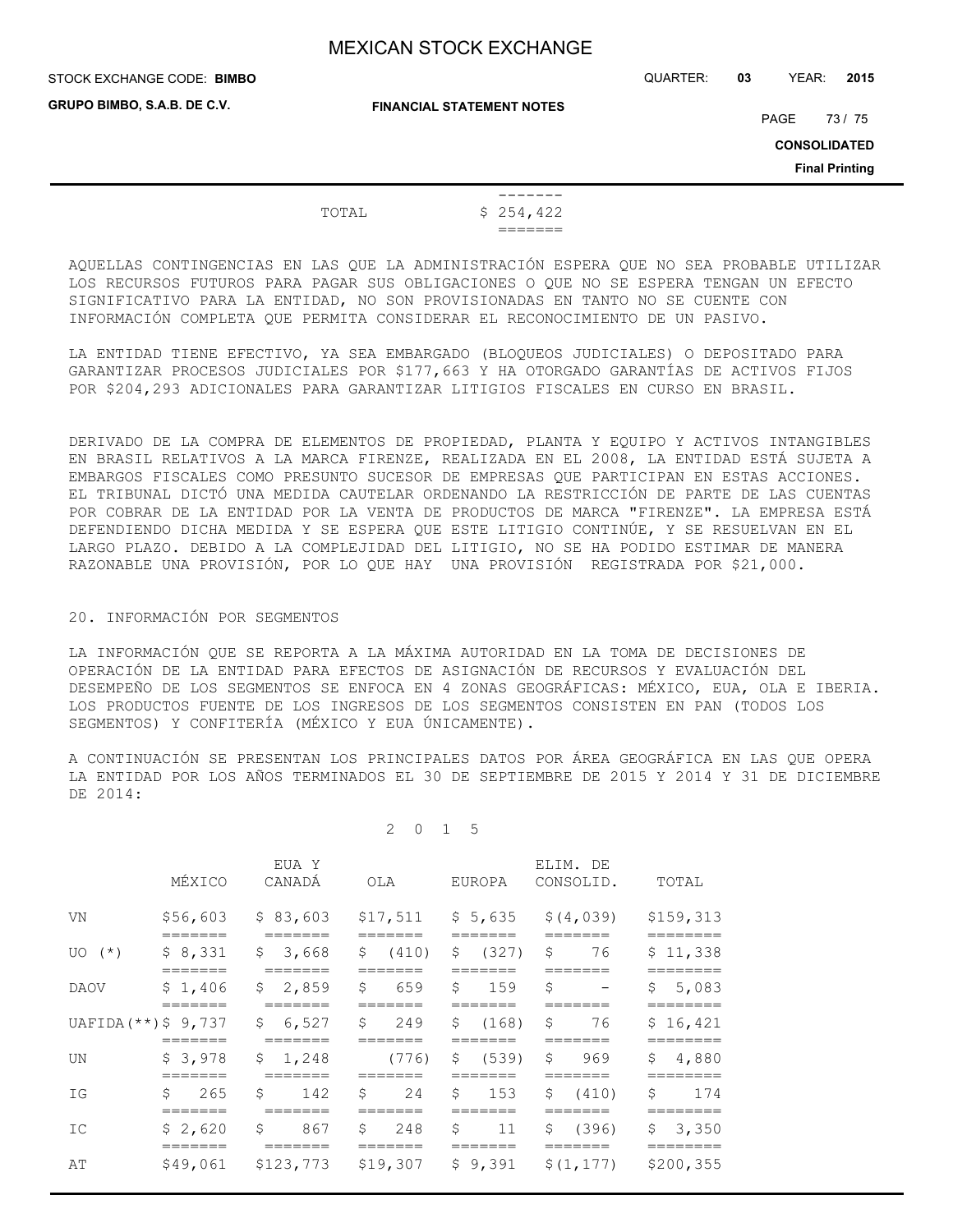### **STOCK EXCHANGE CODE: BIMBO**

**GRUPO BIMBO, S.A.B. DE C.V.**

**FINANCIAL STATEMENT NOTES**

PAGE 74 / 75

**CONSOLIDATED**

**Final Printing**

| PT                     | $=$ $=$ $=$ $=$ $=$ $=$<br>\$83,439                               | $=$ $=$ $=$ $=$ $=$ $=$<br>\$46,549    | $=$ $=$ $=$ $=$ $=$ $=$<br>\$6,938<br>$=$ $=$ $=$ $=$ $=$ $=$   | $=$ $=$ $=$ $=$ $=$ $=$<br>\$3,233<br>$=$ $=$ $=$ $=$ $=$ $=$ | $=$ $=$ $=$ $=$ $=$ $=$<br>$\mathsf{S}$<br>(437)<br>$=$ $=$ $=$ $=$ $=$ $=$ | ========<br>\$139,722<br>========                      |
|------------------------|-------------------------------------------------------------------|----------------------------------------|-----------------------------------------------------------------|---------------------------------------------------------------|-----------------------------------------------------------------------------|--------------------------------------------------------|
|                        |                                                                   |                                        |                                                                 | 2 0 1 4                                                       |                                                                             |                                                        |
|                        | MÉXICO                                                            | EUA Y<br>CANADÁ                        | OLA                                                             | EUROPA                                                        | ELIM. DE<br>CONSOLID.                                                       | TOTAL                                                  |
| VN                     | \$53,511                                                          | \$64,704<br>$=$ $=$ $=$ $=$ $=$ $=$    | $=$ $=$ $=$ $=$ $=$ $=$                                         |                                                               | $$15,885 \t$ 5,006 \t$ (3,177)$                                             | \$135,929                                              |
| $(\star)$<br>UO.       | \$6,629                                                           | \$2,273                                | \$<br>(69)                                                      | \$ (141)                                                      | \$60                                                                        | \$8,752                                                |
| <b>DAOV</b>            | $=$ $=$ $=$ $=$ $=$ $=$ $=$<br>\$1,413<br>$=$ $=$ $=$ $=$ $=$ $=$ | \$2,233<br>$=$ $=$ $=$ $=$ $=$ $=$ $=$ | $=$ ======<br>\$589                                             | $=$ ======<br>96<br>Ŝ.<br>$=$ $=$ $=$ $=$ $=$ $=$             | =======<br>\$<br>$\sim 100$ km s $^{-1}$                                    | $=$ = = = = = = =<br>\$4,331<br>========               |
| $UAFIDA$ (**) \$ 8,042 |                                                                   | \$4,506                                | \$520<br>$=$ $=$ $=$ $=$ $=$ $=$                                | \$<br>(45)                                                    | \$60<br>$=$ ======                                                          | \$13,083<br>========                                   |
| UN                     | \$3,356                                                           | \$715                                  | \$ (365)<br>$=$ ======                                          | \$ (76)<br>$=$ $=$ $=$ $=$ $=$ $=$                            | \$117<br>$=$ ======                                                         | \$3,747<br>========                                    |
| IG                     | \$ 139                                                            | 230<br>S.                              | \$<br>30                                                        | 256<br>S.                                                     | \$ (465)                                                                    | \$<br>190                                              |
| IC                     | \$2,052<br>$=$ $=$ $=$ $=$ $=$ $=$ $=$                            | 658<br>$\mathsf{S}$                    | $=$ $=$ $=$ $=$ $=$ $=$<br>Ŝ.<br>220<br>$=$ $=$ $=$ $=$ $=$ $=$ | Ŝ.<br>22<br>$=$ $=$ $=$ $=$ $=$ $=$                           | =======<br>\$ (383)<br>$=$ $=$ $=$ $=$ $=$ $=$                              | ========<br>$\mathsf{S}$<br>2,569<br>$=$ = = = = = = = |

A DICIEMBRE 2014

|    | _______<br>_______ | _______                              | _______            | _______            | _______            | -------   |
|----|--------------------|--------------------------------------|--------------------|--------------------|--------------------|-----------|
| PТ | \$78,238           | $$37,935$ $$5,941$ $$2,516$ $$(471)$ |                    |                    |                    | \$124,159 |
|    | _______<br>_______ | _______                              | _______<br>_______ | _______<br>_______ | _______<br>_______ | --------- |
| AΤ | \$44,794           | \$107,808 \$19,057 \$7,541           |                    |                    | \$(1, 440)         | \$177,760 |

CIFRAS EN MILLONES DE PESOS

| VN   | VENTAS NETAS                                                         |
|------|----------------------------------------------------------------------|
|      | UO UTILIDAD DE OPERACIÓN                                             |
| DAOV | DEPRECIACIÓN, AMORTIZACIÓN Y OTRAS PARTIDAS VIRTUALES                |
|      | UAFIDA UTILIDAD DE OPERACIÓN, MÁS DEPRECIACIÓN, AMORTIZACIÓN Y OTRAS |
|      | PARTIDAS VIRTUALES                                                   |
| UN   | UTILIDAD NETA (MAYORITARIA)                                          |
| IG   | INTERESES GANADOS                                                    |
| IC   | INTERESES A CARGO                                                    |
| AΤ   | ACTIVOS TOTALES                                                      |
| PT   | PASIVOS TOTALES                                                      |
|      |                                                                      |

(\*) NO INCLUYE REGALÍAS INTERFILIALES

(\*\*)NO INCLUYE REGALÍAS INTERFILIALES Y LA ENTIDAD DETERMINA LA UAFIDA COMO LA UTILIDAD DE OPERACIÓN, MÁS LA DEPRECIACIÓN, AMORTIZACIÓN, DETERIORO Y OTRAS PARTIDAS VIRTUALES.

21. APROBACIÓN DE LA EMISIÓN DE LOS ESTADOS FINANCIEROS CONSOLIDADOS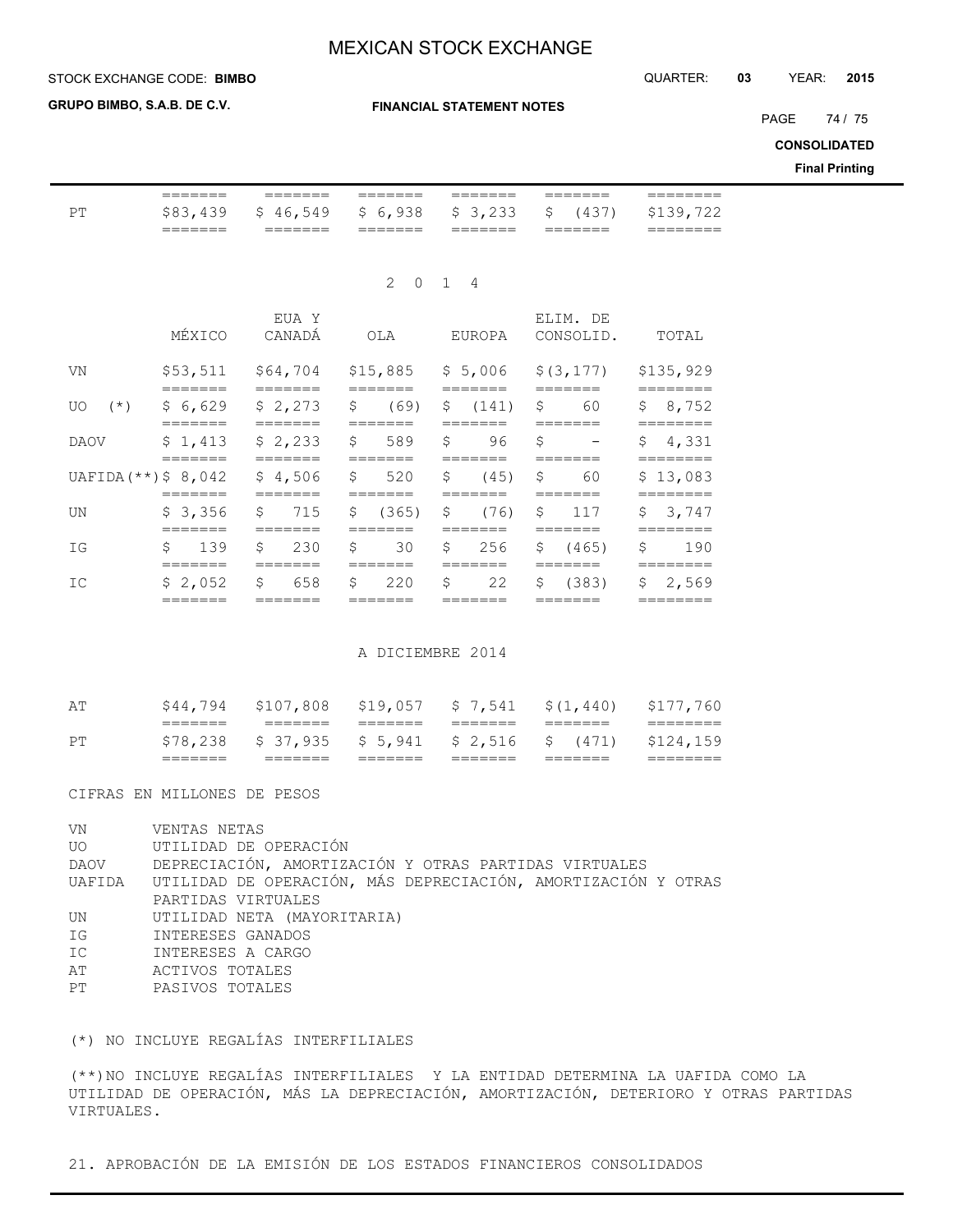**GRUPO BIMBO, S.A.B. DE C.V.**

STOCK EXCHANGE CODE: QUARTER: **03** YEAR: **2015 BIMBO**

**FINANCIAL STATEMENT NOTES**

PAGE 75 / 75

**CONSOLIDATED**

**Final Printing**

LOS ESTADOS FINANCIEROS CONSOLIDADOS FUERON AUTORIZADOS PARA SU EMISIÓN POR EL LIC. DANIEL SERVITJE MONTULL, DIRECTOR GENERAL DE LA ENTIDAD Y POR EL CONSEJO DE ADMINISTRACIÓN, CONSECUENTEMENTE ESTOS NO REFLEJAN LOS HECHOS OCURRIDOS DESPUÉS DE ESA FECHA, Y ESTÁN SUJETOS A LA APROBACIÓN DE LA ASAMBLEA DE ACCIONISTAS DE LA ENTIDAD, QUIENES PUEDEN DECIDIR SU MODIFICACIÓN DE ACUERDO CON LO DISPUESTO EN LA LEY GENERAL DE SOCIEDADES MERCANTILES.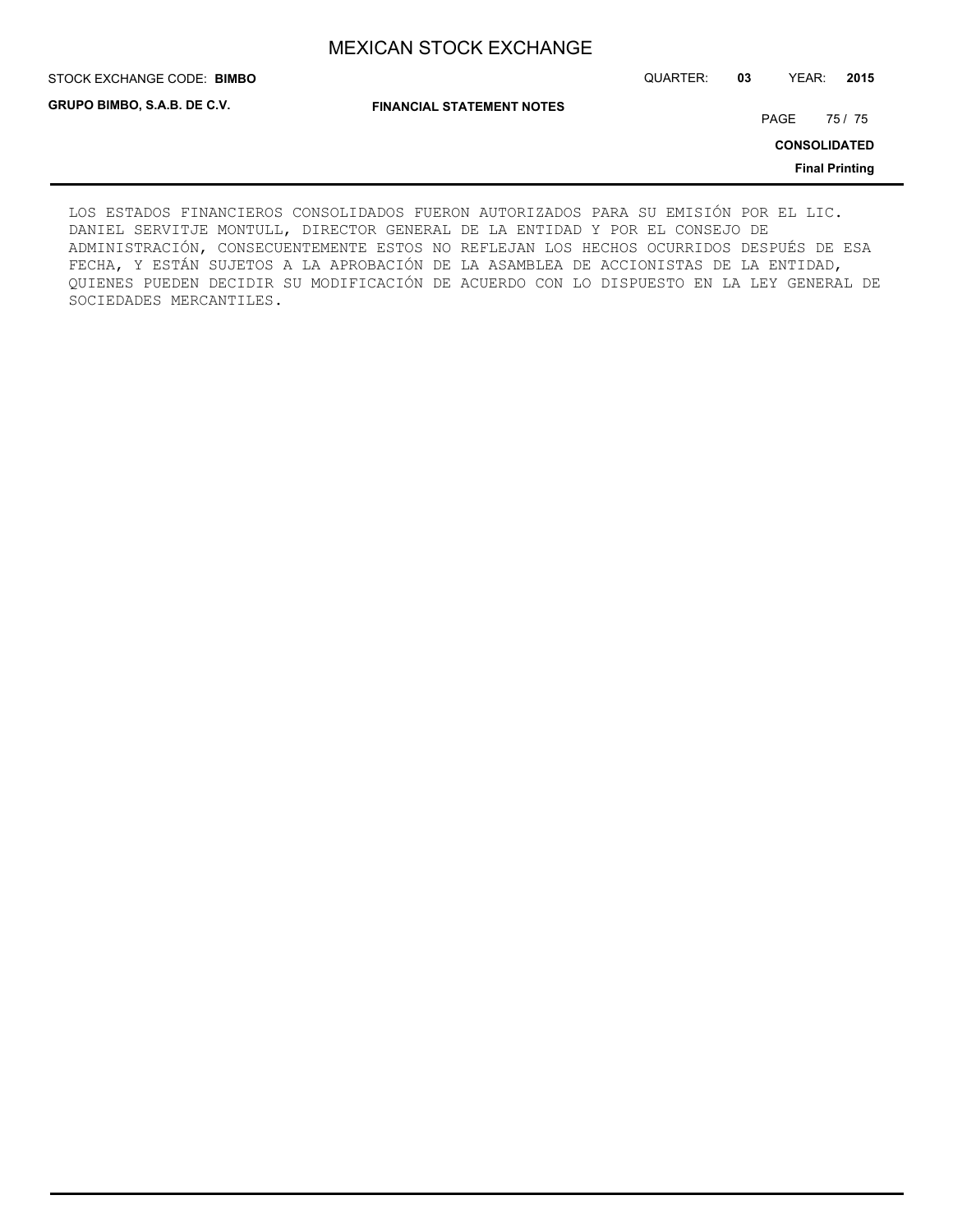# STOCK EXCHANGE CODE: QUARTER: **03** YEAR: **2015 BIMBO**

**GRUPO BIMBO, S.A.B. DE C.V.**

## **INVESTMENTS IN ASSOCIATES AND JOINT VENTURES (THOUSAND PESOS)**

**CONSOLIDATED Final Printing**

|                                                         |                                                           |                               | $\frac{9}{6}$ | <b>TOTAL AMOUNT</b>               |                                |
|---------------------------------------------------------|-----------------------------------------------------------|-------------------------------|---------------|-----------------------------------|--------------------------------|
| <b>COMPANY NAME</b>                                     | <b>PRICIPAL ACTIVITY</b>                                  | <b>NUMBER OF SHARES OWNER</b> | <b>SHIP</b>   | <b>ACQUISITION</b><br><b>COST</b> | <b>CURRENT</b><br><b>VALUE</b> |
| CONGELACION Y ALMACENAJE DEL<br>CENTRO, S.A. DE C.V.    | SERVICIOS DE ALMACENAJE Y<br><b>CONGELACION</b>           | 3.240.000                     | 14.99         | 7.756                             | 135.643                        |
| EFFORM, S.A. DE C.V.                                    | FAB. Y VTA. DE PAPELERIA E<br><b>IMPRESION</b>            | 29.520                        | 24.00         | 1                                 | 15,325                         |
| PLASTICOS Y ALAMBRES ROGAMA,<br>S.A. DE C.V.            | FAB, Y VTA. DE ENVOLTURAS                                 | 2,000                         | 10.00         | $\overline{2}$                    | 662                            |
| UNIFORMES Y EQUIPOS<br>INDUSTRIALES, S.A. DE C.V.       | ELABORACION Y VENTA DE<br>UNIFORMES INDUSTR               | 48,240                        | 24.00         | 530                               | 8,213                          |
| PRODUCTOS RICH, S.A. DE C.V.                            | <b>ELABORACION DE PRODUCTOS</b><br>PANADERIY REPO         | 5,414,285                     | 18.00         | 13,483                            | 127,573                        |
| OVOPLUS, S.A. DE C.V.                                   | <b>ELABORACION BASES DE HUEVO</b>                         | 10,878                        | 25.00         | 5,489                             | 46,784                         |
| BETA SAN MIGUEL, S.A. DE C.V.                           | PRODUCTOS DE AZUCAR                                       | 1,119,721                     | 8.00          | 34,280                            | 557,188                        |
| LA MODERNA, S.A. DE C.V.                                | <b>FABRICACION Y VENTA DE PASTAS</b>                      | 2,584,598                     | 3.33          | 72,369                            | 156,320                        |
| PAN GLO, S. DE R.L. DE C.V.                             | <b>INVESTIGACION Y SERVICIOS</b>                          | 1                             | 25.00         | 3,036                             | 9,497                          |
| SOCIEDAD INDUSTRIAL DE EQUIPOS<br>Y SERIVICIOS, S.A.    | <b>FABRICACION Y REPARACION DE</b><br><b>EQUIPOS INDU</b> | 3,015                         | 30.00         | 3.015                             | 26,715                         |
| FIN COMUN, S.A. DE C.V.                                 | UNION DE CREDITO                                          | 109,663                       | 36.15         | 24,469                            | 88,957                         |
| MUNDO DULCE, S.A. DE C.V.                               | FABRICACION Y PRODUCCION DE<br>PRODUCTOS AL               | 1                             | 50.00         | 224,566                           | 271,348                        |
| <b>FABRICAS DE GALLETAS LA</b><br>MODERNA, S.A. DE C.V. | <b>FABRICACION Y PRODUCCION DE</b><br><b>PRODUCTOS AL</b> | 1                             | 50.00         | 206.798                           | 216,100                        |
| BLUE LABEL MEXICO, S.A. DE C.V.                         | <b>DISTRIBUCION Y REVENTA DE</b><br><b>SERVICIOS MOV</b>  | 2,025                         | 46.63         | 430.396                           | 172,875                        |
| VARIOS AL COSTO                                         | <b>OTROS</b>                                              | 1                             | 0.00          | 14,672                            | 26,080                         |
| <b>TOTAL INVESTMENT IN ASSOCIATES</b>                   |                                                           |                               |               | 1,040,862                         | 1,859,280                      |

**NOTES**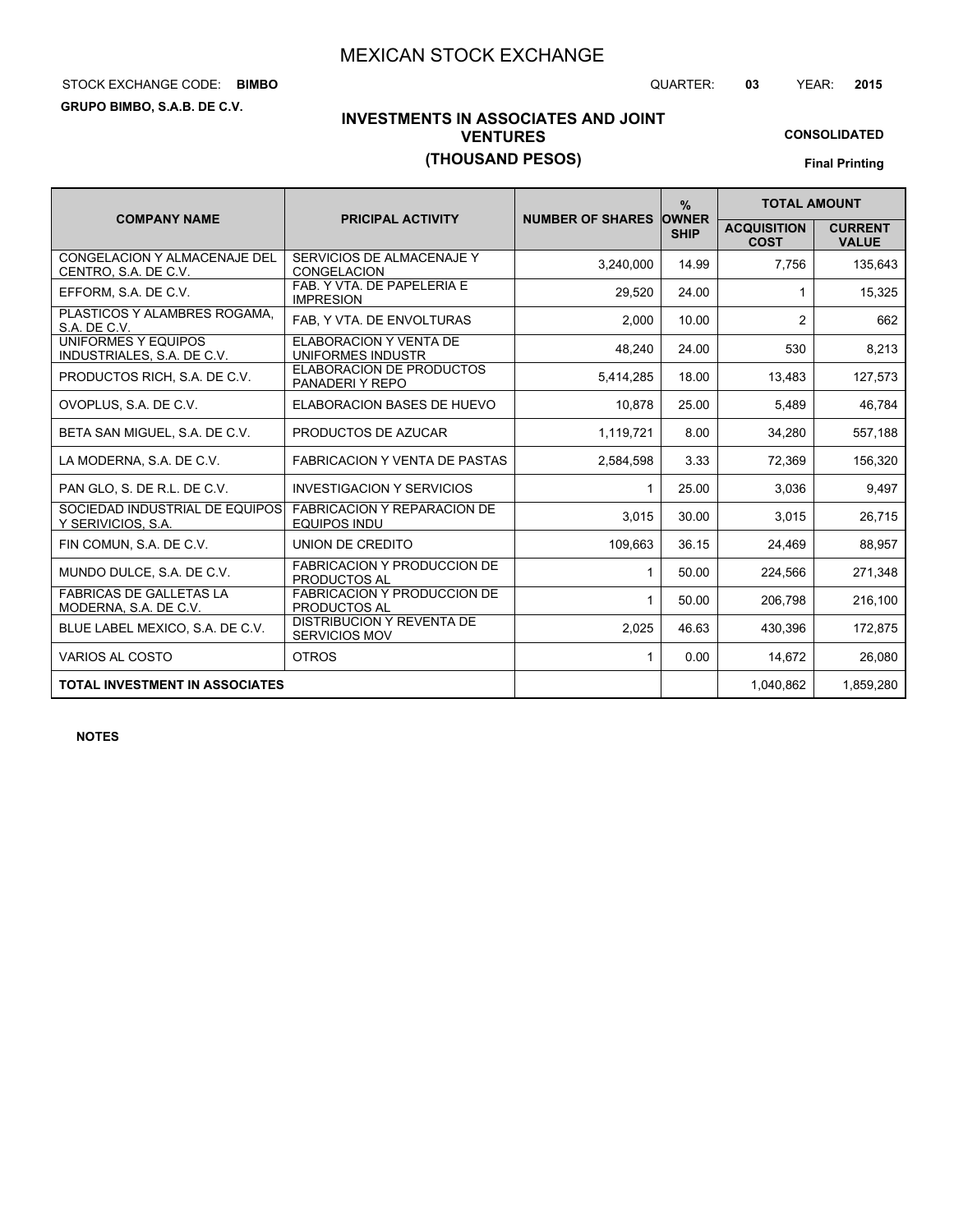QUARTER: **03**YEAR: **<sup>2015</sup>**

**GRUPO BIMBO, S.A.B. DE C.V.**STOCK EXCHANGE CODE:**BIMBO**

## **BREAKDOWN OF CREDITS**

### (THOUSAND PESOS)

**CONSOLIDATED**

|                                  |                                                  |                                        |                                  |                      |                     | MATURITY OR AMORTIZATION OF CREDITS IN NATIONAL CURRENCY |                     |                     |              |                                | MATURITY OR AMORTIZATION OF CREDITS IN FOREIGN CURRENCY |                      |                     |                     |                     |                                |  |
|----------------------------------|--------------------------------------------------|----------------------------------------|----------------------------------|----------------------|---------------------|----------------------------------------------------------|---------------------|---------------------|--------------|--------------------------------|---------------------------------------------------------|----------------------|---------------------|---------------------|---------------------|--------------------------------|--|
| <b>CREDIT TYPE / INSTITUTION</b> | <b>FOREIGN</b><br><b>INSTITUTION</b><br>(YES/NO) | <b>CONTRACT</b><br><b>SIGNING DATE</b> | <b>EXPIRATION</b><br><b>DATE</b> | <b>INTEREST RATE</b> |                     | <b>TIME INTERVAL</b>                                     |                     |                     |              |                                |                                                         | <b>TIME INTERVAL</b> |                     |                     |                     |                                |  |
|                                  |                                                  |                                        |                                  |                      | <b>CURRENT YEAR</b> | <b>UNTIL 1YEAR</b>                                       | <b>UNTIL 2 YEAR</b> | <b>UNTIL 3 YEAR</b> | UNTIL 4 YEAR | UNTIL 5 YEAR OR<br><b>MORE</b> | <b>CURRENT YEAR</b>                                     | <b>UNTIL 1YEAR</b>   | <b>UNTIL 2 YEAR</b> | <b>UNTIL 3 YEAR</b> | <b>UNTIL 4 YEAR</b> | UNTIL 5 YEAR OR<br><b>MORE</b> |  |
| <b>BANKS</b>                     |                                                  |                                        |                                  |                      |                     |                                                          |                     |                     |              |                                |                                                         |                      |                     |                     |                     |                                |  |
| <b>FOREIGN TRADE</b>             |                                                  |                                        |                                  |                      |                     |                                                          |                     |                     |              |                                |                                                         |                      |                     |                     |                     |                                |  |
| Nacional Financiera              | <b>NOT</b>                                       | 29/07/2015                             | 09/12/2015                       | 4.57                 | $\Omega$            | 281,340                                                  | $\overline{0}$      |                     |              |                                |                                                         |                      |                     |                     |                     |                                |  |
| Subsidiarias                     | <b>YES</b>                                       | 19/04/2005                             | 30/03/2019                       |                      |                     |                                                          |                     |                     |              |                                |                                                         | 4,083,297            |                     | 1,189,921           | 37,814              |                                |  |
| Nacional Financiera              | <b>NOT</b>                                       | 19/07/2015                             | 28/02/2016                       | 2.19                 |                     |                                                          |                     |                     |              |                                |                                                         | 16,442               |                     | $^{\circ}$          | $\Omega$            |                                |  |
| LINEA REVOLVENTE                 | <b>YES</b>                                       | 20/05/2014                             | 13/03/2019                       |                      |                     |                                                          |                     |                     |              |                                |                                                         | $\sqrt{2}$           |                     | $\mathbf{0}$        | 469,827             |                                |  |
| <b>LINEA REVOLVENTE</b>          | <b>YES</b>                                       | 20/05/2014                             | 13/03/2019                       |                      |                     |                                                          |                     |                     |              |                                |                                                         |                      |                     | $\circ$             | 1,206,690           |                                |  |
| LINEA REVOLVENTE                 | <b>YES</b>                                       | 20/05/2014                             | 13/03/2019                       |                      |                     |                                                          |                     |                     |              |                                |                                                         |                      |                     | $\Omega$            | 223,438             |                                |  |
| LINEA REVOLVENTE                 | <b>YES</b>                                       | 14/07/2014                             | 13/03/2019                       |                      |                     |                                                          |                     |                     |              |                                |                                                         |                      |                     | $\Omega$            | 1,190,511           | 0                              |  |
| <b>SECURED</b>                   |                                                  |                                        |                                  |                      |                     |                                                          |                     |                     |              |                                |                                                         |                      |                     |                     |                     |                                |  |
| <b>COMMERCIAL BANKS</b>          |                                                  |                                        |                                  |                      |                     |                                                          |                     |                     |              |                                |                                                         |                      |                     |                     |                     |                                |  |
| <b>OTHER</b>                     |                                                  |                                        |                                  |                      |                     |                                                          |                     |                     |              |                                |                                                         |                      |                     |                     |                     |                                |  |
| <b>TOTAL BANKS</b>               |                                                  |                                        |                                  |                      |                     | 281,340                                                  | $\mathbf{0}$        |                     |              |                                |                                                         | 4,099,739            |                     | 1,189,921           | 3,128,280           | $\mathbf{0}$                   |  |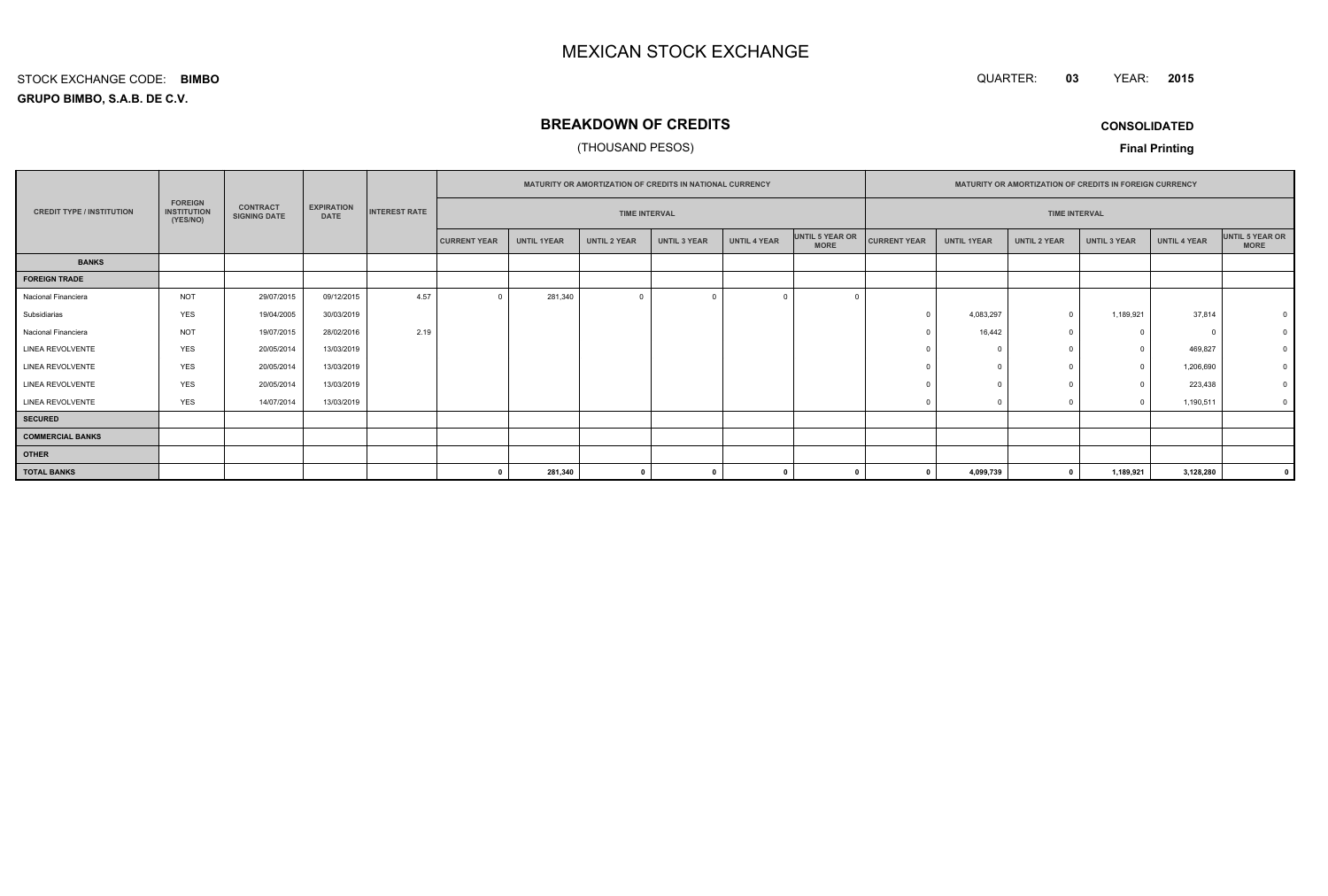#### QUARTER: **<sup>03</sup>**YEAR: **<sup>2015</sup>**

**GRUPO BIMBO, S.A.B. DE C.V.**STOCK EXCHANGE CODE:**BIMBO**

## **BREAKDOWN OF CREDITS**

### (THOUSAND PESOS)

**CONSOLIDATED**

|                                                                                              |                                                  |                                        |                                  |                      |                     | MATURITY OR AMORTIZATION OF CREDITS IN NATIONAL CURRENCY |                     |                      | MATURITY OR AMORTIZATION OF CREDITS IN FOREIGN CURRENCY |                                |                     |                    |                     |                      |                     |                                |
|----------------------------------------------------------------------------------------------|--------------------------------------------------|----------------------------------------|----------------------------------|----------------------|---------------------|----------------------------------------------------------|---------------------|----------------------|---------------------------------------------------------|--------------------------------|---------------------|--------------------|---------------------|----------------------|---------------------|--------------------------------|
| <b>CREDIT TYPE / INSTITUTION</b>                                                             | <b>FOREIGN</b><br><b>INSTITUTION</b><br>(YES/NO) | <b>CONTRACT</b><br><b>SIGNING DATE</b> | <b>EXPIRATION</b><br><b>DATE</b> | <b>INTEREST RATE</b> |                     |                                                          |                     | <b>TIME INTERVAL</b> |                                                         |                                |                     |                    |                     | <b>TIME INTERVAL</b> |                     |                                |
|                                                                                              |                                                  |                                        |                                  |                      | <b>CURRENT YEAR</b> | <b>UNTIL 1YEAR</b>                                       | <b>UNTIL 2 YEAR</b> | <b>UNTIL 3 YEAR</b>  | <b>UNTIL 4 YEAR</b>                                     | UNTIL 5 YEAR OR<br><b>MORE</b> | <b>CURRENT YEAR</b> | <b>UNTIL 1YEAR</b> | <b>UNTIL 2 YEAR</b> | <b>UNTIL 3 YEAR</b>  | <b>UNTIL 4 YEAR</b> | UNTIL 5 YEAR OR<br><b>MORE</b> |
| <b>STOCK MARKET</b>                                                                          |                                                  |                                        |                                  |                      |                     |                                                          |                     |                      |                                                         |                                |                     |                    |                     |                      |                     |                                |
| <b>LISTED STOCK EXCHANGE</b>                                                                 |                                                  |                                        |                                  |                      |                     |                                                          |                     |                      |                                                         |                                |                     |                    |                     |                      |                     |                                |
| <b>UNSECURED</b>                                                                             |                                                  |                                        |                                  |                      |                     |                                                          |                     |                      |                                                         |                                |                     |                    |                     |                      |                     |                                |
| Emision Bimbo 09-02                                                                          | <b>NOT</b>                                       | 15/06/2009                             | 06/06/2016                       | 10.60                | $\Omega$            | 2,000,000                                                | $\Omega$            |                      |                                                         |                                |                     |                    |                     |                      |                     |                                |
| Emision Bimbo 12                                                                             | <b>NOT</b>                                       | 10/02/2012                             | 03/08/2018                       | 6.83                 | $\Omega$            |                                                          | $\Omega$            | 5,000,000            |                                                         |                                |                     |                    |                     |                      |                     |                                |
| Emision Bimbo 09 U                                                                           | <b>NOT</b>                                       | 15/06/2009                             | 06/06/2016                       |                      | $\Omega$            | 3,750,264                                                | $\cap$              |                      |                                                         |                                |                     |                    |                     |                      |                     |                                |
| <b>BONOS INTERNACINOALES</b>                                                                 | <b>YES</b>                                       | 30/06/2010                             | 30/06/2020                       | 4.88                 |                     |                                                          |                     |                      |                                                         |                                |                     |                    |                     |                      |                     | 13,475,513                     |
| <b>BONOS INTERNACIONALES</b>                                                                 | <b>YES</b>                                       | 25/01/2012                             | 25/01/2022                       | 4.50                 |                     |                                                          |                     |                      |                                                         |                                |                     | $\Omega$           |                     |                      | $\Omega$            | 13,475,513                     |
| <b>BONOS INTERNACIONALES</b>                                                                 | <b>YES</b>                                       | 27/06/2014                             | 27/06/2024                       | 3.88                 |                     |                                                          |                     |                      |                                                         |                                |                     |                    |                     |                      | $\Omega$            | 13,475,514                     |
| <b>BONOS INTERNACINOALES</b>                                                                 | <b>YES</b>                                       | 27/06/2014                             | 27/06/2044                       | 4.50                 |                     |                                                          |                     |                      |                                                         |                                |                     |                    |                     |                      |                     | 8,503,650                      |
| <b>SECURED</b>                                                                               |                                                  |                                        |                                  |                      |                     |                                                          |                     |                      |                                                         |                                |                     |                    |                     |                      |                     |                                |
| PRIVATE PLACEMENTS                                                                           |                                                  |                                        |                                  |                      |                     |                                                          |                     |                      |                                                         |                                |                     |                    |                     |                      |                     |                                |
| <b>UNSECURED</b>                                                                             |                                                  |                                        |                                  |                      |                     |                                                          |                     |                      |                                                         |                                |                     |                    |                     |                      |                     |                                |
| <b>SECURED</b>                                                                               |                                                  |                                        |                                  |                      |                     |                                                          |                     |                      |                                                         |                                |                     |                    |                     |                      |                     |                                |
| <b>TOTAL STOCK MARKET LISTED IN</b><br><b>STOCK EXCHANGE AND PRIVATE</b><br><b>PLAGEMENT</b> |                                                  |                                        |                                  |                      |                     | 5,750,264                                                |                     | 5,000,000            |                                                         |                                |                     |                    |                     |                      |                     | 48,930,190                     |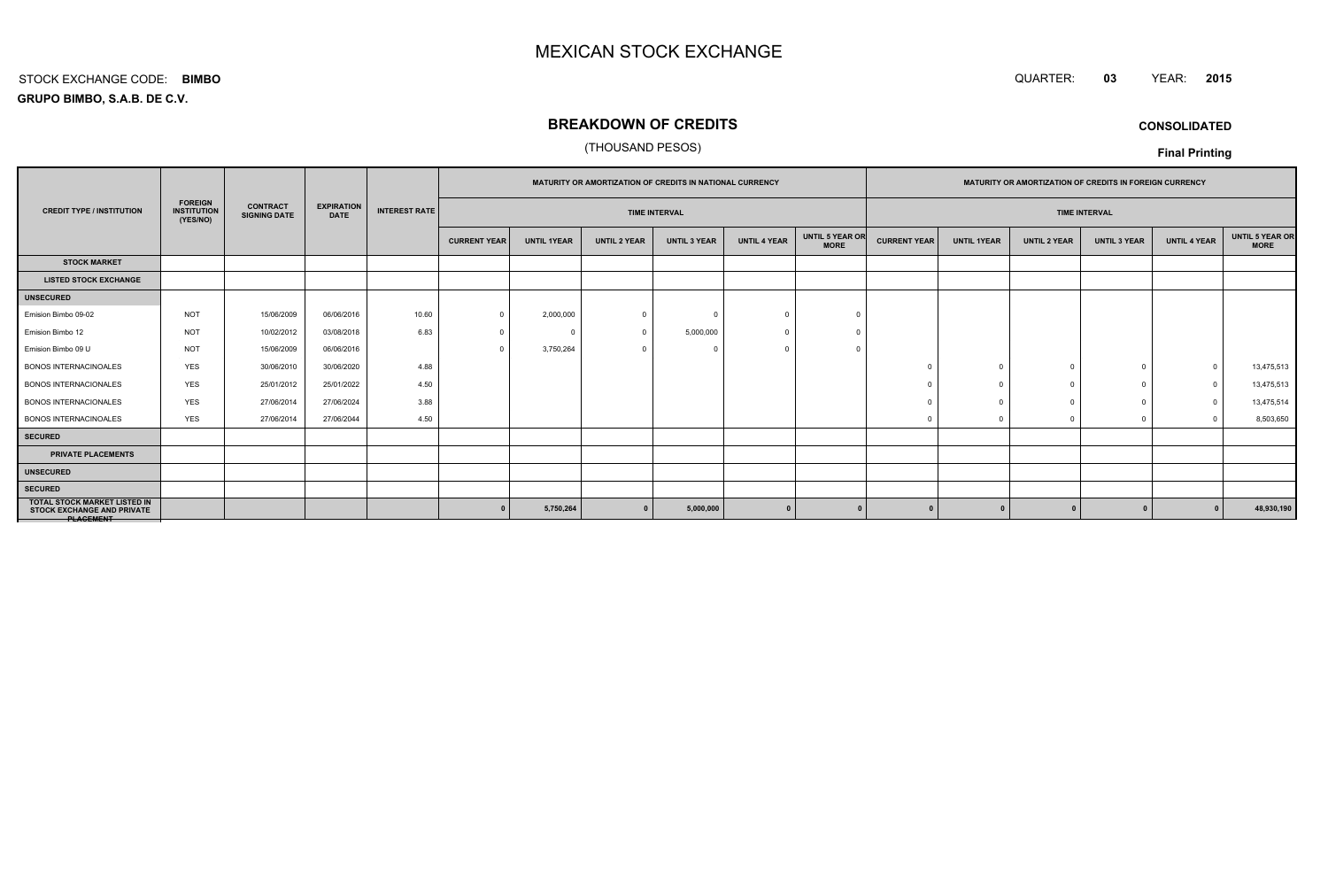#### STOCK EXCHANGE CODE:**BIMBO**

**GRUPO BIMBO, S.A.B. DE C.V.**

## **BREAKDOWN OF CREDITS**

### (THOUSAND PESOS)

|                                                                      |                                                  |                                    |                                  |                     |                    |                      | MATURITY OR AMORTIZATION OF CREDITS IN NATIONAL CURRENCY |                     |                                |                     |                    |                      | MATURITY OR AMORTIZATION OF CREDITS IN FOREIGN CURRENCY |                     |                                |
|----------------------------------------------------------------------|--------------------------------------------------|------------------------------------|----------------------------------|---------------------|--------------------|----------------------|----------------------------------------------------------|---------------------|--------------------------------|---------------------|--------------------|----------------------|---------------------------------------------------------|---------------------|--------------------------------|
| <b>CREDIT TYPE / INSTITUTION</b>                                     | <b>FOREIGN</b><br><b>INSTITUTION</b><br>(YES/NO) | <b>DATE OF</b><br><b>AGREEMENT</b> | <b>EXPIRATION</b><br><b>DATE</b> |                     |                    | <b>TIME INTERVAL</b> |                                                          |                     |                                |                     |                    | <b>TIME INTERVAL</b> |                                                         |                     |                                |
|                                                                      |                                                  |                                    |                                  | <b>CURRENT YEAR</b> | <b>UNTIL 1YEAR</b> | <b>UNTIL 2 YEAR</b>  | <b>UNTIL 3 YEAR</b>                                      | <b>UNTIL 4 YEAR</b> | UNTIL 5 YEAR OR<br><b>MORE</b> | <b>CURRENT YEAR</b> | <b>UNTIL 1YEAR</b> | <b>UNTIL 2 YEAR</b>  | <b>UNTIL 3 YEAR</b>                                     | <b>UNTIL 4 YEAR</b> | UNTIL 5 YEAR OR<br><b>MORE</b> |
| OTHER CURRENT AND NON-<br><b>CURRENT LIABILITIES WITH COST</b>       |                                                  |                                    |                                  |                     |                    |                      |                                                          |                     |                                |                     |                    |                      |                                                         |                     |                                |
| TOTAL OTHER CURRENT AND NON-<br><b>CURRENT LIABILITIES WITH COST</b> |                                                  |                                    |                                  | $\mathbf 0$         | $\Omega$           | $\mathbf 0$          | $\Omega$                                                 | $\Omega$            | $\Omega$                       |                     | $\Omega$           | $\Omega$             | $\mathbf 0$                                             | $\Omega$            |                                |
|                                                                      |                                                  |                                    |                                  |                     |                    |                      |                                                          |                     |                                |                     |                    |                      |                                                         |                     |                                |
| <b>SUPPLIERS</b>                                                     |                                                  |                                    |                                  |                     |                    |                      |                                                          |                     |                                |                     |                    |                      |                                                         |                     |                                |
| VARIOS                                                               | <b>NOT</b>                                       |                                    |                                  | $\Omega$            | 3,980,030          |                      |                                                          |                     |                                |                     |                    |                      |                                                         |                     |                                |
| VARIOS                                                               | <b>NOT</b>                                       |                                    |                                  |                     |                    |                      |                                                          |                     |                                | $\Omega$            | 7,635,054          |                      |                                                         |                     |                                |
| <b>TOTAL SUPPLIERS</b>                                               |                                                  |                                    |                                  | $\Omega$            | 3,980,030          |                      |                                                          |                     |                                | $\sqrt{2}$          | 7,635,054          |                      |                                                         |                     |                                |
|                                                                      |                                                  |                                    |                                  |                     |                    |                      |                                                          |                     |                                |                     |                    |                      |                                                         |                     |                                |
| OTHER CURRENT AND NON-<br><b>CURRENT LIABILITIES</b>                 |                                                  |                                    |                                  |                     |                    |                      |                                                          |                     |                                |                     |                    |                      |                                                         |                     |                                |
| <b>VARIOS</b>                                                        | <b>NOT</b>                                       |                                    |                                  |                     | 8,869,441          | $\mathbf 0$          | $\Omega$                                                 | $\Omega$            | 4,795,988                      |                     |                    |                      |                                                         |                     |                                |
| VARIOS                                                               | <b>NOT</b>                                       |                                    |                                  |                     |                    |                      |                                                          |                     |                                | $\Omega$            | 12,455,066         | $^{\circ}$           | $\overline{0}$                                          | $\Omega$            | 26,934,705                     |
| TOTAL OTHER CURRENT AND NON-<br><b>CURRENT LIABILITIES</b>           |                                                  |                                    |                                  | $\Omega$            | 8,869,441          | $\mathbf 0$          | $\overline{0}$                                           | $\Omega$            | 4,795,988                      | $\Omega$            | 12,455,066         | $\Omega$             | $^{\circ}$                                              | $\Omega$            | 26,934,705                     |
|                                                                      |                                                  |                                    |                                  |                     |                    |                      |                                                          |                     |                                |                     |                    |                      |                                                         |                     |                                |
| <b>GENERAL TOTAL</b>                                                 |                                                  |                                    |                                  | $\Omega$            | 18,881,075         | $\mathbf{0}$         | 5,000,000                                                | $\mathbf{0}$        | 4,795,988                      | $\mathbf 0$         | 24,189,859         | $\mathbf{0}$         | 1,189,921                                               | 3,128,280           | 75,864,895                     |

**NOTES**



**CONSOLIDATED**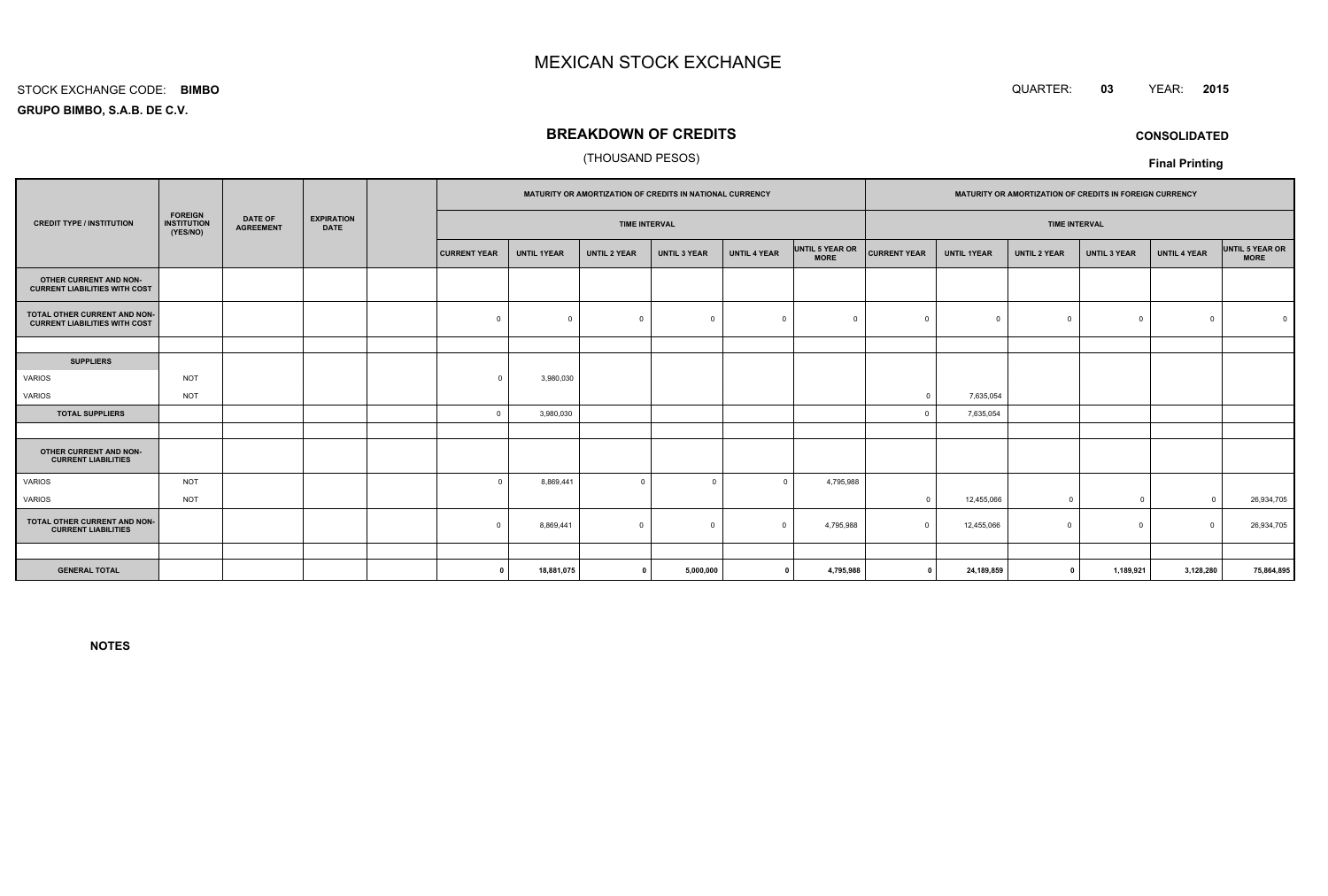STOCK EXCHANGE CODE: **BIMBO GRUPO BIMBO, S.A.B. DE C.V.**

QUARTER: **03** YEAR: **2015**

### **MONETARY FOREIGN CURRENCY POSITION**

## **CONSOLIDATED**

### **(THOUSAND PESOS)**

## **Final Printing**

| <b>FOREIGN CURRENCY POSITION</b> |                                       | <b>DOLLARS</b>        |                                       | <b>OTHER CURRENCIES</b> | <b>THOUSAND PESOS</b> |  |
|----------------------------------|---------------------------------------|-----------------------|---------------------------------------|-------------------------|-----------------------|--|
| (THOUSANDS OF PESOS)             | <b>THOUSANDS OF</b><br><b>DOLLARS</b> | <b>THOUSAND PESOS</b> | <b>THOUSANDS OF</b><br><b>DOLLARS</b> | <b>THOUSAND PESOS</b>   | <b>TOTAL</b>          |  |
| <b>MONETARY ASSETS</b>           | 20,764                                | 353,144               | 0                                     | 0                       | 353,144               |  |
| <b>CURRENT</b>                   | 20,764                                | 353,144               | 0                                     | 0                       | 353,144               |  |
| <b>NON CURRENT</b>               | 0                                     | 0                     | 0                                     | 0                       | 0                     |  |
| <b>LIABILITIES POSITION</b>      | 3,096,018                             | 52,654,907            | 0                                     | 0                       | 52,654,907            |  |
| <b>CURRENT</b>                   | 27,442                                | 466,709               | 0                                     | 0                       | 466,709               |  |
| <b>NON CURRENT</b>               | 3,068,576                             | 52,188,198            | 0                                     | 0                       | 52,188,198            |  |
| <b>NET BALANCE</b>               | $-3,075,254$                          | -52,301,763           | 0                                     | 0                       | -52,301,763           |  |

**NOTES**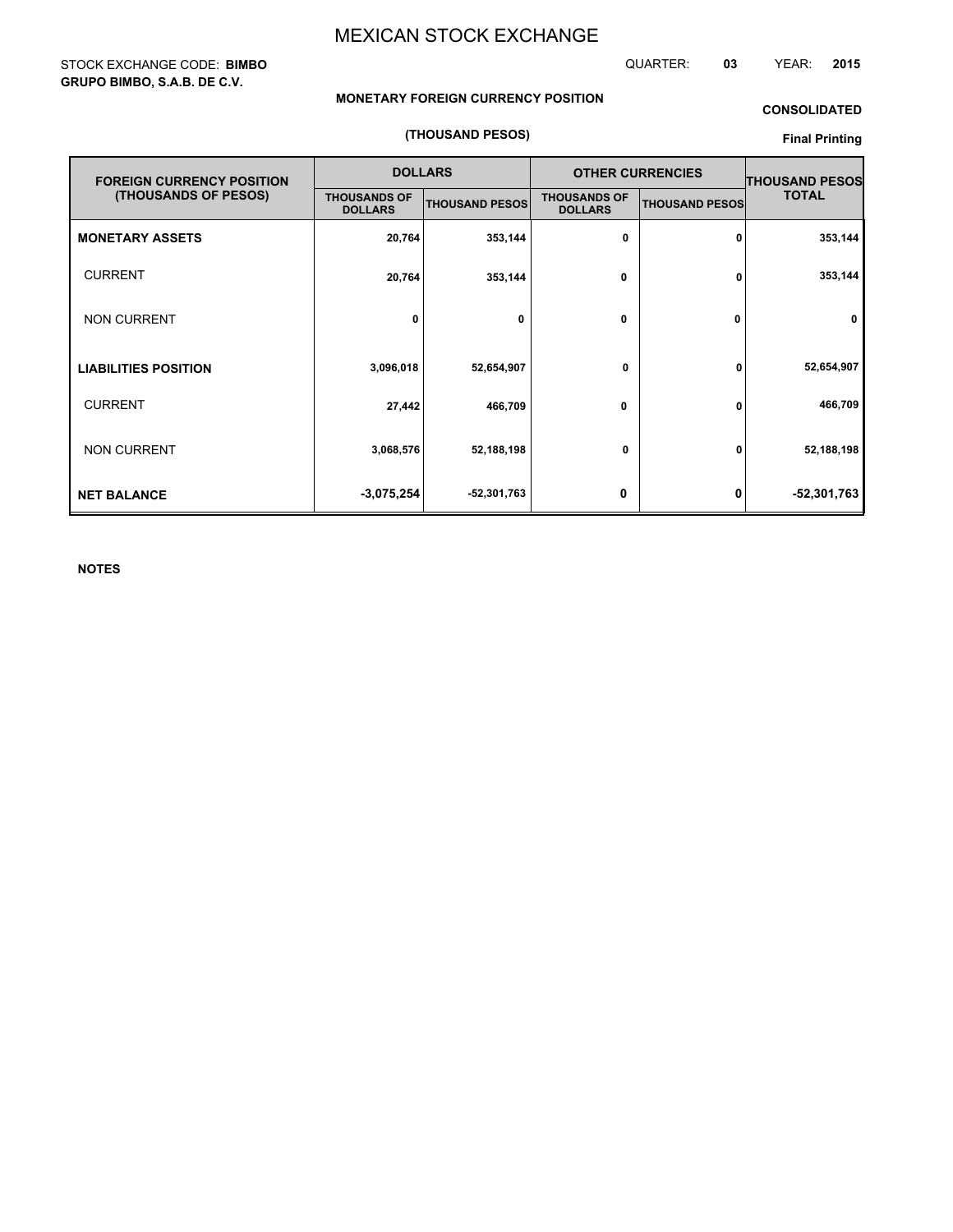## STOCK EXCHANGE CODE: QUARTER: **03** YEAR: **2015 BIMBO**

**DEBT INSTRUMENTS**

PAGE 1/2

**CONSOLIDATED**

**Final Printing**

### **FINANCIAL LIMITATIONS IN CONTRACT, ISSUED DEED AND / OR TITLE**

LA COMPAÑÍA, EN SU CARÁCTER DE ACREDITADA, FORMA PARTE DE DIVERSOS CONTRATOS DE CRÉDITO BANCARIO. DICHOS CONTRATOS DE CRÉDITO, DE ACUERDO A LAS PRÁCTICAS DE MERCADO, CONTEMPLAN CIERTAS OBLIGACIONES DE HACER Y DE NO HACER, LAS CUALES INCLUYEN EL CUMPLIMIENTO A LAS RAZONES FINANCIERAS DE DEUDA / UAFIDA Y UAFIDA / INTERESES PAGADOS. ASÍ MISMO, LOS TÍTULOS DE DEUDA, TANTO DE LOS CERTIFICADOS BURSÁTILES COMO DE LOS BONOS INTERNACIONALES EMITIDOS POR LA COMPAÑÍA, CONTEMPLAN TAMBIÉN OBLIGACIONES DE HACER Y DE NO HACER CONFORME A LA PRÁCTICA DE MERCADO.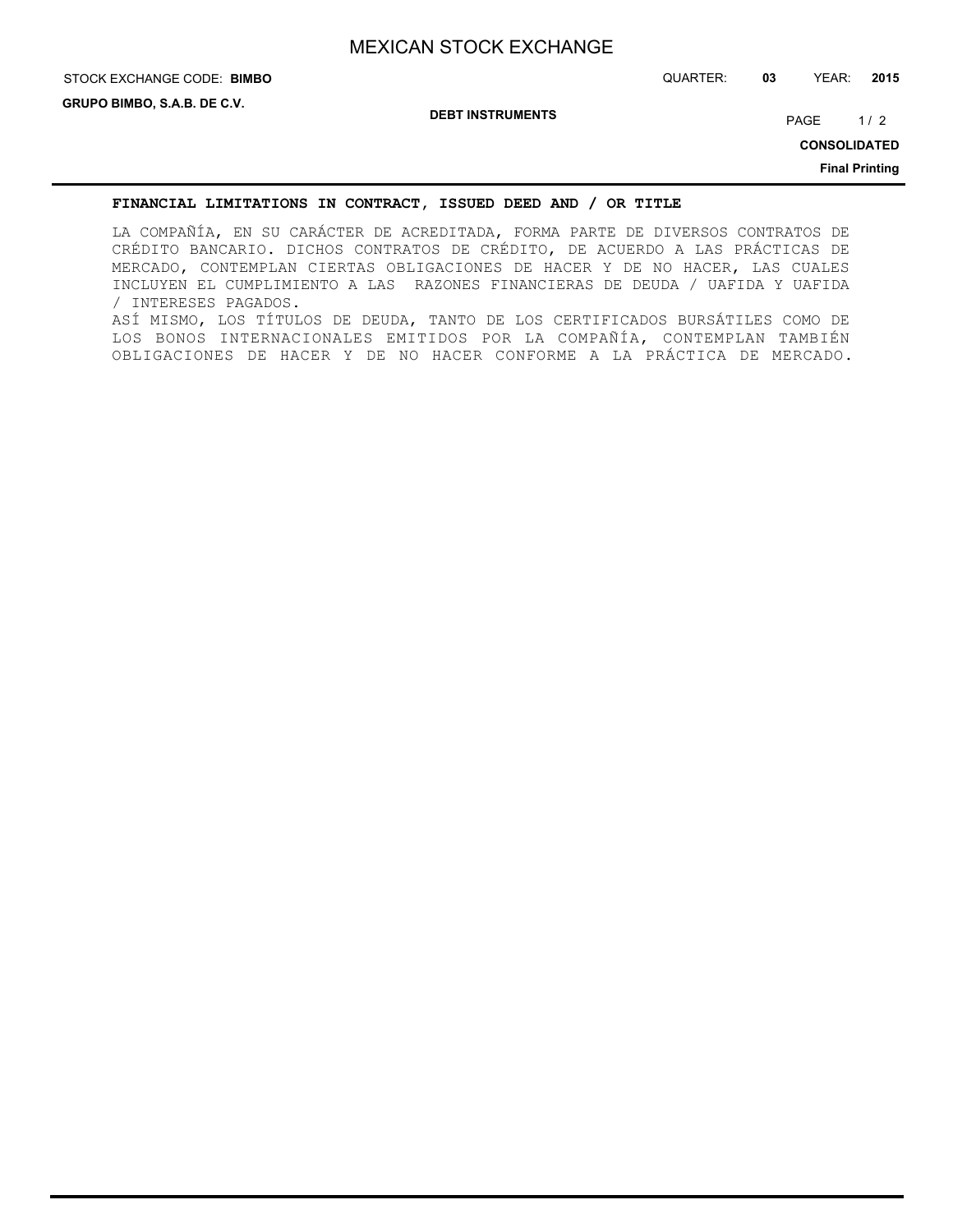STOCK EXCHANGE CODE: QUARTER: **03** YEAR: **2015 BIMBO**

**GRUPO BIMBO, S.A.B. DE C.V.**

**DEBT INSTRUMENTS**

PAGE 2/2

**CONSOLIDATED**

**Final Printing**

### **ACTUAL SITUATION OF FINANCIAL LIMITED**

A LA FECHA, LA COMPAÑÍA SE ENCUENTRA EN CUMPLIMIENTO DE LAS DIVERSAS OBLIGACIONES DE HACER Y NO HACER CONTENIDAS EN LOS CONTRATOS Y TÍTULOS DE CRÉDITO.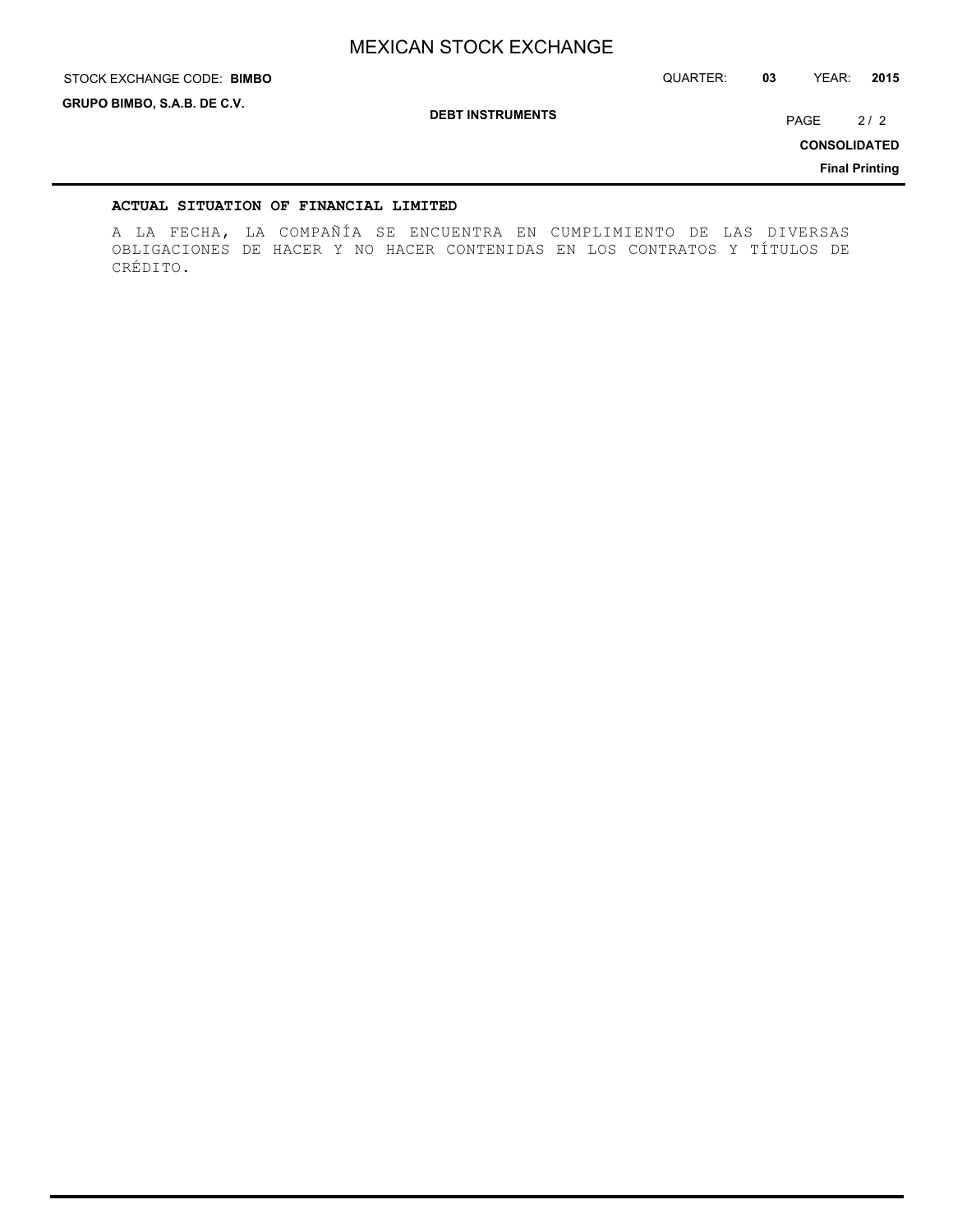### STOCK EXCHANGE CODE: QUARTER: **03** YEAR: **2015 BIMBO GRUPO BIMBO, S.A.B. DE C.V.**

## **DISTRIBUTION OF REVENUE BY PRODUCT**

## **CONSOLIDATED**

**TOTAL INCOME (THOUSAND PESOS)**

**Final Printing**

| MAIN PRODUCTS OR PRODUCT LINE | <b>NET SALES</b> |               | <b>MARKET SHARE (%)</b> | <b>MAIN</b>          |                  |  |
|-------------------------------|------------------|---------------|-------------------------|----------------------|------------------|--|
|                               | <b>VOLUME</b>    | <b>AMOUNT</b> |                         | <b>TRADEMARKS</b>    | <b>CUSTOMERS</b> |  |
| <b>NATIONAL INCOME</b>        |                  |               |                         |                      |                  |  |
| <b>PANIFICACION</b>           | 0                | 52,563,885    |                         | <b>VARIAS MARCAS</b> |                  |  |
| <b>EXPORT INCOME</b>          |                  |               |                         |                      |                  |  |

| I INCOME OF SUBSIDIARIES ABROAD |  |             |      |                      |  |  |  |  |
|---------------------------------|--|-------------|------|----------------------|--|--|--|--|
| PANIFICACION                    |  | 106,748,854 | 0.00 | <b>VARIAS MARCAS</b> |  |  |  |  |
| <b>TOTAL</b>                    |  | 159,312,739 |      |                      |  |  |  |  |

**NOTES**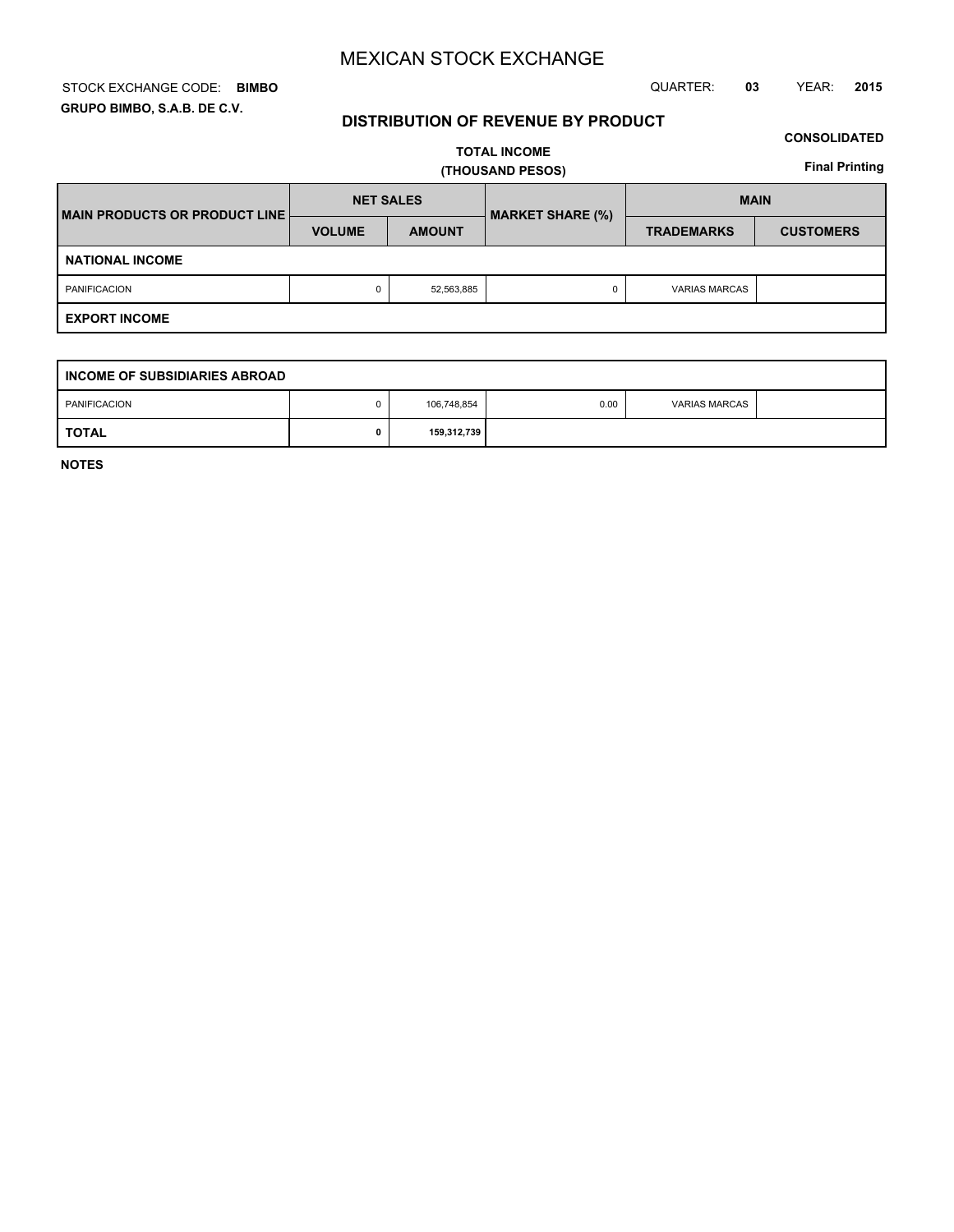**GRUPO BIMBO, S.A.B. DE C.V.**STOCK EXCHANGE CODE:**BIMBO** QUARTER: **03**YEAR: **<sup>2015</sup>**

## **ANALYSIS OF PAID CAPITAL STOCK**

**CONSOLIDATED**

## **CHARACTERISTICS OF THE SHARES**

**Final Printing**

| <b>SERIES</b> | <b>NOMINAL VALUE</b> | <b>VALID</b>  |                      | <b>NUMBER OF SHARES</b> |                | <b>CAPITAL STOCK</b>     |              |                 |
|---------------|----------------------|---------------|----------------------|-------------------------|----------------|--------------------------|--------------|-----------------|
|               |                      | <b>COUPON</b> | <b>FIXED PORTION</b> | <b>VARIABLE PORTION</b> | <b>MEXICAN</b> | <b>FREE SUBSCRIPTION</b> | <b>FIXED</b> | <b>VARIABLE</b> |
| ١A            |                      |               | 4,703,200,000        |                         | 0              |                          | 1,901,132    | 0 I             |
| <b>TOTAL</b>  |                      |               | 4,703,200,000        |                         | 0              |                          | 1,901,132    |                 |

**TOTAL NUMBER OF SHARES REPRESENTING THE PAID IN CAPITAL STOCK ONTHE DATE OF SENDING THE INFORMATIONN** 4,703,200,000

**NOTES**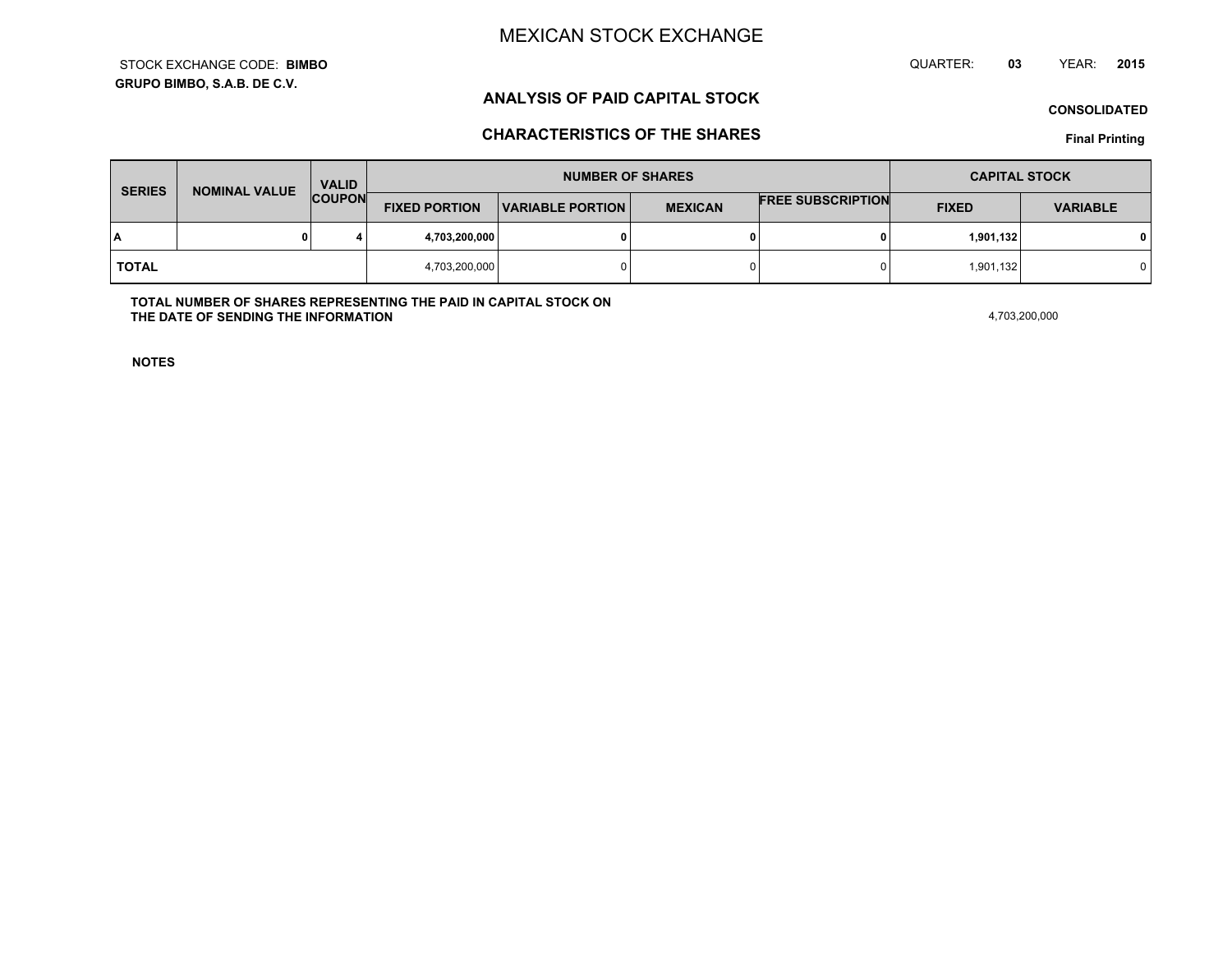**DERIVATIVE FINANCIAL INSTRUMENTS**

STOCK EXCHANGE CODE: **BIMBO GRUPO BIMBO, S.A.B. DE C.V.**

QUARTER: **03** YEAR: **2015**

1 PAGE **/ 29**

**CONSOLIDATED**

**Final Printing**

INFORMACIÓN ADICIONAL Y COMPLEMENTARIA AL REPORTE TRIMESTRAL AL 30 DE SEPTIEMBRE de 2015 ("REPORTE TRIMESTRAL") DE GRUPO BIMBO S.A.B. DE C.V. ("GRUPO BIMBO" O LA "COMPAÑÍA") SOLICITADA EN VIRTUD DEL OFICIO NÚM. 151/13179/2008 ("EL OFICIO") DE FECHA 25 DE NOVIEMBRE DE 2008 EMITIDO POR LA COMISIÓN NACIONAL BANCARIA Y DE VALORES.

LA COMISIÓN NACIONAL BANCARIA Y DE VALORES DE MÉXICO HA SOLICITADO A GRUPO BIMBO JUNTO CON OTRAS EMISORAS CON ACCIONES Y DEUDA DE LARGO PLAZO INSCRITOS EN EL REGISTRO NACIONAL DE VALORES Y LISTADAS EN LA BOLSA MEXICANA DE VALORES, S.A.B. DE C.V. DIVULGUEN INFORMACIÓN RELACIONADA AL USO DE INSTRUMENTOS FINANCIEROS DERIVADOS.

TODA VEZ QUE PARA DICHO ORGANISMO, ASÍ COMO PARA TODOS LOS PARTICIPANTES EN LOS MERCADOS FINANCIEROS, RESULTA DE PARTICULAR IMPORTANCIA QUE EL PÚBLICO INVERSIONISTA CONOZCA LA PARTICIPACIÓN DE LAS EMPRESAS PÚBLICAS EN OPERACIONES CON INSTRUMENTOS FINANCIEROS DERIVADOS, SE REQUIERE LA DIVULGACIÓN DE INFORMACIÓN ADICIONAL Y COMPLEMENTARIA DE CONFORMIDAD CON EL FORMATO SOLICITADO.

I) INTRODUCCIÓN.

COMO SE PRESENTÓ EN EL REPORTE TRIMESTRAL, LA COMPAÑÍA REPORTÓ LOS PASIVOS FINANCIEROS QUE SE DETALLAN A CONTINUACIÓN:

SEPTIEMBRE de 2015 - MILES DE PESOS

| PASIVO CIRCULANTE            |                                           |                         |
|------------------------------|-------------------------------------------|-------------------------|
|                              | CRÉDITOS BURSÁTILES<br>CRÉDITOS BANCARIOS | 4,381,079<br>5,750,264  |
| PASIVO A LARGO PLAZO         | CRÉDITOS BANCARIOS                        |                         |
|                              | CRÉDITOS BURSÁTILES                       | 4,318,201<br>53,930,190 |
| TOTAL DE PASIVOS FINANCIEROS |                                           | 68,379,734              |

ESTOS PASIVOS FINANCIEROS TIENEN LAS SIGUIENTES CARACTERÍSTICAS:

### BONOS INTERNACIONALES

EL 27 DE JUNIO DE 2014 LA COMPAÑÍA REALIZÓ UNA EMISIÓN CONFORME A LA REGLA 144 A Y LA REGULACIÓN S DE LA SECURITIES EXCHANGE COMMISSION ("SEC" POR SUS SIGLAS EN INGLÉS) POR \$500 MILLONES DE DÓLARES ESTADOUNIDENSES CON VENCIMIENTO EL 27 DE JUNIO DE 2044. DICHO FINANCIAMIENTO DEVENGA UNA TASA DE INTERÉS FIJA DEL 4.875% PAGADERA SEMESTRALMENTE. LOS RECURSOS PROVENIENTES DE LA PRESENTE EMISIÓN TUVIERON COMO DESTINO EL REFINANCIAMIENTO DE LA DEUDA.

EL 27 DE JUNIO DE 2014 LA COMPAÑÍA REALIZÓ UNA EMISIÓN CONFORME A LA REGLA 144 A Y LA REGULACIÓN S DE LA SECURITIES EXCHANGE COMMISSION ("SEC" POR SUS SIGLAS EN INGLÉS) POR \$800 MILLONES DE DÓLARES ESTADOUNIDENSES CON VENCIMIENTO EL 27 DE JUNIO DE 2024. DICHO FINANCIAMIENTO DEVENGA UNA TASA DE INTERÉS FIJA DEL 3.875% PAGADERA SEMESTRALMENTE. LOS RECURSOS PROVENIENTES DE LA PRESENTE EMISIÓN TUVIERON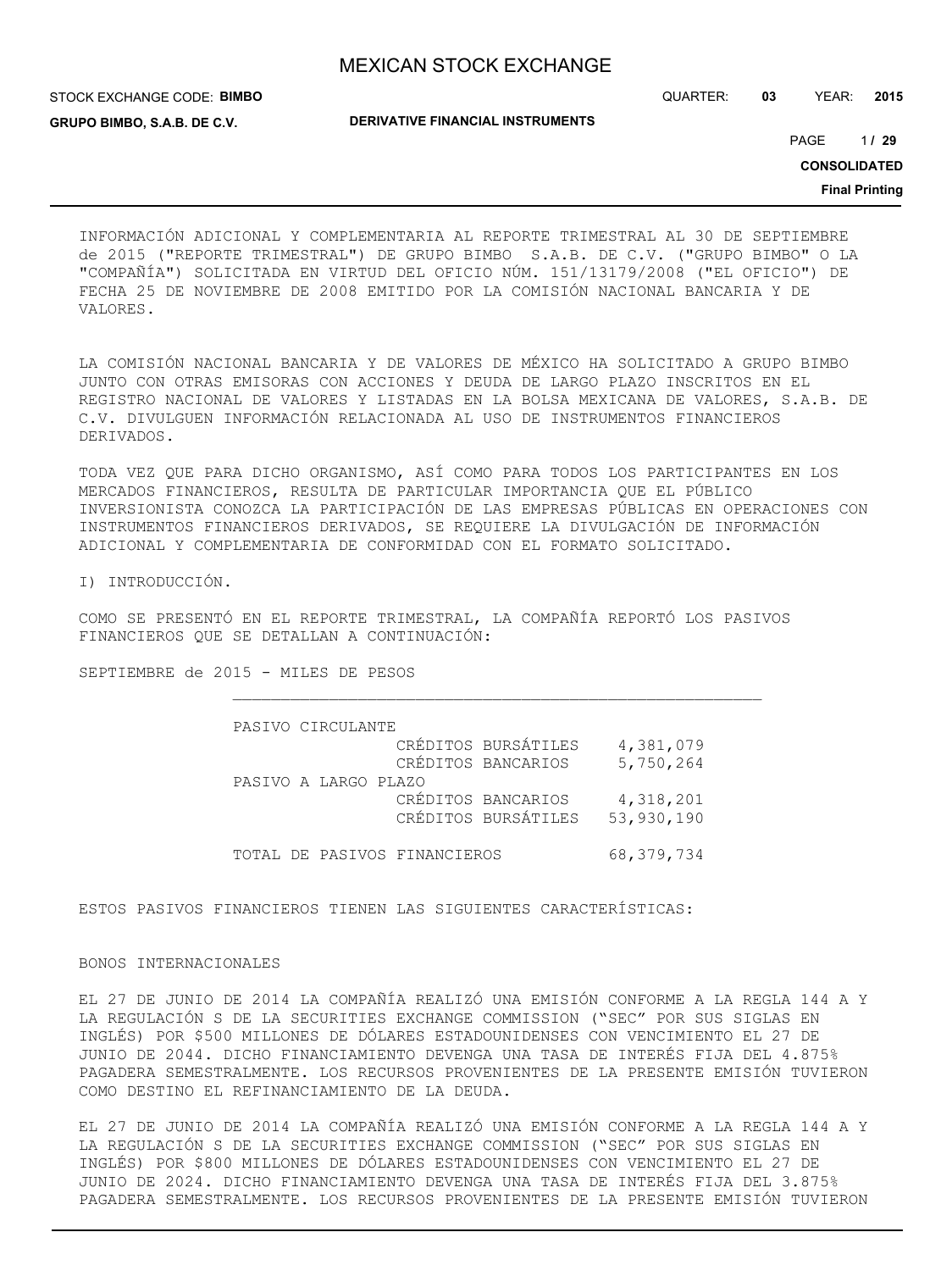| <b>MEXICAN STOCK EXCHANGE</b> |  |  |  |
|-------------------------------|--|--|--|
|-------------------------------|--|--|--|

**DERIVATIVE FINANCIAL INSTRUMENTS**

2 PAGE **/ 29**

**CONSOLIDATED**

#### **Final Printing**

COMO DESTINO EL REFINANCIAMIENTO DE LA DEUDA PARA LA ADQUISICIÓN DE CANADA BREAD.

EL 25 DE ENERO DE 2012 LA COMPAÑÍA REALIZÓ UNA EMISIÓN CONFORME A LA REGLA 144 A Y LA REGULACIÓN S DE LA SECURITIES EXCHANGE COMMISSION ("SEC" POR SUS SIGLAS EN INGLÉS) POR \$800 MILLONES DE DÓLARES ESTADOUNIDENSES CON VENCIMIENTO EL 25 DE ENERO DE 2022. DICHO FINANCIAMIENTO DEVENGA UNA TASA DE INTERÉS FIJA DEL 4.50% PAGADERA SEMESTRALMENTE. LOS RECURSOS PROVENIENTES DE LA PRESENTE EMISIÓN TUVIERON COMO DESTINO EL REFINANCIAMIENTO DE LA DEUDA.

EL 30 DE JUNIO DE 2010, LA COMPAÑÍA REALIZÓ UNA EMISIÓN CONFORME A LA REGLA 144 A REGULACIÓN S DE LA SECURITIES EXCHANGE COMMISSION ("SEC" POR SUS SIGLAS EN INGLÉS) POR \$800 MILLONES DE DÓLARES ESTADOUNIDENSES Y CON VENCIMIENTO EL 30 DE JUNIO DE 2020. SOBRE DICHO FINANCIAMIENTO, LA COMPAÑÍA DEBE PAGAR UNA TASA DE INTERÉS FIJA DEL 4.875% PAGADERA SEMESTRALMENTE. LOS RECURSOS DE DICHA EMISIÓN, FUERON APLICADOS AL REFINANCIAMIENTO DE DEUDA DE LA COMPAÑÍA.

LOS BONOS INTERNACIONALES EMITIDOS POR LA COMPAÑÍA, CUENTAN CON LA GARANTÍA DE SUS PRINCIPALES SUBSIDIARIAS OPERATIVAS.

### CERTIFICADOS BURSÁTILES

A LA FECHA, LA COMPAÑÍA MANTIENE VIGENTES DIVERSAS EMISIONES DE CERTIFICADOS BURSÁTILES.

BIMBO 12- CON EL PROPÓSITO DE REFINANCIAR PARCIALMENTE SU DEUDA, EL 10 DE FEBRERO DE 2012 LA COMPAÑÍA EMITIÓ CERTIFICADOS BURSÁTILES POR 5,000,000 DE PESOS CON VENCIMIENTO EN AGOSTO DE 2018 Y CON UNA TASA DE INTERÉS FIJA DE 6.83%.

DURANTE 2009, LA COMPAÑÍA REALIZÓ LAS SIGUIENTES EMISIONES DE CERTIFICADOS BURSÁTILES, PAGADERAS A SU VENCIMIENTO. LOS RECURSOS OBTENIDOS DE DICHAS EMISIONES, FUERON UTILIZADOS PARA REFINANCIAR DEUDA DE LA COMPAÑÍA ORIGINALMENTE CONTRATADA PARA HACER FRENTE A LA ADQUISICIÓN DE BFI.

BIMBO 09-2- EMITIDOS EL 15 DE JUNIO DE 2009 POR UN MONTO DE 2,000,000 DE PESOS CON VENCIMIENTO EN JUNIO DE 2016 Y CON UNA TASA DE INTERÉS FIJA DEL 10.60%.

BIMBO 09-U- EMITIDOS EL 15 DE JUNIO DE 2009 POR UN MONTO DE 706,302 UDIS, CON VENCIMIENTO EN JUNIO DE 2016, DEVENGANDO UNA TASA DE INTERÉS FIJA DEL 6.05%. EL VALOR DE LA UDI AL 30 DE SEPTIEMBRE DE 2015 Y AL 31 DE DICIEMBRE DE 2014 ES DE \$5.309716 Y \$5.2704 PESOS POR UDI, RESPECTIVAMENTE.

LA TOTALIDAD DE LOS CERTIFICADOS BURSÁTILES EMITIDOS POR LA COMPAÑÍA, CUENTAN CON EL AVAL DE SUS PRINCIPALES SUBSIDIARIAS OPERATIVAS.

LÍNEA DE CRÉDITO COMPROMETIDA REVOLVENTE (MULTIMONEDA)

EN DICIEMBRE DE 2013, LA COMPAÑÍA RENOVÓ Y ENMENDÓ LOS TÉRMINOS Y CONDICIONES DE DICHA LÍNEA COMPROMETIDA MULTIMONEDA, CONTRATADA ORIGINALMENTE EL 26 DE ABRIL DE 2010.

DE ACUERDO A LOS NUEVOS TÉRMINOS Y CONDICIONES, SON NUEVE INSTITUCIONES FINANCIERAS COMPROMETIDAS EN ESTA LÍNEA. EL IMPORTE TOTAL DE LA LÍNEA ES DE HASTA \$2,000 MILLONES DE DÓLARES, CON FECHA DE VENCIMIENTO EN EL 13 DE MARZO DE 2019 Y CON UNA TASA DE INTERÉS APLICABLE DE LIBOR MÁS 1.00% PARA DISPOSICIONES EN DÓLARES AMERICANOS, CDOR MÁS 1.00% PARA DISPOSICIONES EN DÓLARES CANADIENSES Y DE TIIE MÁS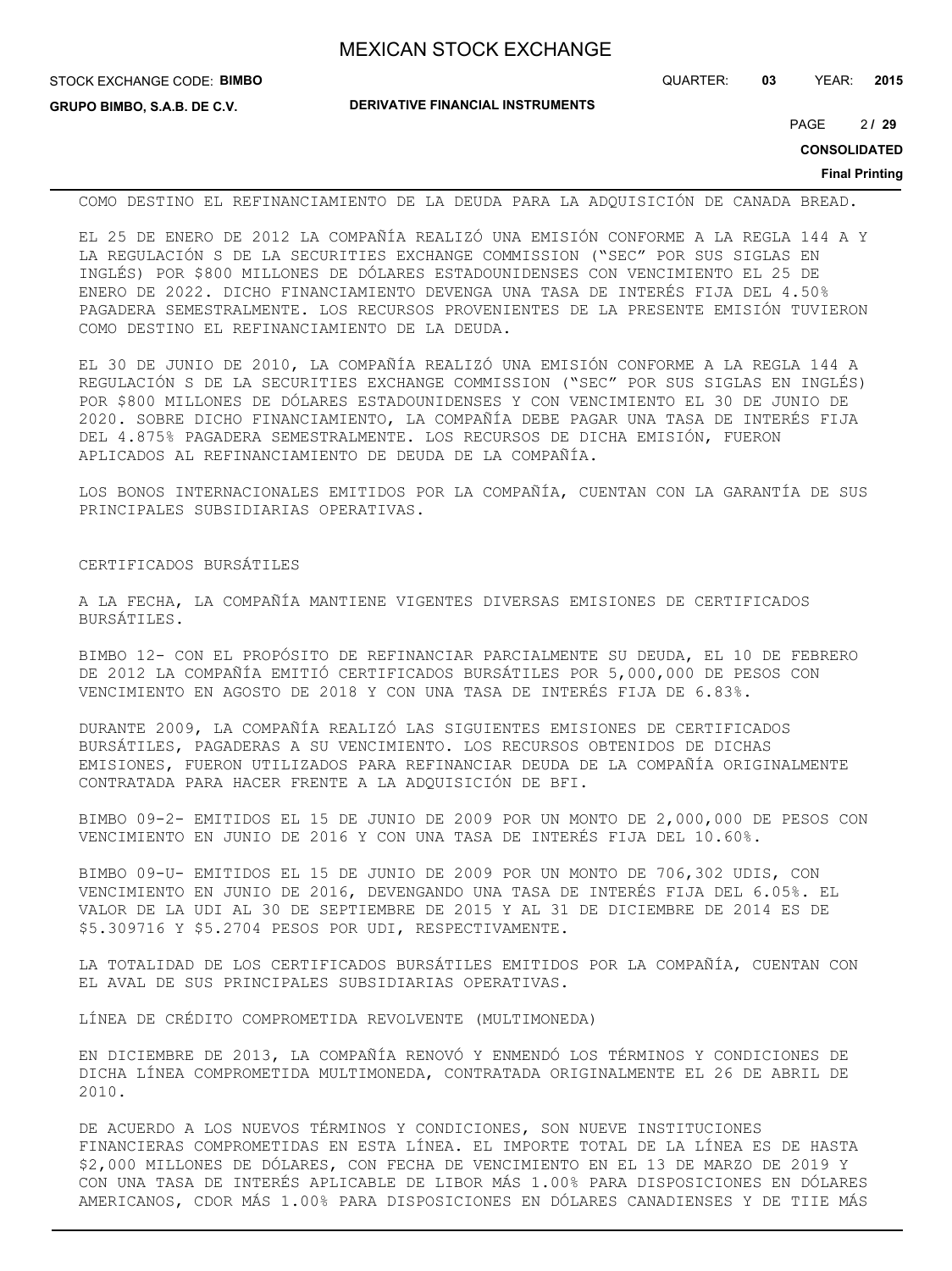|  | <b>MEXICAN STOCK EXCHANGE</b> |
|--|-------------------------------|
|  |                               |

**DERIVATIVE FINANCIAL INSTRUMENTS**

QUARTER: **03** YEAR: **2015**

 $3/29$ PAGE **/ 29**

**CONSOLIDATED**

**Final Printing**

### 0.75% PARA DISPOSICIONES EN PESOS.

LA LÍNEA REVOLVENTE FUE DISPUESTA DURANTE EL 2014 PRINCIPALMENTE PARA EL PAGO DE UNA PORCIÓN DE LA ADQUISICIÓN DE CANADA BREAD EN CANADA Y PARA EL PAGO DE LA ADQUISICIÓN DE SUPAN EN ECUADOR. DICHAS DISPOSICIÓNES FUERON REALIZADAS EN DÓLARES AMERICANOS, DÓLARES CANADIENSES Y PESOS.

AL 30 de SEPTIEMBRE DE 2015, LA LÍNEA ESTABA DISUPUESTA POR \$200 MILLONES DE DÓLARES ESTADOUNIDENSES.

CRÉDITO REVOLVENTE EN DÓLARES ESTADOUNIDENSES

AL 30 DE SEPTIEMBRE DE 2015, LA COMPAÑÍA TIENE DISPONIBLE LÍNEAS DE CRÉDITO REVOLVENTE COMPROMETIDAS CON DOS INSTITUCIONES BANCARIAS ESTADOUNIDENSES POR UN MONTO DE HASTA \$49 MILLONES DE DÓLARES ESTADOUNIDENSES. LOS PAGOS DE INTERESES SERÁN SOBRE EL SALDO REMANENTE ANUAL A UNA TASA DE INTERÉS LIBOR MÁS 0.90% PARA AMBAS INSTITUCIONES. ADEMÁS, LA ENTIDAD PAGARÁ COMISIÓNES ANUALES POR LOS MONTOS NO DISPUESTOS. AL 30 DE SEPTIEMBRE DE 2015 LA COMPAÑÍA NO TENÍA UN SALDO DISPUESTO SOBRE ESTAS LÍNEAS. NO HAY OBLIGACIONES DE NO HACER ASOCIADAS A RAZONES FINANCIERAS POR ESTAS LÍNEAS DE CRÉDITO REVOLVENTES.

CRÉDITOS QUIROGRAFARIOS PARA CAPITAL DE TRABAJO

OCASIONALMENTE LA COMPAÑÍA CONTRATA PRÉSTAMOS A CORTO PLAZO PARA CUBRIR NECESIDADES DE CAPITAL DE TRABAJO. AL 30 DE SEPTIEMBRE DE 2015 LA COMPAÑÍA NO TIENE CRÉDITOS QUIROGRAFARIOS CONTRATADOS.

OTROS - ALGUNAS SUBSIDIARIAS TIENEN CONTRATADOS OTROS PRÉSTAMOS DIRECTOS PARA SOLVENTAR PRINCIPALMENTE SUS NECESIDADES DE CAPITAL DE TRABAJO, CON VENCIMIENTOS QUE FLUCTÚAN ENTRE EL 2015 Y 2018 Y GENERAN INTERESES A DIVERSAS TASAS.

ADICIONALMENTE, LA COMPAÑÍA REVELÓ EN EL REPORTE TRIMESTRAL LA CONTRATACIÓN Y VIGENCIA DE LAS SIGUIENTES OPERACIONES CON INSTRUMENTOS FINANCIEROS DERIVADOS:

| INSTRUMENTO:                                    | CROSS CURRENCY SWAP (CCS)      |
|-------------------------------------------------|--------------------------------|
| MONTO NOCIONAL Y MONEDA:                        | 50,000 USD                     |
| POSICION PRIMARIA OBJETO DE COBERTURA: BIMBO12  | $17 - FEB - 12$                |
| FECHA DE INICIO:                                | $3 - AGO - 18$                 |
| FECHA DE VENCIMIENTO:                           | 3.30%                          |
| LA COMPAÑÍA PAGA:                               | 6.83%                          |
| LA COMPAÑÍA RECIBE:                             | TRANSFORMA TASA PASIVA FIJA EN |
| OBSERVACIONES:                                  | PESOS A FIJA EN DÓLARES        |
| INSTRUMENTO:                                    | CROSS CURRENCY SWAP (CCS)      |
| MONTO NOCIONAL Y MONEDA:                        | 50,000 USD                     |
| POSICION PRIMARIA OBJETO DE COBERTURA: BIMBO 12 | $15 - FEB - 12$                |
| FECHA DE INICIO:                                | $3 - AGO - 18$                 |
| FECHA DE VENCIMIENTO:                           | 3.24%                          |
| LA COMPAÑÍA PAGA:                               | 6.83%                          |
| LA COMPAÑÍA RECIBE:                             | TRANSFORMA TASA PASIVA FIJA EN |
| OBSERVACIONES:                                  | PESOS A FIJA EN DÓLARES        |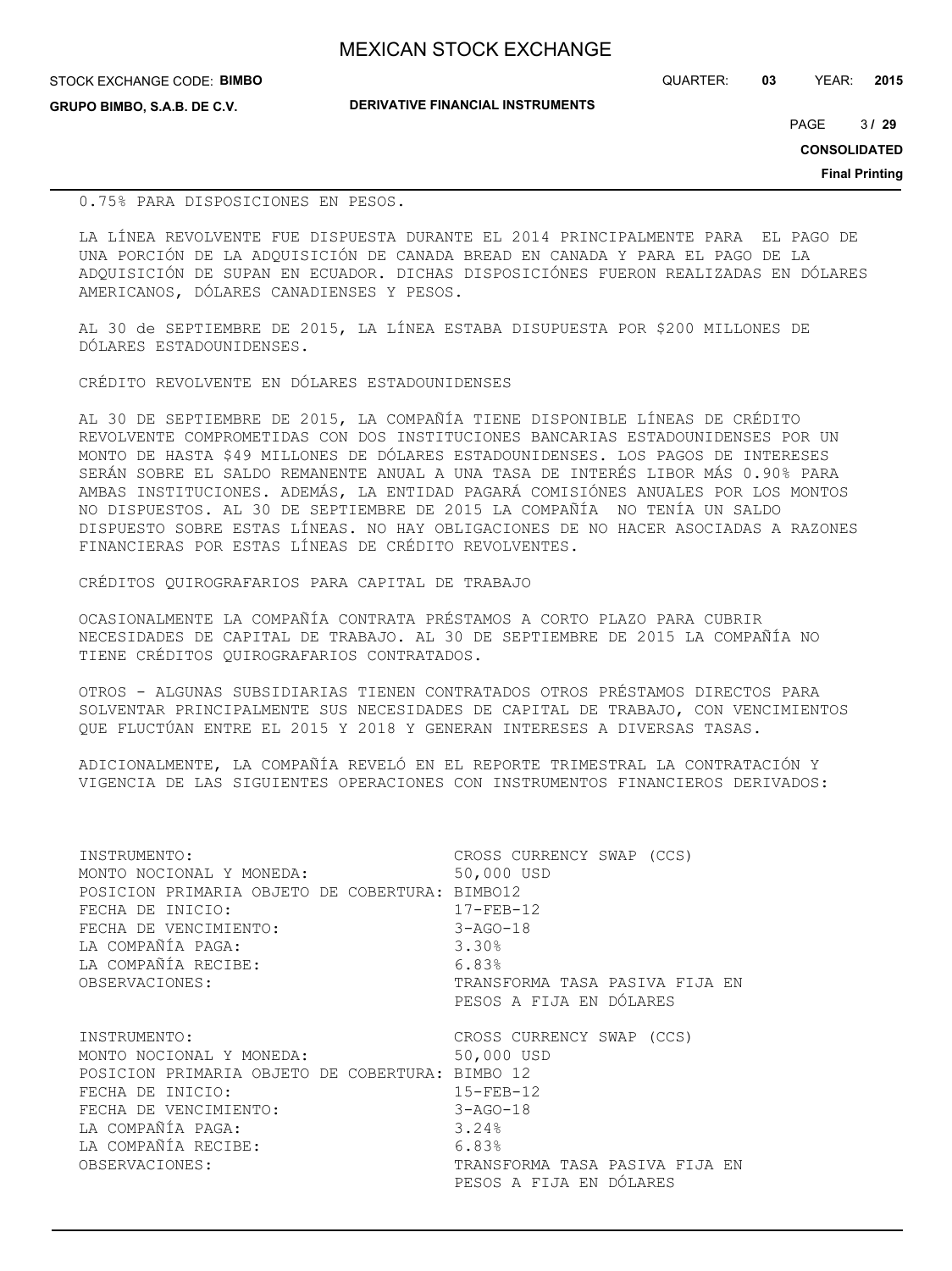#### STOCK EXCHANGE CODE: **BIMBO**

**GRUPO BIMBO, S.A.B. DE C.V.**

### **DERIVATIVE FINANCIAL INSTRUMENTS**

QUARTER: **03** YEAR: **2015**

 $4/29$ PAGE **/ 29**

**CONSOLIDATED**

| INSTRUMENTO:<br>MONTO NOCIONAL Y MONEDA:<br>POSICION PRIMARIA OBJETO DE COBERTURA: BIMBO 12<br>FECHA DE INICIO:<br>FECHA DE VENCIMIENTO:                                                                                                                                                                                                                       | CROSS CURRENCY SWAP (CCS)<br>70,000 USD<br>$14 - FEB - 12$<br>3-AGO-18                                                                                       |
|----------------------------------------------------------------------------------------------------------------------------------------------------------------------------------------------------------------------------------------------------------------------------------------------------------------------------------------------------------------|--------------------------------------------------------------------------------------------------------------------------------------------------------------|
| INSTRUMENTO:<br>MONTO NOCIONAL Y MONEDA:<br>POSICION PRIMARIA OBJETO DE COBERTURA: BIMBO 12<br>FECHA DE INICIO:<br>FECHA DE VENCIMIENTO:<br>IA COMPAÑÍA PAGA:<br>17-FEB-12<br>3-AGO-18<br>3-AGO-18<br>3.325%<br>17-FEB-12<br>3-AGO-18<br>3.325%<br>6.83%<br>TRANSFORMA TASA PASIVA FIJA EN<br>TRANSFORMA TASA PASIVA FIJA EN<br>TRANSFORMA TASA PASIVA FIJA EN | CROSS CURRENCY SWAP (CCS)<br>72,134 USD<br>$17 - FEB - 12$<br>PESOS A FIJA EN DÓLARES                                                                        |
| INSTRUMENTO:<br>MONTO NOCIONAL Y MONEDA:<br>POSICION PRIMARIA OBJETO DE COBERTURA: BIMBO 12<br>FECHA DE INICIO:<br>FECHA DE VENCIMIENTO:<br>FECHA DE VENCIFILLES<br>LA COMPAÑÍA PAGA:<br>LA COMPAÑÍA RECIBE:<br>CARANTERE:<br>CARANTERE ESOS<br>TRANS<br>PESOS                                                                                                 | CROSS CURRENCY SWAP (CCS)<br>100,000 USD<br>$14 - FEB - 12$<br>14-FEB-12<br>3-AGO-18<br>TRANSFORMA TASA PASIVA FIJA EN<br>PESOS A FIJA EN DÓLARES            |
| INSTRUMENTO:<br>MONTO NOCIONAL Y MONEDA:<br>POSICION PRIMARIA OBJETO DE COBERTURA: BIMBO 12<br>FECHA DE INICIO:<br>FECHA DE VENCIMIENTO:<br>LA COMPAÑÍA PAGA:<br>LA COMPAÑÍA RECIBE:<br>OBSERVACIONES:                                                                                                                                                         | CROSS CURRENCY SWAP (CCS)<br>50,000 USD<br>$17 - FEB - 12$<br>$3 - AGO - 18$<br>3.272%<br>6.83%<br>TRANSFORMA TASA PASIVA FIJA EN<br>PESOS A FIJA EN DÓLARES |
| INSTRUMENTO:<br>MONTO NOCIONAL Y MONEDA:<br>POSICION PRIMARIA OBJETO DE COBERTURA: BIMBO 09-2<br>FECHA DE INICIO:<br>FECHA DE VENCIMIENTO:<br>LA COMPAÑÍA PAGA:<br>LA COMPAÑÍA RECIBE:<br>OBSERVACIONES:                                                                                                                                                       | CROSS CURRENCY SWAP (CCS)<br>155,279 USD<br>$13-DIC-10$<br>$06 - JUN - 16$<br>6.35%<br>10.60%<br>TRANSFORMA TASA PASIVA FIJA EN<br>PESOS A FIJA EN DÓLARES   |
| INSTRUMENTO:<br>MONTO NOCIONAL Y MONEDA:<br>POSICION PRIMARIA OBJETO DE COBERTURA: BIMBO 09U<br>FECHA DE INICIO:<br>FECHA DE VENCIMIENTO:<br>LA COMPAÑÍA PAGA:                                                                                                                                                                                                 | CROSS CURRENCY SWAP (CCS)<br>83,125 USD<br>$21 - FEB - 11$<br>$6 - JUN - 16$<br>6.47%                                                                        |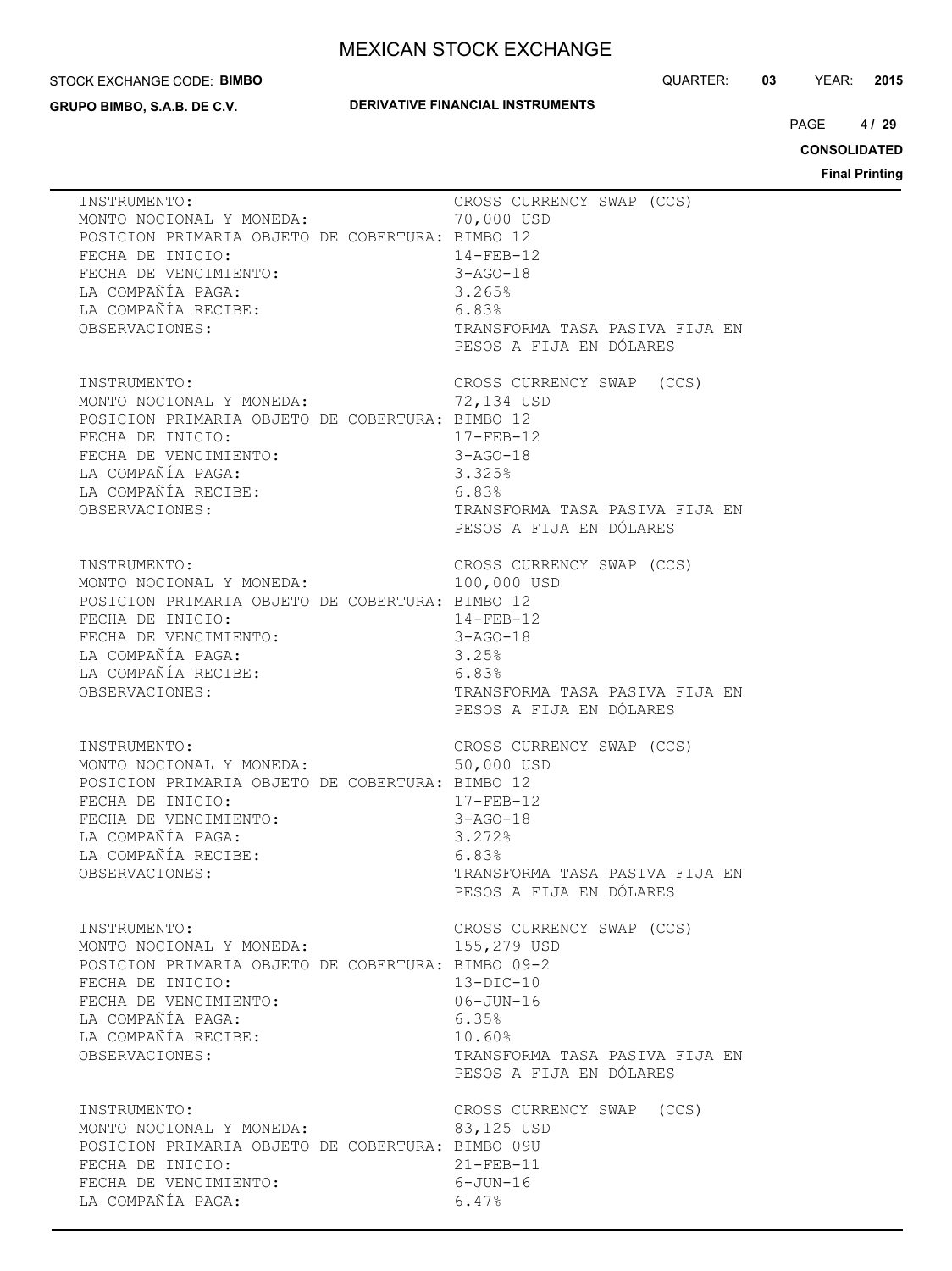#### STOCK EXCHANGE CODE: **BIMBO**

**GRUPO BIMBO, S.A.B. DE C.V.**

### **DERIVATIVE FINANCIAL INSTRUMENTS**

QUARTER: **03** YEAR: **2015**

 $5/29$  $PAGE$ 

**CONSOLIDATED**

| LA COMPAÑÍA RECIBE:<br>OBSERVACIONES:                                                                                                                                                                                         | 10.54%<br>TRANSFORMA TASA PASIVA FIJA EN<br>PESOS A FIJA EN DÓLARES                                                                                                                                              |
|-------------------------------------------------------------------------------------------------------------------------------------------------------------------------------------------------------------------------------|------------------------------------------------------------------------------------------------------------------------------------------------------------------------------------------------------------------|
| INSTRUMENTO:<br>MONTO NOCIONAL Y MONEDA:<br>POSICION PRIMARIA OBJETO DE COBERTURA: BIMBO 09U<br>FECHA DE INICIO:<br>FECHA DE VENCIMIENTO:<br>LA COMPAÑÍA PAGA:<br>LA COMPAÑÍA RECIBE:<br>OBSERVACIONES:                       | CROSS CURRENCY SWAP (CCS)<br>166,250 USD<br>$21 - FEB - 11$<br>$6 - JUN - 16$<br>6.53%<br>10.60%<br>TRANSFORMA TASA PASIVA FIJA EN<br>PESOS A FIJA EN DÓLARES                                                    |
| INSTRUMENTO:<br>MONTO NOCIONAL Y MONEDA:<br>POSICION PRIMARIA OBJETO DE COBERTURA: CERTIFICADO BURSÁTIL BIMBO 09-U<br>FECHA DE INICIO:<br>FECHA DE VENCIMIENTO:<br>LA COMPAÑÍA PAGA:<br>LA COMPAÑÍA RECIBE:<br>OBSERVACIONES: | INTEREST RATE SWAP (IRS)<br>1,000,000 MXN<br>APROX.3,000,000 EN UDIS A 7<br>AÑOS<br>$15 - JUN - 09$<br>$06 - JUN - 16$<br>10.54% NOMINAL<br>$6.05%$ REAL<br>TRANSFORMA TASA PASIVA REAL A<br>TASA NOMINAL EN MXN |
| INSTRUMENTO:<br>MONTO NOCIONAL Y MONEDA:<br>POSICION PRIMARIA OBJETO DE COBERTURA: CERTIFICADO BURSÁTIL BIMBO 09-U<br>FECHA DE INICIO:<br>FECHA DE VENCIMIENTO:<br>LA COMPAÑÍA PAGA:<br>LA COMPAÑÍA RECIBE:<br>OBSERVACIONES: | INTEREST RATE SWAP (IRS)<br>2,000,000 MXN<br>APROX. 3,000,000 EN UDIS A 7 AÑOS<br>$15 - JUN - 09$<br>$06 - JUN - 16$<br>10.6% NOMINAL<br>$6.05%$ REAL<br>TRANSFORMA TASA PASIVA REAL A<br>TASA NOMINAL EN MXN    |
| INSTRUMENTO:<br>MONTO NOCIONAL Y MONEDA:<br>POSICION PRIMARIA OBJETO DE COBERTURA: BIMBO 24<br>FECHA DE INICIO:<br>FECHA DE VENCIMIENTO:<br>LA COMPAÑÍA PAGA:<br>LA COMPAÑÍA RECIBE:<br>OBSERVACIONES:                        | CROSS CURRENCY SWAP (CCS)<br>223,672 USD<br>$30 - JUN - 14$<br>$30 - JUN - 24$<br>4.118%<br>3.875%<br>TRANSFORMA TASA PASIVA FIJA EN<br>DÓLARES A FIJA EN CANADIENSES                                            |
| INSTRUMENTO:<br>MONTO NOCIONAL Y MONEDA:<br>POSICION PRIMARIA OBJETO DE COBERTURA: BIMBO 24<br>FECHA DE INICIO:<br>FECHA DE VENCIMIENTO:<br>LA COMPAÑÍA PAGA:<br>LA COMPAÑÍA RECIBE:<br>OBSERVACIONES:                        | CROSS CURRENCY SWAP (CCS)<br>270,359 USD<br>$30 - JUN - 14$<br>$30 - JUN - 24$<br>4.113%<br>3.875%<br>TRANSFORMA TASA PASIVA FIJA EN<br>DÓLARES A FIJA EN CANADIENSES                                            |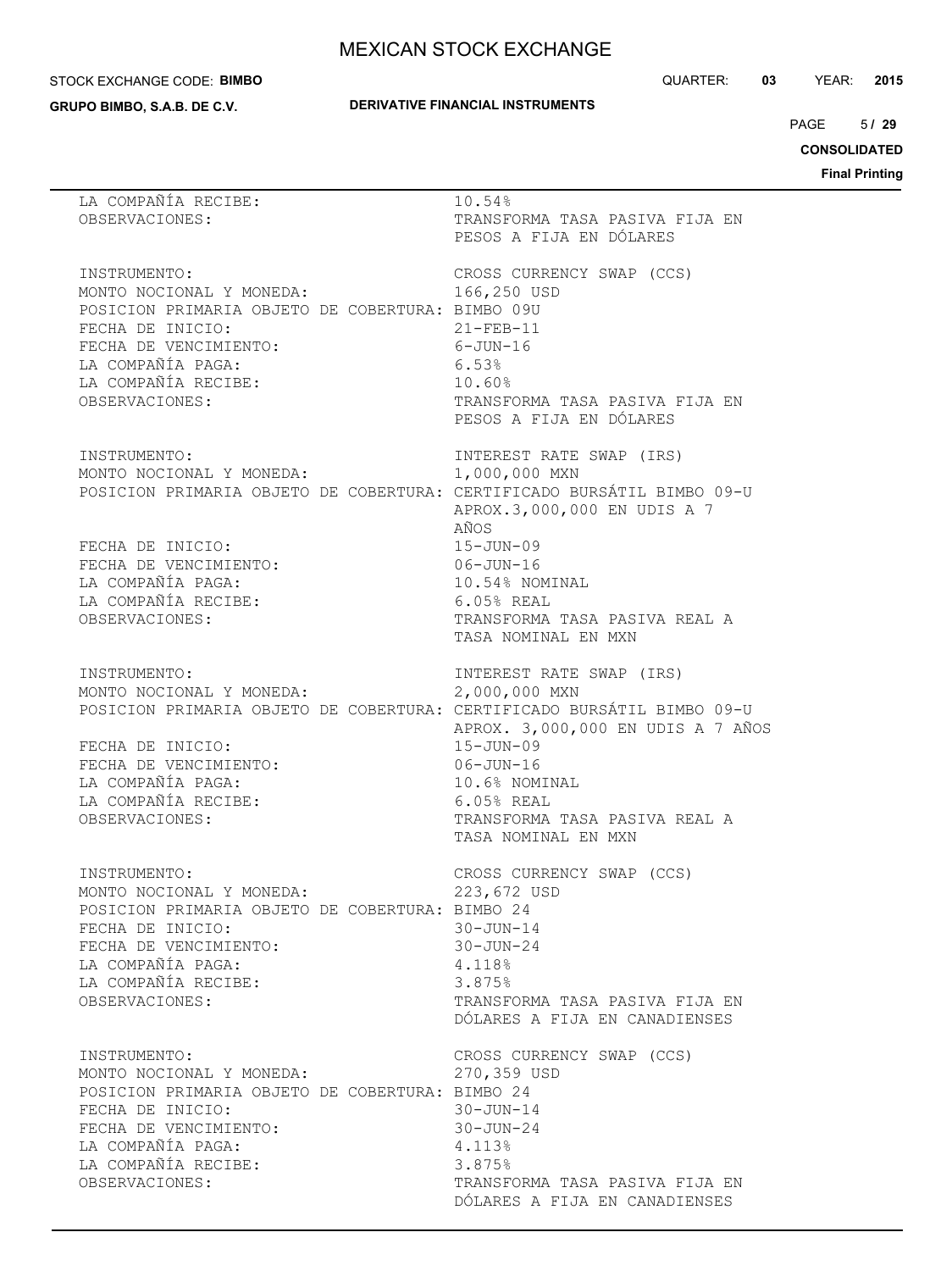#### STOCK EXCHANGE CODE: **BIMBO**

**GRUPO BIMBO, S.A.B. DE C.V.**

### **DERIVATIVE FINANCIAL INSTRUMENTS**

QUARTER: **03** YEAR: **2015**

 $6/29$ PAGE **/ 29**

**CONSOLIDATED**

| INSTRUMENTO:                                    | CROSS CURRENCY SWAP (CCS)                                            |
|-------------------------------------------------|----------------------------------------------------------------------|
| MONTO NOCIONAL Y MONEDA:                        | 10,000 USD                                                           |
| POSICION PRIMARIA OBJETO DE COBERTURA: BIMBO 24 | $30 - JUN - 14$                                                      |
| FECHA DE INICIO:                                | 30-JUN-24                                                            |
| FECHA DE VENCIMIENTO:                           | 4.150%                                                               |
| LA COMPAÑÍA PAGA:                               | 3.875%                                                               |
| LA COMPAÑÍA RECIBE:                             | TRANSFORMA TASA PASIVA FIJA EN                                       |
| OBSERVACIONES:                                  | DÓLARES A FIJA EN CANADIENSES                                        |
| INSTRUMENTO:                                    | CROSS CURRENCY SWAP (CCS)                                            |
| MONTO NOCIONAL Y MONEDA:                        | 102,545 USD                                                          |
| POSICION PRIMARIA OBJETO DE COBERTURA: BIMBO 24 | $30 - JUN - 14$                                                      |
| FECHA DE INICIO:                                | $30 - JUN - 24$                                                      |
| FECHA DE VENCIMIENTO:                           | 4.156%                                                               |
| LA COMPAÑÍA PAGA:                               | 3.875%                                                               |
| LA COMPAÑÍA RECIBE:                             | TRANSFORMA TASA PASIVA FIJA EN                                       |
| OBSERVACIONES:                                  | DÓLARES A FIJA EN CANADIENSES                                        |
| INSTRUMENTO:                                    | CROSS CURRENCY SWAP (CCS)                                            |
| MONTO NOCIONAL Y MONEDA:                        | 101,000 USD                                                          |
| POSICION PRIMARIA OBJETO DE COBERTURA: BIMBO 24 | $30 - JUN - 14$                                                      |
| FECHA DE INICIO:                                | $30 - JUN - 24$                                                      |
| FECHA DE VENCIMIENTO:                           | 4.125%                                                               |
| LA COMPAÑÍA PAGA:                               | 3.875%                                                               |
| LA COMPAÑÍA RECIBE:                             | TRANSFORMA TASA PASIVA FIJA EN                                       |
| OBSERVACIONES:                                  | DÓLARES A FIJA EN CANADIENSES                                        |
| INSTRUMENTO:                                    | CROSS CURRENCY SWAP (CCS)                                            |
| MONTO NOCIONAL Y MONEDA:                        | 92,425 USD                                                           |
| POSICION PRIMARIA OBJETO DE COBERTURA: BIMBO 24 | $21 - JUL-14$                                                        |
| FECHA DE INICIO:                                | $27 - JUN - 24$                                                      |
| FECHA DE VENCIMIENTO:                           | 4.042%                                                               |
| LA COMPAÑÍA PAGA:                               | 3.875%                                                               |
| LA COMPAÑÍA RECIBE:                             | TRANSFORMA TASA PASIVA FIJA EN                                       |
| OBSERVACIONE                                    | DÓLARES A FIJA EN CANADIENSES                                        |
| INSTRUMENTO:                                    | CROSS CURRENCY SWAP (CCS)                                            |
| MONTO NOCIONAL Y MONEDA:                        | 100,000 USD                                                          |
| POSICION PRIMARIA OBJETO DE COBERTURA: BIMBO 44 | $21 - JUL-14$                                                        |
| FECHA DE INICIO:                                | $27 - JUN - 24$                                                      |
| FECHA DE VENCIMIENTO:                           | 5.046%                                                               |
| LA COMPAÑÍA PAGA:                               | 4.875%                                                               |
| LA COMPAÑÍA RECIBE:                             | TRANSFORMA TASA PASIVA FIJA EN                                       |
| OBSERVACIONES:                                  | DÓLARES A FIJA EN CANADIENSES                                        |
| FECHA DE VENCIMIENTO:                           | $10 - NOV - 14$                                                      |
| PRECIO DE COMPRA:                               | \$13.115 MXN/USD                                                     |
| INSTRUMENTO:<br>MONTO NOCIONAL Y MONEDA:        | CONTRATO DE PRECIO ADELANTADO<br>(FORWARDS) DE DIVISAS<br>USD \$1000 |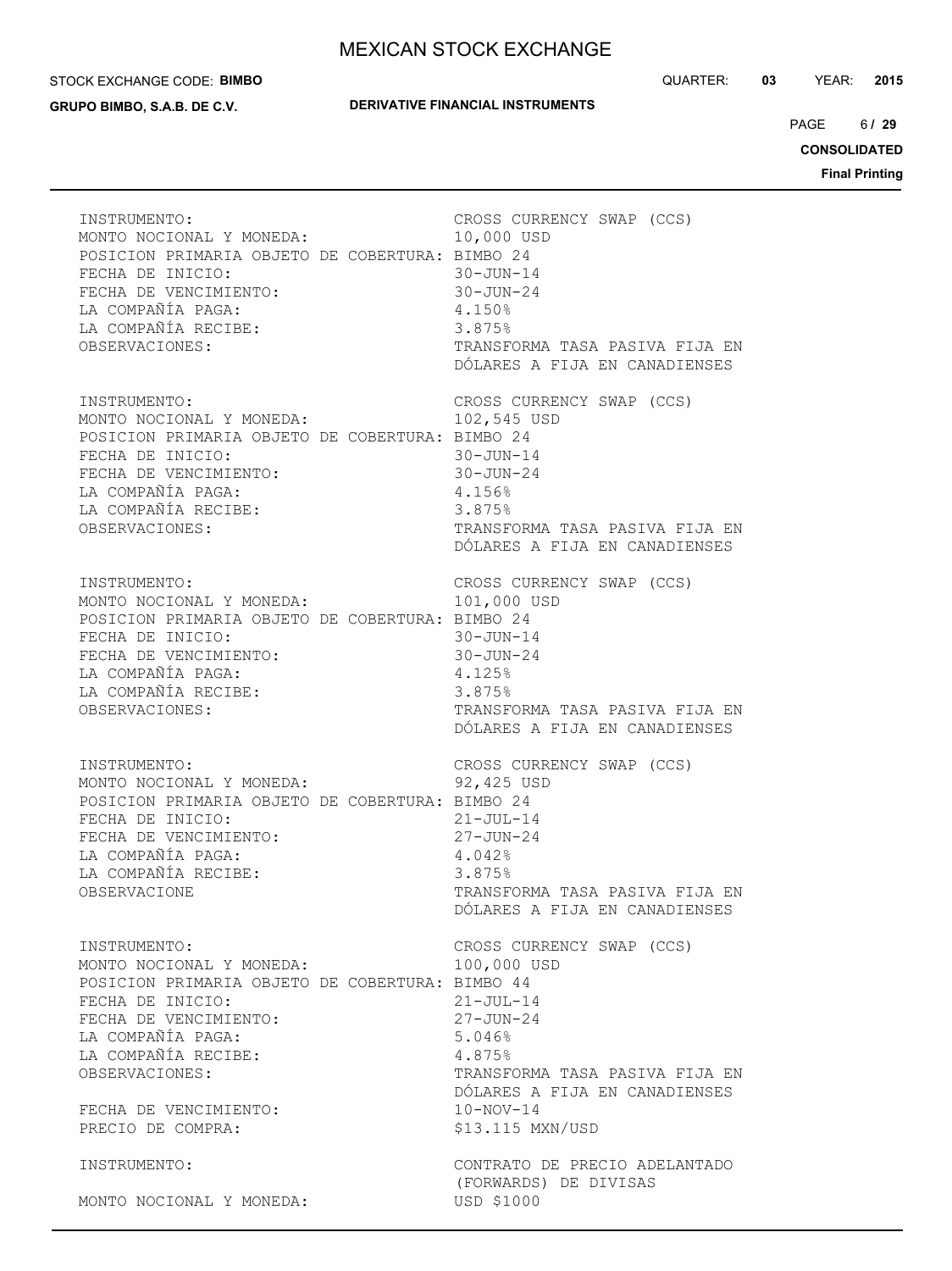#### STOCK EXCHANGE CODE: **BIMBO**

**GRUPO BIMBO, S.A.B. DE C.V.**

### **DERIVATIVE FINANCIAL INSTRUMENTS**

QUARTER: **03** YEAR: **2015**

7/29 PAGE **/ 29**

**CONSOLIDATED**

| FECHA DE INICIO:<br>FECHA DE VENCIMIENTO:<br>PRECIO DE SALL<br>PRECIO DE COMPRA: | POSICION PRIMARIA OBJETO DE COBERTURA: COMPRAS PRONOSTICADAS EN MONEDA<br>EXTRANJERA<br>$24 - j$ un-15<br>$14$ -oct-15<br>\$15.5755 MXN/USD |
|----------------------------------------------------------------------------------|---------------------------------------------------------------------------------------------------------------------------------------------|
| INSTRUMENTO:                                                                     | CONTRATO DE PRECIO ADELANTADO                                                                                                               |
| (FORWARDS) DE DIVISAS<br>MONTO NOCIONAL Y MONEDA: USD \$5000                     | POSICION PRIMARIA OBJETO DE COBERTURA: COMPRAS PRONOSTICADAS EN MONEDA                                                                      |
|                                                                                  | EXTRANJERA                                                                                                                                  |
|                                                                                  | $13 - aqo - 15$<br>$15-\text{oct}-15$                                                                                                       |
| INICIO:<br>FECHA DE VENCIMIENTO:<br>PRECIO DE COMPRA:<br>-                       | \$16.4592 MXN/USD                                                                                                                           |
| INSTRUMENTO:                                                                     | CONTRATO DE PRECIO ADELANTADO<br>(FORWARDS) DE DIVISAS                                                                                      |
| MONTO NOCIONAL Y MONEDA:                                                         | EUR \$20000<br>POSICION PRIMARIA OBJETO DE COBERTURA: COMPRAS PRONOSTICADAS EN MONEDA<br>EXTRANJERA                                         |
|                                                                                  | $21 - aqo - 15$                                                                                                                             |
| FECHA DE INICIO:<br>FECHA DE VENCIMIENTO:<br>PRECIO DE COMPRA:                   | $15-\text{oct}-15$<br>\$19.323 EUR/MXN                                                                                                      |
| INSTRUMENTO:                                                                     | CONTRATO DE PRECIO ADELANTADO                                                                                                               |
| MONTO NOCIONAL Y MONEDA:                                                         | (FORWARDS) DE DIVISAS<br>USD \$8000<br>USD \$8000<br>POSICION PRIMARIA OBJETO DE COBERTURA: COMPRAS PRONOSTICADAS EN MONEDA<br>EXTRANJERA   |
|                                                                                  |                                                                                                                                             |
|                                                                                  | 28-ago-15<br>15-oct-15                                                                                                                      |
| UMA DE INICIO:<br>FECHA DE VENCIMIENTO:<br>PRECIO DE COMPRA:<br>TAME             | \$16.837 MXN/USD                                                                                                                            |
| INSTRUMENTO:                                                                     | CONTRATO DE PRECIO ADELANTADO<br>(FORWARDS) DE DIVISAS                                                                                      |
| MONTO NOCIONAL Y MONEDA:                                                         | USD \$2000<br>POSICION PRIMARIA OBJETO DE COBERTURA: COMPRAS PRONOSTICADAS EN MONEDA                                                        |
| FECHA DE INICIO:                                                                 | EXTRANJERA<br>$24 - j$ un-15                                                                                                                |
| FECHA DE VENCIMIENTO:                                                            | $12 - nov-15$                                                                                                                               |
| PRECIO DE COMPRA:                                                                | \$15.6055 MXN/USD                                                                                                                           |
| INSTRUMENTO:                                                                     | CONTRATO DE PRECIO ADELANTADO<br>(FORWARDS) DE DIVISAS                                                                                      |
| MONTO NOCIONAL Y MONEDA:                                                         | USD \$3000                                                                                                                                  |
|                                                                                  | POSICION PRIMARIA OBJETO DE COBERTURA: COMPRAS PRONOSTICADAS EN MONEDA<br>EXTRANJERA                                                        |
| FECHA DE INICIO:                                                                 | $27 - aqo - 15$                                                                                                                             |
| FECHA DE VENCIMIENTO:                                                            | $12 - nov-15$                                                                                                                               |
| PRECIO DE COMPRA:                                                                | \$17.0298 MXN/USD                                                                                                                           |
| INSTRUMENTO:                                                                     | CONTRATO DE PRECIO ADELANTADO<br>(FORWARDS) DE DIVISAS                                                                                      |
| MONTO NOCIONAL Y MONEDA:                                                         | USD \$3000                                                                                                                                  |
|                                                                                  | POSICION PRIMARIA OBJETO DE COBERTURA: COMPRAS PRONOSTICADAS EN MONEDA<br>EXTRANJERA                                                        |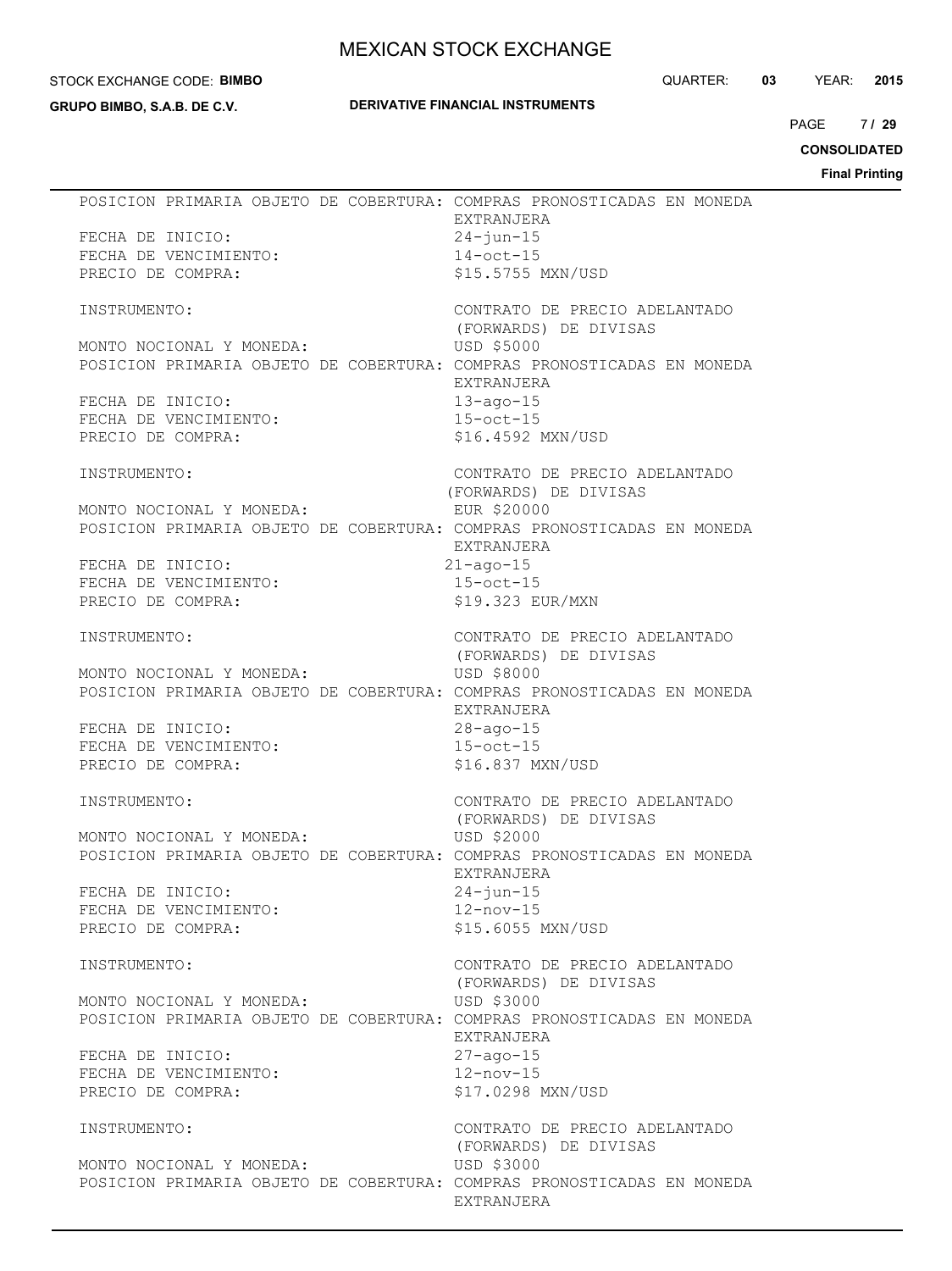#### STOCK EXCHANGE CODE: **BIMBO**

**GRUPO BIMBO, S.A.B. DE C.V.**

### **DERIVATIVE FINANCIAL INSTRUMENTS**

QUARTER: **03** YEAR: **2015**

8/29  $PAGE$ 

**CONSOLIDATED**

| FECHA DE INICIO:                                                                                   | $31 - aqo - 15$                 |
|----------------------------------------------------------------------------------------------------|---------------------------------|
| FECHA DE VENCIMIENTO:                                                                              | $17 - nov - 15$                 |
| PRECIO DE COMPRA:                                                                                  | \$16.8055 MXN/USD               |
|                                                                                                    |                                 |
| INSTRUMENTO:                                                                                       | CONTRATO DE PRECIO ADELANTADO   |
|                                                                                                    | (FORWARDS) DE DIVISAS           |
| MONTO NOCIONAL Y MONEDA:                                                                           | USD \$5000                      |
| POSICION PRIMARIA OBJETO DE COBERTURA: COMPRAS PRONOSTICADAS EN MONEDA                             |                                 |
|                                                                                                    | EXTRANJERA                      |
| FECHA DE INICIO:                                                                                   |                                 |
|                                                                                                    | $31 - iul - 15$<br>$07$ -dic-15 |
| FECHA DE VENCIMIENTO:                                                                              |                                 |
| PRECIO DE COMPRA:                                                                                  | \$16.2624 MXN/USD               |
|                                                                                                    |                                 |
| INSTRUMENTO:                                                                                       | CONTRATO DE PRECIO ADELANTADO   |
|                                                                                                    | (FORWARDS) DE DIVISAS           |
| MONTO NOCIONAL Y MONEDA:                                                                           | USD \$5000                      |
| POSICION PRIMARIA OBJETO DE COBERTURA: COMPRAS PRONOSTICADAS EN MONEDA                             |                                 |
|                                                                                                    | EXTRANJERA                      |
| FECHA DE INICIO                                                                                    | $13 - aqo - 15$                 |
| FECHA DE VENCIMIENTO:                                                                              | $15 - dic - 15$                 |
| PRECIO DE COMPRA:                                                                                  | \$16.542 MXN/USD                |
|                                                                                                    |                                 |
| INSTRUMENTO:                                                                                       | CONTRATO DE PRECIO ADELANTADO   |
|                                                                                                    | (FORWARDS) DE DIVISAS           |
| MONTO NOCIONAL Y MONEDA:                                                                           | USD \$5000                      |
| POSICION PRIMARIA OBJETO DE COBERTURA: COMPRAS PRONOSTICADAS EN MONEDA                             |                                 |
|                                                                                                    | EXTRANJERA                      |
| FECHA DE INICIO:                                                                                   | $28 - aqo - 15$                 |
| FECHA DE VENCIMIENTO:                                                                              | $15 - dic - 15$                 |
| PRECIO DE COMPRA:                                                                                  | \$16.9065 MXN/USD               |
|                                                                                                    |                                 |
| INSTRUMENTO:                                                                                       | CONTRATO DE PRECIO ADELANTADO   |
|                                                                                                    | (FORWARDS) DE DIVISAS           |
| MONTO NOCIONAL Y MONEDA:                                                                           | USD \$3000                      |
| POSICION PRIMARIA OBJETO DE COBERTURA: COMPRAS PRONOSTICADAS EN MONEDA                             |                                 |
|                                                                                                    | EXTRANJERA                      |
| FECHA DE INICIO:                                                                                   | $27 - aqo - 15$                 |
| FECHA DE VENCIMIENTO:                                                                              | $14$ -ene-16                    |
| PRECIO DE COMPRA:                                                                                  | \$17.0315 MXN/USD               |
|                                                                                                    |                                 |
| INSTRUMENTO:                                                                                       | CONTRATO DE PRECIO ADELANTADO   |
|                                                                                                    | (FORWARDS) DE DIVISAS           |
|                                                                                                    | USD \$3000                      |
| MONTO NOCIONAL Y MONEDA:<br>POSICION PRIMARIA OBJETO DE COBERTURA: COMPRAS PRONOSTICADAS EN MONEDA |                                 |
|                                                                                                    |                                 |
|                                                                                                    | EXTRANJERA                      |
| FECHA DE INICIO:                                                                                   | $11$ -sep-15                    |
| FECHA DE VENCIMIENTO:                                                                              | $16 - feb - 16$                 |
| PRECIO DE COMPRA:                                                                                  | \$17.031 MXN/USD                |
|                                                                                                    |                                 |
| INSTRUMENTO:                                                                                       | CONTRATO DE PRECIO ADELANTADO   |
|                                                                                                    | (FORWARDS) DE DIVISAS           |
| MONTO NOCIONAL Y MONEDA:                                                                           | USD \$9000                      |
| POSICION PRIMARIA OBJETO DE COBERTURA: COMPRAS PRONOSTICADAS EN MONEDA                             |                                 |
|                                                                                                    | EXTRANJERA                      |
| FECHA DE INICIO:                                                                                   |                                 |
|                                                                                                    | $04 - j$ un-15                  |
| FECHA DE VENCIMIENTO:                                                                              | $07-0CT-15$                     |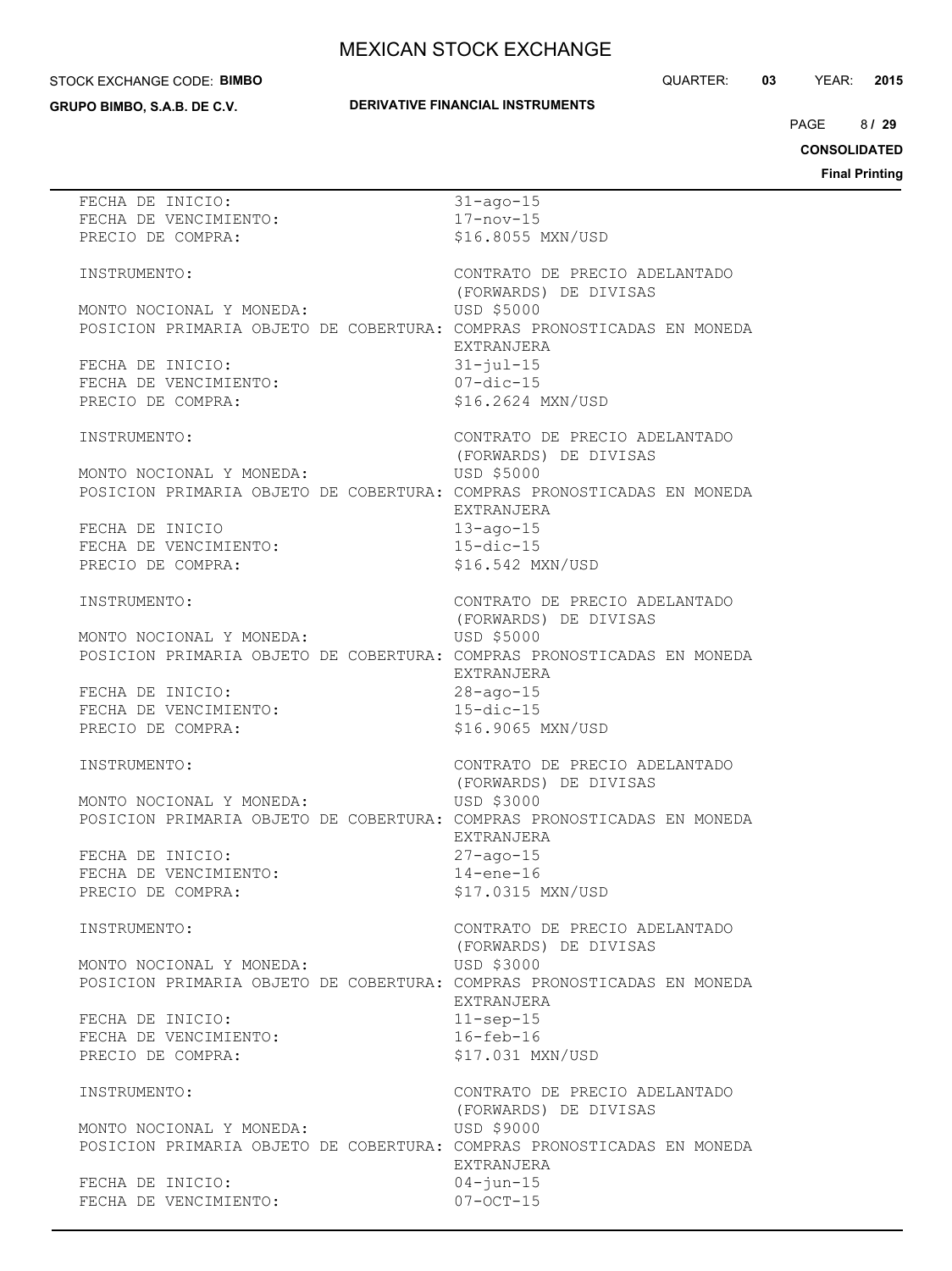#### STOCK EXCHANGE CODE: **BIMBO**

**GRUPO BIMBO, S.A.B. DE C.V.**

QUARTER: **03** YEAR: **2015**

 $9/29$ PAGE **/ 29**

**CONSOLIDATED**

**Final Printing**

## PRECIO DE COMPRA:  $$15.0353$  MXN/USD INSTRUMENTO: CONTRATO DE PRECIO ADELANTADO (FORWARDS) DE DIVISAS MONTO NOCIONAL Y MONEDA: USD \$5000 POSICION PRIMARIA OBJETO DE COBERTURA: COMPRAS PRONOSTICADAS EN MONEDA EXTRANJERA FECHA DE INICIO: 09-jul-15 FECHA DE VENCIMIENTO: 07-OCT-15 PRECIO DE COMPRA:  $$15.8995$  MXN/USD INSTRUMENTO: CONTRATO DE PRECIO ADELANTADO (FORWARDS) DE DIVISAS MONTO NOCIONAL Y MONEDA: USD \$6400 POSICION PRIMARIA OBJETO DE COBERTURA: COMPRAS PRONOSTICADAS EN MONEDA EXTRANJERA FECHA DE INICIO: 16-jul-15 FECHA DE VENCIMIENTO: 07-OCT-15 PRECIO DE COMPRA:  $$15.8869$  MXN/USD INSTRUMENTO: CONTRATO DE PRECIO ADELANTADO (FORWARDS) DE DIVISAS MONTO NOCIONAL Y MONEDA: USD \$5200 POSICION PRIMARIA OBJETO DE COBERTURA: COMPRAS PRONOSTICADAS EN MONEDA EXTRANJERA FECHA DE INICIO: 14-may-15 FECHA DE VENCIMIENTO: 26-OCT-15 PRECIO DE COMPRA:  $$15.2908$  MXN/USD INSTRUMENTO: CONTRATO DE PRECIO ADELANTADO (FORWARDS) DE DIVISAS MONTO NOCIONAL Y MONEDA: USD \$5000 POSICION PRIMARIA OBJETO DE COBERTURA: COMPRAS PRONOSTICADAS EN MONEDA EXTRANJERA FECHA DE INICIO: 13-ago-15 FECHA DE VENCIMIENTO: 26-OCT-15 PRECIO DE COMPRA:  $$16.4706$  MXN/USD INSTRUMENTO: CONTRATO DE PRECIO ADELANTADO (FORWARDS) DE DIVISAS MONTO NOCIONAL Y MONEDA: USD \$1500 POSICION PRIMARIA OBJETO DE COBERTURA: COMPRAS PRONOSTICADAS EN MONEDA EXTRANJERA FECHA DE INICIO: 18-ago-15 FECHA DE VENCIMIENTO: 26-OCT-15 PRECIO DE COMPRA:  $$16.4945$  MXN/USD INSTRUMENTO: CONTRATO DE PRECIO ADELANTADO (FORWARDS) DE DIVISAS MONTO NOCIONAL Y MONEDA: USD \$9500 POSICION PRIMARIA OBJETO DE COBERTURA: COMPRAS PRONOSTICADAS EN MONEDA EXTRANJERA FECHA DE INICIO: 08-may-15 FECHA DE VENCIMIENTO: 09-NOV-15 PRECIO DE COMPRA:  $$15.3255$  MXN/USD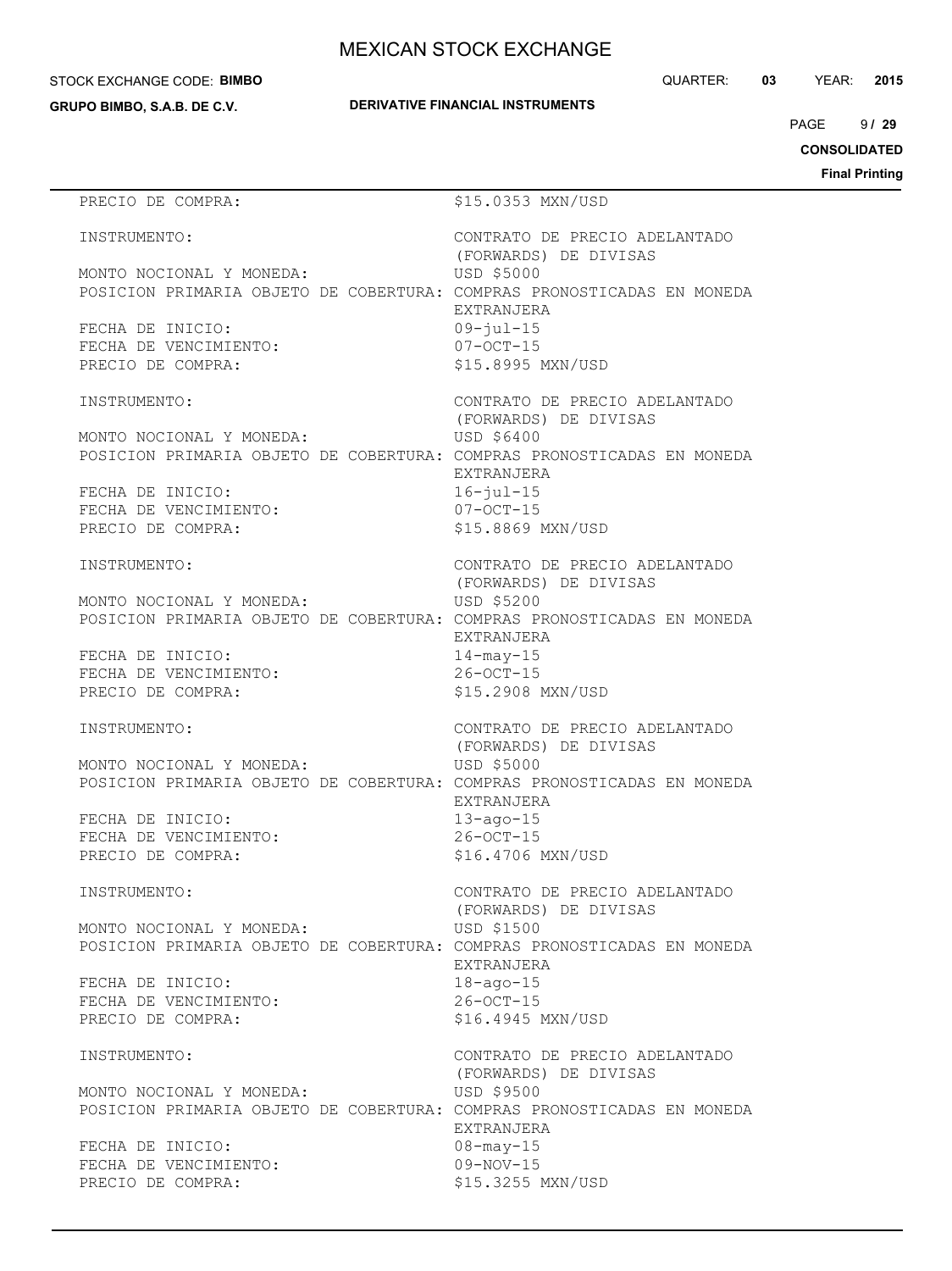#### STOCK EXCHANGE CODE: **BIMBO**

**GRUPO BIMBO, S.A.B. DE C.V.**

### **DERIVATIVE FINANCIAL INSTRUMENTS**

QUARTER: **03** YEAR: **2015**

10 PAGE **/ 29**

**CONSOLIDATED**

| INSTRUMENTO:                                                                                       | CONTRATO DE PRECIO ADELANTADO<br>(FORWARDS) DE DIVISAS |
|----------------------------------------------------------------------------------------------------|--------------------------------------------------------|
| MONTO NOCIONAL Y MONEDA:<br>POSICION PRIMARIA OBJETO DE COBERTURA: COMPRAS PRONOSTICADAS EN MONEDA | USD \$10000<br>EXTRANJERA                              |
| FECHA DE INICIO:<br>FECHA DE VENCIMIENTO:<br>PRECIO DE COMPRA:                                     | $07 - aqo - 15$<br>$09-NOV-15$<br>\$16.2928 MXN/USD    |
|                                                                                                    |                                                        |
| INSTRUMENTO:                                                                                       | CONTRATO DE PRECIO ADELANTADO<br>(FORWARDS) DE DIVISAS |
| MONTO NOCIONAL Y MONEDA:<br>POSICION PRIMARIA OBJETO DE COBERTURA: COMPRAS PRONOSTICADAS EN MONEDA | USD \$1800<br>EXTRANJERA                               |
| FECHA DE INICIO:<br>FECHA DE VENCIMIENTO:<br>PRECIO DE COMPRA:                                     | $18 - aqo - 15$<br>$09-NOV-15$<br>\$16.5107 MXN/USD    |
| INSTRUMENTO:                                                                                       | CONTRATO DE PRECIO ADELANTADO<br>(FORWARDS) DE DIVISAS |
| MONTO NOCIONAL Y MONEDA:<br>POSICION PRIMARIA OBJETO DE COBERTURA: COMPRAS PRONOSTICADAS EN MONEDA | USD \$4000<br>EXTRANJERA                               |
| FECHA DE INICIO:<br>FECHA DE VENCIMIENTO:                                                          | $05 - iun - 15$<br>$30 - nov - 15$                     |
| PRECIO DE COMPRA:                                                                                  | \$15.8905 MXN/USD                                      |
| INSTRUMENTO:                                                                                       | CONTRATO DE PRECIO ADELANTADO<br>(FORWARDS) DE DIVISAS |
| MONTO NOCIONAL Y MONEDA:<br>POSICION PRIMARIA OBJETO DE COBERTURA: COMPRAS PRONOSTICADAS EN MONEDA | USD \$4000                                             |
| FECHA DE INICIO:<br>FECHA DE VENCIMIENTO:                                                          | EXTRANJERA<br>$17$ -sep-15<br>$30 - nov - 15$          |
| PRECIO DE COMPRA:                                                                                  | \$16.646 MXN/USD                                       |
| INSTRUMENTO:                                                                                       | CONTRATO DE PRECIO ADELANTADO<br>(FORWARDS) DE DIVISAS |
| MONTO NOCIONAL Y MONEDA:<br>POSICION PRIMARIA OBJETO DE COBERTURA: COMPRAS PRONOSTICADAS EN MONEDA | USD \$5000                                             |
| FECHA DE INICIO:                                                                                   | EXTRANJERA<br>$10 - i$ un $-15$                        |
| FECHA DE VENCIMIENTO:<br>PRECIO DE COMPRA:                                                         | $07$ -dic-15<br>\$15.666 MXN/USD                       |
| INSTRUMENTO:                                                                                       | CONTRATO DE PRECIO ADELANTADO<br>(FORWARDS) DE DIVISAS |
| MONTO NOCIONAL Y MONEDA:<br>POSICION PRIMARIA OBJETO DE COBERTURA: COMPRAS PRONOSTICADAS EN MONEDA | USD \$5000<br>EXTRANJERA                               |
| FECHA DE INICIO:                                                                                   | $18 - j$ un $-15$                                      |
| FECHA DE VENCIMIENTO:                                                                              | $07$ -dic-15                                           |
| PRECIO DE COMPRA:                                                                                  | \$15.4448 MXN/USD                                      |
| INSTRUMENTO:                                                                                       | CONTRATO DE PRECIO ADELANTADO<br>(FORWARDS) DE DIVISAS |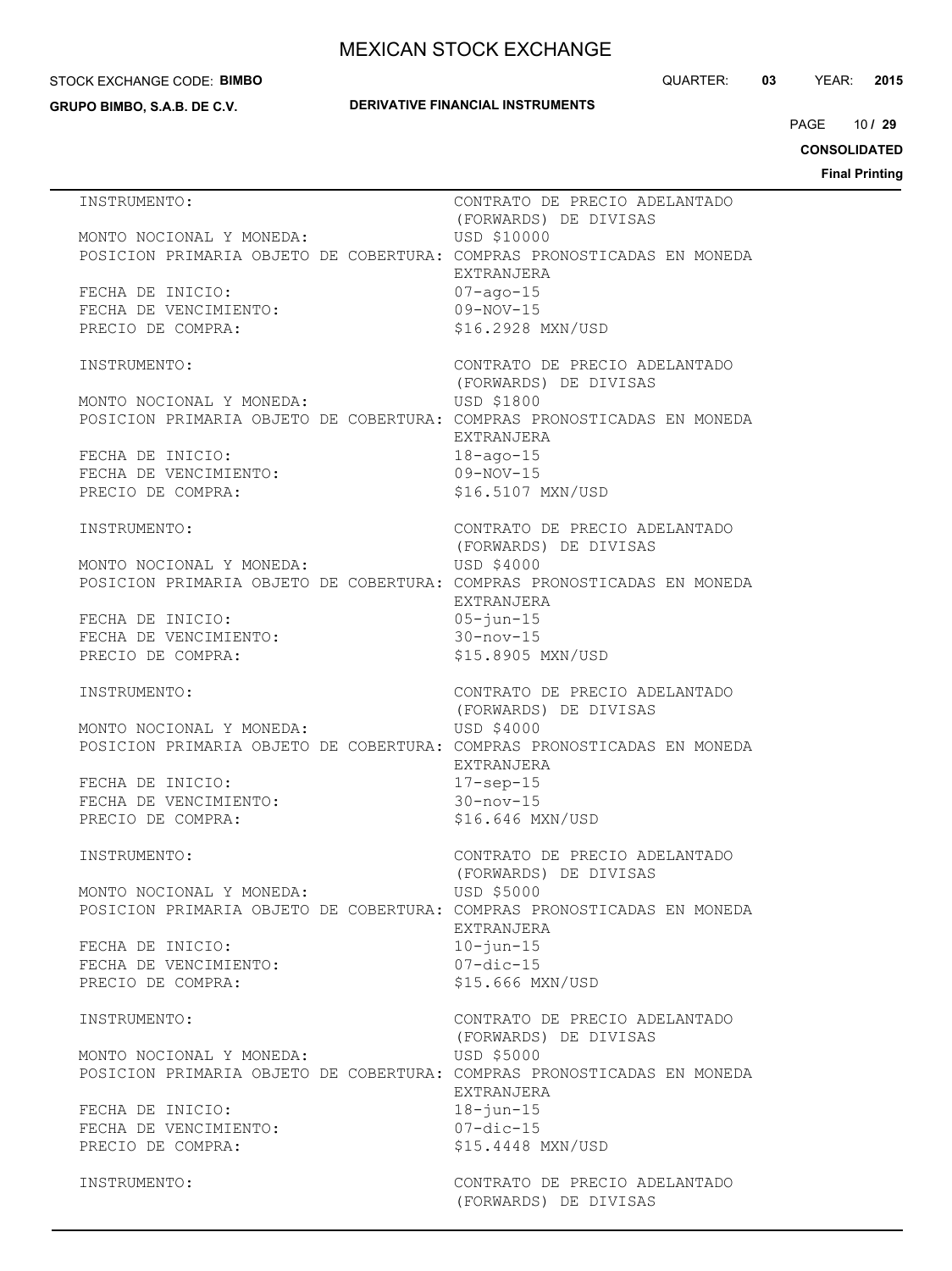#### STOCK EXCHANGE CODE: **BIMBO**

**GRUPO BIMBO, S.A.B. DE C.V.**

## **DERIVATIVE FINANCIAL INSTRUMENTS**

QUARTER: **03** YEAR: **2015**

11 PAGE **/ 29**

**CONSOLIDATED**

|                                                                                                    | USD \$4000                                             |
|----------------------------------------------------------------------------------------------------|--------------------------------------------------------|
| MONTO NOCIONAL Y MONEDA:<br>POSICION PRIMARIA OBJETO DE COBERTURA: COMPRAS PRONOSTICADAS EN MONEDA | EXTRANJERA                                             |
| FECHA DE INICIO:<br>FECHA DE VENCIMIENTO:                                                          | $11$ -sep-15<br>$07 - dic - 15$                        |
| PRECIO DE COMPRA:                                                                                  | \$16.9455 MXN/USD                                      |
| INSTRUMENTO:                                                                                       | CONTRATO DE PRECIO ADELANTADO<br>(FORWARDS) DE DIVISAS |
| MONTO NOCIONAL Y MONEDA:<br>POSICION PRIMARIA OBJETO DE COBERTURA: COMPRAS PRONOSTICADAS EN MONEDA | USD \$5000                                             |
| FECHA DE INICIO:                                                                                   | EXTRANJERA<br>$14$ -sep-15                             |
| FECHA DE VENCIMIENTO:<br>PRECIO DE COMPRA:                                                         | $07$ -dic-15<br>\$16.9089 MXN/USD                      |
| INSTRUMENTO:                                                                                       | CONTRATO DE PRECIO ADELANTADO<br>(FORWARDS) DE DIVISAS |
| MONTO NOCIONAL Y MONEDA:<br>POSICION PRIMARIA OBJETO DE COBERTURA: COMPRAS PRONOSTICADAS EN MONEDA | USD \$2500                                             |
| FECHA DE INICIO:                                                                                   | EXTRANJERA<br>$02 - jul - 15$                          |
| FECHA DE VENCIMIENTO:                                                                              | $28 - dic - 15$                                        |
| PRECIO DE COMPRA:                                                                                  | \$15.8948 MXN/USD                                      |
| INSTRUMENTO:                                                                                       | CONTRATO DE PRECIO ADELANTADO<br>(FORWARDS) DE DIVISAS |
| MONTO NOCIONAL Y MONEDA:<br>POSICION PRIMARIA OBJETO DE COBERTURA: COMPRAS PRONOSTICADAS EN MONEDA | USD \$2500                                             |
| FECHA DE INICIO:                                                                                   | EXTRANJERA<br>$24 - jul - 15$                          |
| FECHA DE VENCIMIENTO:                                                                              | $28 - dic - 15$                                        |
| PRECIO DE COMPRA:                                                                                  | \$16.4395 MXN/USD                                      |
| INSTRUMENTO:                                                                                       | CONTRATO DE PRECIO ADELANTADO<br>(FORWARDS) DE DIVISAS |
| MONTO NOCIONAL Y MONEDA:                                                                           | USD \$2500                                             |
| POSICION PRIMARIA OBJETO DE COBERTURA: COMPRAS PRONOSTICADAS EN MONEDA                             | EXTRANJERA                                             |
| FECHA DE INICIO:<br>FECHA DE VENCIMIENTO:                                                          | $31 - iul - 15$<br>$28 - dic - 15$                     |
| PRECIO DE COMPRA:                                                                                  | \$16.2795 MXN/USD                                      |
| INSTRUMENTO:                                                                                       | CONTRATO DE PRECIO ADELANTADO<br>(FORWARDS) DE DIVISAS |
| MONTO NOCIONAL Y MONEDA:<br>POSICION PRIMARIA OBJETO DE COBERTURA: COMPRAS PRONOSTICADAS EN MONEDA | USD \$5000                                             |
| FECHA DE INICIO:                                                                                   | EXTRANJERA<br>$09 - iul - 15$                          |
| FECHA DE VENCIMIENTO:<br>PRECIO DE COMPRA:                                                         | $08 - ene - 16$<br>\$16.0108 MXN/USD                   |
| INSTRUMENTO:                                                                                       | CONTRATO DE PRECIO ADELANTADO<br>(FORWARDS) DE DIVISAS |
| MONTO NOCIONAL Y MONEDA:                                                                           | USD \$6200                                             |
| POSICION PRIMARIA OBJETO DE COBERTURA: COMPRAS PRONOSTICADAS EN MONEDA                             |                                                        |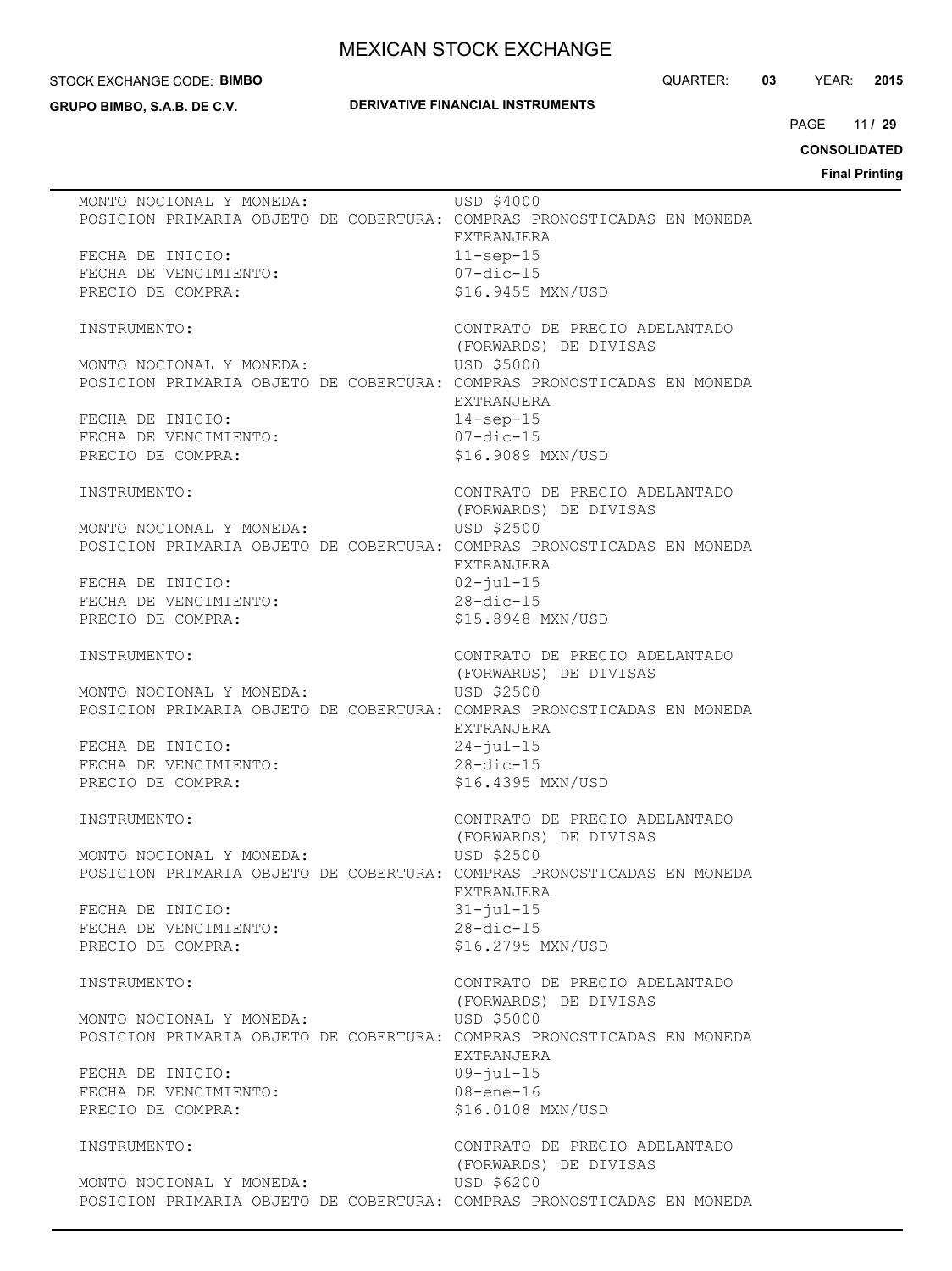#### STOCK EXCHANGE CODE: **BIMBO**

**GRUPO BIMBO, S.A.B. DE C.V.**

## **DERIVATIVE FINANCIAL INSTRUMENTS**

QUARTER: **03** YEAR: **2015**

12 PAGE **/ 29**

**CONSOLIDATED**

| FECHA DE INICIO:<br>FECHA DE VENCIMIENTO:<br>PRECIO DE COMPRA:                                                   | EXTRANJERA<br>$16 - jul - 15$<br>$08 - ene - 16$<br>\$15.9869 MXN/USD |
|------------------------------------------------------------------------------------------------------------------|-----------------------------------------------------------------------|
| INSTRUMENTO:                                                                                                     | CONTRATO DE PRECIO ADELANTADO<br>(FORWARDS) DE DIVISAS                |
| MONTO NOCIONAL Y MONEDA:<br>POSICION PRIMARIA OBJETO DE COBERTURA: COMPRAS PRONOSTICADAS EN MONEDA               | USD \$4000<br>EXTRANJERA                                              |
| FECHA DE INICIO:<br>FECHA DE VENCIMIENTO:<br>PRECIO DE COMPRA:                                                   | $27 - aqo - 15$<br>$25$ -ene-16<br>\$17.035 MXN/USD                   |
| INSTRUMENTO:                                                                                                     | CONTRATO DE PRECIO ADELANTADO<br>(FORWARDS) DE DIVISAS                |
| MONTO NOCIONAL Y MONEDA:<br>POSICION PRIMARIA OBJETO DE COBERTURA: COMPRAS PRONOSTICADAS EN MONEDA               | USD \$680<br>EXTRANJERA                                               |
| FECHA DE INICIO:<br>FECHA DE VENCIMIENTO:<br>PRECIO DE COMPRA:                                                   | $22$ -sep-15<br>$25$ -ene-16<br>\$17.0595 MXN/USD                     |
| INSTRUMENTO:                                                                                                     | CONTRATO DE PRECIO ADELANTADO                                         |
| MONTO NOCIONAL Y MONEDA:<br>POSICION PRIMARIA OBJETO DE COBERTURA: COMPRAS PRONOSTICADAS EN MONEDA               | (FORWARDS) DE DIVISAS<br>USD \$5000<br>EXTRANJERA                     |
| FECHA DE INICIO:<br>FECHA DE VENCIMIENTO:<br>PRECIO DE COMPRA:                                                   | $13 - aqo - 15$<br>$08 - feb - 16$<br>\$16.6175 MXN/USD               |
| INSTRUMENTO:                                                                                                     | CONTRATO DE PRECIO ADELANTADO<br>(FORWARDS) DE DIVISAS                |
| MONTO NOCIONAL Y MONEDA:<br>POSICION PRIMARIA OBJETO DE COBERTURA: COMPRAS PRONOSTICADAS EN MONEDA<br>EXTRANJERA | USD \$3000                                                            |
| FECHA DE INICIO:<br>FECHA DE VENCIMIENTO:<br>PRECIO DE COMPRA:                                                   | $27 - aqo - 15$<br>$08 - feb - 16$<br>\$17.0519 MXN/USD               |
| INSTRUMENTO:                                                                                                     | CONTRATO DE PRECIO ADELANTADO<br>(FORWARDS) DE DIVISAS                |
| MONTO NOCIONAL Y MONEDA:<br>POSICION PRIMARIA OBJETO DE COBERTURA: COMPRAS PRONOSTICADAS EN MONEDA               | USD \$1000<br>EXTRANJERA                                              |
| FECHA DE INICIO:<br>FECHA DE VENCIMIENTO:<br>PRECIO DE COMPRA:                                                   | $14$ -sep-15<br>$08 - feb - 16$<br>\$17.0033 MXN/USD                  |
| INSTRUMENTO:                                                                                                     | CONTRATO DE PRECIO ADELANTADO<br>(FORWARDS) DE DIVISAS                |
| MONTO NOCIONAL Y MONEDA:<br>POSICION PRIMARIA OBJETO DE COBERTURA: COMPRAS PRONOSTICADAS EN MONEDA               | USD \$4000<br>EXTRANJERA                                              |
| FECHA DE INICIO:                                                                                                 | $21$ -sep-15                                                          |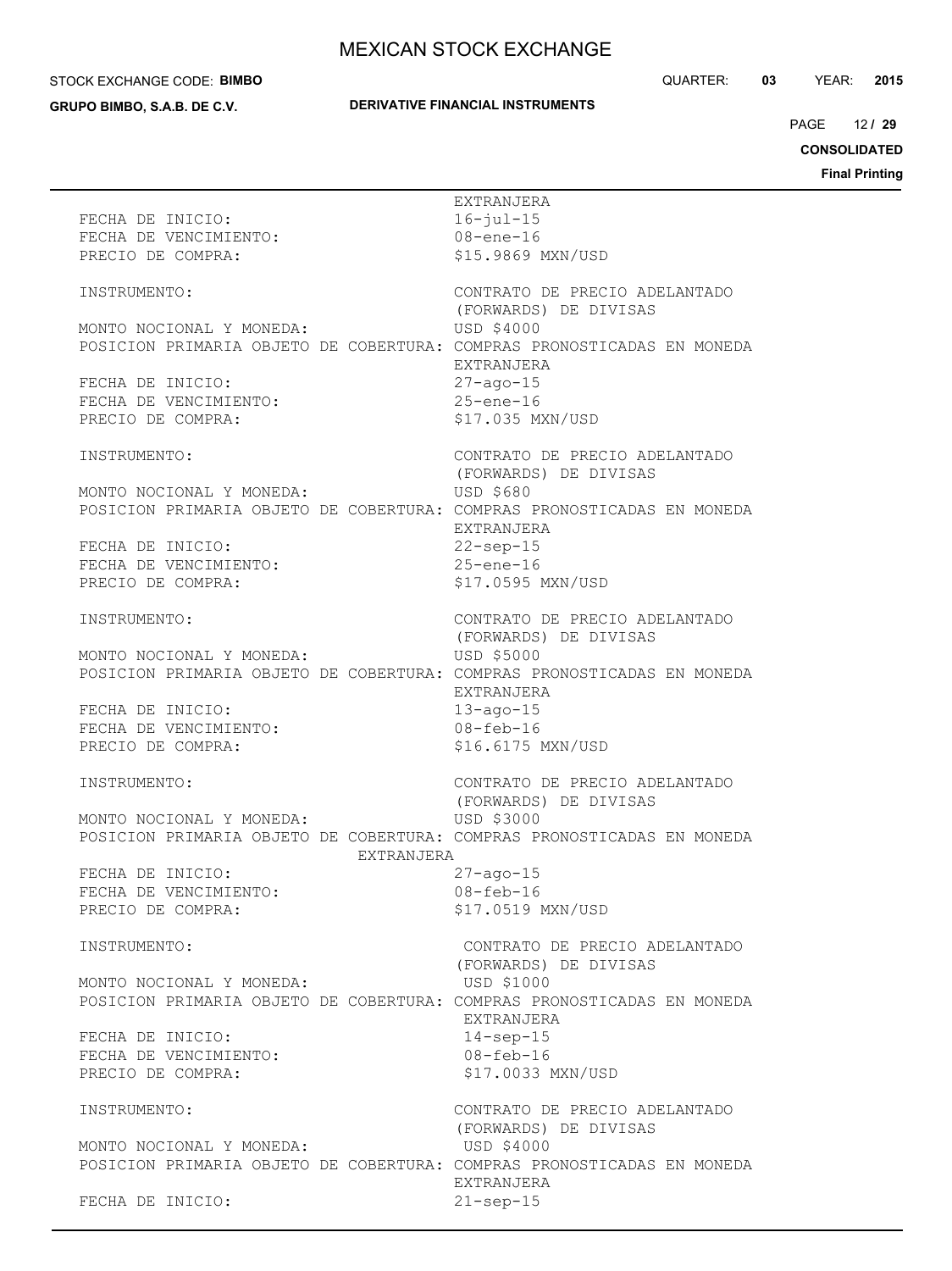#### STOCK EXCHANGE CODE: **BIMBO**

**GRUPO BIMBO, S.A.B. DE C.V.**

```
QUARTER: 03 YEAR: 2015
```
# **DERIVATIVE FINANCIAL INSTRUMENTS**

13 PAGE **/ 29**

**CONSOLIDATED**

| FECHA DE VENCIMIENTO:                                                  | $08 - feb - 16$               |
|------------------------------------------------------------------------|-------------------------------|
| PRECIO DE COMPRA:                                                      | \$16.884 MXN/USD              |
|                                                                        |                               |
| INSTRUMENTO:                                                           | CONTRATO DE PRECIO ADELANTADO |
|                                                                        | (FORWARDS) DE DIVISAS         |
| MONTO NOCIONAL Y MONEDA:                                               | USD \$4320                    |
| POSICION PRIMARIA OBJETO DE COBERTURA: COMPRAS PRONOSTICADAS EN MONEDA |                               |
|                                                                        | EXTRANJERA                    |
|                                                                        |                               |
| FECHA DE INICIO:                                                       | $22$ -sep-15                  |
| FECHA DE VENCIMIENTO:                                                  | $23 - feb - 16$               |
| PRECIO DE COMPRA:                                                      | \$17.064 MXN/USD              |
|                                                                        |                               |
| INSTRUMENTO:                                                           | CONTRATO DE PRECIO ADELANTADO |
|                                                                        | (FORWARDS) DE DIVISAS         |
| MONTO NOCIONAL Y MONEDA:                                               | USD \$4000                    |
| POSICION PRIMARIA OBJETO DE COBERTURA: COMPRAS PRONOSTICADAS EN MONEDA |                               |
|                                                                        | EXTRANJERA                    |
| FECHA DE INICIO:                                                       |                               |
|                                                                        | $11$ -sep-15                  |
| FECHA DE VENCIMIENTO:                                                  | $08 - \text{mar} - 16$        |
| PRECIO DE COMPRA:                                                      | \$17.0438 MXN/USD             |
|                                                                        |                               |
| INSTRUMENTO:                                                           | CONTRATO DE PRECIO ADELANTADO |
|                                                                        | (FORWARDS) DE DIVISAS         |
| MONTO NOCIONAL Y MONEDA:                                               | USD \$1000                    |
| POSICION PRIMARIA OBJETO DE COBERTURA: COMPRAS PRONOSTICADAS EN MONEDA |                               |
|                                                                        | EXTRANJERA                    |
|                                                                        |                               |
| FECHA DE INICIO:                                                       | $08 - may - 15$               |
| FECHA DE VENCIMIENTO:                                                  | $19$ -oct-15                  |
| PRECIO DE COMPRA:                                                      | \$15.3006 MXN/USD             |
|                                                                        |                               |
| INSTRUMENTO:                                                           | CONTRATO DE PRECIO ADELANTADO |
|                                                                        | (FORWARDS) DE DIVISAS         |
| MONTO NOCIONAL Y MONEDA:                                               | USD \$900                     |
| POSICION PRIMARIA OBJETO DE COBERTURA: COMPRAS PRONOSTICADAS EN MONEDA |                               |
|                                                                        | EXTRANJERA                    |
| FECHA DE INICIO:                                                       | $14 - may - 15$               |
|                                                                        |                               |
| FECHA DE VENCIMIENTO:                                                  | $19$ -oct-15                  |
| PRECIO DE COMPRA:                                                      | \$15.2815 MXN/USD             |
|                                                                        |                               |
| INSTRUMENTO:                                                           | CONTRATO DE PRECIO ADELANTADO |
|                                                                        | (FORWARDS) DE DIVISAS         |
| MONTO NOCIONAL Y MONEDA:                                               | <b>USD \$900</b>              |
| POSICION PRIMARIA OBJETO DE COBERTURA: COMPRAS PRONOSTICADAS EN MONEDA |                               |
|                                                                        | EXTRANJERA                    |
| FECHA DE INICIO:                                                       | $13 - aqo - 15$               |
| FECHA DE VENCIMIENTO:                                                  | $19$ -oct-15                  |
|                                                                        |                               |
| PRECIO DE COMPRA:                                                      | \$16.4685 MXN/USD             |
|                                                                        |                               |
| INSTRUMENTO:                                                           | CONTRATO DE PRECIO ADELANTADO |
|                                                                        | (FORWARDS) DE DIVISAS         |
| MONTO NOCIONAL Y MONEDA:                                               | USD \$1000                    |
| POSICION PRIMARIA OBJETO DE COBERTURA: COMPRAS PRONOSTICADAS EN MONEDA |                               |
|                                                                        | EXTRANJERA                    |
| FECHA DE INICIO:                                                       | $11$ -sep-15                  |
| FECHA DE VENCIMIENTO:                                                  | $19-oct-15$                   |
|                                                                        |                               |
| PRECIO DE COMPRA:                                                      | \$16.8869 MXN/USD             |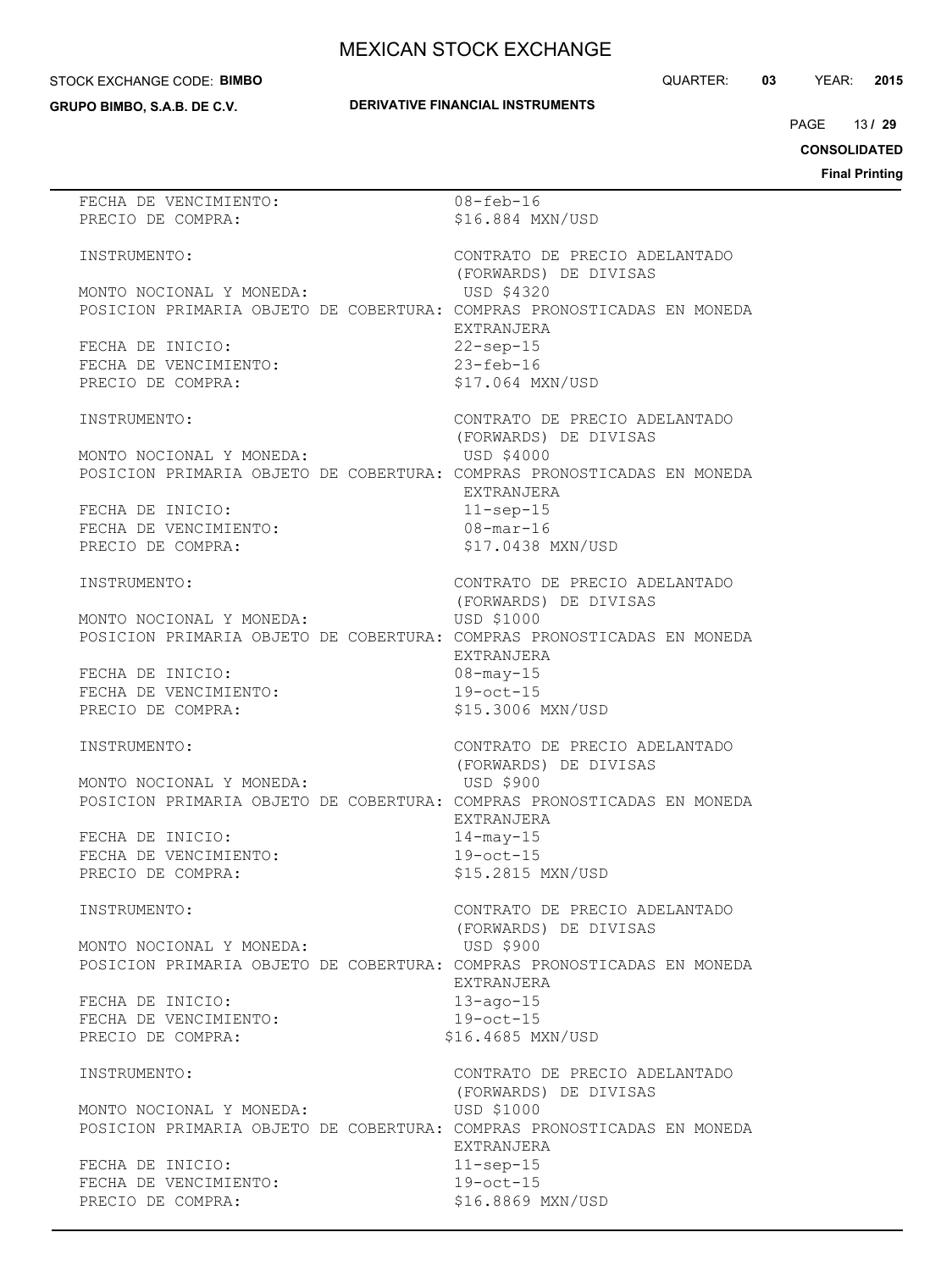#### STOCK EXCHANGE CODE: **BIMBO**

**GRUPO BIMBO, S.A.B. DE C.V.**

QUARTER: **03** YEAR: **2015**

14 PAGE **/ 29**

**CONSOLIDATED**

**Final Printing**

INSTRUMENTO: CONTRATO DE PRECIO ADELANTADO (FORWARDS) DE DIVISAS MONTO NOCIONAL Y MONEDA: USD \$700 POSICION PRIMARIA OBJETO DE COBERTURA: COMPRAS PRONOSTICADAS EN MONEDA EXTRANJERA FECHA DE INICIO: 05-jun-15 FECHA DE VENCIMIENTO: 17-nov-15 PRECIO DE COMPRA:  $$15.883$  MXN/USD INSTRUMENTO: CONTRATO DE PRECIO ADELANTADO (FORWARDS) DE DIVISAS MONTO NOCIONAL Y MONEDA: USD \$700 POSICION PRIMARIA OBJETO DE COBERTURA: COMPRAS PRONOSTICADAS EN MONEDA EXTRANJERA FECHA DE INICIO: 10-jun-15 FECHA DE VENCIMIENTO: 17-nov-15 PRECIO DE COMPRA:  $$15.6465$  MXN/USD INSTRUMENTO: CONTRATO DE PRECIO ADELANTADO (FORWARDS) DE DIVISAS MONTO NOCIONAL Y MONEDA: USD \$600 POSICION PRIMARIA OBJETO DE COBERTURA: COMPRAS PRONOSTICADAS EN MONEDA EXTRANJERA FECHA DE INICIO: 18-jun-15 FECHA DE VENCIMIENTO: 17-nov-15 PRECIO DE COMPRA:  $$15.433$  MXN/USD INSTRUMENTO: CONTRATO DE PRECIO ADELANTADO (FORWARDS) DE DIVISAS MONTO NOCIONAL Y MONEDA: USD \$2000 POSICION PRIMARIA OBJETO DE COBERTURA: COMPRAS PRONOSTICADAS EN MONEDA EXTRANJERA FECHA DE INICIO: 11-sep-15 FECHA DE VENCIMIENTO: 17-nov-15 PRECIO DE COMPRA:  $$16.912$  MXN/USD INSTRUMENTO: CONTRATO DE PRECIO ADELANTADO (FORWARDS) DE DIVISAS MONTO NOCIONAL Y MONEDA: USD \$700 POSICION PRIMARIA OBJETO DE COBERTURA: COMPRAS PRONOSTICADAS EN MONEDA EXTRANJERA FECHA DE INICIO: 02-jul-15 FECHA DE VENCIMIENTO: 14-dic-15 PRECIO DE COMPRA:  $$15.877$  MXN/USD INSTRUMENTO: CONTRATO DE PRECIO ADELANTADO (FORWARDS) DE DIVISAS MONTO NOCIONAL Y MONEDA: USD \$700 POSICION PRIMARIA OBJETO DE COBERTURA: COMPRAS PRONOSTICADAS EN MONEDA EXTRANJERA FECHA DE INICIO: 09-jul-15 FECHA DE VENCIMIENTO: 14-dic-15 PRECIO DE COMPRA:  $$15.9808$  MXN/USD INSTRUMENTO: CONTRATO DE PRECIO ADELANTADO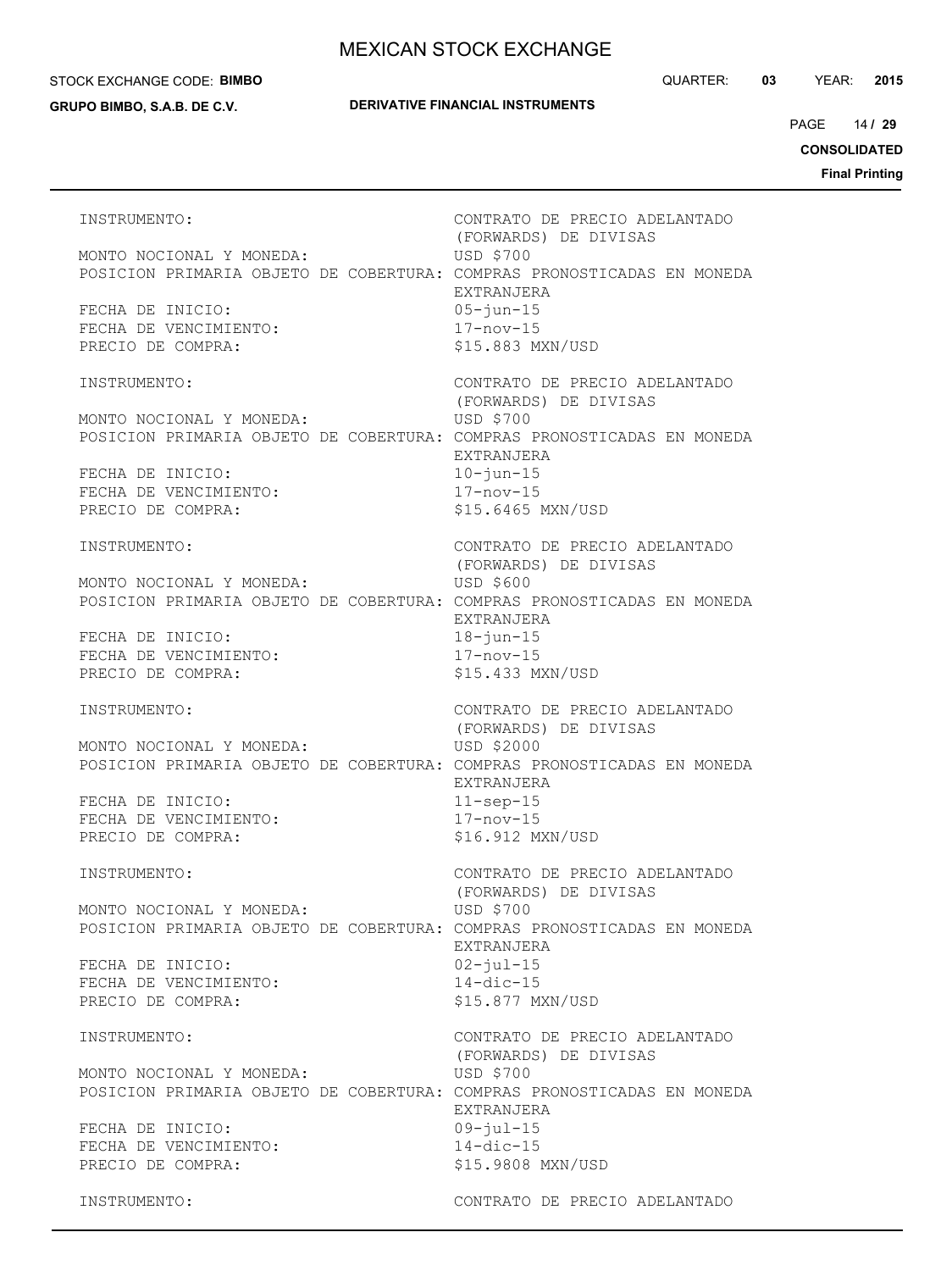STOCK EXCHANGE CODE: **BIMBO**

**GRUPO BIMBO, S.A.B. DE C.V.**

## **DERIVATIVE FINANCIAL INSTRUMENTS**

QUARTER: **03** YEAR: **2015**

15 PAGE **/ 29**

**CONSOLIDATED**

|                                                                                                    | (FORWARDS) DE DIVISAS                                  |
|----------------------------------------------------------------------------------------------------|--------------------------------------------------------|
| MONTO NOCIONAL Y MONEDA:                                                                           | <b>USD \$600</b>                                       |
| POSICION PRIMARIA OBJETO DE COBERTURA: COMPRAS PRONOSTICADAS EN MONEDA                             | EXTRANJERA                                             |
| FECHA DE INICIO:                                                                                   | $16 - iul - 15$                                        |
| FECHA DE VENCIMIENTO:                                                                              | $14$ -dic-15                                           |
| PRECIO DE COMPRA:                                                                                  | \$15.96 MXN/USD                                        |
|                                                                                                    | CONTRATO DE PRECIO ADELANTADO                          |
| INSTRUMENTO:                                                                                       | (FORWARDS) DE DIVISAS                                  |
| MONTO NOCIONAL Y MONEDA:                                                                           | USD \$1700                                             |
| POSICION PRIMARIA OBJETO DE COBERTURA: COMPRAS PRONOSTICADAS EN MONEDA                             |                                                        |
|                                                                                                    | EXTRANJERA                                             |
| FECHA DE INICIO:<br>FECHA DE VENCIMIENTO:                                                          | $27 - aqo - 15$<br>$25$ -ene-16                        |
| PRECIO DE COMPRA:                                                                                  | \$17.039 MXN/USD                                       |
|                                                                                                    |                                                        |
| INSTRUMENTO:                                                                                       | CONTRATO DE PRECIO ADELANTADO                          |
| MONTO NOCIONAL Y MONEDA:                                                                           | (FORWARDS) DE DIVISAS<br>USD \$1700                    |
| POSICION PRIMARIA OBJETO DE COBERTURA: COMPRAS PRONOSTICADAS EN MONEDA                             |                                                        |
|                                                                                                    | EXTRANJERA                                             |
| FECHA DE INICIO:                                                                                   | $29$ -sep-15                                           |
| FECHA DE VENCIMIENTO:<br>PRECIO DE COMPRA:                                                         | $16 - feb - 16$<br>\$17.2549 MXN/USD                   |
|                                                                                                    |                                                        |
| INSTRUMENTO:                                                                                       | CONTRATO DE PRECIO ADELANTADO                          |
|                                                                                                    | (FORWARDS) DE DIVISAS                                  |
| MONTO NOCIONAL Y MONEDA:<br>POSICION PRIMARIA OBJETO DE COBERTURA: COMPRAS PRONOSTICADAS EN MONEDA | <b>USD \$350</b>                                       |
|                                                                                                    | EXTRANJERA                                             |
| FECHA DE INICIO:                                                                                   | $06 - may - 15$                                        |
| FECHA DE VENCIMIENTO:                                                                              | $14$ -oct-15                                           |
| PRECIO DE COMPRA:                                                                                  | \$618.48 CLP/USD                                       |
| INSTRUMENTO:                                                                                       | CONTRATO DE PRECIO ADELANTADO                          |
|                                                                                                    | (FORWARDS) DE DIVISAS                                  |
| MONTO NOCIONAL Y MONEDA:<br>POSICION PRIMARIA OBJETO DE COBERTURA: COMPRAS PRONOSTICADAS EN MONEDA | USD \$400                                              |
|                                                                                                    | EXTRANJERA                                             |
| FECHA DE INICIO:                                                                                   | $13 - \text{may}-15$                                   |
| FECHA DE VENCIMIENTO:                                                                              | $14$ -oct-15                                           |
| PRECIO DE COMPRA:                                                                                  | \$610 CLP/USD                                          |
| INSTRUMENTO:                                                                                       | CONTRATO DE PRECIO ADELANTADO                          |
|                                                                                                    | (FORWARDS) DE DIVISAS                                  |
| MONTO NOCIONAL Y MONEDA:                                                                           | USD \$760                                              |
| POSICION PRIMARIA OBJETO DE COBERTURA: COMPRAS PRONOSTICADAS EN MONEDA                             | EXTRANJERA                                             |
| FECHA DE INICIO:                                                                                   | $17 - a$ go $-15$                                      |
| FECHA DE VENCIMIENTO:                                                                              | $14$ -oct-15                                           |
| PRECIO DE COMPRA:                                                                                  | \$693.85 CLP/USD                                       |
|                                                                                                    |                                                        |
| INSTRUMENTO:                                                                                       | CONTRATO DE PRECIO ADELANTADO<br>(FORWARDS) DE DIVISAS |
| MONTO NOCIONAL Y MONEDA:                                                                           | USD \$250                                              |
|                                                                                                    |                                                        |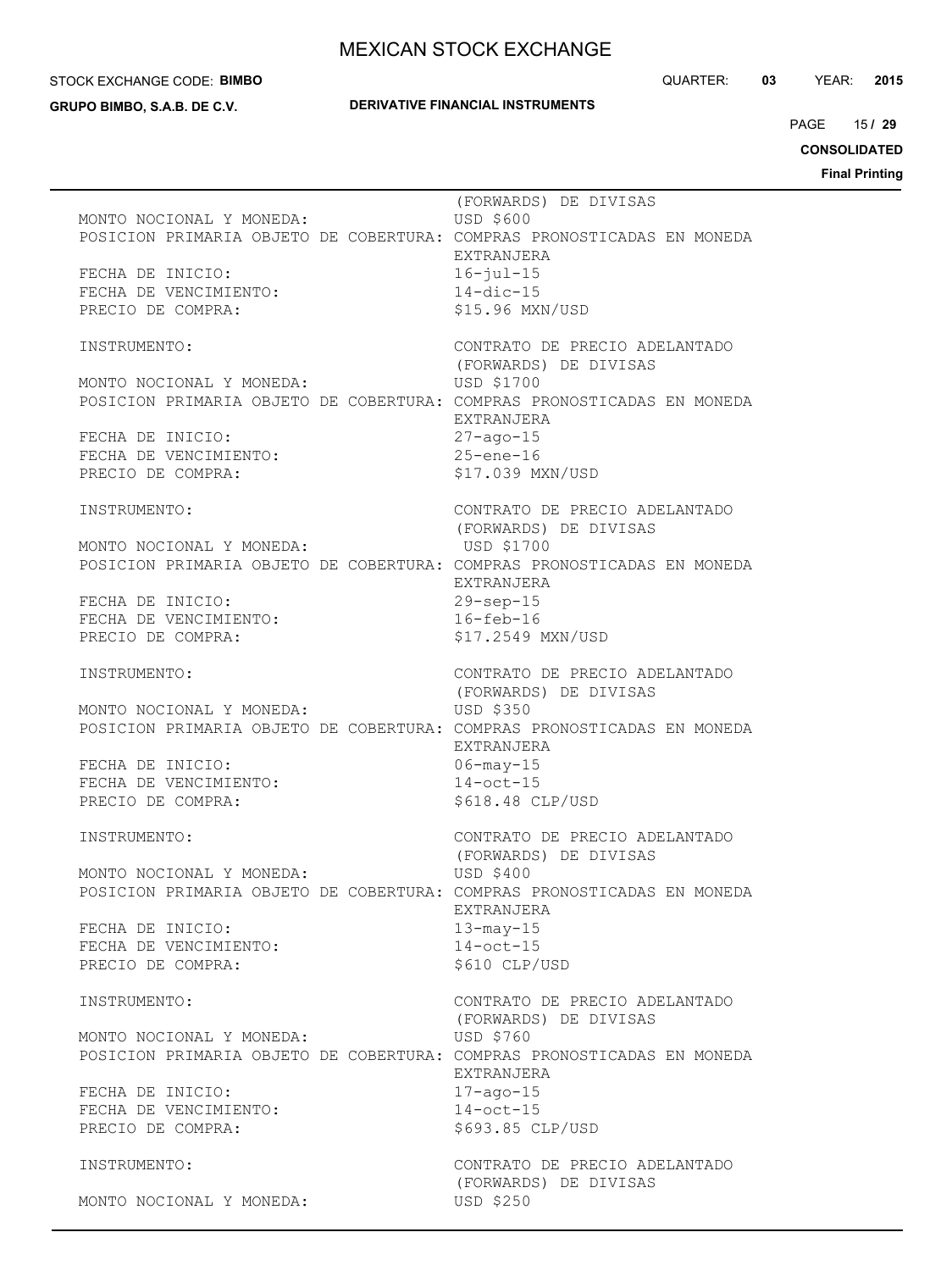#### STOCK EXCHANGE CODE: **BIMBO**

**GRUPO BIMBO, S.A.B. DE C.V.**

## **DERIVATIVE FINANCIAL INSTRUMENTS**

QUARTER: **03** YEAR: **2015**

16 PAGE **/ 29**

**CONSOLIDATED**

| FECHA DE INICIO:<br>FECHA DE VENCIMIENTO:<br>PRECIO DE COMPRA: | POSICION PRIMARIA OBJETO DE COBERTURA: COMPRAS PRONOSTICADAS EN MONEDA<br>EXTRANJERA<br>05-may-15<br>$13 - nov - 15$<br>$$647.2$ CLP/USD      |
|----------------------------------------------------------------|-----------------------------------------------------------------------------------------------------------------------------------------------|
| INSTRUMENTO:                                                   | CONTRATO DE PRECIO ADELANTADO<br>(FORWARDS) DE DIVISAS                                                                                        |
| MONTO NOCIONAL Y MONEDA:                                       | USD \$250<br>POSICION PRIMARIA OBJETO DE COBERTURA: COMPRAS PRONOSTICADAS EN MONEDA<br>EXTRANJERA                                             |
| FECHA DE INICIO:<br>FECHA DE VENCIMIENTO:<br>PRECIO DE COMPRA: | $12 - j$ un $-15$<br>$13 - nov - 15$<br>\$639.94 CLP/USD                                                                                      |
| INSTRUMENTO:                                                   | CONTRATO DE PRECIO ADELANTADO<br>(FORWARDS) DE DIVISAS                                                                                        |
| MONTO NOCIONAL Y MONEDA:                                       | USD \$250<br>POSICION PRIMARIA OBJETO DE COBERTURA: COMPRAS PRONOSTICADAS EN MONEDA<br>EXTRANJERA                                             |
| FECHA DE INICIO:<br>FECHA DE VENCIMIENTO:<br>PRECIO DE COMPRA: | $18 - j$ un $-15$<br>$13 - nov - 15$<br>$$639.5$ CLP/USD                                                                                      |
| INSTRUMENTO:                                                   | CONTRATO DE PRECIO ADELANTADO<br>(FORWARDS) DE DIVISAS                                                                                        |
| MONTO NOCIONAL Y MONEDA:                                       | USD \$740<br>POSICION PRIMARIA OBJETO DE COBERTURA: COMPRAS PRONOSTICADAS EN MONEDA<br>EXTRANJERA                                             |
| FECHA DE INICIO:<br>FECHA DE VENCIMIENTO:<br>PRECIO DE COMPRA: | $11$ -sep-15<br>$13 - nov - 15$<br>\$692.29 CLP/USD                                                                                           |
| INSTRUMENTO:                                                   | CONTRATO DE PRECIO ADELANTADO<br>(FORWARDS) DE DIVISAS                                                                                        |
| MONTO NOCIONAL Y MONEDA:                                       | USD \$200<br>POSICION PRIMARIA OBJETO DE COBERTURA: COMPRAS PRONOSTICADAS EN MONEDA                                                           |
| FECHA DE INICIO:<br>FECHA DE VENCIMIENTO:<br>PRECIO DE COMPRA: | EXTRANJERA<br>$02 - jul - 15$<br>$14$ -dic-15<br>\$645.5 CLP/USD                                                                              |
| INSTRUMENTO:                                                   | CONTRATO DE PRECIO ADELANTADO<br>(FORWARDS) DE DIVISAS                                                                                        |
| MONTO NOCIONAL Y MONEDA:                                       | USD \$230<br>POSICION PRIMARIA OBJETO DE COBERTURA: COMPRAS PRONOSTICADAS EN MONEDA<br>EXTRANJERA                                             |
| FECHA DE INICIO:<br>FECHA DE VENCIMIENTO:<br>PRECIO DE COMPRA: | $17 - \frac{1}{10}$ $1 - 15$<br>$14$ -dic-15<br>\$655 CLP/USD                                                                                 |
| INSTRUMENTO:<br>MONTO NOCIONAL Y MONEDA:                       | CONTRATO DE PRECIO ADELANTADO<br>(FORWARDS) DE DIVISAS<br>USD \$250<br>POSICION PRIMARIA OBJETO DE COBERTURA: COMPRAS PRONOSTICADAS EN MONEDA |
|                                                                | EXTRANJERA                                                                                                                                    |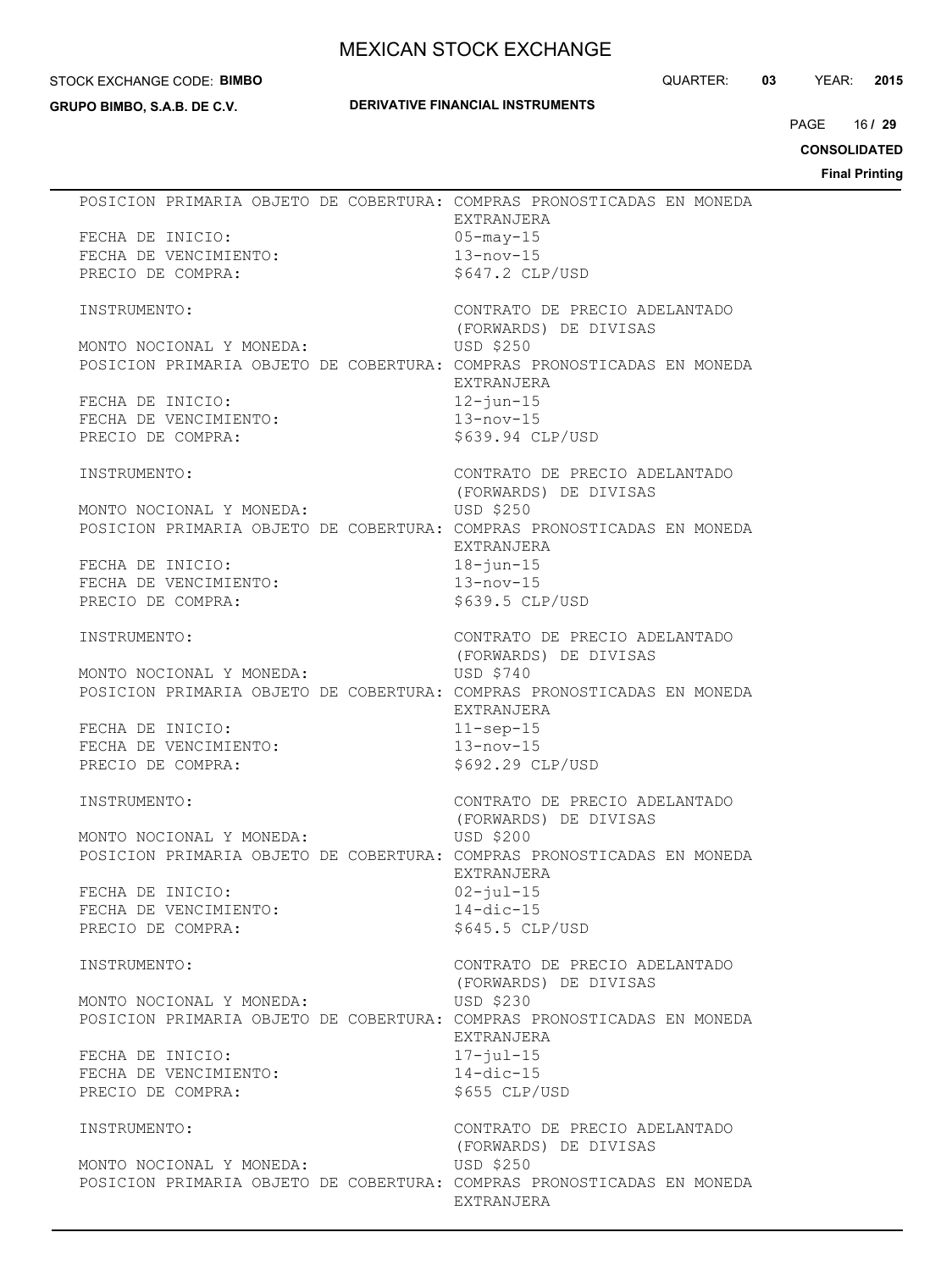#### STOCK EXCHANGE CODE: **BIMBO**

**GRUPO BIMBO, S.A.B. DE C.V.**

## **DERIVATIVE FINANCIAL INSTRUMENTS**

QUARTER: **03** YEAR: **2015**

17 PAGE **/ 29**

**CONSOLIDATED**

| FECHA DE INICIO:                                                       | $10 - \frac{1}{1}ul - 15$     |
|------------------------------------------------------------------------|-------------------------------|
| FECHA DE VENCIMIENTO:                                                  | $14$ -dic-15                  |
|                                                                        |                               |
| PRECIO DE COMPRA:                                                      | \$656.3 CLP/USD               |
|                                                                        |                               |
| INSTRUMENTO:                                                           | CONTRATO DE PRECIO ADELANTADO |
|                                                                        |                               |
|                                                                        | (FORWARDS) DE DIVISAS         |
| MONTO NOCIONAL Y MONEDA:                                               | USD \$150                     |
| POSICION PRIMARIA OBJETO DE COBERTURA: COMPRAS PRONOSTICADAS EN MONEDA |                               |
|                                                                        |                               |
|                                                                        | EXTRANJERA                    |
| FECHA DE INICIO:                                                       | $06 - may - 15$               |
| FECHA DE VENCIMIENTO:                                                  | $22$ -oct-15                  |
|                                                                        | \$27.83 UYU/USD               |
| PRECIO DE COMPRA:                                                      |                               |
|                                                                        |                               |
| INSTRUMENTO:                                                           | CONTRATO DE PRECIO ADELANTADO |
|                                                                        | (FORWARDS) DE DIVISAS         |
|                                                                        |                               |
| MONTO NOCIONAL Y MONEDA:                                               | USD \$50                      |
| POSICION PRIMARIA OBJETO DE COBERTURA: COMPRAS PRONOSTICADAS EN MONEDA |                               |
|                                                                        | EXTRANJERA                    |
|                                                                        |                               |
|                                                                        | $14$ -may-15                  |
| FECHA DE INICIO:<br>FECHA DE VENCIMIENTO:                              | $22$ -oct-15                  |
| PRECIO DE COMPRA:                                                      | \$27.97 UYU/USD               |
|                                                                        |                               |
|                                                                        |                               |
| INSTRUMENTO:                                                           | CONTRATO DE PRECIO ADELANTADO |
|                                                                        | (FORWARDS) DE DIVISAS         |
|                                                                        |                               |
| MONTO NOCIONAL Y MONEDA:                                               | USD \$160                     |
| POSICION PRIMARIA OBJETO DE COBERTURA: COMPRAS PRONOSTICADAS EN MONEDA |                               |
|                                                                        | EXTRANJERA                    |
|                                                                        |                               |
| FECHA DE INICIO:                                                       | $14$ -may-15                  |
| FECHA DE VENCIMIENTO:                                                  | $22$ -oct-15                  |
| PRECIO DE COMPRA:                                                      | \$27.97 UYU/USD               |
|                                                                        |                               |
|                                                                        |                               |
| INSTRUMENTO:                                                           | CONTRATO DE PRECIO ADELANTADO |
|                                                                        | (FORWARDS) DE DIVISAS         |
|                                                                        |                               |
| MONTO NOCIONAL Y MONEDA:                                               | USD \$200                     |
| POSICION PRIMARIA OBJETO DE COBERTURA: COMPRAS PRONOSTICADAS EN MONEDA |                               |
|                                                                        | EXTRANJERA                    |
|                                                                        | $07 - aqo - 15$               |
| FECHA DE INICIO:                                                       |                               |
| FECHA DE VENCIMIENTO:                                                  | $22$ -oct-15                  |
| PRECIO DE COMPRA:                                                      | \$29.23 UYU/USD               |
|                                                                        |                               |
|                                                                        |                               |
| INSTRUMENTO:                                                           | CONTRATO DE PRECIO ADELANTADO |
|                                                                        | (FORWARDS) DE DIVISAS         |
| MONTO NOCIONAL Y MONEDA:                                               | USD \$110                     |
|                                                                        |                               |
| POSICION PRIMARIA OBJETO DE COBERTURA: COMPRAS PRONOSTICADAS EN MONEDA |                               |
|                                                                        | EXTRANJERA                    |
| FECHA DE INICIO:                                                       | $18 - aqo - 15$               |
|                                                                        |                               |
| FECHA DE VENCIMIENTO:                                                  | $22$ -oct-15                  |
| PRECIO DE COMPRA:                                                      | \$29.1285 UYU/USD             |
|                                                                        |                               |
|                                                                        | CONTRATO DE PRECIO ADELANTADO |
| INSTRUMENTO:                                                           |                               |
|                                                                        | (FORWARDS) DE DIVISAS         |
| MONTO NOCIONAL Y MONEDA:                                               | USD \$50                      |
|                                                                        |                               |
| POSICION PRIMARIA OBJETO DE COBERTURA: COMPRAS PRONOSTICADAS EN MONEDA |                               |
|                                                                        | EXTRANJERA                    |
| FECHA DE INICIO:                                                       | $27 - aqo - 15$               |
|                                                                        |                               |
| FECHA DE VENCIMIENTO:                                                  | $22$ -oct-15                  |
|                                                                        |                               |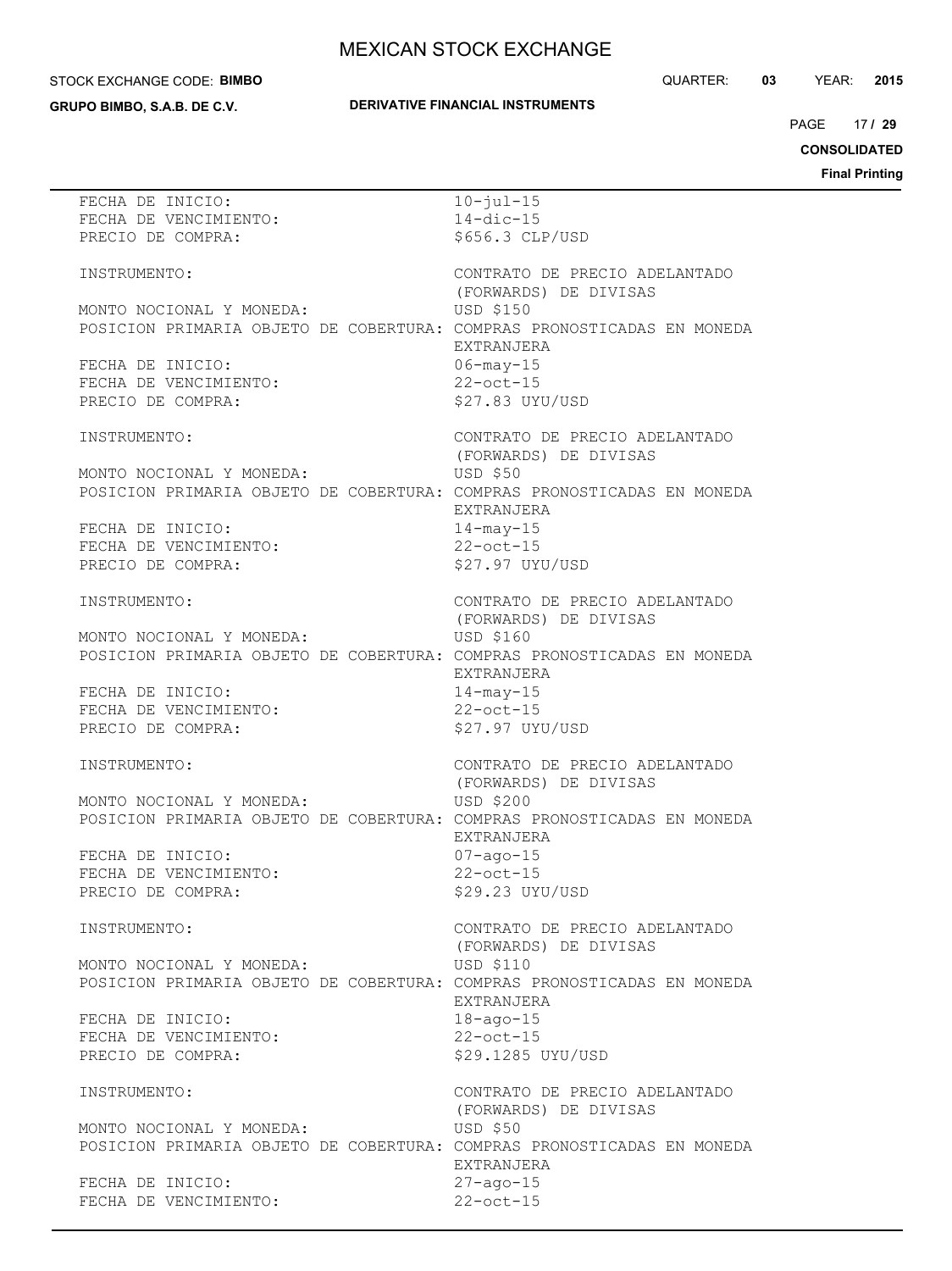#### STOCK EXCHANGE CODE: **BIMBO**

**GRUPO BIMBO, S.A.B. DE C.V.**

QUARTER: **03** YEAR: **2015**

18 PAGE **/ 29**

**CONSOLIDATED**

**Final Printing**

# PRECIO DE COMPRA:  $$28.99$  UYU/USD INSTRUMENTO: CONTRATO DE PRECIO ADELANTADO (FORWARDS) DE DIVISAS MONTO NOCIONAL Y MONEDA: USD \$180 POSICION PRIMARIA OBJETO DE COBERTURA: COMPRAS PRONOSTICADAS EN MONEDA EXTRANJERA FECHA DE INICIO: 05-jun-15 FECHA DE VENCIMIENTO: 25-nov-15 PRECIO DE COMPRA:  $$28.37$  UYU/USD INSTRUMENTO: CONTRATO DE PRECIO ADELANTADO (FORWARDS) DE DIVISAS MONTO NOCIONAL Y MONEDA: USD \$90 POSICION PRIMARIA OBJETO DE COBERTURA: COMPRAS PRONOSTICADAS EN MONEDA EXTRANJERA FECHA DE INICIO: 12-jun-15 FECHA DE VENCIMIENTO: 25-nov-15 PRECIO DE COMPRA:  $$28.3$  UYU/USD INSTRUMENTO: CONTRATO DE PRECIO ADELANTADO (FORWARDS) DE DIVISAS MONTO NOCIONAL Y MONEDA: USD \$90 POSICION PRIMARIA OBJETO DE COBERTURA: COMPRAS PRONOSTICADAS EN MONEDA EXTRANJERA FECHA DE INICIO: 18-jun-15 FECHA DE VENCIMIENTO: 25-nov-15 PRECIO DE COMPRA: \$28.2 UYU/USD INSTRUMENTO: CONTRATO DE PRECIO ADELANTADO (FORWARDS) DE DIVISAS MONTO NOCIONAL Y MONEDA: USD \$80 POSICION PRIMARIA OBJETO DE COBERTURA: COMPRAS PRONOSTICADAS EN MONEDA EXTRANJERA FECHA DE INICIO: 14-sep-15 FECHA DE VENCIMIENTO: 25-nov-15 PRECIO DE COMPRA:  $$29.61$  UYU/USD INSTRUMENTO: CONTRATO DE PRECIO ADELANTADO (FORWARDS) DE DIVISAS MONTO NOCIONAL Y MONEDA: USD \$270 POSICION PRIMARIA OBJETO DE COBERTURA: COMPRAS PRONOSTICADAS EN MONEDA EXTRANJERA FECHA DE INICIO: 14-sep-15 FECHA DE VENCIMIENTO: 25-nov-15 PRECIO DE COMPRA:  $$29.61$  UYU/USD INSTRUMENTO: CONTRATO DE PRECIO ADELANTADO (FORWARDS) DE DIVISAS MONTO NOCIONAL Y MONEDA: USD \$100 POSICION PRIMARIA OBJETO DE COBERTURA: COMPRAS PRONOSTICADAS EN MONEDA EXTRANJERA FECHA DE INICIO: 02-jul-15 FECHA DE VENCIMIENTO: 24-dic-15 PRECIO DE COMPRA:  $$28.77$  UYU/USD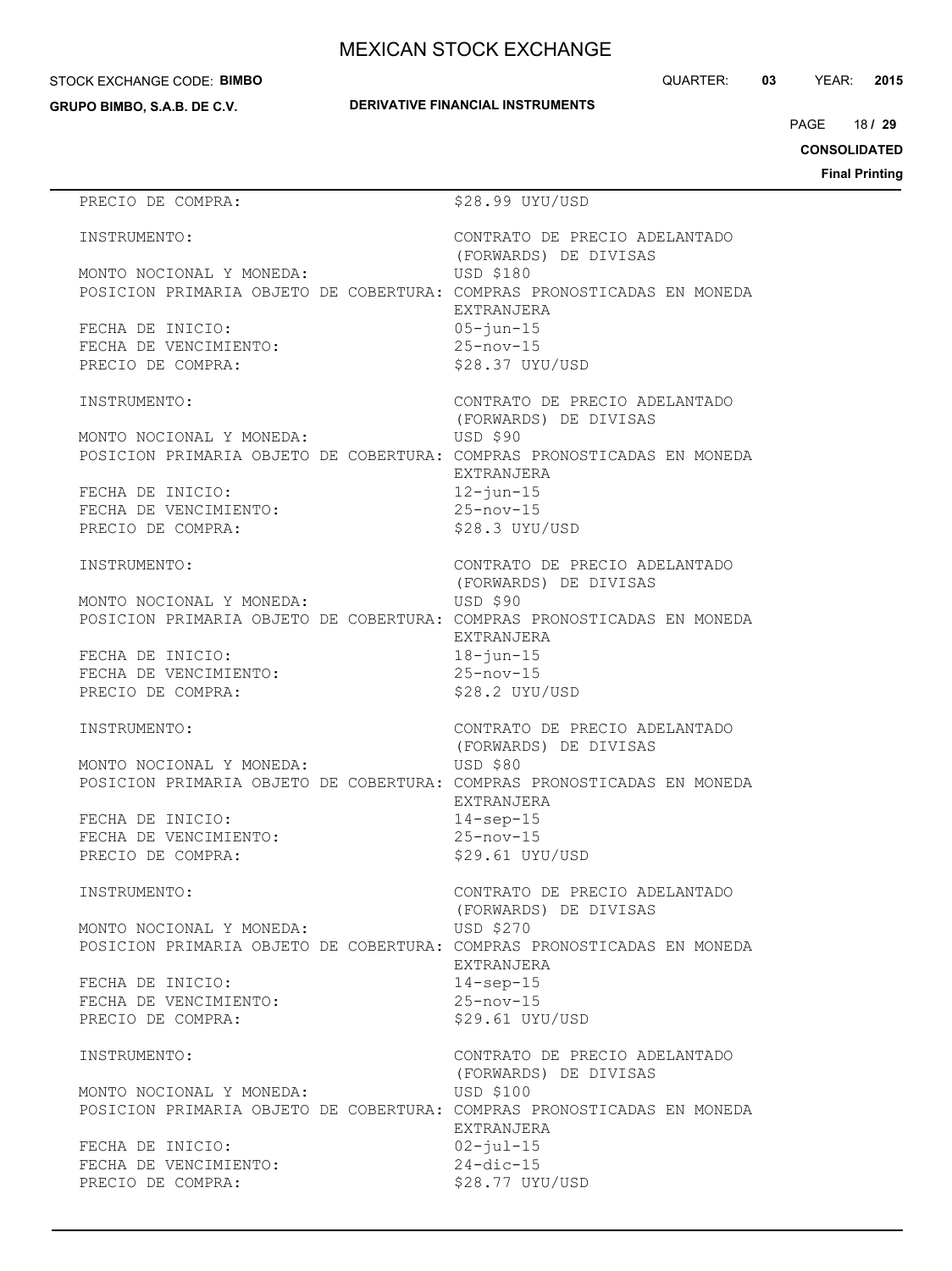#### STOCK EXCHANGE CODE: **BIMBO**

**GRUPO BIMBO, S.A.B. DE C.V.**

## **DERIVATIVE FINANCIAL INSTRUMENTS**

QUARTER: **03** YEAR: **2015**

19 PAGE **/ 29**

**CONSOLIDATED**

| INSTRUMENTO:                                                                                       | CONTRATO DE PRECIO ADELANTADO                                    |
|----------------------------------------------------------------------------------------------------|------------------------------------------------------------------|
| MONTO NOCIONAL Y MONEDA:<br>POSICION PRIMARIA OBJETO DE COBERTURA: COMPRAS PRONOSTICADAS EN MONEDA | (FORWARDS) DE DIVISAS<br>USD \$200                               |
| FECHA DE INICIO:<br>FECHA DE VENCIMIENTO:<br>PRECIO DE COMPRA:                                     | EXTRANJERA<br>$10 - ju1 - 15$<br>$24$ -dic-15<br>\$28.94 UYU/USD |
| INSTRUMENTO:                                                                                       | CONTRATO DE PRECIO ADELANTADO<br>(FORWARDS) DE DIVISAS           |
| MONTO NOCIONAL Y MONEDA:<br>POSICION PRIMARIA OBJETO DE COBERTURA: COMPRAS PRONOSTICADAS EN MONEDA | <b>USD \$20</b>                                                  |
| FECHA DE INICIO:<br>FECHA DE VENCIMIENTO:<br>PRECIO DE COMPRA:                                     | EXTRANJERA<br>$31 - jul - 15$<br>$24$ -dic-15<br>\$30.14 UYU/USD |
| INSTRUMENTO:                                                                                       | CONTRATO DE PRECIO ADELANTADO<br>(FORWARDS) DE DIVISAS           |
| MONTO NOCIONAL Y MONEDA:<br>POSICION PRIMARIA OBJETO DE COBERTURA: COMPRAS PRONOSTICADAS EN MONEDA | USD \$264<br>EXTRANJERA                                          |
| FECHA DE INICIO:<br>FECHA DE VENCIMIENTO:<br>PRECIO DE COMPRA:                                     | $27 - aqo - 15$<br>$25$ -ene-16<br>\$29.95 UYU/USD               |
| INSTRUMENTO:                                                                                       | CONTRATO DE PRECIO ADELANTADO<br>(FORWARDS) DE DIVISAS           |
| MONTO NOCIONAL Y MONEDA:<br>POSICION PRIMARIA OBJETO DE COBERTURA: COMPRAS PRONOSTICADAS EN MONEDA | USD \$23                                                         |
| FECHA DE INICIO:<br>FECHA DE VENCIMIENTO:<br>PRECIO DE COMPRA:                                     | EXTRANJERA<br>$27 - aqo - 15$<br>$25$ -ene-16<br>\$29.96 UYU/USD |
| INSTRUMENTO:                                                                                       | CONTRATO DE PRECIO ADELANTADO<br>(FORWARDS) DE DIVISAS           |
| MONTO NOCIONAL Y MONEDA:<br>POSICION PRIMARIA OBJETO DE COBERTURA: COMPRAS PRONOSTICADAS EN MONEDA | USD \$264<br><b>EXTRANJERA</b>                                   |
| FECHA DE INICIO:<br>FECHA DE VENCIMIENTO:<br>PRECIO DE COMPRA:                                     | $22$ -sep-15<br>$22 - feb - 16$<br>\$30.569 UYU/USD              |
| INSTRUMENTO:                                                                                       | CONTRATO DE PRECIO ADELANTADO<br>(FORWARDS) DE DIVISAS           |
| MONTO NOCIONAL Y MONEDA:<br>POSICION PRIMARIA OBJETO DE COBERTURA: COMPRAS PRONOSTICADAS EN MONEDA | USD \$23                                                         |
| FECHA DE INICIO:<br>FECHA DE VENCIMIENTO:<br>PRECIO DE COMPRA:                                     | EXTRANJERA<br>$14$ -sep-15<br>$29 - feb - 16$<br>\$30.78 UYU/USD |
| INSTRUMENTO:                                                                                       | CONTRATO DE PRECIO ADELANTADO<br>(FORWARDS) DE DIVISAS           |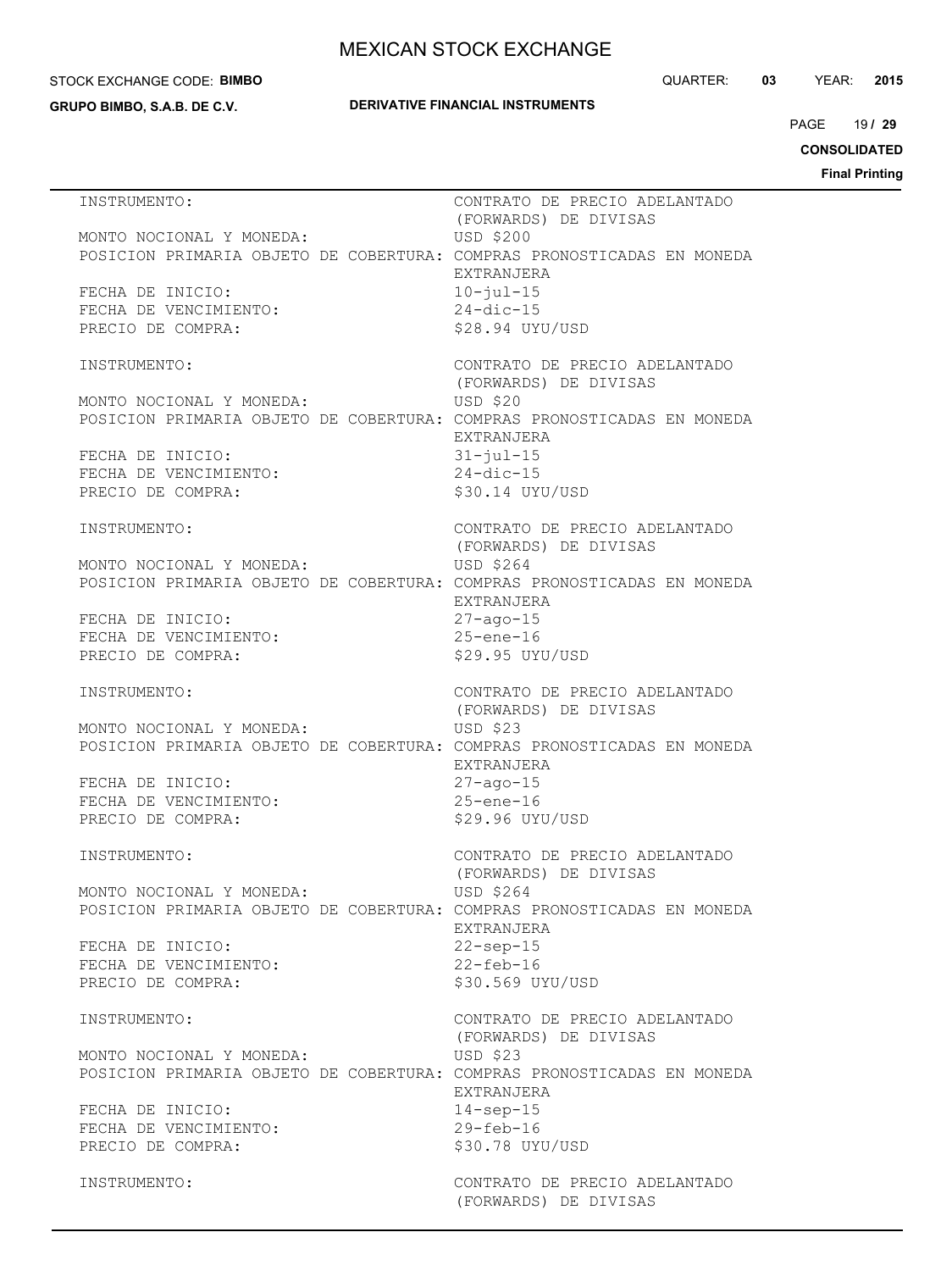#### STOCK EXCHANGE CODE: **BIMBO**

**GRUPO BIMBO, S.A.B. DE C.V.**

## **DERIVATIVE FINANCIAL INSTRUMENTS**

QUARTER: **03** YEAR: **2015**

 $20/29$  $PAGE$ 

**CONSOLIDATED**

| MONTO NOCIONAL Y MONEDA:<br>POSICION PRIMARIA OBJETO DE COBERTURA: COMPRAS PRONOSTICADAS EN MONEDA | USD \$1890<br>EXTRANJERA                               |
|----------------------------------------------------------------------------------------------------|--------------------------------------------------------|
| FECHA DE INICIO:                                                                                   | $19 - AGO - 15$                                        |
| FECHA DE VENCIMIENTO:                                                                              | 29-ENE-16                                              |
| PRECIO DE COMPRA:                                                                                  | \$1.315062CAD/USD                                      |
|                                                                                                    |                                                        |
| INSTRUMENTO:                                                                                       | CONTRATO DE PRECIO ADELANTADO<br>(FORWARDS) DE DIVISAS |
| MONTO NOCIONAL Y MONEDA:                                                                           | USD \$1900                                             |
| POSICION PRIMARIA OBJETO DE COBERTURA: COMPRAS PRONOSTICADAS EN MONEDA                             |                                                        |
|                                                                                                    | EXTRANJERA                                             |
| FECHA DE INICIO:                                                                                   | $22 - SEP - 16$                                        |
| FECHA DE VENCIMIENTO:                                                                              | 22-SEP-16<br>26-FEB-16                                 |
| PRECIO DE COMPRA:                                                                                  | \$1.328644CAD/USD                                      |
|                                                                                                    |                                                        |
| INSTRUMENTO:                                                                                       | CONTRATO DE PRECIO ADELANTADO                          |
|                                                                                                    | (FORWARDS) DE DIVISAS                                  |
| MONTO NOCIONAL Y MONEDA:                                                                           | USD \$469.48465                                        |
| POSICION PRIMARIA OBJETO DE COBERTURA: COMPRAS PRONOSTICADAS EN MONEDA                             |                                                        |
|                                                                                                    | EXTRANJERA                                             |
| FECHA DE INICIO:                                                                                   | $24 - aqo - 15$                                        |
| FECHA DE VENCIMIENTO:                                                                              | $23$ -oct-15                                           |
|                                                                                                    | \$1.3203CAD/USD                                        |
| PRECIO DE VENTA:                                                                                   |                                                        |
|                                                                                                    |                                                        |
| INSTRUMENTO:                                                                                       | CONTRATO DE PRECIO ADELANTADO                          |
|                                                                                                    | (FORWARDS) DE DIVISAS                                  |
| MONTO NOCIONAL Y MONEDA:                                                                           | USD \$805.06744                                        |
| POSICION PRIMARIA OBJETO DE COBERTURA: COMPRAS PRONOSTICADAS EN MONEDA                             |                                                        |
|                                                                                                    | EXTRANJERA                                             |
| FECHA DE INICIO:                                                                                   | $18 - AGO - 15$                                        |
| FECHA DE VENCIMIENTO:                                                                              | $23$ -oct-15                                           |
| PRECIO DE VENTA:                                                                                   | \$1.306685CAD/USD                                      |
|                                                                                                    |                                                        |
| INSTRUMENTO:                                                                                       | CONTRATO DE PRECIO ADELANTADO                          |
|                                                                                                    | (FORWARDS) DE DIVISAS                                  |
| MONTO NOCIONAL Y MONEDA:                                                                           | USD \$625.44791                                        |
| POSICION PRIMARIA OBJETO DE COBERTURA: COMPRAS PRONOSTICADAS EN MONEDA                             |                                                        |
|                                                                                                    | <b>EXTRANJERA</b>                                      |
| FECHA DE INICIO:                                                                                   | $04 - AGO - 15$                                        |
| FECHA DE VENCIMIENTO:                                                                              | $23$ -oct-15                                           |
| PRECIO DE VENTA:                                                                                   | \$1.314881CAD/USD                                      |
|                                                                                                    |                                                        |
| INSTRUMENTO:                                                                                       | CONTRATO DE PRECIO ADELANTADO                          |
|                                                                                                    | (FORWARDS) DE DIVISAS                                  |
| MONTO NOCIONAL Y MONEDA:                                                                           | USD \$900                                              |
| POSICION PRIMARIA OBJETO DE COBERTURA: COMPRAS PRONOSTICADAS EN MONEDA                             |                                                        |
|                                                                                                    | EXTRANJERA                                             |
| FECHA DE INICIO:                                                                                   | $18 - JUN - 15$                                        |
| FECHA DE VENCIMIENTO:                                                                              | $23$ -oct-15                                           |
| PRECIO DE COMPRA:                                                                                  | \$1.223974CAD/USD                                      |
|                                                                                                    |                                                        |
| INSTRUMENTO:                                                                                       | CONTRATO DE PRECIO ADELANTADO                          |
|                                                                                                    | (FORWARDS) DE DIVISAS                                  |
| MONTO NOCIONAL Y MONEDA:                                                                           | USD \$1000                                             |
| POSICION PRIMARIA OBJETO DE COBERTURA: COMPRAS PRONOSTICADAS EN MONEDA                             |                                                        |
|                                                                                                    |                                                        |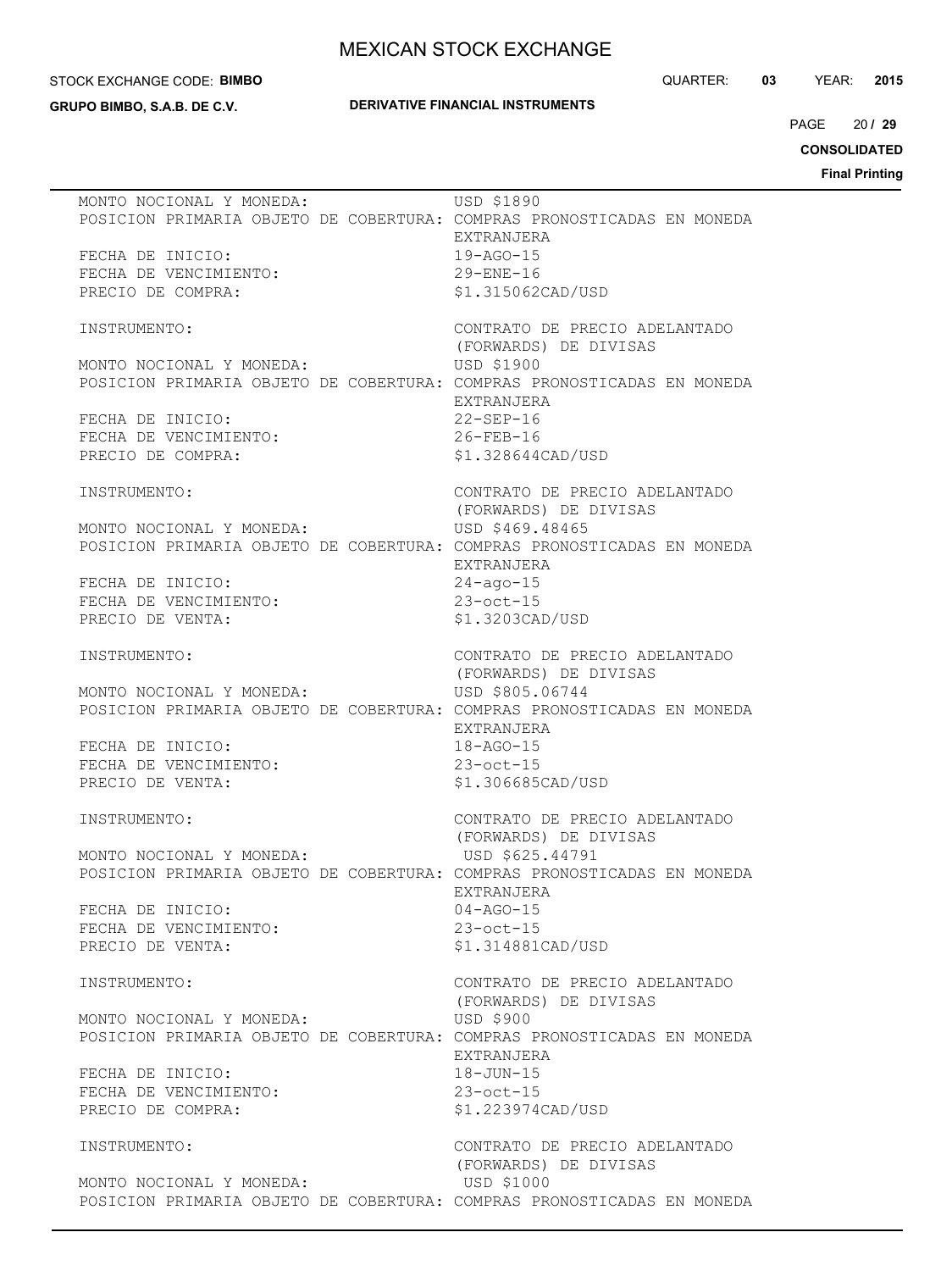#### STOCK EXCHANGE CODE: **BIMBO**

**GRUPO BIMBO, S.A.B. DE C.V.**

## **DERIVATIVE FINANCIAL INSTRUMENTS**

QUARTER: **03** YEAR: **2015**

21 / 29 PAGE **/ 29**

**CONSOLIDATED**

| FECHA DE INICIO:<br>FECHA DE VENCIMIENTO:                                                          | EXTRANJERA<br>$09 - JUN - 15$<br>$23$ -oct-15          |
|----------------------------------------------------------------------------------------------------|--------------------------------------------------------|
| PRECIO DE COMPRA:                                                                                  | \$1.234973CAD/USD                                      |
| INSTRUMENTO:                                                                                       | CONTRATO DE PRECIO ADELANTADO<br>(FORWARDS) DE DIVISAS |
| MONTO NOCIONAL Y MONEDA:<br>POSICION PRIMARIA OBJETO DE COBERTURA: COMPRAS PRONOSTICADAS EN MONEDA | USD \$2545.755<br>EXTRANJERA                           |
| FECHA DE INICIO:<br>FECHA DE VENCIMIENTO:                                                          | $25-SEP/15$<br>$27 - nov - 15$                         |
| PRECIO DE VENTA:                                                                                   | \$1.3335313CAD/USD                                     |
| INSTRUMENTO:                                                                                       | CONTRATO DE PRECIO ADELANTADO<br>(FORWARDS) DE DIVISAS |
| MONTO NOCIONAL Y MONEDA:<br>POSICION PRIMARIA OBJETO DE COBERTURA: COMPRAS PRONOSTICADAS EN MONEDA | USD \$463.2298<br>EXTRANJERA                           |
| FECHA DE INICIO:<br>FECHA DE VENCIMIENTO:<br>PECTO DE VENCIMIENTO:                                 | $24 - aqo - 15$<br>$27 - nov - 15$                     |
| PRECIO DE VENTA:                                                                                   | \$1.322255CAD/USD                                      |
| INSTRUMENTO:                                                                                       | CONTRATO DE PRECIO ADELANTADO<br>(FORWARDS) DE DIVISAS |
| MONTO NOCIONAL Y MONEDA:<br>POSICION PRIMARIA OBJETO DE COBERTURA: COMPRAS PRONOSTICADAS EN MONEDA | USD \$729                                              |
| FECHA DE INICIO:<br>FECHA DE VENCIMIENTO:                                                          | EXTRANJERA<br>$19 - AGO - 15$                          |
| PRECIO DE VENTA:                                                                                   | $27 - nov - 15$<br>\$1.314298CAD/USD                   |
| INSTRUMENTO:                                                                                       | CONTRATO DE PRECIO ADELANTADO<br>(FORWARDS) DE DIVISAS |
| MONTO NOCIONAL Y MONEDA:<br>POSICION PRIMARIA OBJETO DE COBERTURA: COMPRAS PRONOSTICADAS EN MONEDA | USD \$1290.82105                                       |
| FECHA DE INICIO:<br>FECHA DE VENCIMIENTO:                                                          | EXTRANJERA<br>$18 - aqo - 15$<br>$27 - nov - 15$       |
| PRECIO DE COMPRA:                                                                                  | \$1.307222CAD/USD                                      |
| INSTRUMENTO:                                                                                       | CONTRATO DE PRECIO ADELANTADO<br>(FORWARDS) DE DIVISAS |
| MONTO NOCIONAL Y MONEDA:<br>POSICION PRIMARIA OBJETO DE COBERTURA: COMPRAS PRONOSTICADAS EN MONEDA | USD \$1013                                             |
| FECHA DE INICIO:<br>FECHA DE VENCIMIENTO:                                                          | EXTRANJERA<br>$30 - ju1 - 15$<br>$27 - nov - 15$       |
| PRECIO DE COMPRA:                                                                                  | \$1.304317CAD/USD                                      |
| INSTRUMENTO:                                                                                       | CONTRATO DE PRECIO ADELANTADO<br>(FORWARDS) DE DIVISAS |
| MONTO NOCIONAL Y MONEDA:<br>POSICION PRIMARIA OBJETO DE COBERTURA: COMPRAS PRONOSTICADAS EN MONEDA | USD \$1000                                             |
| FECHA DE INICIO:                                                                                   | EXTRANJERA<br>$20 - jul - 15$                          |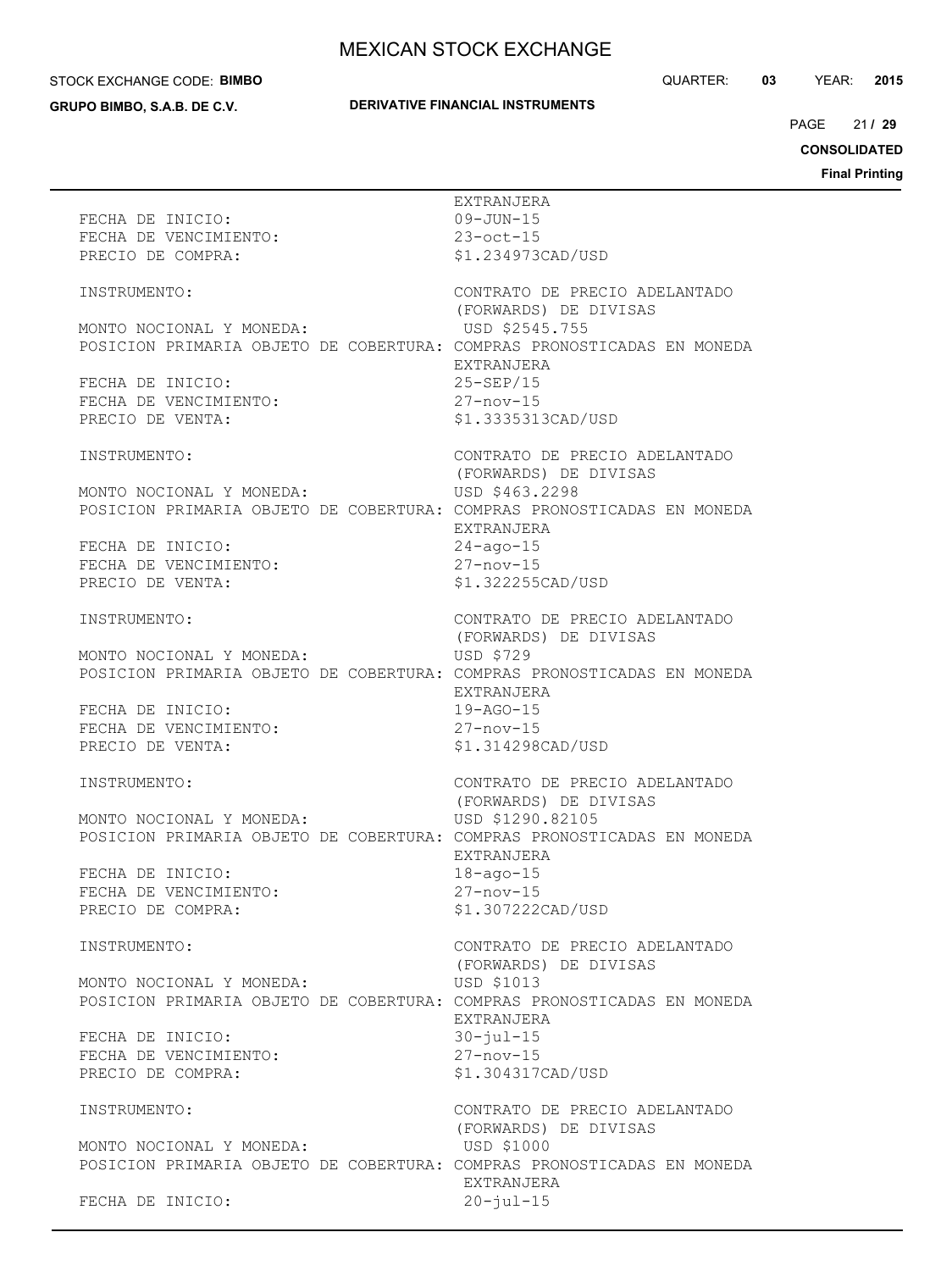#### STOCK EXCHANGE CODE: **BIMBO**

**GRUPO BIMBO, S.A.B. DE C.V.**

```
QUARTER: 03 YEAR: 2015
```
**DERIVATIVE FINANCIAL INSTRUMENTS**

 $22/29$  $PAGE$ 

**CONSOLIDATED**

| FECHA DE VENCIMIENTO:                                                  | $27 - nov - 15$               |
|------------------------------------------------------------------------|-------------------------------|
| PRECIO DE COMPRA:                                                      | \$1.298CAD/USD                |
|                                                                        |                               |
|                                                                        |                               |
| INSTRUMENTO:                                                           | CONTRATO DE PRECIO ADELANTADO |
|                                                                        | (FORWARDS) DE DIVISAS         |
| MONTO NOCIONAL Y MONEDA:                                               | USD \$3332.775                |
| POSICION PRIMARIA OBJETO DE COBERTURA: COMPRAS PRONOSTICADAS EN MONEDA |                               |
|                                                                        | EXTRANJERA                    |
|                                                                        |                               |
| FECHA DE INICIO:                                                       | $24$ -sep-15                  |
| FECHA DE VENCIMIENTO:                                                  | $30 - dic - 15$               |
| PRECIO DE VENTA:                                                       | \$1.333651CAD/USD             |
|                                                                        |                               |
| INSTRUMENTO:                                                           | CONTRATO DE PRECIO ADELANTADO |
|                                                                        |                               |
|                                                                        | (FORWARDS) DE DIVISAS         |
| MONTO NOCIONAL Y MONEDA:                                               | USD \$663                     |
| POSICION PRIMARIA OBJETO DE COBERTURA: COMPRAS PRONOSTICADAS EN MONEDA |                               |
|                                                                        | EXTRANJERA                    |
| FECHA DE INICIO:                                                       | $24 - aqo - 15$               |
|                                                                        |                               |
| FECHA DE VENCIMIENTO:                                                  | $30$ -dic-15                  |
| PRECIO DE COMPRA:                                                      | \$1.323516CAD/USD             |
|                                                                        |                               |
| INSTRUMENTO:                                                           | CONTRATO DE PRECIO ADELANTADO |
|                                                                        | (FORWARDS) DE DIVISAS         |
| MONTO NOCIONAL Y MONEDA:                                               | USD \$463.2298                |
|                                                                        |                               |
| POSICION PRIMARIA OBJETO DE COBERTURA: COMPRAS PRONOSTICADAS EN MONEDA |                               |
|                                                                        | EXTRANJERA                    |
| FECHA DE INICIO:                                                       | $24 - aqo - 15$               |
| FECHA DE VENCIMIENTO:                                                  | $30$ -dic-15                  |
| PRECIO DE COMPRA:                                                      | \$1.322408CAD/USD             |
|                                                                        |                               |
|                                                                        |                               |
|                                                                        |                               |
| INSTRUMENTO:                                                           | CONTRATO DE PRECIO ADELANTADO |
|                                                                        | (FORWARDS) DE DIVISAS         |
| MONTO NOCIONAL Y MONEDA:                                               | USD \$469.48465               |
|                                                                        |                               |
| POSICION PRIMARIA OBJETO DE COBERTURA: COMPRAS PRONOSTICADAS EN MONEDA |                               |
|                                                                        | EXTRANJERA                    |
| FECHA DE INICIO:                                                       | $24 - aqo - 15$               |
| FECHA DE VENCIMIENTO:                                                  | $30 - dic - 15$               |
| PRECIO DE COMPRA:                                                      | \$1.321245CAD/USD             |
|                                                                        |                               |
| INSTRUMENTO:                                                           |                               |
|                                                                        | CONTRATO DE PRECIO ADELANTADO |
|                                                                        | (FORWARDS) DE DIVISAS         |
| MONTO NOCIONAL Y MONEDA:                                               | USD \$805.06744               |
| POSICION PRIMARIA OBJETO DE COBERTURA: COMPRAS PRONOSTICADAS EN MONEDA |                               |
|                                                                        | EXTRANJERA                    |
|                                                                        |                               |
| FECHA DE INICIO:                                                       | $18 - aqo - 15$               |
| FECHA DE VENCIMIENTO:                                                  | $30 - dic - 15$               |
| PRECIO DE COMPRA:                                                      | \$1.30689CAD/USD              |
|                                                                        |                               |
| INSTRUMENTO:                                                           | CONTRATO DE PRECIO ADELANTADO |
|                                                                        |                               |
|                                                                        | (FORWARDS) DE DIVISAS         |
| MONTO NOCIONAL Y MONEDA:                                               | USD \$1000                    |
| POSICION PRIMARIA OBJETO DE COBERTURA: COMPRAS PRONOSTICADAS EN MONEDA |                               |
|                                                                        | EXTRANJERA                    |
| FECHA DE INICIO:                                                       | $31 - ju1 - 15$               |
| FECHA DE VENCIMIENTO:                                                  | $30 - dic - 15$               |
| PRECIO DE COMPRA:                                                      | \$1.304089CAD/USD             |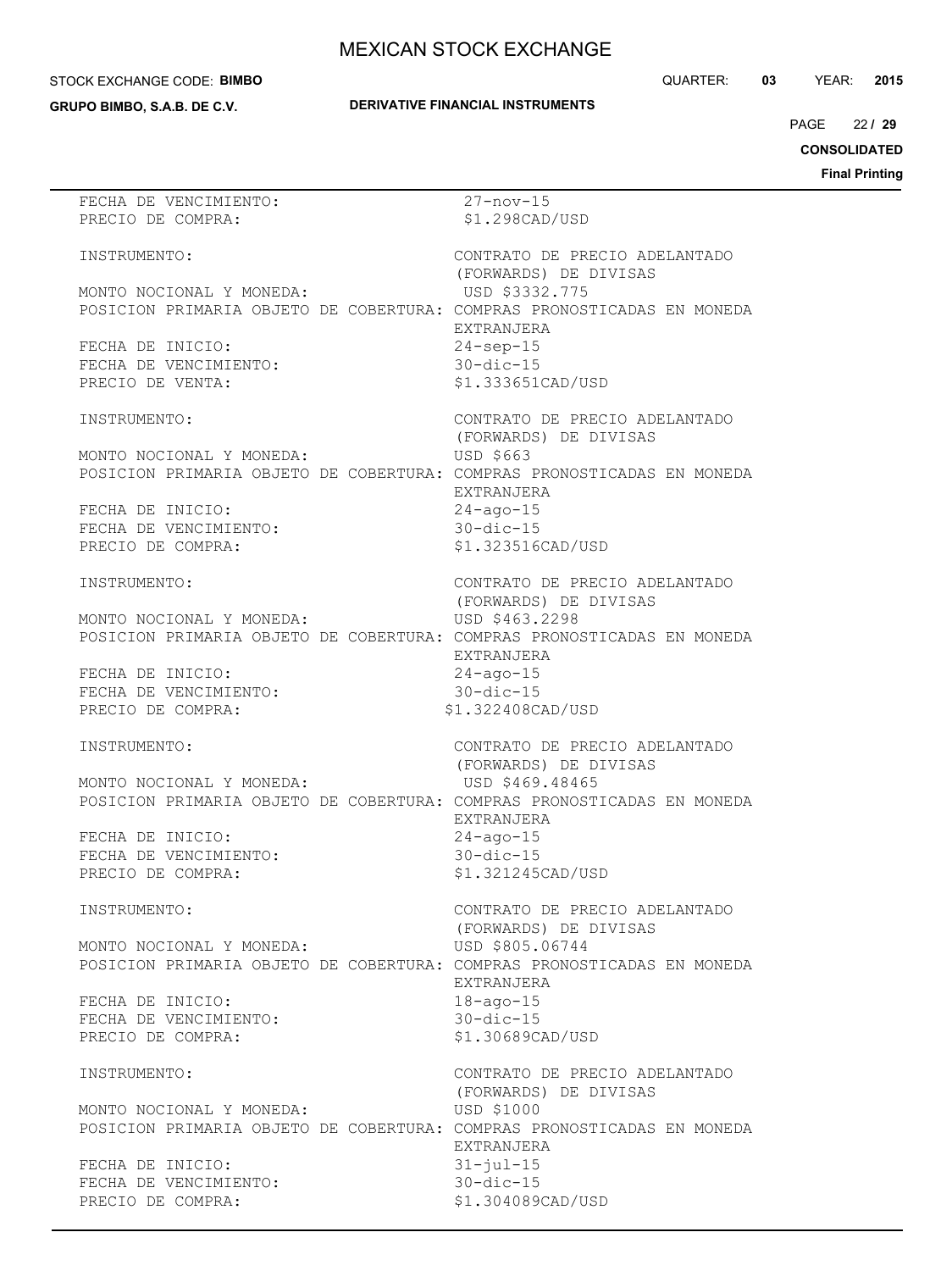#### STOCK EXCHANGE CODE: **BIMBO**

**GRUPO BIMBO, S.A.B. DE C.V.**

QUARTER: **03** YEAR: **2015**

23 PAGE **/ 29**

**CONSOLIDATED**

**Final Printing**

| INSTRUMENTO:                                                                                       | CONTRATO DE PRECIO ADELANTADO<br>(FORWARDS) DE DIVISAS<br>USD \$514         |
|----------------------------------------------------------------------------------------------------|-----------------------------------------------------------------------------|
| MONTO NOCIONAL Y MONEDA:<br>POSICION PRIMARIA OBJETO DE COBERTURA: COMPRAS PRONOSTICADAS EN MONEDA |                                                                             |
| FECHA DE INICIO:<br>FECHA DE VENCIMIENTO:<br>PRECIO DE COMPRA:                                     | EXTRANJERA<br>$30 - iul - 15$<br>$30 - \text{dic} - 15$<br>\$1.30445CAD/USD |
| INSTRUMENTO:                                                                                       | CONTRATO DE PRECIO ADELANTADO<br>(FORWARDS) DE DIVISAS                      |
| MONTO NOCIONAL Y MONEDA:                                                                           | USD \$1000                                                                  |
| POSICION PRIMARIA OBJETO DE COBERTURA: COMPRAS PRONOSTICADAS EN MONEDA                             | EXTRANJERA                                                                  |
|                                                                                                    |                                                                             |
| FECHA DE INICIO:                                                                                   | $24 - iul - 15$                                                             |

## II) INFORMACIÓN CUALITATIVA Y CUANTITATIVA.

I. POLÍTICAS DE USO DE INSTRUMENTOS FINANCIEROS DERIVADOS

LA COMPAÑÍA, DENTRO DEL MARCO DE SUS OPERACIONES COTIDIANAS, SE ENCUENTRA EXPUESTA A RIESGOS INTRÍNSECOS A DISTINTAS VARIABLES DE TIPO FINANCIERO, ASÍ COMO A VARIACIONES EN EL PRECIO DE ALGUNOS INSUMOS QUE COTIZAN EN MERCADOS FORMALES INTERNACIONALES. EN VIRTUD DE LO ANTERIOR, LA COMPAÑÍA UTILIZA INSTRUMENTOS FINANCIEROS DERIVADOS PARA MITIGAR EL POSIBLE IMPACTO DE FLUCTUACIONES EN DICHAS VARIABLES Y PRECIOS SOBRE SUS RESULTADOS. LA COMPAÑÍA CONSIDERA QUE DICHOS INSTRUMENTOS OTORGAN FLEXIBILIDAD QUE PERMITE UNA MAYOR ESTABILIDAD DE INGRESOS Y UNA MEJOR VISIBILIDAD Y CERTIDUMBRE CON RELACIÓN A LOS COSTOS Y GASTOS QUE SE HABRÁN DE SOLVENTAR EN EL FUTURO.

ES POLÍTICA DE LA COMPAÑÍA, SOBRE LA CONTRATACIÓN DE INSTRUMENTOS FINANCIEROS DERIVADOS, QUE SUS OBJETIVOS SEAN EXCLUSIVAMENTE DE COBERTURA. ESTO ES, LA EVENTUAL CONTRATACIÓN DE UN INSTRUMENTO FINANCIERO DERIVADO DEBE DE ESTAR NECESARIAMENTE ASOCIADO A UNA POSICIÓN PRIMARIA QUE REPRESENTE ALGÚN RIESGO. CONSECUENTEMENTE, LOS MONTOS NOCIONALES DE UNO O TODOS LOS INSTRUMENTOS FINANCIEROS DERIVADOS CONTRATADOS PARA LA COBERTURA DE CIERTO RIESGO SERÁN CONSISTENTES CON LAS CANTIDADES DE LAS POSICIONES PRIMARIAS QUE REPRESENTAN UNA POSICIÓN DE RIESGO.

LA COMPAÑÍA NO REALIZA OPERACIONES EN LAS QUE EL BENEFICIO PRETENDIDO O FIN PERSEGUIDO SEAN LOS INGRESOS POR PRIMAS. SI LA COMPAÑÍA DECIDE LLEVAR A CABO UNA ESTRATEGIA DE COBERTURA EN DONDE SE COMBINEN OPCIONES, EL PAGO NETO DE LAS PRIMAS ASOCIADAS DEBERÁ REPRESENTAR UN EGRESO PARA LA COMPAÑÍA.

OBJETIVOS PARA CELEBRAR OPERACIONES CON DERIVADOS

EL OBJETIVO PARA CELEBRAR OPERACIONES CON DERIVADOS ES ÚNICAMENTE DE COBERTURA. EN RELACIÓN CON LAS OPERACIONES DERIVADAS ASOCIADAS A MATERIAS PRIMAS (COMMODITIES), LA COMPAÑÍA ADQUIERE FUTUROS DE MATERIAS PRIMAS QUE COTIZAN INTERNACIONALMENTE EN MERCADOS RECONOCIDOS COMO MECANISMO DE COMPRA. ASÍ MISMO, BUSCA MINIMIZAR LOS RIESGOS DE VARIACIÓN EN LOS PRECIOS INTERNACIONALES DE SUS INSUMOS, PRINCIPALMENTE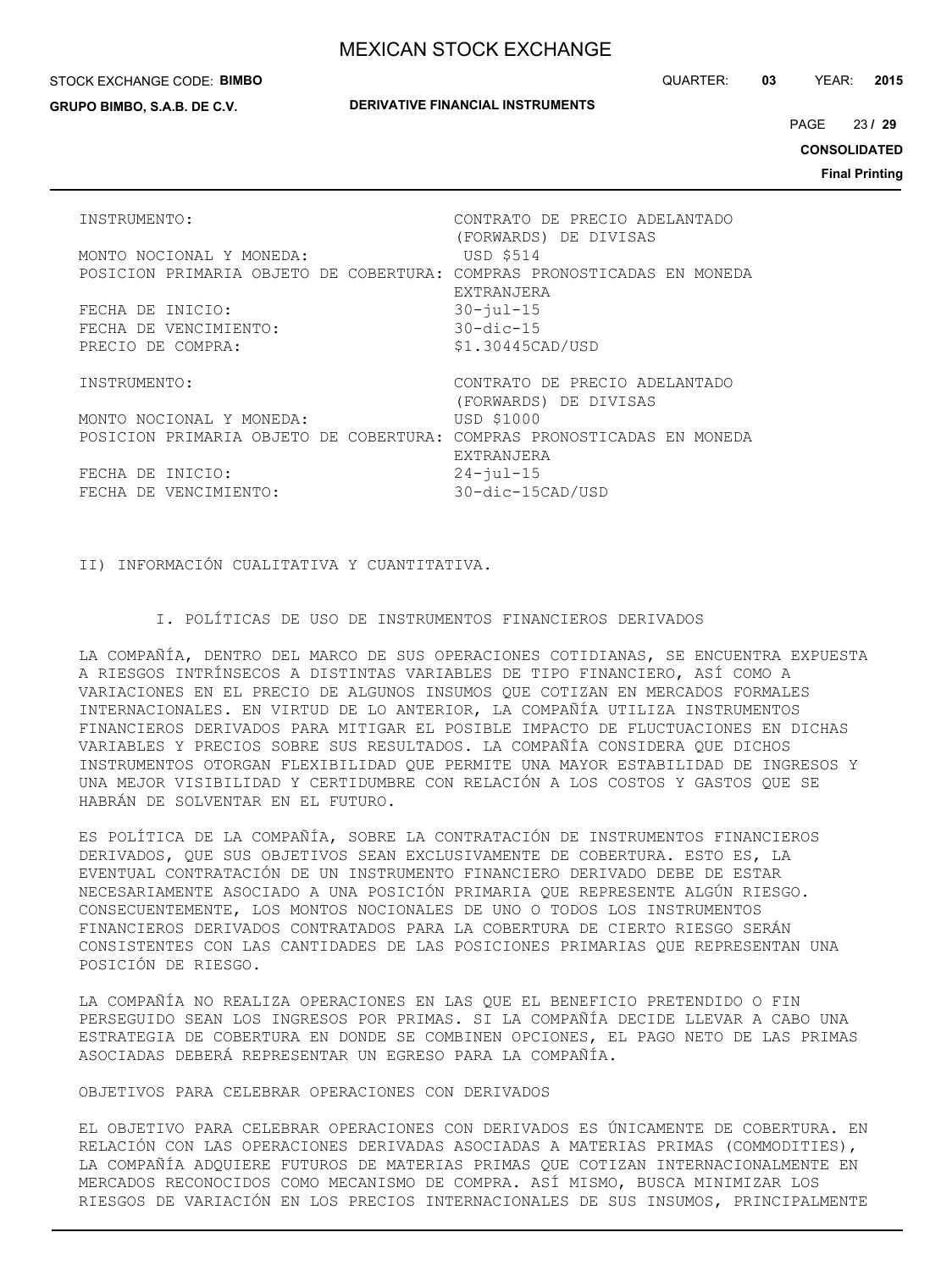**GRUPO BIMBO, S.A.B. DE C.V.**

**DERIVATIVE FINANCIAL INSTRUMENTS**

24 PAGE **/ 29**

**CONSOLIDATED**

**Final Printing**

EL TRIGO, Y DAR LA MAYOR CERTEZA POSIBLE A SUS COSTOS FUTUROS.

EN EL CASO DE OTROS INSTRUMENTOS FINANCIEROS DERIVADOS ASOCIADOS A UNA POSICIÓN PRIMARIA -PASIVA O ACTIVA- DE CARÁCTER FINANCIERO, EL OBJETIVO ES MITIGAR EL RIESGO ASOCIADO A FLUCTUACIONES EN TIPOS DE CAMBIO Y EN TASAS DE INTERÉS QUE PUDIERAN AFECTAR DESFAVORABLEMENTE EL VALOR DE DICHOS ACTIVOS O PASIVOS.

## INSTRUMENTOS UTILIZADOS

LOS INSTRUMENTOS FINANCIEROS DERIVADOS QUE UTILIZA PRINCIPALMENTE SON:

A) CONTRATOS MEDIANTE LOS CUALES SE ESTABLECE LA OBLIGACIÓN BILATERAL DE INTERCAMBIAR FLUJOS DE EFECTIVO EN FECHAS FUTURAS PREESTABLECIDAS, SOBRE UN VALOR NOMINAL O DE REFERENCIA (SWAPS):

1. DE TASAS DE INTERÉS (INTEREST RATE SWAPS) PARA EQUILIBRAR LA MEZCLA DE TASAS DE SUS PASIVOS FINANCIEROS ENTRE TASAS FIJAS Y VARIABLES.

2. DE MONEDAS (CROSS CURRENCY SWAPS) PARA TRANSFORMAR LA MONEDA EN LA QUE SE ENCUENTRA DENOMINADO TANTO EL CAPITAL COMO LOS INTERESES DE UN PASIVO FINANCIERO.

- B) CONTRATOS DE PRECIO ADELANTADO (FORWARDS) DE DIVISAS;
- C) OPCIONES DE COMPRA DE DIVISAS (CALLS);
- D) FUTUROS DE MATERIAS PRIMAS;
- E) OPCIONES SOBRE FUTUROS DE MATERIAS PRIMAS; Y
- F) SWAPS DE INSUMOS

ESTRATEGIAS DE COBERTURA

LA COMPAÑÍA, A TRAVÉS DE LAS ÁREAS RESPONSABLES, DETERMINA LOS MONTOS Y PARÁMETROS OBJETIVO SOBRE POSICIONES PRIMARIAS PARA LAS QUE SE CONTRATARÁ UN INSTRUMENTO FINANCIERO DERIVADO DE COBERTURA, Y LOGRAR ASÍ COMPENSAR UNO O MÁS DE LOS RIESGOS FINANCIEROS GENERADOS POR UNA TRANSACCIÓN O CONJUNTO DE TRANSACCIONES ASOCIADAS CON LA POSICIÓN PRIMARIA. LA FINALIDAD PRIMORDIAL ES LOGRAR UNA POSICIÓN NEUTRAL Y EQUILIBRADA CON RELACIÓN A LA EXPOSICIÓN AL RIESGO DE UNA CIERTA VARIABLE FINANCIERA.

EN VIRTUD DE QUE TODAS LAS VARIABLES A LAS QUE LA COMPAÑÍA SE ENCUENTRA EXPUESTA GUARDAN UN COMPORTAMIENTO DINÁMICO, LAS ESTRATEGIAS DE COBERTURA SON VALORADAS Y MONITOREADAS, DE MANERA FORMAL, CONTINUAMENTE.

## MERCADOS DE NEGOCIACIÓN Y CONTRAPARTES ELEGIBLES

LAS OPERACIONES CON INSTRUMENTOS FINANCIEROS DERIVADOS RELACIONADOS A MATERIAS PRIMAS SON MAYORMENTE CELEBRADAS EN LOS SIGUIENTES MERCADOS RECONOCIDOS:

- A. MINNEAPOLIS GRAIN EXCHANGE (MGE)
- B. KANSAS CITY BOARD OF TRADE (KCBOT)
- C. CHICAGO BOARD OF TRADE (CBOT)
- D. MERCADO A TÉRMINO DE BUENOS AIRES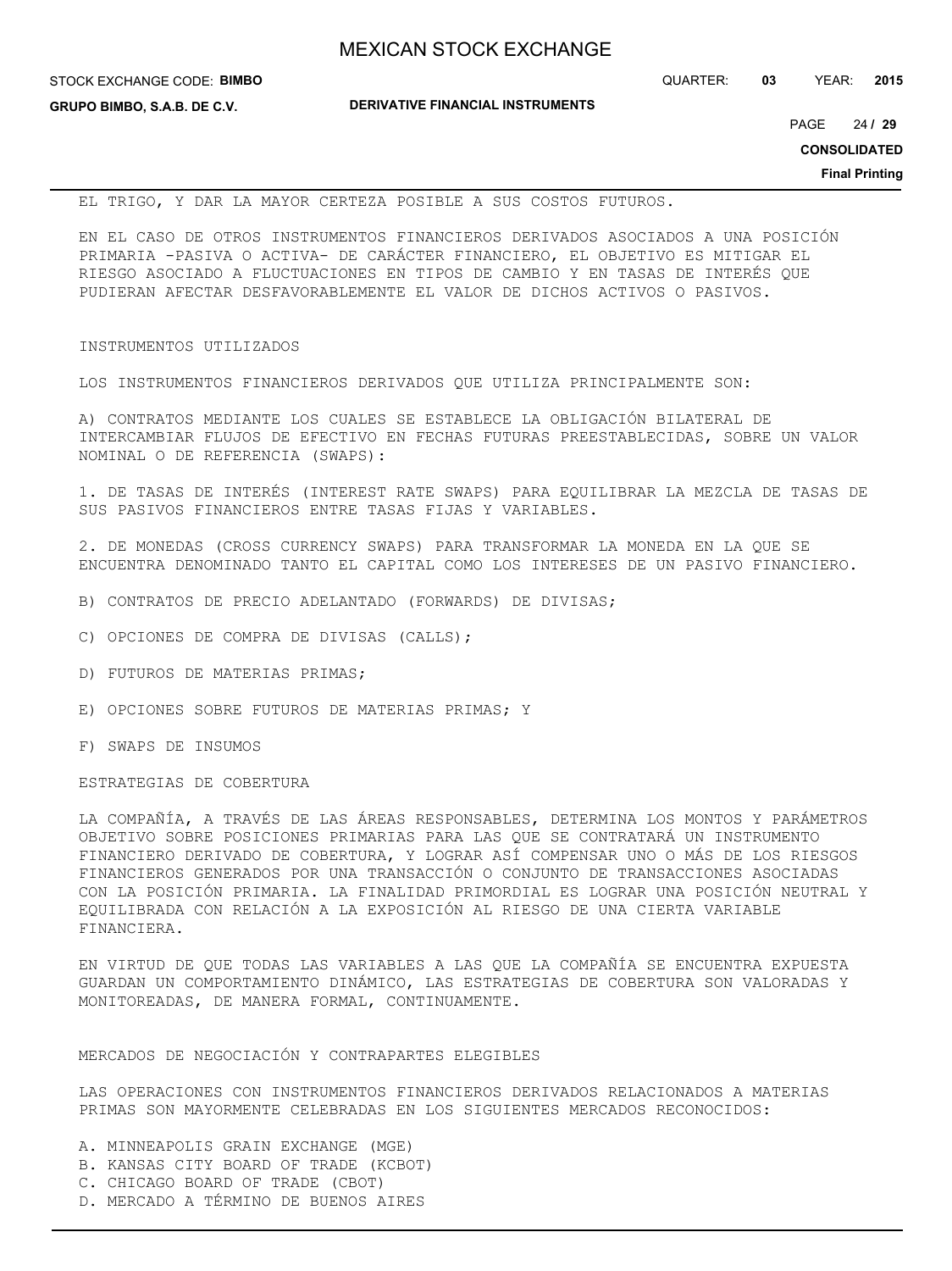| <b>MEXICAN STOCK EXCHANGE</b> |  |  |  |
|-------------------------------|--|--|--|
|-------------------------------|--|--|--|

STOCK EXCHANGE CODE: **BIMBO**

**GRUPO BIMBO, S.A.B. DE C.V.**

**DERIVATIVE FINANCIAL INSTRUMENTS**

QUARTER: **03** YEAR: **2015**

25 PAGE **/ 29**

**CONSOLIDATED**

**Final Printing**

## E. NEW YORK MERCANTILE EXCHANGE (NYMEX)

DE IGUAL MODO SE HAN REALIZADO OPERACIONES BILATERALES LIGADAS A LA COBERTURA DE MATERIAS PRIMAS.

LAS OPERACIONES CON INSTRUMENTOS FINANCIEROS DERIVADOS RELACIONADOS A TASAS DE INTERÉS,TIPO DE CAMBIO Y ALGUNOS INSUMOS SON CONTRATADAS BILATERALMENTE, OVER THE COUNTER ("OTC") CON CONTRAPARTES ACEPTADAS Y ACEPTABLES PARA LA COMPAÑÍA, CON LAS CUALES ADEMÁS SE MANTIENE UNA AMPLIA Y CONTINUA RELACIÓN COMERCIAL.

ESTAS CONTRAPARTES SON ACEPTABLES EN VIRTUD DE QUE CUENTAN CON UNA SOLVENCIA SUFICIENTE - MEDIDA DE ACUERDO A LA CALIFICACIÓN DE "RIESGO DE CONTRAPARTE" DE STANDARD & POOR´S- PARA SUS OBLIGACIONES EN MONEDA LOCAL DE CORTO Y LARGO PLAZO, Y MONEDA EXTRANJERA DE CORTO Y LARGO PLAZO. LAS PRINCIPALES CONTRAPARTES CON LAS QUE LA COMPAÑÍA TIENE CONTRATOS PARA REALIZAR OPERACIONES FINANCIERAS DERIVADAS BILATERALES SON:

BANCO NACIONAL DE MÉXICO, S. A.; BBVA BANCOMER, S. A.; BARCLAYS BANK, PLC W. LONDON; BANK OF AMERICA MÉXICO, S. A.; CITIBANK N.A.; MERRYL LYNCH CAPITAL SERVICES, INC.; HSBC BANK, ING CAPITAL MARKETS, LLC.; JP MORGAN CHASE BANK, N. A.; BANCO SANTANDER, S. A.; MIZUHO CORPORATE BANK, LTD. MIZUHO CAPITAL MARKETS CORPORATION; THE BANK OF TOKYO MITSUBISHI UFJ, LTD.; MACQUARIE BANK LIMITED Y CARGILL, INCORPORATED.

POLÍTICAS PARA LA DESIGNACIÓN DE AGENTES DE CÁLCULO O VALUACIÓN

DE CONFORMIDAD CON LOS CONTRATOS MARCO QUE AMPARAN LAS OPERACIONES FINANCIERAS DERIVADAS QUE SE REFLEJAN EN EL REPORTE TRIMESTRAL, LOS AGENTES DE CÁLCULO DESIGNADOS SON LAS CONTRAPARTES CORRESPONDIENTES.

LA COMPAÑÍA SE RESERVA EL DERECHO DE IMPUGNAR CUALQUIER CÁLCULO O VALUACIÓN REALIZADA POR LA CONTRAPARTE. ESTA IMPUGNACIÓN PERMITE LA VALIDACIÓN O SUSTITUCIÓN DEL CÁLCULO DE LA CONTRAPARTE POR AQUÉL DE UN TERCERO, INSTITUCIÓN FINANCIERA DE PRESTIGIO RECONOCIDO Y CON DOMICILIO EN LA CIUDAD DE MÉXICO.

PRINCIPALES CONDICIONES O TÉRMINOS DE LOS CONTRATOS

TODAS LAS OPERACIONES CON INSTRUMENTOS FINANCIEROS DERIVADOS SE EFECTÚAN AL AMPARO DE UN CONTRATO MARCO ESTANDARIZADO Y DEBIDAMENTE FORMALIZADO POR LOS REPRESENTANTES LEGALES DE LA COMPAÑÍA Y DE LAS INSTITUCIONES FINANCIERAS CONTRAPARTES.

LOS SUPLEMENTOS Y ANEXOS CORRESPONDIENTES A DICHOS CONTRATOS MARCO ESTABLECEN LAS CONDICIONES DE LIQUIDACIÓN Y DEMÁS TÉRMINOS RELEVANTES DE ACUERDO CON LOS USOS Y PRÁCTICAS DEL MERCADO MEXICANO.

POLÍTICAS DE MÁRGENES, COLATERALES Y LÍNEAS DE CRÉDITO

ALGUNOS DE LOS CONTRATOS MARCO, SUPLEMENTOS Y ANEXOS A TRAVÉS DE LOS CUALES SE REALIZAN OPERACIONES FINANCIERAS DERIVADAS BILATERALES ACTUALMENTE CONTEMPLAN EL ESTABLECIMIENTO DE DEPÓSITOS EN EFECTIVO O VALORES PARA GARANTIZAR EL PAGO DE OBLIGACIONES GENERADAS POR DICHOS CONTRATOS. LOS LÍMITES DE CRÉDITO QUE LA COMPAÑÍA MANTIENE CON SUS CONTRAPARTES SON SUFICIENTEMENTE AMPLIOS PARA SOPORTAR SU OPERACIÓN ACTUAL.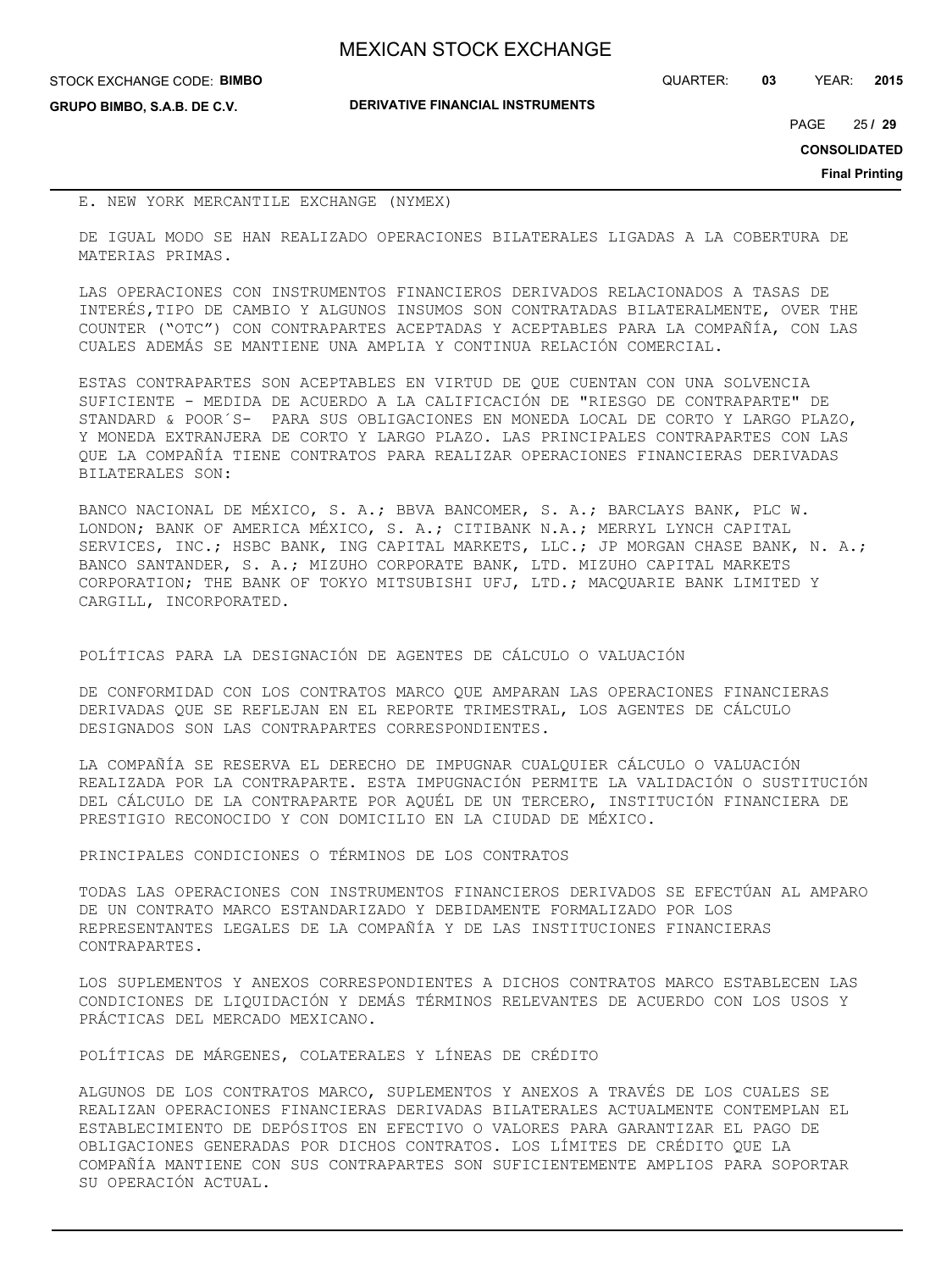STOCK EXCHANGE CODE: **BIMBO**

**GRUPO BIMBO, S.A.B. DE C.V.**

**DERIVATIVE FINANCIAL INSTRUMENTS**

QUARTER: **03** YEAR: **2015**

26 PAGE **/ 29**

**CONSOLIDATED**

#### **Final Printing**

ACTUALMENTE, LA COMPAÑÍA MANTIENE DEPÓSITOS DE EFECTIVO COMO GARANTÍA DE PAGO DE OBLIGACIONES GENERADAS POR ALGUNOS DERIVADOS FINANCIEROS.

CON RELACIÓN A LOS CONTRATOS DE FUTUROS ASOCIADOS A MATERIAS PRIMAS QUE SE CELEBRAN EN MERCADOS RECONOCIDOS E INTERNACIONALES, LA COMPAÑÍA ESTÁ SUJETA A LAS REGLAS DE DICHOS MERCADOS. ESTAS REGLAS INCLUYEN, ENTRE OTRAS, CUBRIR EL MARGEN INICIAL PARA OPERAR CONTRATOS DE FUTUROS, ASÍ COMO LAS SUBSECUENTES LLAMADAS DE MARGEN REQUERIDAS A LA COMPAÑÍA.

PROCESOS Y NIVELES DE AUTORIZACIÓN REQUERIDOS POR TIPO DE OPERACIÓN

EL DISEÑO E IMPLEMENTACIÓN DE LA ESTRATEGIA DE CONTRATACIÓN DE INSTRUMENTOS FINANCIEROS DERIVADOS RECAE FORMALMENTE EN DOS ORGANISMOS:

 A) LA TESORERÍA CORPORATIVA, RESPONSABLE DE LA ADMINISTRACIÓN DE RIESGO DE TASAS DE INTERÉS, DE TIPO DE CAMBIO Y DE LIQUIDEZ.

 B) EL SUBCOMITÉ DE RIESGO DE MERCADO DE MATERIAS PRIMAS, ENCARGADO DE ADMINISTRAR EL RIESGO EN PRECIO DE MATERIAS PRIMAS.

AMBOS ORGANISMOS REPORTAN DE MANERA CONTINUA SUS ACTIVIDADES A LA DIRECCIÓN DE ADMINISTRACIÓN DE RIESGOS DE NEGOCIO.

LA DIRECCIÓN DE ADMINISTRACIÓN DE RIESGOS, A SU VEZ, REPORTA LAS POSICIONES DE RIESGO DE LA COMPAÑÍA AL COMITÉ DE AUDITORÍA Y AL COMITÉ DIRECTIVO.

PROCEDIMIENTOS DE CONTROL INTERNO PARA ADMINISTRAR LA EXPOSICIÓN A RIESGOS DE MERCADO Y LIQUIDEZ EN LAS POSICIONES DE INSTRUMENTOS FINANCIEROS DERIVADOS

A) ADMINISTRACIÓN DE RIESGO DE TASAS DE INTERÉS Y TIPO DE CAMBIO

EL DISEÑO DE LA ESTRATEGIA GENERAL DE INSTRUMENTOS FINANCIEROS DERIVADOS ES RESPONSABILIDAD DE LA TESORERÍA CORPORATIVA.

EN EL DESEMPEÑO DE SUS FUNCIONES, LA TESORERÍA CORPORATIVA ATIENDE LOS SIGUIENTES CRITERIOS:

 - DIVERSIFICACIÓN DE RIESGO EN LAS POSICIONES FINANCIERAS DE LA TESORERÍA CORPORATIVA

- CALIDAD DE CRÉDITO TANTO DE LOS INSTRUMENTOS COMO DE LAS CONTRAPARTES
- EXPOSICIÓN CORPORATIVA A LOS RIESGOS DE MERCADO
- LIQUIDEZ DE LA TESORERÍA CORPORATIVA

B) ADMINISTRACIÓN DE RIESGO DE MATERIAS PRIMAS

CON RELACIÓN A LOS CONTRATOS DE FUTUROS Y OPCIONES DE MATERIAS PRIMAS, LA COMPAÑÍA CUENTA CON UN SUBCOMITÉ DE RIESGO DE MERCADO DE MATERIAS PRIMAS QUE EN EL DESEMPEÑO DE SUS FUNCIONES ATIENDE LOS SIGUIENTES CRITERIOS:

 - CONSISTENCIA DE LAS POSICIONES ABIERTAS DE LA COMPAÑÍA EN LOS MERCADOS DE FUTUROS CON LA ESTRATEGIA CORPORATIVA

 - VIGILANCIA DEL CUMPLIMIENTO DE LOS LÍMITES DE RIESGO AUTORIZADOS POR EL COMITÉ CORPORATIVO DE RIESGOS DE NEGOCIO

EXISTENCIA DE UN TERCERO INDEPENDIENTE QUE REVISE DICHOS PROCEDIMIENTOS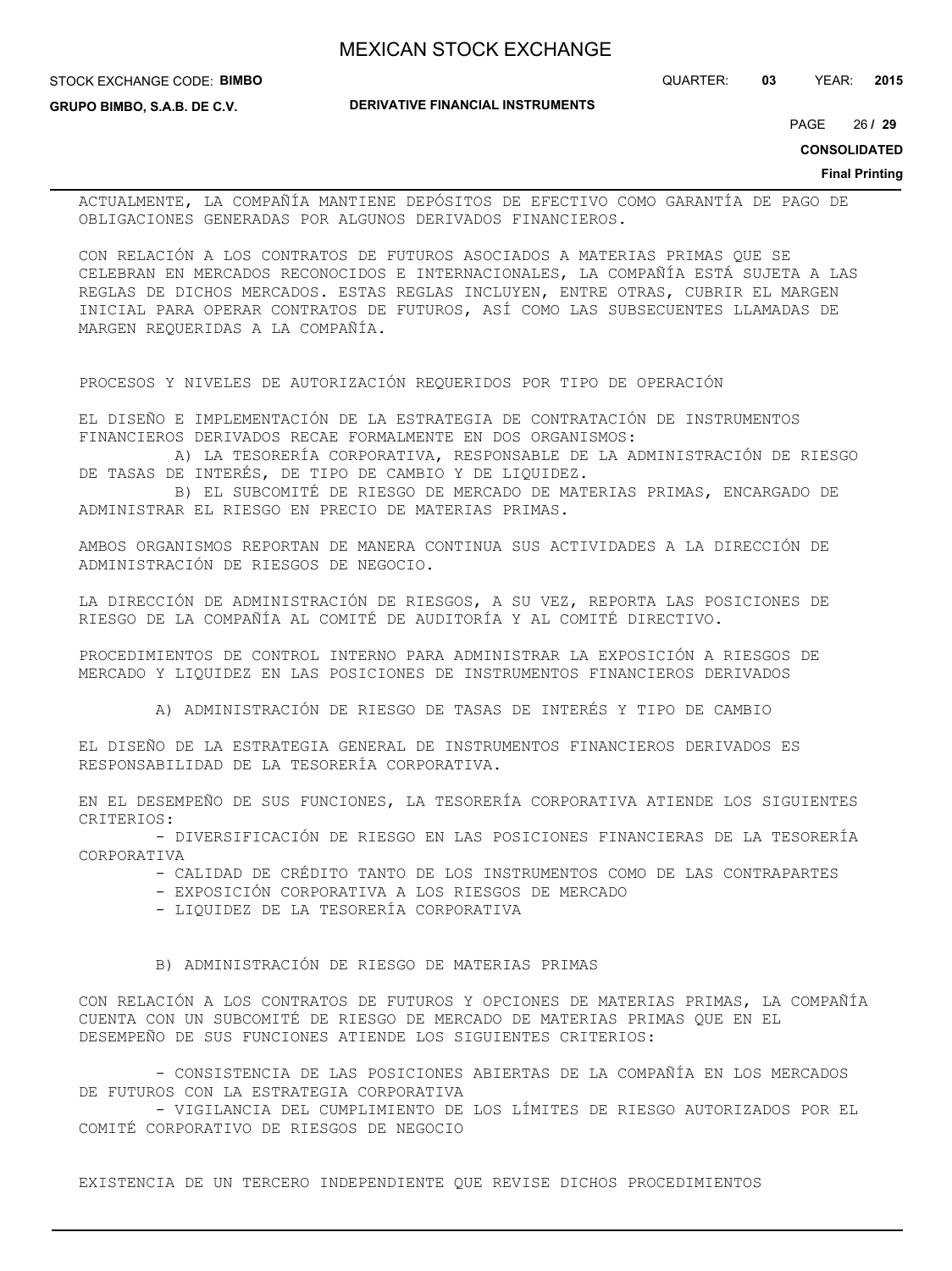STOCK EXCHANGE CODE: **BIMBO**

**GRUPO BIMBO, S.A.B. DE C.V.**

**DERIVATIVE FINANCIAL INSTRUMENTS**

QUARTER: **03** YEAR: **2015**

27 PAGE **/ 29**

**CONSOLIDATED**

#### **Final Printing**

LA DIRECCIÓN DE AUDITORÍA INTERNA TIENE ENTRE SUS FUNCIONES EL CERTIFICAR QUE LAS OPERACIONES RELACIONADAS A LA ADMINISTRACIÓN DE RIESGOS DE LA COMPAÑÍA SE APEGUEN A LAS NORMAS Y PROCEDIMIENTOS ESTABLECIDOS. LA DIRECCIÓN DE AUDITORÍA INTERNA REPORTA A LA DIRECCIÓN GENERAL LAS DESVIACIONES CON RESPECTO A DICHAS NORMAS Y PROPONE ELEMENTOS DE MEJORA AL PROCEDIMIENTO DE ADMINISTRACIÓN DE RIESGOS.

ADICIONALMENTE, ESTOS PROCEDIMIENTOS SON DISCUTIDOS CON AUDITORES EXTERNOS QUIENES VALIDAN LA CORRECTA APLICACIÓN CONTABLE DEL EFECTO EN RESULTADOS Y BALANCE DE DICHAS OPERACIONES.

INTEGRACIÓN DE UNA DIRECCIÓN DE ADMINISTRACIÓN DE RIESGOS

COMO ÓRGANOS REGULADORES, LA COMPAÑÍA CUENTA CON LA DIRECCIÓN DE RIESGOS DE NEGOCIO CUYOS OBJETIVOS SON PRINCIPALMENTE:

- IDENTIFICAR, EVALUAR Y MONITOREAR LOS RIESGOS EXTERNOS E INTERNOS QUE PUDIERAN IMPACTAR SIGNIFICATIVAMENTE A LA COMPAÑÍA.

- PRIORIZAR RIESGOS.

- ASEGURAR LA ASIGNACIÓN Y SEGUIMIENTO DE LOS RIESGOS.

- VALIDAR ÓRGANOS Y/O RESPONSABLES DE SU ADMINISTRACIÓN.

 - VALIDAR AVANCES EN LA ADMINISTRACIÓN DE CADA UNO DE LOS RIESGOS PRIORITARIOS.

- RECOMENDAR ACCIONES A SEGUIR.

 - REPORTAR RIESGOS PRIORITARIOS Y AVANCES EN SU ADMINISTRACIÓN AL COMITÉ DIRECTIVO, COMITÉ DE AUDITORÍA Y JUNTA DE PLANEACIÓN.

II. DESCRIPCIÓN GENÉRICA SOBRE LAS TÉCNICAS Y POLÍTICAS DE VALUACIÓN

## TÉCNICAS Y POLÍTICAS DE VALUACIÓN

LA COMPAÑÍA VALÚA TODOS LOS INSTRUMENTOS DERIVADOS REGISTRADOS EN EL BALANCE GENERAL A VALOR RAZONABLE. LA DETERMINACIÓN DEL VALOR RAZONABLE ES REALIZADA POR LA INSTITUCIÓN CONTRAPARTE DE CADA TRANSACCIÓN DE ACUERDO CON SU PROPIA METODOLOGÍA Y MODELOS. LA COMPAÑÍA CONTINUAMENTE VALIDA EL CÁLCULO DEL VALOR RAZONABLE REPORTADO POR LA INSTITUCIÓN CONTRAPARTE UTILIZANDO ALGUNA DE LAS SIGUIENTES METODOLOGÍAS:

 A) CUANDO EL INSTRUMENTO FINANCIERO DERIVADO COTIZA EN MERCADOS RECONOCIDOS, LA VALIDACIÓN DEL VALOR RAZONABLE SE BASA EN LAS COTIZACIONES DE MERCADO PUBLICADAS POR DICHO MERCADO. ADICIONALMENTE, ESTOS PRECIOS PUEDEN SER VERIFICADOS EN SISTEMAS DE INFORMACIÓN AMPLIAMENTE RECONOCIDOS Y UTILIZADOS (BLOOMBERG Y REUTERS).

 B) CUANDO EL INSTRUMENTO FINANCIERO DERIVADO NO COTIZA EN UN MERCADO RELEVANTE, SE EMPLEAN MODELOS RECONOCIDOS DE VALUACIÓN. DICHOS MODELOS PUEDEN SER: - MODELOS DESARROLLADOS INTERNAMENTE Y BASADOS EN METODOLOGÍAS SIMILARES A LAS UTILIZADAS POR EMPRESAS PROVEEDORAS DE PRECIOS. LA CONSISTENCIA DE LOS MODELOS INTERNOS CON LA METODOLOGÍA INCLUYE FÓRMULAS DE VALUACIÓN, VARIABLES DE MERCADO RELEVANTES Y PARÁMETROS TÉCNICOS.

- TERCEROS CON LOS QUE LA COMPAÑÍA MANTIENE RELACIONES CONTRACTUALES PARA PROPORCIONAR VALUACIONES (PRICE VENDORS).

- CALCULADORAS INCLUIDAS EN SISTEMAS DE INFORMACIÓN AMPLIAMENTE RECONOCIDOS Y UTILIZADOS (BLOOMBERG Y REUTERS).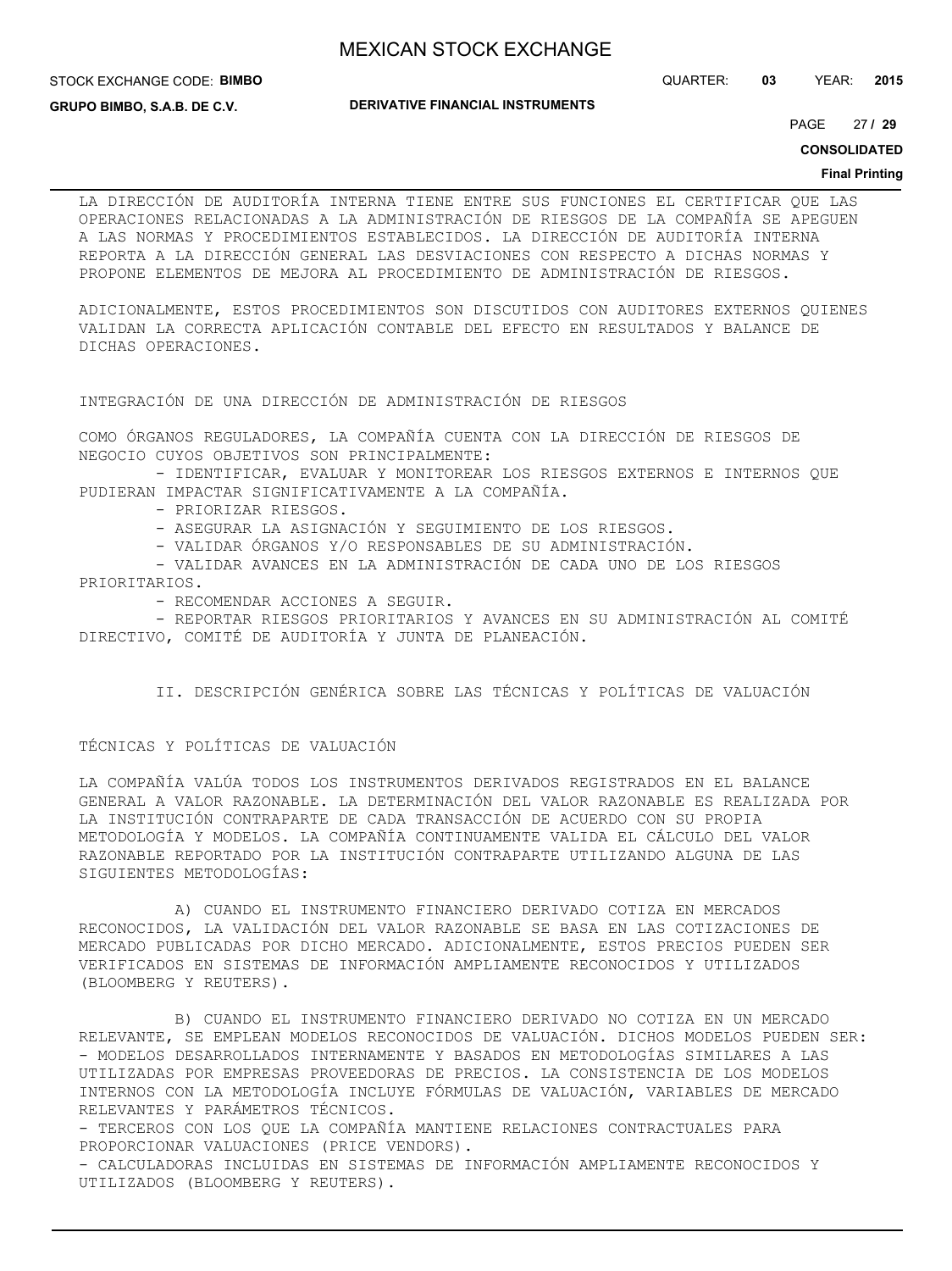STOCK EXCHANGE CODE: **BIMBO GRUPO BIMBO, S.A.B. DE C.V.**

**DERIVATIVE FINANCIAL INSTRUMENTS**

QUARTER: **03** YEAR: **2015**

28 PAGE **/ 29**

**CONSOLIDATED**

**Final Printing**

#### ACCIONES ESTABLECIDAS EN FUNCIÓN DE LA VALUACIÓN OBTENIDA

NO ESTÁ DENTRO DE LA POLÍTICA DE LA COMPAÑÍA EL DESHACER SUS OPERACIONES DE COBERTURA EN FUNCIÓN DEL VALOR RAZONABLE REPORTADO Y VERIFICADO MENSUALMENTE, SINO EN FUNCIÓN DE LA ESTRATEGIA GENERAL DEFINIDA PARA LAS VARIABLES DE MONEDA EXTRANJERA, TASAS DE INTERÉS Y MATERIAS PRIMAS.

## DETERMINACIÓN DE LA EFECTIVIDAD DE LA COBERTURA

LOS INSTRUMENTOS CONTRATADOS PARA LA COBERTURA DE PASIVOS FINANCIEROS MANTIENEN UNA COINCIDENCIA CON LAS CARACTERÍSTICAS CRÍTICAS DE LA POSICIÓN PRIMARIA. POR ESTA RAZÓN, Y DE ACUERDO CON LOS LINEAMIENTOS SEÑALADOS EN LAS NORMAS INTERNACIONALES (IFRS), SE CONSIDERA QUE LA EFECTIVIDAD DE LA COBERTURA GENERADA ES DE 100% UTILIZANDO DERIVADOS HIPOTÉTICOS PARA PROBARLO.

CON RESPECTO A LOS INSTRUMENTOS CONTRATADOS PARA LA COBERTURA DE MATERIAS PRIMAS, LA COMPAÑÍA REALIZA PRUEBAS DE EFECTIVIDAD RETROSPECTIVAS Y PROSPECTIVAS, TENIENDO COMO RESULTADO NIVELES DENTRO DE LOS RANGOS PERMITIDOS.

III) FUENTES INTERNAS Y EXTERNAS DE LIQUIDEZ QUE PUDIERAN SER UTILIZADAS PARA ATENDER REQUERIMIENTOS RELACIONADOS CON INSTRUMENTOS FINANCIEROS DERIVADOS

LA COMPAÑÍA CUBRE LOS REQUERIMIENTOS RELACIONADOS CON INSTRUMENTOS FINANCIEROS DERIVADOS CON BALANCES EN CAJA. LA PLANEACIÓN DE LIQUIDEZ DE LA COMPAÑÍA CONTEMPLA LOS FLUJOS RELACIONADOS A LOS INSTRUMENTOS DERIVADOS, ASÍ COMO UNA PREVISIÓN ESTADÍSTICA PARA LLAMADAS DE MARGEN Y OTROS EGRESOS.

ADICIONALMENTE, LA COMPAÑÍA MANTIENE ABIERTAS Y CALIFICADAS LÍNEAS DE CRÉDITO DE CORTO Y LARGO PLAZO, ALGUNAS DE ELLAS COMPROMETIDAS, CON INSTITUCIONES FINANCIERAS, QUE LE PERMITEN ASEGURAR SU CAPACIDAD DE PAGO PARA LAS OBLIGACIONES GENERADAS POR INSTRUMENTOS FINANCIEROS DERIVADOS.

IV) CAMBIOS EN LA EXPOSICIÓN A LOS PRINCIPALES RIESGOS IDENTIFICADOS Y EN LA ADMINISTRACIÓN DE LA MISMA

LOS RIESGOS IDENTIFICADOS SON LOS QUE SE RELACIONAN CON LAS VARIACIONES DE TIPO DE CAMBIO, TASAS DE INTERÉS Y PRECIO DE MATERIAS PRIMAS. DADA LA RELACIÓN DIRECTA QUE EXISTE ENTRE LAS POSICIONES PRIMARIAS Y LOS INSTRUMENTOS DE COBERTURA, Y QUE ESTOS ÚLTIMOS NO TIENEN ELEMENTOS DE OPCIONALIDAD QUE PUDIERAN AFECTAR LA EFECTIVIDAD DE LA COBERTURA, LA COMPAÑÍA NO PREVÉ NINGÚN RIESGO DE QUE ESTAS COBERTURAS DIFIERAN DEL OBJETIVO CON EL QUE FUERON CONTRATADAS.

CON RELACIÓN A LOS FUTUROS DE MATERIAS PRIMAS, LA DESCRIPCIÓN Y NÚMERO DE INSTRUMENTOS FINANCIEROS DERIVADOS CUYA POSICIÓN FUE CERRADA DURANTE EL TRIMESTRE TERMINADO AL 30 DE SEPTIEMBRE DE 2015, ASÍ COMO EL NÚMERO Y MONTO DE LAS LLAMADAS DE MARGEN REALIZADAS DURANTE DICHO PERIODO SE DETALLAN A CONTINUACIÓN:

DESCRIPCIÓN NO DE OPERACIONES MONTO EN